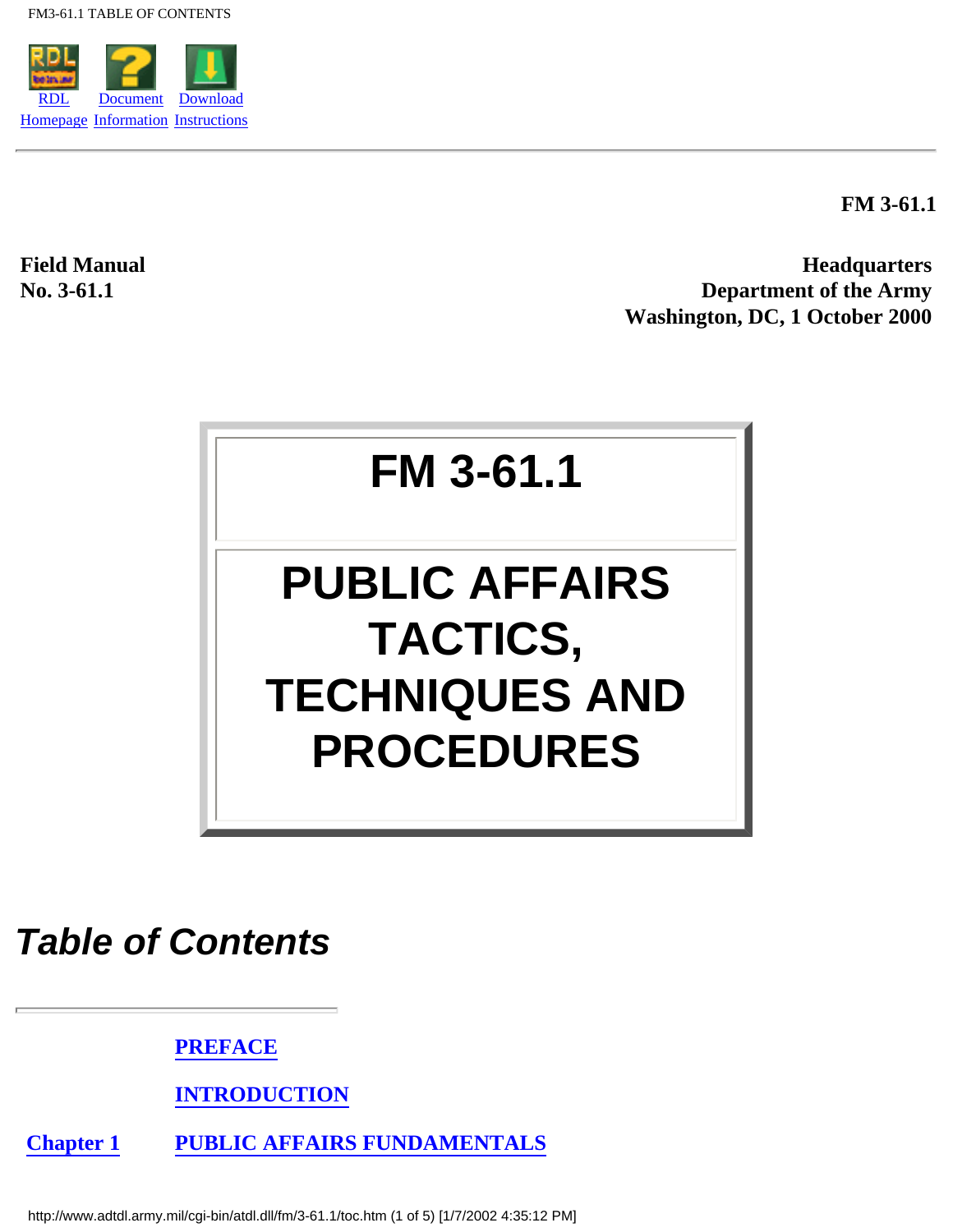[PA Mission](#page-8-1)

[PA Force](#page-9-0)

[PA Units](#page-10-0)

### **[Chapter 2](#page-20-0) [PA FUNCTIONS AND RESPONSIBILITIES](#page-20-0)**

**Responsibilities** 

**Communications** 

Logistics and Support

#### **[Chapter 3](#page-28-0) [PLANNING](#page-28-0)**

[Types of Plans](#page-29-0)

[PA Estimate of Situation](#page-36-0)

[PA Guidance](#page-36-0)

[Annex](#page-38-0)

### **[Chapter 4](#page-46-0) [MEDIA FACILITATION](#page-46-0)**

[Media Center Responsibilities](#page-47-0)

**[MOC Operations](#page-50-0)** 

[Media Pools](#page-54-0)

#### **[Chapter 5](#page-58-0) [INFORMATION STRATEGIES](#page-58-0)**

**[Responsibilities](#page-60-0)** 

[Information Strategy Process](#page-61-0)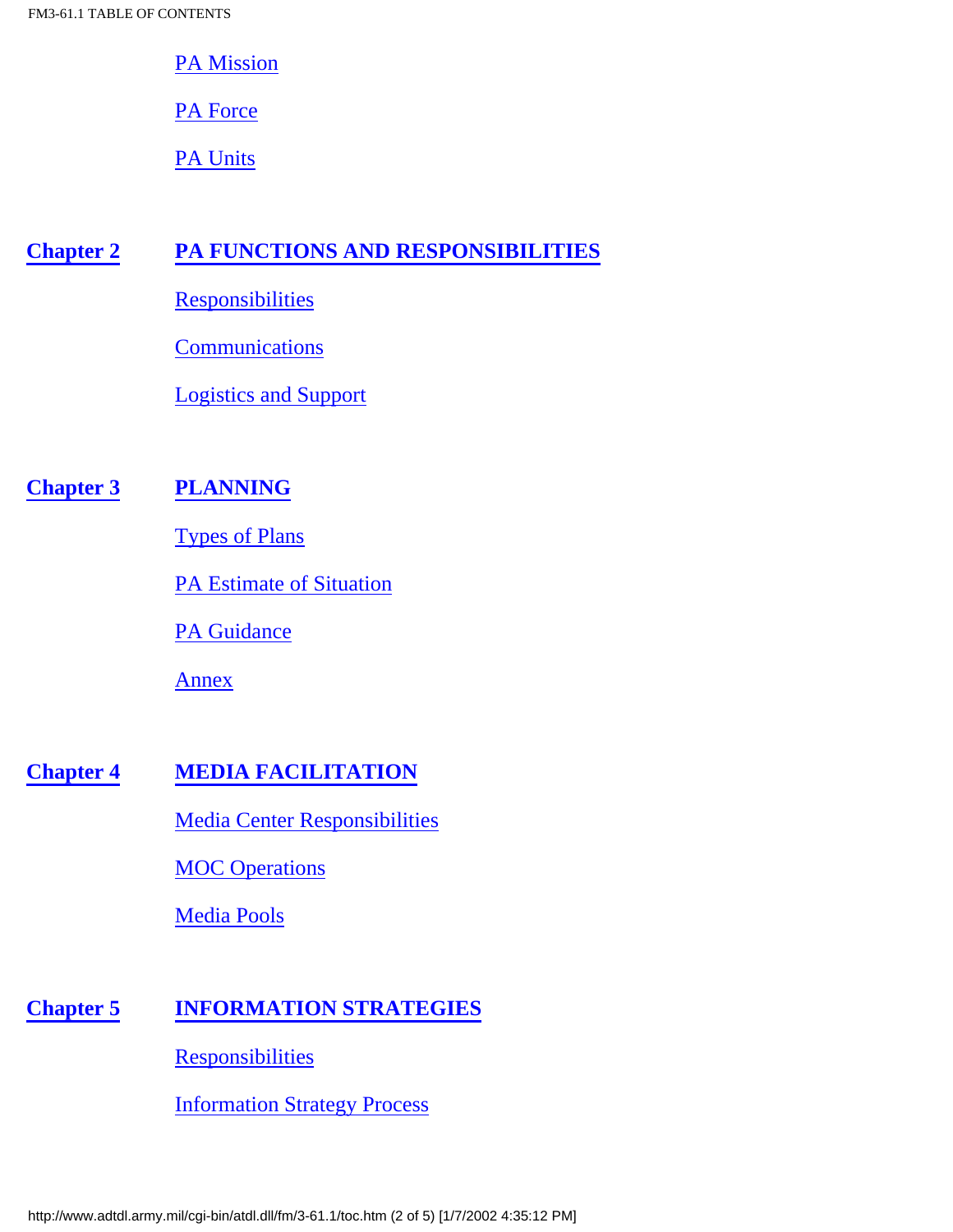FM3-61.1 TABLE OF CONTENTS

[Information Program Evaluation](#page-65-0)

#### **[Chapter 6](#page-69-0) [TRAINING](#page-69-0)**

Training Objectives

PA training for non-PA personnel

Staff Section and Unit Training

### **[Chapter 7](#page-79-0) [COMMUNITY RELATIONS](#page-79-0)**

[Community Relations Activities](#page-80-0)

[Community Assistance](#page-89-0)

[Readiness Enhancement](#page-90-0)

### **[Chapter 8](#page-93-0) [PA ORGANIZATIONS](#page-93-0)**

[Brigade PAO](#page-93-1)

[Division](#page-96-0)

[Tactical Command Post PA Section](#page-98-0)

### **[Chapter 9](#page-101-0) [PA AND INFORMATION OPERATIONS](#page-101-0)**

IO Staff Organization

PA Estimate and IO Planning

IO Campaign Cycle

### **[Appendix A](#page-108-0) [DOD PRINCIPLES OF INFORMATION](#page-108-0)**

**[Appendix B](#page-110-0) [DOD POLICY FOR COVERAGE OF COMBAT OPERATIONS](#page-110-0)**

http://www.adtdl.army.mil/cgi-bin/atdl.dll/fm/3-61.1/toc.htm (3 of 5) [1/7/2002 4:35:12 PM]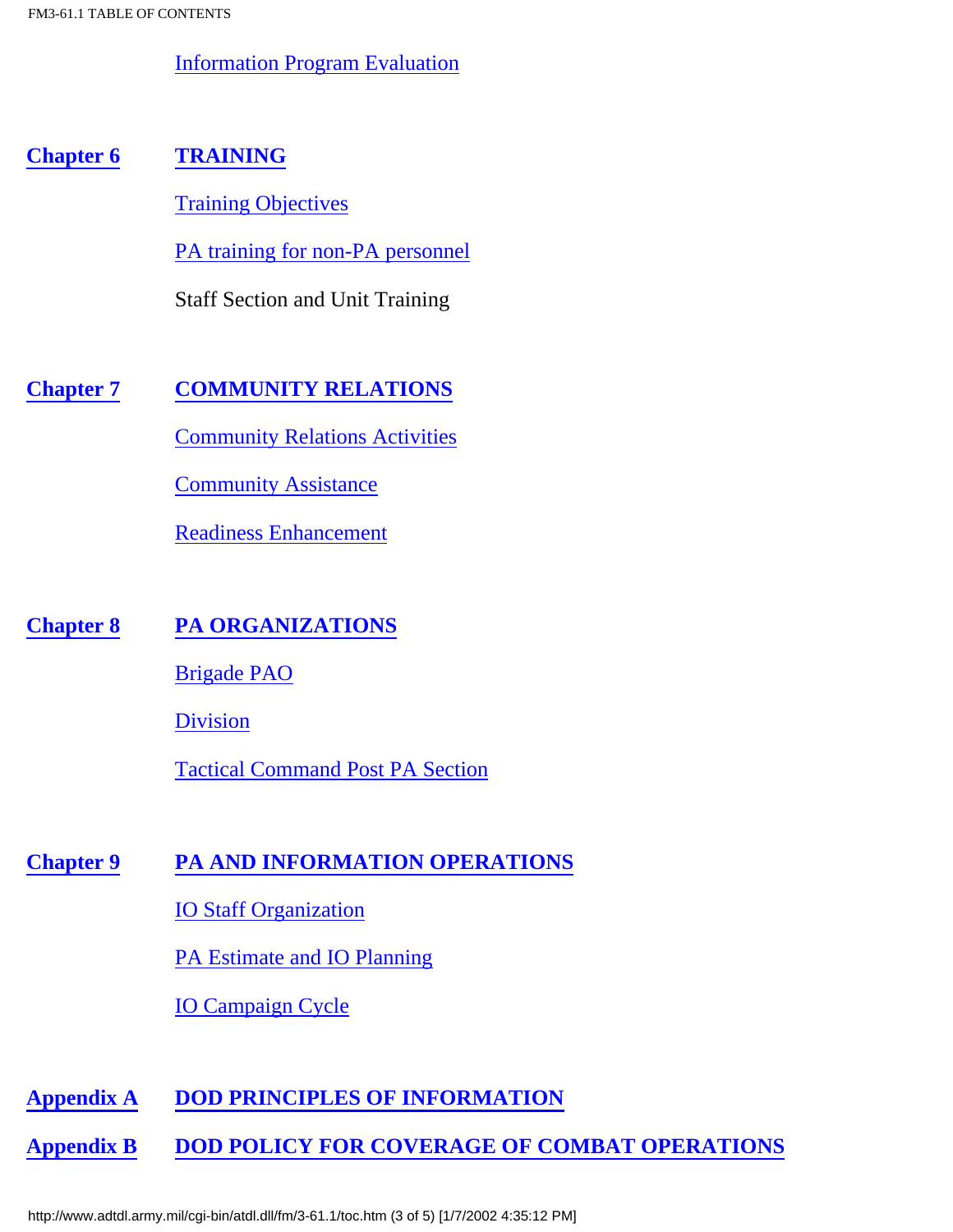FM3-61.1 TABLE OF CONTENTS

- **[Appendix C](#page-112-0) [SAMPLE PA ESTIMATE](#page-112-0) [Appendix D](#page-116-0) [SAMPLE PA ANNEX](#page-116-0) [Appendix E](#page-119-0) [SAMPLE PA GUIDANCE](#page-119-0) [Appendix F](#page-125-0) [FORMAT FOR PA OPERATIONS BRIEFING](#page-125-0) [Appendix G](#page-127-0) [PA AREA STUDY FORMAT](#page-127-0) [Appendix H](#page-136-0) [NEWS BRIEFING AND PRESS CONFERENCES](#page-136-0)**
	- **[Appendix I](#page-139-0) [WAIVER OF LIABILITY STATEMENT](#page-139-0)**
	- **[Appendix J](#page-141-0) [PREDEPLOYMENT CHECKLIST](#page-141-0)**
	- **[Appendix K](#page-144-0) [SAMPLE PUBLIC AFFAIRS SECTION SOP](#page-144-0)**
	- **[Appendix L](#page-146-0) [MEDIA OPERATIONS CENTER ORGANIZATION](#page-146-0)**
	- **[Appendix M](#page-148-0) [MEDIA QUERY](#page-148-0)**
	- **[Appendix N](#page-150-0) [GUIDE FOR MEDIA INTERVIEWS](#page-150-0)**
	- **[Appendix O](#page-152-0) [MEDIA RESEARCH AND ANALYSIS](#page-152-0)**
	- **[Appendix P](#page-159-0) [INFORMATION PROGRAM EVALUATION](#page-159-0)**
	- **[Appendix Q](#page-161-0) [PRINCIPLES OF PA SERVICE AND STANDARDS](#page-161-0)**
	- **[Appendix R](#page-165-0) [PRIVACY ACT/FREEDOM OF INFORMATION ACT](#page-165-0)**
	- **[Appendix S](#page-167-0) [SAMPLE PA GUIDANCE FOR TERRORISM COUNTERACTION](#page-167-0)**
	- **[Appendix T](#page-169-0) [AFRTS BROADCAST OPERATIONS PLANNING CONSIDERATIONS](#page-169-0)**
	- **[Appendix U](#page-176-0) [COMMUNITY SURVEY](#page-176-0)**
	- **[Appendix V](#page-180-0) [AUDIENCE SURVEY](#page-180-0)**
	- **[Appendix W](#page-184-0) [PA LESSONS LEARNED](#page-184-0)**
	- **[Appendix X](#page-190-0) [MEDIA GROUND RULES](#page-190-0)**

**[GLOSSARY](#page-192-0)**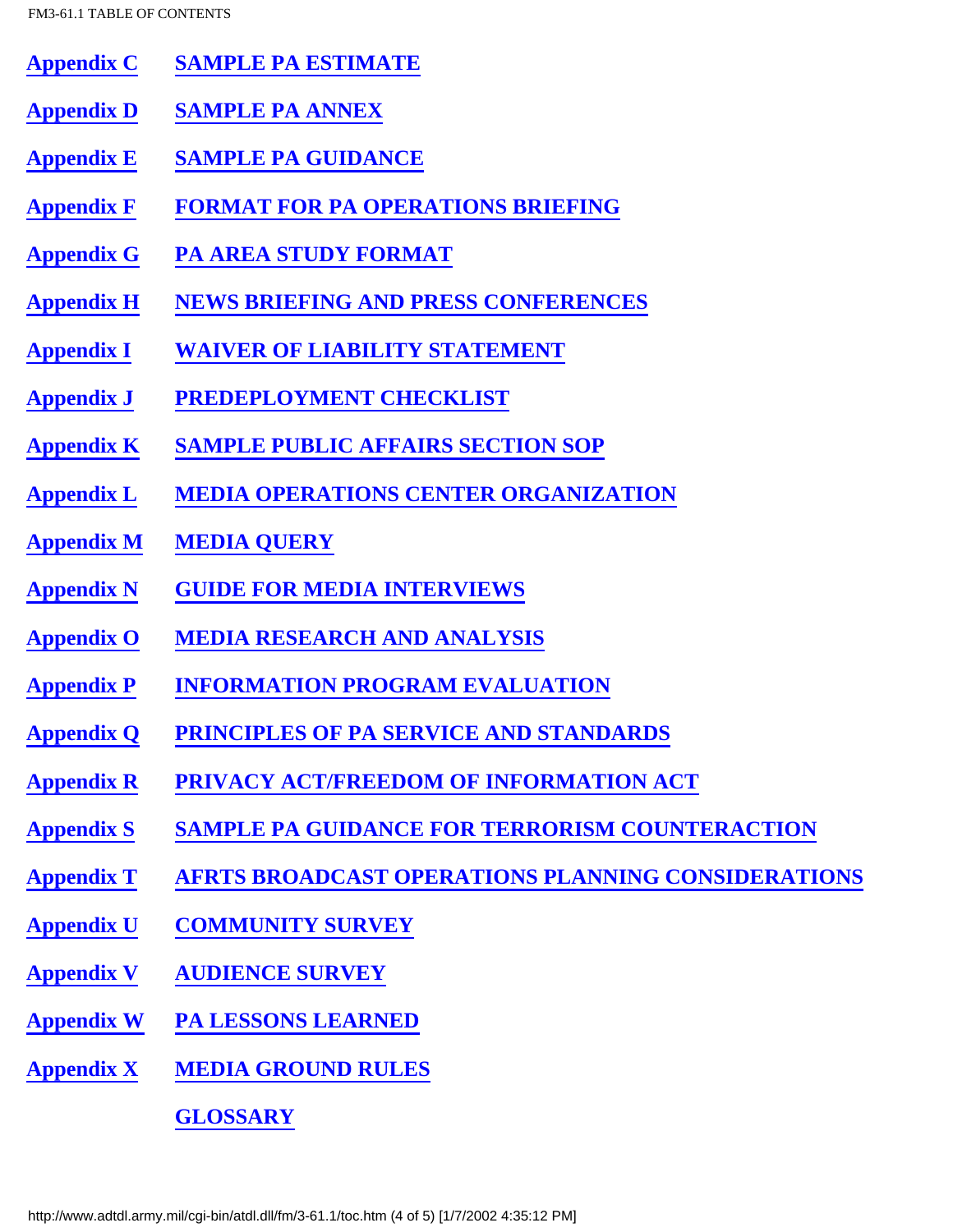### **[BIBLIOGRAPHY](#page-199-0)**

**[AUTHENTICATION](#page-201-0)**

**DISTRIBUTION RESTRICTION:**. Approved for public release; distribution is unlimited.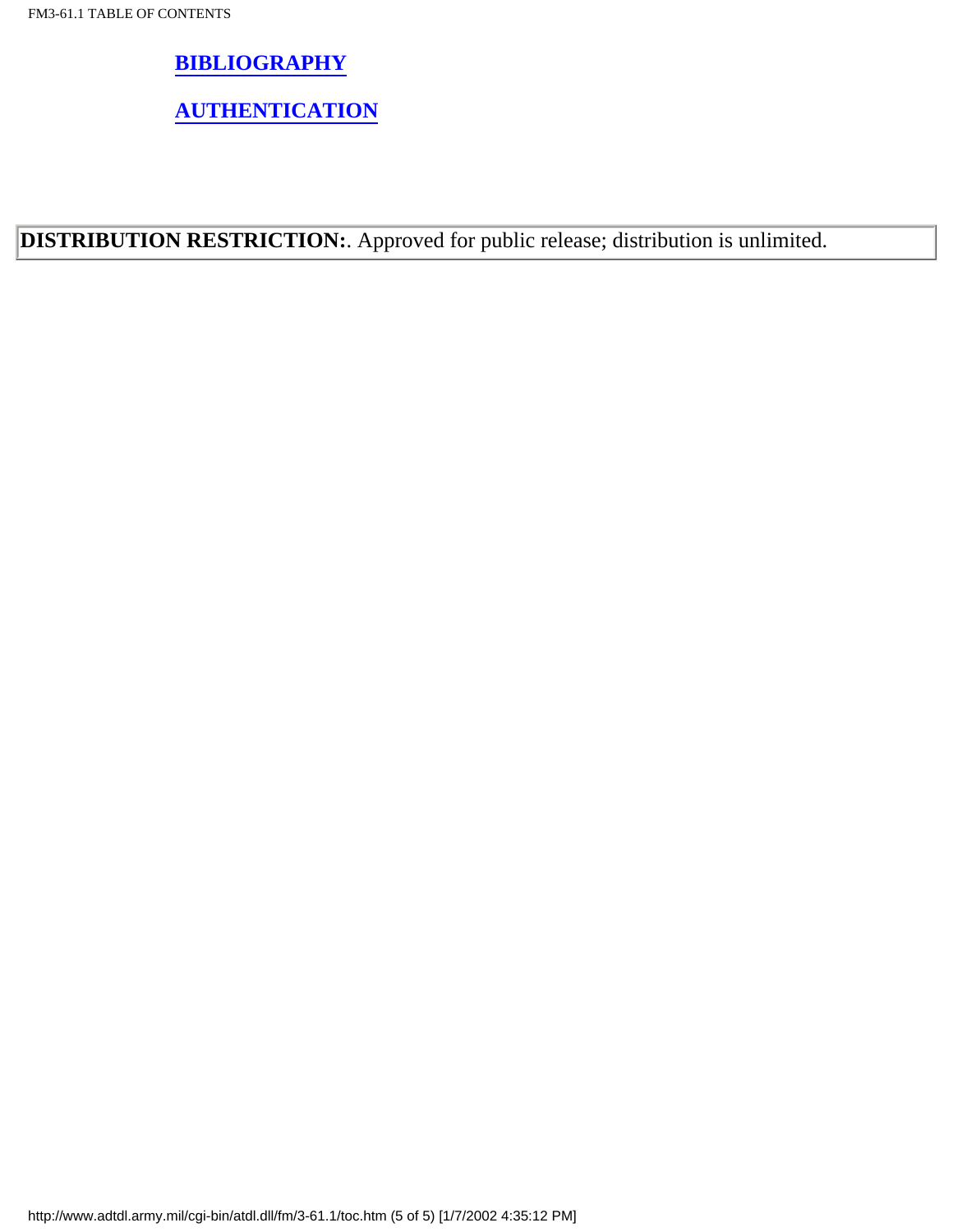<span id="page-5-0"></span>

## **Preface**

The mission of Army Public Affairs (PA) is to fulfill the Army's obligation to keep the American people and the Army informed, and to help establish the conditions that lead to confidence in America's Army and its readiness to conduct operations in peacetime, conflict and war. PA is a critical battlefield function in today's global information environment since every aspect of an Army operation is subject to instantaneous scrutiny.

This field manual (FM) sets forth tactics, techniques and procedures (TTPs) for conducting PA operations in accordance with the doctrinal principles contained in FM 3-0 (100-5), *Operations* and FM 3-61 (46-1), *Public Affairs Operations*. Although this manual is primarily designed to be used by public affairs officers, noncommissioned officers and civilians, it presents TTPs that all leaders conducting operations in the information age should be familiar with.

FM 3-61.1 (46-1-1) is applicable to units and individuals in both the active and reserve components. It serves as a foundation for integrating PA into Army doctrine, training, leader development, organization, materiel and soldier initiatives. In conjunction with the Army Training and Evaluation Program (ARTEP) and other training guidance, it should also be used to plan, integrate and execute individual and collective PA training in units throughout the Army.

The proponent for this manual is the Office of the Chief of Public Affairs. Send comments and recommendations on DA Form 2028 to Director, Army Public Affairs Center, ATTN: SAPA-PA, Fort Meade, MD 20755-5650.

Unless this publication states otherwise, masculine nouns or pronouns do not refer exclusively to men.

This document is approved for public release; distribution is unlimited.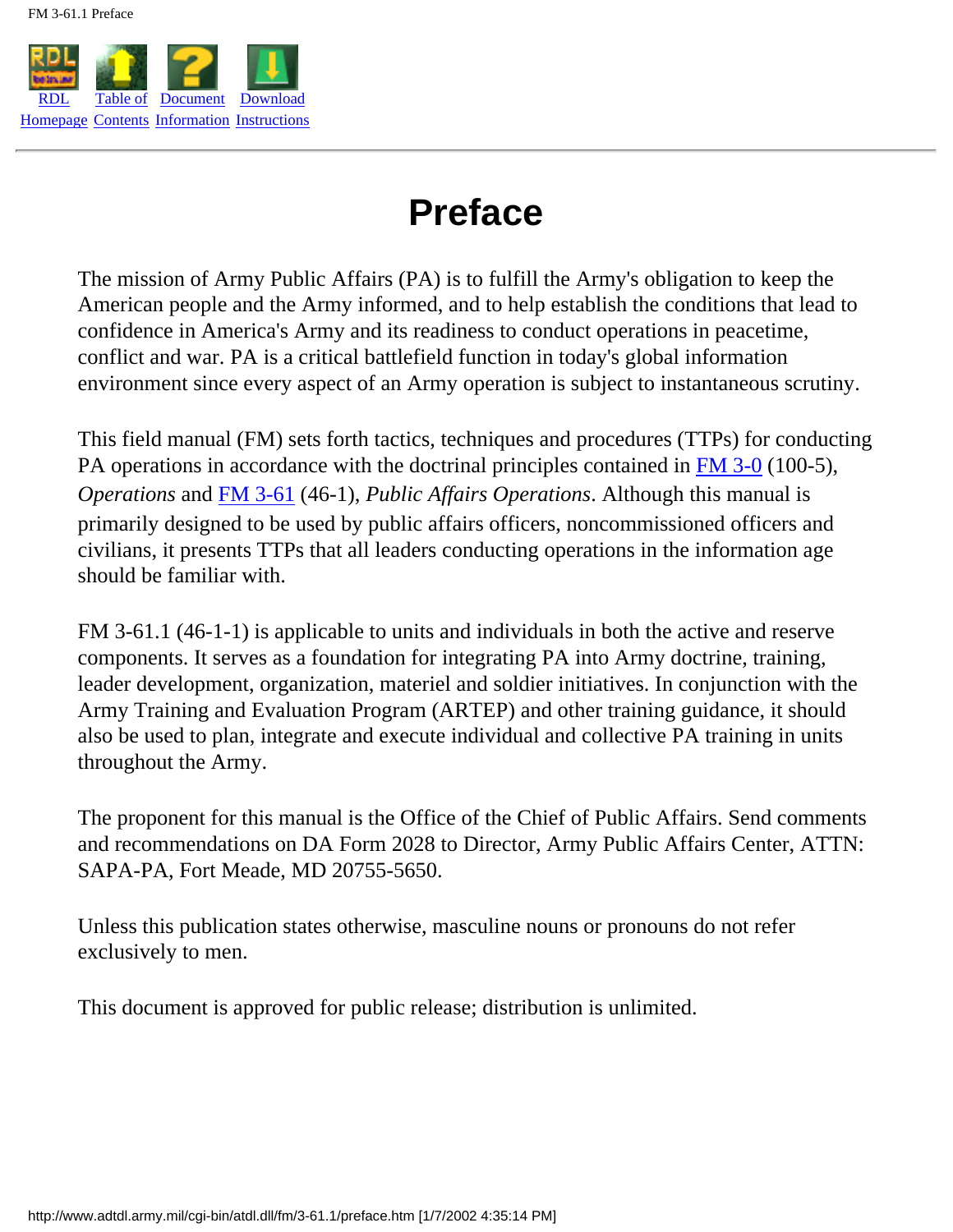<span id="page-6-0"></span>

## **Introduction**

With the extremely sophisticated communication technologies of the global information environment (GIE), the nature of media coverage has a significant impact on the conduct of war and stability and support operations at the strategic, operational and tactical levels. Civilian and military news media coverage influences the perceptions of soldiers, family members, the public and political leaders, and affects the direction, range and duration of operations. It has a direct relation to the confidence these key audiences have in the Army and its execution of operations.

Effective PA operations are critical to successful Army operations in the information age. They assist the commander in monitoring and understanding public opinion, explaining the situational context of events and communicating the Army's perspective clearly and without filters. They enable the commander to interpret the perceptions of external and internal audiences and influence the way in which discussion of the operation is framed.

Synchronized, well-planned and actively executed PA tactics, techniques and procedures significantly clear the fog of war and impact the morale and effectiveness of the force. They reduce distractions, misinformation, uncertainty, confusion and other factors that cause stress and undermine efficient operations. They enhance understanding, acceptance and support. Effective PA operations contribute to soldier confidence, discipline, will to win, and unit cohesion.

FM 3-61.1 (46-1-1), *Public Affairs Tactics, Techniques and Procedures*, builds on the doctrinal foundation of FM 46-1. It translates the PA fundamentals and principles into detailed guidance for the planning, coordination and execution of PA operations. It provides what is required for the information age -- a sophisticated approach to conducting PA operations. It is the TTP that brings Army Public Affairs into the "information age."

FM 3-61 (46-1), *Public Affairs Operations*, addresses fundamental PA concepts in depth, and provides the linkage between PA and the Army's keystone doctrine, FM 3-0 (100-5), *Operations*. It recognizes that a refocused, restructured military will conduct operations in an information environment in which detailed, graphic, and live coverage of events are transmitted around the world. It builds from the understanding that information availability will influence strategic decisions and the direction, range and duration of operations.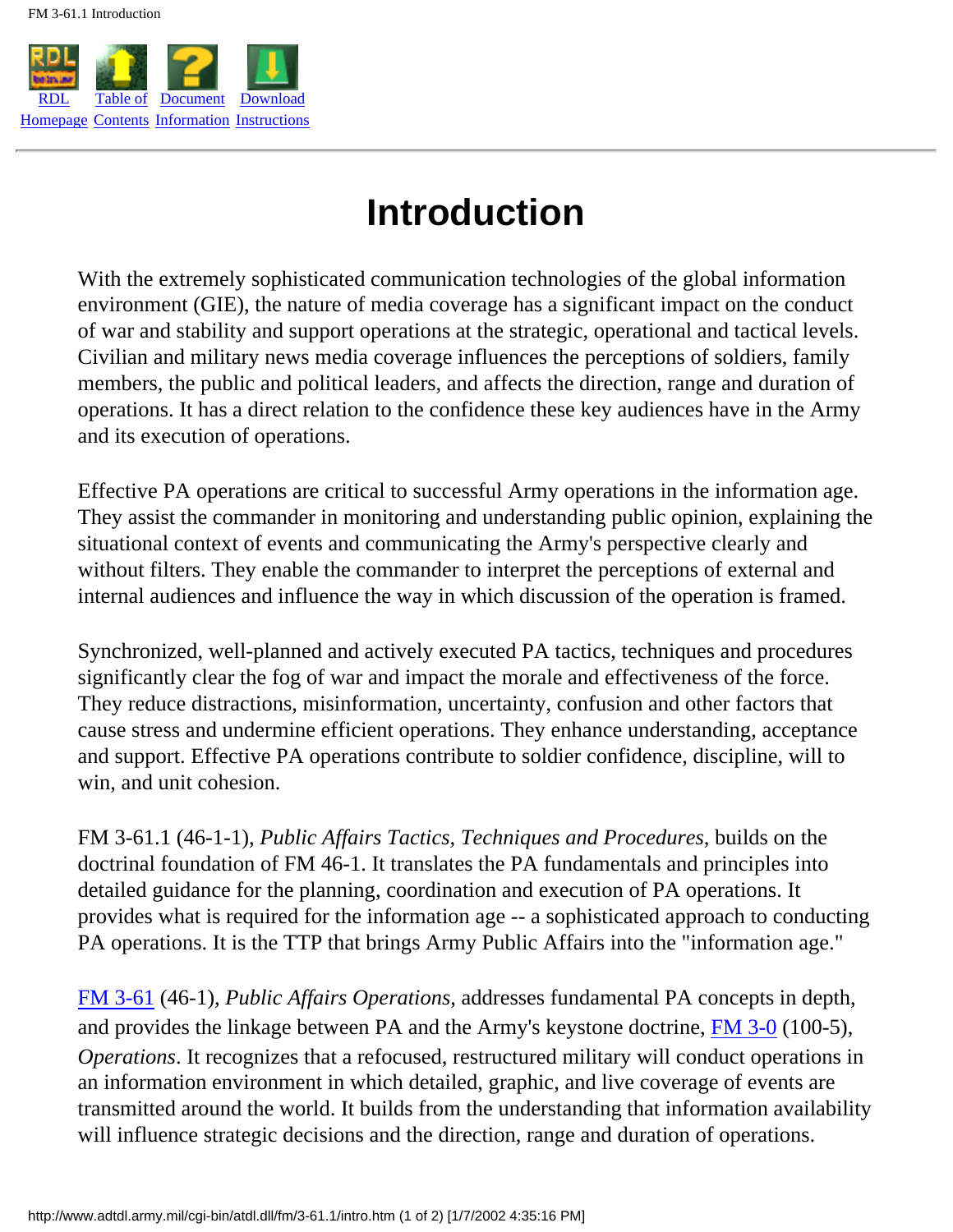FM 3-61 (46-1) also examines PA operations at the different levels of war and across the range of operations. It discusses PA operations with respect to the Principles of War and the Tenets of Army Operations. It analyzes the PA contributions to build and sustain combat power, defines the PA mission, and establishes strategic PA goals, fundamental PA principles, and underlying considerations for planning integrated information strategies.

Public affairs frequently deals in intangibles -- perceptions and implications -- that are not easily quantifiable or qualifiable, but are essential to commanders. The PA objectives, processes and methods presented in FM 3-61.1 (46-1-1) will assist Army leaders and PA professionals to develop solutions to the complex PA issues they will confront.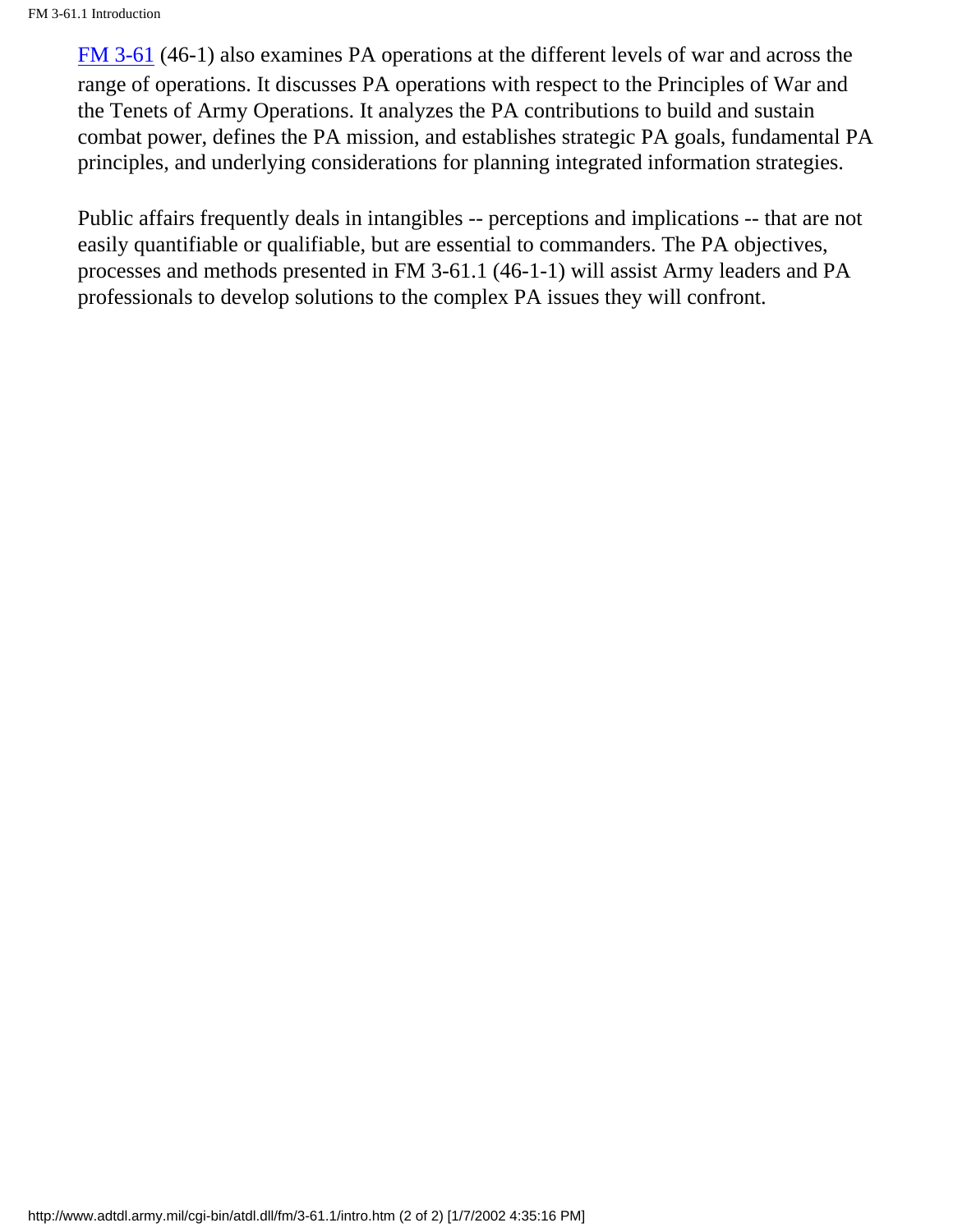<span id="page-8-0"></span>

## **Chapter 1**

## **Public Affairs Fundamentals**

*Public Affairs fulfills the Army's obligation to keep the American people and the Army informed and helps establish the conditions that lead to confidence in America's Army and its readiness to conduct operations in peacetime, conflict and war.*

FM 3-61 (46-1), Public Affairs Operations

### <span id="page-8-1"></span>**THE PA MISSION**

1-1. The American public, internal Army audiences, allies, adversaries and other critical audiences have access to an ever expanding array of public and military media. Newspapers, magazines, radio, television and electronic media are independent conduits of information. They provide news, analysis, interpretation and commentary and serve as a forum for ideas, opinions and public debate. What appears in the media, both civilian and military, shapes perceptions, attitudes and opinions, and can have a direct impact on mission success.

1-2. The vast majority of both civilian and military media representatives are committed to providing responsible, accurate, balanced coverage. Although there are exceptions, most media representatives, even when editorializing, are focused on achieving a credible presentation. To accomplish this, media representatives investigate issues, ask tough, challenging questions, and pursue verifiable answers. They seek information, interpretation and perspective. Army leaders at all levels need to educate media representatives and facilitate their efforts to provide an accurate, balanced and credible presentation of timely information.

1-3. Army leaders do this by integrating public affairs into the planning process and synchronizing PA operations with other facets of the operation. Integrating and synchronizing public affairs issues allows commanders to communicate their perspective and achieve a balanced, accurate, credible information presentation.

1.4 The PA mission identifies the essential contribution that PA makes to America's Army.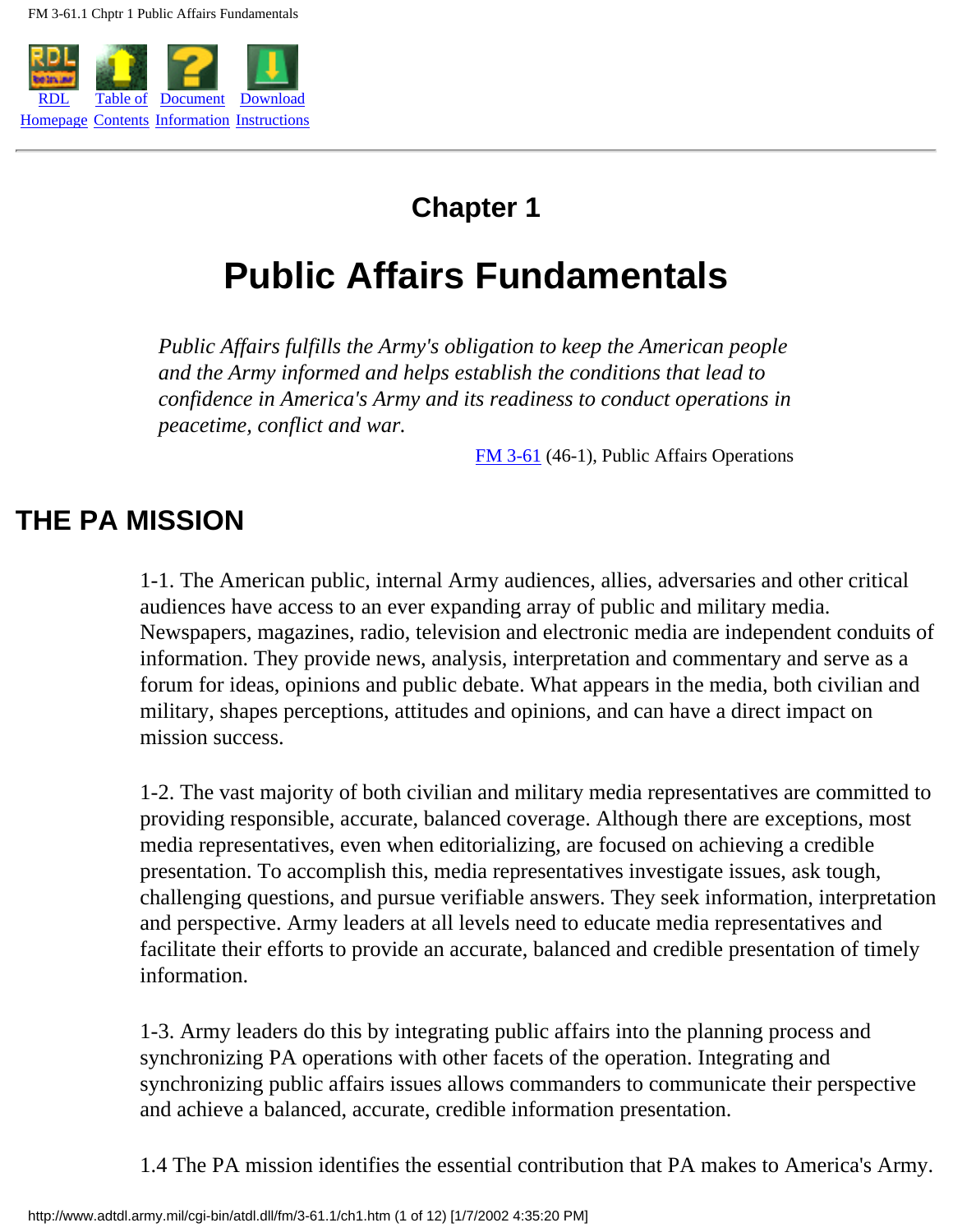The mission and the strategic goals derived from it provide the foundation on which public affairs operations are built. Strategies, which are developed from the perspective that every aspect of every operation could become an issue of interest in the global information environment, are the most successful. Developing such strategies requires that PA personnel access, analyze and anticipate potential issues by conducting a thorough mission analysis.

1-5. The challenge for commanders, and personnel supporting them, is to plan and execute operations, which accomplish this mission and support these goals. To do this, PA must be integrated into the planning and decision-making process from receipt of the mission.

1-6. The need to integrate and synchronize PA early derives from the fact that in most situations media representatives will be present in an area of operations before the arrival of Army forces. They will know the area of operations and because they are covering the story as it evolves, will have an understanding of, and opinion about, the situation.

1-7. Media interest will normally be the most intense at the onset of operations. Media representatives will cover the deployment of Army forces, their arrival in the area and their initial conduct. To support the commander and the force in their interactions with media representatives during these early stages, public affairs personnel should be deployed in the first days, if not hours, of the operation. Dealing with a large international press corps constitutes the most immediate public affairs challenge facing the commander during contingency.

## <span id="page-9-0"></span>**PUBLIC AFFAIRS FORCE**

1-8. The changing information environment in which the Army conducts war and stability and support operations makes it necessary for PA officers, NCOs and specialists to respond to increasingly complex,demanding challenges. They must be prepared to support the commander with a wide range of knowledge about and understanding of the communication process, the global information environment (GIE) and its potential impact on operations.

1-9. PA personnel must also thoroughly understand the fundamentals of Army operations and the strategic context within which the Army conducts operations. As the GIE compresses the strategic, operational and tactical levels of operations, PA personnel need to appreciate the linkage between public opinion, political decision-making and the national security strategy. They must understand the Army's approach to fighting, influencing events in operations other than war and deterring actions detrimental to national interests.

1-10. PA leaders must, therefore, be among the most informed people in the command.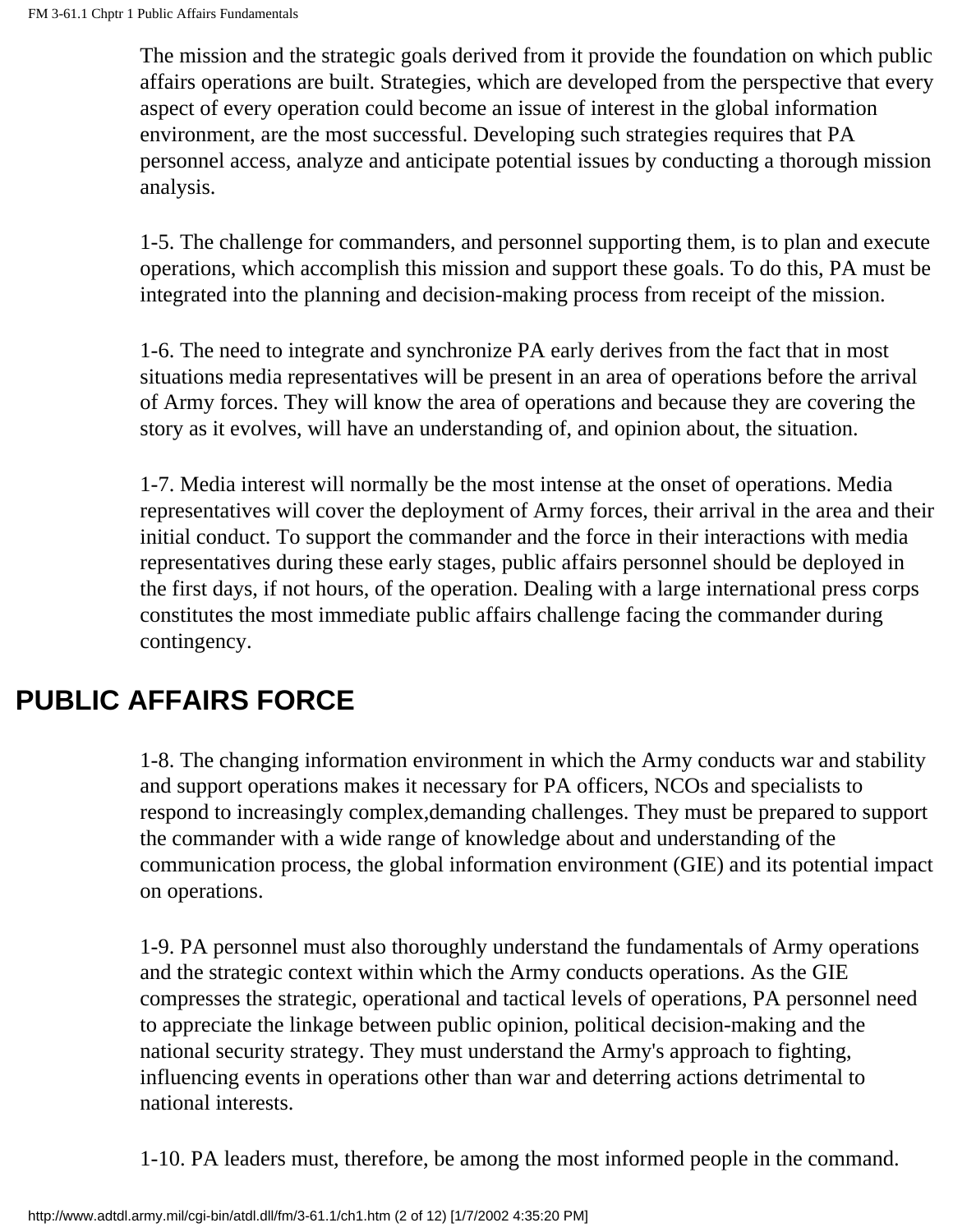They must be thoroughly aware of all aspects of the operation. They need to know what is being reported about the operation in the global news media and how internal and external audiences are reacting to that information.

1-11. The Public Affairs Officer. The PAO's primary mission is to assess the PA situation, advise the commander on PA issues, assist him in making the best possible decisions, and translate his decision into effective PA operations. PAOs employ the decision-making process to plan, coordinate and supervise the implementation of a PA strategy that helps the commander meet his obligation to communicate with the American public, soldiers, home station communities and the Department of the Army community. PAOs analyze the situation, anticipate issues, assess implications, and develop comprehensive operations, which meet the news and information needs of internal and external audiences and facilitate media operations.

1-12. The Public Affairs Non-Commissioned Officer. The strength of the Public Affairs functional area is its non-commissioned officer corps. PA NCOs are experts on the global information environment, media operations, information strategies, and PA training. They are integral to all facets of the PA planning and decision-making process and provide the essential functional area expertise and continuity required for successful PA operations.

1-13. PA NCOs work closely with the PAO, and in many situations, a PA NCO is the commander's senior PA advisor. Therefore, PA NCOs are fully prepared to assess the PA situation, develop, synchronize and coordinate a PA strategy, implement and monitor PA operations, and measure and evaluate the success of the PA effort.

1-14. The Public Affairs Specialist. In addition to learning traditional soldier skills, PA specialists are trained to support the entire spectrum of PA operations conducted in the global information environment. They are trained on news media operations, news media facilitation, information strategies and information provision. They register media representatives, gather information, develop information products, support news media briefings, respond to news media inquiries and requests for assistance, and track and monitor news media activities throughout the area of operations. They work with news media representatives to gather accurate information and provide timely, balanced coverage of the operation.

<span id="page-10-0"></span>1-15. The Department of the Army Public Affairs Civilian. Civilian PA practitioners assigned to Tables of Distribution and Allowances (TDAs) have the same skills as military PA personnel. They provide critical support during war and non-combat operations by providing a vital link between deployed forces and the home station community, and in many situations, may be called upon to deploy with the units they support, or as individual augmentees.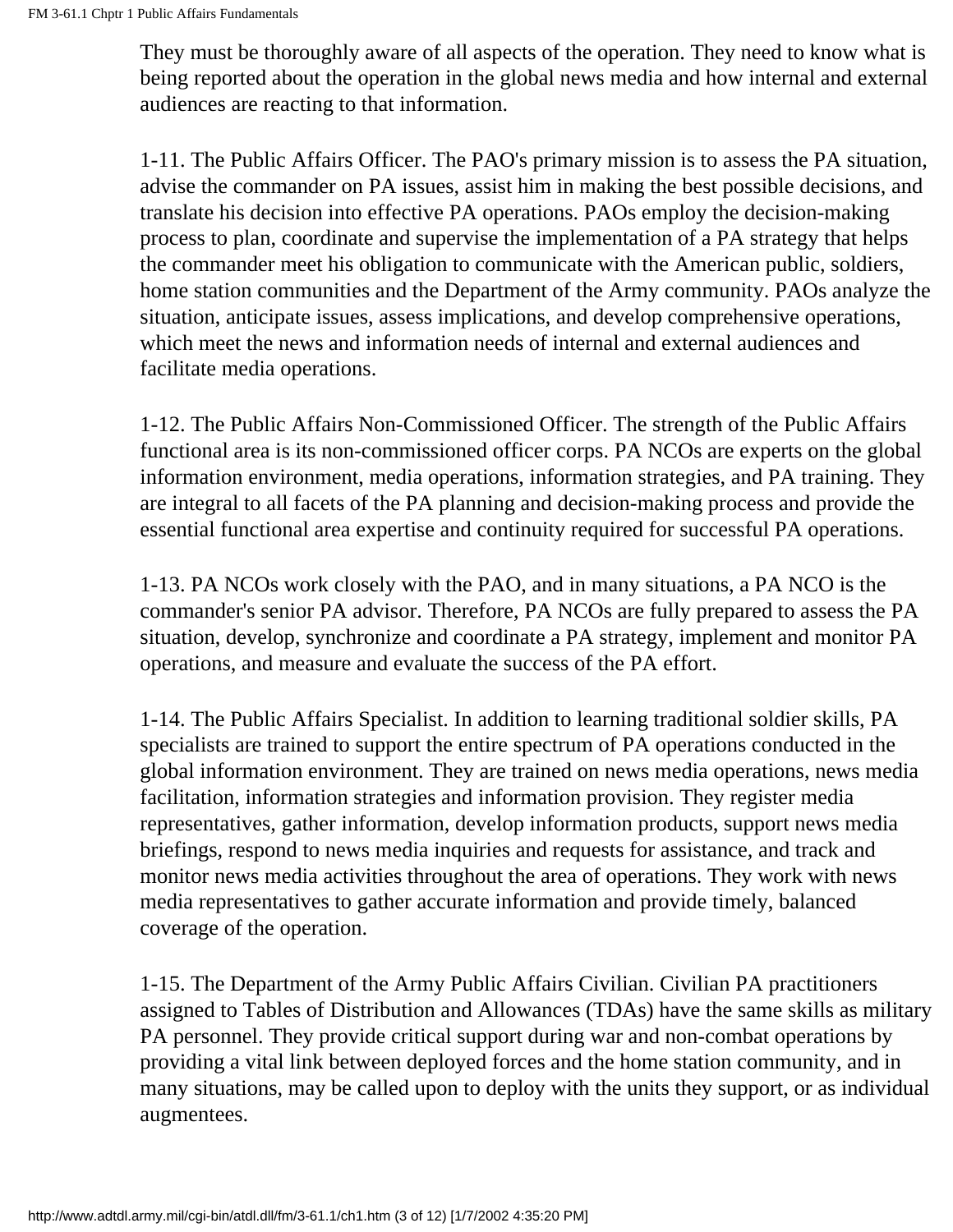## **PUBLIC AFFAIRS ELEMENTS**

1-16. Battlefield commanders have two sources for tactical PA support. The first is the PA section organic to a warfighting headquarters. The second is the PA unit, which is attached to a headquarters to augment the command's PA capability.

1-17. Conducting PA planning, facilitating news media operations on the battlefield, providing news and information, and executing PA training and support operations is manpower intensive. The austerely staffed PA sections organic to warfighting headquarters will nearly always be overwhelmed trying to meet PA requirements in war and other operations. PA staff sections, therefore, rely on early augmentation by PA units, or individual augmentation if appropriate, to accomplish the battlefield PA mission.

1-18. **Organic Public Affairs Sections**. Organic PA sections are found in warfighting headquarters at various levels including brigades, divisions and corps throughout the Army. Army PA personnel are also assigned to the organic PA sections of joint and combined headquarters.

1-19. In headquarters without organic PA sections, the commander is responsible for PA and must plan and execute PA operations or assign responsibility for PA operations as a special or additional duty to an officer or senior NCO in the command.

1-20. Regardless of the echelon, the PA staff section's primary responsibility is to assist the commander in accomplishing his mission. The staff:

- provides PA information expertise and advice
- conducts PA assessments
- provides analysis of the information environment
- conducts PA planning
- develops information strategies and guidance
- implements PA operations
- measures the effectiveness of the PA effort
- conducts PA training

1-21. The PA staff element controls augmenting PA units. It determines requirements, defines priorities and assigns missions to the augmenting unit. In conjunction with the augmenting unit commander, the staff element task organizes the unit, allocating personnel and equipment to accomplish objectives. If the PA staff element is a Public Affairs Operations Center or a Task Force Headquarters, it will coordinate Armed Forces Radio and Television Service (AFRTS) support activities for the command.

1-22. **Public Affairs Units**. PA units are fully deployable TOE organizations designed to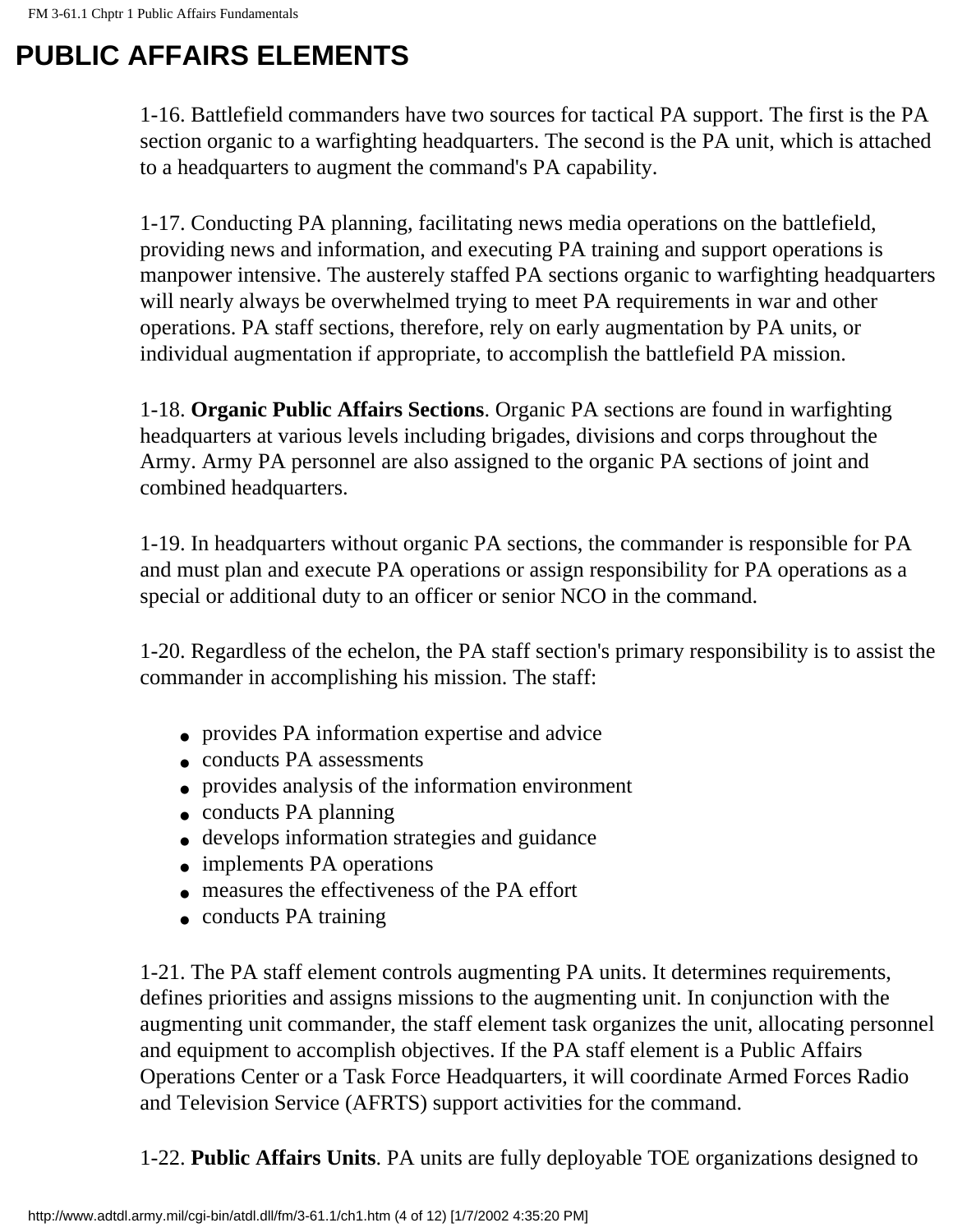augment the PA staff sections of warfighting units, although they can operate independently in certain limited situations. When a PA unit is deployed to augment a PA staff section, the personnel in the unit cannot be reassigned as replacements or employed as individual fillers for other public affairs elements.

1-23. PA units depend upon the unit they augment for personnel administration, finance, legal and health services, communications, food service, unit maintenance, and supplemental transportation support. PA units operating at corps and below must have the capability to transport all of their TOE equipment in a single lift using authorized organic vehicles.

1-24. There are currently four types of PA units:

- Public Affairs Detachment (PAD)
- Mobile Public Affairs Detachment (MPAD)
- Public Affairs Operations Center (PAOC)
- Broadcast Operations Detachment (BOD)

<span id="page-12-0"></span>1-25. **Public Affairs Detachment (SRC 45500AA00)**. The smallest of the PA units, the Public Affairs Detachment (PAD) [\(Figure 1-1\)](#page-12-0) is commanded by a captain and includes seven PA soldiers.

| <b>Public Affairs Detachment</b> |            |     |  |  |
|----------------------------------|------------|-----|--|--|
| CDR                              | <b>CPT</b> | 46A |  |  |
| <b>PANCO</b>                     | <b>SSG</b> | 46Q |  |  |
| <b>JOURN</b>                     | <b>SGT</b> | 46Q |  |  |
| JOURN(x2)                        | <b>SPC</b> | 46Q |  |  |
| <b>BR JOURN</b>                  | <b>SPC</b> | 46R |  |  |
| <b>JOURN</b>                     | <b>PFC</b> | 46Q |  |  |
| <b>BR JOURN</b>                  | <b>PFC</b> | 46R |  |  |

**Figure 1-1. PAD**

1-26. The PAD normally augments a division, separate brigade and armored cavalry regiments and deploys in support of combined, unified or joint operations.

1-27. The PAD commander assumes responsibilities as the PAO or deputy PAO, and the PAD PA personnel are integrated into the supported command's PA section based on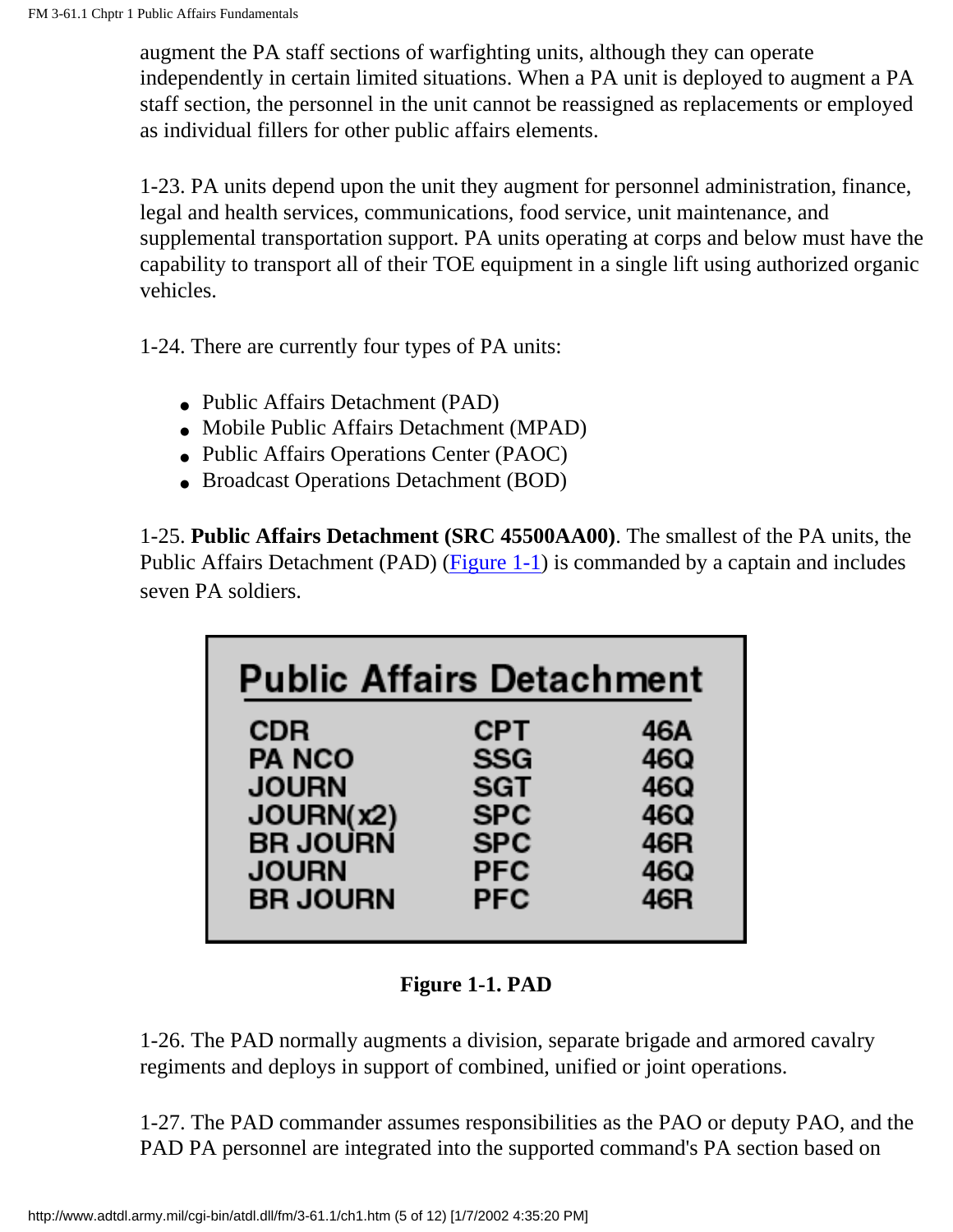operational requirements.

### **Historical Perspective**

The 10th Mountain Division, Fort Drum, N.Y., arrived in Somalia with hundreds of reporters already there, and absolutely no public affairs personnel accompanying them. The first public affairs support arrived at the 2nd Brigade, 10th Mountain Division, 10 days later and only because the JIB dispatched one of its own PADs.

(PA After Action Report, Operation Restore Hope, 10th Mountain Division, Dec 1992)

1-28. Because of the size of the unit, the PAD provides limited:

- Personnel and equipment for digital imagery and audio acquisition.
- Personnel for media escort within the supported unit's area of operations
- Coordination of an information product distribution system that can relay news and information products to members of the supported unit, higher echelons and home station.
- Planning, developing and implementing strategy to support civilian news media and facilitate news gathering efforts throughout the supported unit's area of operations
- Personnel and equipment to coordinate, assist or conduct press conferences and briefings
- Personnel to train, advise and assist leaders and soldiers interacting with or supporting civilian news media within the supported unit's area of operations.

<span id="page-13-0"></span>1-29. **Mobile Public Affairs Detachment (SRC 45413A000)**. The workhorse of PA units, the Mobile Public Affairs Detachment (MPAD) is a modular, task organizable unit, which provides the full range of PA services. [\(Figure 1-2\)](#page-13-0). The MPAD is commanded by a major and includes 20 soldiers.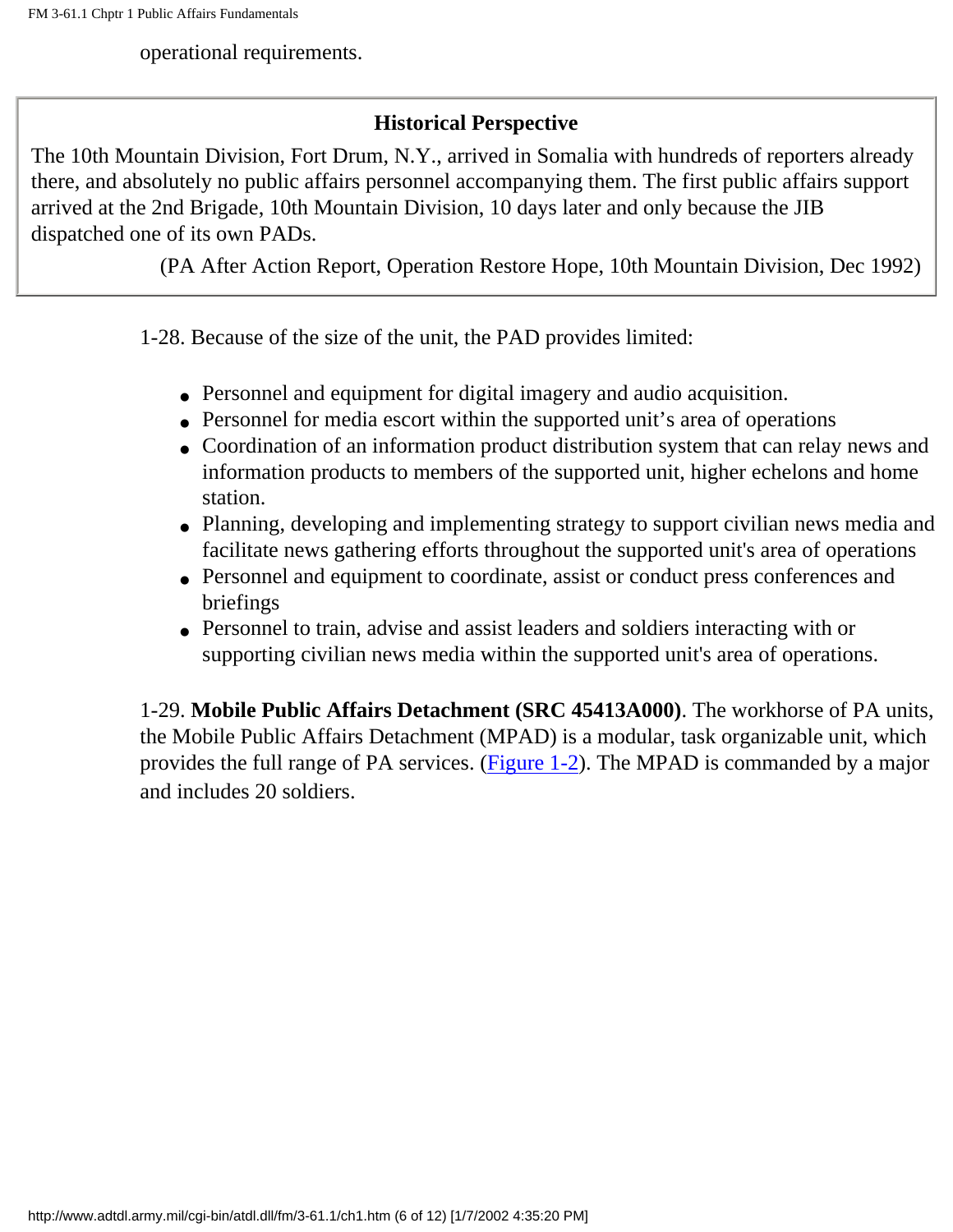## **Mobile Public Affairs Det**

| <b>Command Cell</b>                                            |                  |     |                    |                        |            |     |  |
|----------------------------------------------------------------|------------------|-----|--------------------|------------------------|------------|-----|--|
|                                                                | <b>CDR</b>       |     | <b>MAJ</b>         | 46A                    |            |     |  |
|                                                                | <b>PA SPVR</b>   |     | <b>MSG</b>         | 46Z                    |            |     |  |
|                                                                | <b>CLERK</b>     |     | <b>SPC</b>         | 71 L                   |            |     |  |
|                                                                |                  |     |                    |                        |            |     |  |
| <b>MEDIA TEAM*</b>                                             |                  |     |                    | <b>BROADCAST TEAM*</b> |            |     |  |
| TM OIC                                                         | <b>CPT</b>       | 46A | TM OIC             |                        | <b>CPT</b> | 46A |  |
| <b>NCOIC</b>                                                   | <b>SFC</b>       | 46Q | <b>NCOIC</b>       |                        | <b>SFC</b> | 46R |  |
| <b>JOURN</b>                                                   | SGT              | 46Q |                    | <b>BR JOURN</b>        | SSG        | 46R |  |
| BR JOURN SGT                                                   |                  | 46R |                    | <b>BR JOURN</b>        | <b>SPC</b> | 46R |  |
| <b>JOURN</b>                                                   | <b>PFC</b>       | 46Q |                    | <b>BR JOURN</b>        | <b>SPC</b> | 46R |  |
| <b>BR JOURN PFC</b>                                            |                  | 46R |                    | <b>BR JOURN</b>        | <b>PFC</b> | 46R |  |
|                                                                |                  |     |                    |                        |            |     |  |
|                                                                |                  |     | <b>PRINT TEAM*</b> |                        |            |     |  |
|                                                                | TM OIC           |     | <b>CPT</b>         | 46A                    |            |     |  |
|                                                                | <b>NCOIC</b>     |     | SSG                | 46Q                    |            |     |  |
|                                                                | <b>JOURN(x2)</b> |     | <b>SPC</b>         | 46Q                    |            |     |  |
|                                                                | <b>JOURN</b>     |     | <b>PFC</b>         | 46Q                    |            |     |  |
|                                                                |                  |     |                    |                        |            |     |  |
| *This is one posssible configuration. Paragraph 2 members can  |                  |     |                    |                        |            |     |  |
| be configured as one, two or teams of various strengths, based |                  |     |                    |                        |            |     |  |
| on mission.                                                    |                  |     |                    |                        |            |     |  |
|                                                                |                  |     |                    |                        |            |     |  |
|                                                                |                  |     |                    |                        |            |     |  |



1-30. The MPAD normally augments a Corps PA section or a Public Affairs Operations Center (PAOC). In support of a PAOC, it provides manpower and equipment to establish and operate a media center at Theater Army, TAACOM and Corps.

1-31. It may also be deployed to directly support a joint service task force or non-DoD governmental agency conducting disaster relief, humanitarian assistance, counter drug, peacekeeping, or other contingency operations.

1-32. MPADs in direct support of a gaining command PAO provide acquisition capability for print, audio and video.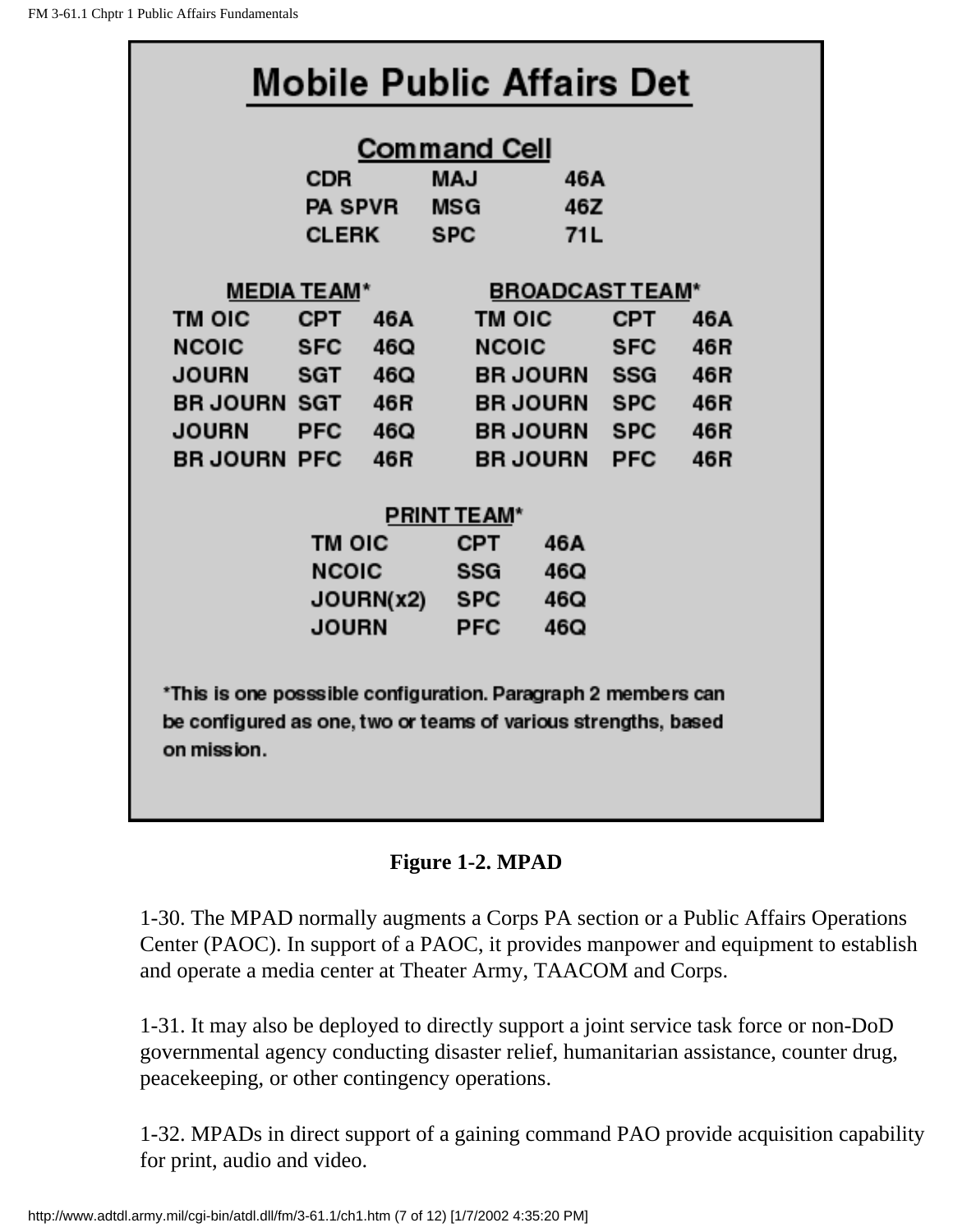1-33. Additional MPADs in direct support can expand the media escort capability of the supported PAO, augment divisions and other elements in theater and provide the PAO with staff augmentation. MPADs may be deployed forward to establish media centers or a sub-JIB in a joint environment.

1-34. MPADs have the capability to:

- Monitor and assess the perceptions of external audiences through access to civilian commercial news sources.
- Conduct assessments of the information environment, to include development of a PA estimate of the situation, as the initial part of operational planning.
- Assist the PAO in operational planning and policy and ground rules for media, coordination for logistical support to PA, and coordination of PA operations with higher and subordinate headquarters.
- Plan and develop information products, which will be produced through contracted services and/or the use of organic equipment and facilities.
- Acquire, produce and transmit information products throughout the theater, between the theater and home station, and between the theater and HQDA.
- Create and disseminate print, photographic, audio and video products for external release directly to civilian media who do not have representatives within the theater of operations. Conduct media facilitation and develop information strategies.
- Prepare commanders, staff personnel and other command members for interviews, press conferences, and similar media interaction.

<span id="page-15-0"></span>1-35. **Public Affairs Operations Center (SRC 45423A000)**. The Public Affairs Operations Center (PAOC) consists of command, media facilitation and post-production sections [\(Figure 1-3\)](#page-15-0). It is commanded by a lieutenant colonel and includes 32 soldiers.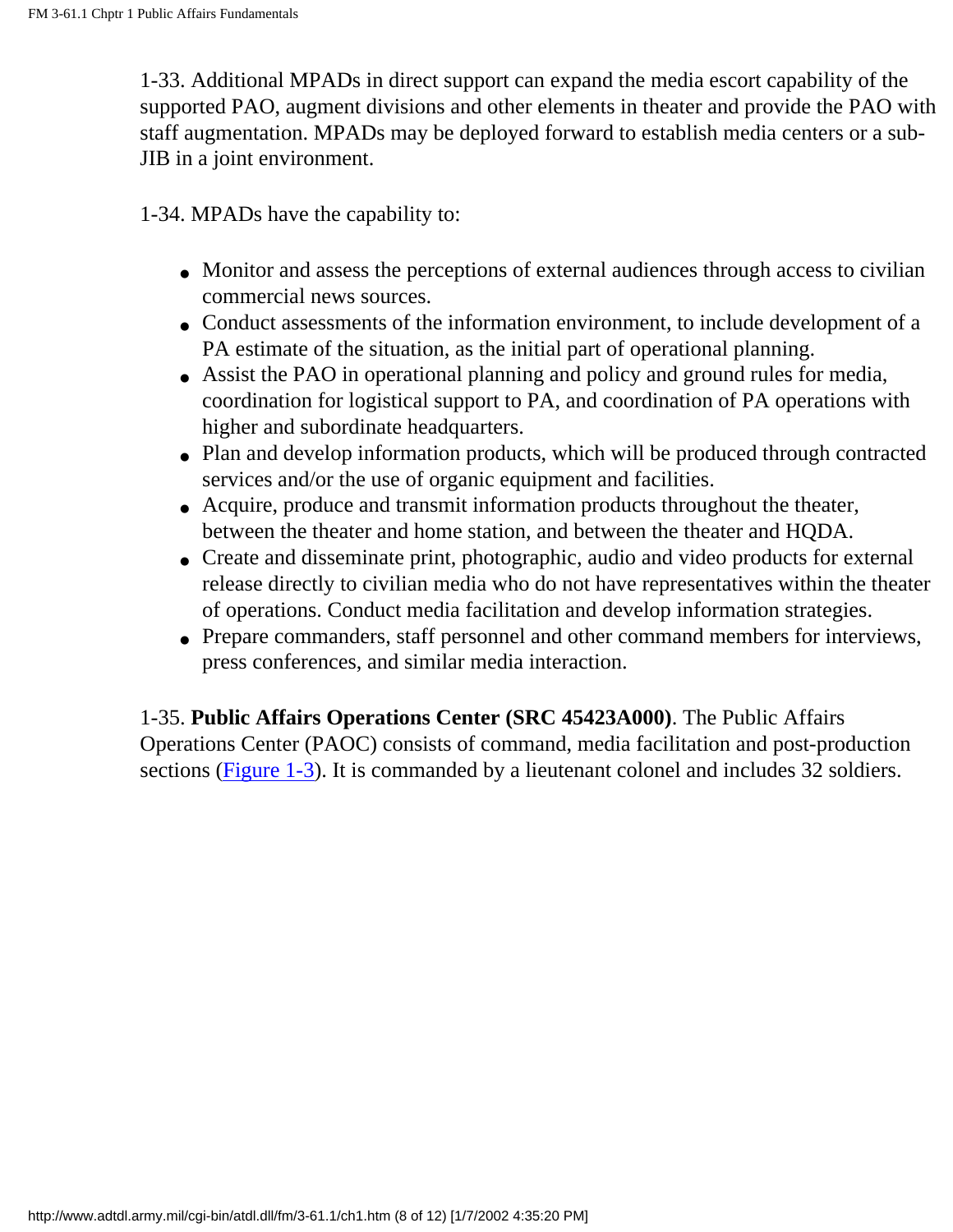| <b>Public Affairs Operations Center</b>                 |                  |     |                                                              |                    |            |     |  |  |
|---------------------------------------------------------|------------------|-----|--------------------------------------------------------------|--------------------|------------|-----|--|--|
| Command Cell                                            |                  |     |                                                              |                    |            |     |  |  |
|                                                         | 46A              |     |                                                              |                    |            |     |  |  |
|                                                         | CDR<br>ΧO        |     | MAJ                                                          | 46A                |            |     |  |  |
|                                                         | <b>PAO</b>       |     | <b>MAJ</b>                                                   | 46A                |            |     |  |  |
|                                                         | CH PANCO         |     |                                                              | <b>SGM</b><br>46Z  |            |     |  |  |
|                                                         | <b>PANCO</b>     |     | <b>SFC</b>                                                   | 46Q                |            |     |  |  |
|                                                         | SPLY SGT         |     | SGT                                                          | 92Y                |            |     |  |  |
|                                                         | <b>MECHANIC</b>  |     | <b>SPC</b>                                                   | 63B                |            |     |  |  |
|                                                         | <b>ADM SPC</b>   |     | <b>SPC</b>                                                   | 71L                |            |     |  |  |
|                                                         | <b>PERSONNEL</b> |     | <b>SPC</b>                                                   | 75B                |            |     |  |  |
|                                                         | <b>ADM CLERK</b> |     | <b>PFC</b>                                                   | 71L                |            |     |  |  |
| <b>ESCORT TEAM</b><br><b>CHIEF</b><br><b>CPT</b><br>46A |                  |     | <b>BRIEFING SECTION</b><br><b>CHIEF</b><br><b>MAJ</b><br>46A |                    |            |     |  |  |
| <b>PRESS OFF (x2)</b>                                   | <b>CPT</b>       | 46A |                                                              | BRIEF OFF (x2) CPT |            | 46A |  |  |
| <b>JOURN (x2)</b>                                       | SGT              | 46Q |                                                              | <b>BR JOURN</b>    | SGT        | 46R |  |  |
| JOURN (x4)                                              | <b>SPC</b>       | 46Q |                                                              | <b>BR JOURN</b>    | <b>SPC</b> | 46R |  |  |
| <b>JOURN</b> (x4)                                       | <b>PFC</b>       | 46Q |                                                              | BR JOURN (x2) PFC  |            | 46R |  |  |
| <b>A/V PRODUCTION</b>                                   |                  |     |                                                              |                    |            |     |  |  |
|                                                         | BR NCO           |     | SSG                                                          | 46R                |            |     |  |  |
|                                                         | <b>PROD SPC</b>  |     | <b>SPC</b>                                                   | 25V                |            |     |  |  |
|                                                         | <b>BR JOURN</b>  |     | <b>SPC</b>                                                   | 46Q                |            |     |  |  |
|                                                         |                  |     |                                                              |                    |            |     |  |  |

**Figure 1-3. PAOC**

1-36. The PAOC normally augments the PA staff section at echelons above division to establish and operate a media center in support of civilian and military media representatives working in the theater.

1-37. The PAOC commander serves as the media center commander but works under the control of the PAO of the supported unit or task force.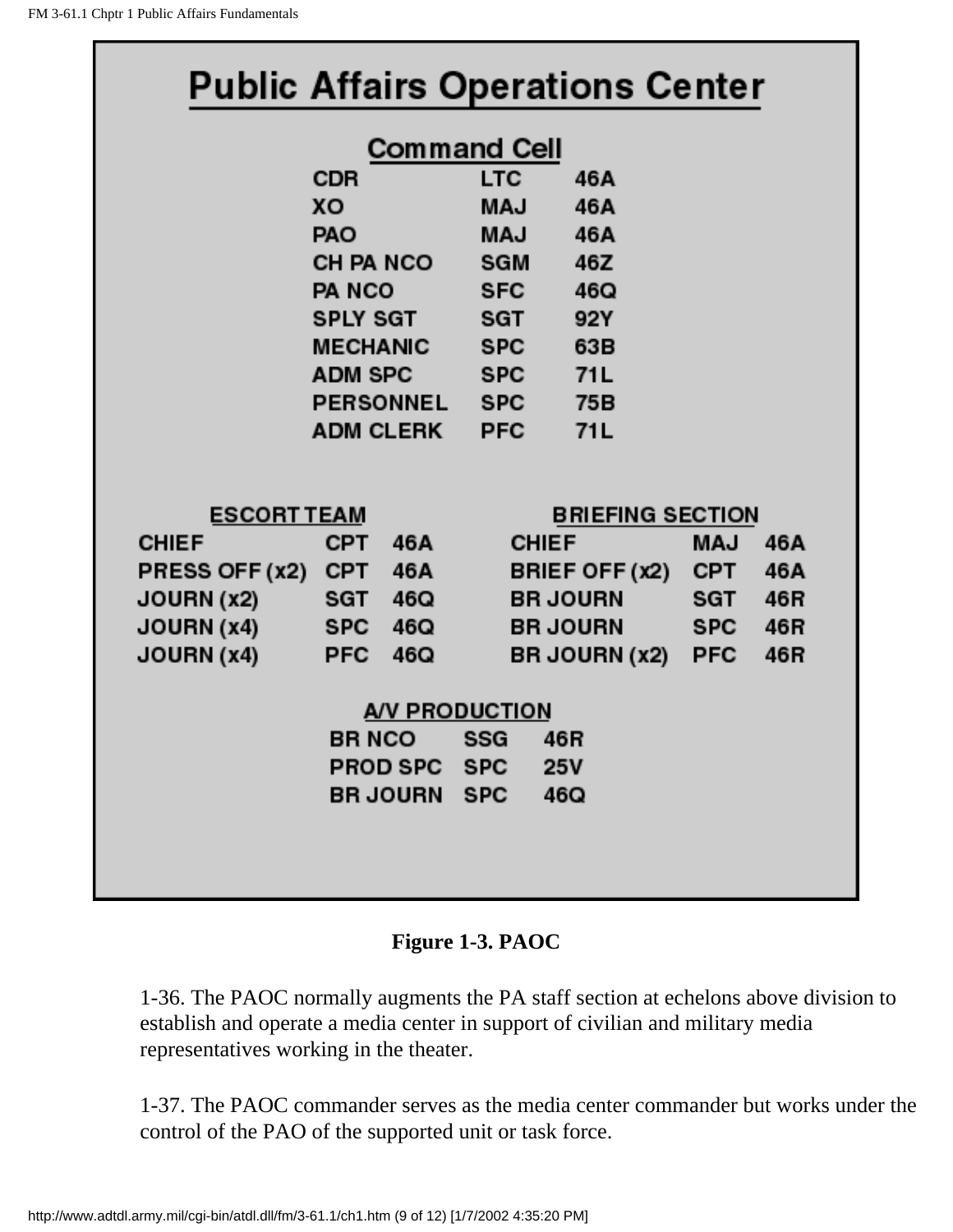1-38. In joint or combined operations, a PAOC serves as the Army element of the joint media operations center.

1-39. When the PAOC functions as the Army element of a joint or combined media center, the PAOC commander works for the joint or combined media center commander.

1-40. For major operations in which there is a significant media interest, the PAOC is augmented by up to three MPADs. The MPADs are either integrated into the main media center operation or tasked to operate subordinate media centers at outlying locations. A PAOC can support up to 100 news media representatives. When augmented by three MPADs, the PAOC can support up to 300 news media representatives.

1-41. PAOCs are modular, task organizable units having the capability to:

- Implement the theater or corps strategy to support civilian news media and facilitate news gathering efforts in theater.
- Coordinate and provide services to registered civilian news media sponsored by the command.
- Provide the personnel and equipment to coordinate and conduct media support within the theater of operations.
- Provide personnel and equipment to plan and conduct daily news media briefings.
- Provide personnel to train, advise and assist leaders and soldiers interacting with or supporting civilian news media representatives.

1-42. **Broadcast Operations Detachment (SRC 45607A00)**. The BOD consists of a command element, two broadcast teams and a maintenance team. [\(Figure 1-4](#page-17-0)). It is commanded by a major and includes 26 soldiers.

<span id="page-17-0"></span>1-43. The BOD augments a fixed or field expedient AFRTS facility under the control of a senior AFRTS facility commander, or it can establish and operate a separate radio and/or television broadcast facility to support theater level operations.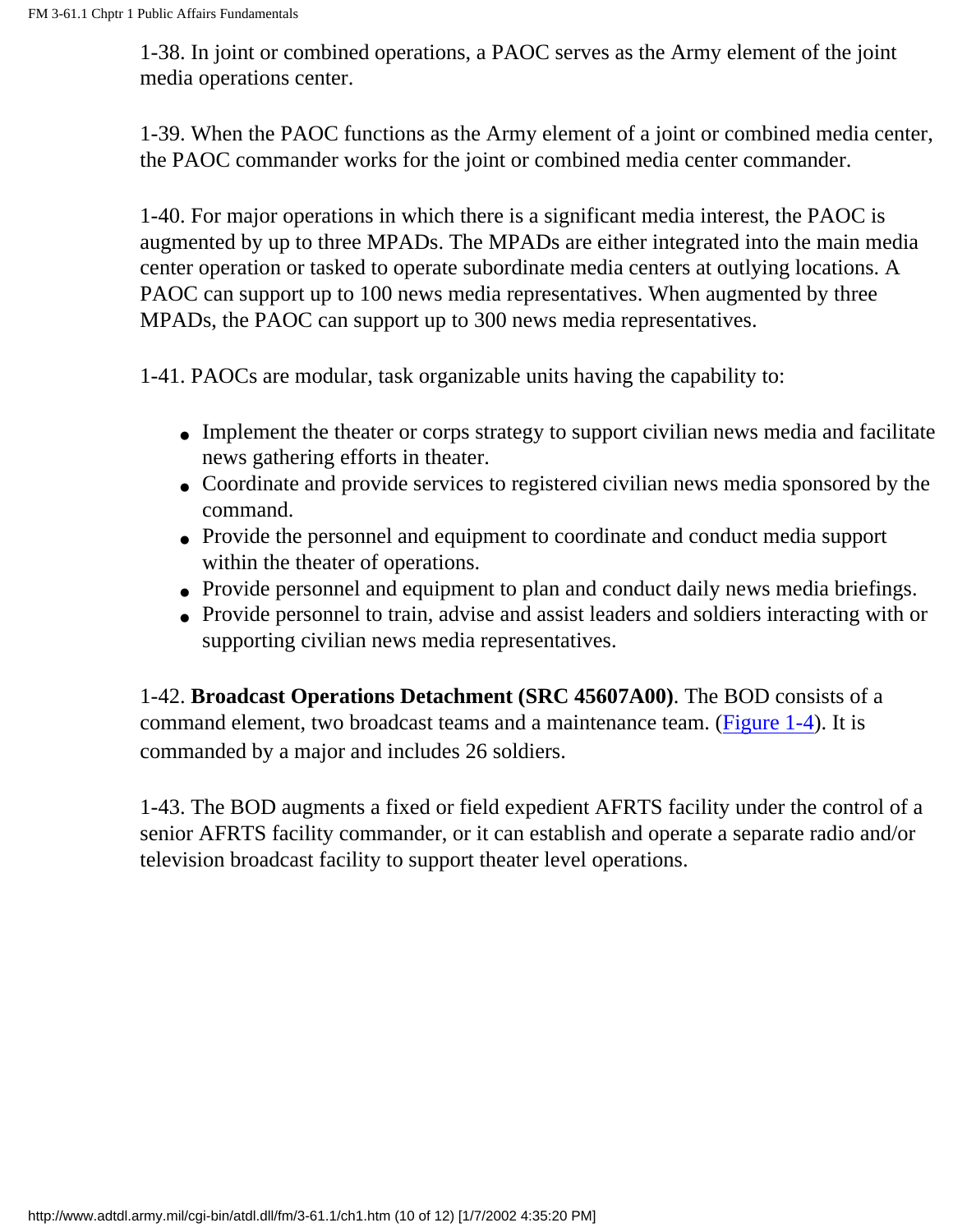## **Broadcast Operations Detachment**

### **Command Cell**

| MAJ | 46A |
|-----|-----|
| CPT | 46A |
| CPT | 46B |
| SFC | 46B |
| SGT | 92Y |
| SPC | 75B |
|     |     |

| TEAM A                      |            |     |                | <b>TEAM B</b> |     |  |  |  |
|-----------------------------|------------|-----|----------------|---------------|-----|--|--|--|
| <b>BR NCO</b>               | SSG        | 46R | <b>BR NCO</b>  | SSG           | 46R |  |  |  |
| BR JOURN (x2))              | SGT        | 46R | BR JOURN (x2)) | <b>SGT</b>    | 46R |  |  |  |
| BR JOURN (x2)               | <b>SPC</b> | 46R | R JOURN (x2)   | <b>SPC</b>    | 46R |  |  |  |
| BR JOURN (x2)               | <b>PFC</b> | 46R | BR JOURN (x2)  | <b>PFC</b>    | 46R |  |  |  |
| <b>MAINTENANCE</b>          |            |     |                |               |     |  |  |  |
| <b>BR NCO</b><br>SSG<br>46R |            |     |                |               |     |  |  |  |

**SPC** 

**SPC** 

**25V** 

46Q

**PROD SPC** 

**BR JOURN** 

#### **Figure 1-4. BOD**

1-44. The BODs must be authorized and equipped by AFRTS to perform this mission. When deployed to perform this mission, the BODs are assigned to the PAOC supporting the command.

1-45. BODs have the capability to:

● Provide on-air broadcasters recorded materials and satellite down links to operate a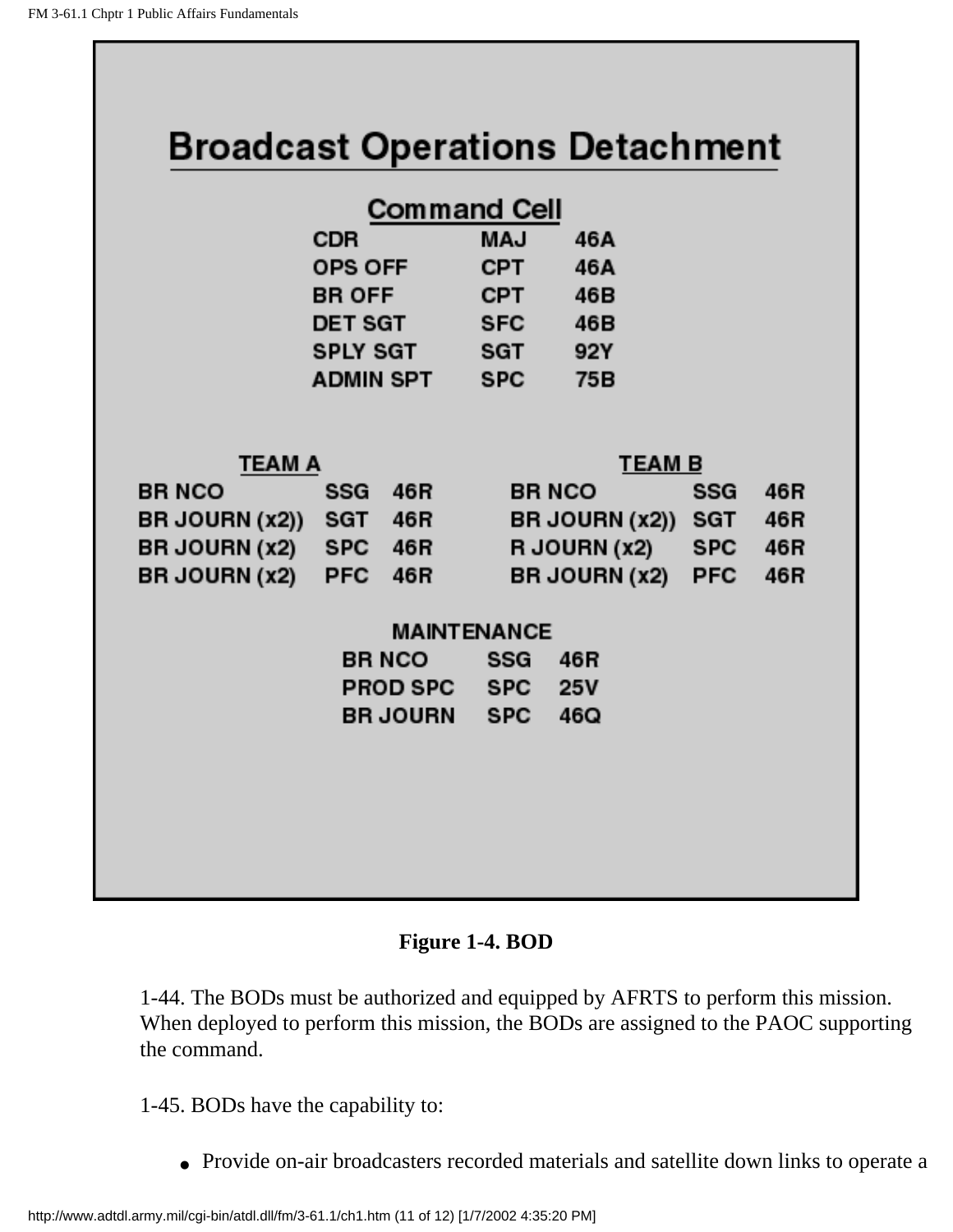24-hour a day radio outlet.

- Provide on-air broadcasters, recorded materials and satellite down links to operate a television station.
- Originate audio and video news, feature and entertainment programming from within theater.
- Provide post production services for audio and video news and feature material supplied in unedited format.
- Provide limited audio and video materials to other public affairs operations for dissemination outside the theater.
- Acquire audio and video electronic newsgathering coverage of operations in the theater for use in internal and external information programs.
- Perform field maintenance and repair above operator level to broadcast equipment organic to the unit.
- Provide the commander with an alternate means of communications when tactical communications are not adequate or not available.

1-46. Public Affairs organizations are built around a force of soldiers who are selected and trained to articulate the goals and missions of the Army.

1-47. More than 65 percent of the total public affairs force and 85 percent of the deployable TOE unit structure is positioned in the U.S. Army Reserve and Army National Guard. These reserve units and personnel must be seamlessly integrated with the active component and focused on supporting the overall Army goals and objectives.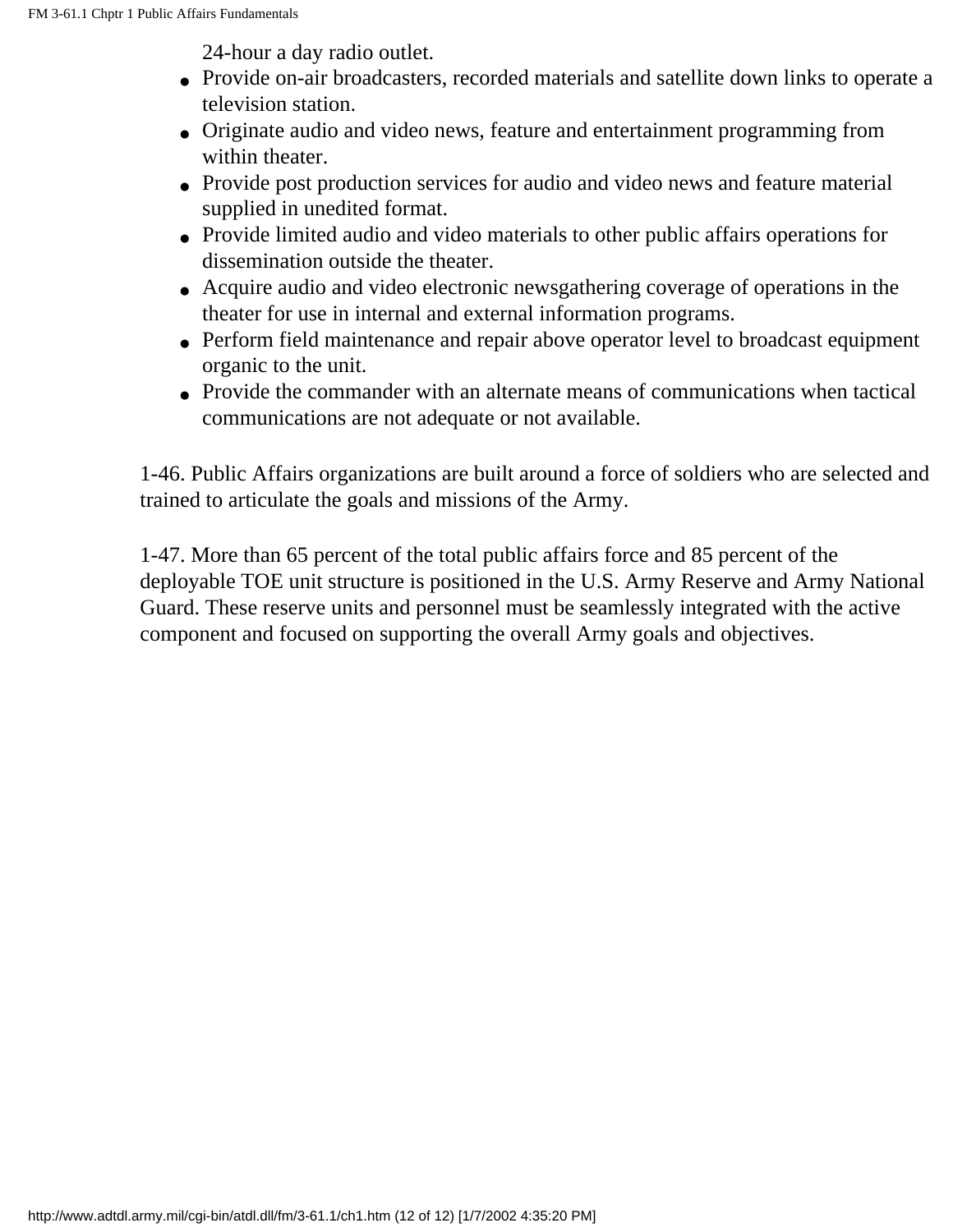<span id="page-20-0"></span>

## **Chapter 2**

## **Public Affairs Functions and Responsibilities**

### **THE CHALLENGE**

2-1. The global information environment and continually evolving information communication technologies make it imperative that information and messages be consistent at all levels. The personal comments made by a deployed soldier in a remote area of operations and the official statements released by DoD at the Pentagon must be mutually supporting. The information targeted to internal audiences must parallel the information released through the news media to the American public and other external audiences. The Army's need for security, and the soldier's and family member's right to privacy must be balanced with the Army's obligation to provide timely, accurate, complete information to internal and external audiences. The commander's information strategy must ensure that the information available in the public domain, regardless of the source, does not conflict, contradict or otherwise undermine the credibility of the command or the operation.

#### **Historical Perspective**

Civilian news coverage contributed greatly to maintaining soldier morale during Desert Storm. The coverage was generally positive; the American people were behind the operation and soldiers felt this impact. Problems arose when the coverage created rumors, and command information was not consistent with what the soldiers were seeing or hearing in the world media. Family members and nondeployed soldiers were greatly affected by news coverage, often creating problems for rear commanders and detracting from their credibility.

(After Action Report, Desert Storm 1990, Center for Army Lessons Learned)

2-2. Accomplishing this presents unique command and control challenges for commanders, PA practitioners at all levels and others involved in using information to help accomplish the mission in the most effective, efficient manner. It requires careful coordination between staff elements and necessitates continual liaison between levels of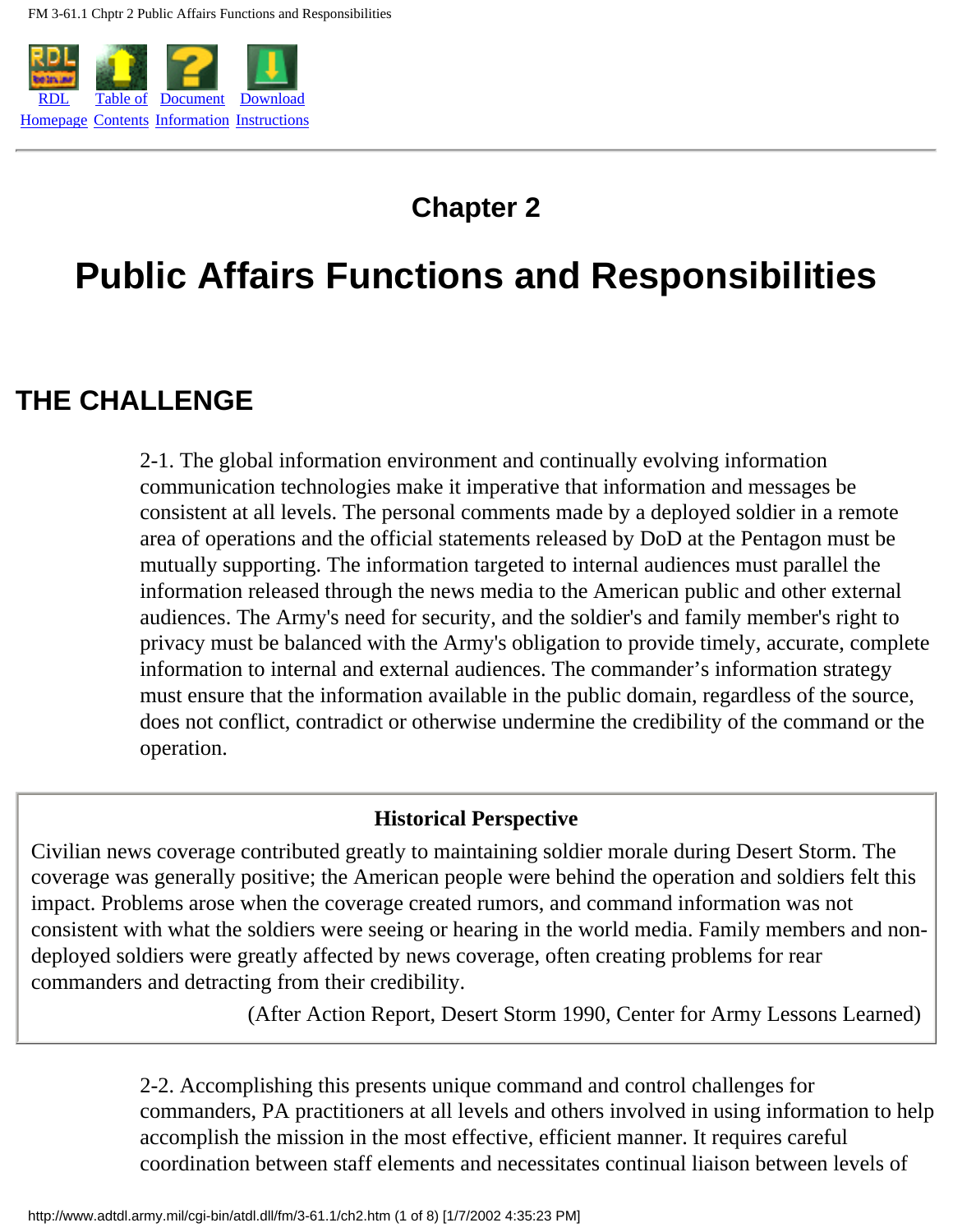command from the tactical through the operational to the strategic.

2-3. Further complicating PA command and control challenges are PA force structure realities. The small size of the PA staff sections organic to war-fighting headquarters necessitates augmentation, especially for operations with a high level of visibility. The availability of augmenting PA units, the majority of which are located in the reserve components, and the difficulties inherent in deploying PA civilians result in heavy dependence on augmentation by individuals. This leads to the creation of ad hoc, unequipped PA elements, which have not trained together or developed relationships with other staff sections or commands, and do not have established internal or external operating procedures.

2-4. For PA personnel therefore, the critical challenge is to rapidly define command and control channels, establish lines of communication and develop operating procedures. The responsibility for doing this usually lies with the Corps PAO who normally leads the commander's PA effort. He identifies requirements, assesses resources and plans, organizes, directs, coordinates and controls the PA operation.

### **PUBLIC AFFAIRS RESPONSIBILITIES**

2-5. Effective PA command and control establishes a public affairs organization based on analysis of mission, enemy, terrain, troops, time available and civilians (METT-TC), tailored to the situation, which reflects the commander's concept of the operation. It ensures that there are sufficient, experienced, PA personnel at each echelon to provide the commander and his force with the most effective and efficient support possible.

2-6. PA command and control begins at the DoD level. The Office of the Assistant to the Secretary of Defense, Public Affairs (OASD(PA)), retains primary responsibility for the development and consistent implementation of DoD information policies and determines who should serve as the initial source of information about operations. Although (OASD(PA)) delegates PA release authority to the combatant commander as soon as practical, it retains responsibility for approving Public Affairs Guidance (PAG), establishes public affairs policy, and coordinates and approves PA strategies and plans.

2-7. The Office of the Chief of Public Affairs (OCPA) for the Army is responsible for Army PA resources. OCPA develops PA doctrine, designs PA organizations, determines training and leader development requirements, identifies materiel needs, and manages PA personnel to ensure that sufficient assets are available, qualified and ready to conduct successful PA operations in support of any assigned mission.

2-8. Commanders supported by their PA staff personnel, plan PA operations for their assigned missions based on the situation, published in DoD directives, instructions,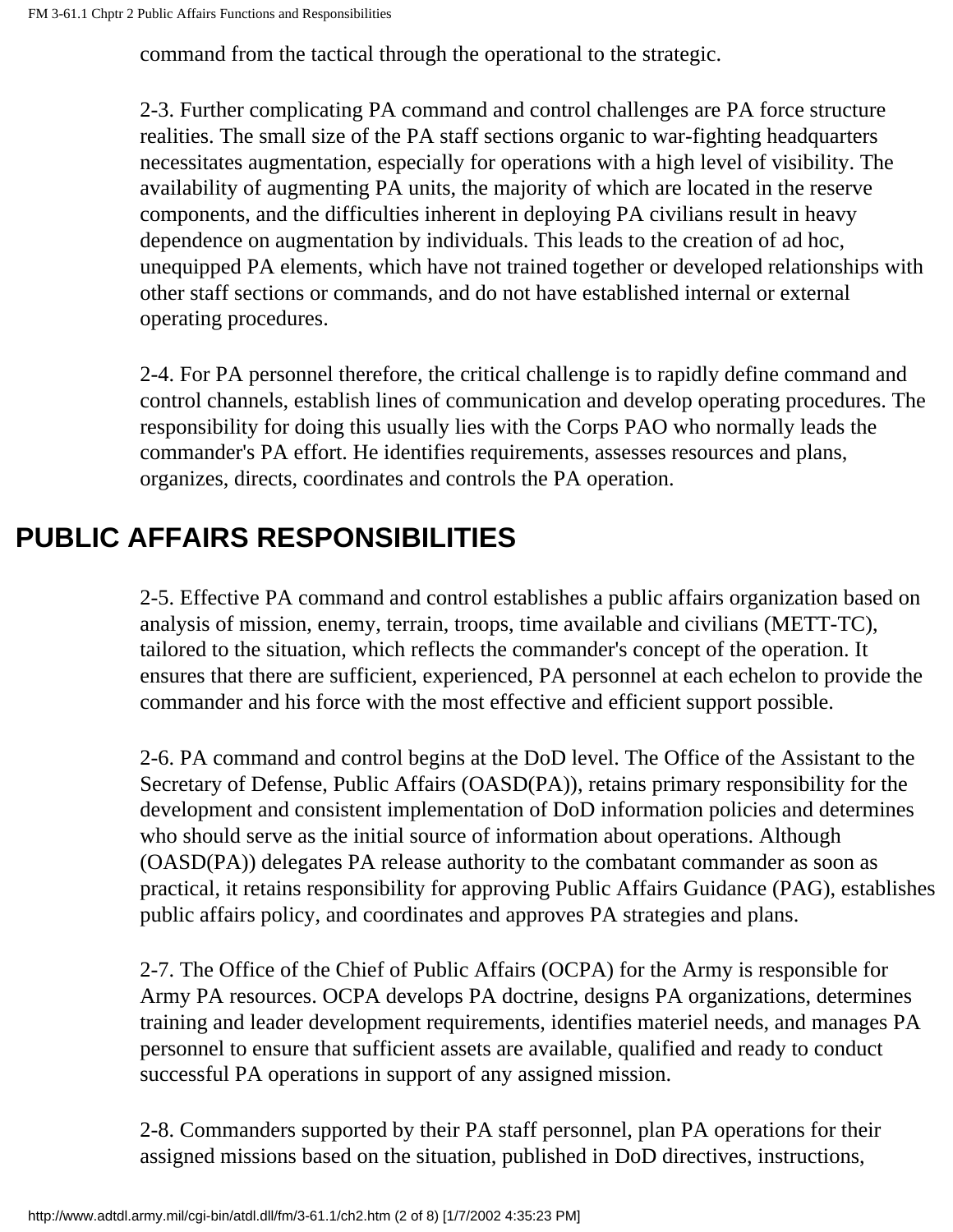doctrine and guidance, and in coordination with OASD(PA). The CINCs prescribe the chain of command, organize and employ forces, give authoritative direction, assign tasks and designate objectives through component commanders, subordinate unified commanders, commanders of joint task forces and other subordinate commanders. The commander establishes responsive PA structures and ensures that they are provided with the personnel, facilities, equipment, transportation and communications assets necessary to provide adequate PA support. A failure to establish these structures results in a duplication of effort and a waste of resources. The commander is responsible for the full range of PA activities -- PA planning, media facilitation, information strategies and PA training and at sustaining base, community relations. He is also responsible for establishing, resourcing and guiding the operations of Joint Media Operation Centers and planning all AFRTS radio and television support operations in the area of operations.

#### **Historical Perspective**

The establishment of the Joint Information Center under the auspices of the DOT Presidential Task Force on September 1, 1992 was vital to a coordinated and successful Joint Public Affairs effort. The JIC was an "umbrella" organization that served as the clearing house for dissemination of hurricane relief information to the news media. More than 10 federal agencies involved in relief operations had public affairs representatives at the JIC. Daily meetings and consistent interaction among the agencies involved resulted in a coordinated federal information effort.

(Public Affairs Lessons Learned Library, Joint Information Center, Hurricane Andrew, 1992)

2-9. Within the Army, the Corps is usually the hub for PA operations. The Corps commander, supported by his PA staff element, is responsible for the development and coordination of PA strategies, the implementation of information campaigns and the execution of PA operations based on METT-TC, the information environment, and guidance and policy received from the combatant CINC.

2-10. The Corps PAO is the principal PA advisor to the Corps commander and deploys with the lead element of the Corps headquarters. When fully deployed, the Corps PAO section operates from the Corps main command post, with a liaison officer/NCO located at the Corps plans cell. It also is responsible for establishing coordination with the PA elements of higher, lower and adjacent commands.

2-11. The Corps, through the PAO, controls the employment of augmenting Army PA units deployed in support of the operation. Up to one PAOC and six MPADs are normally allocated to augment the Corps PA section, although the size and scope of the mission will determine the actual augmentation required for each operation. The Corps PAO and his staff task organize the personnel and organizations available and allocate the equipment, communications support and facilities. When augmented, the Corps PAO operates a media operations center and establishes satellite centers as required.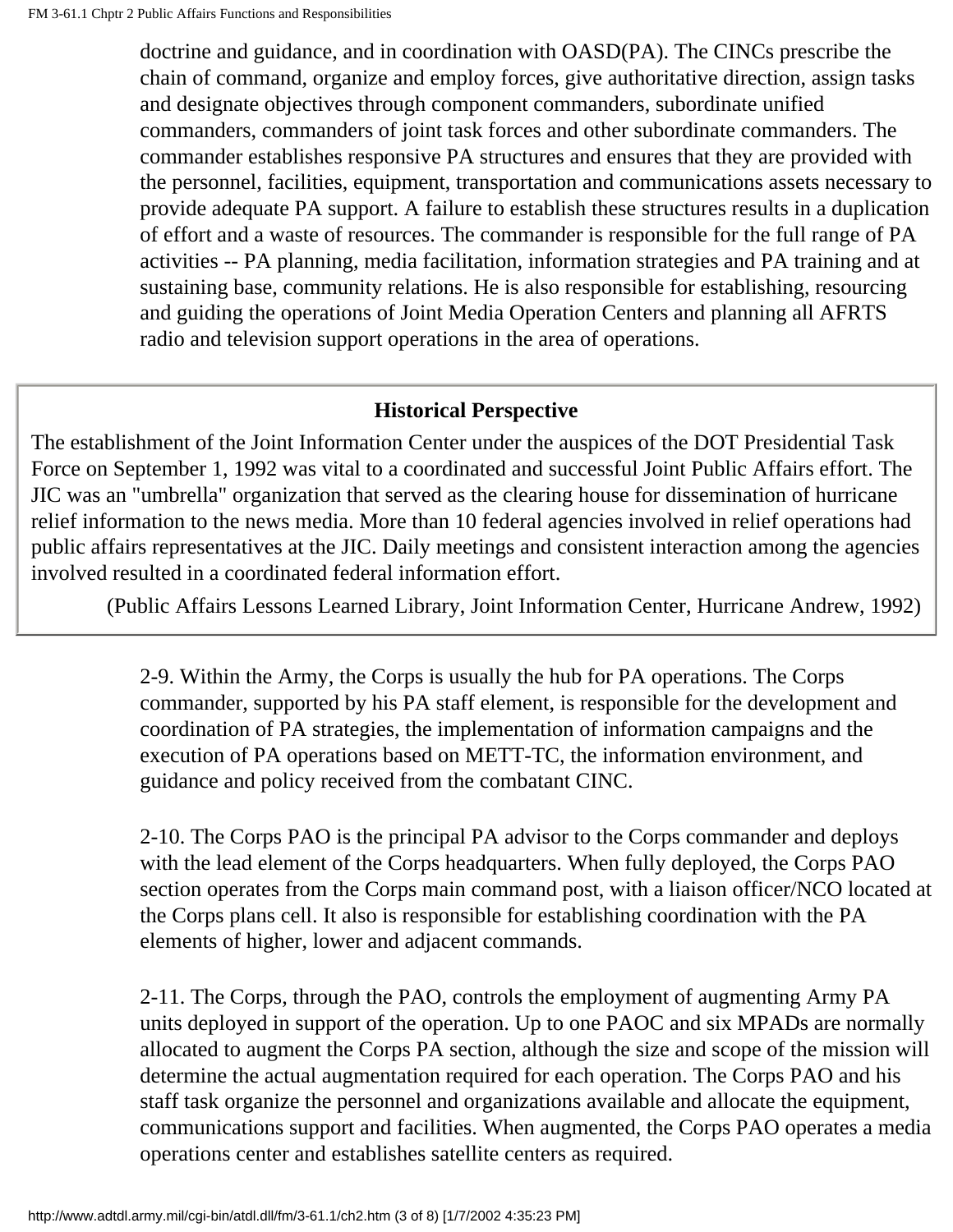2-12. Below the Corps level, the PA staff section organic to a war fighting headquarters is extremely austere. The mission of the PA section below Corps is to advise the commander by providing immediate planning expertise and guidance on issues with critical PA implications. The PA section deploys with the lead elements of the headquarters, and operates from the command's main CP.

2-13. PA units deployed to augment the staff sections organic to a headquarters are normally placed under the control of the supported PAO, who assigns the augmenting PA unit missions and tasks. He will do so in conjunction with the augmenting PA unit commander, who will retain command of his unit and ensure that his unit's personnel are not employed as individual fillers. Whenever possible, augmenting PA units should be linked with the supported command headquarters at that command's home station prior to deployment to facilitate establishment of command and control relationships.

### **PUBLIC AFFAIRS COMMUNICATIONS**

2-14. Reliable, survivable, flexible communications are essential for effective PA command and control. In today's global information environment, information must flow to and from users, up and down the chain of command, and horizontally across the battlefield. Technology has compressed time and space and forward-deployed PA sections can be in direct communication with officials at DoD working PA strategies. The challenge is to ensure coordination and interoperability so that all elements have the communications capability necessary to effectively carry out their assigned mission, especially in today's joint, combined or interagency environment.

2-15. Deliberate, detailed planning can prevent communications shortfalls. PA planners assess their information transmission and reception needs and requirements. They then identify the communications capabilities they need access to, and determine the communications support they will need from command signal organizations. Through close coordination with the staff signal section, the identified PA communications requirements are integrated into the overall communication architecture.

## **INFORMATION OPERATIONS**

2-16. The three central defining characteristics of the global information environment - the facility of information acquisition and transmission, the speed of information communication and the breadth of information saturation -- combine to increase information availability. The American public, internal audiences, allies and adversaries have ready access to information. Information security is transitory and it is critical that information operations at every echelon are mutually supporting and directed at a clearly defined, decisive and attainable objective.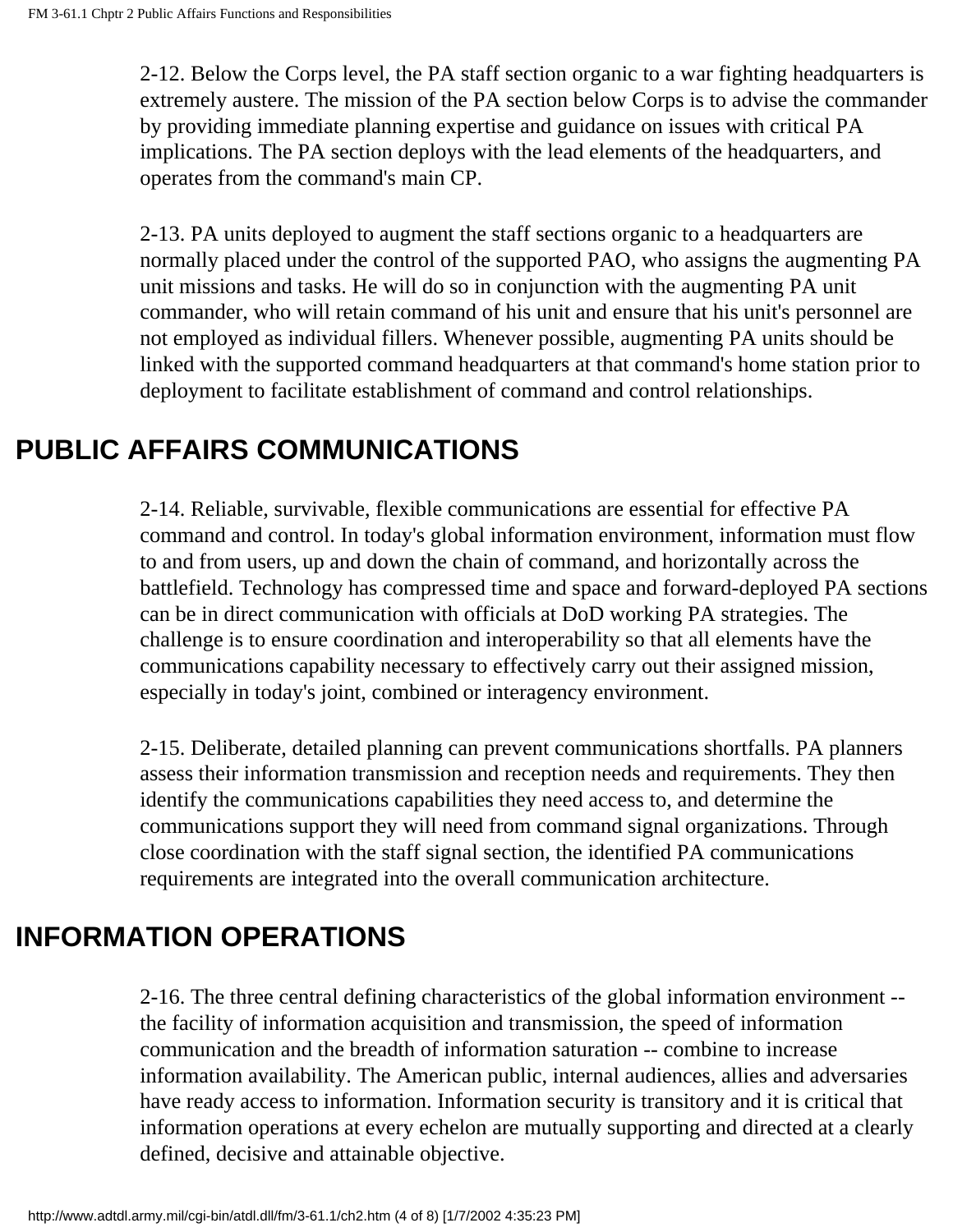2-17. Credibility is essential for successful information operations. If an information source is not perceived as believable, then the desired effect of that communication cannot be achieved. Regardless of the source, target or objective of an information effort, in the GIE, credibility is founded in truth and enhanced by validation, corroboration, and consistency.

2-18. Commanders require integrated, coordinated, synchronized information operations. PA operations, which occur at, and impact on, the strategic, operational and tactical levels - often simultaneously -- are a critical element of these operations. News media coverage of conflicting messages and information communicated by different elements of the command compromises credibility.

2-19. Integrating, coordinating and synchronizing every element of the commander's information operation -- Public Affairs, Psychological Operations, Civil Affairs, Combat Camera, Operations Security and others -- results in a synergistic information strategy. It minimizes the possibility of conflicting messages, which undermine credibility, jeopardize operations and endanger mission accomplishment.

## **LOGISTICS SUPPORT**

2-20. Logistics is critical at all levels of command for Public Affairs mission success, during any phase of combat or garrison operations. Commanders must ensure their Joint Table of Allowances (JTA), Modified Table of Equipment (MTOE), Table of Distribution and Allowances (TDA) or Common Table of Allowances (CTA) reflects appropriate equipment levels to maintain a PA staff and media support under field and garrison conditions. Maintenance also plays an important role in Public Affairs operations. A Public Affairs element that has all its equipment cannot function properly if its equipment is inoperative, broken or deadlined. Each Public Affairs element must develop its own internal SOP in regard to logistics. (See [Appendix K](#page-144-0).)

2-21. Public Affairs staff members must be trained in the areas of supply, budget, property book, ordering, class A procurement, etc. Public Affairs must be an integral player in all mission and operational planning sessions to ensure logistical requirements are identified and resourced.

2-22. Responsibilities: The Public Affairs staff has the responsibility to identify to its resource manager, property book manager and ordering officer all fiscal and logistical requirements for field operations and home station support. Requisitions for equipment, supplies, services and allowances will be ordered and processed in accordance with appropriate Army Regulations, AR 710-2 *Unit Supply Update* and budgetary guidelines.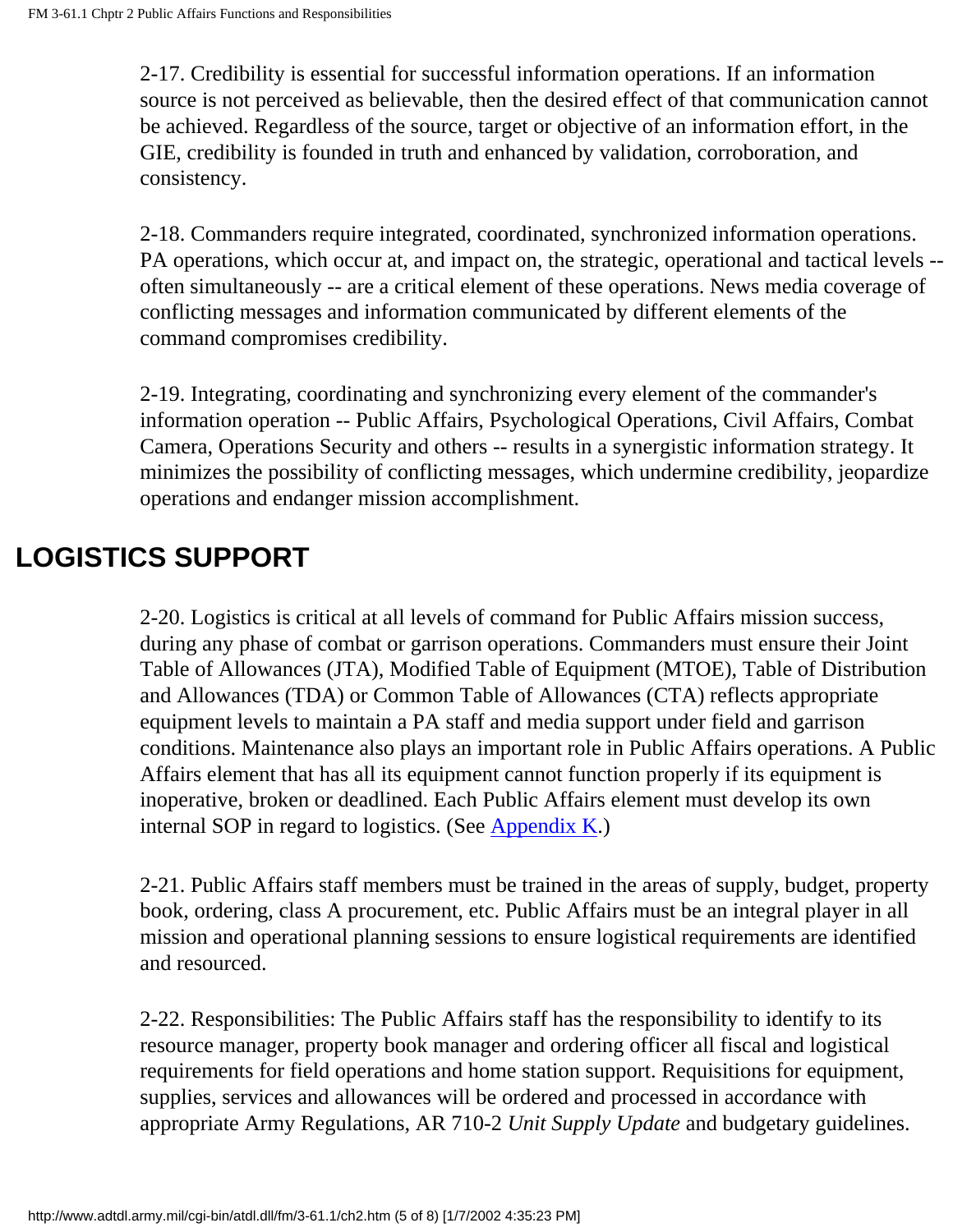2-23. Requesting supplies: Commanders must ensure that equipment and components authorized by JTAs, CTAs, MTOEs, or TDAs are on hand or requested. The organization's supply operation is responsible for identifying, acquiring, accounting, controlling, storing and properly disposing of materiel authorized to conduct the mission of the unit and maintain the soldier. The organization is the foundation of the supply system. Exceptions and procedures are outlined in AR 710-2.

2-24. The Direct Support and General Support Activities provide class 1, 2, 3 (packaged and bulk), 4, 5, 7, 8 and 9 supplies directly to the using units on a customer support basis. These supplies are routinely procured through the unit supply rooms. In the event a Public Affairs element is operationally attached outside its assigned organization, it should coordinate before deployment for logistical support when possible. If prior coordination is not possible, contact for support should be made upon arrival into the theater of operations through the C-4, J-4, G-4, or S-4.

2-25. Accountability: All property acquired by the Army, regardless of source or whether paid for or not, must be accounted for, in accordance with applicable Army regulations and AR 710-2.

- Nonexpendable property is personal property that is consumed in use and that retains its original identity during the period of use. It requires formal property book accountability throughout the life of the item. It will be accounted for at the using unit level using property book procedures. Examples are desks, computers, file cabinets, chairs.
- Expendable items are property which is consumed in use or that loses its identity in use, and all items not consumed in use with a unit price of less than \$100 and not otherwise classified as nonexpendable or durable. It requires no formal accounting after issue to the user. The following classes or types of property will be classified as expendable.
	- Supplies consumed in the maintenance and upkeep of the public service. Examples are oil, paint, fuel and cleaning and preserving materials.
	- Supplies that lose their identity when used to repair or complete other items. Examples are assemblies, repair parts, and accessories.
	- Office supplies and equipment (such as paper, staplers and hole punchers) with a unit price of less than \$100.
	- Durable property is personal property that is not consumed in use, does not require property book accountability, but because of its unique characteristics requires hand receipt control when issued to the user. Examples are hammers, lawnmowers, audiovisual production material and books.

2-26. Conservation of resources and property accountability is ultimately a supervisory responsibility. Property responsibility must be assigned and acknowledged in writing using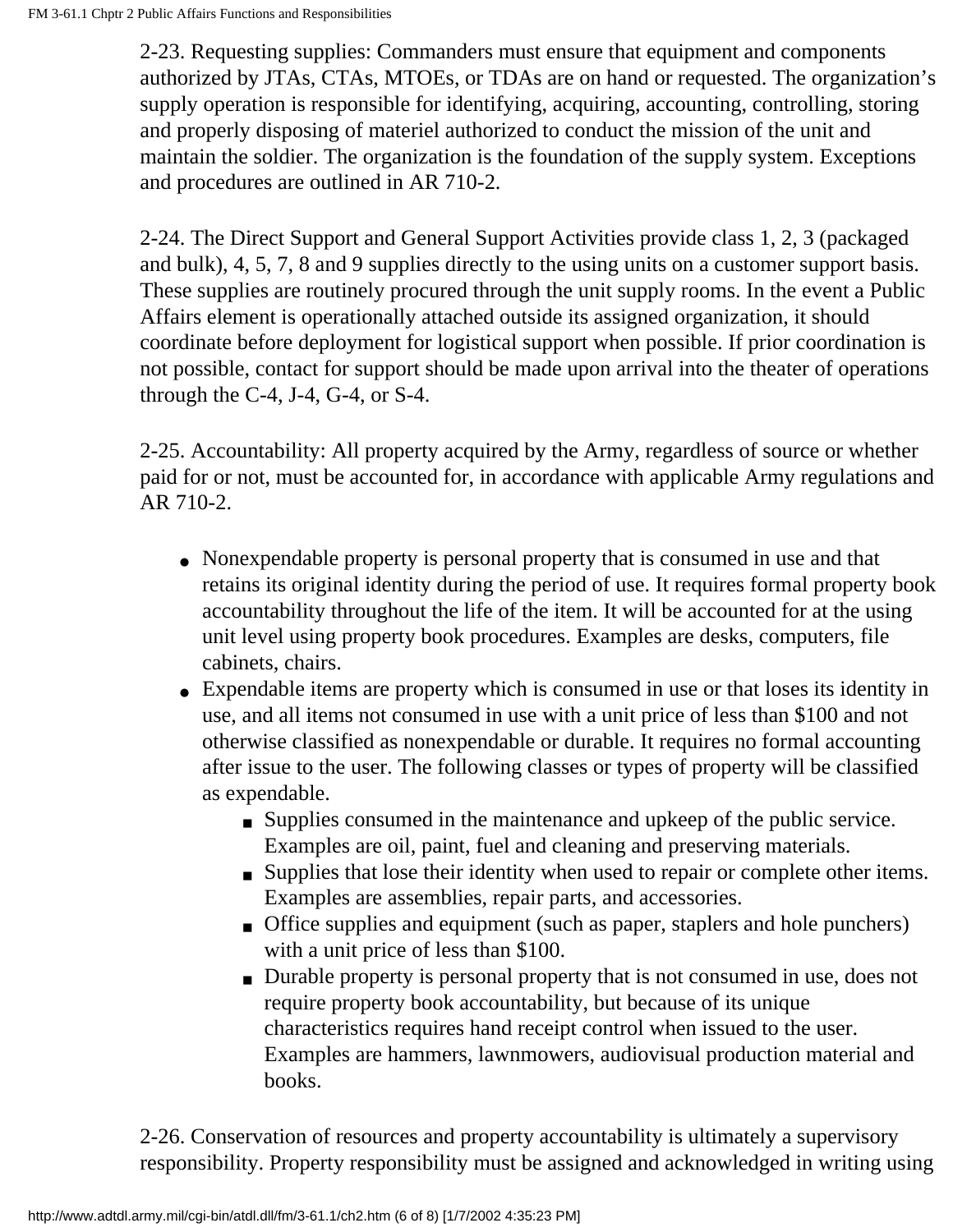hand receipts and property books as outlined in AR 735-5, *Policies and Procedures for Property Accountability* and AR 710-2.

2-27. Property book: Effective supply support at the using element or property book level requires timely and accurate processing of supply requests and receipts, accurate accounting records and adequate property control. Turn in, transfer, substitutions, hand receipt, etc., are accomplished in accordance with Army Regulations, AR 710-2 and logistical SOPs.

2-28. Budget: Budgets must be programmed in advanced. Organizations plan their budget in the previous fiscal year They must be established and managed with the appropriate command resource manager/budget analyst. When allocating funds consideration must be given to equipment replacement and upgrades, recurring supply needs TDYs, maintenance, contracts, etc. Normal operating funds are allocated/dispersed by a public affairs element operational headquarters; however, during deployments for exercises/operations funds may be available from the tasking headquarters up front or on a recuperative basis.

2-29. Maintenance: Public Affairs elements must maintain their equipment in a deployment ready state. Preventive Maintenance Checks and Services (PMCS) is an important part of the maintenance program, and is the user's responsibility. The Public Affairs element's operational headquarters provides maintenance support. For example, an embedded Public Affairs section assigned to the Headquarters Company of a separate brigade would seek maintenance support from the Headquarters Company, then the brigade maintenance section. The company/brigade's maintenance SOP would be followed for 1st, 2nd, 3rd, etc., echelons of maintenance. Maintenance for communications and data processing (computers) equipment is coordinated through the G6 (DOIM).

2-30. Local Purchase: Local purchases may be an option for procurement provided the action is in the best interest of the government in terms of timeliness, quality and cost. Local purchase requests must be made in accordance with AR 710-2. Approval for local purchase of nondevelopmental items starts at the first level of command authority and is accomplished in accordance with local policies and Army regulations. Nondevelopmental items is a generic term that covers materiel available from a variety of sources with little or no development effort from the Army. Sources include commercial items which fully meet an approved need, items being used by other U.S. services or agencies or items used by military or other agencies of foreign government. Most of these purchases are covered under the IMPAC Card program. Local guidance covers implementation.

2-31. Class A Procurement/Credit Card: Class A agents and government credit card holders must be identified and trained prior to their ability to accomplish those functions. Training is routinely accomplished at the installation level. Purchases for other than national-stock-numbered items are routinely accomplished using Class A agents and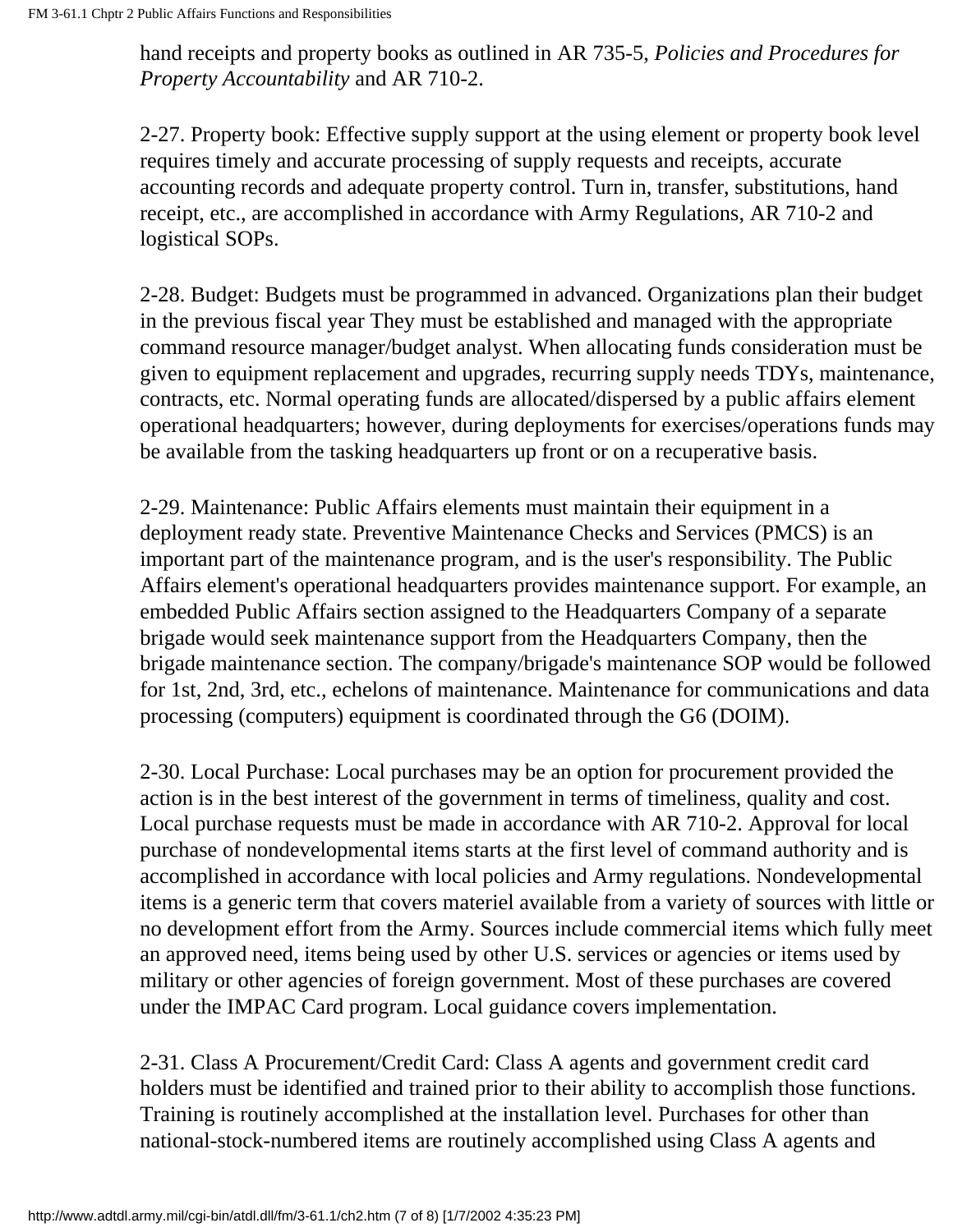ordering officers, and the U.S. Government Credit Card.

2-32. SSSC: Self Service Supply Centers are managed at the installation or theater level. Users are required to have a valid SSSC account. Accounts are identified by DODAAC or UIC. Subaccounts are authorized IAW AR 710-2. Field resupply centers are often established at divisional-level logistics bases.

2-33. The best means of ensuring supply discipline is to be proactive and not reactive in supply operations. Enforcing compliance with regulations requires constant emphasis.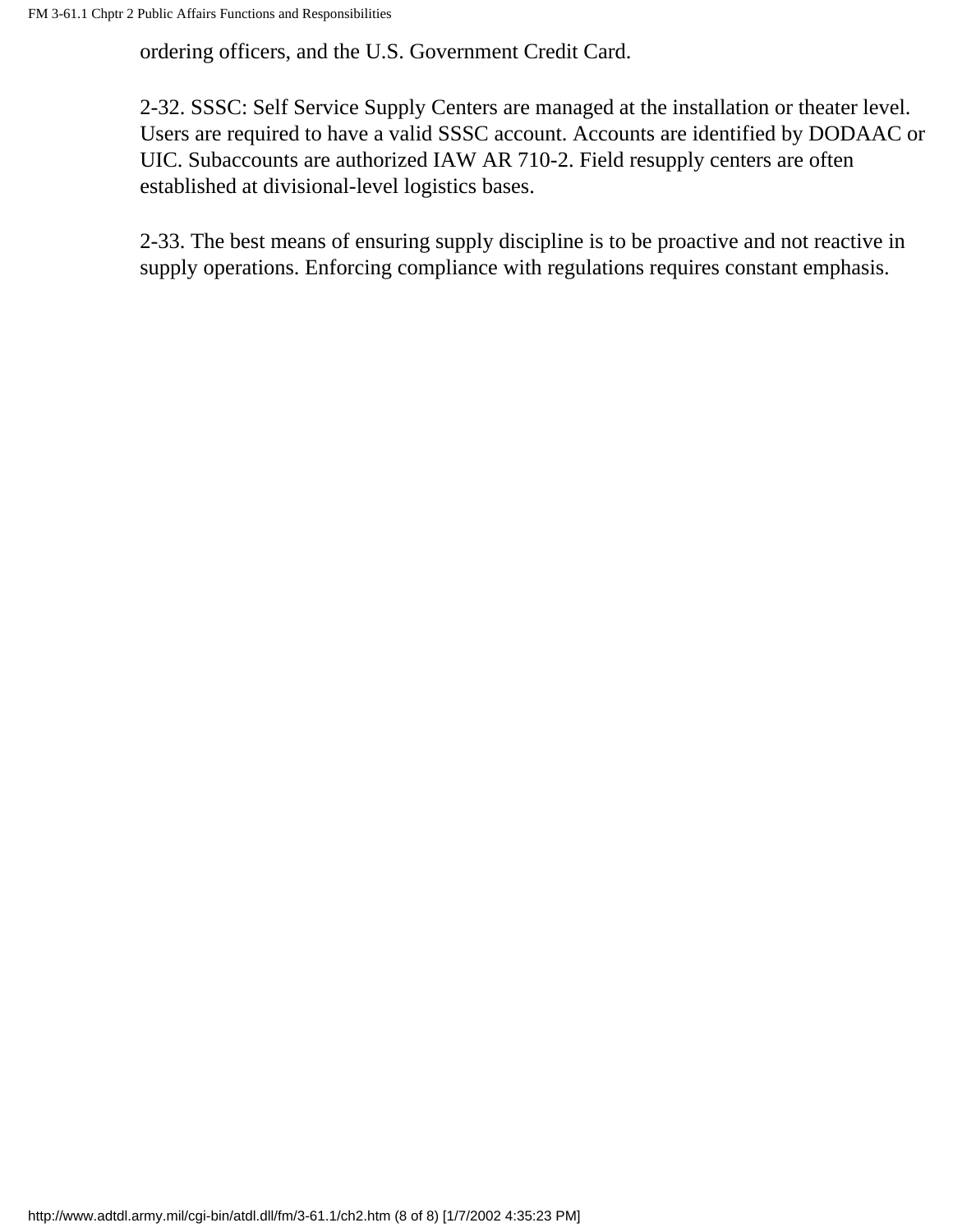<span id="page-28-0"></span>

## **Chapter 3**

## **Public Affairs Planning**

*During Operation Just Cause, PA planning and integration were inadequate. Commanders at all levels failed to involve public affairs officers in planning from fear of OPSEC leaks. The results were insufficient PA guidance provided to soldiers, family members and commanders; sometimes miscommunication to and confusion within Army family elements; and misuse of PA assets. A matter of urgent concern was the failure to plan for and use Reserve Component PA assets to relieve the pressure on an already small active PA force so that it could better handle both internal and external communication.*

- Public Affairs After Action Report, TRADOC LLC, Phase II, Sept. 90

### **COMMUNICATING INFORMATION**

3-1. Public Affairs operations assist the commander in communicating information and messages about his force and the operation to internal and external audiences. Like other operations, PA operations are conducted to bring about clearly specified, meaningful objectives, which support the commander's intent and contribute to mission success. Those objectives are defined in terms of the effect the PA operations are intended to have on target audiences -- the impact on target audience behavior that is desired -- and are measurable.

3-2. Once PA objectives are defined, PA operations are planned and executed to achieve those objectives. PA operations focus on the communication process -- an on going, dynamic, ever-changing process. The communication process is composed of elements involved in receiving, collecting, analyzing and interpreting data, identifying and analyzing audiences and formulating and transferring messages. This process is used to bring about a specified objective, while measuring and analyzing the outcome and effectiveness of the effort.

3-3. To support the commander's effort to communicate, PA professionals concentrate on five basic functions or core processes — planning, media facilitation, information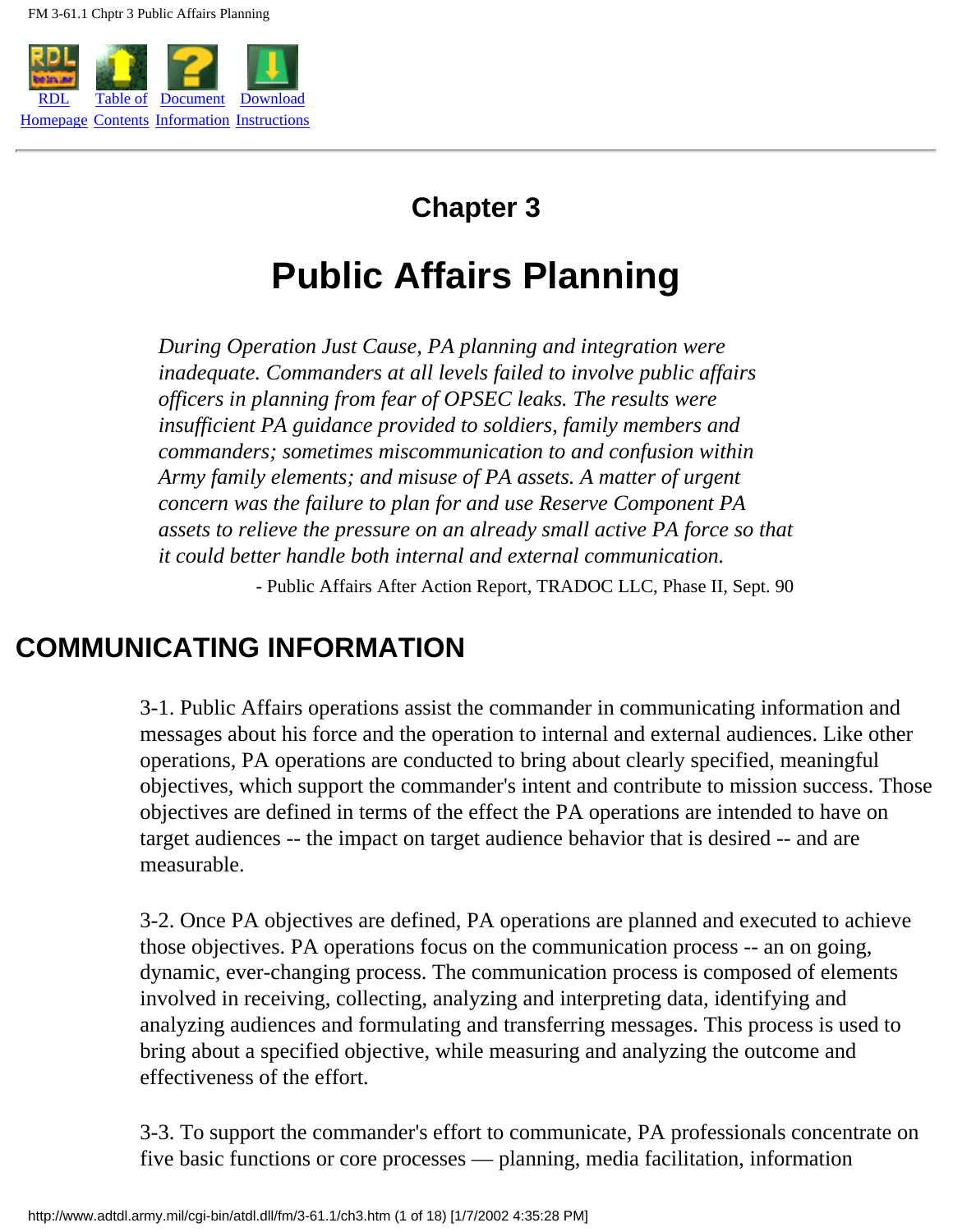provision, force training and community relations.

3-4. This chapter focuses on the systematic process for Public Affairs planning and decision-making. It addresses the information environment and the impact of information at the strategic, operational and tactical levels across the range of operations that requires public affairs considerations be totally integrated into the planning and decision-making process. Doing so enables PA personnel to prepare for potential situations, to synchronize efforts with other agencies that manage information communication, and to more successfully influence the coverage, interpretation and understanding of events. It limits the need for reactive, defensive attempts to buy time or control damage.

3-5. PA planning prepared in support of the CINC's theater campaign plan requires a series of decisions related to policy at the national level and the techniques at the tactical level. From policy to techniques, however, basic planning considerations are the same: What should the PA objective accomplish? With what audience? When? How? PA planning must not only be done at all echelons and within national policy but also within the limits of operational plans and capabilities.

### <span id="page-29-0"></span>**TYPES OF PLANS**

3-6. The amount of time available significantly influences the planning process. Two different methods of planning are described in the JCS-published Joint Operations Planning and Execution System (JOPES).

3-7. **Deliberate or Peacetime Planning** is the process used when time permits the total participation of commanders and staffs. Development of the plan, coordination among supporting commanders and agencies, reviews by staffs, planning conferences and development of proposed public affairs guidance can take many months. Deliberate or Peacetime Plans are prepared in prescribed formats--the complete operational plan (OPLAN) or the conceptual operational plan (CONPLAN).

3-8. **Time-Sensitive or Crisis Action Planning** (CAP) is conducted in response to crisis where U.S. interests are threatened and a military response is being considered. Crisis Action Planning is carried out in response to specific situations as they occur and that often develop very rapidly.

3-9. It is within the CAP process that established, working relationships between the PAO and operational planning staffs are crucial to the inclusion of PA considerations into OPLANS and OPORDS.

3-10. Both deliberate and crisis action planning are conducted within JOPES. Joint Pub 5- 03.2, JOPES Volume II, describes detailed administrative and format requirements for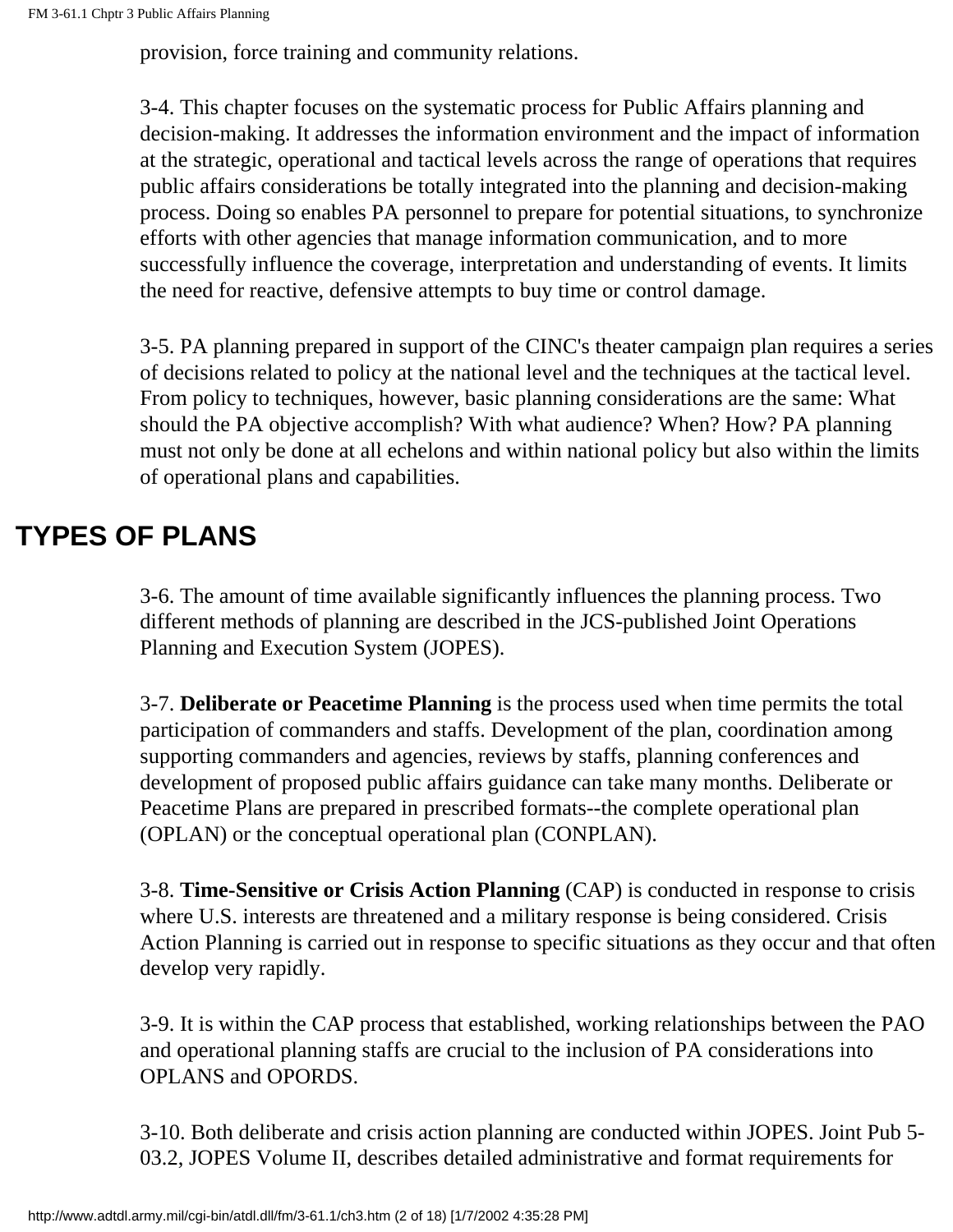documenting the annexes, appendixes, etc. of operational plans, and conceptual plans, the products of deliberate planning.

3-11. The purpose of JOPES is to bring both deliberate and crisis action planning into a single architecture to reduce the time required to complete deliberate or crisis action planning. This makes the refined results more readily accessible to planners, and makes it a more manageable plan during execution.

3-12. The overall procedures are the same, at all echelons, for both deliberate and crisis action planning.

- Receive and analyze the task to be accomplished
- Review the situation and begin to collect necessary intelligence
- Develop and compare alternative courses of action
- Select the best alternative
- Develop and get approval for its concept
- Prepare a plan
- Document the plan

#### **Operation Just Cause**

**The basic problem---planning**. No discussion concerning use of personnel can proceed without an understanding of the planning problem. Public Affairs in general was not sufficiently planned for by leaders or public affairs officers for Operation Just Cause. PAOs were not given time to plan. Only outstanding unit mission accomplishment, American public support and the hard work of public affairs personnel, prevented major PA failings in Panama. A longer duration and less popular action could have turned into a public affairs disaster.

The SOUTHCOM, XVIII Airborne Corps, and Army Special Operations Command PAOs were not informed that the operation would occur until 17 December and then they were given instructions not to discuss it with key persons on their staff. The 82d PAO did not learn of the operation until 18 December, 7th ID PAO, 19 December and OCPA **one hour** before H hour.

More critical however, was the absence of joint coordination. OASD-PA received a PA plan from SOUTHCOM public affairs in November, but the plan was never coordinated due to worries concerning possible security leaks. The XVIII Airborne Corps PAO indicated that he also knew of the operation in general terms in November but was unable to coordinate planning with the Director of Public Affairs SOUTHCOM. Because the plan was not staffed, OCPA was caught unaware. Divisional public affairs officers all indicated that they were not sufficiently drawn into planning. Some PAOs said they never saw a plan. It is obvious that sufficient public affairs planning did not occur **at any level**.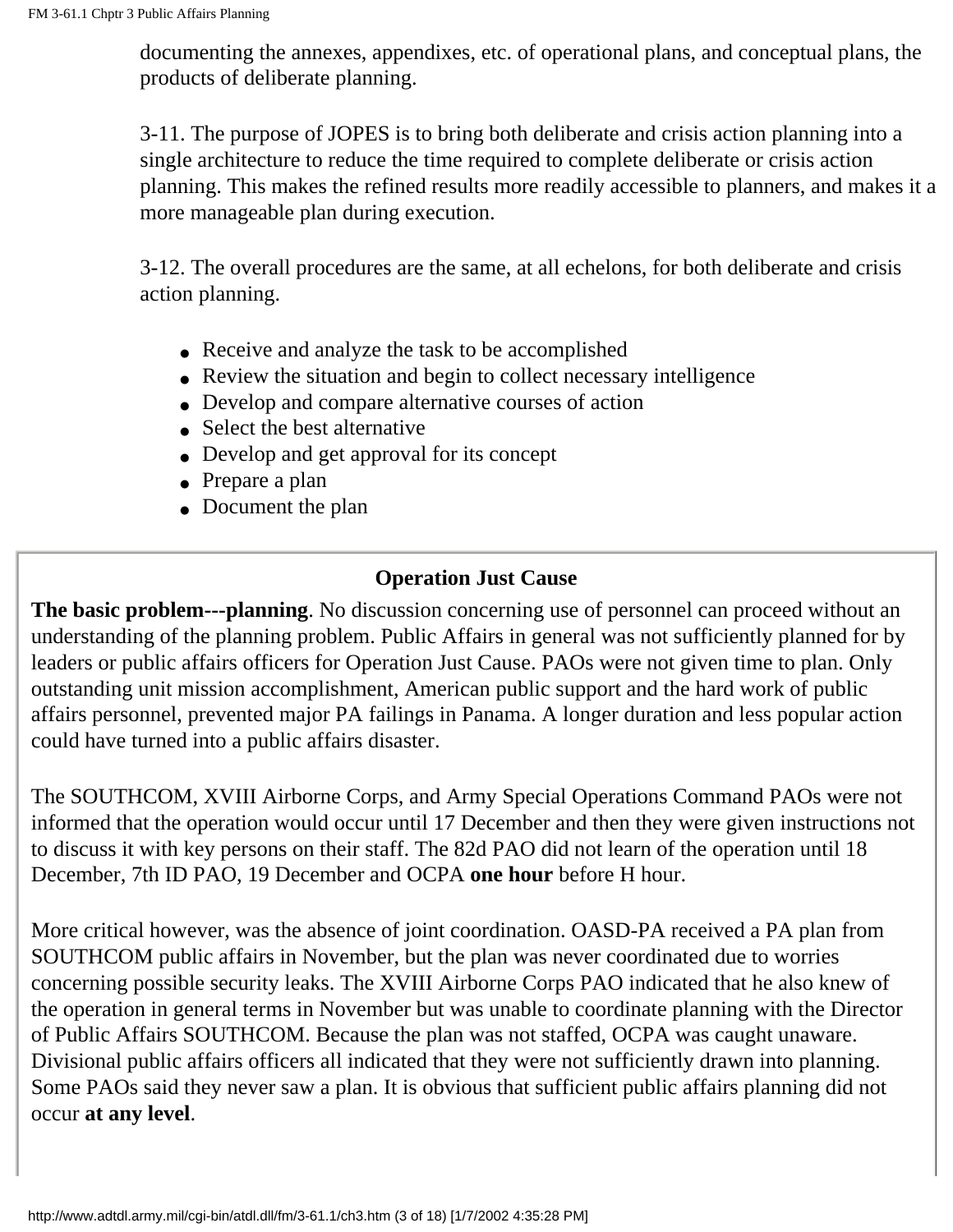There was also a ripple effect downward caused by the lack of staffing by the Joint/OASD-PA. In addition, senior leaders at division level and above did not draw PA officers into planning to maximize the limited planning time that was available. Commanders strongly complained about poor balance of coverage in the media, inability to send command information at the same pace as civilian media reporting, and lack of sufficient public affairs guidance; yet senior leaders are reluctant to draw PAOs into the planning process to prevent these problems from occurring. Army leaders must come to grips with this dilemma.

(Public Affairs After Action Report TRADOC Lessons Learned Collection Phase II. Sept 1990)

3-13. An OPLAN is a complete, detailed plan. It includes a description of the concept of operations from the commander's perspective and presents additional annexes provided by various staff sections which identify specific functional area requirements, restrictions, limitations, or considerations. The inclusion of a public affairs annex is essential to successful integration of PA principles and guidance into the OPLAN.

3-14. A CONPLAN is an abbreviated operational plan, which requires considerable expansion or alteration to convert it into an OPLAN or OPORD. Detailed support requirements are not included. The commander determines what annexes will be included to complete the CONPLAN.

3-15. A Public Affairs Estimate is an assessment of a specific mission from a Public Affairs perspective. It is an examination of critical Public Affairs factors, their influence on the planning and execution of operations, and their potential impact on mission success. The senior PAO at each echelon is responsible for consolidating information and preparing the PA Estimate. A sample PA Estimate is included at [Appendix C.](#page-112-0)

3-16. The Public Affairs Annexes to OPLANS or CONPLANs provide the details and instructions necessary to implement Public Affairs media facilitation, news and information provision, and force training operations. It is coordinated with all staff agencies, especially those that significantly impact the information environment -- Psychological Operations, Civil Affairs, Signal, and Military Intelligence -- to ensure that Public Affairs activities are synchronized with other activities.

### **DELIBERATE PLANNING**

3-17. A commander continually faces situations involving uncertainties, questionable or incomplete data, or several possible alternatives. As the primary decision maker, the commander, with the assistance of the staff, must not only decide what to do and how to do it, the commander must also recognize if and when to act. How the commander arrives at a decision is a matter of personal determination. However, superior decisions (those,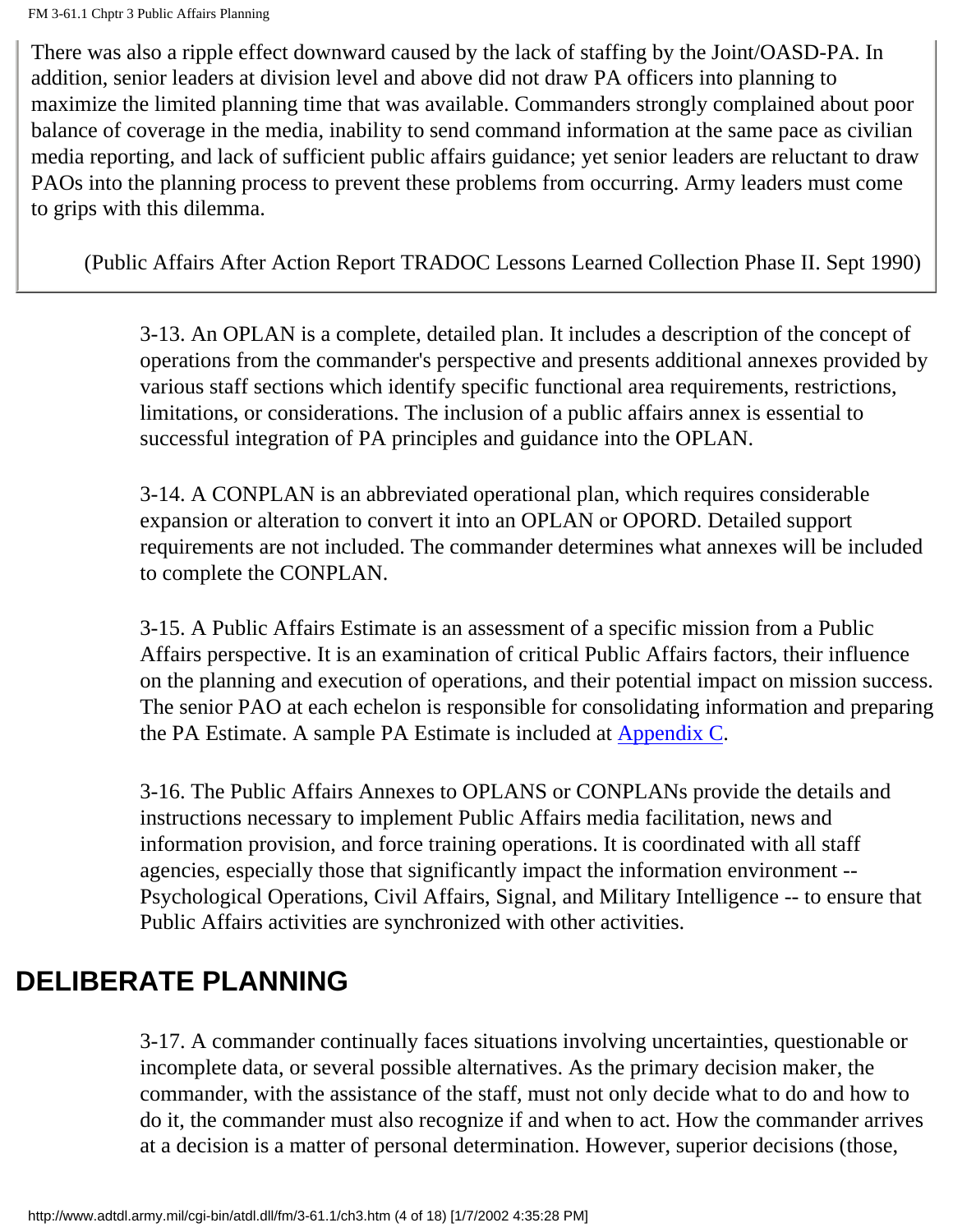which offer the best solution, decisively, at precisely the correct time,) result from the commander's thorough, clear, and unemotional analysis of facts and supported assumptions. This is done through the "deliberate planning process."

3-18. To support the commander's decisions and command objectives, the PAO must develop a thorough, clear, comprehensive public affairs strategy. This strategy allows the PA to link public affairs considerations into planning for contingency, future and current operations. With the PA strategy, the PAO defines the public affairs perspective of the operation, and identifies how the Army public affairs involvement in this operation supports strategic goals. It provides the intent for PA operations and the Army approach to meeting the information needs of critical internal and external audiences. It is the framework for defining and developing the PA scheme of operations.

3-19. Based on the PA strategy, PA plans are developed for integration into OPLANs. A PA plan is produced by the operational commander's PAO, and it details the media facilitation, news and information provision, and force training and support procedures which will be employed in support of the operation.

3-20. The first crucial step in fulfilling the PA strategy requires the PA Plans officer/NCO to establish and maintain a routine, ongoing relationship with operational planners within the organization. The PA plan is coordinated with key staff agencies, integrated into the OPLAN as a PA Annex. Synchronization with these other activities ensures services and support required by the PAO is provided and multiplies the impact of the PA plan. This process is followed at subordinate echelons as planning guidance is communicated down the operational chain of command.

3-21. There are five phases in the deliberate planning process. Items in parenthesis identify PA actions performed within each phase:

- **Phase I** Initiation. The task assigning directive outlines the major combat forces available for planning, gives general planning instructions, lists assumptions for planning, and specifies the product document such as an OPLAN, CONPLAN. (PA planners begin assessing the information environment, its impact on operations and the PA requirements to operate within a specific arena.)
- **Phase II** Concept Development. (Using the supported CINC's mission statement and concept of envisioned operations, the supporting PA planners analyze the mission, formulate tentative courses of actions and develop the PA Estimate for the operational scenario and requirements.)
- **Phase III** Plan Development. Subordinate commanders use the CINC's concept and the allocated major combat forces as the basis to determine the necessary support, including forces and sustaining supplies for the operation. (The PA planners provide the CINC with recommendations for public affairs assets required,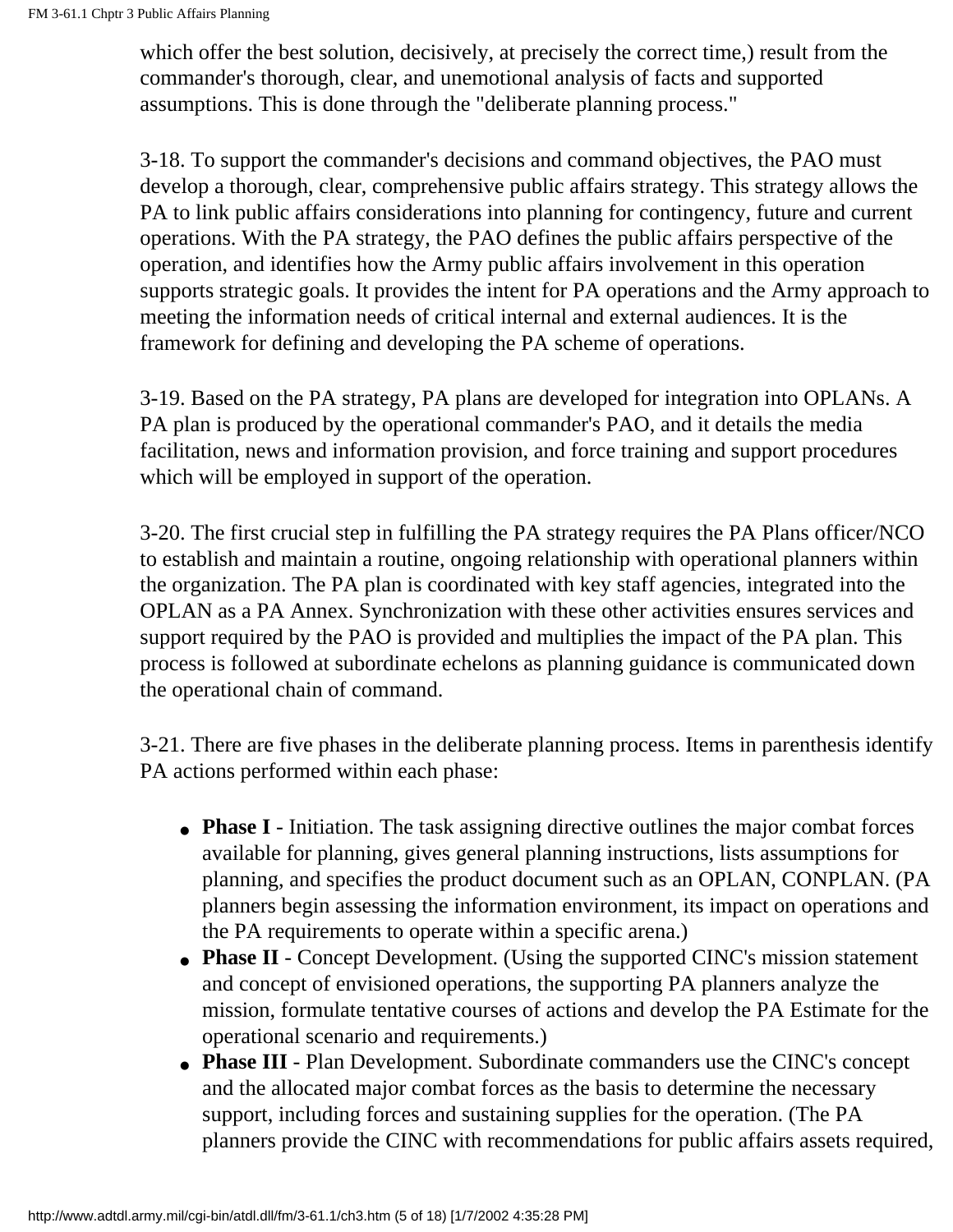phasing of PA forces and support into the theater of operations, and perform a transportation analysis of their movement to the destination to ensure that the PA segment of the entire plan can feasibly be executed as envisioned. For the supported CINC's PA requirements, above those organic to the tasked major combat elements, the supporting commands [force providers] of each service, as much as possible, identify real-world PA assets to take part in the plan and sustainment to meet requirements. The supporting command identifies PA requirements in OPLANs, OPORDs, and taskings, through operational channels, to major subordinate commands.)

- **Phase IV** Plan Review. The review process is more than a single phase in deliberate planning. The Joint Staff performs or coordinates a final review of operations plans submitted by the combatant CINCs. It is a formal review of the entire operation plan. Approval of the plan is the signal to subordinate and supporting commands to develop their plans in support of the CINC's concept. (PA planners do not wait until the plan is approved before beginning to develop their supporting plans; they have been involved in doing this, while coordinating with their command's planning staff. In the meantime the CINC has been building the overall plan.)
- **Phase V** Supporting Plans. The emphasis in the Supporting Plans Phase shifts to the subordinate and supporting commanders. (This is the phase in which PA planners begin to concentrate on how to meet tasks identified in the approved operation plan by preparing Public Affairs Annexes to supporting plans. This input outlines the actions and relationships of assigned and augmenting PA assets.)

## **INFORMATION ENVIRONMENT ASSESSMENT AND PA ESTIMATE**

3-22. Planning fosters effective application of knowledge, logic, and judgment. Analysis of the information environment (IE) starts the process used to develop an estimate of the situation.

3-23. The IE analysis provides the basis for the development of all PA operational plans and is a channel for integration of strategic, operational and tactical planning guidance. It is a method of identifying factors within the information environment that have potential implications for the planning and execution of Army operations. PA planners study and evaluate the dynamics of the area information environment to identify specific public affairs operational considerations.

3-24. Analysis of the information environment focuses on research into the following areas, which will be put into the "Situation and Considerations" portion of the PA estimate:

- Information infrastructure
- Media presence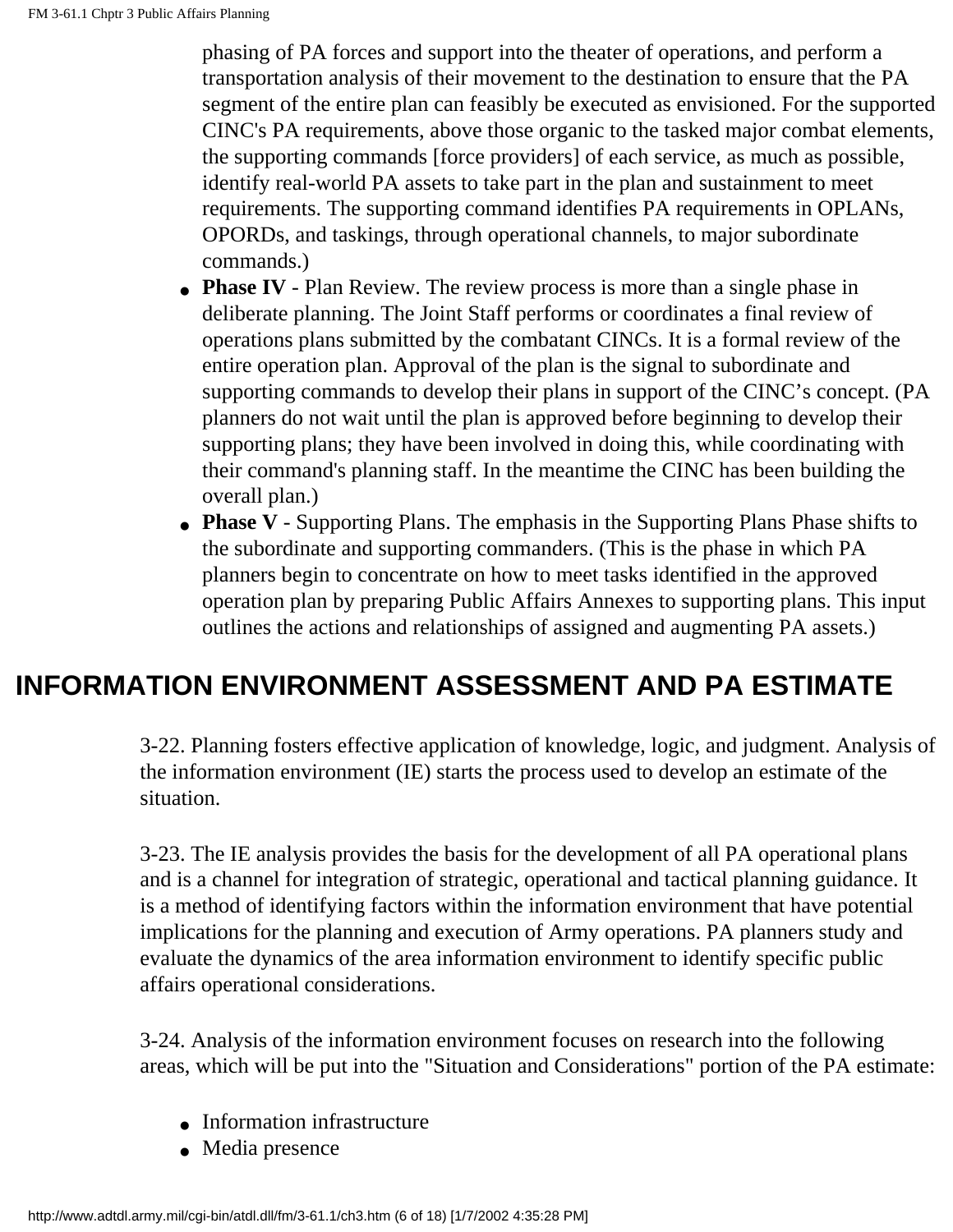- Media capabilities
- Media content analysis
- Public opinion assessment
- Information needs assessment
- Impact assessment/courses of action (COA)

3-25. An analysis of the IE using this approach builds a complete picture of the conditions facing commanders and their PA forces, providing them the tools necessary to anticipate trends, actions, issues, and conflicts. The PA staff officer or NCO conducts research and assessment for the estimate then evaluates, prioritizes, and suggests courses of action that public affairs can best support, while considering the information environment. To acquire all the information necessary for an accurate picture of the operational environment, the staff officer or NCO must work closely with intelligence, civil affairs, psychological operations, military police, visual information and other staff sections involved with information gathering.

3-26. The PA assessment must include those aspects under the control of the commander, as well as those the commander cannot control. This can only be achieved with a thorough integration of PA planning at all stages and into all aspects of the planning and decisionmaking process. Although a variety of techniques may be used in the analysis of the IE, the PA assessment should address the following primary categories.

- **Information Channels and Infrastructure**. This element focuses on an assessment of the information infrastructure. It addresses the resources, communications facilities, organizations, and official and unofficial information channels available within the area of responsibility (AOR). It addresses the means to transmit and receive unofficial information. It addresses specific requirements for American Forces Radio Television Service (AFRTS) information services and the availability of assets to meet theater requirements. It identifies the availability of host nation telephone service for voice and data transmission, the accessibility of audio/video channels, the prevalence of private communications devices such as cellular telephones, facsimiles, computers with modems, radios and televisions, and the nature of the information available through these information channels. It addresses alternate means of voice and data communications, whether military or government contracted, for use in the absence of host nation information channels and infrastructure. Much of the information required for this category may be obtained through civil affairs or psychological operations elements assigned or attached to the command and U.S.Information Service offices supporting consulates or the embassy within the area of operations.
- **Media Presence**. This is an assessment of the media presence in the area of operations prior to the introduction of American forces and an assessment of the expected level of media presence commanders should anticipate once deployment begins. It includes a description of the type of media (print or broadcast), the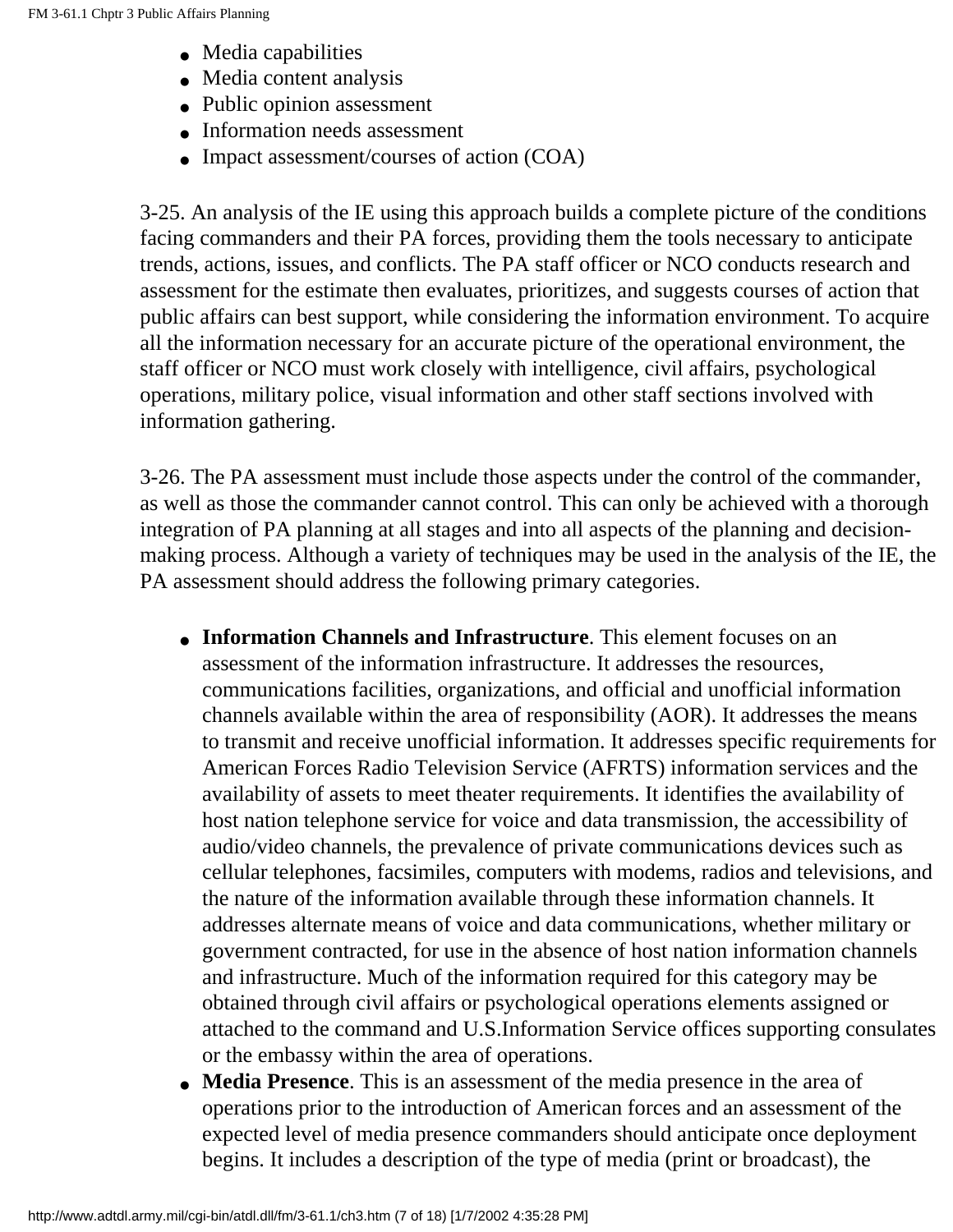visibility of the media (local, national, or international; American or foreign), and the focus of the news media present (news or entertainment) covering the operation. The assessment of the media presence should address the authority under which media representatives are operating (open or closed borders, and free press or controlled press) and the reporters' degree of access to the theater of operations.

- **Media Capabilities**. This element is an assessment of the media's information collection, production, transmission and communication capabilities in the AOR. This element analyzes the technological capabilities of the media representatives present within the AOR. It describes their level of sophistication (if they must transport products out of the area of operations for transmission to parent media or do they have self-contained interactive satellite telecommunications access). It also addresses the media's level of logistics support and its potential impact on Army commanders who are required to provide the media free and open access to the AOR. It includes information about their transportation assets, resupply channels, and equipment maintenance requirements. Additionally, the media's general ability to provide their own security should be assessed.
- **Media Content Analysis**. Media content analysis is an assessment of news coverage, the media's agendas and an analysis and prioritization of the potential strategic and operational issues confronting the command. Media content analysis assesses what is being said, by whom, and how it is being presented. It is a constant process that must begin well before planning for a specific operation begins and continues through Mobilization, Deployment, Employment, Sustainment, and Redeployment. Content analysis reveals the meaning, tone, and accuracy of messages, how the information was presented, and the cumulative affect of the information. A media content analysis will provide an evaluation of the quantity of coverage, both in and out of theater, and the nature of that coverage. This will assist the commander to understand the strategic context, the measure of success and the definition of an end-state for the operation as viewed from outside the command and the Army itself. It will also be an essential element of friendly information (EEFI), as explained in FM 3-13 (100-6), in determining objectives and strategies for communicating the Army perspective, and for working to achieve a balanced, fair and credible flow of information.
- The specific methods for conducting a media content analysis are explained in [Appendix O.](#page-152-0)
- **Public Opinion**. A public opinion assessment surveys the national and international attitude about the operation and the command, leaders and soldiers conducting it. This assessment looks at the perceptions held by major audience and coalition groups, and the relative solidity or strength of those attitudes. It addresses the perceptions held by international audiences: those traditionally allied with the United States and those traditionally considered to be adversaries of the US. The public opinion assessment should include as a minimum, consideration of the following groups: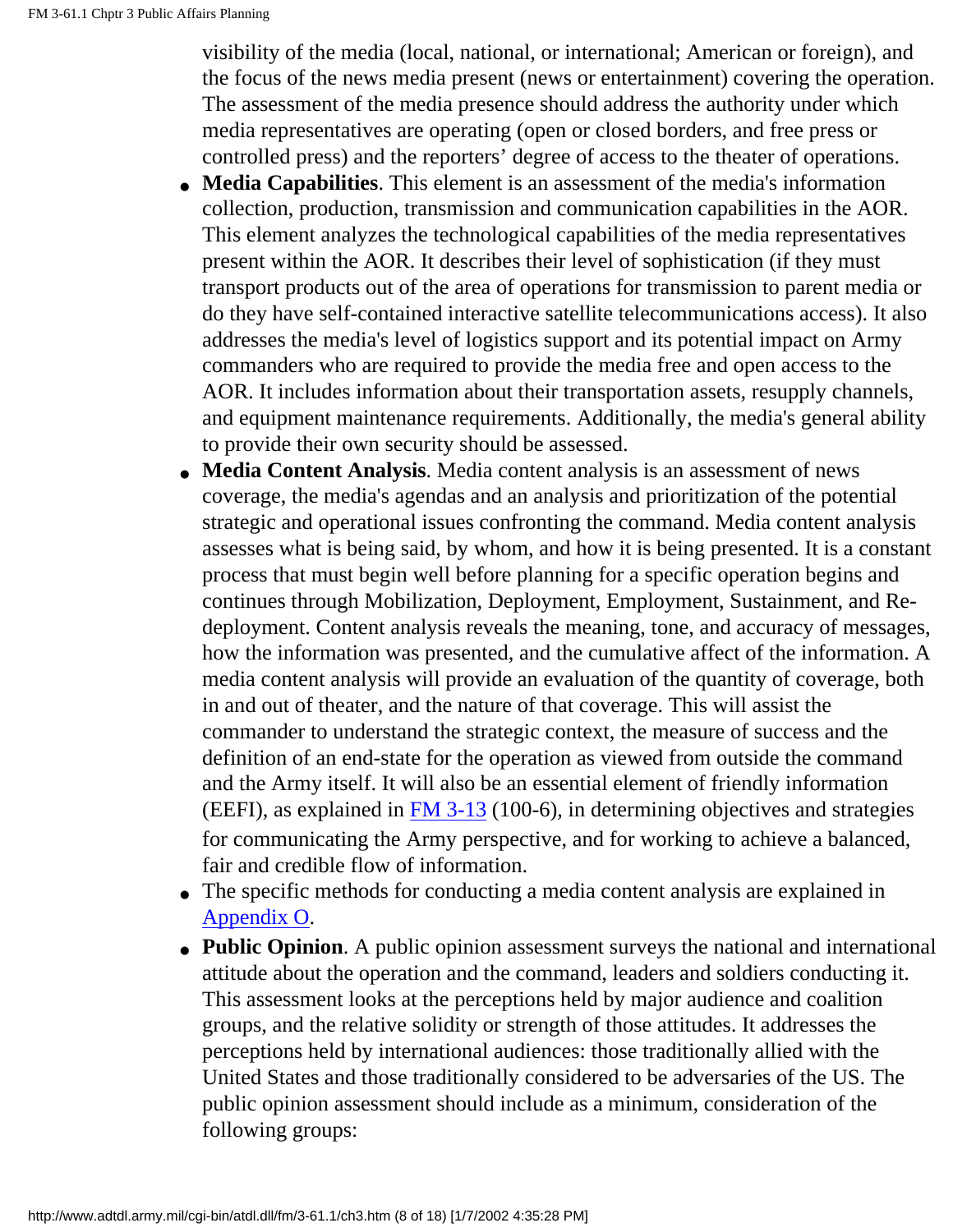- American public (general)
- Civilian political leadership
- Coalition and allied forces and their general population
- Host nation citizens
- International public
- Internal command audience
- Home station community
- Specific special interest groups (if needed)
	- In determining the effects of the media on public opinion, there are three general types of evidence which explain behavior response: direct indicators; indirect indicators; and post-event sampling. Direct indicators are evidence that provide a direct link between the information received by the public and the behavioral response. These indicators include but are not limited to: personal interviews and surveys to estimate awareness and understanding of an issue; dissident group marches, meetings, advertising and other activities; monitoring internal and external law, order and discipline activity; and chain of command after action reports, staff journals and duty logs. Indirect indicators are evidence that identifies behavioral response generated by separate events or activities which appear to be the result of reception of media information. These indicators include: cause-effect estimates from information products and sources other than the military or civilian commercial media; interest level in news media products; shifts in social or economic trends; shifts in political support.
	- Post-event sampling considers the qualitative and quantitative statistical evidence that identifies the level of and nature of awareness and behavioral response to information. This includes the results of surveys, interviews, group observation, probability and nonprobability samples, which will identify if and how the public was influenced by information products or messages.
- Information Needs. This is an assessment of the information needs and requirements of the previously identified key publics. It analyzes and prioritizes key external and internal audiences and assesses their news and information expectations. It identifies the types of information that should be made available to soldiers, their family members, other home station community audiences, the American public, and the host nation local populace. It will identify other audiences, such as allied or adversary leaders and publics that will be interested in available "cross-border" information.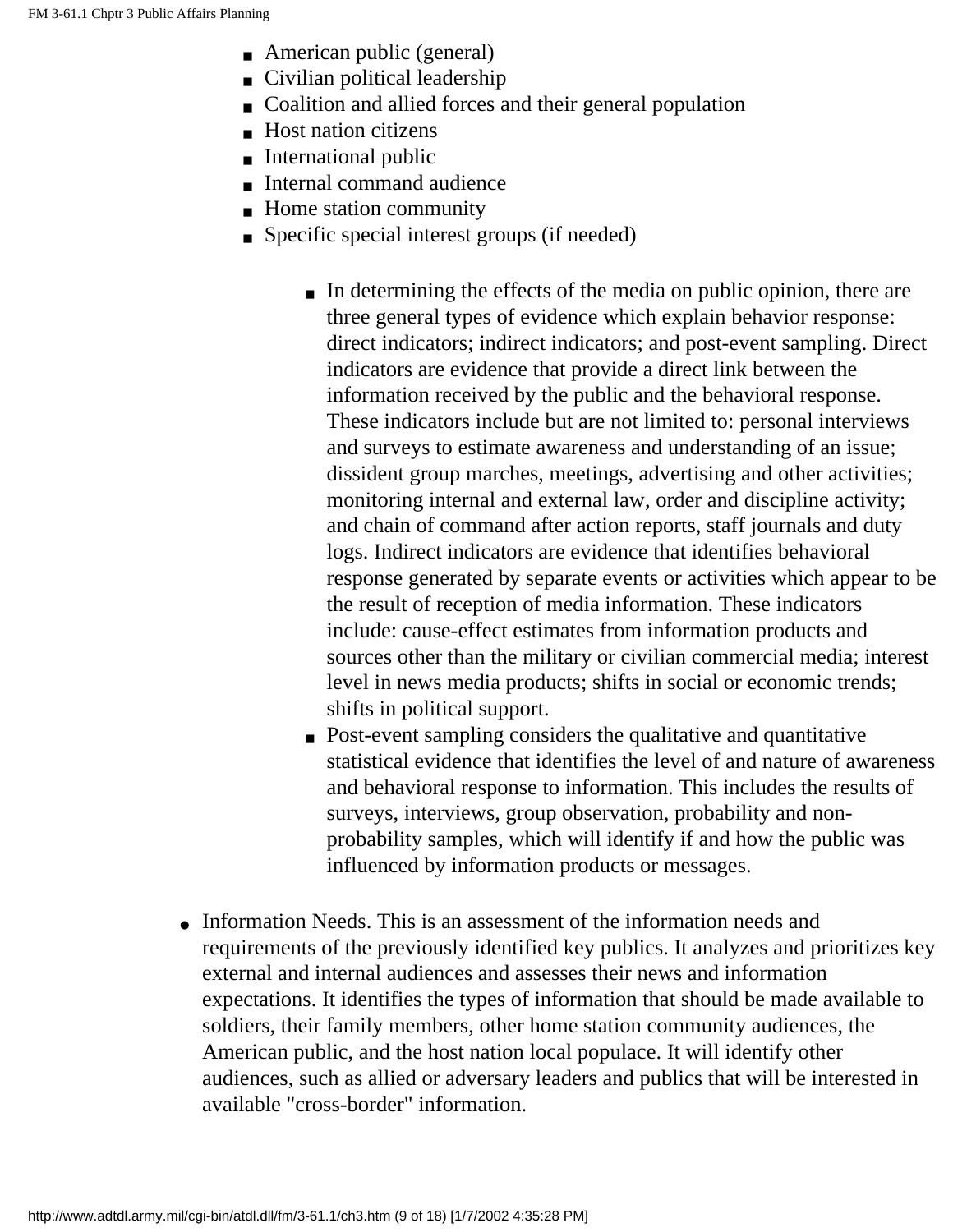# **PA ESTIMATE AND PA GUIDANCE COORDINATION**

3-27. The purpose of the PA Estimate is to determine whether the mission can be accomplished and to determine which COA can best be supported by public affairs. In preparing its estimate, the Public Affairs staff:

- Reviews the overall mission and situation from the public affairs and information environment perspective.
- Examines all public affairs factors impacting on or impacted by the mission.
- Analyzes each COA from the public affairs perspective.
- Compares each COA based on the public affairs functional analysis.
- Concludes whether the mission can be supported by public affairs, and from the public affairs perspective, which COA can best be supported.

3-28. The Public Affairs Estimate summarizes the information environment, prioritizes the major issues confronting the command and predicts anticipated outcomes in detail. It measures the effectiveness of previous and current information strategies, and based on this evaluation, identifies possible courses of action to support command PA objectives. The PA Estimate also contributes to the development of Public Affairs Guidance (PAG) for specific operations or missions. PAG is a primary tool that guides commanders and PA leaders in the application of doctrine and policy during operations. PAG provides the PA force at all echelons standard operating procedures.

3-29. But to be effective, PAG must be developed with the needs of the front-line PA force in mind. PA planners must be able to "see" and "feel" the battlefield. They must have an understanding of the information environment and how it will change throughout the operational continuum. They must be aware that all the resources available at the planning headquarters may not be available or feasible in the theater of operations. Issues that need to be addressed include information release authority restrictions (national, theater or local). These restrictions often place the PA leader in a difficult situation -- one in which an overwhelming number of news media on the scene will seek answers to legitimate questions about unfolding events -- activities that the PA leader cannot discuss. The result is a loss of credibility for the Army.

3-30. DOD policy requires that proposed PAG be provided to the Assistant to the Secretary of Defense for Public Affairs (OTASD-PA) by the unified, specified and other major commands for all operations. This requirement includes major joint training exercises that could attract national and international attention. Subordinate command PA leaders should conduct continuing PA assessments as a part of mission training for theaterspecific contingencies in anticipation of PAG development requirements there.

# **PAG DEVELOPMENT**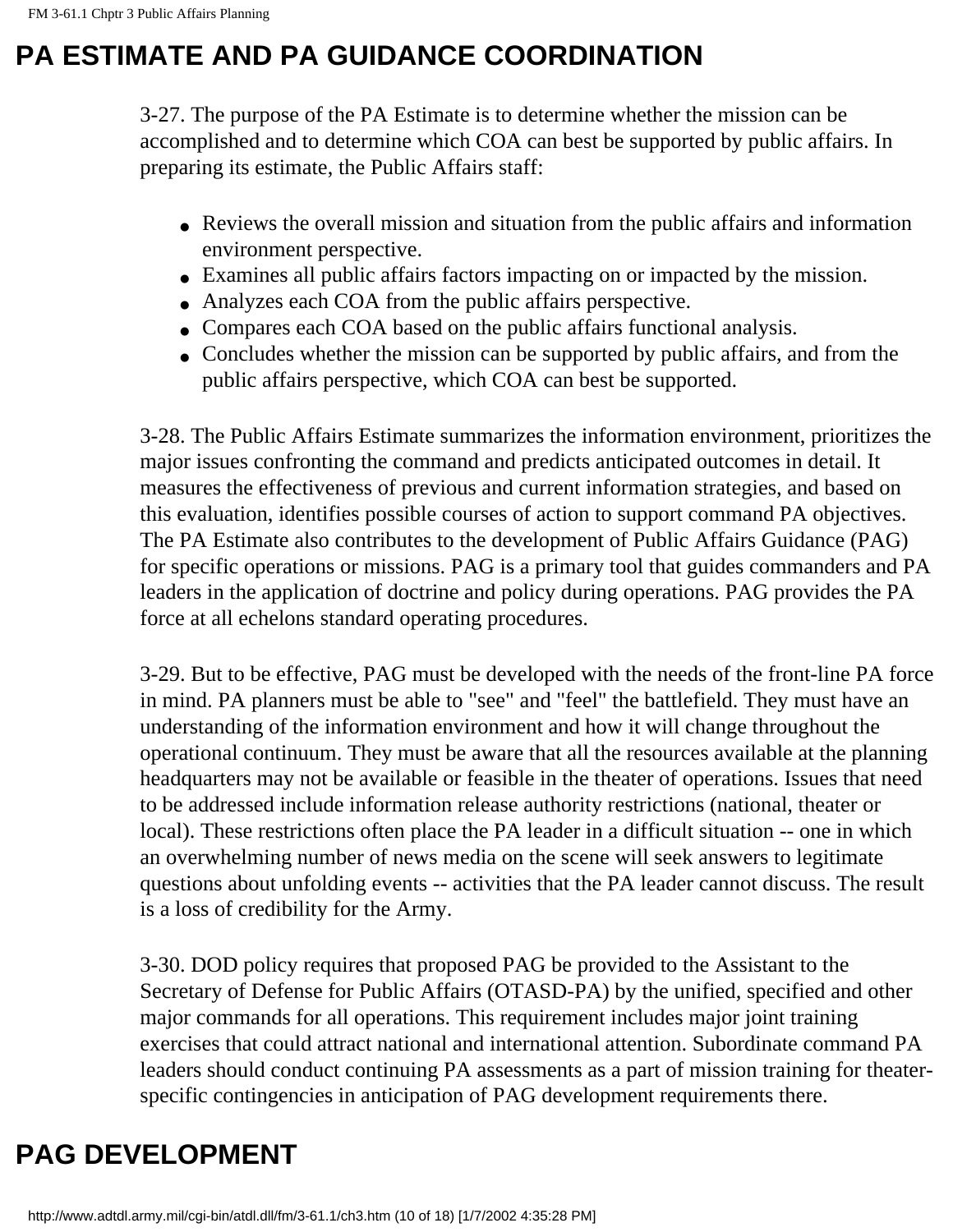3-31. Upon receipt of a "warning order," the commander, through the PA staff, will begin development of proposed PAG. In reality this warning order may be preceded by a telephonic "heads up" call from a PA planner at a higher headquarters that allows PA planners to begin working on proposed PAG before the hard copy of the warning order arrives. This proposed PAG should be based on the warning order or other planning guidance, the proposed command operations plan (OPLAN), and the PA Estimate. Once the proposed PAG is developed, it is staffed through command staff. Once approved by the commander, it is forwarded through major command and Unified/Specified command PA channels to DoD.

3-32. Commanders of Unified/Specified commands should ensure the proposed PAG is coordinated with appropriate elements and functional staffs within the theater of operations. This includes governmental and non-governmental organizations such as the State Department and its embassies, civil affairs, country assessment teams, host governments, allied force public affairs teams, the four U.S.military services and their subordinate commands.

3-33. PA leaders at all levels, specifically major command and above, should work to approve PAG as quickly as possible in order to provide subordinate PA leaders the opportunity to develop and implement PA strategies to support their commands. The format for PAG is included as an appendix to this manual at [Appendix E](#page-119-0).

### **PA ANNEX DEVELOPMENT**

3-34. Once the PA estimate and proposed PAG are completed, and the other staff officers have completed their estimates, the commander selects a course of action. The commander then outlines it to the staff. The commander may select one of the proposed COAs, a combination of two or more, or a completely new one. The PA staff must then be prepared to enter the plan development phase (Phase III) which requires development of a PA annex. A format for a PA Annex is included at [Appendix D.](#page-116-0)

3-35. The operation-specific approach to conducting public affairs activities is called a PA scheme of maneuver. This PA scheme summarizes the commander's PA intentions, and details the media facilitation, news and information provision, and force training and support procedures, which will be employed to support a particular operation.

3-36. The PA scheme consists of the PA estimate of the situation, higher command PA guidance, and the selected course of action. It is coordinated with key staff agencies, integrated into the operation plan through the development of a PA annex, and synchronized with the other activities to be executed as part of the basic plan.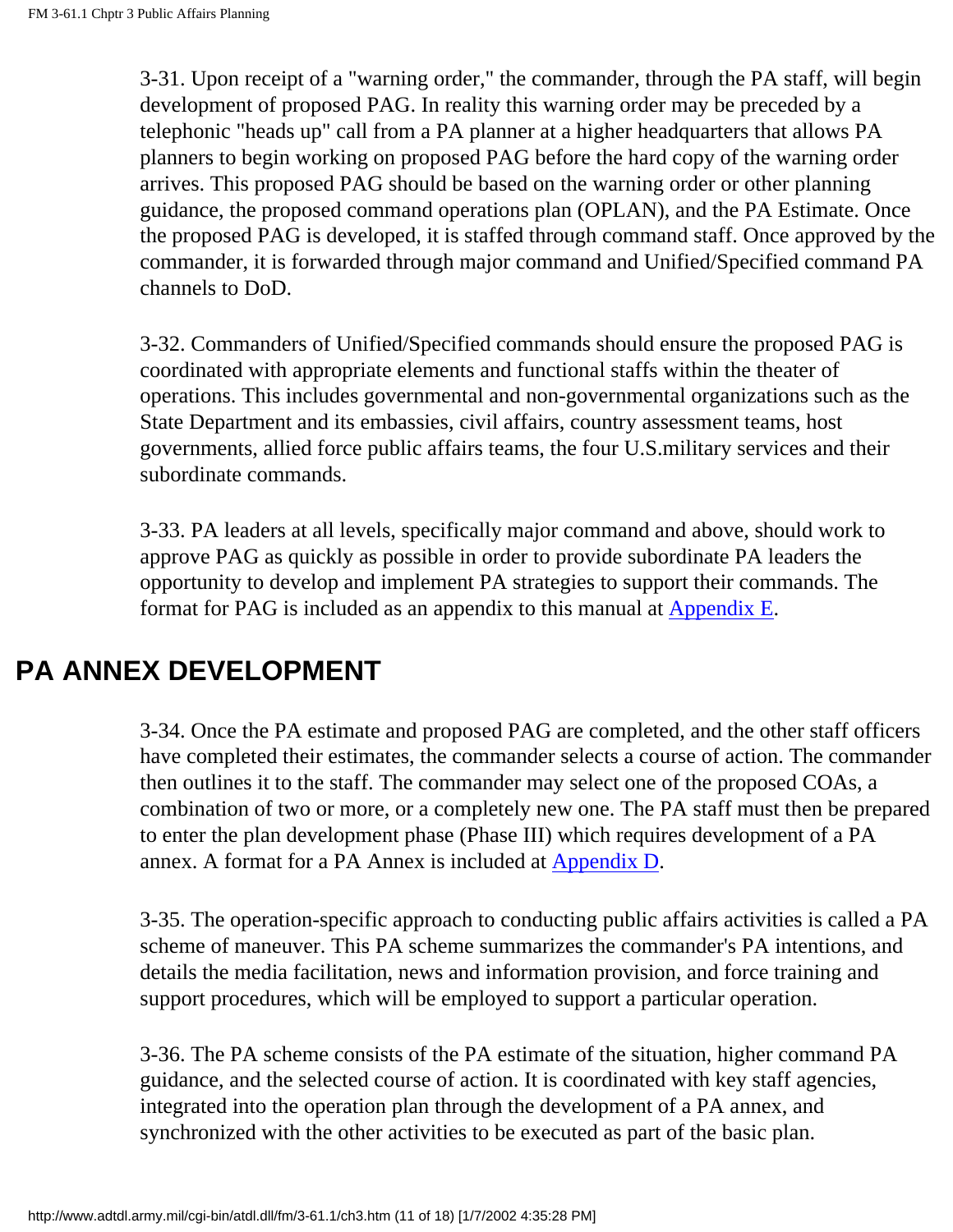3-37. The PA scheme, when included in the PA annex, should not only identify public affairs force requirements for the operation, but more importantly, it must provide the commander a visual picture of how public affairs will support the commander's concept of operation as outlined in the plan.

3-38. The PA activities addressed in the PA scheme of maneuver are:

- **Media Facilitation**. Media Facilitation is activities executed to support news media efforts to cover the operation, facilitate the timely, accurate, balanced provision of information which communicates the Army perspective, and minimizes the media disruption of operations or endangerment of mission accomplishment. Media facilitation is accomplished by the early establishment of a media center as the focal point for media representatives seeking to cover the operation. Normal media center operations include scheduling briefings, coordination for interviews; responding to media queries; coordinating unit visits and media escort requirements; and resolving media - military incidents. To prepare for encounters with the media, commanders must accept and understand the role of the news organizations and the journalists in the theater, and their capabilities in getting information from the battlefield or area of operations. Commanders must provide media access to the force, keeping in mind the impact their technology will have on operations security. Commanders must identify and provide support and resources to assist the media in their mission.
- **Information Strategies**. Activities executed to fill the news and information needs and expectations of internal and external audiences. Proliferation of personal computers, the World Wide Web, the Internet, on-line services, fax machines, Email, cable television, direct broadcast satellites, copy machines, cellular and wireless communication and many other information technologies have created an endless stream of data and information that flow into a world filled with images, symbols, words, and sounds. Public affairs specialists acquire information using a variety of sources. Because of the volume of information and the vast number of potential distribution mediums, the PA staff uses a systematic acquisition strategy. They acquire information from participants, leaders, developed sources, the media, research and development, intelligence, culture at large, and subject matter experts. Print, video, audio and electronic information products are provided to deployed soldiers, home station audiences such as family members and the home station community and news media representatives using contracted services and organic military assets. They communicate the Army perspective and contribute to timely, balanced coverage of the operation.
- **Force Training and Support**. Activities executed to assist members of the DA community in interacting with media representatives. Force training and support are conducted to educate soldiers, family members and DA civilian employees on their rights and responsibilities with respect to news media representatives attempting to provide coverage of an operation and related issues. It focuses on helping them to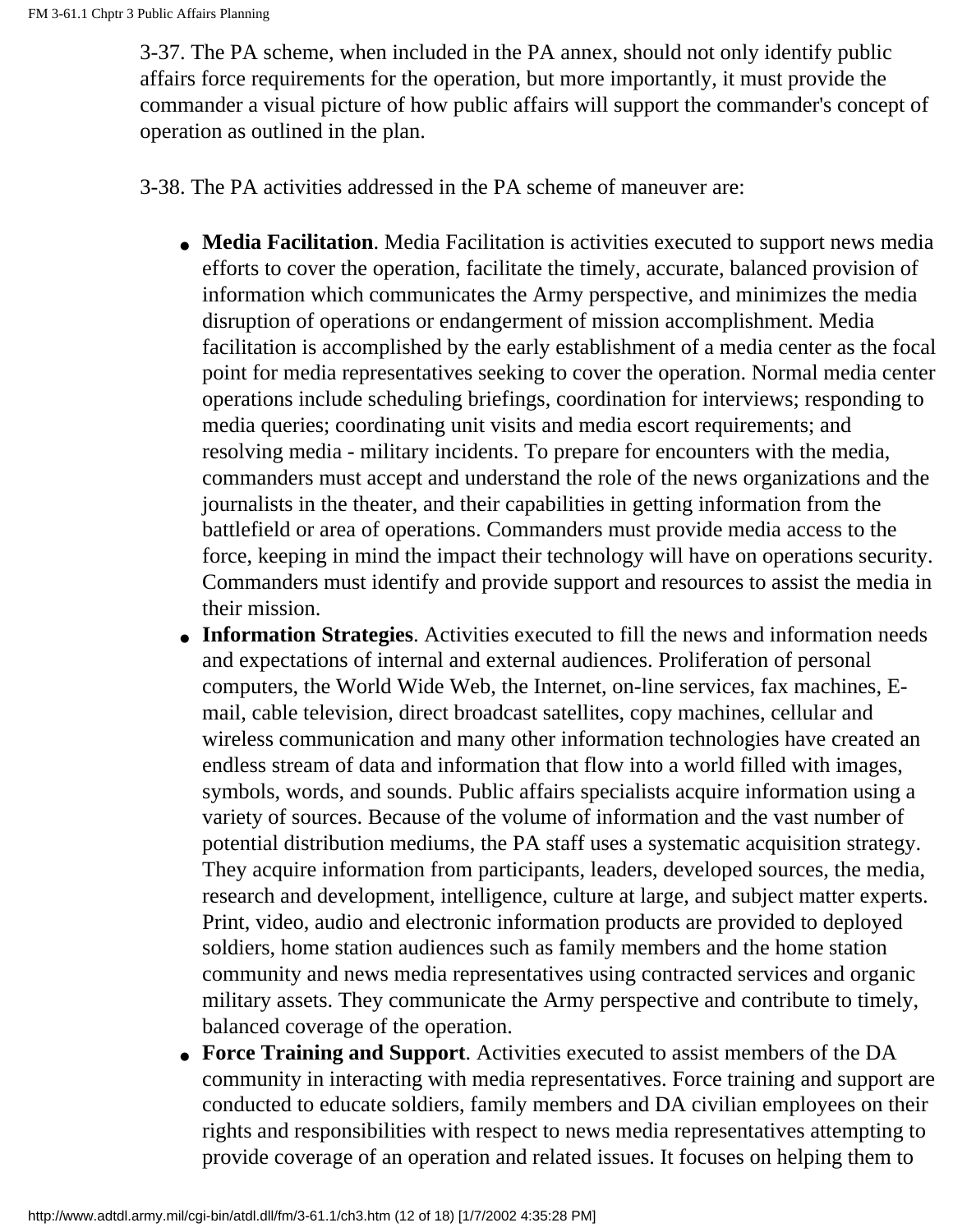respond when they encounter news media representatives seeking interviews, photo opportunities, responses, reactions, interpretations or comments on an operation, policies or events. The intent of force training and support is to assist members of the community and media representatives in approaching each other with mutual respect. Training for public affairs personnel expands on soldier and unit leader training. It stresses individual as well as collective tasks with an aim of developing units fully prepared to accomplish the range of public affairs missions. It integrates public affairs into the battle staff and trains PA planners to assess the operation environment from a public affairs perspective, produce a PA Estimate, develop the PA Annex and PA Guidance.



http://www.adtdl.army.mil/cgi-bin/atdl.dll/fm/3-61.1/ch3.htm (13 of 18) [1/7/2002 4:35:28 PM]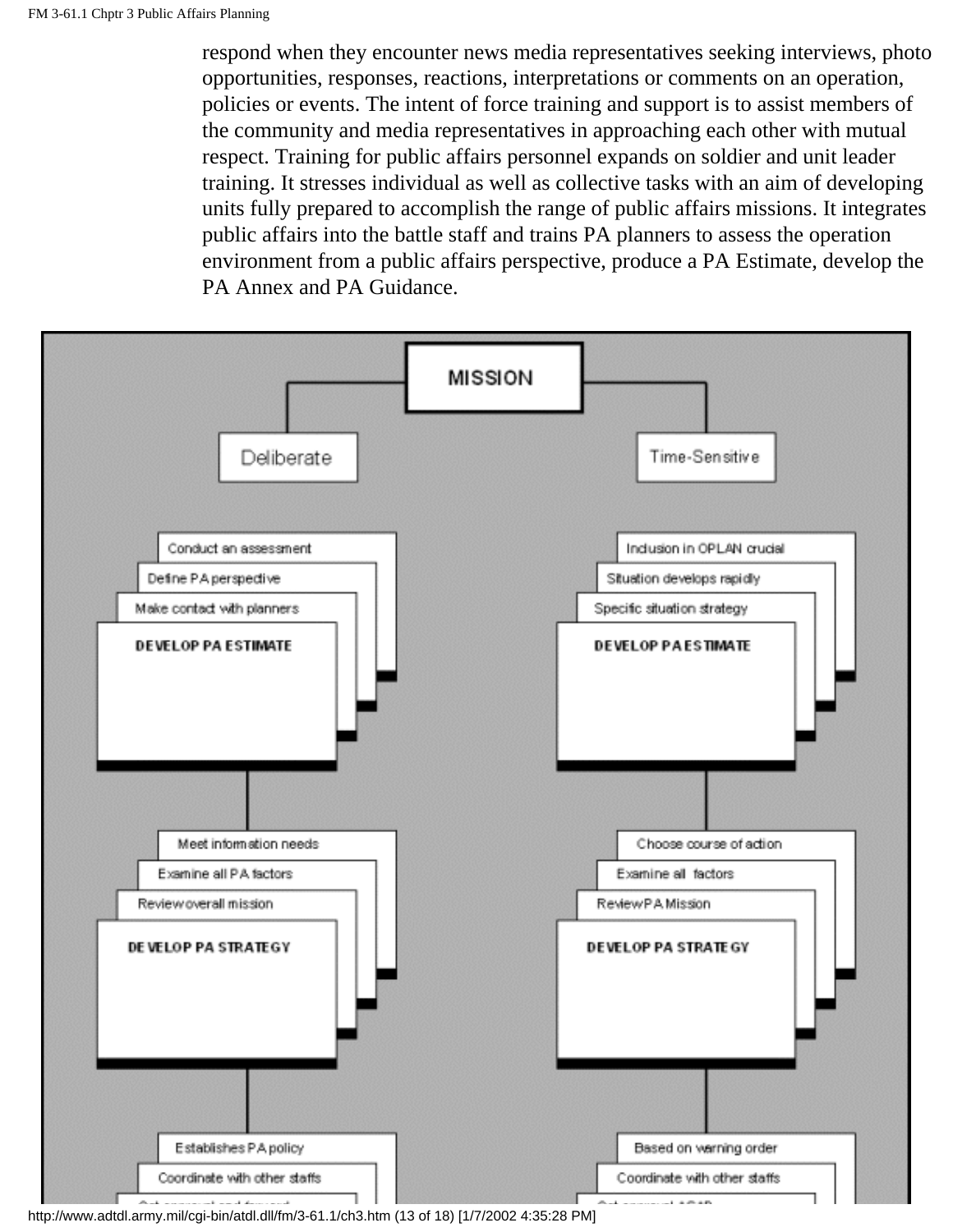FM 3-61.1 Chptr 3 Public Affairs Planning



**Figure 3-1. PA Planning**

### **PA INTEGRATION INTO STAFF PLANNING**

3-39. Concurrent with formulation of the PA staff estimate, PAG development, and production of the PA Annex to the OPLAN, PA planners must be an integral part of the staff planning process, especially on the following matters.

3-40. **Force Planning**. In force planning, the PA staff works with the J3/G3/S3 staff. Force planning consists of PA force requirements determination, force list development and refinements in light of PA force availability and PA force shortfall identification and resolution. In force list development, the PA assets needed to meet the mission are identified. Force availability is considered based on the strength and readiness of organic PA units, their personnel and equipment. Identification of PA force shortfalls addresses the lack of organic or mission-capable PA assets and the additional requirements and augmentations for PA units and personnel needed to accomplish the CINC's concept of operations. All taskings for unit or personnel augmentation must be validated and requested through the J3/G3/S3 operational channels. Tasking authority does not exist PA staff to PA staff or PA staff to subordinate unit.

3-41. **Support Planning**. To plan for logistical support of PA units and personnel assigned to carry out the CINC's concept of operations, the PA staff coordinates with and identifies support requirements to the J4/G4/S4. Specific logistical areas of concern include support in all classes of supply to the PA force, availability and authorized levels of support to civilian media, local purchase and contract support, property accountability, and vehicle transportation and maintenance support as tasked for through the J3/G3/S3.

3-42. **Transportation Planning**. PA forces move from their home station to a specified destination in the theater, either as part of their parent organization or a task-configured PA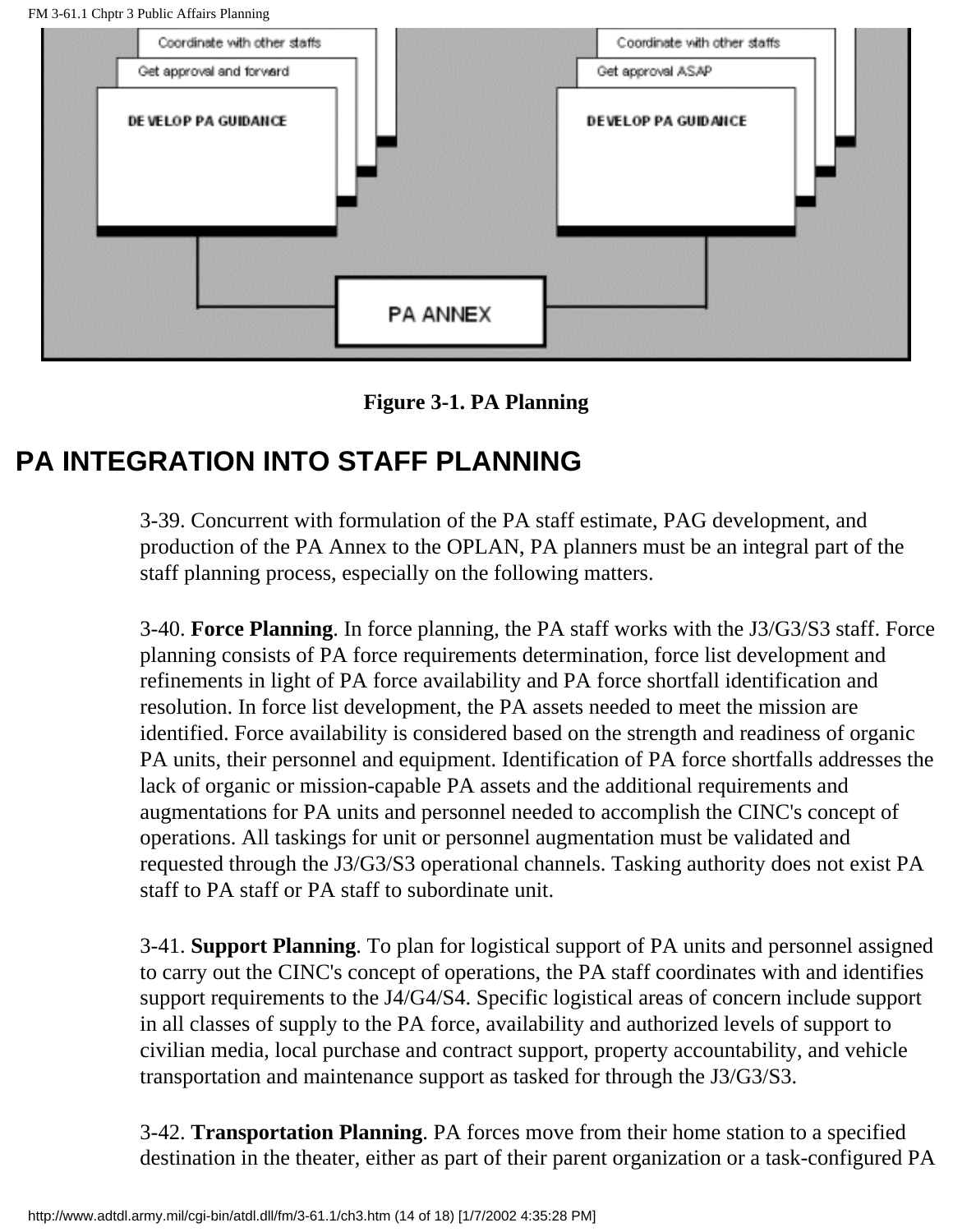unit. This movement involves planning by several echelons of command, possibly stops at several intermediate locations en route, and a schedule constrained by a variety of operational requirements and priorities. Key staff for the PA planner to interact with include the command's transportation officer, movements control officer, and staff officers within the J3/G3/S3 and J4/G4/S4 that have staff supervision in this area. Key items PA planners need to track in this process are:

3-43. **Time-Phased Force and Deployment Data (TPFDD)**. The TPFDD is the JOPES database portion of an operations plan. It contains time-phased force data, non-unit related cargo and personnel data, and movement data for the operation plan. The Appendix 1 to Annex A of the operation plan is the Time-Phased Force and Deployment List (TPFDL) which identifies types and/or actual units required to support the operation plan and indicates origin and port of debarkation or ocean area. It may also be generated as a computer listing from the TPFDD. PA planners must ensure that the TPFDD/TPFDL contains their unit line numbers (ULNs) for units, personnel, or cargo. Assets not listed on the TPFDD do not deploy. It is crucial to the planning process that the PA staff closely coordinate with the J3/G3/S3 and J4/G4/S4 to ensure that PA assets are reflected on the TPFDD or included as organic/attached assets to parent units with validated ULNs on the TPFDD.

3-44. **Destination (DEST)** - the geographic location where the force is to be deployed/employed.

3-45. The distances between the port of debarkation (POD) within the theater of operations to the destination (DEST), to the port of support (POS), to the marshaling area or assembly area. Where troops land at the APOD (Aerial Port of Debarkation) or SPOD (Seaport of Debarkation) they may be substantial distances from the port where the PA element's equipment arrives in theater and operations begin.

3-46. Transport of equipment must be planned for it to be available at the earliest possible date within the theater of operations. Thus, the PA planner must set a realistic, achievable required delivery date (RDD). This must be aligned with the CINC's required date (CRD). Planners begin with the RDD to establish two interim dates, the earliest arrival date (EAD) and the latest arrival date (LAD). Once these dates are established, then the ready to load date (RLD) and the available to load date (ALD) are established at home station to meet the earliest departure date (EDD).

3-47. **Communications/Automation Planning**. Key planners on the coordinating staff for communications and automation planning are the J6/G6, G3/S3 and CE officer. Specific concerns include priorities for radio/telephone communications, satellite uplinks and downlinks, number of telephone links/trunks allocated to PA requirements, E-mail access, and inclusion into the Communications Electronics Operating Instructions (CEOI). In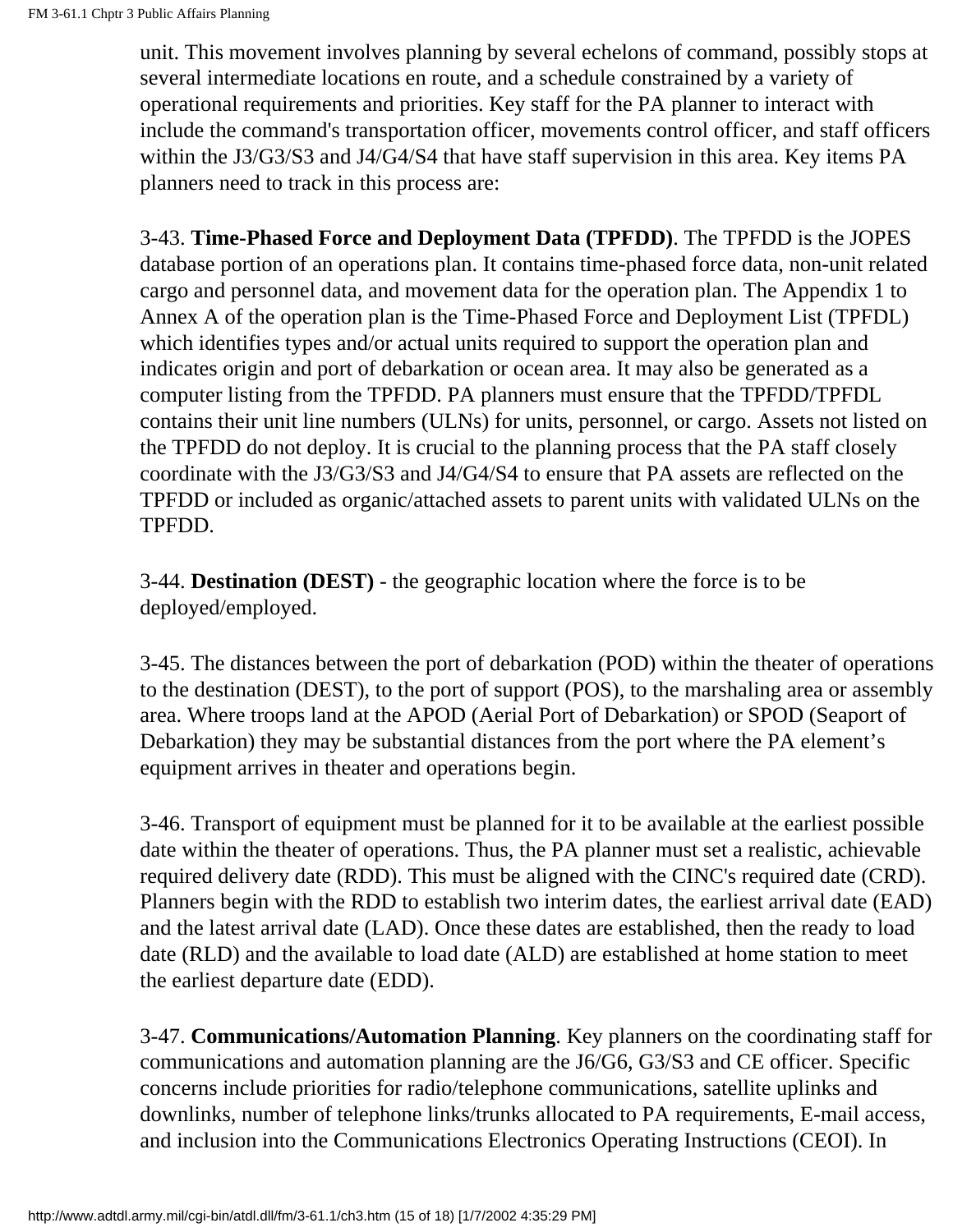addition, consider possible development of web pages or sites, like BosniaLink, the Task Force Eagle Homepage, the Desert Voice in Kuwait or Task Force Falcon in Kosovo.

3-48. **Information Environment**. When formulating PA plans and coordinating on the overall plan with the commander's staff, PA planners work closely with the staff element having supervising responsibility for each separate issue.

- Operational Security G3/S3
- Psychological Operations G3/S3
- Civil Military Operations G5/S3
- Combat Camera Operations G3/S3
- Armed Forces Radio and Television Operations G3 and Armed Forces Information Service

### **APPLYING METT-TC**

3-49. To function as part of a deployed or deployable organization the PAO and PA NCO must think and state requirements in terms that the rest of the organization can understand. Moreover, the PAO must fit the operational PA requirements into the operational planning procedure of the organization about to deploy. Operators think in terms of mission, enemy, terrain and weather, troops, time available and civilian considerations or METT-TC. METT-TC is used to envision how the operation will occur, to identify potential risks or hazards, and to define troop and equipment requirements.

3-50. **Mission** - alert, marshall, deploy, operate (internal information, media facilitation, information provision) redeploy

3-51. **Enemy** - rumors, disinformation, propaganda, OPSEC

3-52. **Terrain and weather** - theater of operation, theater of war, area of responsibility, intermediate staging base, homestation and weather condition

3-53. **Troops** - embedded assets, units (PADs, MPADs, BODs, PAOCs) AFRTS, HTNRs, ABS, NBS, JIBs, Star and Stripes, stringers, surrogate PAOs, Adjutants, and S1s. All other AG services, signal, USIS, DoS and homestation forces and audiences

3-54. **Time available** - timeline, transition, reports

3-55. Essentially, the information required for a METT-TC analysis is provided by the PA estimate of the situation, which contains the selected course of action and detailed descriptions of PA actions to be performed. These requirements are then translated into the command's planning language and format, resulting in the PA Annex to the OPLAN or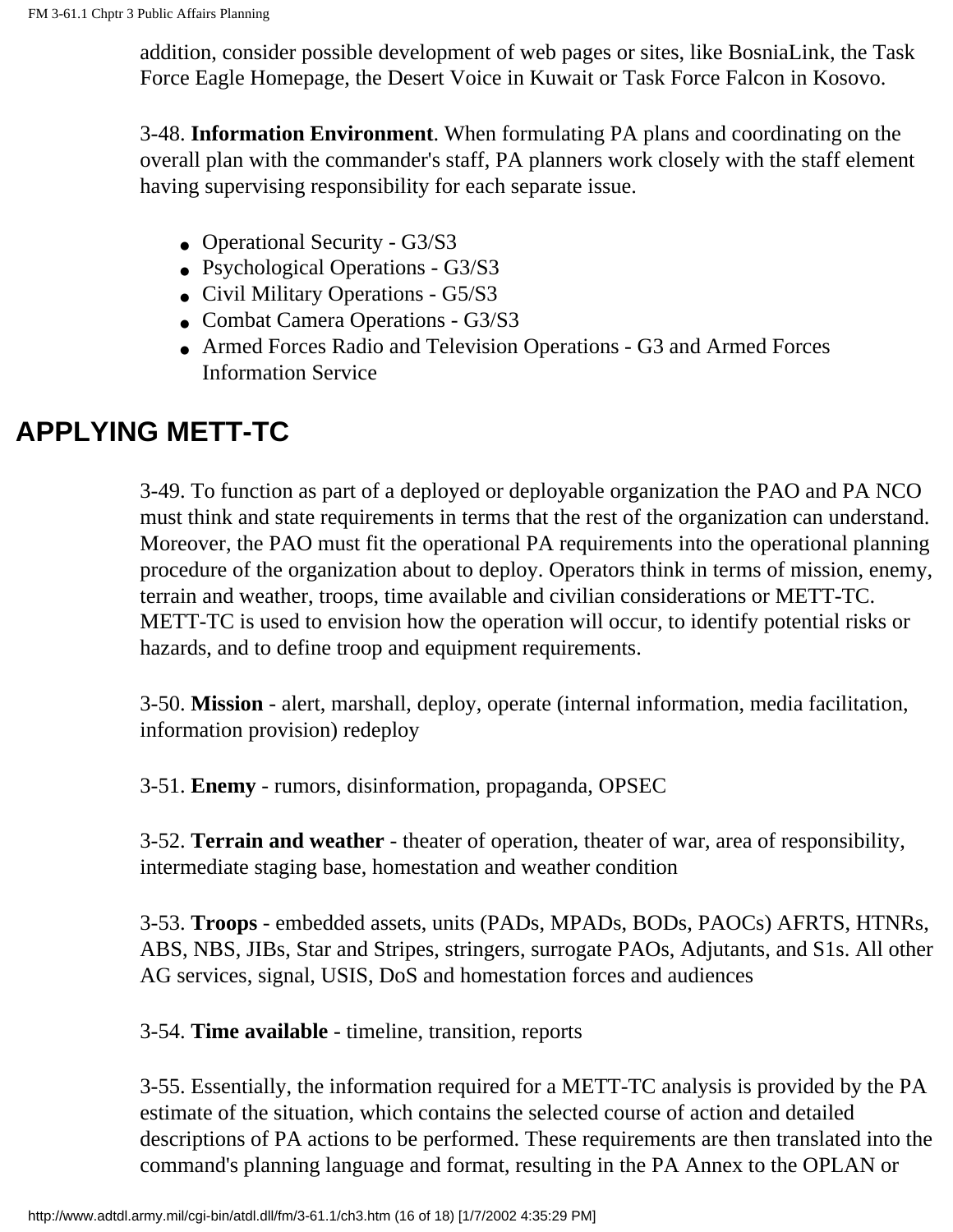#### OPORD.

3-56. At theater level and above, the PA annex is normally Annex F to the OPLAN. At corps and below, commanders can tailor their plans to fit specific needs or preferences, so the PA annex may fall in another location among the annexes. Regardless of where it is located, the PA Annex is used to provide information about the conduct and execution of public affairs operations in support of the basic OPLAN. The PA annex outlines the situation, identifies the specific PA mission and explains the concept of the operation. It also provides detailed information and guidance PA personnel need to conduct successful PA operations at the operator level. A sample PA Annex format is included in this manual at [Appendix D](#page-116-0).

3-57. Phase IV, Plan Review, consists of staff coordination and plan adjustment or correction.

3-58. The final phase of the planning process, Phase V, Supporting Plans, follows the same course as the first three phases, with attention aimed at the specific aspects of the overall plan. These supporting plans focus on conducting specific operations, which must be successful in order to guarantee success of the larger mission. PA support to these supporting plans is as important as PA coordination and input to the main campaign plan.

### **STANDING OPERATING PROCEDURES**

3-59. Integral to the operational effectiveness of PA sections are their standing combat operating procedures. These routine procedures ensure that all members of the section are working in concert toward the same PA objectives and that PA activities are easily blended into the actions of the command's staff.

3-60. PA SOPs differ from PA plans and PA annexes to OPLANS in that they specifically detail and describe how PA is conducted within a certain command or unit. They are routine procedures and actions that apply to each section or unit.

3-61. The senior PA NCO prepares the staff section or unit PA SOP. PA units designated to support or augment specific commands in the execution of contingency missions should use SOPs from these supported commands.

3-62. SOPs should address:

- Preparation for combat. Stockage, prepackaging, and maintenance of vehicles, equipment, and expendable and nonexpendable supplies.
- Vehicle load plans.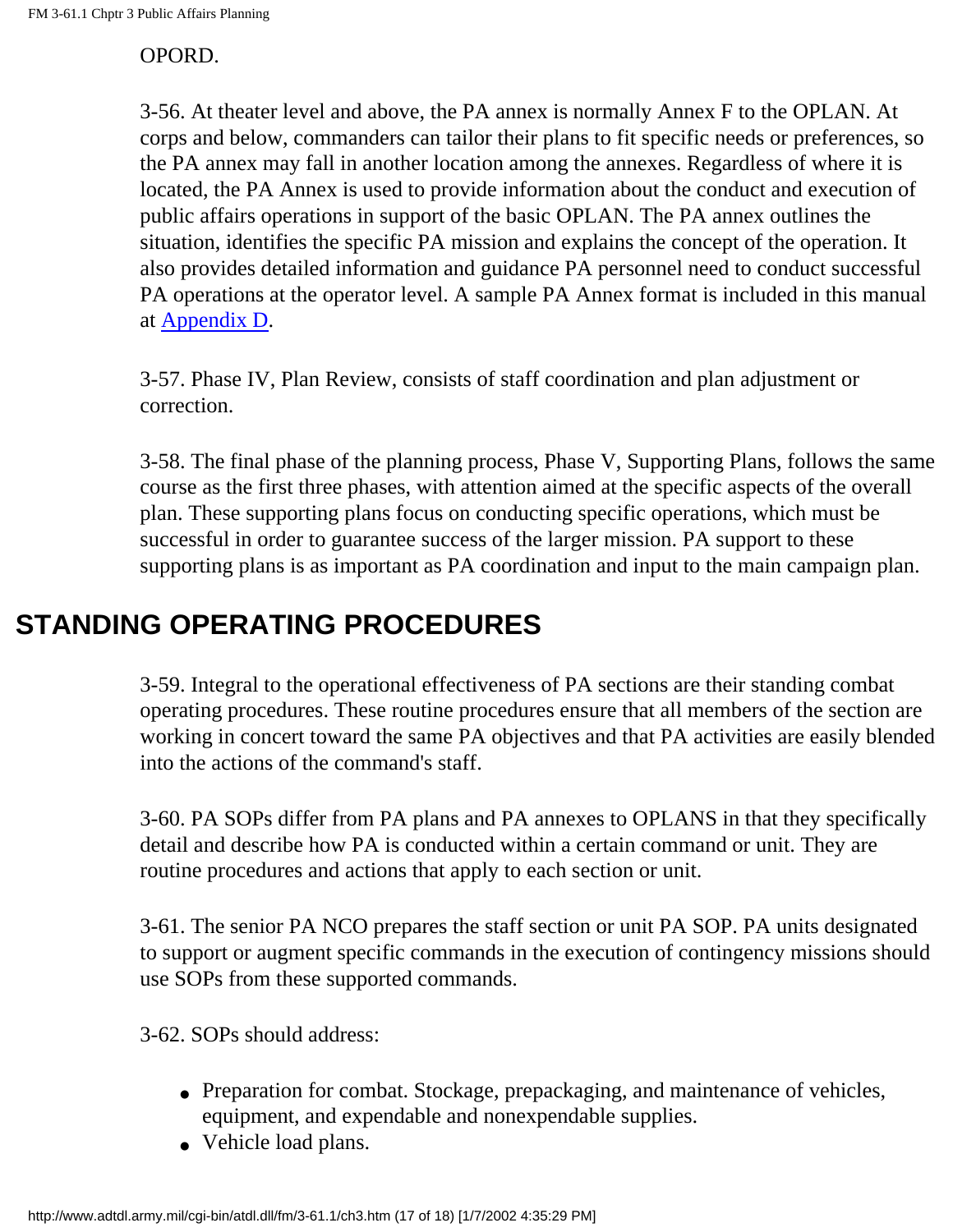- Alert and mobilization actions, routines and procedures.
- Composition of quartering and/or advance parties and rear echelons.
- Organization for combat, including detailed delineation of duties for each individual, shift compositions, and plans for reconstitution in the event of combat losses.
- Operations center and media center layouts (theater, corps and/or division main/rear CPs).
- Procedures for preparing, disseminating and disposing of records, reports, estimates and orders.
- Physical, document, and tactical security.
- Communications procedures. These steps include radio/telephone operating procedures unique to the command, message routing and preparation formats, and operation of communications and data transmission equipment.
- Movement and displacement.
- Operations under NBC conditions.
- Field Maintenance.
- Personal hygiene, rest, and morale, welfare and recreation requirements and procedures during deployment.
- Post-operations and reconstitution procedures. Maintenance, restocking and packaging composition of advance and rear parties; disposition of records, and preparation of after-action reports are included.
- A PA SOP outline is included in this manual at [Appendix K](#page-144-0).

### **POST-MISSION PLANNING CONSIDERATIONS**

3-63. During mission planning and preparation, Public Affairs planners should consider debriefing and other post-mission activities. These activities normally include:

- Collective debriefing of the operational element on all aspects of mission execution, including lessons learned.
- Collection of maps, notebooks, logbooks, plans, annexes, duty officer/NCO logs, serious incident reports, news releases, tapes and transcripts of news briefings and conferences, and all other information products pertinent to the mission after action report.
- Maintenance and storage of unit and personal equipment.
- Individual debriefing of key personnel.
- Other reconstitution measures as required.

3-64. Upon completion of these activities, the operational element begins pre-mission sustainment training or prepares for its next mission. The planning staff begins review of lessons learned for integration into future plans. See [Appendix W](#page-184-0) for information on producing PA Lessons Learned for the Center for Army Lessons Learned.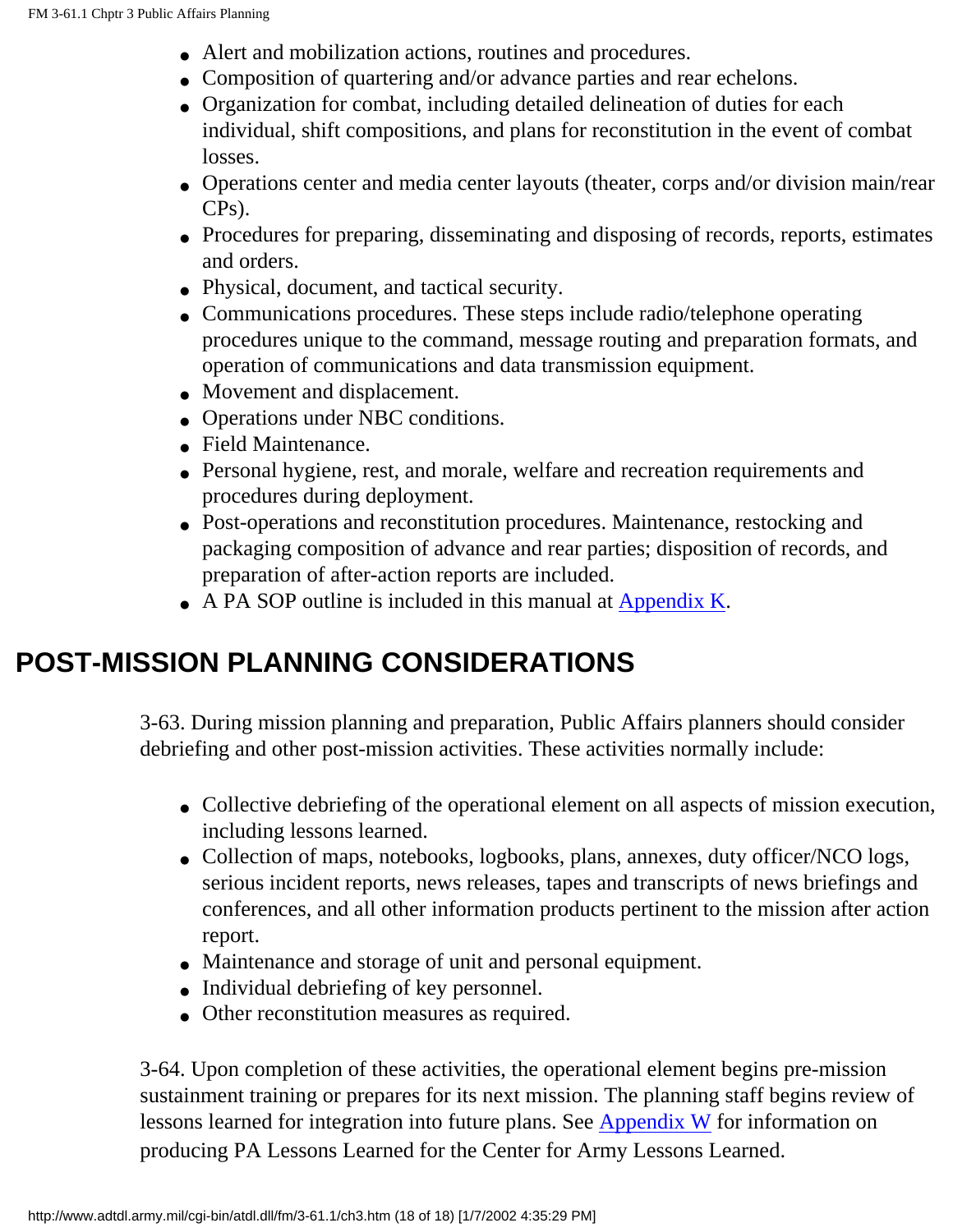

### **Chapter 4**

# **Media Facilitation**

*"It is likely that small pools of news media will be assigned directly to operational units to cover all facets of activity. With few exceptions, there will be no security review of media copy or audiovisual products. The policy will be to maintain security at the source. It is important to support the efforts of the media and our dealings with them should not be confrontational, but professional and courteous."*

> - GEN Binford Peay Commander, U.S. Central Command [1994] FM 3-61 (46-1), Public Affairs Operations

### **PRINCIPLES OF INFORMATION**

4-1. In the past 20 years the Army has undergone a fundamental shift in our approach to dealing with the news media. In response to the perceived treatment by the press during the Vietnam War, we have gone from adopting an exclusionary tactic for the conduct of the invasion of Grenada in 1983, to managing the controversial pool system for covering the initial stages of the Gulf War in 1991, and more recently evolving into an almost completely open access policy in Somalia (1993), Haiti (1994) and Bosnia (1995) operations.

4-2. The results of this policy evolution are the "DoD Principles of Information," which form the foundation for the PA function of media facilitation. The basic approach that DoD and the Army take to media facilitation is contained in [Appendix A](#page-108-0), The DoD Principles of Information and [Appendix B,](#page-110-0) The Guidelines for Coverage of DoD Combat Operations.

4-3. Simply stated, media facilitation is providing assistance to civilian and military news media representatives covering an operation. The objective of media facilitation is to support news media efforts. This includes providing accurate, timely, balanced, credible coverage of the force and the operation, while minimizing the possibility that media activities will disrupt the operation.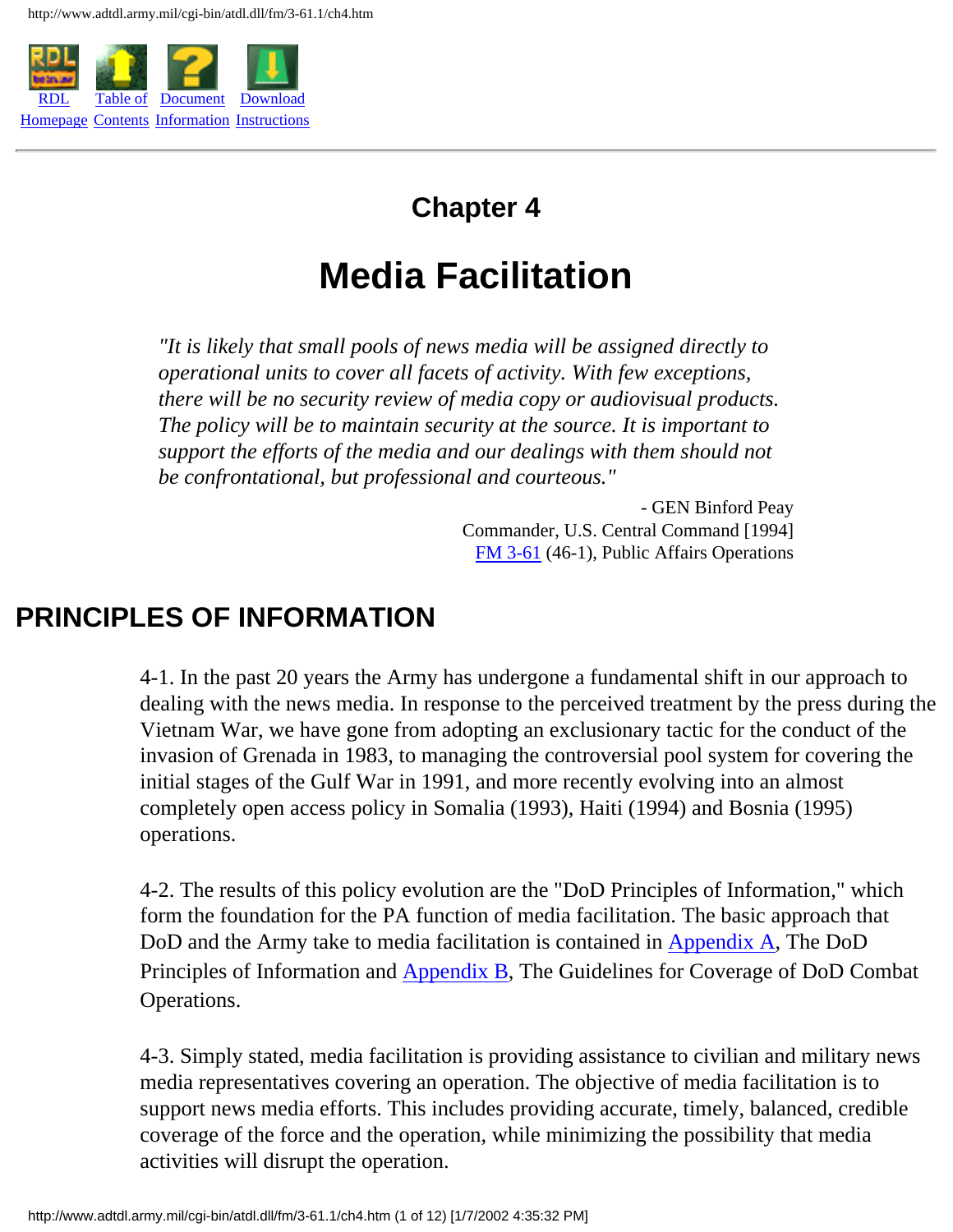4-4. Media facilitation includes assisting media entry into the area of operations, registering media representatives, orienting them on the ground rules for coverage and ensuring that they understand the security policies and constraints under which they must agree to operate if they desire Army support.

4-5. Media facilitation also involves arranging interviews and briefings, coordinating unit visits and escorts, and assisting media representatives with transportation, messing, billeting, communication support, safety and equipment. Media facilitation involves the early establishment of a media center as a focal point for media wishing to cover an operation, for Army personnel seeking assistance with media representatives in their area, and for resolution of problems or incidents resulting from media-military interaction.

4-6. A primary strategic goal of any Public Affairs staff is to support an operational commander in achieving a constant flow of complete, accurate and timely information about the mission and U.S. forces.

4-7. The PA staff accomplishes this goal by making information fully and readily available within the constraints of national security and OPSEC, and by facilitating inclusion of civilian and military news media representatives in military units whenever possible.

# **PA STAFF AND MEDIA CENTER RESPONSIBILITIES**

4-8. **PA Staff Sections**. The prime focus of the PA staff is staff coordination. The staff will be the element tasked with executing the media facilitation strategy.

4-9. The staff provides PA planning and operational guidance to the PAO. They ensure leaders within the command understand the commander's media relations policies, and serves as the command ombudsman in the settlement of conflicts between the media and the military.

4-10. As an active participant in the command's information planning element, the staff coordinates with G2, G3, G5, PSYOP, U.S. Information Service, and other staff elements in developing the commander's information strategy to ensure synergy and to reduce the probability of conflicting messages.

4-11. **Media Operations Centers**. Currently, joint, combined and Army media centers fulfill the requirement for a focal point for the news media during military operations. In essence, the media operations center (MOC) is a command post for media support efforts. It serves as both the primary information source, and as a logistical support and coordination base for commercial news organizations covering the operation.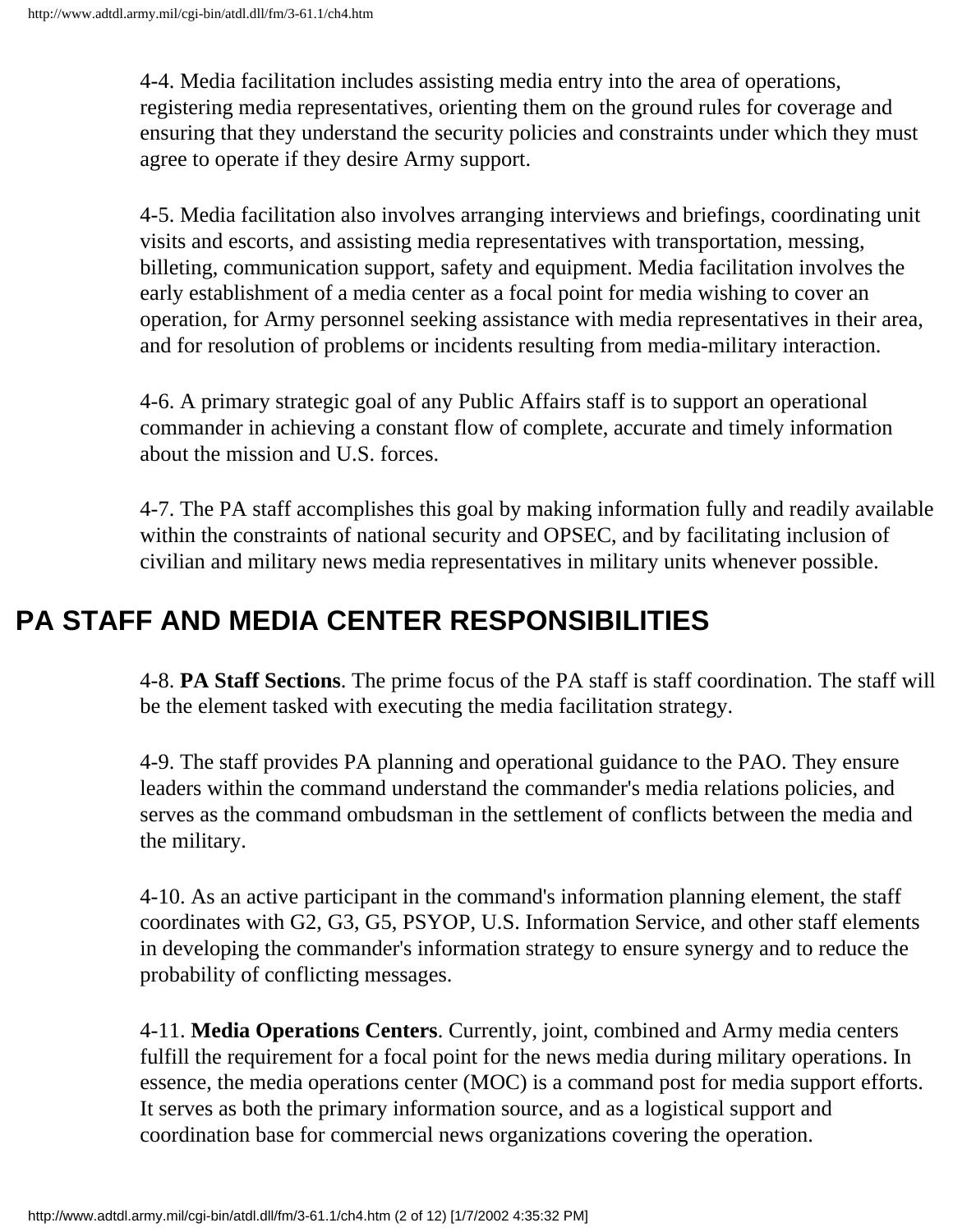4-12. Media centers are organized when large numbers of news media representatives are anticipated to cover military activities. Media centers may be formed for all types of operations or for any stage within an operation.

4-13. When operated by unified/specified commands, these media centers may be called a Joint Information Bureau (JIB). At the combined commands, they are called an Allied Press Information Center (APIC), Coalition Press Information Centre or Combined Information Bureau (CIB). At theater level and below, they are simply referred to as Media Operations Centers.

4-14. MOCs support the commander and are subordinate to the command's PAO. They provide the commander a professional, immediately available, fully trained organization designed to respond to national and international civilian media interest in American military operations.

4-15. In addition, the media operations center provides the following functions:

- A single point of contact and information source for media within the theater
- Briefings and enforcement of media guidelines and ground rules
- Primary information release authority for the senior PAO
- Coordination of news media coverage with corps, divisions, brigades, etc.
- Coordination with all service branches for each service, agency or country
- Identification and communication of host-nation sensitivities to all personnel in theater
- Preparation for and conducting press briefings and news conferences
- Registration of news media personnel
- Media Operations Center Staffing and Organization

4-16. Organization and personnel staffing of media operations centers are determined by the responsible command in coordination with the PAO and his staff. APIC staffs should be a proportionate representation of the forces, with representation from all services involved in the operation. This will be determined by CPA at the unified command. Regardless of the echelon establishing a media operations center, the organizational model is functionally designed and remains relatively the same.

4-17. MOCs normally consist of two major elements: a Headquarters Group and a Media Operations Center Group.

4-18. The headquarters is made up of the command group and support staff. The command group contains the commander, deputy commander and/or executive officer, and the sergeant major. The support staff is normally task organized to support tailored forward deployed MOC teams or sub-MOCs when the APIC operates as other than a single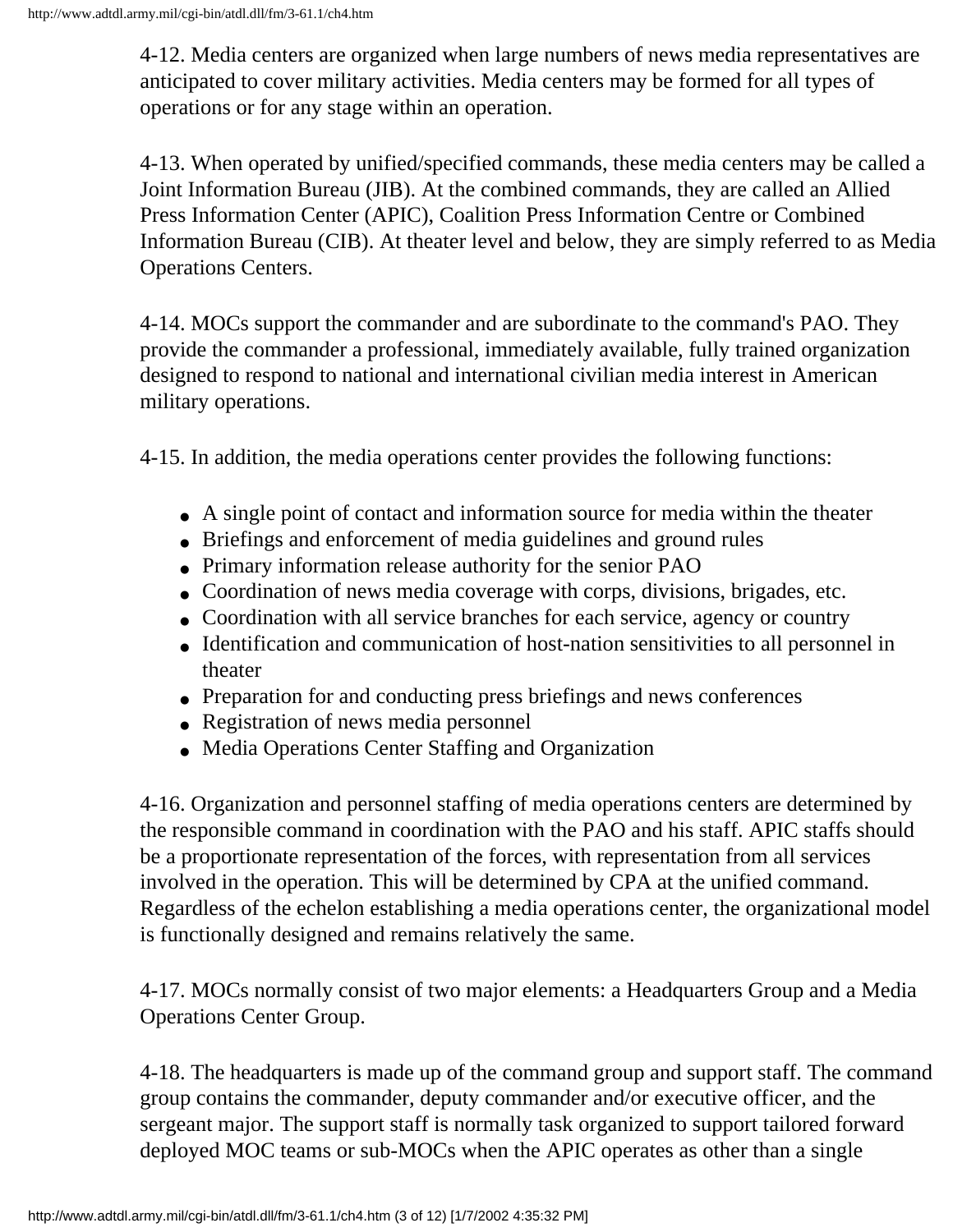element. The support sections provide administrative support, conduct lease and purchase contracting, setup, operate and maintain the unit's equipment, and conduct the day-to-day operation of the MOC. The support sections are responsible for the execution of MOC communications, supply operations, administration support, vehicle maintenance, security and other support functions as required.

4-19. The Media Operations Center consists of a Plans Section, a Media Support Section and an Information Operations Section.

4-20. The plans section is responsible for all MOC media planning. It establishes MOC requirements and determines operating procedures and policies. It maintains channels of communication with OASD(PA) and the JPAO (or senior command PAO). It is responsible for recommending and assisting in the development and dissemination of PA Guidance. It monitors available major U.S., international and local television and radio broadcasts and print publications providing coverage of the operations, conducts news media analysis and evaluates the effectiveness of MOC operations.

4-21. The Media Support Section (MSS) is the primary point of contact for news media representatives (NMRs) in an area of operation seeking information or assistance in covering the force and the operation. The MSS receives and registers NMRs, briefs NMRs on the media ground rules and security procedures or concerns, and orients them on the force, the operation and other pertinent issues (special safety or host nation considerations).

4-22. The MSS orchestrates the command's news briefings and coordinate for subject matter experts to explain and discuss operations and capabilities. The MSS is also responsible for coordinating for appropriate, knowledgeable escorts, unit visits, and service member interviews. It assists the Joint Force or other senior PAO in preparing service members for interaction with the news media. Finally, it provides support to Joint Force elements and service component PA elements seeking assistance with NMRs.

4-23. The Information Operations Section is responsible for monitoring plans and operations from within the command's operation center and assessing the PA implications of events occurring throughout the area. It ensures that the MOC has current situation information, is aware of issues of potential media interest, and can obtain any operational information necessary for the development of responses to media inquiries in a timely manner.

4-24. The IO section ensures that PA operations are synchronized with other combat functions and promote early coordination of PA, CA and PSYOP functions.

4-25. **MOC Staffing**. Currently, media operations center staffing requires augmentation,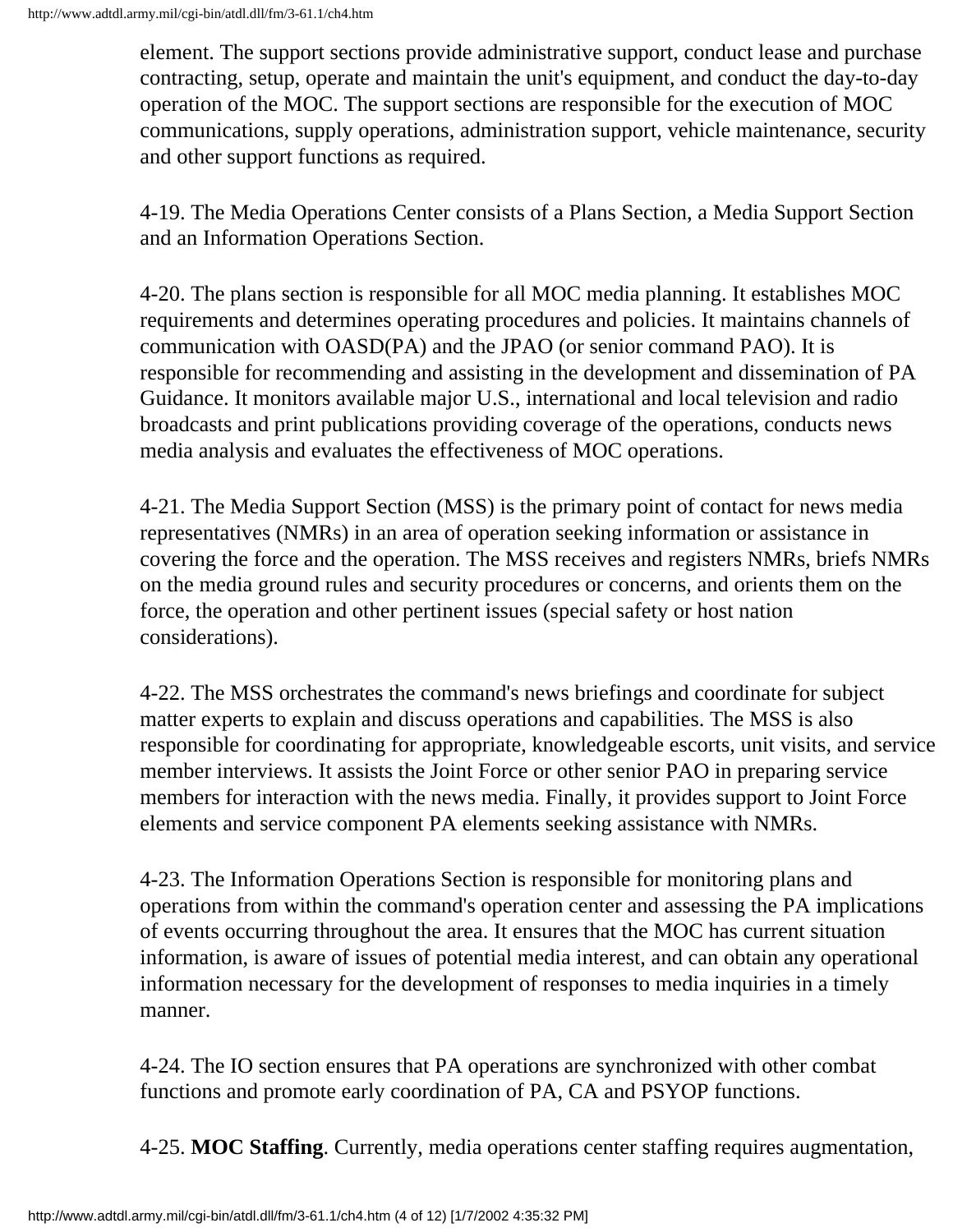either by PA-trained individual fillers or by Army PA units. As fully independent units, the Public Affairs Operations Center (PAOC) (SRC 45423A000) and Mobile PA Detachment (MPAD) (SRC 45413A000) are currently organized, trained, and prepared to fill this role.

4-26. In fact, these Army PA detachments are specifically designed to function as an Army media operation center in theater, corps, or division-controlled operations. MPADs can be combined to form media sub-centers in forward battle areas.

4-27. PA personnel from non-deployed commands and installation PA sections may be called upon to augment news media centers however, requests for individual augmentation should be coordinated through operational channels. Reserve and Guard unit personnel can be used to augment on a voluntary basis.

4-28. An example of a media operations center is included at [Appendix L.](#page-146-0)

### **MOC OPERATIONS**

4-29. In major operations -- actions conducted by unified commands -- a Joint Information Bureau will usually be the first to deploy for this purpose. A JIB will be staffed by public affairs personnel from the services represented in the joint force; participating services may establish their own media centers subordinate to the JIB to disseminate information about their particular missions.

4-30. As the operation unfolds, the Army plans for and contributes to a replacement PA organization for the JIB which consists of individual PA personnel from each of the services and Army PA detachments.

4-31. Media Center operations will be based on five primary assumptions:

- Accurate information is available in a timely manner and adheres to the DoD Principles of Information in [Appendix A](#page-108-0).
- Current trends in communications technologies within the information environment will continue to reduce the news media's reliance on military support and assistance when covering operations and will continue to increase the availability of information to a worldwide audience.
- Media representatives will be in an area of operations at the start of, and in most cases, before an operation begins.
- Media interest and coverage in non combat operations may be higher at the outset, and barring a significant event which renews national or international attention or interest, will taper off over time. During a high-intensity conflict, media interest could remain high.
- Military PA elements require access to complete information, state-of-the-art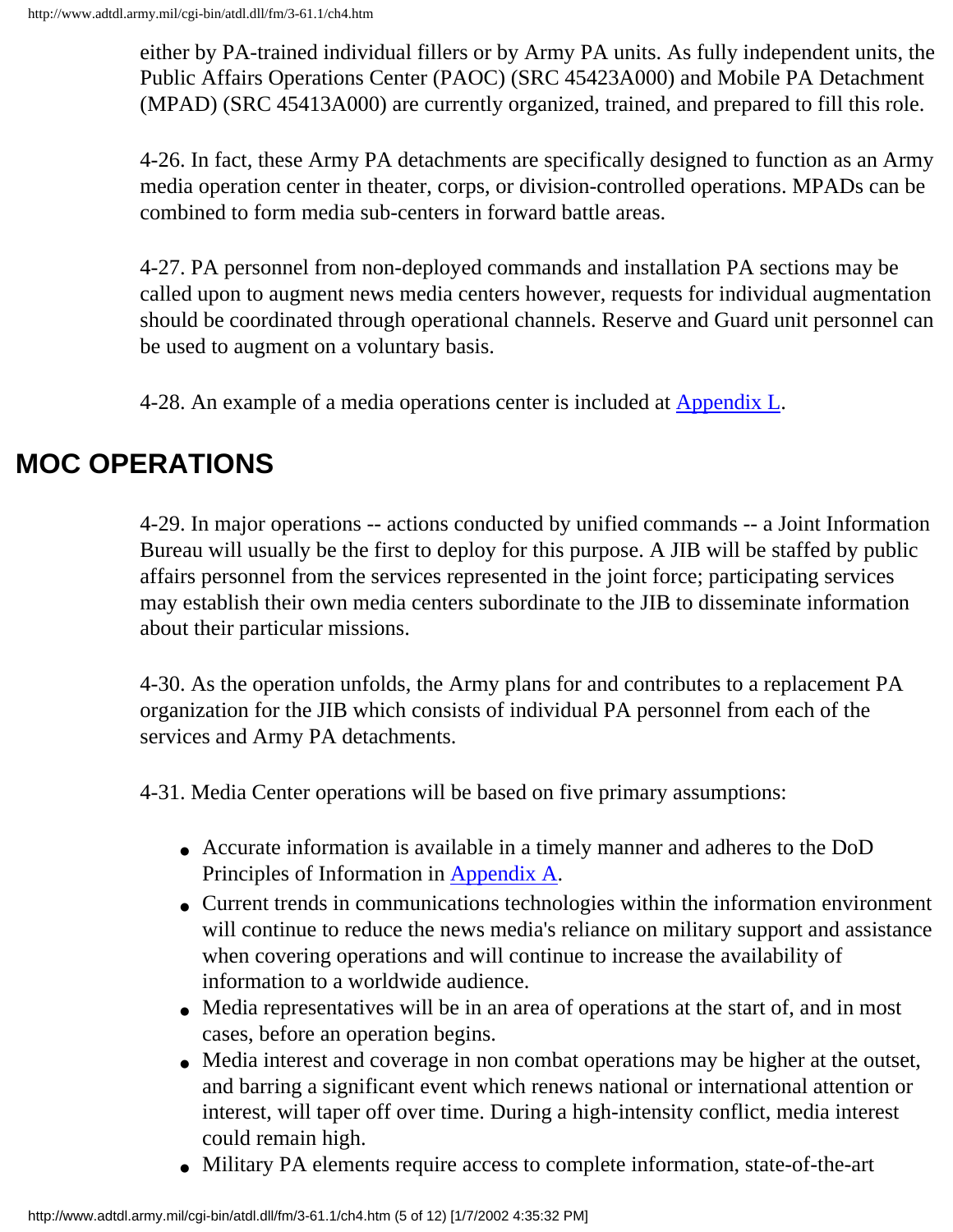communication equipment, and must possess sophisticated coordination channels in order to pre-empt speculative, inaccurate or biased reporting.

4-32. Media centers will support and be responsible to the senior commander of the operation on a 24-hour basis. Media centers are usually established by unified command CINCs to support the news media in an area of operation.

4-33. During the first 24 hours after arrival in a new theater of operation, a media center can provide limited media support services.

4-34. Within this first operational day, the MOC must:

- Establish a "hasty media center" as the initial focal point for the news media until additional media support forces arrive.
- Establish communication with OASD (PA), each service's PA chain of command, and with units operating within the theater.
- Request operational information release authority within the theater.
- Establish command structure/lines of authority.
- Coordinate with appropriate authority for leasing and purchasing contracts.
- Begin to register news media personnel in the area
- Provide basic media support (coordination of media access to subordinate units and media escort as resources permit).
- Assist or conduct command news briefings and conferences.
- Coordinate Subject Matter Expert (SME) interviews.
- Be capable of assisting in the transmission of media products.

4-35. Media Support -- Initially, the media operations center will need to provide varying degrees of support to news media personnel including specialized equipment (flak vest, NBC gear, helmets), transmission of media products, etc.

4-36. This support may include but not be limited to:

- Coordinate media contact with units or individuals to include SME interviews
- Provide a single point of contact for information on operational issues
- Provide news releases, fact sheets, copies of transcripts for news briefings/conferences and copies of archival file products
- When other means are not available, the media center may provide coordination for transportation (to and from interview sources), transmission of media products and food and billeting
- Provide limited media escort within the area
- (SOPs for MOCs should be pre-established for each theater of operation and used for media operations within that theater.)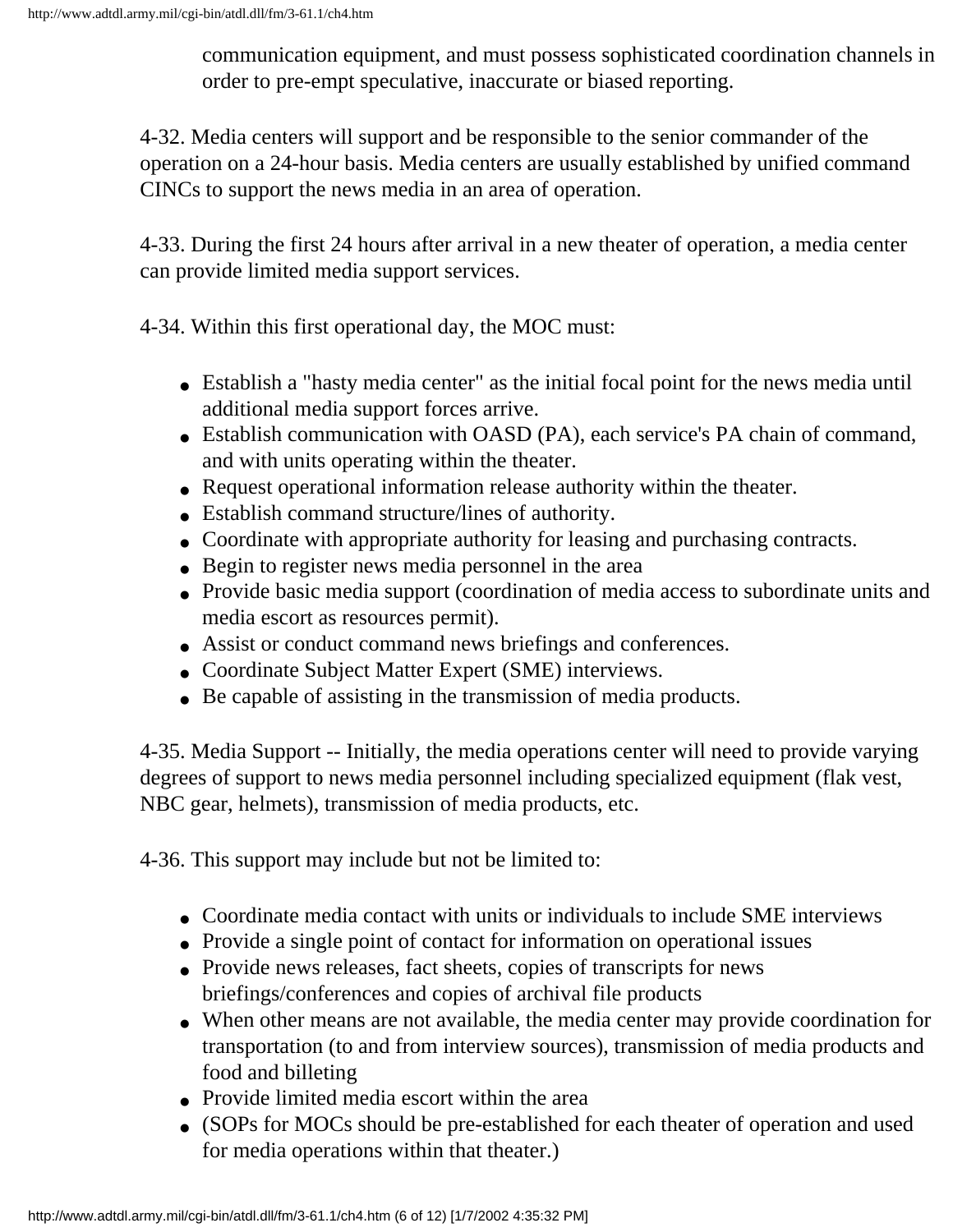# **REGISTRATION OF MEDIA**

4-37. Principle to supporting the commander's information strategy is the inclusion of news media representatives (NMR) within Army units from the earliest pre-deployment stages of all operations. The personal safety of media representatives, as acknowledged by the media themselves, is not a reason for excluding them from operations.

4-38. However, all media requesting support or access to units to cover Army operations must be registered. This includes freelance journalist, military media representatives, such as those who are assigned to Armed Forces Radio and Television Service, Stars & Stripes newspaper and other Armed Forces Information Service (AFIS) personnel who are not supporting units on the battlefield.

4-39. **Registration versus Accreditation**. Accreditation is the verification and validation that a person represents a legitimate commercial news organization. This means that accrediting governments or military organizations will physically verify the affiliation of an applicant with a specific news organization.

4-40. This is difficult to perform amidst an ongoing operation, especially when deployed far away from CONUS. It is generally accepted that, when overseas, the decision to accredit news media is made by the host nation's government in coordination with the combined or unified commander.

4-41. When accreditation isn't required by the host nation, responsibility for this determination is held by the combined or unified commander. Accreditation is normally performed at Corps level or higher.

4-42. Accreditation is a major problem for many commands because they are forced to determine the legitimacy of smaller, lessor-known news organizations and freelance journalists without news organization affiliation.

4-43. Unless it is absolutely required by host nations, the American military will attempt to avoid accreditation.

4-44. Registration, however, is merely an accounting tool, which provides PAOs the ability to know what media are represented in the theater, where they are located, and their movement around the theater. This information is helpful in planning and conducting media logistical support and transportation, and in preparing subordinate commands for media encounters. It is also helpful to commanders who might want to provide newsworthy events to the media.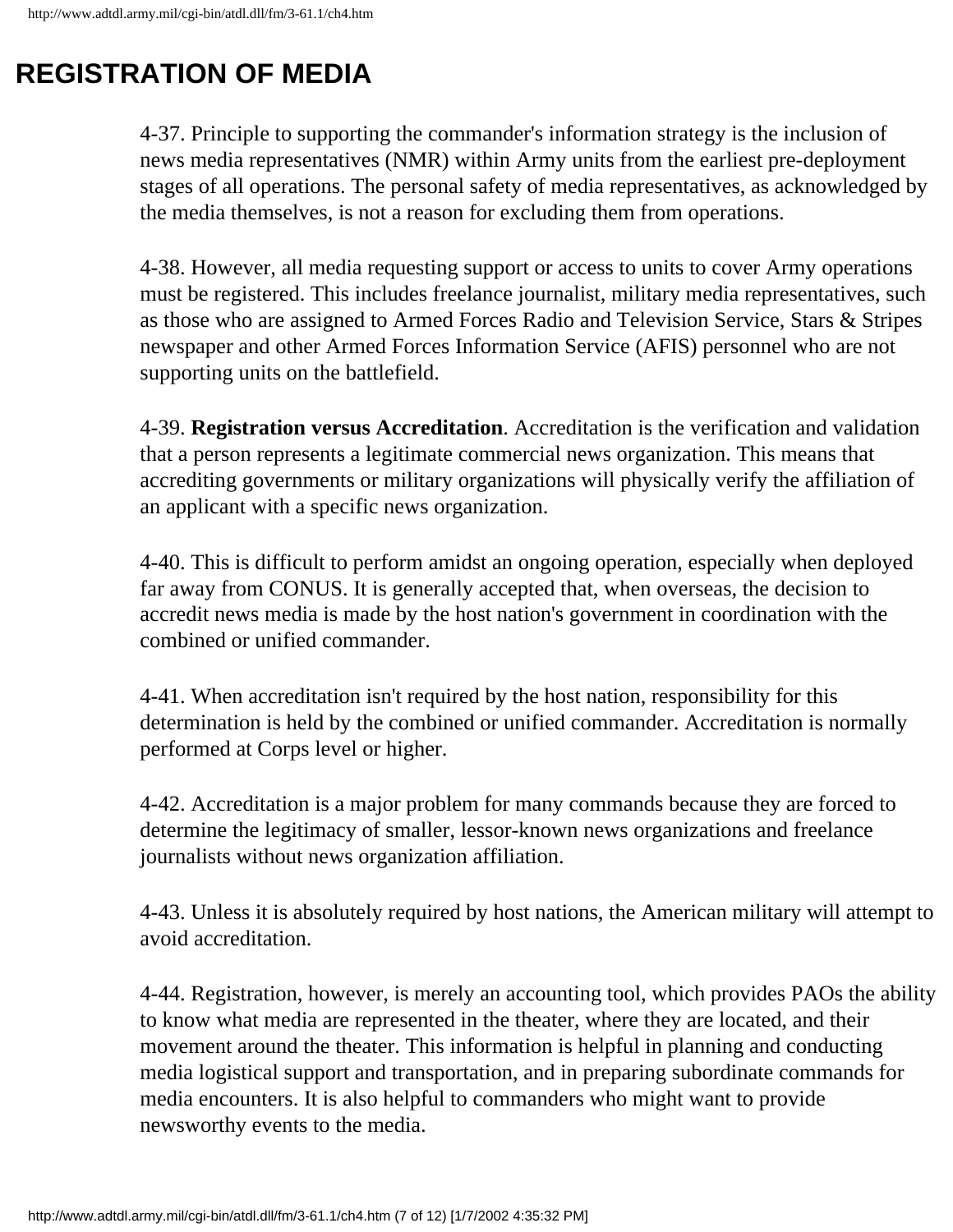4-45. Registration also identifies which news media have asked for military assistance and access, and have agreed to the command's media ground rules.

4-46. **Registration Requirements**. The registration process is conducted in five basic steps:

- Verify the identity of the media representative (including checking for valid passport/visa, professional media organization membership card, media ID card, other military press credentials, etc.).
- Have them sign an agreement to abide by the established media ground rules for the operation in exchange for granting support, access to units, information and other privileges. If required, revoke credentials for those who violate the ground rules. (Enforcement of this requirement is essential.)
- Have NMR agree to and sign a liability waiver that frees the military of responsibility if the NMR is killed or injured as a result of covering the operation. (An example of a waiver of liability is at Annex I).
- Give NMRs proof of registration (memorandum, press badge or other identification).
- Maintain a roster of registered NMRs and monitor their movements during the time they are receiving military support.

4-47. NMRs who refuse to agree to the military ground rules and who are not registered will receive only the support and information assistance as provided to the general public.

4-48. NMRs should be informed that registration and acceptance of media ground rules will entitle them to better access to units and subject matter experts, and provision of military ground and air transportation when possible.

# **MEDIA GROUND RULES**

4-49. Media ground rules will assist inprotecting the security and the safety of the troops involved while allowing you the greatest permissible freedom and access in covering the story. All interviews with news media representatives will be on the record.

4-50. Security at the source will be the policy. (An example of media ground rules is in [Appendix X.](#page-190-0))

4-51. The following categories of information are releasable:

- Arrival of major U.S. units when officially announced by a U.S. spokesperson. Mode of travel (sea or air) and date of departure from home station
- Approximate friendly force strength figures, after review by host nation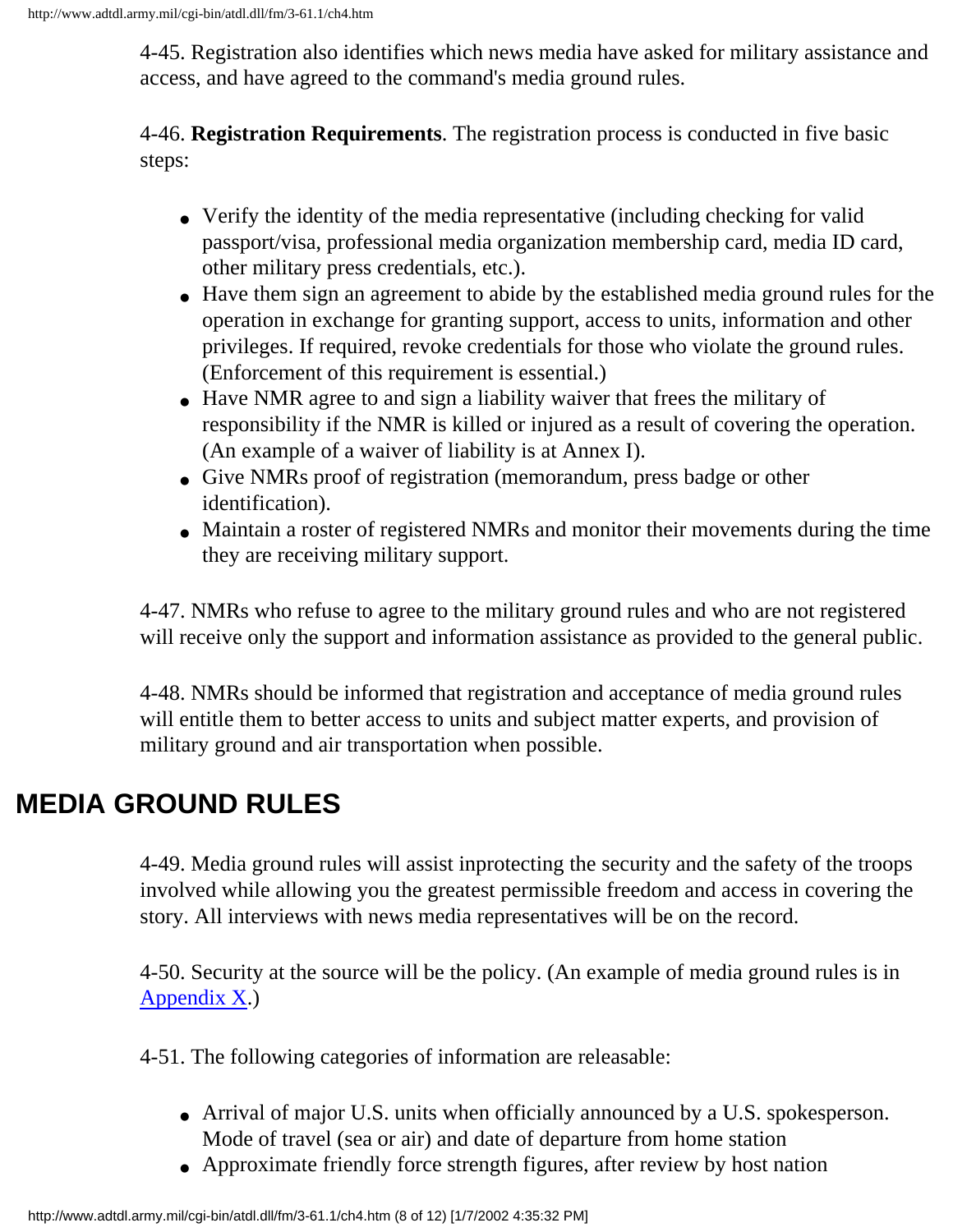government

- Approximate enemy casualty and POW figures for each action operation
- Non-sensitive, unclassified information regarding U.S. air, ground and sea operations (past and present).
- Friendly force size in an action or operation will be announced using general terms such as multi-battalion or naval task force
- Specific force/unit identification/designation may be released when it has become public knowledge and no longer warrants security protection
- Identification and location of military targets and objectives previously under attack
- Generic origin of air operations such as land or carrier based.
- Date/time/location of previous conventional military missions and actions as well as mission results
- Types of ordnance expended will be released in general terms rather than specific amounts
- Weather and climate conditions
- Allied participation by type of operation (ships, aircraft, ground units, etc)

4-52. Information Not Releasable

- Information about future military plans, activities or operations
- Vulnerabilities or weaknesses on command, control, personnel or the operation
- Friendly unit and command strengths, on-hand equipment or supplies; the presence, activities and methods of operation of specifically designated units or equipment
- Information on friendly force security and deception measures and countermeasures, and intelligence collection activities
- Specific information on friendly force current operations and movements, deployments and dispositions
- Information on in-progress operations against hostile targets
- Information on nuclear, biological or chemical weapons, equipment or training

# **MEDIA POOLS**

4-53. Journalists, as a group, are strongly opposed to media pools in any form. The media pool is seen as a restriction placed on the media representatives and their ability to provide coverage of the news. They are grudgingly tolerated, and should be only used as a last resort when space onboard military transportation is limited, access to an area must be controlled, and after all other possibilities have been explored and eliminated. Even under conditions of open coverage, pools may be appropriate for specific events. Both the Army and the news media are in agreement, however, that limited access is better than no access at all.

4-54. When a pool system is required, the military PAO will identify the maximum size of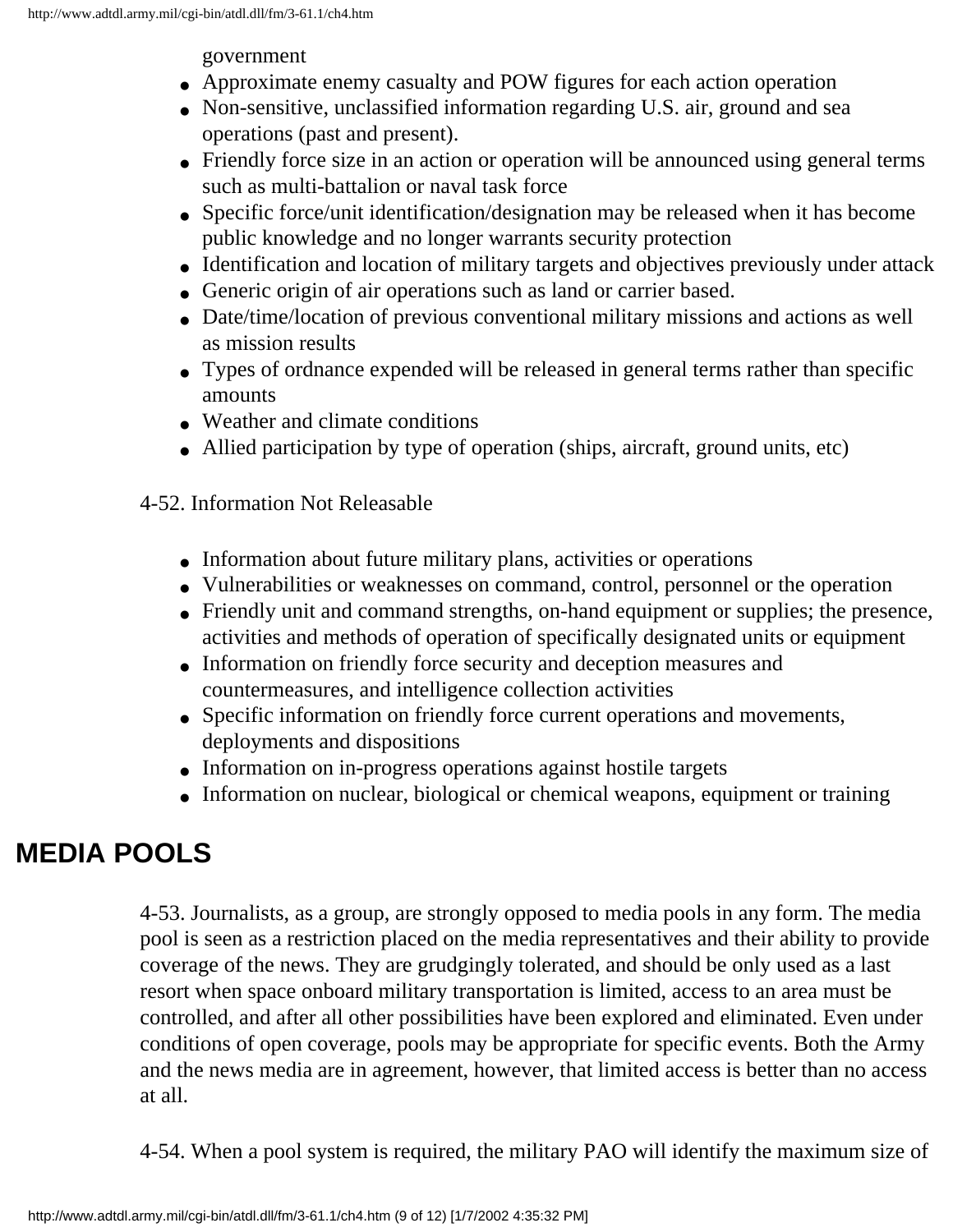the pool that can be supported. The news media representatives on the scene will select media pool members. A roster of media personnel registered with the Army PAO will be used to identify the media representatives eligible to participate. The pool should consist of, but not be limited to, a minimum of one video crew (camera operator, sound technician and reporter), one still photographer (wire service, newspaper, or magazine), one radio reporter, and one newspaper or wire service reporter. Special consideration must be given to international reporters as well. While this is a fair and representative pool structure, it is the media themselves who must determine the make-up of the pool. Some news events and situations may lend themselves more to print, or conversely television reporting, and the media representatives may choose to select an unbalanced pool.

4-55. All pool members must be willing and able to meet deadlines and supply information products (video, audio, still media, and text) in a timely manner to all media representatives who are entitled to material generated by the pool. The military media center will also have access to this information and will make it available to all other requesting news media organizations.

4-56. Consistent with its capabilities, the military will supply PAOs with facilities to enable timely, secure, compatible transmission of pool material and will make these facilities available whenever possible for filing independent coverage. In cases when government facilities are unavailable, journalists will, as always, file by any other means available. The military will not ban communications systems operated by news organizations, but electromagnetic operational security in battlefield situations may require restrictions on the use of such systems.

4-57. Once a media pool has been selected, the media pool will select a team leader. It is the responsibility of this team leader to ensure that members of the media pool meet their obligation to share information. The Army PAO will not involve himself in settling internal disputes of the media pool.

4-58. Finally, the pool is an option of last resort. It should be disbanded as soon as free and open access to the operational area can be allowed, normally within the first 24 hours of an operation.

# **THE DOD NATIONAL MEDIA POOL**

4-59. The DoD National Media Pool was established to prevent recurrence of problems encountered with media coverage during Operation Urgent Fury in Grenada in 1983. During the first 24 hours of Urgent Fury, more than 600 reporters attempted to gain access to the operation. The large numbers overwhelmed the limited Public Affairs elements available to assist them.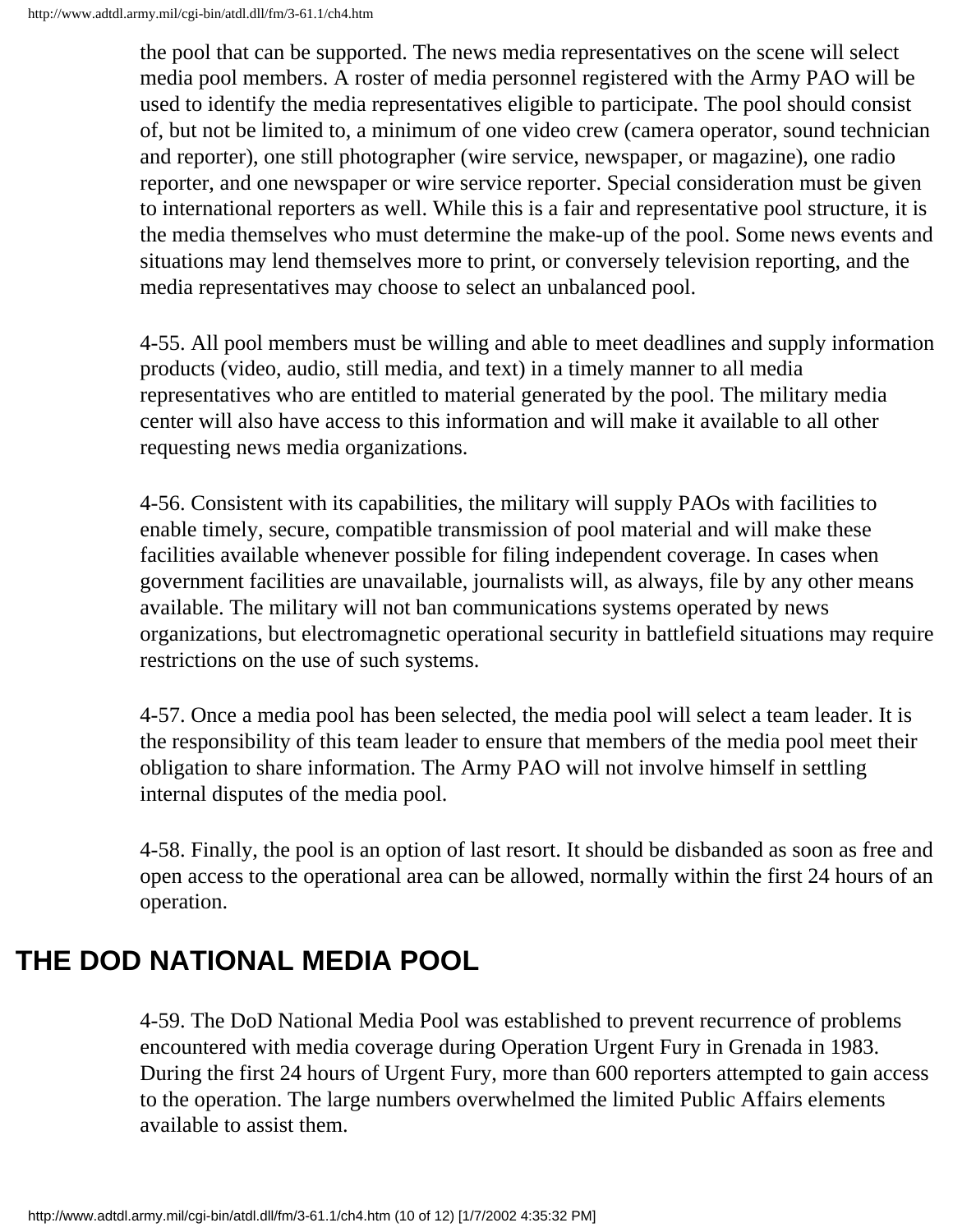4-60. In 1985, the Secretary of Defense established the DoD National Media Pool, a civilian news element of approximately 16 media representatives from various national news organizations, with the mission of covering an operation from its initial stages until open coverage could be allowed.

4-61. The pool members remain on call in Washington, D.C., and are available for immediate worldwide deployment. Their products are shared by the open news media until the pool is disbanded and access is granted to the entire news community.

4-62. Supported commanders are responsible for providing operational support to the DoD National Media Pool. At a minimum, the pool members will require:

- Daily, comprehensive and unclassified operational news briefings.
- Access to ongoing combat operations. The media are aware of the personal risks involved in covering combat operations. They will not be denied access to them based on risk to their personal safety.
- Reasonable access to key personnel. All information gathered from these personnel is unclassified and on the record.
- An escort -- usually a lieutenant colonel or colonel -- to coordinate pool support and access requirements.
- Transportation and itinerary planning and coordination that will allow media to gain access to the theater of operations and to disperse pool members throughout the operational area.
- In today's global information environment, when news media can report live from almost anywhere in the world in almost any environment, the technological capabilities of most news organizations decreases the importance of the DoD National Media Pool once word of an operation has spread.
- When the DoD media pool is operational, PAOs will attempt to provide the same information support concerning theater operations to all other media in the operational area.
- However, their primary responsibility is to the DoD Media Pool. After the DoD media pool is dissolved, all media in theater will be dealt with in an equitable manner with respect to information and support provided.
- As soon as open access to the operational area can be allowed (normally within the first 24 hours of an operation), the DoD National Media should be disbanded.

# **NEWS BRIEFINGS**

4-63. There are several reasons for holding news briefings, in addition to the daily operational news briefing required at the unified command level.

• Credibility: The physical presence of a briefer and his willingness to meet the issue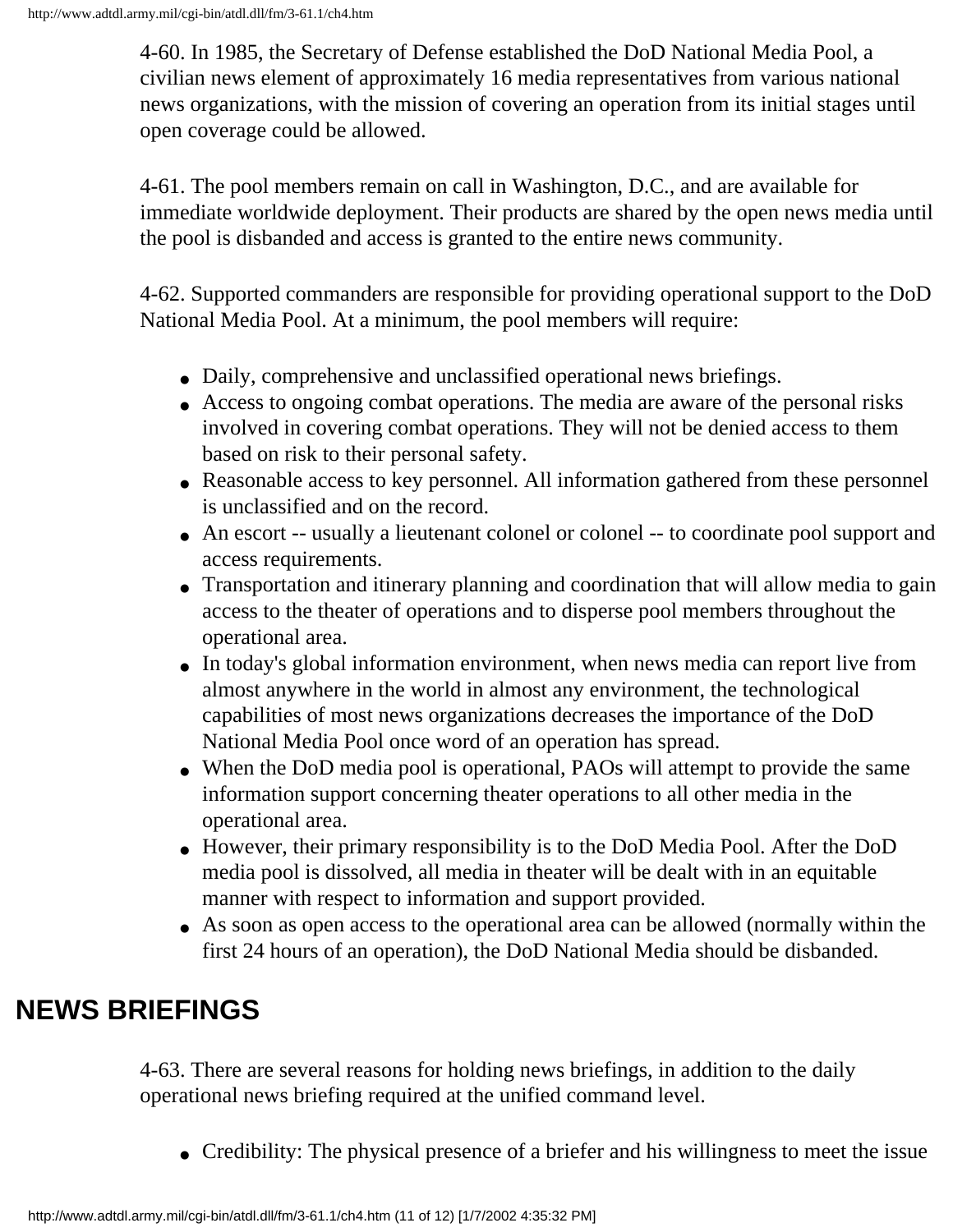head on leads to a much more credible presentation

- Uniformity: All media get the same information at the same time.
- Expression of concern: A briefer represents the face of the command, which shows more concern than an impersonal news release, especially in situations where there is loss of life or extensive damage.
- Complexity of material: Where material is technical or complicated, the news briefing makes the subject matter more easily understandable. The question and answer session that accompanies a news briefing saves time in call-backs by news reporters needing clarification.

4-64. News briefings should be done daily during an operation and when important events dictate. They should:

- Get out a specific message
- Explain complex or technical matters
- Reach a large number of media interested in the same subject matter area.

4-65. PA specialists should think about media deadlines and set the time to help the media meet those deadlines. Be sure to invite all media within the area in a timely manner.

4-66. A knowledgeable and articulate spokesperson should be chosen to present the material. This should be the subject matter expert (SME), but may be the PAO or the commander. At the very minimum, a person of prominence within the command should be selected.

4-67. Other SMEs may be in attendance at the briefing to field technical questions. The SME interviews should be at the request of an individual media representative and the time should be set to facilitate the media to meet those deadlines.

4-68. Consideration should be given to the appearance of the presentation, the message, space, lighting, electrical needs, suitable setting, chairs, tables and press packets. All handouts should be reviewed.

4-69. [Appendix H](#page-136-0) provides briefing and press conference formats.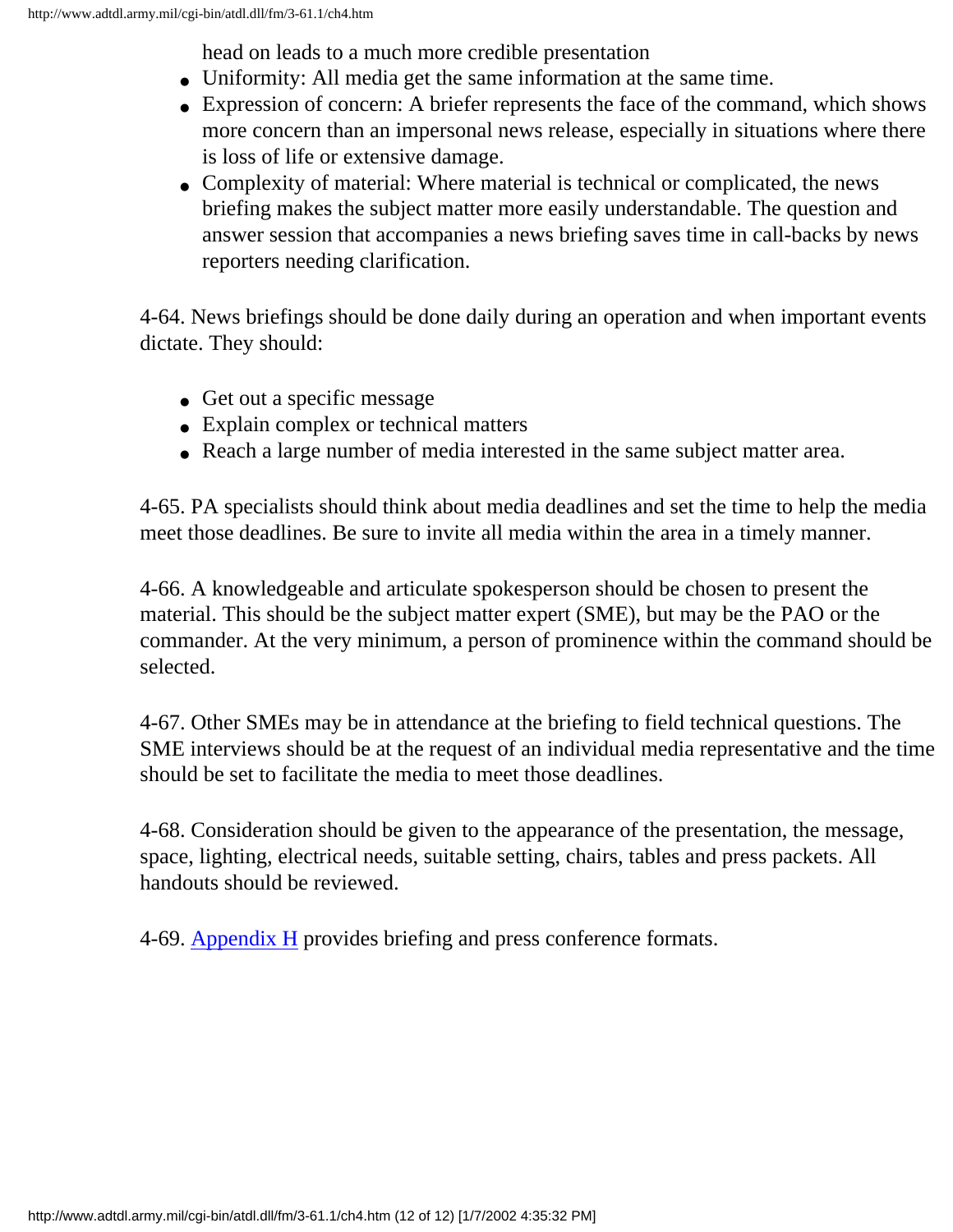

# **Chapter 5**

# **Information Strategies**

The defining trend of the 1990s, from corporate boardrooms to private living rooms, is connecting everyone and everything to everyone and everything else. The American public is faced with many choices: interactive television, cellular phones, modems, faxes, personal digital assistants, an assortment of daily newspapers, online computer information services and other easily accessible information services -- if it can be connected, it seems to be in demand. The computer has invaded the American home. In this decade it has become routine that news and information can now be tailored to fit the individual needs of the consumer using on-line services, distributed electronically and received instantaneously at his or her computer. With the sophistication, power and miniaturization of these technologies improving each year, and the cost dropping at an equally rapid pace, the public will expect access to these devices and services and the information they carry. These emerging technologies have contributed to the refocusing of the Public Affairs mission. It has resulted in shifting the information provision function from an emphasis on producing specific products (such as post and field newspapers and radio/television news programs) to focusing on the processing of our themes and messages and their intended effects -- the function of information communication, rather than the form. This chapter explains the objectives of information strategies, identifies and explains the elements of information strategies, and describes the relative advantages and disadvantages of present day and emerging information communication channels available to PA organizations. Most importantly, it explains how best to use these information channels to satisfy the information needs of the various target audiences as we enter the information age.

### **INFORMATION STRATEGIES**

5-1. Information Strategies is the sum of all actions and activities, which contribute to informing the American public and the Army. The responsibility for this activity is assigned to an element within each PA section, which focuses entirely on accomplishing the information strategy mission. This section is usually called the Public Affairs Information Services Section. At all echelons, it employs numerous techniques to provide news and information to internal and external audiences. The Army provides an expedited flow of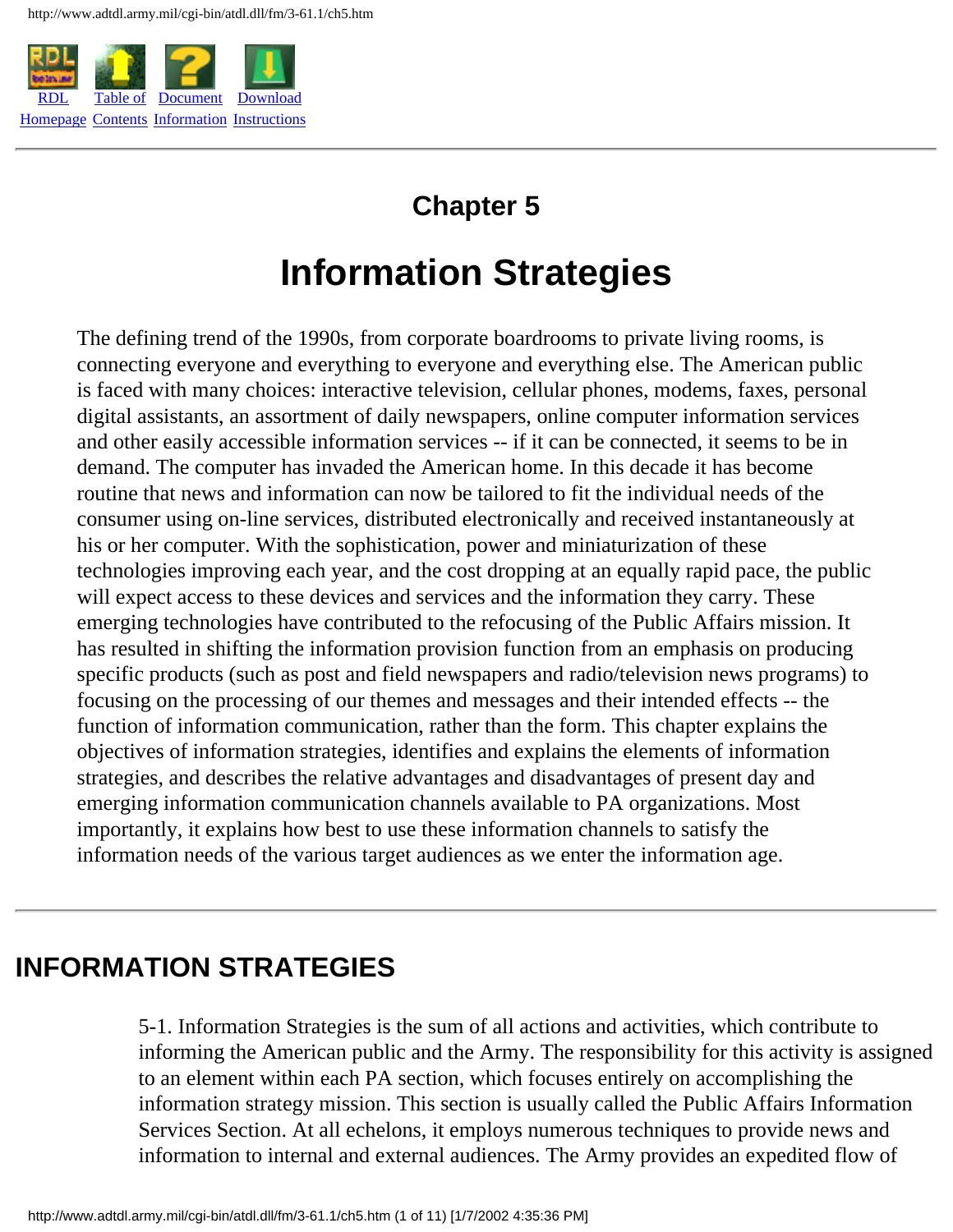complete, accurate and timely information, which not only communicates the Army perspective, but also attempts to educate audiences and engender support for the force.

5-2. Using a combination of contracted services, organic military assets, and government and commercial communications networks, Public Affairs organizations provide information to news media representatives, deployed soldiers, home station audiences and the American public. The Information Services Section within a Public Affairs organization coordinates information efforts and develops informational products (such as digital text, graphics, and photos, printed publications, audio/video news releases and graphic imagery) into consolidated campaigns designed specifically to present the Army's perspective. This means that Army Public Affairs communicates information to create an informed American public and Army force, assist them in gaining a clear understanding of the strategic, operational and tactical situation.

5-3. To accomplish this, the Information Services Section must develop information objectives or goals during the planning process prior to an operation. These information goals are similar to the PA standards of service and support, which appear in [Appendix Q,](#page-161-0) in that they establish a basis for determining successful information communication operations.

5-4. These information objectives should include:

- Ensuring an understanding of the role of America's Armed Forces in American society.
- Ensuring an accurate perception of the particular military situation or mission.
- Ensuring an understanding of individual and unit roles in mission accomplishment.
- Establishing confidence in America's Army to accomplish the assigned mission in accordance with our national values.
- Establishing confidence in and support for American soldiers.

5-5. By establishing a comprehensive information strategy program, Public Affairs can assist in mission accomplishment by increasing audience understanding of the situation and establish confidence in and support for the force. This contributes to unit cohesion and provides commanders with increased range of action, free of distractions and limitations.

5-6. This is best accomplished by three basic types of information campaigns:

- **MISSION**. Both external and internal publics need to know what the mission is, what they're being asked to do and why. They need to know not only the organization's mission, but also how it fits into the big picture -- the political/strategic-level situation, and why it is important.
- **ROLE**. All military members and civilian employees need to have an understanding of their job and how it relates to mission accomplishment. The general public needs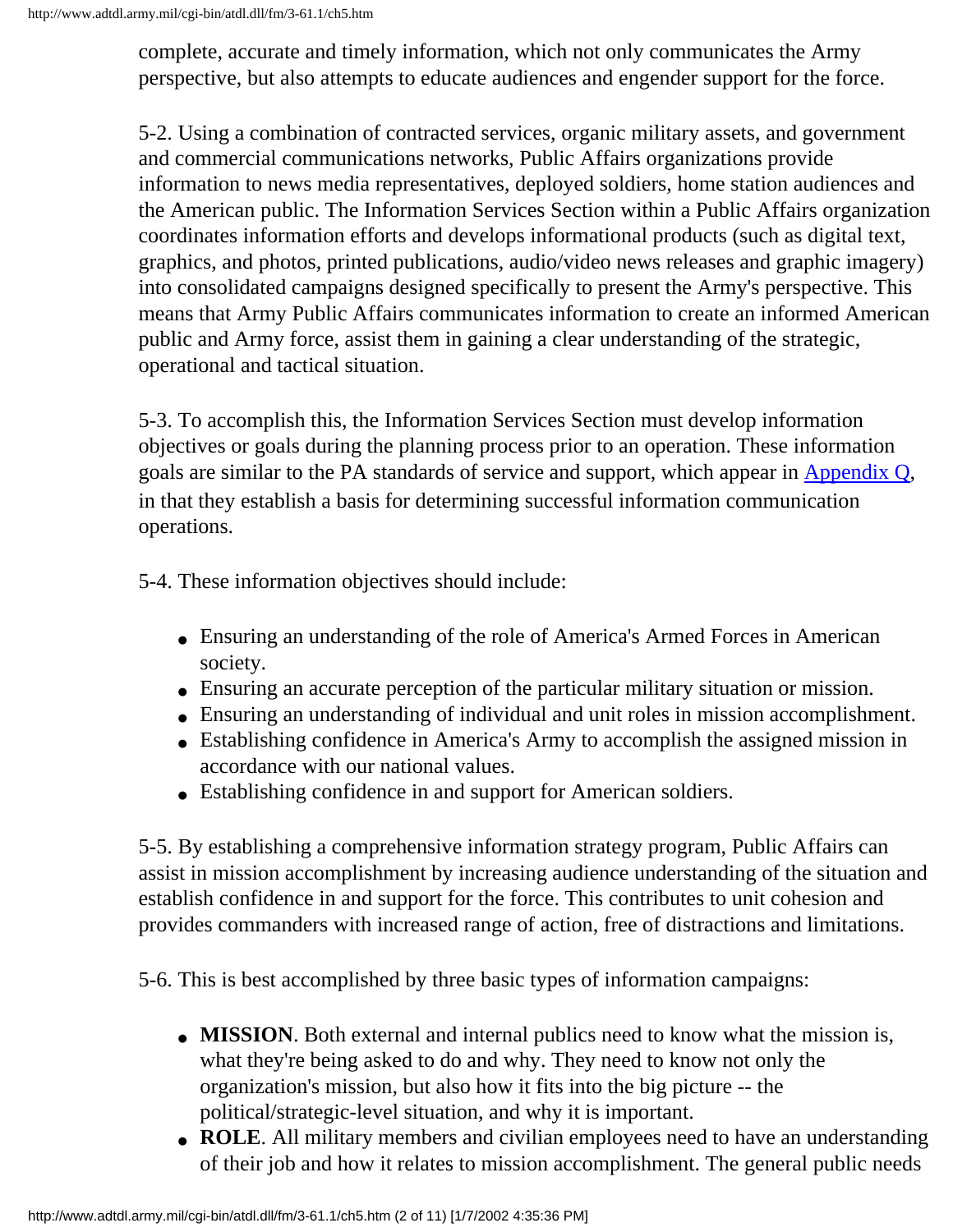to have an accurate understanding of the military's role and its ability to accomplish the mission. This understanding results in confidence in the force and demonstrates American unity and resolve.

• **MORALE**. Military members need to have access to news and information about current events and the activities available to them while deployed. They also need to have access to information from civilian commercial news sources. This is important because, in addition to being more credible, it allows the deployed force to see how the operation and their participation in it are being portrayed for the American public. In order to better understand the mission, their role in it, and give it his or her full effort, they have to know what effect the operation is likely to have at the local, regional, national and international levels. The opportunity to involve themselves in educational and other activities is necessary to quality of life and morale. A wellinformed service member is more effective.

5-7. The general public is interested in soldiers, their lifestyle, how they are being treated and their ability to accomplish a given mission. Information about these topics provide reassurance, confirming that soldiers maintain professional and ethical values and are being cared for adequately.

#### **Historical Perspective**

During Operation Desert Shield/Storm, many commanders developed innovative methods of sharing Command Information products produced in theater and in the rear. The products greatly enhanced morale at both ends. Some commanders and PAOs used the products as issue management tools to dispel rumors in theater and at home station. The products included field newspapers, newsletters, videotapes, audiotapes, etc. They also let soldiers returning from the area meet with family support groups to answer any questions.

(After Action Report 1991)

# **RESPONSIBILITIES**

5-8. Commanders at each echelon are responsible for Public Affairs operations and support. Public Affairs officers and noncommissioned officers at various levels assist commanders in the discharge of these responsibilities. Public Affairs staffs are responsible for accomplishing the Public Affairs information communication mission. This responsibility includes Public Affairs operations in all subordinate, assigned or attached commands.

5-9. PA is only one of many information channels available to a commander. PA information provision cannot substitute for a commander's personal involvement in his "Command Information" program.

5-10. All public affairs practitioners have access to all information that is not classified or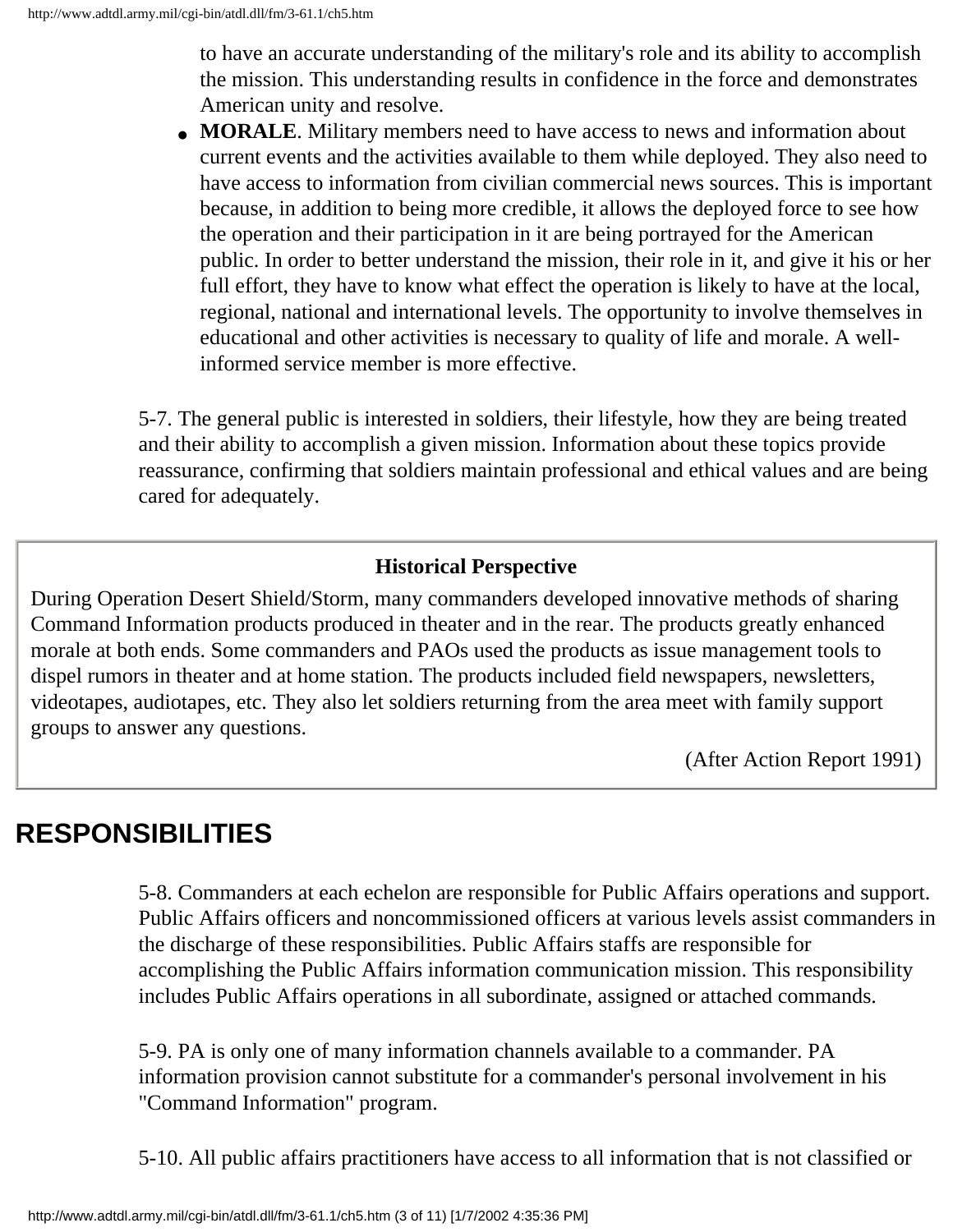violates Operational Security or the Essential Elements of Friendly Information (EEFI) for use in preparing information products. Commanders must ensure the EFFI is up-to-date based on current situations and operational guidance. Public Affairs personnel at all levels must produce and release accurate information packages based on DoD directives and Army policies.

5-11. **Strategic Level Commands** are responsible for providing public affairs guidance to subordinate units. They develop central themes and messages and provide umbrella guidance to subordinate PA staffs. They must also provide subordinate commands with information useful in preparing information products for internal and external release. They are additionally responsible for marketing public affairs information products to subordinate commands, home stations, the Army as a whole, as well as the general public. Strategic level Public Affairs staffs are the primary coordination point for the Armed Forces Radio and Television Service and the geographical manager for radio and television services including personnel, down links, facilities and equipment.

5-12. **Operational Level Commands** are responsible for communicating public affairs guidance to subordinate units. They expand on information campaign themes and messages, and provide additional information products to subordinate command PA staffs. Additionally, they provide subordinate commands with information useful in preparing information products for internal and external release. They are responsible for gathering and producing public affairs information products for release. In the event the Operational Command is the senior command in an area or theater, it assumes the responsibilities of the strategic level command.

5-13. **Tactical Level Commands** are responsible for gathering information products for release through their next higher headquarters to home stations, the Army as a whole, as well as the general public. These commands are also responsible for coordinating the dissemination of information and information products received from senior commands down to subordinate commands. In the event the tactical command is the senior Army command in an area or theater, it assumes the responsibilities of the operational-level command and will be augmented to accomplish these additional functions.

# **INFORMATION STRATEGY PROCESS**

5-14. The Information Services Section uses all available means to gather complete, factual, unbiased information for use in information campaign development. The information is developed, converted into the most appropriate product form based on the information needs/target audience assessment and information communication channel availability, and then transmitted to the intended audiences. This is called the Information Provision Process.

5-15. Although the information strategy process follows a deliberate cycle, it is a continual process. Information campaigns are also conducted simultaneously, with personnel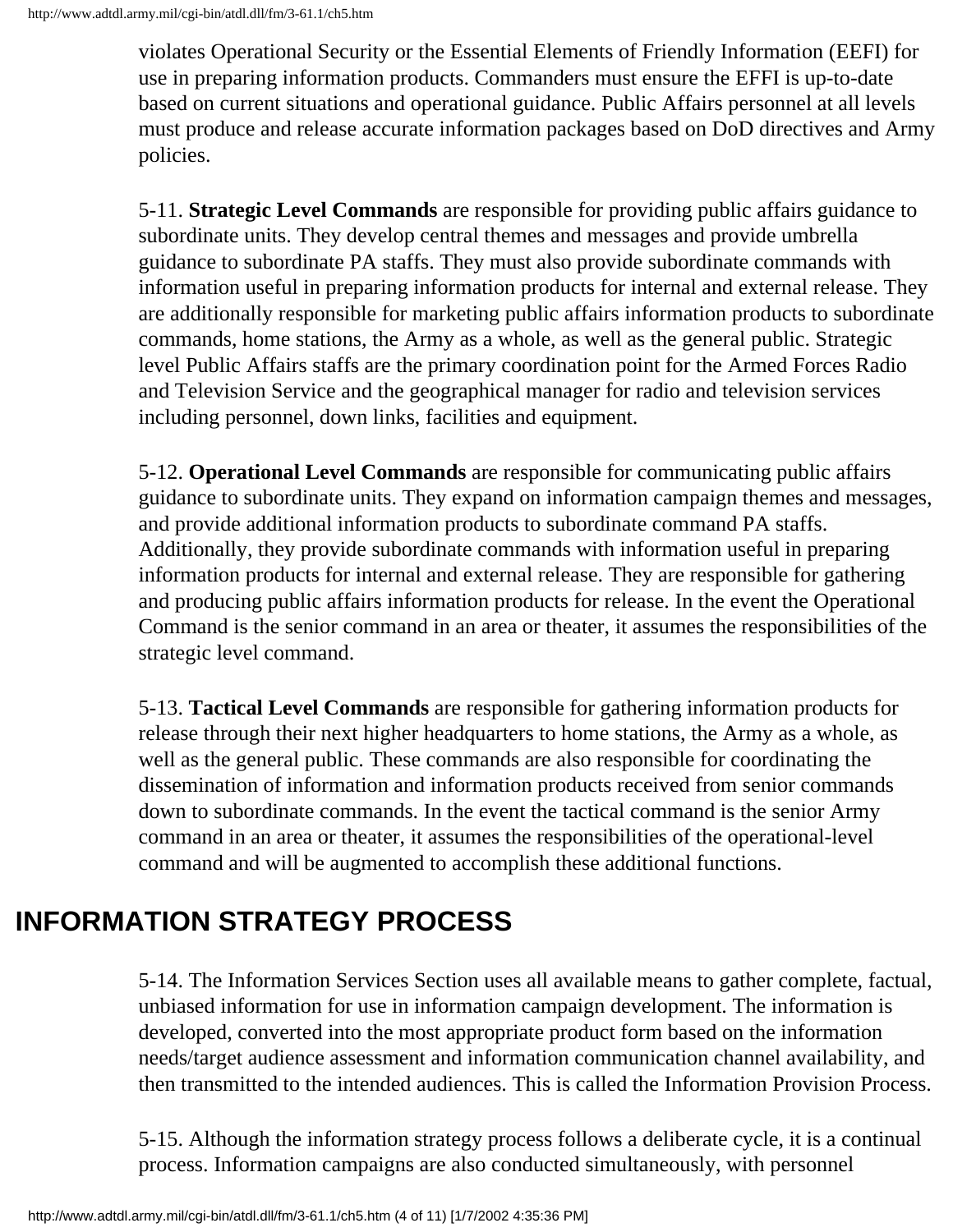examining external and internal information needs, carrying messages from concept through execution and program evaluation, to accomplish specific PA objectives. The cycle has four phases -- acquire, process, protect and distribute. (See [Figure 5-1.](#page-62-0)) Evaulation is a key component in the cycle. It must be conducted throughout the four phases. This ensures the campaigns are meeting their objectives, and are altered if they do not.

<span id="page-62-0"></span>

#### **\*Evaluation must be conducted throughout each phase**

**Figure 5-1**

# **ACQUIRE**

5-16. During this phase, a ISS identifies and assesses several factors: the situation, the environmental factors, the mission, and the target audiences. They determine the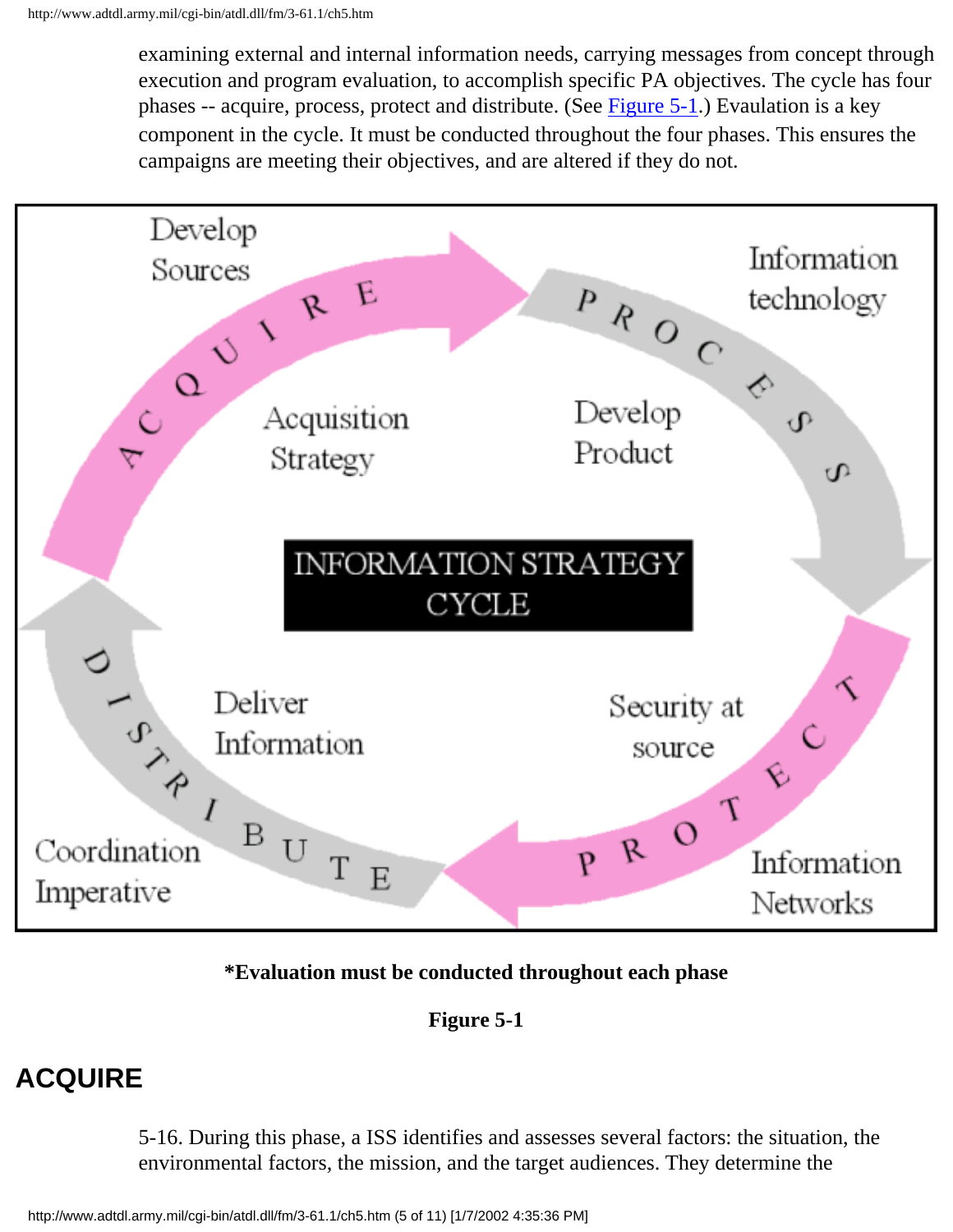information needs of the various target audiences. They then begin to gather information based on the information requirements of these audiences.

- *Information Needs Assessment and Audience Analysis.* Identification of the target audiences and target audience populations and densities must be developed during the planning stages of operations with target audience assessments. Upon assessment of target audiences and consideration of which type of information product will best serve each audience, commanders must ensure adequate public affairs personnel, equipment (to include communications), resources and funds are available and included in OPLANS/OPORDS to achieve mission success. An assessment of soldier information needs is crucial to the information package development and the selection of appropriate products.
- *Information Gathering.* Information gathering is the first step in producing packages for release to internal and external audiences. Public affairs personnel gather information through operational, administrative, logistical, battle, staff, command and support channels. They also acquire information through the media, research, leaders and the culture at large. Information may be obtained via electronic and telecommunication systems in addition to written documents and oral communications. While information often comes from superior and subordinate commands, it may also be obtained laterally.
- Sources of information must be valid and diverse enough to provide a broad overview. Public Affairs staffs must ensure the source does not speculate, nor speak out of his area of expertise. However, soldiers' experiences and personal opinions may lend credibility and provide a "grass-roots" view.

# **PROCESS**

5-17. During this phase, the ISS begins to develop products, prepare them for release and determine methods for distrubition.

- **Product Development**. Development of information products is performed to some degree by PA personnel at all Public Affairs levels and is an on-going process. The term "product," as used in this process, means the message for intended communication, regardless of the format or communication channel proposed. Initial production development may be command directed or initiated by the Public Affairs staff or provided by other Army agencies. The command's resources and the target audience's requirements will determine the product type.
- **Prepare products**. Information packages should be prepared in accordance with Public Affairs Guidance, Soldiers' Manuals, Field Manuals, SOPs and Army Regulations. Ultimately, the Public Affairs staff is responsible for content.
- **Media Forms/Methods**. Soldiers use a variety of technologies to gather information and produce information products. During the gathering process, PA soldiers conduct interviews, attend briefings, withdraw data from government and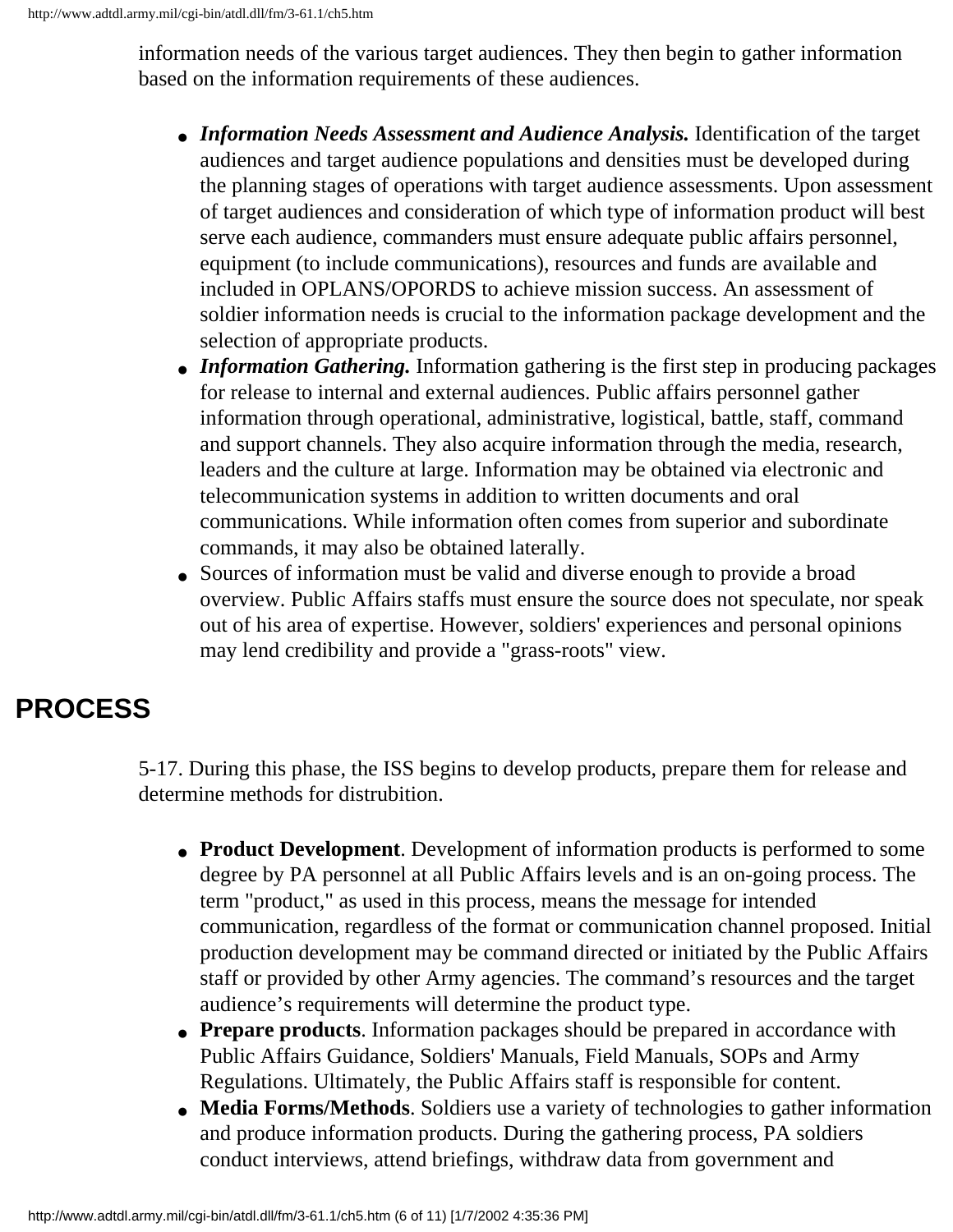commercial computer databases, bulletin boards, and e-mail systems. They acquire text, graphics, photography and motion video from government and commercial Internet systems. The nature, distribution, usability and flexibility of public affairs systems are crucial in the processing of information.

- Professional quality systems should be used whenever possible. For printed products, preferred systems include computers, desktop publishing, word processing, laser printing, etc. Reproduction may be Army-contracted, Army-funded or reproduced using the command's assets. Video and audio products intended for release to news media should attempt to be broadcast-industry standard.
- Electronic newsgathering and editing systems should be used when available. Visual products should be generated by modern methods including digital imagery and computer graphics.
- **Print**. Articles released to home station for military publications and family support group publications; for marketing to civilian publications; field publications, e.g. newsletters, with and without photography.
- **Video**. Raw electronic news gathering video and printed news scripts for release to military and civilian outlets.
- **Audio**. Radio interviews; features; internal command information scripts; radio news; news reports for release to military and civilian outlets.
- **Visual**. Digital imagery; photographs; slides, view graphs; graphics for release to military and civilian print and broadcast media.
- **Digital**. Each of the categories described above may be developed and distributed electronically, either through commercial information services directly on the Internet, or by using tactical Army communications systems (SINCGARS and ATCCS). Modern technology in use on the battlefield has made digital transmission the preferred method for all types of products.

# **PROTECT**

5-18. **Security at the source**. No information strategy is complete without a clear cut understanding of how to protect the information. Both sides can benefit from information and use information simultaneously against each other. Pieces of the right information can have a dramatic impact on the outcome of an operation. Public Affairs professionals will continue to protect vital information by practicing security at the source and following established operational security guidelines.

5-19. In addition to protecting the raw and completed information products, public affairs personnel must also take the necessary steps to protect information networks.

# **DISTRIBUTE**

5-20. **Dissemination**. Public Affairs information packages should be released in the format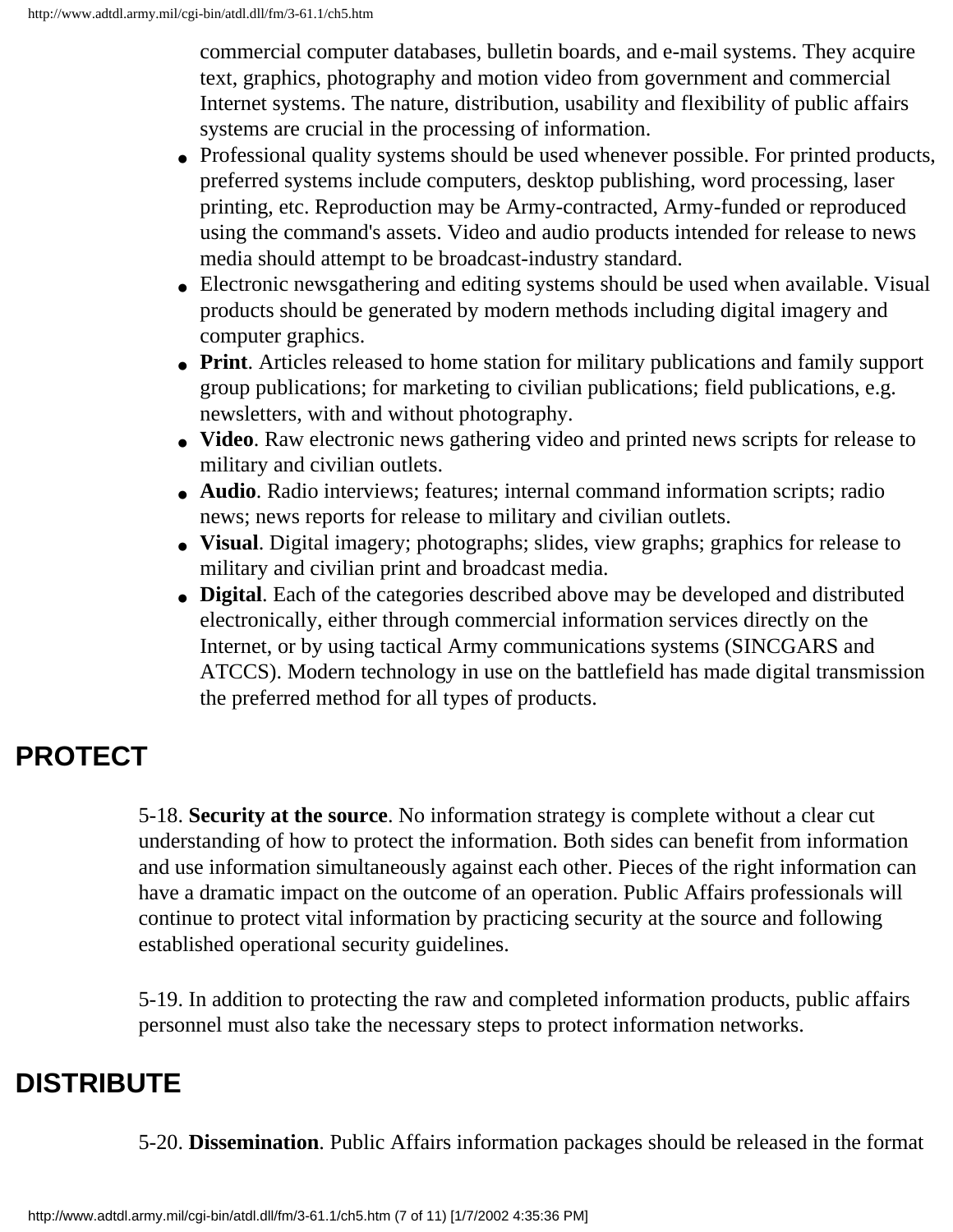most easily used by the recipient. While this is not always possible, a product stands less chance of being used if it is incompatible with the recipients' equipment. For example, a video product released on Hi-8 to a TV station that works exclusively with Beta SP has less a chance of being aired than a video story in a compatible format.

5-21. Public Affairs information packages must be expedited to the users by the most technologically advanced reliable method. Great consideration must be given to the speed and reliability of the mode of dissemination. This must be included in target audience assessments and conducted during planning stages of operations. Articles and photos may be sent from deployed locations to home stations via computer systems and telephone lines. Yet based on the quality of the telecommunications system, it may be more reliable to use the mail or a courier. As technology improves PA capabilities, Public Affairs will incorporate those improvements into the information gathering and dissemination system to increase its potential to reach an ever-growing, information-hungry public. For example, the emergence of smaller, more powerful satellite link ups can provide PA elements the ability to reach targeted audiences sooner and from more locations.

5-22. Internal information packages must be available to soldiers at all levels of command. Public Affairs must develop and coordinate a distribution scheme with the commander, the general staff, and with signal as the proponent for physical distribution of certain commercial news and information products. An efficient distribution system will also ensure prompt delivery of public affairs products. The public affairs staff must conduct periodic quality control checks and update the distribution scheme as necessary, based on changing population densities or information products. Electronic means are the preferred mode of distribution, however additional methods include, but are not limited to contract delivery, AG distribution and the military postal system.

5-23. **Products for distribution to deployed soldiers**. Publications produced by other military agencies intended for deployed soldiers must be given the same distribution considerations as commercial information packages. For example Stars & Stripes, Soldiers Magazine, Army Trainer and home station post newspapers contracted for delivery to deployed soldiers must be given the same distribution considerations as other publications. However, a separate distribution scheme may be required.

# **INFORMATION PROGRAM EVALUATION**

5-24. The final step in the Information Provision function is the evaluation of our communication efforts. Evaluating communications programs is research, which boils down to a series of questions:

- Did we achieve our objectives?
- Were our policies and programs effectively communicated?
- Was the operation affected positively by our efforts?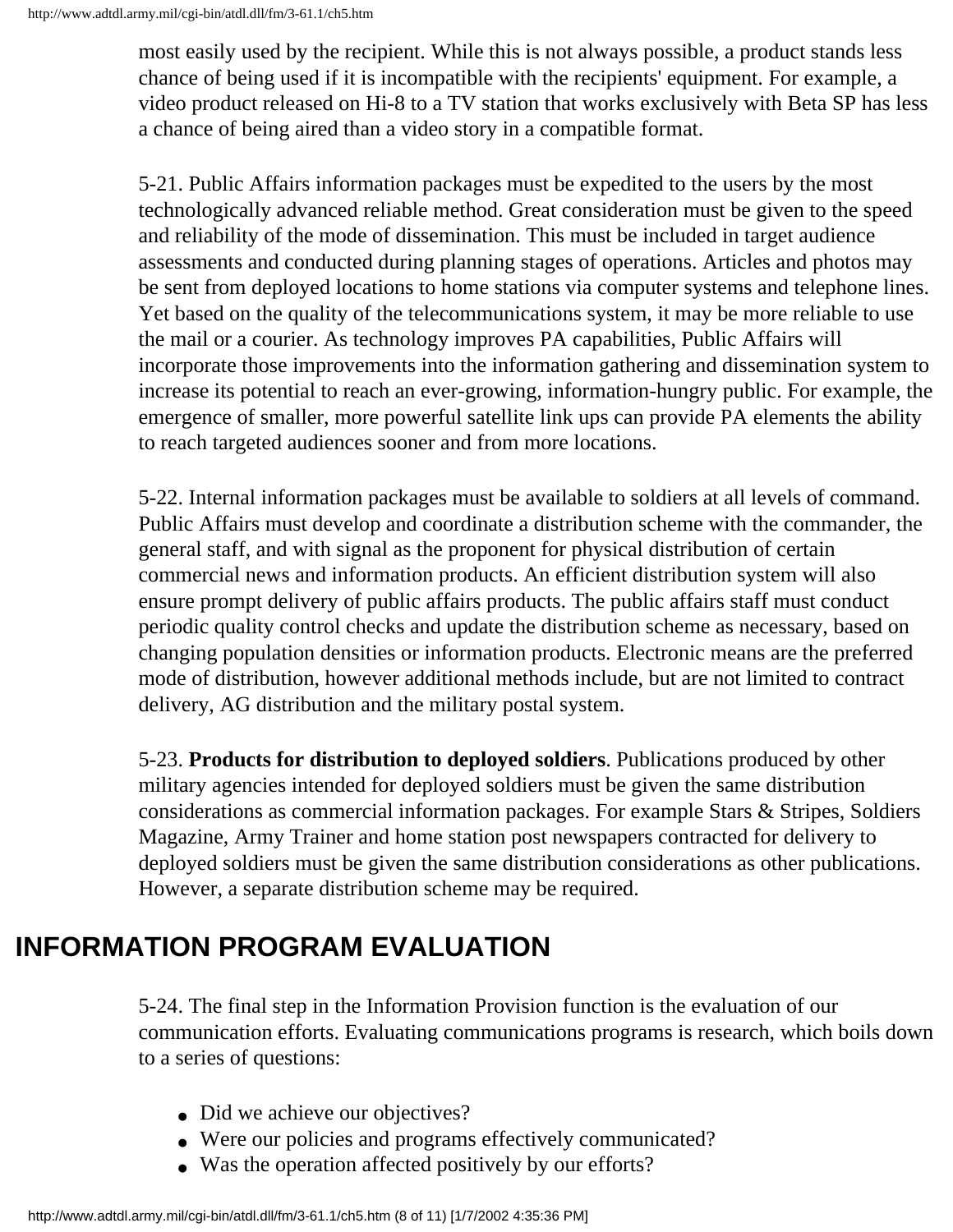- Did the American public support our soldiers? Was unit cohesion enhanced?
- What audiences received our messages? What was the impact of our communication programs on these audiences?
- Research is the foundation of the Information Program Evaluation. Corrections and changes in courses of action should be based on solid factual information. Methods for conducting Information Program research are discussed in greater detail in [Appendix P](#page-159-0).

# **NON-HIERARCHICAL AND INTERNET**

# **INFRASTRUCTURE AS A RESOURCE**

5-25. Modern technology has provided us with an advanced form of communications structure called non-hierarchical structure. The advantage of non-hierarchical communication structuring is that every "node" in a communications web shares information with every other "node". Each node on a network can identify itself and "find" others in the network in order to communicate specific information. Public Affairs elements act as information nodes, gathering, developing and sharing information vertically and horizontally on the battlefield.

5-26. While this technology was originally intended for command and control, it is essential for other functions on the battlefield as well. Well-coordinated public affairs operations will leverage this capability to move information -- sending messages around the battlefield, to and from home station, and up and down the chain of command.

5-27. The end state of this technology effort is that both organizations and individual soldiers on the battlefield will possess this capability.

### **TELECOMMUNICATION SYSTEMS**

5-28. Information technology provides the means to collect, process, display, develop and disseminate information in an unparalleled manner. This technology has begun to revolutionize our approach to information provision.

5-29. The PA specialist now has the ability to access desired information on a certain issue and tailor and develop this information into a message for dissemination -- all from a personal laptop computer.

5-30. This "from anywhere to anywhere" capability allows the PA specialist at all echelons to accomplish his mission of presenting the Army's perspective -- framing issues and informing targeted audiences.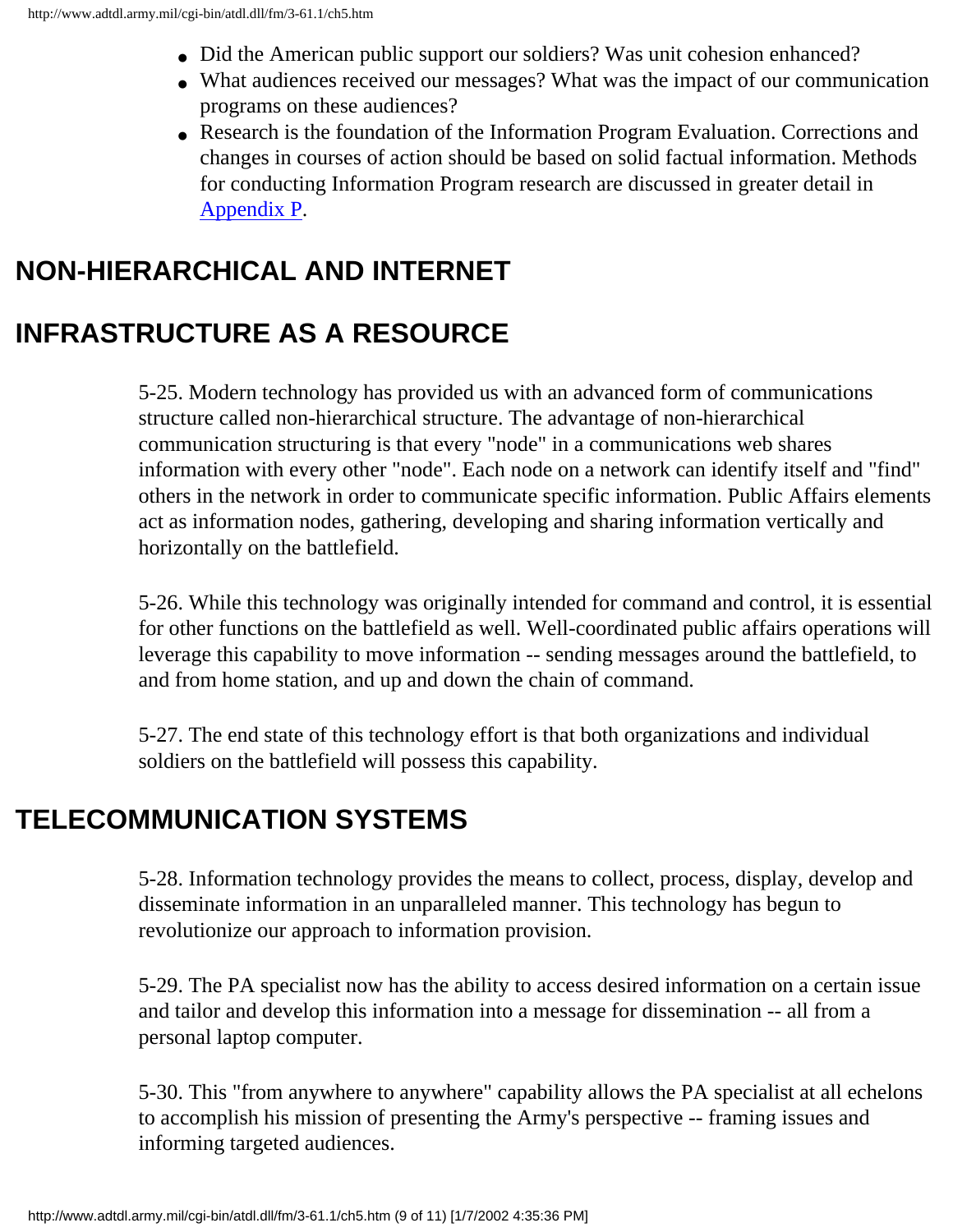5-31. There are two telecommunication systems available to Army PA specialists: DoD's internal secure communication network, known as the Defense Data Network (DDN) and the worldwide commercial information network -- Internet. PA specialists must be familiar with both.

### **DEFENSE DATA NETWORK**

5-32. Defense link is an entry point to Internet sites operated by the Office of the Secretary of Defense, the armed services and related defense agencies. It provides a means to search and download Department of Defense directives, obtain transcripts of important speeches and connect to other sites dealing with specific military operations.

5-33. The Department of Defense organizations are extensively represented on the Defense Data Network. Each of the military services has a centralized directory of its Internet sites. Army Link, as its name suggests is a catalog or hotlist of more than 280 Army home pages. The sites are indexed alphabetically and by subject area.

### **INTERNET**

5-34. The Internet is a network of networks. Originally, the Internet was developed by DoD with the goal of building a automation system linking government agencies together which would continue to function in case part of the network ceased to exist. From this inception, the Internet grew, as other agencies and activities noticed the benefit of linked telecommunications. The system now includes organizations from all segments of society: government, defense, business, education, health services, etc. There are more than 30,000 networks participating on the Internet and more than 150 million individual users. And more are connecting everyday.

5-35. Army Public Affairs personnel have access to the Internet through their local Directorate of Information Management (DOIM).

5-36. On the Internet, there are six main activities: "Hypertext" documents with multimedia links on the World Wide Web can be viewed, files can be downloaded with a file transfer program or "FTP," data can be located, communication via e-mail, reading and posting messages to news groups and bulletin boards, and logging in to remote computers using Telnet.

5-37. You can do most of the same things in the Internet that you can do on any of the commercial information services, but you do them in the context of a much larger network that isn't centrally organized or controlled.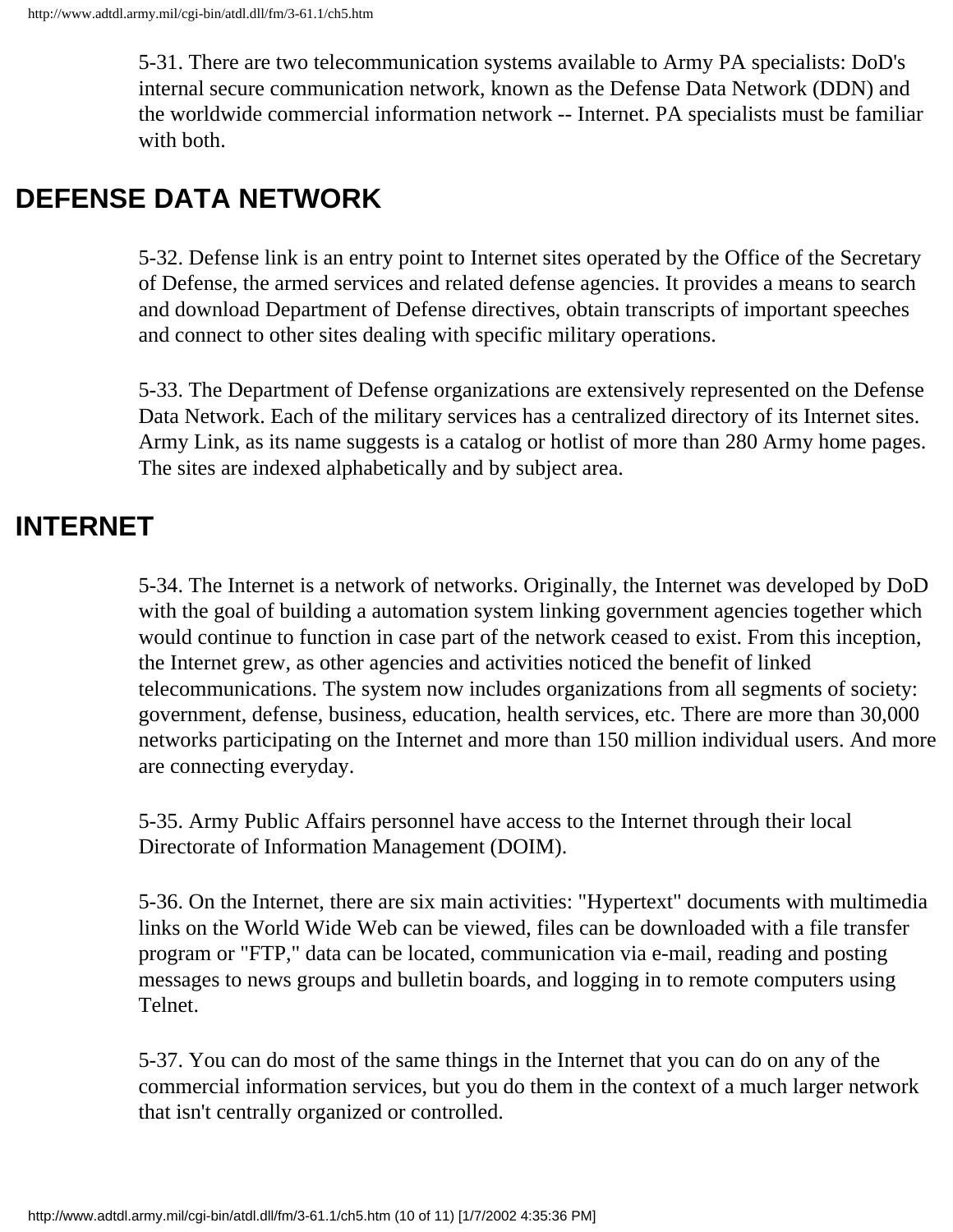5-38. **World Wide Web**. The World Wide Web, also known as WWW, W3, or simply the Web, is one of the most popular activities on the Internet. The Web allows you to view documents that feature graphics, "hypertext" (text which contains highlighted keywords which are linked to other documents or information sources available on Web) and multimedia links. The hypertext and multimedia links are tied to other documents or information forms that might be on the same computer, one across the country, or a machine on the other side of the world.

5-39. The WWW contains thousands of main menus, called "home pages" which identify the various sub-categories at each web site. Web users can search using key words or locations through the lists of home pages for specific web sites.

5-40. **Gophers**. A gopher is a menu driven system that offers text only. Users of the web can access gopher sites and retrieve information. It is a predecessor of the Web.

5-41. **News groups**. They are discussion groups built around a particular topic. Some are managed, others are not. News Groups take two forms: Mailing List: A list of E-mail addresses to which messages are sent. You can subscribe to a mailing lists typically by sending an email to the contact address with the following in the body of the message: the word subscribe, the name of the list, and your email address. Discussion groups: A particular section within the USENET system typically, though not always, dedicated to a particular subject of interest. Also known as a newsgroup. USENET is a collection of the thousands of bulletin boards residing on the Internet. Each bulletin board contains discussion groups, or newsgroups, dedicated to a myriad of topics. Messages are posted and responded to by readers either as public or private E-mails.

5-42. **E-mail**. E-mail is a means of interpersonal communication that falls somewhere between the immediacy of a phone conversation and the more thoughtful but slower exchange of ideas previously done by writing letters and memos. The specifics of using it vary greatly according to the mail software being used.

5-43. **Commercial On-line Information Services**. Users cannot directly dial up to the Internet using a modem, but must gain access through an internet service provider. Many offices, universities and large businesses provide access for their employees. For access at home, a user can either subscribe to one of the commercial on-line services, which provide Internet access in addition to their other features or to one of the dedicated Internet server companies located in most cities.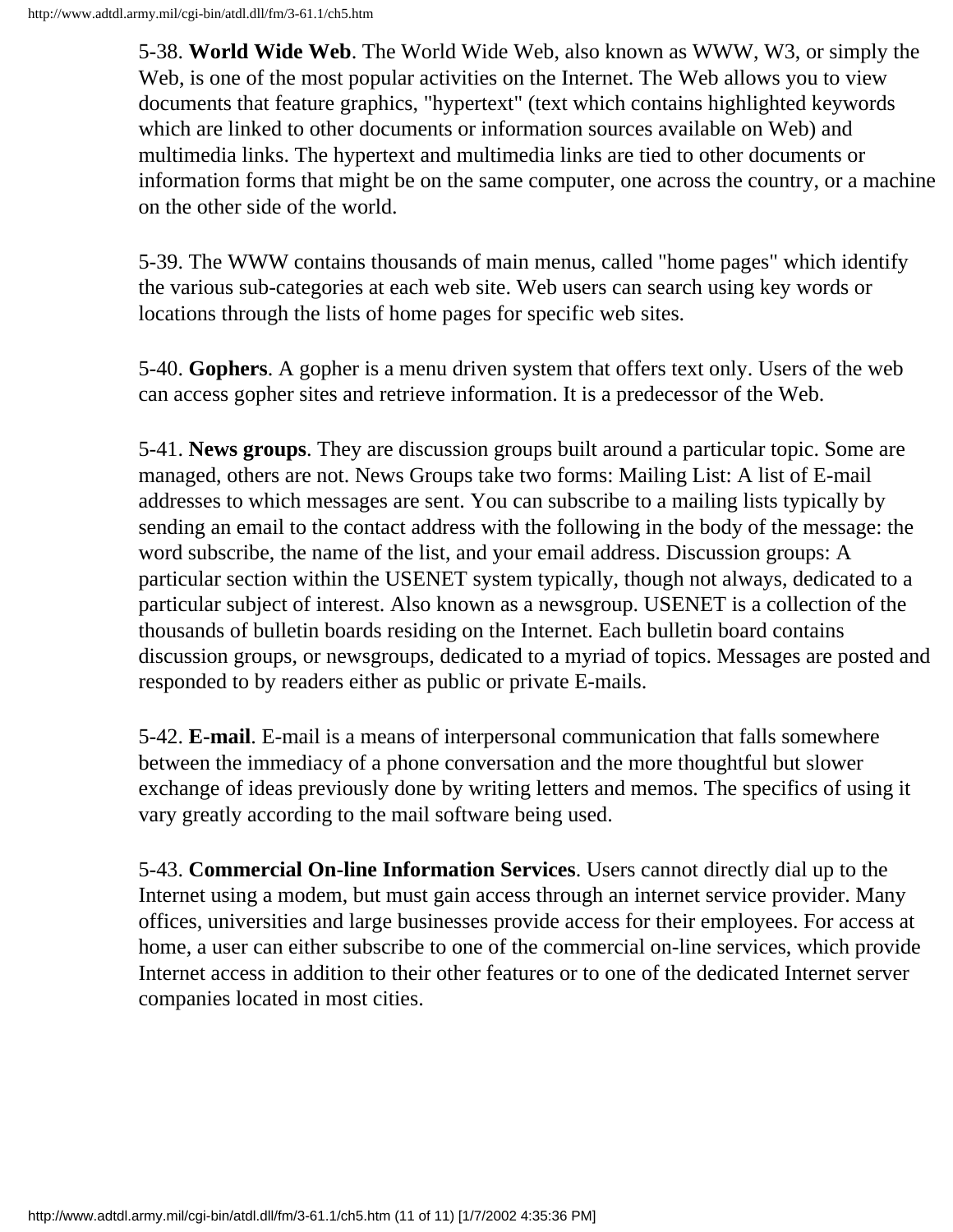

# **Chapter 6**

# **Training**

*"You must remember that whether you wear one stripe or six, one bar or silver eagles you automatically become an "Army spokesman" when you are approached by the press. Within 24 hours the words of that Army spokesman can be flashed world wide, particularly if they can be construed as criticism....... Everything you say should have the ultimate aim of furthering that effort. Your approach to the questions of the press should emphasize the positive aspects of your activities and avoid gratuitous criticism. Emphasize the feeling of achievement, the hopes for the future, instances of outstanding individual or unit performance and optimism in general. But don't destroy your personal credibility by gilding the lily. As songwriter Johnny Mercer put it, "You've got to accentuate the positive and eliminate the negative."*

> - U.S. Continental Army Command memo to advisers in Vietnam. The Military and the Media, William M. Hammond, 1988

### **TRAINING OBJECTIVES**

6-1. The cost of learning in combat is too high. Therefore, commanders and staff section chiefs must conduct cost- and time-effective staff training during peacetime. In order to conduct effective training, every consideration regarding PA activities should be evaluated.

6-2. Evaluation should include, but is not limited to, analysis, planning and execution of the operation. The PA staff, in conjunction with other members of the organization, must train in the initial planning of the operation. In order to train effectively, the following considerations should be evaluated:

6-3. **Analysis**. Specified and implied tasks are identified at home station for deployment, mission and redeployment requirements.

• Feasibility of all tasks are determined and assessed.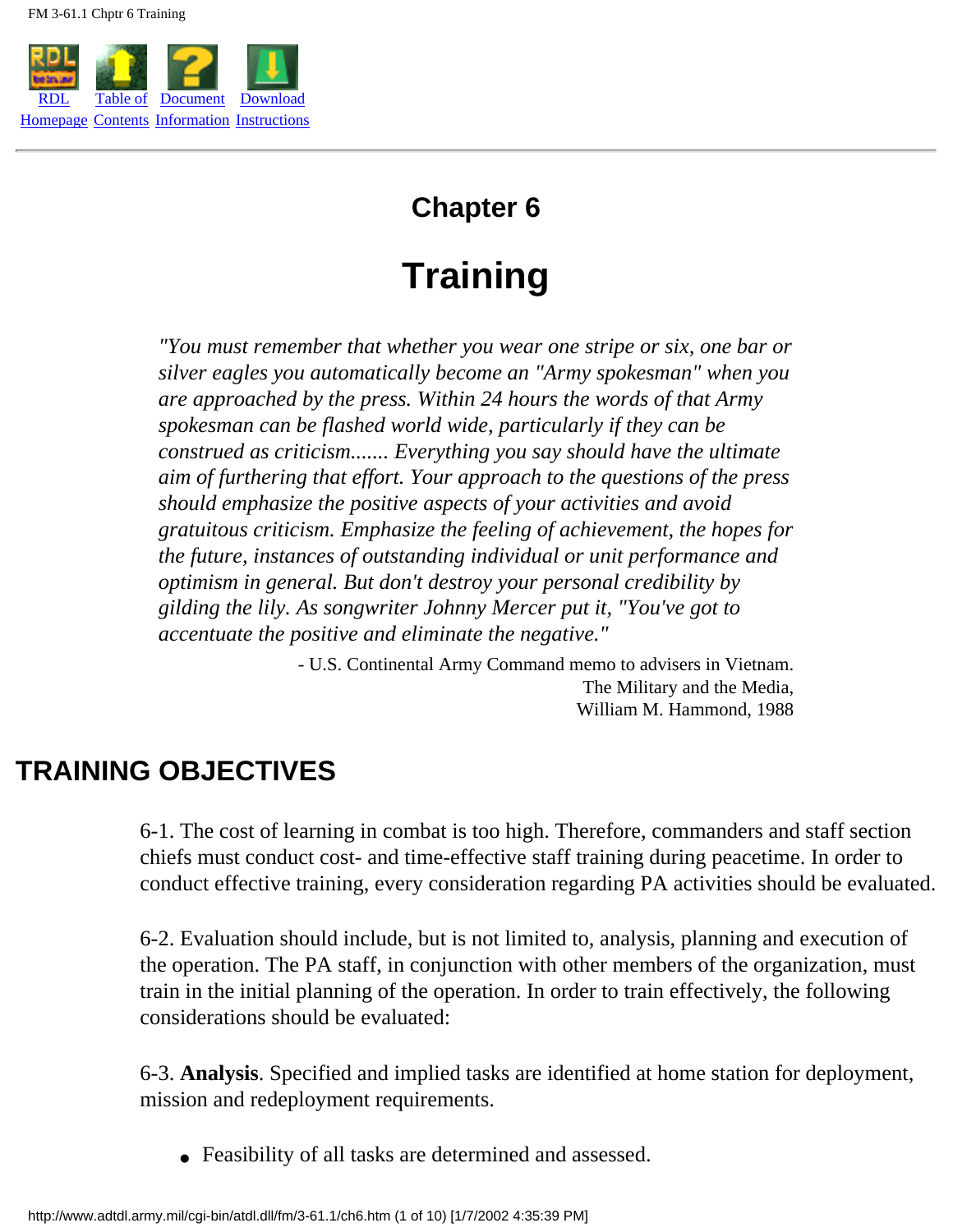- Consider any PA guidance issued by higher headquarters and determine specialized training requirements.
- Consider all phases of host nation operations and the effect on your operation and organization.
- Determine the availability of required assets and equipment for all phases of the operation.
- Consider the availability and use of internal and external assets -- joint, RC and combined -- to augment known shortfalls.
- Determine any transportation requirements for your organization or attached personnel.

6-4. **Planning**. Planning includes PA annexes, command directives, DOD guidance, regulations and directives stipulated by the commander's intent and mission requirements.

- PA annexes should contain a brief, general description of the situation and intent to conduct operations.
- Planning should also consider enemy forces and host nation personnel and their relationship to the operation.
- PA planning should be considered for all attachments and detachments currently known or listed under the task organization. This includes planning for assets and requirements from home station to redeployment.
- Training should be conducted emphasizing procedures for handling the transmission of all information. Theater-unique requirements may call for special training scenarios.
- All logistical and administrative requirements need to be addressed in the planning and training process.

6-5. **Execution**. The staff, soldiers and media understand the commander's intent in terms of his command position and operational mission. The operational area ground rules are included in the PAG and are widely disseminated throughout the organizations.

- Encourage local media to accompany deployed units.
- Adequate vehicles have been identified and assigned to transport PA personnel and media throughout operational areas. This includes vehicles, aircraft and available transportation assets for transporting all media personnel and products. Consideration of transportation should include all support activities in the forward area of operation.
- Public Affairs personnel in the media center will prepare releases of specific events to disseminate in the area of operations. News media inquiries are anticipated, received, researched and answered as quickly as possible.
- Local security review policies are clear and will not delay the transmission of information.
- Executions of the theater policy for registration policies and local media pool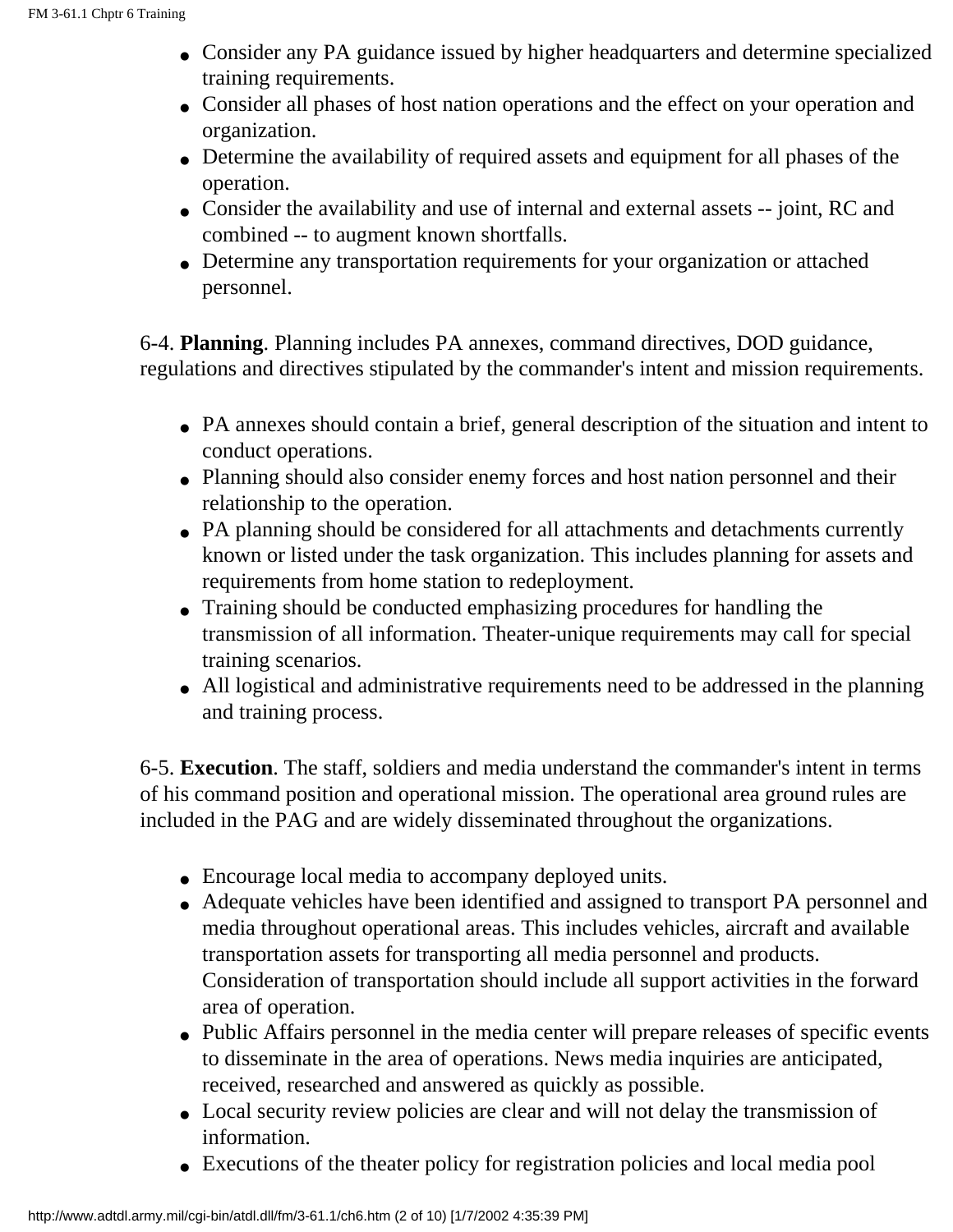operations have been completed. Non credentialed media are identified and escorted to the rear for registration. Once registered, media personnel will be allowed to cover stories and interact with organizations in the area of operations.

6-6. The staff section must be able to:

- Cope with the unexpected. For example, media arriving at the unit level without PA escort or media not registered with the joint media operations center.
- Separate fact from fiction. For example, media having misinformation which they believe as fact and trying to confirm it.
- Coordinate well amid confusion. For example, be able to access the PA staff at the MOC.
- Think clearly while under great stress. For example, have a unit PA representative (UPAR) who will handle escorted/nonescorted media for the unit.
- PA elements develop training plans from assessments of their performance proficiency on their METL.
- Detailed training plans for Public Affairs Detachments are contained in ARTEP 45- 500-10-MTP, for the Mobile Public Affairs Detachment in ARTEP 45-413-30- MTP and for the PAOC, ARTEP 45-326-50-MTP.
- The training plans in those documents can be readily adapted to train other types of PA elements, such as a division PA staff.

### **PRINCIPLES**

6-7. All PA training must be based on the training principles in the FM 25-series:

- **Train as combined arms and services team**. Do not train in a vacuum. Train with the unit you support.
- **Train as you fight**. Conduct realistic training. PA leaders must move soldiers out of the office and into the field to conduct training, including joint and combined operations. Set up a media operations center and conduct operations for a day.
- **Use appropriate doctrine**. All PA leaders should be familiar with FM 3-0 (100-5), *Operations*; FM 3-13 (100-6), *Information Operations*; and the PA manual, FM 3- 61 (46-1), *PA Operations*.
- **Use performance-oriented training**. Performing tasks under field conditions with appropriate evaluation enables your soldiers to perform better under actual conditions.
- **Train to sustain proficiency**. PA units must take advantage of all training opportunities to sustain proficiency, participating in all CPXs, FTXs and deployments that their supported units are involved in.
- **Train to challenge**. Training for PA tasks must create the kind of pressure PA soldiers will face in actual situations. Ensure it is challenging but realistic.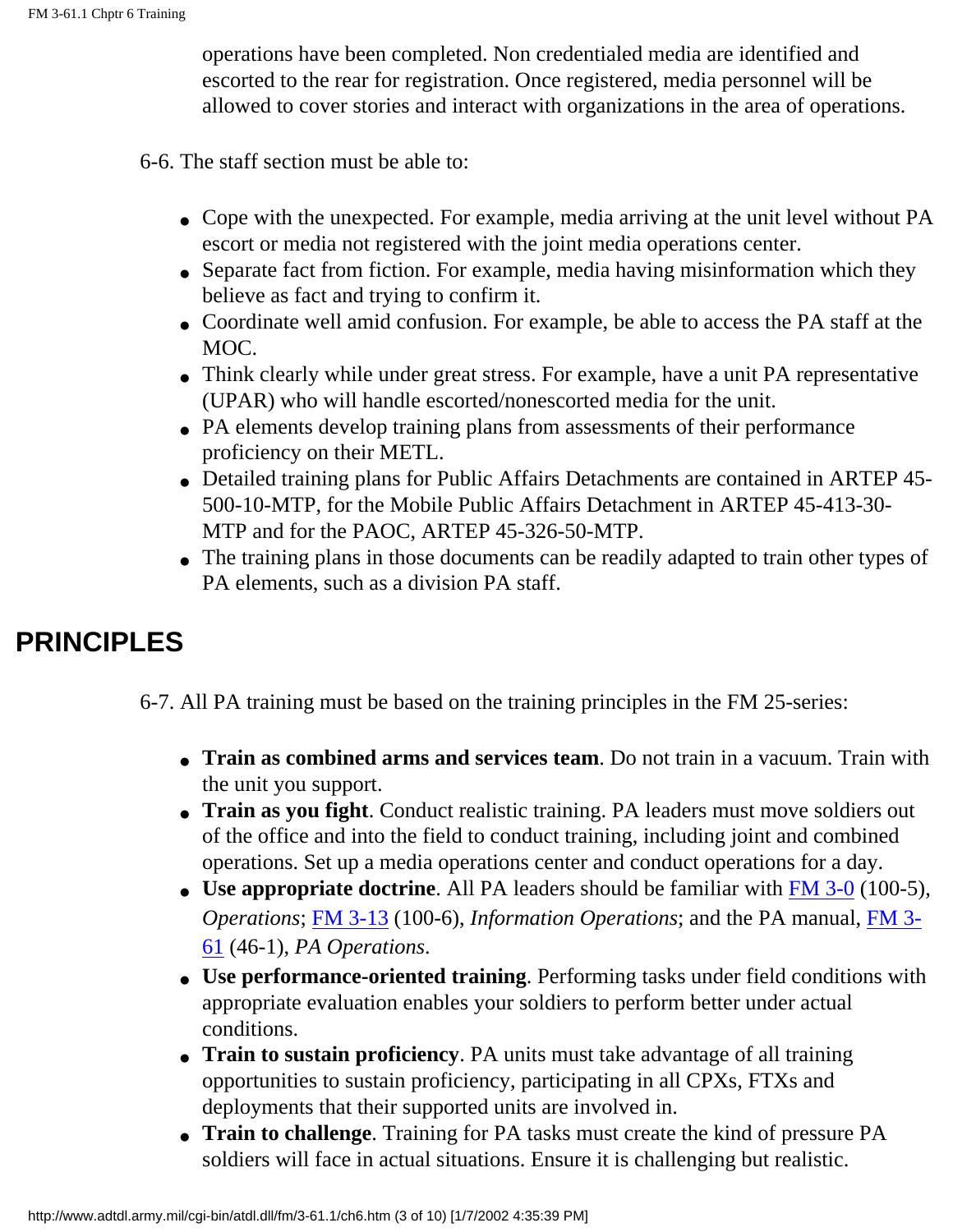- **Train using multi-echelon techniques**. The entire PA chain-of-command must participate in training for it to be realistic and effective.
- **Train to maintain**. Soldiers and leaders must keep equipment in a high state of readiness in support of training and for deployment.
- **Make commanders the primary trainers**. The unit commander is the primary training manager for the unit. The commander assigns primary responsibility to officers for collective training and to NCOs for soldier training.

### **TRAINING OPPORTUNITIES**

6-8. Regardless of type, size or configuration, PA elements/units must train with the units they support. PA leaders must evaluate the ability of their units to support their real-world missions successfully and determine areas of weakness.

6-9. PA leaders must determine what training opportunities they can participate in realistically and coordinate for support from higher headquarters. If support is not provided, then unit leaders must create their own unit training program that simulates the tasks they will be asked to do when deployed.

6-10. For example, PADs should deploy with brigades to NTC or JRTC to practice their unit mission and capabilities and be evaluated accordingly. If the PAD is tasked with garrison duties, these duties must be retasked to allow the unit to train and maintain.

6-11. PA elements and units should take advantage of the excellent training opportunities offered by the JRTC and NTC. Both centers conduct media-on-the-battlefield training for visiting maneuver units. Public affairs elements should accompany the maneuver brigades and establish field media centers to take maximum advantage of these resources. It is imperative that PA elements be able to function effectively in austere environments. They cannot perform to their maximum capability unless they train accordingly. The key is repeated, tough, realistic training.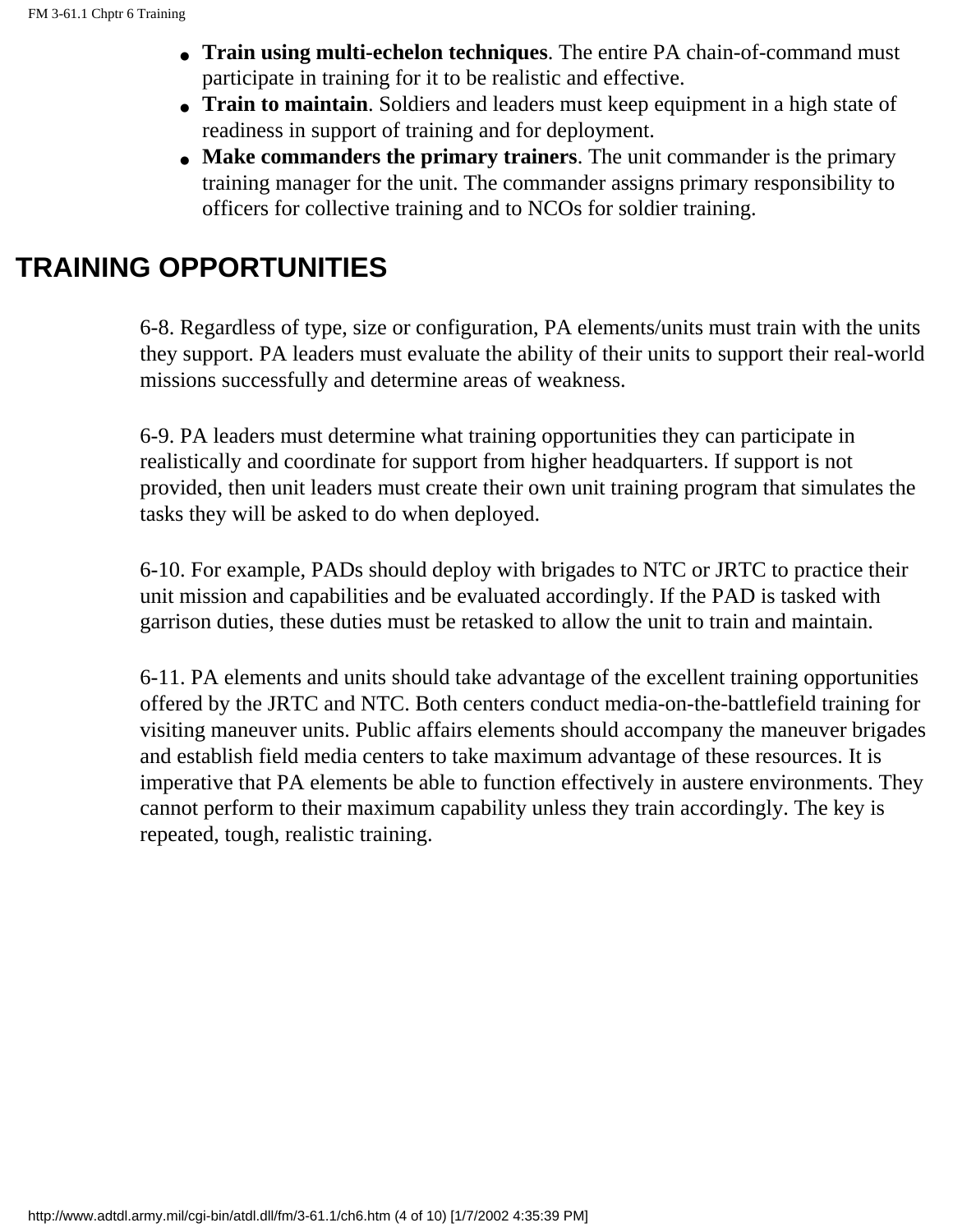#### **Historical Perspective**

An initial PA team was sent to Somalia to set up a media operations center in December 1992. Mogadishu at the time was a war zone with many fronts. Initially, U.S. forces set up operations at the airport. Under the constant roar of C-5s, the PA team tried to organize a MOC. They had a very difficult time dealing with the lack of power and water. Eventually they were able to set up in a schoolyard. A "JIB-in-a-box" arrived with computer equipment, but it was all 220-volt — power in Somalia is 110-volt.

For the duration of the operation, personnel at the MOC learned to live and work under austere conditions, where food, water, power, and communications were constant problems. They eventually were able to set up a briefing room with benches, an old couch and a bulletin board for posting media opportunities, and conducted media operations under austere conditions.

(After Action Report 1992)

6-12. Home station CPXs and FTXs are fundamental training events that provide PA elements relatively low-cost opportunities to practice the full spectrum of wartime PA tasks on a reduced scale.

6-13. A visit by even a single reporter can be used to exercise a broad range of media support tasks including establishing a field media center; arranging interviews; preparing subject matter experts, individual soldiers and commanders to meet the media; preparing fact sheets; responding to media queries; registering media; arranging escorts and transportation, etc.

### **PA TRAINING FOR NON-PA AND PA PERSONNEL**

6-14. Public affairs training is not limited to training for PA soldiers. PA elements/soldiers also have a responsibility to train non-PA soldiers and family members in military/media relations. Organic PA elements must develop training programs for their supported units. These can take the form of classes as well as pre-deployment briefings for units and family members.

6-15. Training for commanders and subject matter experts. Unit commanders and individual subject matter experts must be prepared to be interviewed. It is a PA responsibility to ensure they are familiar with the ground rules and know to restrict their statements and comments to their area of expertise. Details on how to do this are contained in the Soldier's Manual task, "Prepare a Spokesman to Address the Media," #224-176- 4013.

6-16. Training for unit soldiers. Individual soldiers must be advised of the inevitability of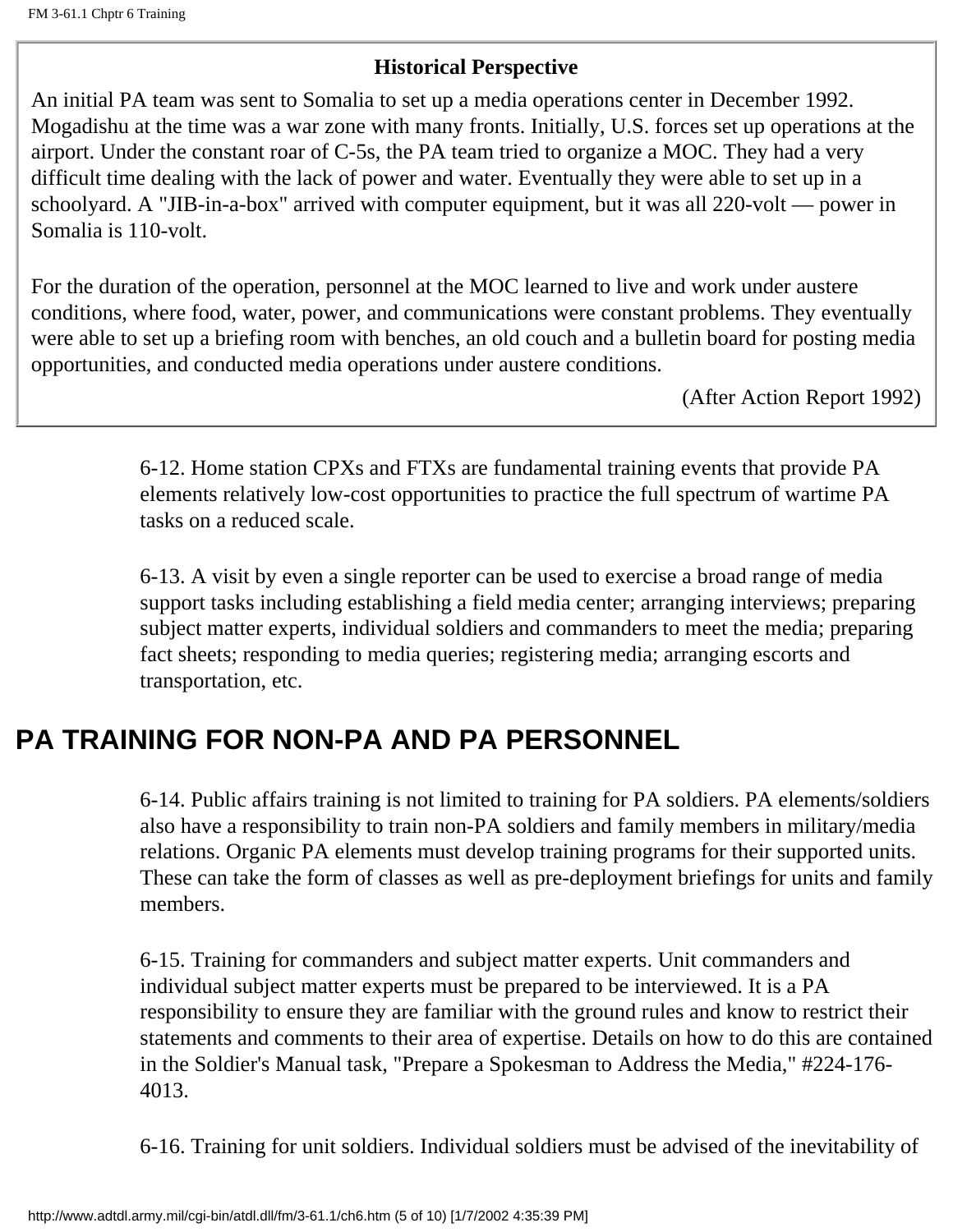media presence during military operations. Classes for units can be part of sergeant's time training and consist of teaching soldiers what they should and should not talk about when meeting the press. All soldiers should be encouraged to represent themselves as soldiers and encouraged to speak about the jobs they perform for the Army.

6-17. Training for family members. PA training for family members consists of educating them on their rights and responsibilities when interacting with the media. Family members often know more about specific operations than should be revealed to the media. They must be advised not to discuss information, which may be used by the enemy against their spouse's unit, such as details about troop movements, destinations, missions etc. They must also be advised that they have the right to refuse to talk to the media. Family member briefings should be a standard element of pre-deployment family support group activities.

6-18. Basic soldier skills. Public affairs soldiers are soldiers first and public affairs practitioners second. It is imperative they are well trained in basic soldiering skills. Public affairs elements and units must make time to train to standards on common soldier tasks that allow them to effectively shoot, move, communicate and survive on the battlefield.

6-19. Readiness. All PA elements and units must have, and exercise, detailed load plans. Soldiers should be aware of the importance of maintaining all equipment and vehicles in a state of readiness for deployment.

6-20. PA NCOs must ensure soldiers participate in preparations for overseas movement (POM) so they are administratively and medically prepared for worldwide deployment. Soldiers should be aware of the importance of wills, shots, powers-of-attorney, personal data and allotments.

6-21. Staff Section and Unit Training. A state of operational readiness to conduct combat or non-combat operations must be attained and maintained. This level of readiness is accomplished by preparing individuals, shifts and staff sections to perform assigned tasks and other duties at the desired standard of proficiency in advance of assigned operations.

6-22. Standards of performance must be set so the section can evaluate its performance. Examples of these standards include:

- Understanding DOD's policy statement -- Commanders will ensure maximum unrestricted disclosures of unclassified information to news media representatives consistent with operational security, guidance from higher headquarters and the privacy of individuals concerned.
- Escorted and unescorted media -- If the media has a PA escort, you may agree to an interview after the escort explains some basic ground rules. If not escorted, ask media personnel to accompany you to the command post, NCOIC or OIC and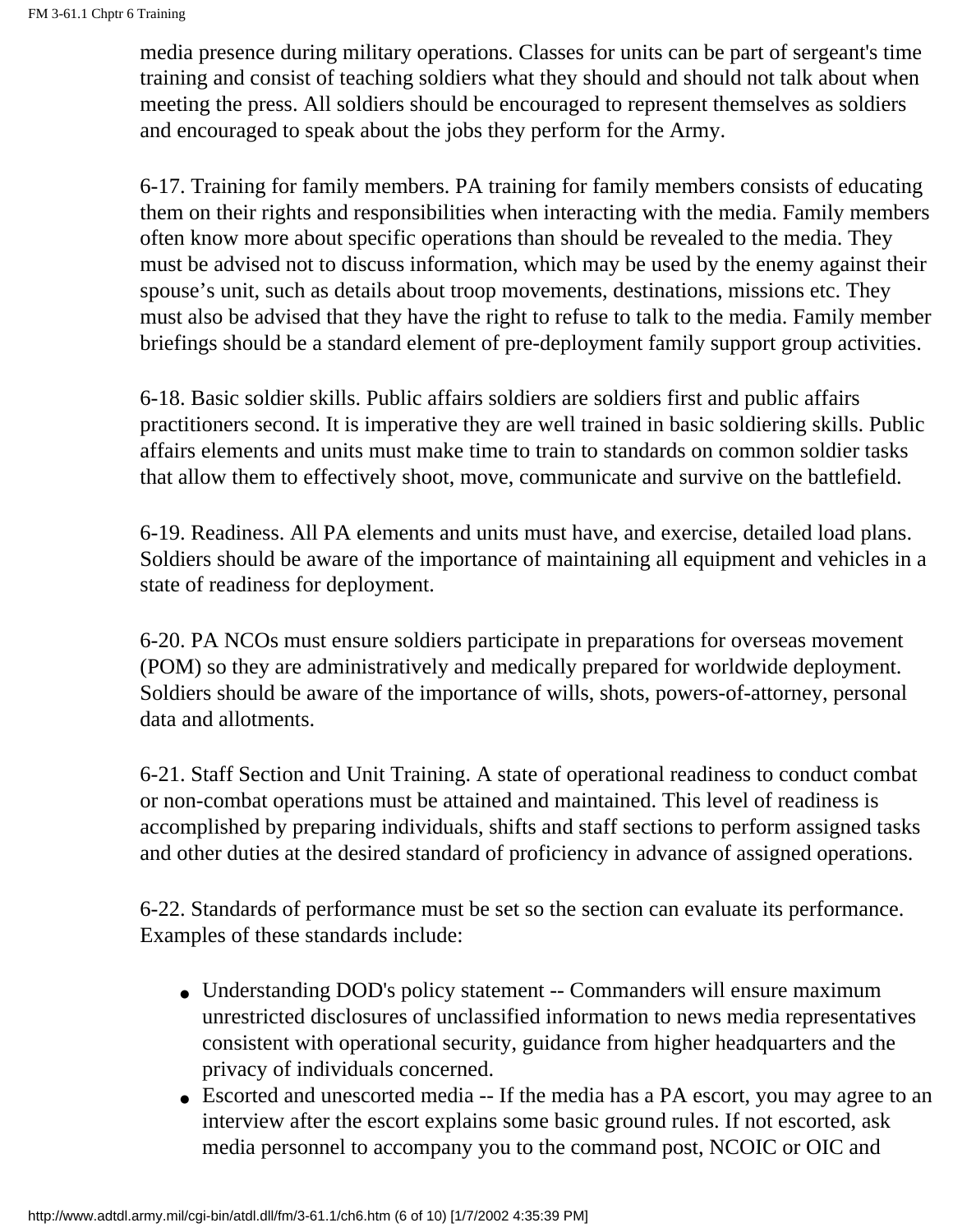contact higher headquarters/public affairs officer.

• Conducting an interview -- Military personnel have the right to deny media interviews. If a soldier elects to provide the media with an interview, he should only discuss those things which he has direct responsibility or personal knowledge, and ensure an escort (PA or non-PA) is present. See [Appendix N](#page-150-0) for more details.

# **THE INTERVIEW PROCESS**

6-23. The Interview Process:

- Prepare for the interview. Consider the type of questions the media will ask, and think what your answer will be. When possible, ask for PA assistance (UPAR or PA personnel).
- Relax and be yourself. Imagine that the reporter is someone you know and talk with him in a relaxed manner.
- If cameras are present, ignore them and talk directly to the reporter. Be brief and concise. Remember, a TV news story will use only 10- to 15-second answers.
- If you need time to respond, ask the reporter to restate the question. A simple pause before answering the question is sufficient.
- Use simple language and avoid military jargon (i.e., military abbreviations or acronyms). If you must use military terms, explain what they mean.
- Use appropriate posture and gestures. Relax and be yourself.
- Answer only one question at a time. If asked multiple questions, answer the most important one first, or answer the one you're most comfortable with.
- Always try to end your comments on a positive point. This is your opportunity to tell your unit's story.

6-24. Things not to do:

- Do not allow media to videotape recognizable landmarks nearby, sensitive equipment, interior of tactical operations centers or other sensitive areas. Use OPSEC as guide on this matter.
- Do not answer speculative questions or give opinions concerning real or hypothetical ("what if") situations.
- Do not use the expression, "No comment." A more appropriate comment would be, "We don't comment on future operations." or "I'm not qualified to respond to your question." or "That information is classified, so I can't discuss it."
- *Never* lie to the media.
- Consider everything you say to the media as "on the record."
- *Never* make "off the record" comments.
- Don't lose your temper when media representatives ask questions you consider inappropriate or foolish. Such questions are usually rooted in ignorance rather than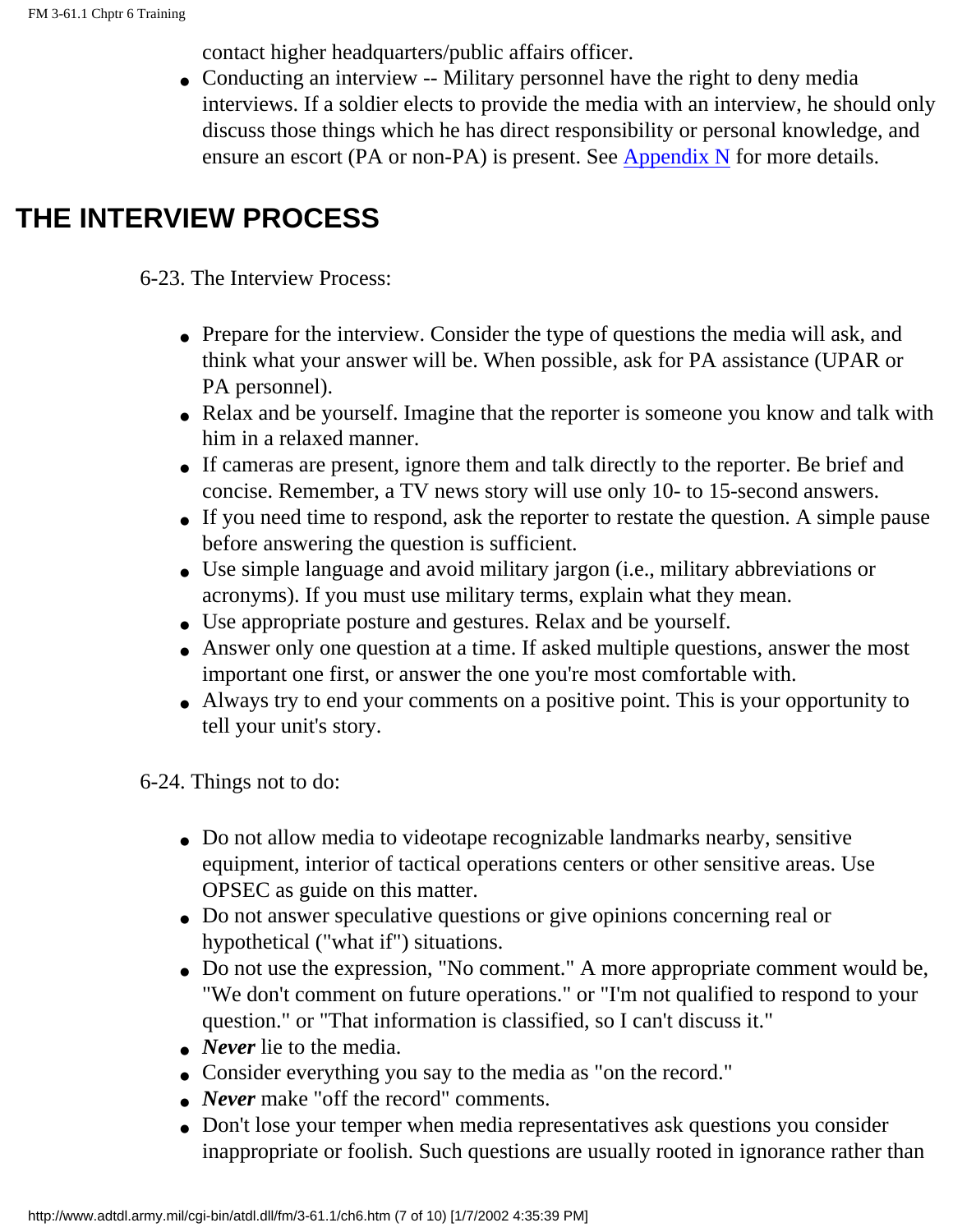in malice.

- Do not discuss operational capabilities, exact numbers or troop strengths, numbers/types of casualties, type of weapons systems or future plans. Use general terms like approximate, light, moderate or heavy.
- Don't repeat a negative phrase in response to a media representative's negative question (e.g., Q: Since your unit is poorly trained, can you really deploy? A: We're well trained and ready to go.).
- Staff section and unit training should be integrated into headquarters FTXs and CPXs in order to perform adequately within the unit's operational staff during realworld missions.

# **TRAINING EXERCISES**

6-25. Training exercises will vary from major FTXs to CPXs and Tactical Exercises Without Troops (TEWTs). Each training opportunity provides the staff element realism, the opportunity to experiment and the ability to face situations. These challenging training exercises enable soldiers and units to tell the Army's success stories.

6-26. Training exercises also enable the commander and staff to:

- Emphasize the tactical SOP.
- Execute plans in a dynamic, hostile environment.
- Exercise bold solutions.
- Exercise contingency plans.
- Experience possible defeat without the penalty of combat loss.
- Work toward goal-oriented performance standards by team building while providing PA support.
- Training exercises also allow PA personnel to become operationally, strategically and culturally aware, and puts them in a unique position to interface with the news media personalities which shape the perceptions of our national and international audiences.

# **TRAINING FOR MEDIA FACILITATION**

6-27. Facilitating media in the military environment includes three phases -- planning, preparation and execution.

6-28. **Planning**. The Media Operations Center receives requests for registered media to visit units in their areas of operation. The MOC will contact a unit and coordinate the time and location for the visit, as well as notifying a PA or nonPA escort for a mission. The escort will need to know the unit's location and whether the unit 's UPAR (if applicable) will travel with the group or meet them at the unit. The unit will need to know the number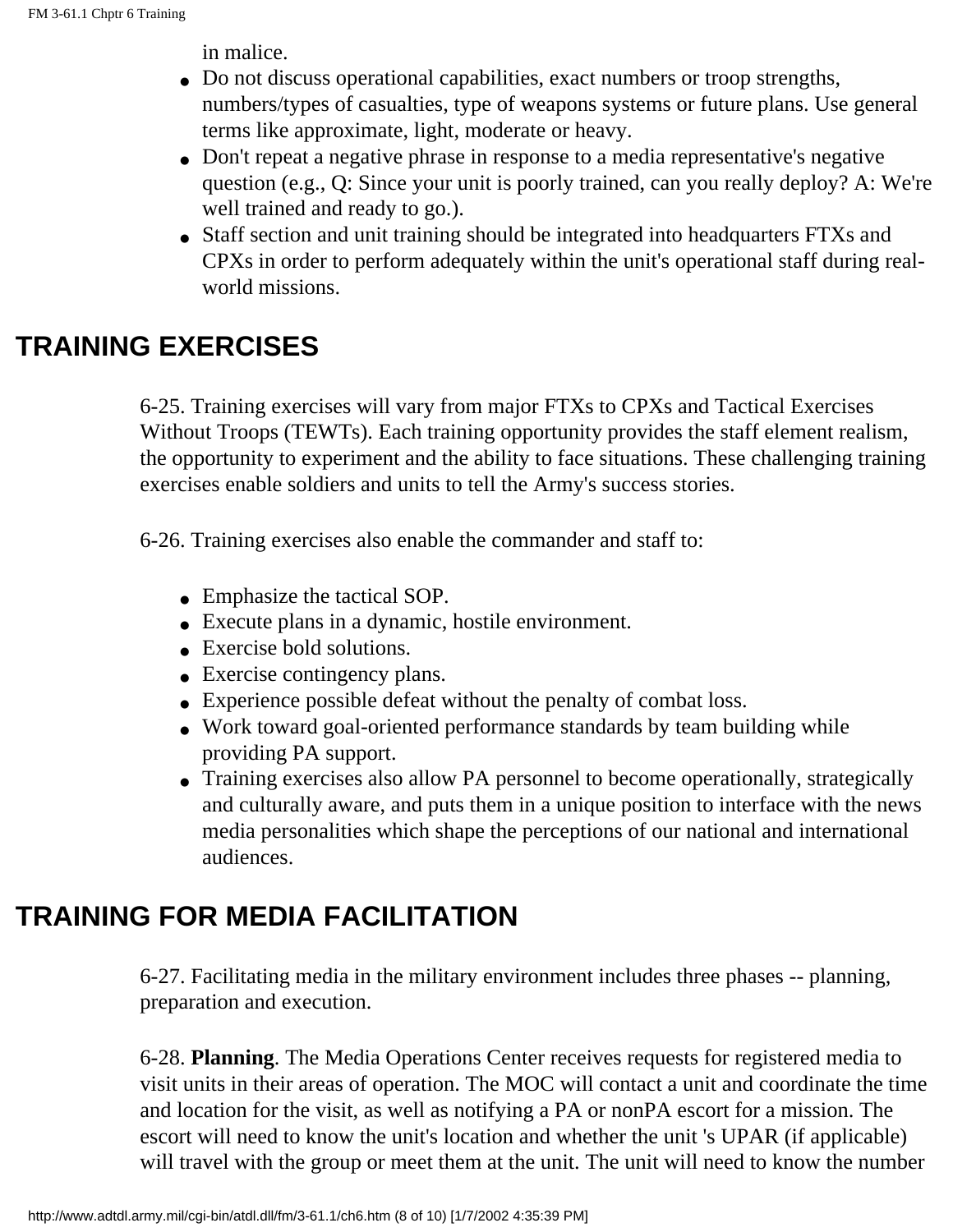of media visiting, the duration of the visit and the status of the unit for the last 24 hours (i.e., has the unit been in contact with the enemy and has there been any significant actions).

6-29. The escort will plan the route to the unit. The number of media going will determine the number of escorts and vehicles needed for the trip.

6-30. **Preparation**. The JIB or escort will notify the media and tell them the time and location of departure and estimated time of return. This allows the media to plan for their supplies and equipment for the trip. The escort should meet with the media and update them on the unit's status, find out if the media has any specific requests before departing, cover safety points and OPSEC requirements, and ensure they have everything they need. This will also provide the escort with a direction for the types of questions or issues the media may address. The information concerning the unit's situation will allow the escort to develop a list of Q&As for the commander and individuals whom the media will interview.

6-31. The escort should meet with the drivers and review the route to the unit, cover contingency plans and determine an inspection time before movement. The escort should also contact the unit to reconfirm the visit and their location, as well as providing a list of the names and agencies of media visiting them. The escort should meet the media at the vehicles to insure they have what they need for the trip.

6-32. **Execution**. The escort should leave as scheduled and travel as the tactical or nontactical situation dictates.

6-33. When arriving at the unit, the escort should have the driver park the vehicle as directed by the unit and have media personnel wait at the vehicles (if possible, with military supervision). The escort needs to request that the media not take photographs of the unit's position for operational reasons. Let the media know you are going to get the commander and will return as soon as possible. If the situation is hostile, get the media inside the perimeter and secure them away from equipment and the command post.

6-34. The escort should meet with the UPAR and let him/her know who is in the media group. Ensure that the unit will be able to provide the interviews the media requested.

6-35. The escort should brief the commander and let him know the ground rules, covering possible Q&As. Answer any questions or concerns he may have about the interview. Let him know that you will be present during the interview to assist him. When possible and if mission requirements permit, the commander should be available for the media. Review the unit's OPSEC requirements to ensure you understand what cannot be photographed.

6-36. The escort should determine where the commander wants to meet the media. If the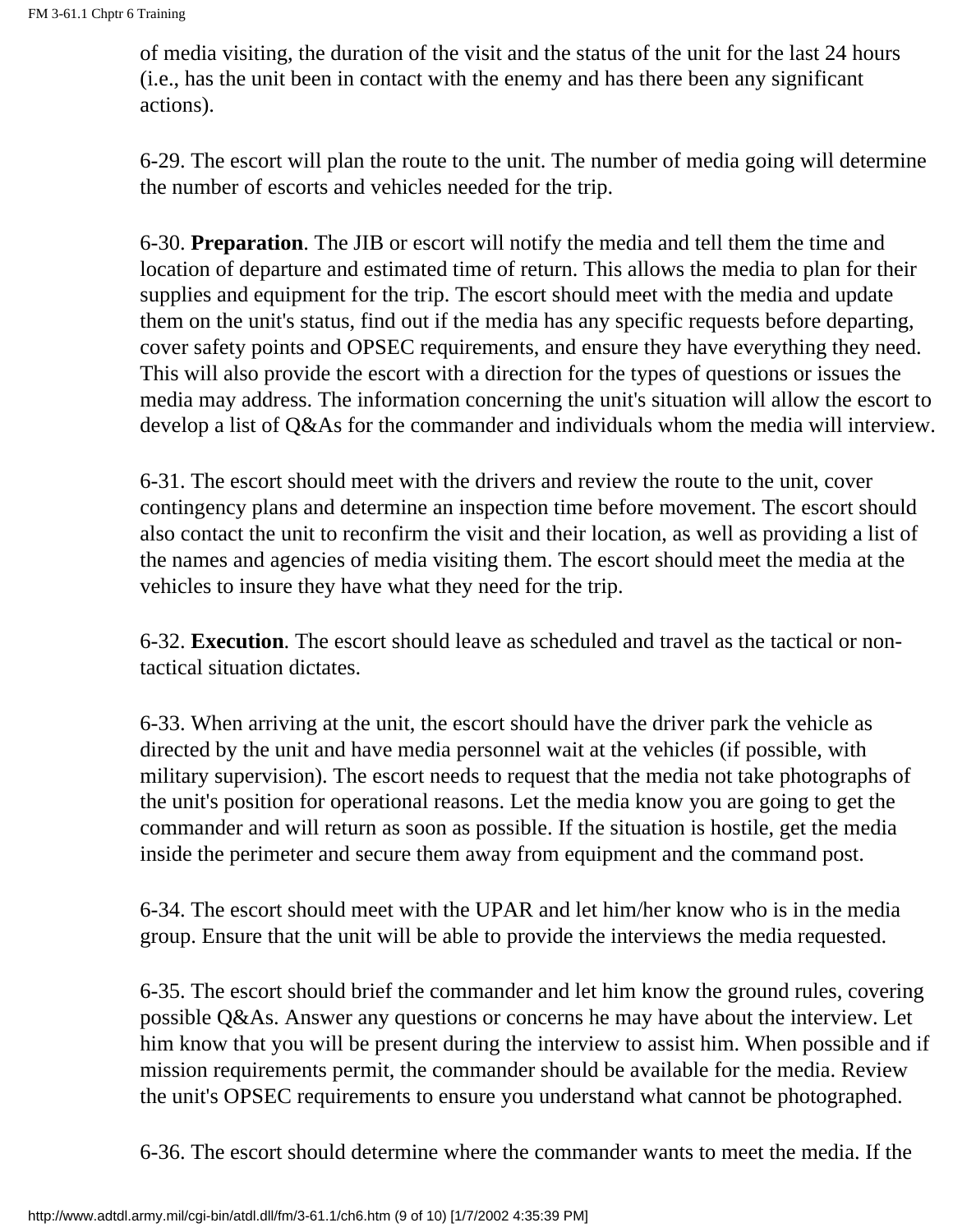area is not appropriate for conducting interviews (may be based on PA experience or media request), provide an alternative recommendation to the commander.

6-37. The escort should move the media to the interview point and introduce the commander to the group. After the interview, the escort should facilitate the rest of the coverage with the help of the UPAR. Do not allow the media to linger in the area of operations and become mission detractors. Wrap up the visit, return to your vehicles and depart. Upon returning to the JIB, the escort should be available to back brief the PAO.

6-38. The requirement to maintain proficiency in the full range of public affairs collective and individual capabilities and skills places a high priority on tactical training for both AC and RC PA soldiers. Tactical training participation enhances knowledge of battlefield requirements, increases unit cohesion, and forms the basis of experience needed for operational planning, mobilization, deployment and mission success.

6-39. PA will continue to face expanded missions in the joint arena. Quality PA training provides sufficient numbers of trained PA personnel to conduct joint and combined PA missions. Training must emphasize the joint perspective, enhance interoperability, and contribute to each combatant CINC's PA Mission. Exercise participation is critical to the training of PA personnel.

6-40. Trainers must fully incorporate a broad array of PA activities into all types of exercises and war gaming. These activities can be injected into computerized battle simulation as the training exercise driver. They should also be used in BCTP command post exercises, and JRTC, CTC, and NTC rotations. Seminars, area assessments and TEWTs are all forms of training that also provide relevant, realistic training.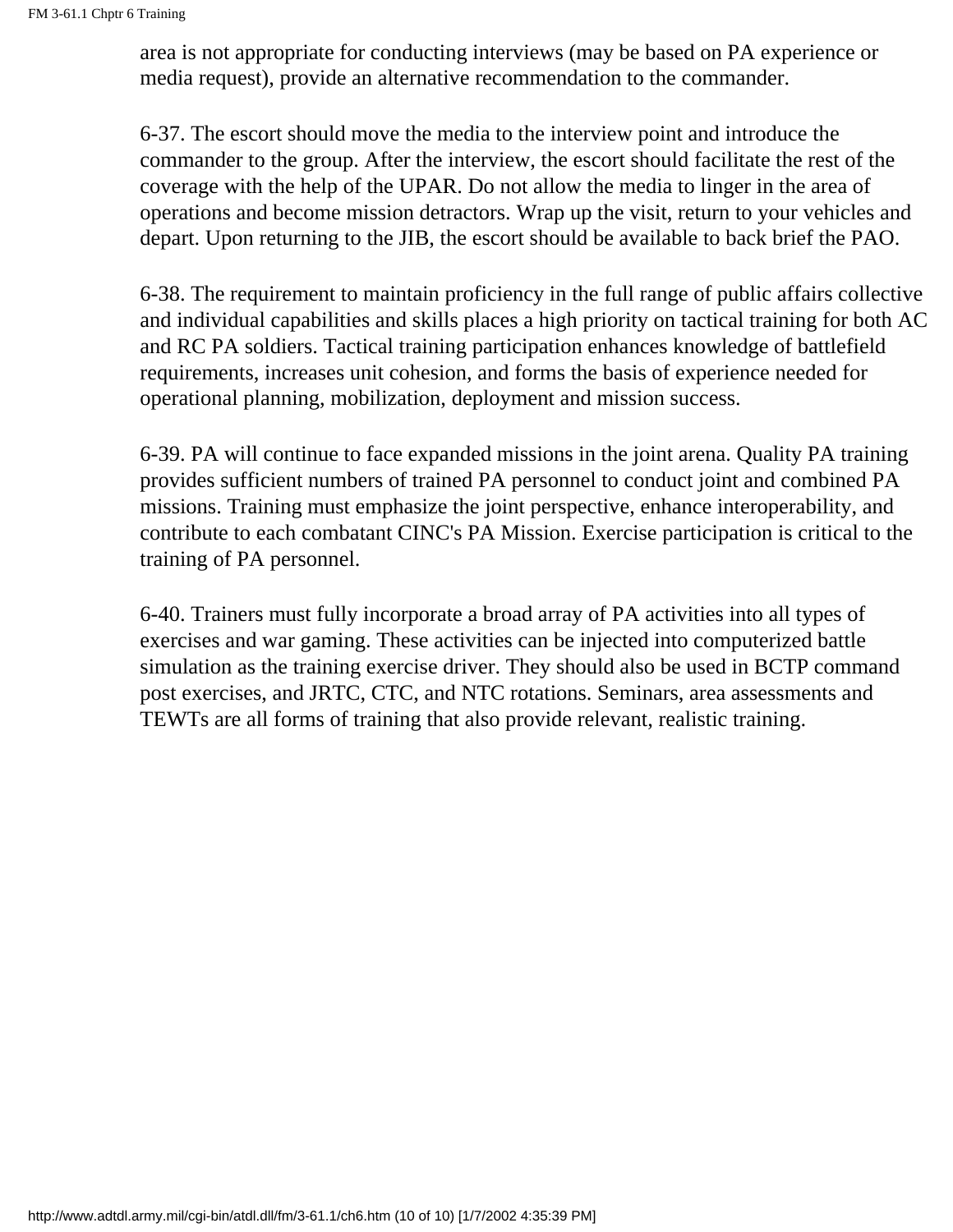

# **Chapter 7**

# **Community Relations**

Public opinion about the Army is greatly influenced by the actions of each command. What the command does for its local community or fails to do affects the perceptions and attitudes of the American people, upon whom the Army depends for its support and existence. This applies not only to official acts but also to unofficial acts, which by their commission or omission affects public opinion. This principle also applies to individual members of the Army, their dependents and Army civilian employees in their personal contacts with the civilian community. Conducting community relations is a vital element to successful public affairs operations. Commanders and public affairs officers (PAO) must seize on key opportunities to gain and maintain links to internal and external publics.

### **EFFECTIVE COMMUNITY RELATIONS**

7-1. PA personnel act in concert with veteran's groups, civic leaders and local populations to increase understanding and build support for Army activities. Army support to and participation in public events is based on the fact that the Army belongs to the American people. Common ownership requires that Army resources be used to support events and activities of common interest and benefit.

7-2. Effective community relations requires:

- Command supervision at all levels.
- Appreciation of public opinion and attitudes toward the Army.
- Planning definite actions and positive policies.
- Implementing programs in a competent, professional and responsible manner.
- Constant evaluation of continuing programs to measure their effect upon the public and the command.
- Sharing the results of the program.

7-3. Commanders must maintain continual liaison with persons and organizations in the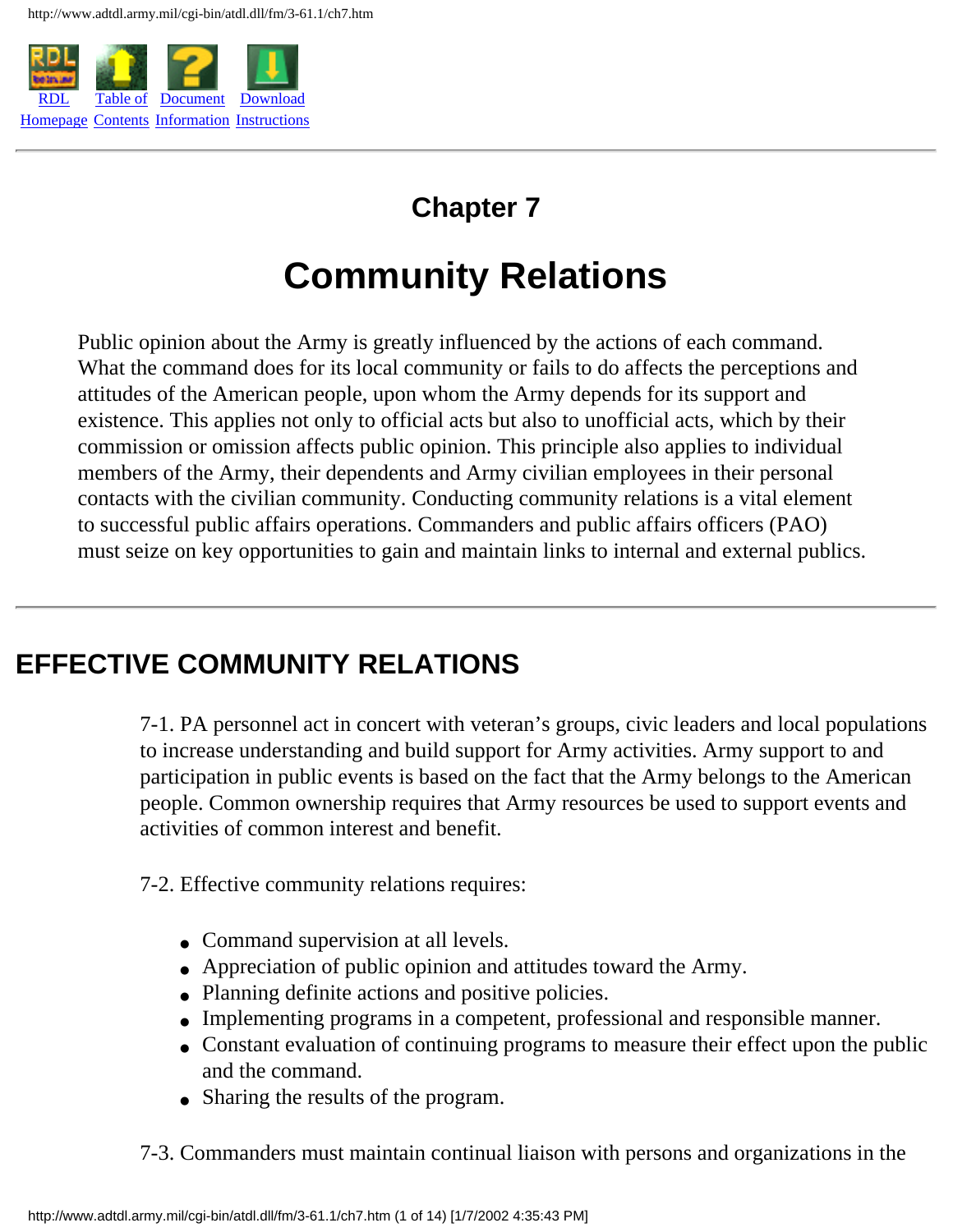local community to help resolve common problems and develop cooperation and understanding between the installation and the local community. Community relations develop an effective two-way channel of communication between the Army and the community. PA does this by capitalizing on opportunities for better relations and resolving potential and actual areas of conflict.

7-4. Community relations projects or programs may be supported by use of exhibits, equipment and facilities. Exhibits consist of displays such as mission exhibits models, devices and other information and orientation materials at conventions, conferences, seminars demonstrations, exhibits, fairs or similar events. Also included are exhibits displayed on military installations during open house programs.

# **COMMUNITY RELATIONS ACTIVITIES**

7-5. The goals of community relations is to develop an open, mutually satisfactory, cooperative relationship between the installation and the community. A successful community relations program improves the community's perception of the Army and its appreciation for the installation and the soldiers, family members and civilians who are part of the installation. It is based on openness and honesty. Community relations objectives are community assistance and social improvements for the community in which the military must work and live.

#### **Historical Perspective**

Fort Eustis, Va. started a pilot program in 1992 called Operation Self-Enhancement to give high-risk middle school students the opportunity to visit the post and focus on careers, teamwork and selfesteem. The program was so successful that it has become an annual event. Students receive light military training through an array of testable tasks and obstacles presented by members of a cadre team. This training helps students build their self-esteem and self-confidence and affords them the opportunity to interact with positive role models. This also gives the students a better idea of what the Army is about.

7-6. Community Relations activities include:

- **Speakers Bureaus**. Speakers are an effective means of developing understanding of the Army, stimulating patriotic spirit and informing the public about the activities of the installation, its units and its soldiers. Commanders should establish an installation speakers bureau and encourage soldiers of all ranks to participate in the installation program.
- **Community Liaison**. Maintaining liaison through informal community relations councils can establish and maintain open communications with community officials and organizations. Councils can be charged with a variety of responsibilities, such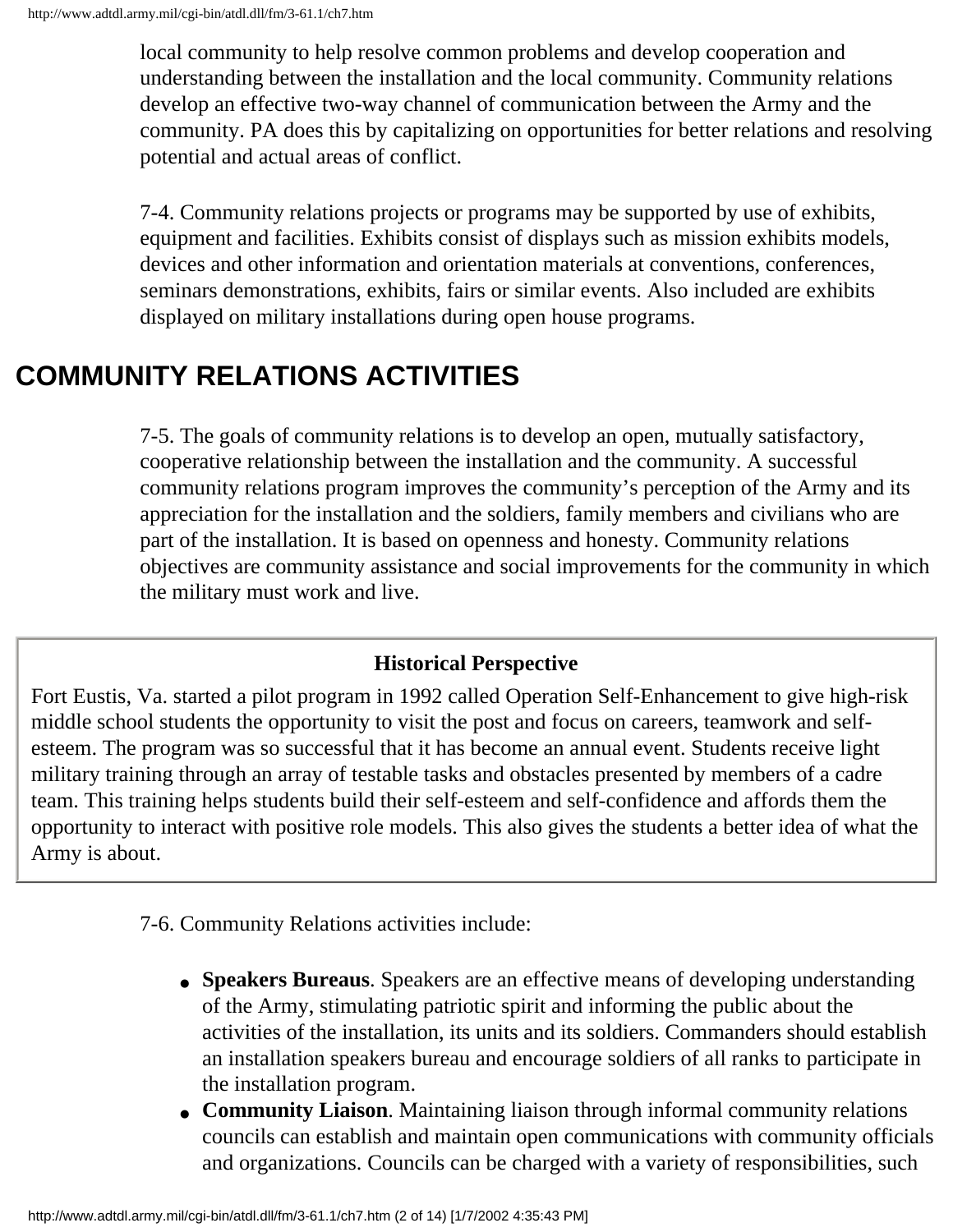as developing and promoting new ways for members of the command to actively participate in local community activities, capitalizing on opportunities for better relations and resolving potential and actual areas of conflict. Community liaison can also involve recognition of private citizens, local community leaders and citizen groups and organizations for their support of the Army by public service awards. Commands can further community liaison through membership in civic, business and professional organizations when the goals and objectives of those organizations are beneficial to the Army and their programs and projects are consistent with Army interest.

- **Ceremonial Units**. The band, color guard and other ceremonial units participating in public events are excellent ways to accomplish community relations objectives. These representatives of the Army serve as ambassadors to the civilian community and promote patriotism, interest in the Army, and awareness of the professionalism of our forces.
- **Exhibits**. Exhibits and displays of Army equipment, historical materials, models, devices and other information are other community relations activities that can enhance understanding of the Army and the installation. They provide an excellent opportunity for interaction between our soldiers and members of the local community and can communicate the professionalism, readiness and standards of our forces.
- **Open House**. Open houses may be scheduled to coincide with Armed Forces Day, the Army Birthday, service branch birthdays or anniversaries which mark the history of the installation, a unit or community events or in support of media day. An Open House gives the local community an idea of who we are and what we do. They also have the opportunity to visit us on the installation-- at our job site.
- **Physical Improvements**. Community service physical improvements focus on ensuring that the physical infrastructure is as safe as possible and provides the fullest possible range of support to the population. These activities encompass a wide range of programs that do not compete with the services provided by contractors and businesses in the local civilian community.
- 7-7. Some examples of physical improvements are:
	- Construction projects that enhance the recreational, educational, environmental or cultural facilities of the community, such as building community picnic areas and hiking and biking trails.
	- Demolition projects that enhance the safety and appearance of the community, such as the removal of unstable playground equipment.
	- Projects that create or enhance a safe, clean environment, such as the removal of debris from a community wildlife area or painting a community recreation center.

# **TOWN HALL MEETINGS**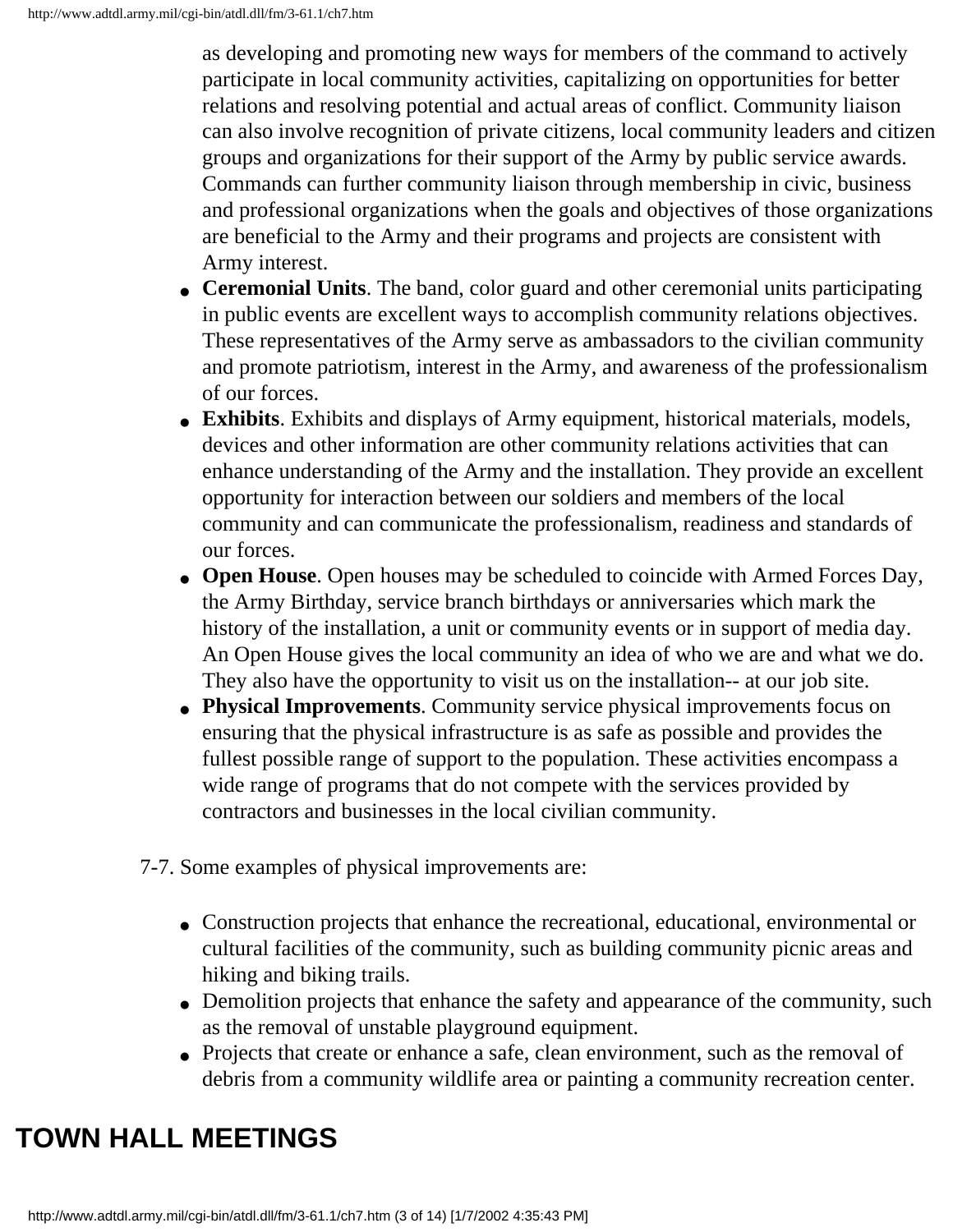7-8. Town Hall meetings provide installation commanders with an unfiltered means of communicating ideas to internal and external communities. This tool for conveying important information and ideas about the command cannot be underestimated in its effect and should not be planned haphazardly.

7-9. Commanders, PAOs and staff directorates must work together to produce an effective community relations product.

7-10. Prospective town hall meeting planners must understand, and properly apply, the correct type of town hall meeting. With a focus on the type of meeting and probable audience, the planner can begin the process of planning and conducting the event.

7-11. As part of the plan, the planner must determine the likely audience for the meeting, including attendees from internal and external audiences. He must also evaluate possible attendance by key publics. The planner should develop a standing operating procedure (SOP) to ensure each mechanism of the process is in place for the scheduled event.

7-12. Finally, post-event analysis is imperative to accurately assess its effectiveness.

7-13. The PAO must develop systems to quickly assess the feedback data and activate a follow-up plan that will maintain confidence from the community that town hall meetings are meaningful events.

# **TYPES OF TOWN HALL MEETINGS**

7-14. Installation commanders can stage various types of town hall meetings. The commander must determine which meeting type, or hybrid, is appropriate for disseminating information and gaining useful feedback from internal and external publics.

7-15. The following meeting program structures have inherent strengths and weakness; knowing the potentials for message delivery will assist the commander in making his decision:

- **Commander** Expert Format: This meeting [\(Figure 7-1](#page-83-0)), is characterized by the commander attending with key staff members facing a live audience. Typically the commander and his staff will give presentations and then field questions from the audience. Usually, attendance is open to the public.
- The primary advantages to this format center on the open nature of the meeting.
- This meeting provides the commander with an opportunity to provide detailed presentations with time being a minimal constraint. He also receives instant feedback from the types of questions from the audience and the passion with which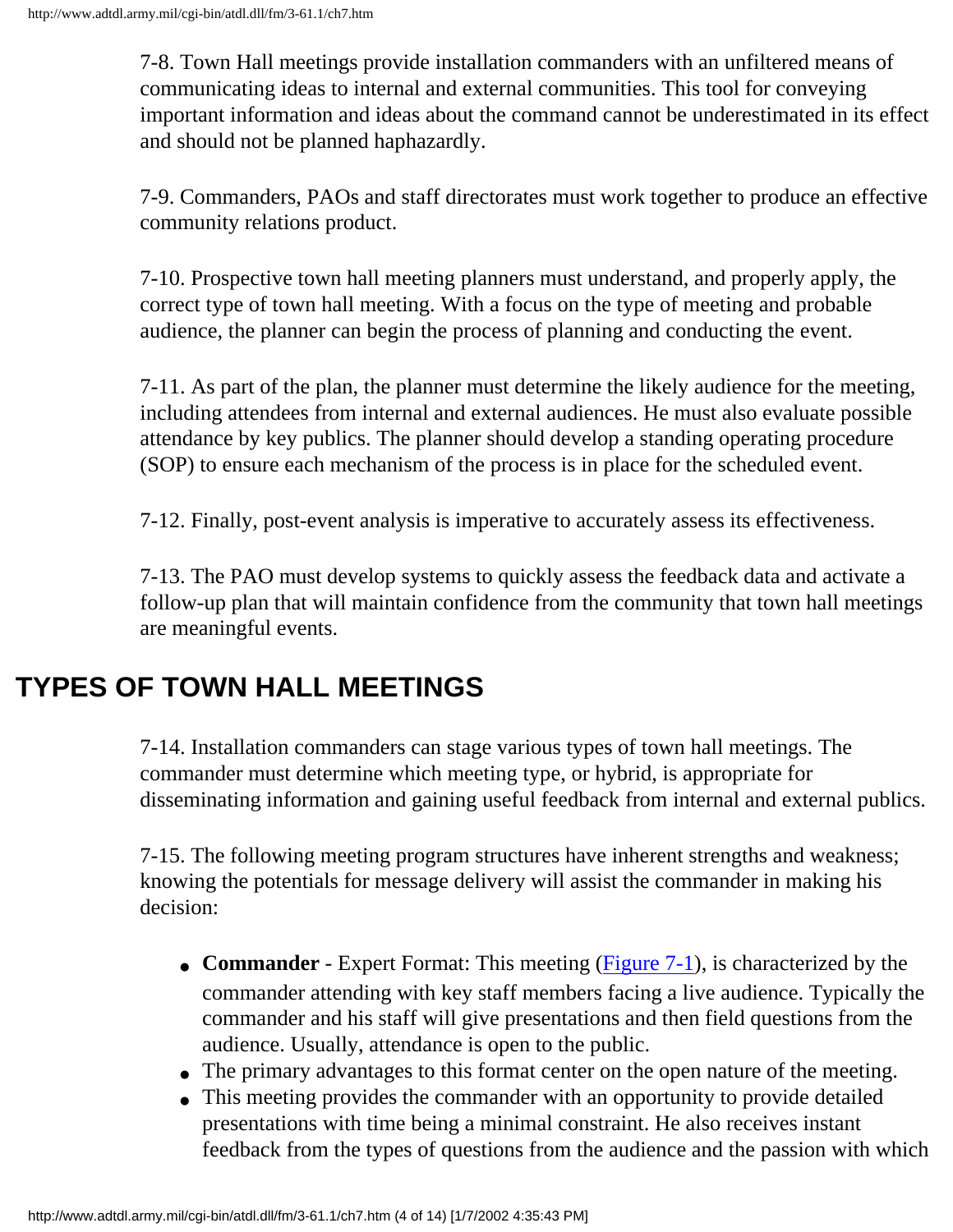questions are asked.

- Meetings in this format are likely to be seen as the most easily accessed by the internal and external publics.
- Among the disadvantages of the format is the ability to reach large audiences and control the conduct of the meeting.
- Unless the meeting is taped for later airing on the commander's cable access channel, the audience is often narrowly focused.
- Although the possibility exists that large audiences will attend, it is also possible small or narrowly focused audience will limit the general effect the commander seeks.
- An open meeting can also become the forum for unruly or disgruntled audience members to incite others or attempt to draw the commander into an open confrontation.
- <span id="page-83-0"></span>• This factor can be mitigated through the use of question time-limits and use of a moderator (other than the commander), but cannot be totally eradicated. (As with any other public event, security must be a consideration in the planning process).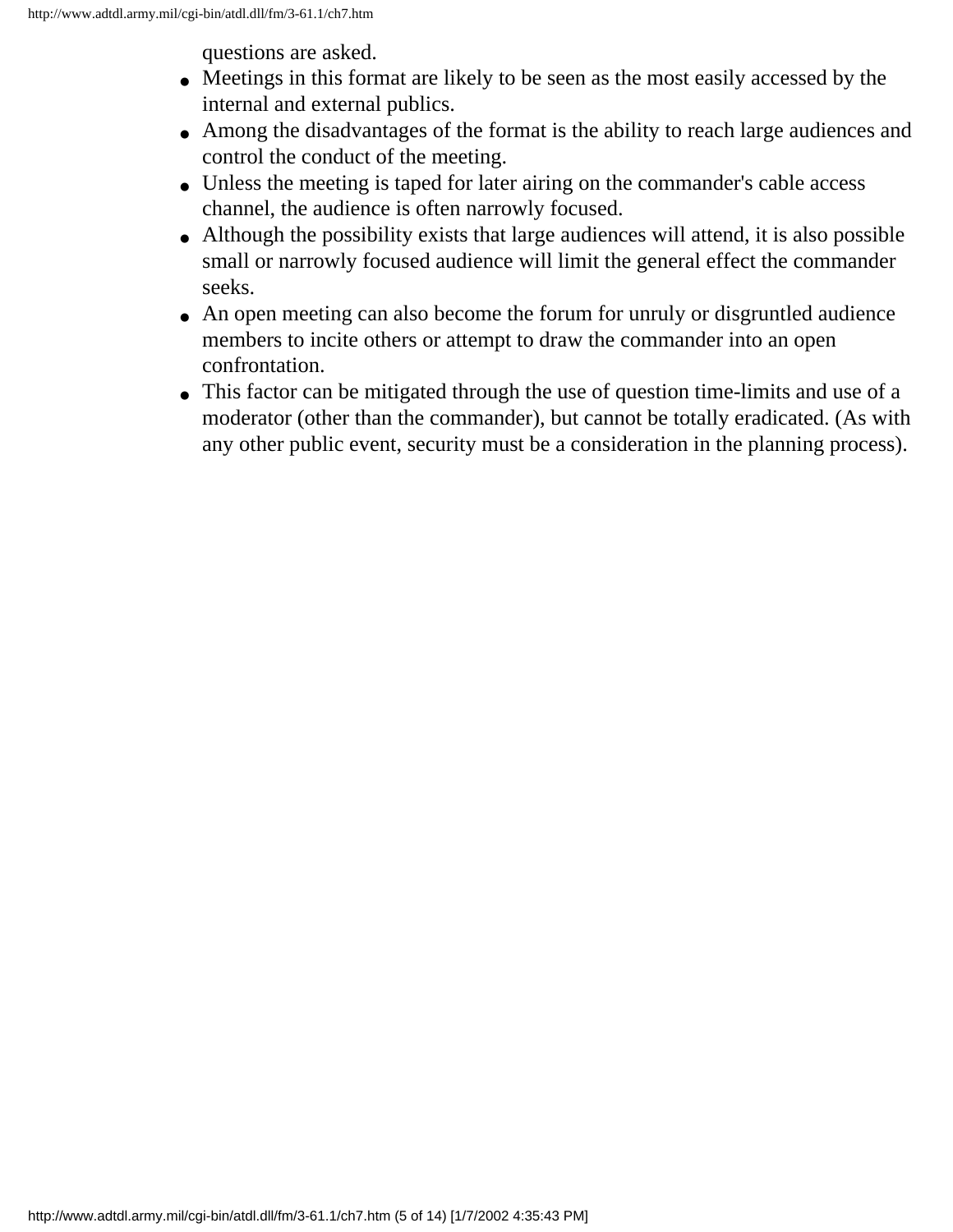

\* Other Attendees: PAO, Youth Activities Director, School Principal, Theater Manager, Hospital Cdr etc..

#### **Figure 7-1. Commander Expert Format**

<span id="page-84-0"></span>7-16. Commander Access TV Channel Format: This meeting format [\(Figure 7-2\)](#page-84-0) uses the commander's cable access channel to air the event. Normally, the commander, CSM and Garrison Commander (and other staff members as necessary) give a presentation. No live audience is in attendance. The commander provides a set of phone numbers, allowing questions to be called in. The staff operates the phone bank, accepts the questions, directs the questions to the appropriate staff agency, and delivers the answers by 3x5 card to the on-air panel. The panel members read the questions/answers to the viewing audience.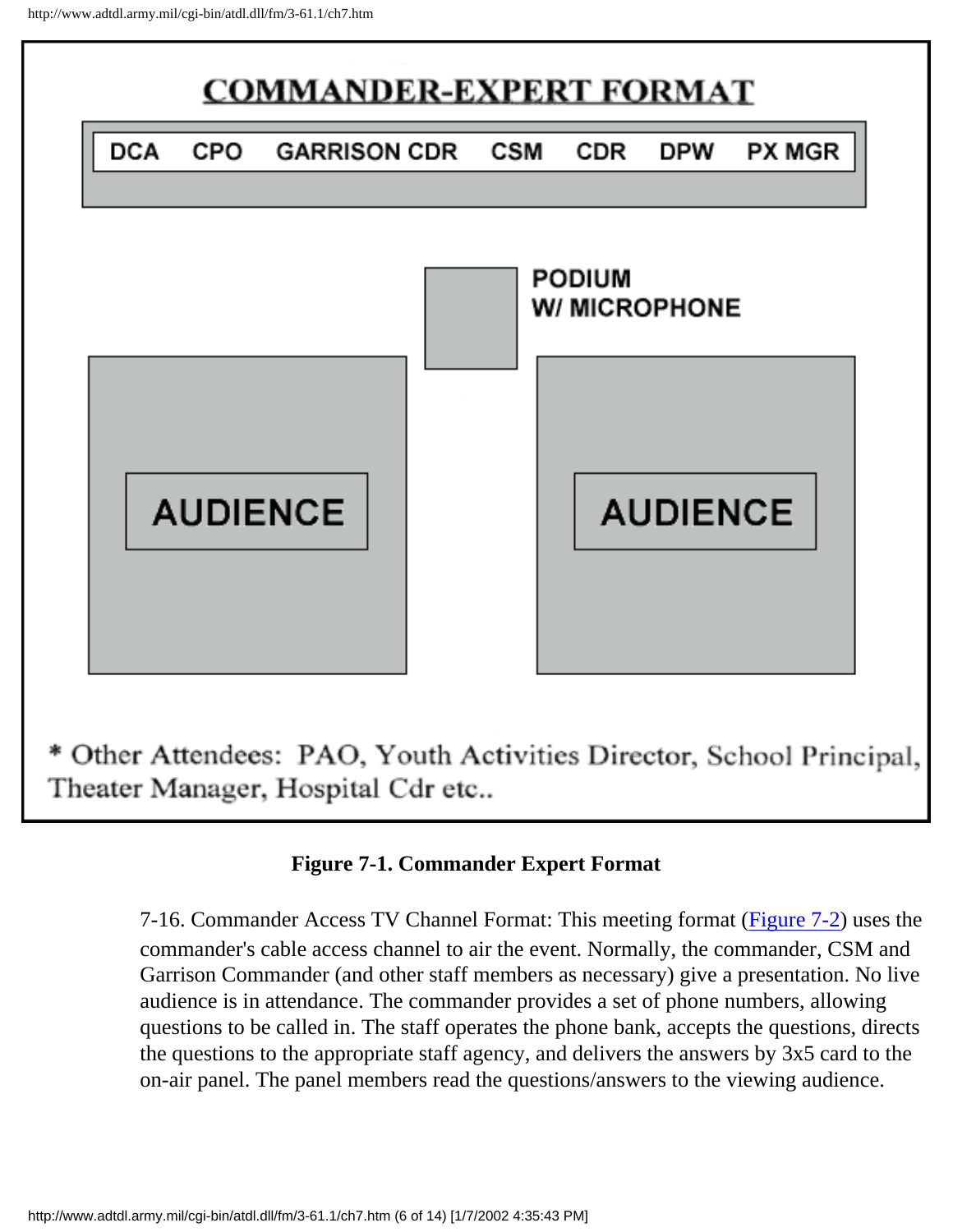

**Figure 7-2. Commander Access TV Channel Format**

7-17. This format offers advantages focused on control and distribution of the product. The venue and the setting are completely controlled by the commander and his staff. The staff screens questions and, thus, no surprises will occur. Indeed, if questions/answers are given to the commander, he may choose to either not answer or return the card for more information.

7-18. Other advantages include an ability to re-run the meeting as often as desired and provide copies to local cable providers, many of which are interested in using the product for airing.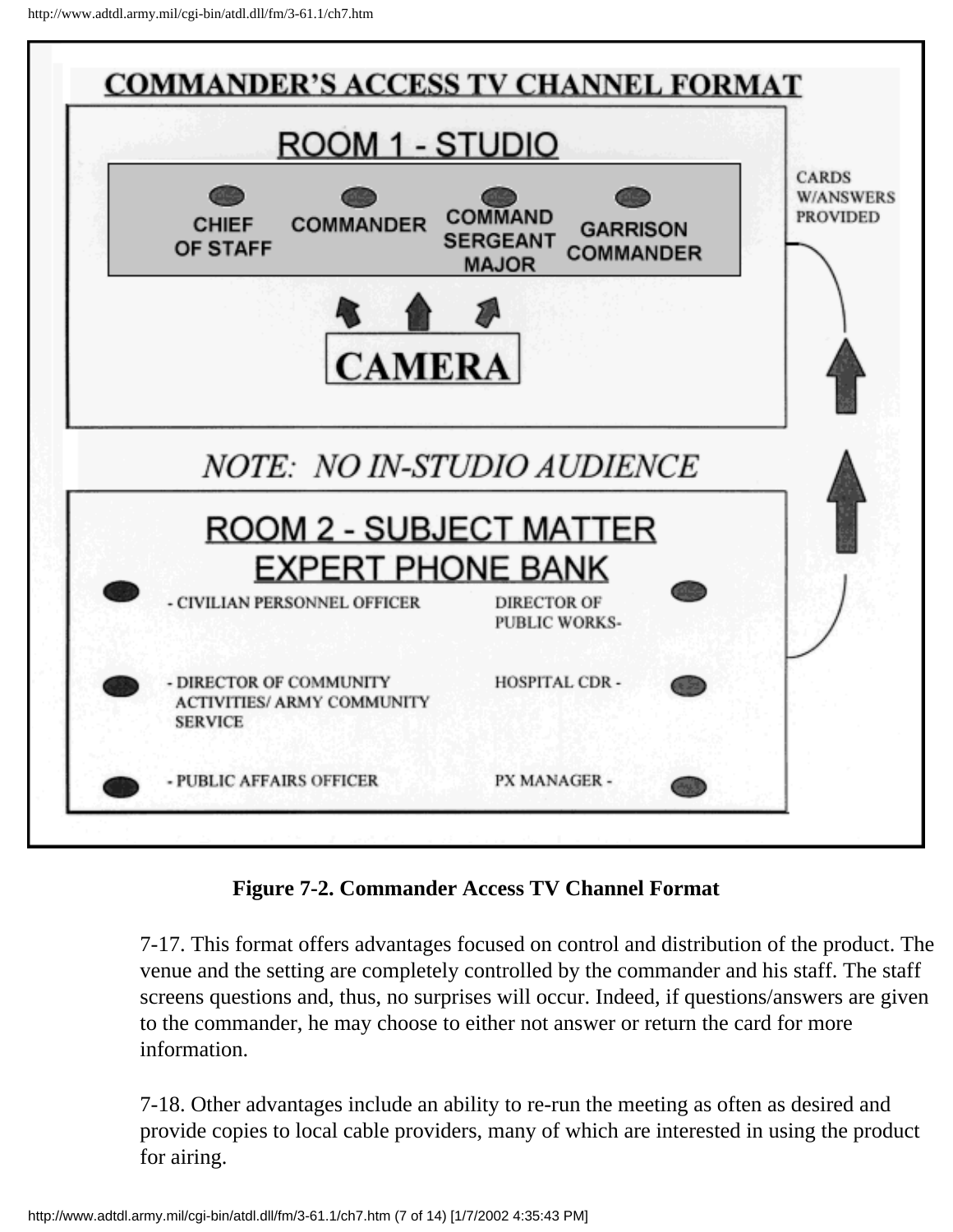7-19. Disadvantages to this format center on a difficulty in gauging feedback, competing for viewing audiences on television, and providing personal contact with the commander. With no attending audience, collecting feedback data is problematic. Follow-up questionnaires, using statistical probability methods, provide the only means of gaining reliable feedback. The likelihood of viewers to "channel-surf" is high due to the specific nature of questions from callers. Holding the interest of viewers, all of whom have multiple other viewing options available, is difficult. Finally, by appearing on television, in uniform, with a phalanx of staff members, the commander risks appearing to be speaking from "the mount." Audiences may view the commander as speaking down to them and being out-of-touch to their concerns.

7-20. Key members from the internal and external publics form a roundtable discussion ([Figure 7-3](#page-86-0)). The topics are set by published agenda, with some time left for open discussion. The meeting results are published for general distribution. Media are usually invited as participants.

<span id="page-86-0"></span>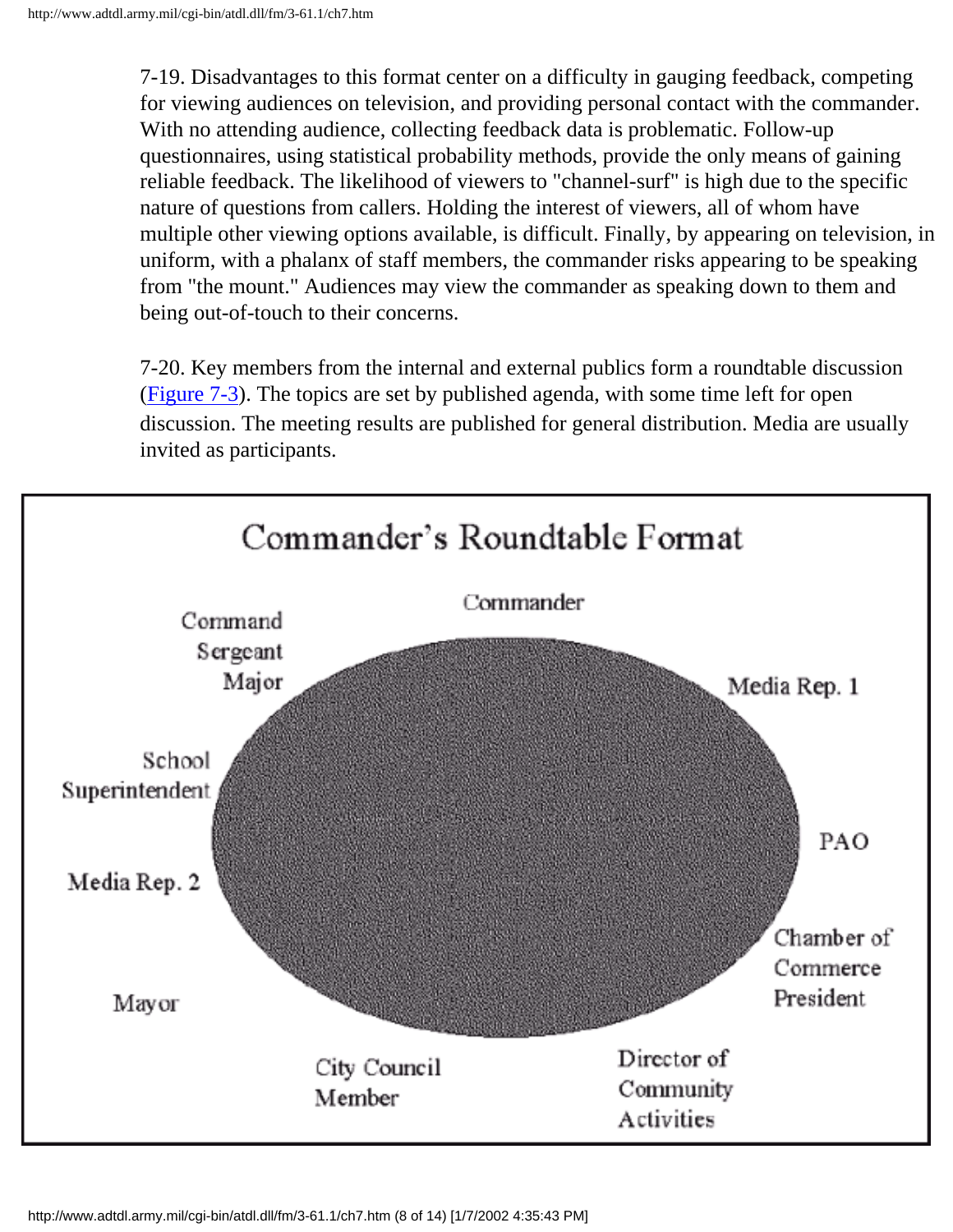#### **Figure 7-3. Roundtable Format**

7-21. Roundtable discussions with key publics offer advantages to the commander by providing information to the individuals who represent overlapping and wide constituencies. By setting an agenda, the commander can deliver focused messages with a high likelihood of the messages later reaching targeted audiences. It allows the commander and potentially key staff officers to deliver presentations and provide follow-up information to those in attendance.

7-22. The principal disadvantage is the distance between the commander and the publics. The publics will receive information about the meeting second-hand and in a potentially filtered state. Gaining feedback may also prove challenging (but not necessarily impossible). Other disadvantages may be in the limits of the audience makeup; key publics, which are not invited, may resent the slight.

7-23. Commander-in-the-round format. A room is set-up that will allow the commander to be in the middle of all the attendees. Normally, he will stand and walk around in the circle formed by attendees. The meeting is usually open to the public.

7-24. The primary advantage to this format is the close contact the commander shares with his audience. Audience members may feel that barriers are lowered because the commander is close in proximity and no staff members are buffering their access. The commander also can realize feedback very quickly and can gain some appreciation for the resonance of his ideas with the assembled audience.

7-25. Such closeness with the audience can also be a significant disadvantage. Limiting surprises and controlling potentially unruly audiences is extremely difficult in this format. Further, because of the commander's reliance on his personal notes and memory, his ability to provide detailed information and multi-media presentations may be restricted.

7-26. Mitigation against such limits is dependent on the site design. Other disadvantages include problems associated with other "open" formats, including a possibly nonrepresentative makeup of the audience.

7-27. Before deciding on which format is appropriate for the information, the commander must have a plan for what must be achieved.

7-28. Characteristics of an effective plan:

7-29. Answers the "why?" questions. The planner must understand the purpose of the meeting to correctly advise the commander on the format and substance to begin coordination of the plan. As described above, the various formats each have strengths and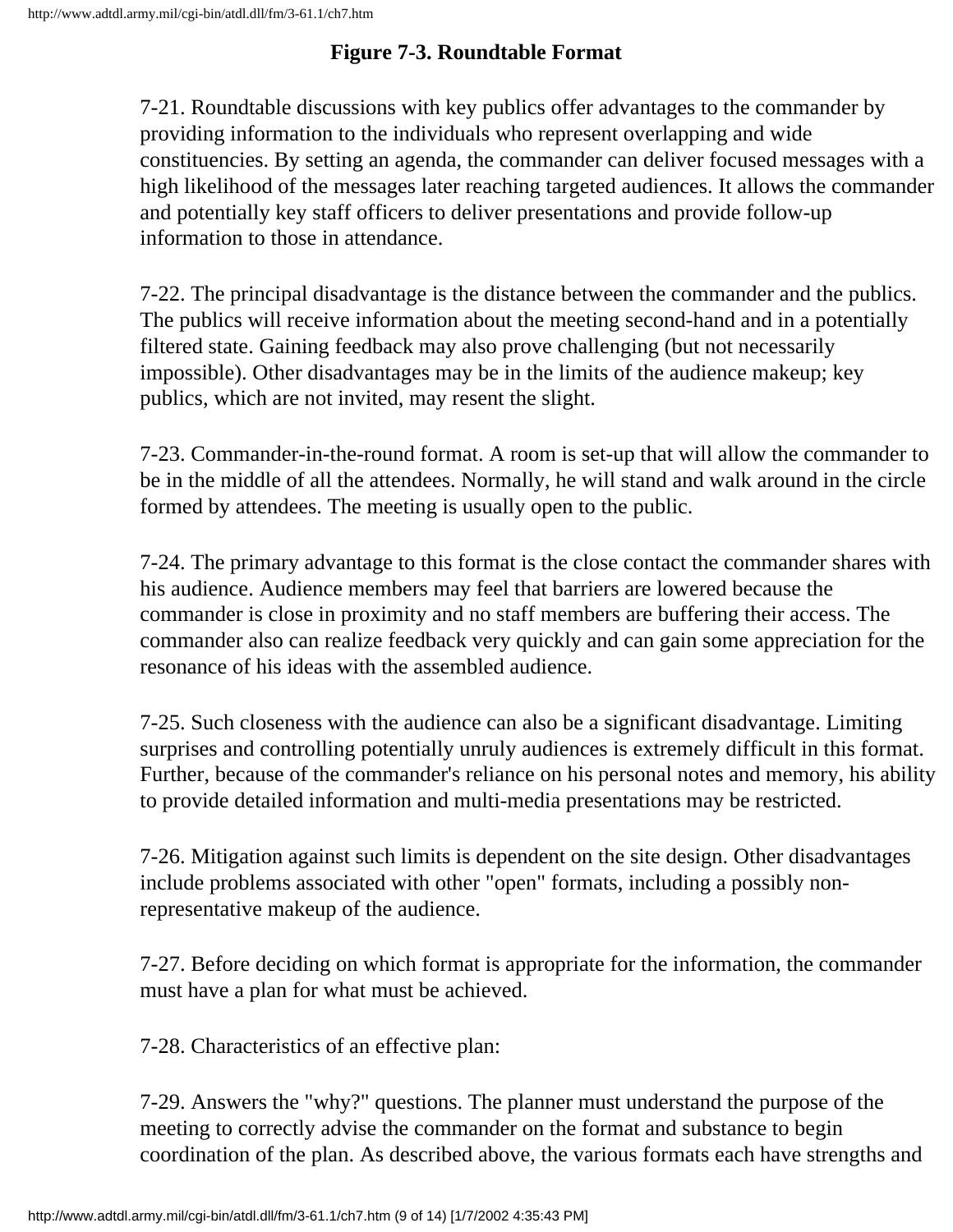weaknesses that will assist the planner to shape the meeting.

7-30. Routinely Scheduled. Normally, meetings can be scheduled quarterly or monthly. Use the installation planning cycle to ensure proper coordination and notification of public meetings.

7-31. Site Plan. Checking and securing a site for the town hall meeting is dependent upon the type of meeting selected. Plan for the site early in the process and establish the layout of the site in detail.

7-32. Calendar Check. Before scheduling events, check local and regional calendars for possible conflicts. For example, scheduling a meeting on the same night as the local high school homecoming football game may prove disastrous.

7-33. Presentation Submission Deadline. Coordinate with appropriate staff agencies responsible for preparing presentations. Ensure presentations are properly staffed and approved. As PAO, establish a firm submission cut-off date.

7-34. Focused Presentation. Inform the staff of the commander's intent for the meeting. If the commander wants a particular theme addressed, ensure staff agencies adhere to the parameters of the intent.

7-35. Media Invitation List. Invite local and regional media including print and electronic outlets. Develop relationships with individual reporters and provide background material as necessary. (Local newspapers, radio stations and television stations can often assist in publicizing meetings as well).

7-36. Publicity Plan. Ensure all available avenues are used to publicize meetings. Included in this process are the post newspaper and radio station (where available), normal distribution, staff meetings, E-mail delivery and chain of command communications. Take special care to invite key publics by individual invitation and phone call follow-up.

# **EVALUATING FEEDBACK**

7-37. Assessing the effectiveness of town hall meetings is essential to developing community-related policies and courses of action for the command. PAOs can use standard statistical measurements using survey techniques to gauge the level and intensity of views of the various publics. Other analyses can be derived from follow-up media content analysis, letters to the commander and post newspaper, and reactions at the meetings. None of the methods described here will render a perfect picture. PAOs must exercise good judgment and personal insight when advising the commander of analytical results.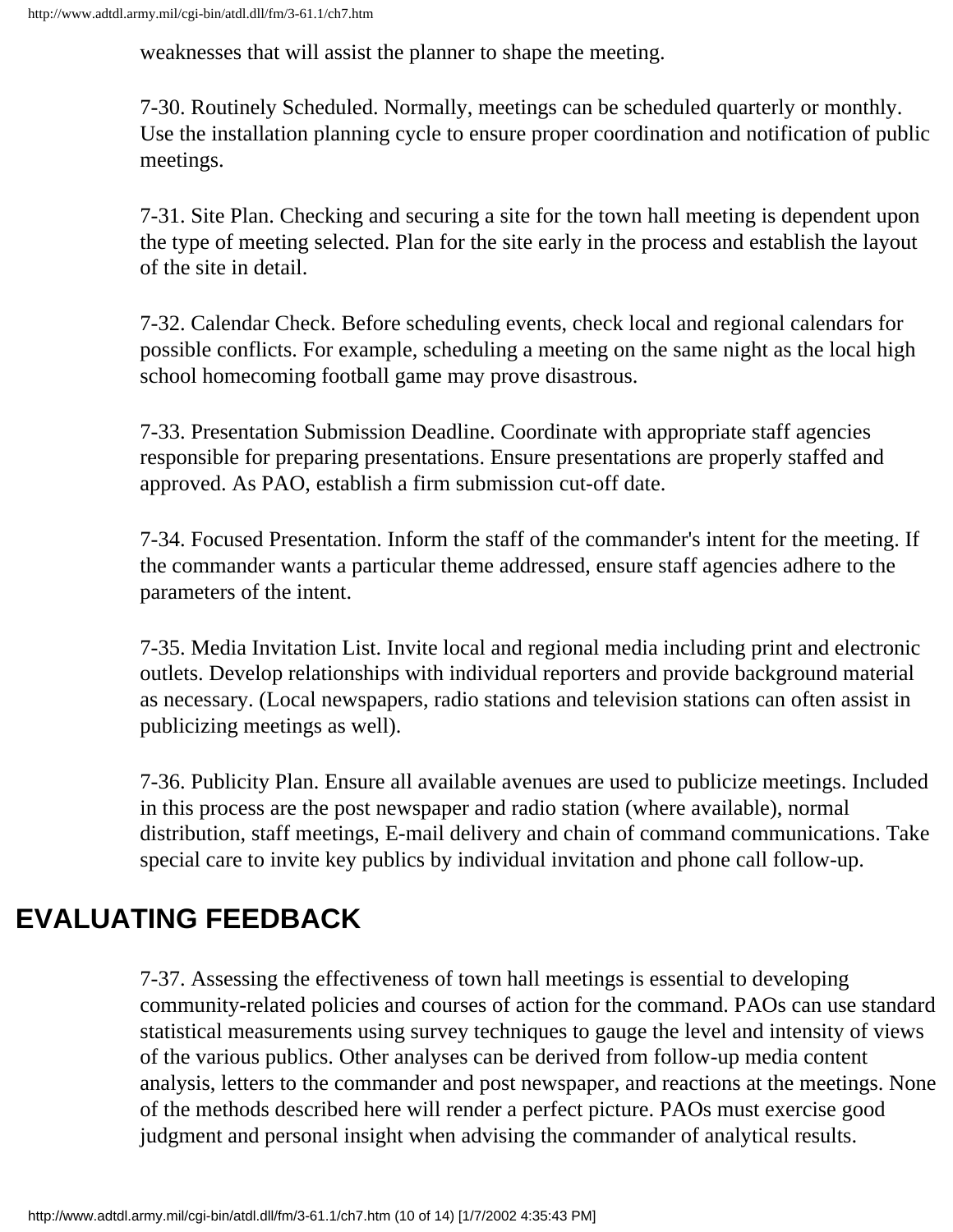7-38. **Response Follow-up**. Investigating and responding to issues raised at town hall meetings are critical to public perceptions of the level of care the commander applies to community operations. Just as a maneuver commander sees battle damage assessment (BDA) as crucial to determining the efficacy of fires, commanders and PAOs must determine the true productiveness of community relations programs. Commanders will often feel compelled to promise action, such as investigation or immediate problem resolution, during a meeting. Staff agencies are normally the conduit for actions (only occasionally will the commander personally provide the requisite service).

7-39. PAOs should provide the staff oversight of the response mechanism. PAOs can devise a recurring memorandum that provides the commander (usually through the chief of staff), details about the status of actions. All staff agencies should receive updates routinely.

7-40. Along with the response mechanism, PAOs can use command information and media relations channels to inform the publics of problem resolutions. For example, if an issue raised at a town hall meeting indicated that the local recreation center was routinely opening two hours late each day, describe the measures taken to alleviate the problem. The PAO can use the post newspaper or radio station to provide lists of problems and resolutions.

# **CONCLUSION**

7-41. Community relations and activities are vital to instilling and maintaining the confidence of internal and external publics in our great Army. Commanders and PAOs cannot leave the prospect of successful relations to chance. Too much is at stake. Careful selection of the type of town hall meetings to be used must be taken. The event must be planned with the attention to detail required for all military operations. Each part of the plan has unique importance and cannot be overlooked. To ensure the effectiveness of the operation, PAOs are compelled to build a clear mechanism for evaluating outcomes. Finally, the command must provide conspicuous follow-up responses to issues raised to complete the process. Town hall meetings provide an excellent opportunity for commanders and the various publics to interact and improve community institutions.

# **COMMUNITY ASSISTANCE**

7-42. Community assistance applies the skills, capabilities and resources of the needs and interests of the local community. Providing support for and participating in events and activities which are beneficial to both the Army and the community, builds on a long tradition of "America's Army" helping American communities. Identifying opportunities, which advance the interests of both the Army and the community, is an important objective for every commander.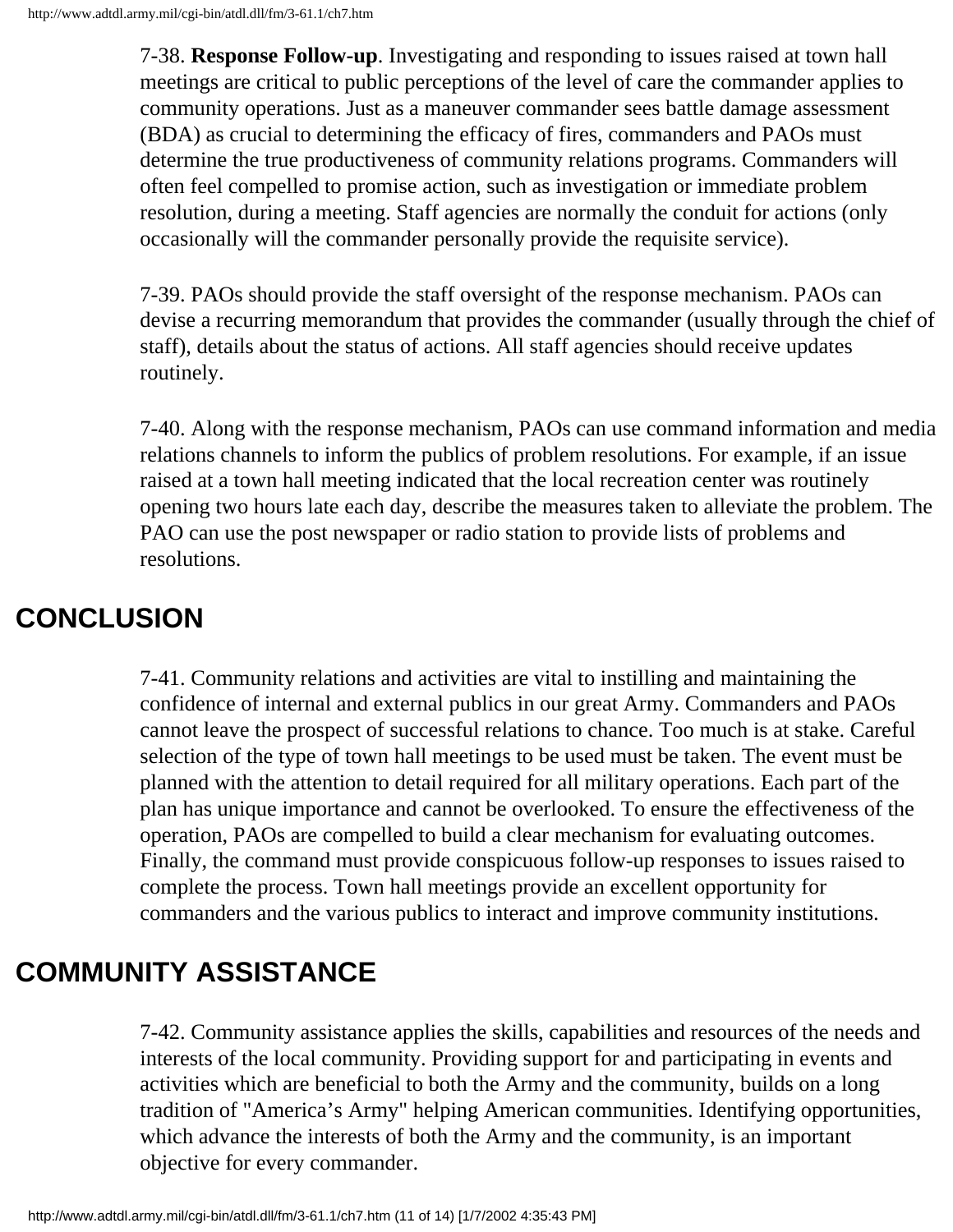7-43. Community assistance projects and operations must impact positively on the unit or individual soldier, enhance unit or individual readiness and contribute toward the common good of the community. Army commanders must ensure that their initiatives are not competitive with local resources or services and do not benefit any particular interest group and will not result in monetary or service remuneration in any form for unit members or the unit as a whole.

7-44. Increasing public awareness and understanding of the Army, inspiring patriotism and enhancing the Army's reputation as a good neighbor is a goal of community assistance. Community assistance activities can help build unit morale and esprit de corps. These activities also provide an excellent opportunity for soldiers to serve as role models, which not only enhances recruiting efforts, but also serves to motivate soldiers by promoting their self-esteem and furthering their sense of service to the nation.

### **READINESS ENHANCEMENT**

7-45. Certain community assistance activities enable a commander to train soldiers, enhance individual and unit readiness, maximize use of assets and foster a positive training environment where soldiers can become involved in realistic, "hands-on" training opportunities. Projects should be selected which exercise individual soldier skills, encourage teamwork, challenge leader planning and coordination skills, and result in measurable, positive accomplishment. Finally they should enable a unit to exercise use of its equipment, resulting in training opportunities that can generate greater operator efficiency for future missions.

7-46. Examples are:

- Medical Readiness Program. The Medical Readiness Program is an activity in which Army medical unit personnel, together with state medical emergency officials, plan and provide support in the form of diagnosis, treatment, and preventive medical, dental, and veterinary care to citizens in remote areas of the U.S. or its territories. The program is designed to enhance the unit's medical readiness, provide unit training opportunities and serve the public in locations where medical care is not otherwise available. The program may not compete with local private medical care that may be available.
- Air Ambulance Participation. The Military Assistance to Safety and Traffic Program. (MAST) is a proven example of Army support to civil authorities. This program permits the utilization of Army aviation assets to conduct emergency air evacuation and recovery efforts.
- These projects contribute to the health and welfare of the community, making the Army an integral partner in community progress and development. They can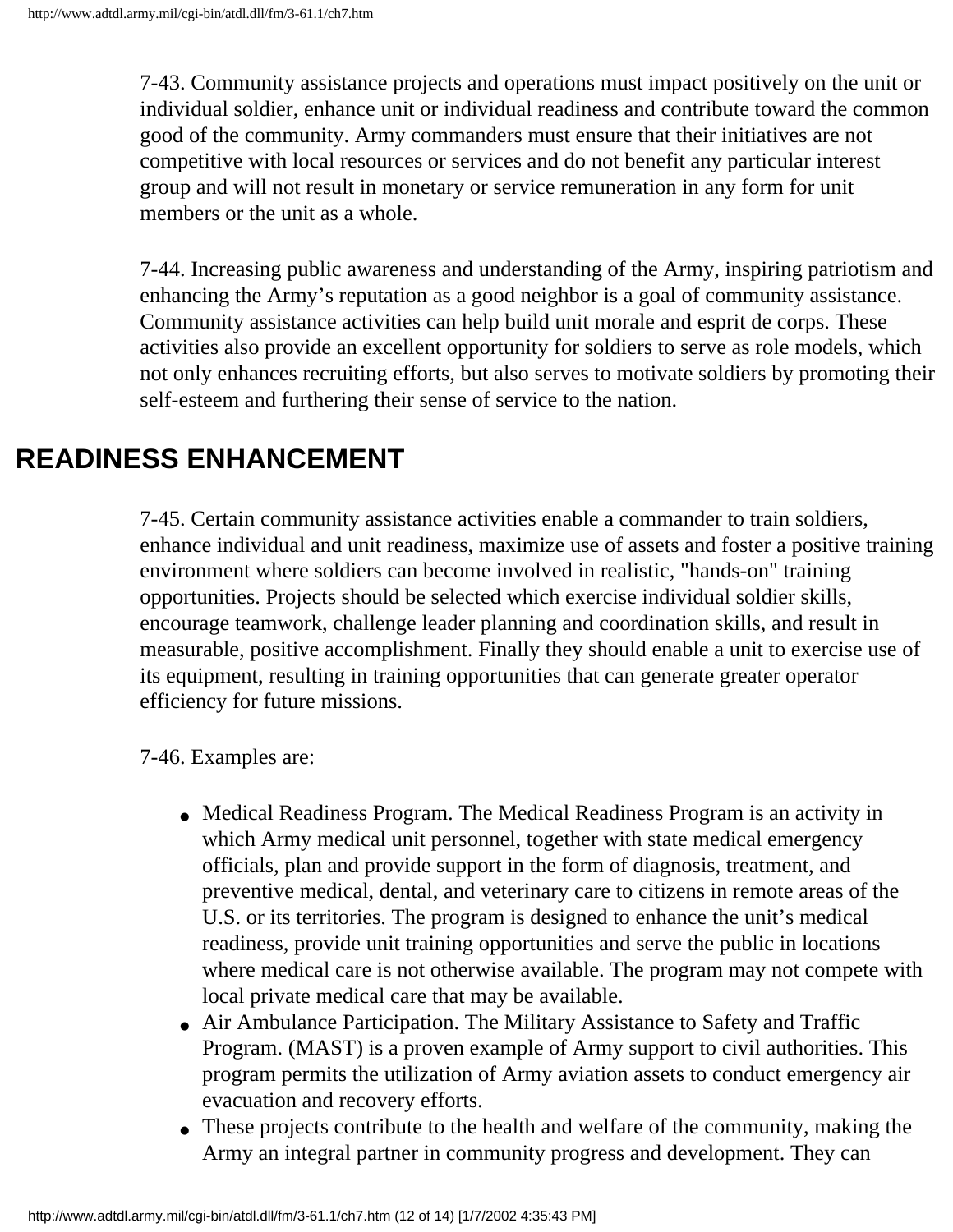enhance the ability of the local community to support itself and its people, to provide the best possible services to the citizens and to promote a positive, healthy safe environment.

• Community service activities are those which focus on improving the community, its infrastructure and its ability to serve the local population.

7-47. **Social Improvements**. Community service social improvements, which focus on making the social environment as healthy as possible, provide the widest range of support to the population. They encompass many projects including:

7-48. Support to youth programs, such as scouting and programs that provide assistance to special need audiences such as the Special Olympics.

7-49. Examples are:

- The Civilian Youth Opportunities Program (Challenge). This is a youth program directed at attaining a high school diploma, providing job training and placement, improving personal and social skills and providing health and hygiene education and physical training. Soldiers work with civilian leaders to provide a comprehensive support package, ranging from choosing appropriate clothing to attending residential training facilities.
- Youth Physical Fitness Clinic Program. The National Guard encourages fitness and combines academic and athletic achievement by helping schools conduct competitions in selected athletic events. This program also establishes a separate scholar-athlete category for those students with a 3.5 or higher grade point average.

7-50. Involvement in ventures and projects that enhance the educational or cultural climate of the community, such as adult literacy, reading or community theater programs.

7-51. Examples are:

- Civilian Community Corps. This program provides managerial, organizational and technical skills for disadvantaged Americans seeking the skills for success. Through this program, the Army helps participants become productive citizens. In exchange, participants perform a wide range of community service activities that improve the foundation of American society. This program encourages intra-governmental cooperation on the federal level. It also encourages partnerships with industry, education, state, federal and local governments.
- Science and Technology Academies Reinforcing Basic Aviation and Space Exploration Program. (STARBASE) This program is an innovative partnership of professional educators, military personnel and corporate sponsors. It promotes science, mathematics and technology basics for primary through secondary schools.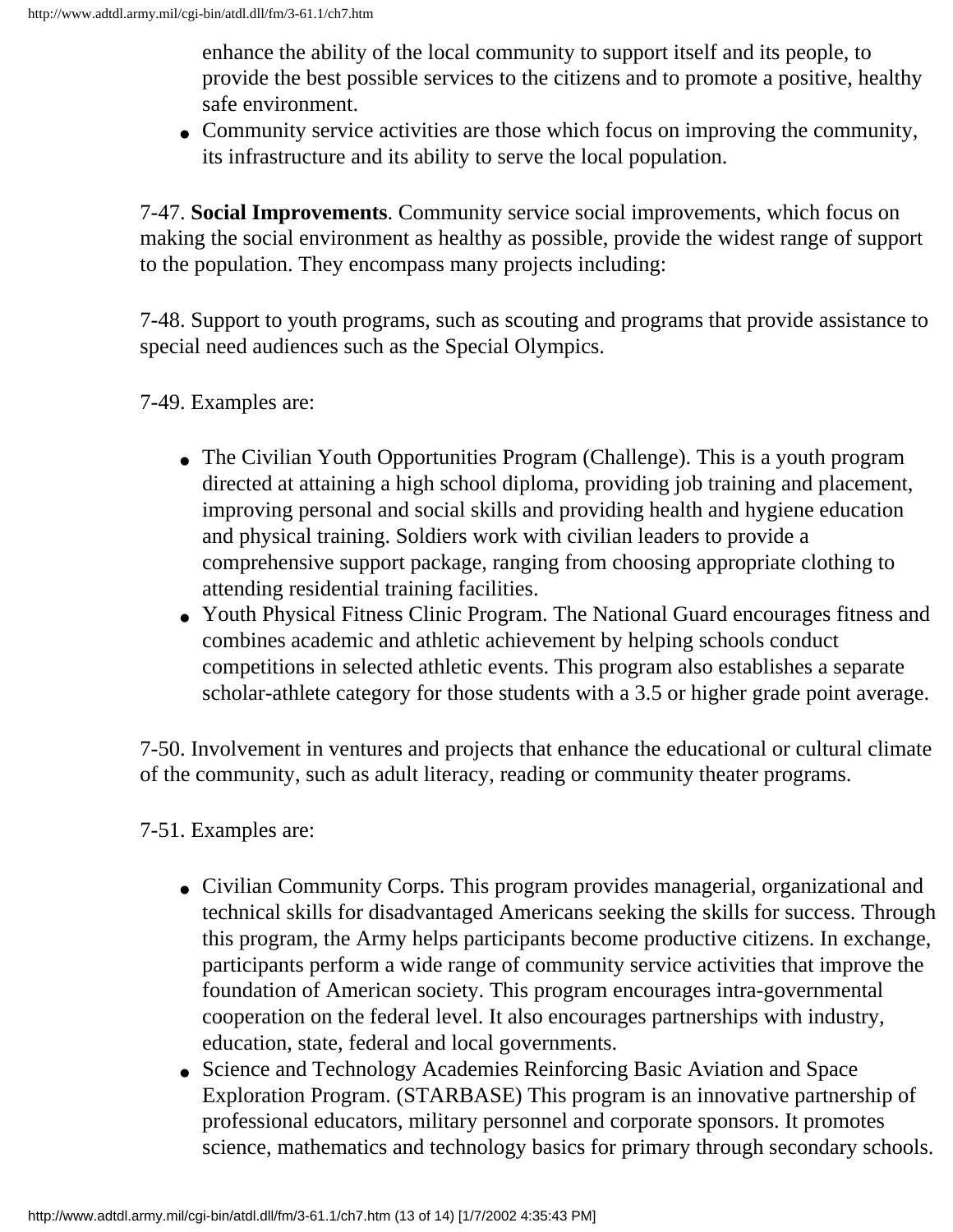Using National Guard resources to spark student interest, the program develops strong self-esteem, provides excellent role models, promotes positive attitudes and develops goal-setting skills.

- The guiding principle behind community relations efforts is that the installation and the community have a common interest in providing the best possible support for each other. A cooperative relationship exists, because soldiers stationed at the installation receive life support from the community while many of the civilians who make up the community receive life support from the installation. The interdependence of the military installation and the civilian community can involve economics, education, health care, basic services, quality-of life issues and many others.
- The community relations goal of local commanders is to develop an open, mutually satisfactory, cooperative relationship between the installation and the community. These efforts improve the community's perception of the installation and the soldiers, family members and civilians who are part of the installation.
- Participation in community relations activities is an effective method for projecting a positive Army image, making the best use of assets, providing alternative training opportunities and enhancing the relationship between the Army and the American public. Activities vary widely, ranging from individual soldier involvement to full Army participation. They are characterized by detailed coordination between the military command and community authorities. They fulfill community needs that would not otherwise be met, enhance soldier and unit morale, skills and readiness and improve the mutual support between the military and civilian communities.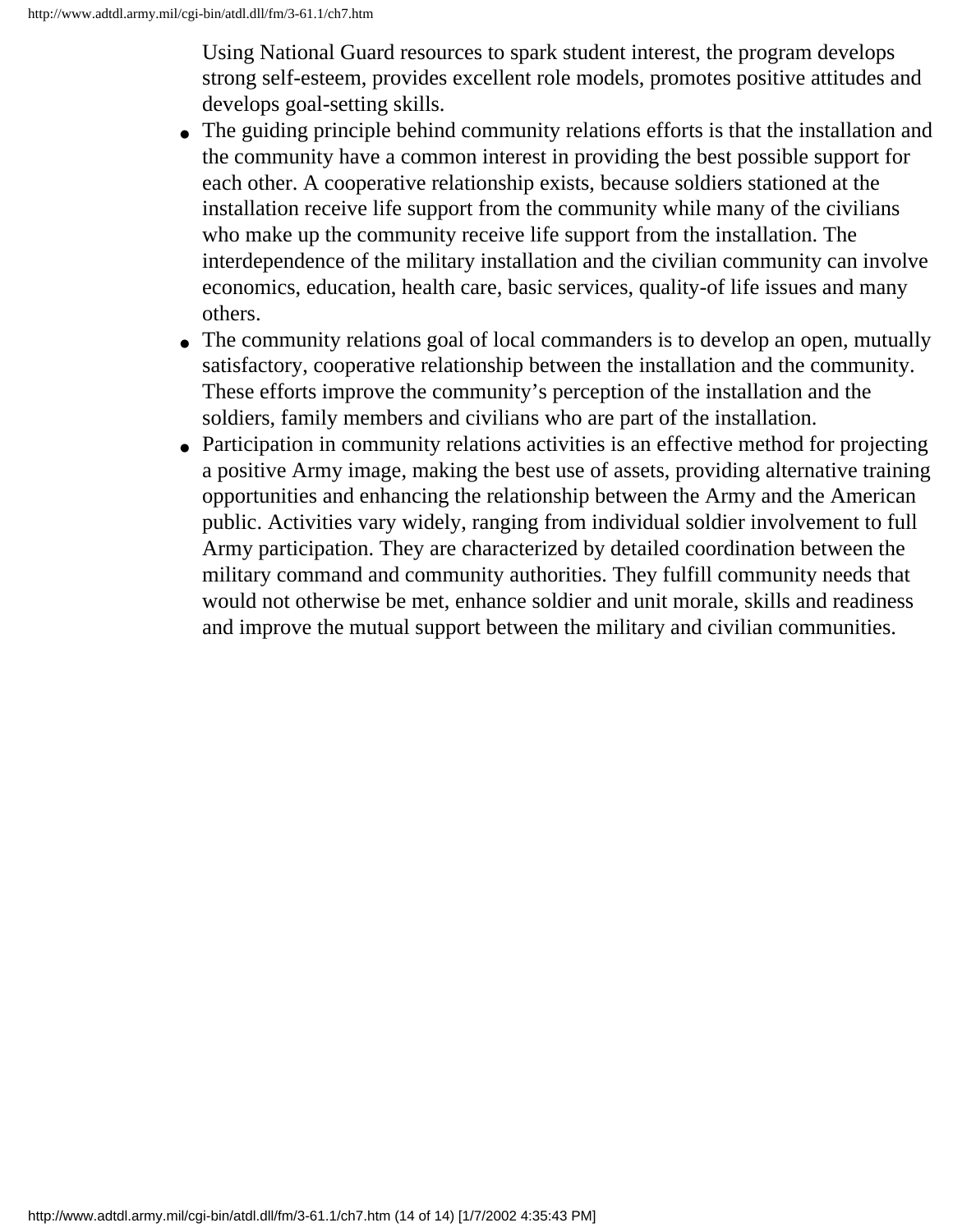

# **Chapter 8**

# **PA Organizations**

# **THE BRIGADE**

8-1. The Brigade PAO is the lowest level to which the Army has assigned organic Public Affairs Assets.

Working as both a special staff officer and as a member of the Brigade's planning team, the BDE PAO acts as the spokesperson for the unit, advisor to the Commander, and provides Public Affairs guidance and planning to commanders at all levels.

8-2. To support and conduct Public Affairs Operations within the Brigade, the BDE PAO has the following functions, organization and equipment:

8-3. Specific functions of the Brigade PAO, as outlined within the core competencies are:

#### ● **Public Affairs Planning**

- Advise the commander and staff on PA implications of plans and actions.
- Write Brigade PA annex and matrices using operational tools, terms, graphics, and concepts
- Execute the plan
- Plan for future operations.
- Command and control attached Public Affairs assets within the brigade AO.
- Tactically communicate with PA units and supported combat units in the Brigade's Battlespace.

#### ● **PA Training**

- Train and supervise stringers to assist their commanders in conducting their internal information programs.
- Train soldiers, family members, DACs and everyone habitually associated with the unit to comfortably and successfully communicate with the media.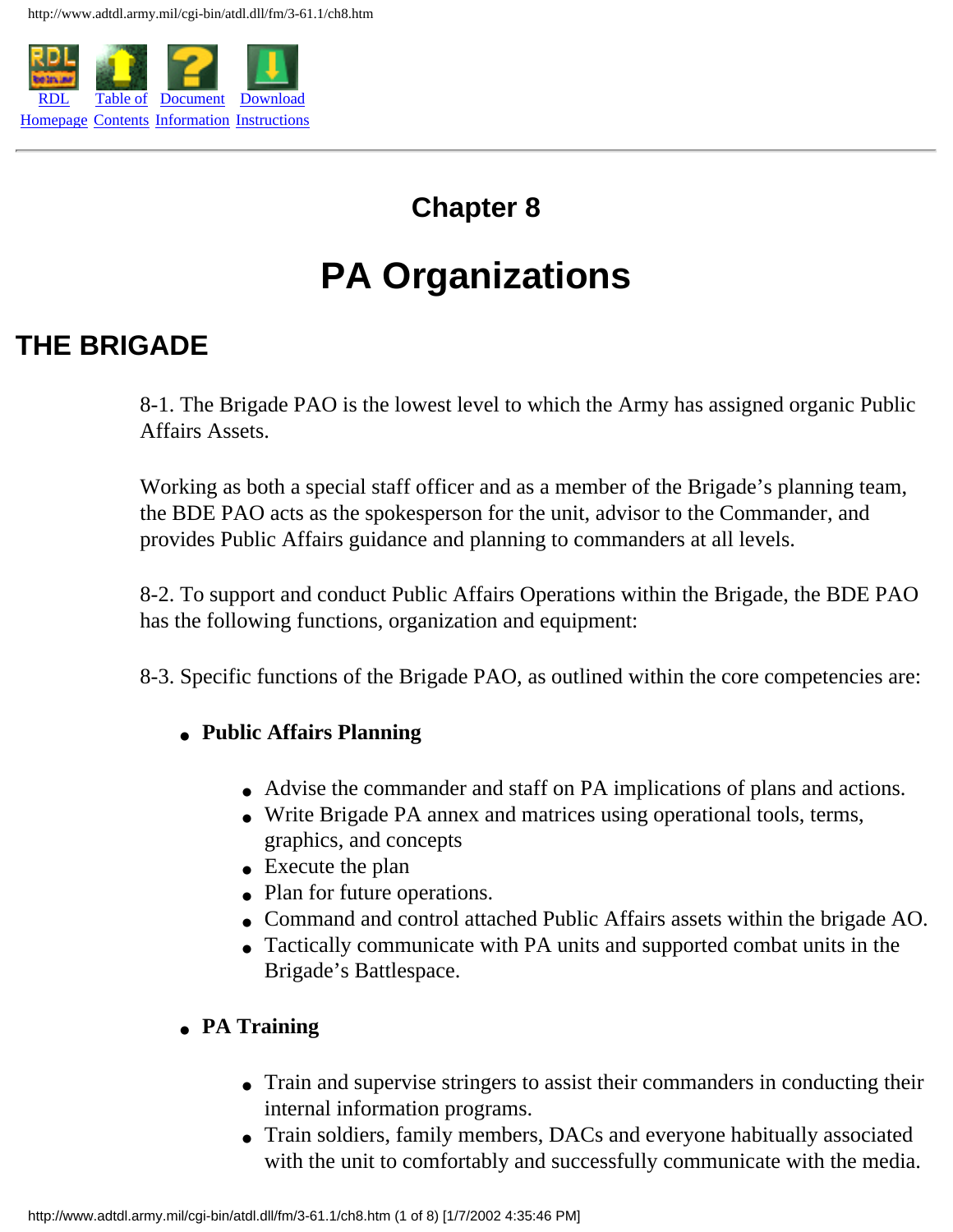- Utilize Train the Trainer.
- Evaluate public affairs training programs of subordinate commands.
- Train subordinate commands to facilitate the media.
- Train leaders and soldiers to protect information products and information systems from compromise and intrusion by practicing security at the source.

#### ● **Media Facilitation**

- Assist media to gain access to units, soldiers and commanders.
- Evaluate subordinate command's media facilitation plan.
- Assist subordinate commanders to coordinate transportation.
- Conduct situation briefs as needed.
- Monitor media operations within the Area of Operations. (Maintain accountability of the media to preclude fratricide. Accomplished through reports from escorts or through electronic tagging and monitoring.)
- Respond to and mediate potential media problems; react quickly to coordinate and facilitate information issues in Brigade's Battlespace.

#### ● **Information Strategies**

- Monitor and analyze the local Military Information Environment.
- Provide public affairs support to the  $G_5 / S_5$  for the development and implementation of civil affairs programs.
- Support higher echelon Public Affairs requirements for information.
- Gather Open Source Information to help build relevant information.
- Assist Commanders to conduct internal and external information to include Hometown News Release Program.
- Monitor local news media products (Visual, print and audio) and analyze for PA implications.
- Monitor and Analyze the local Military Information Environment.
- Protect digital images, information products and PA and non-PA information systems from compromise and intrusion.

8-5. Organizational Structure:

- Captain, 46A.
- Sergeant, 46Q

#### 8-6. Equipment:

- Computer with compatible software and communications hardware
- Access to the Tactical Internet and tactical battlefield radio communications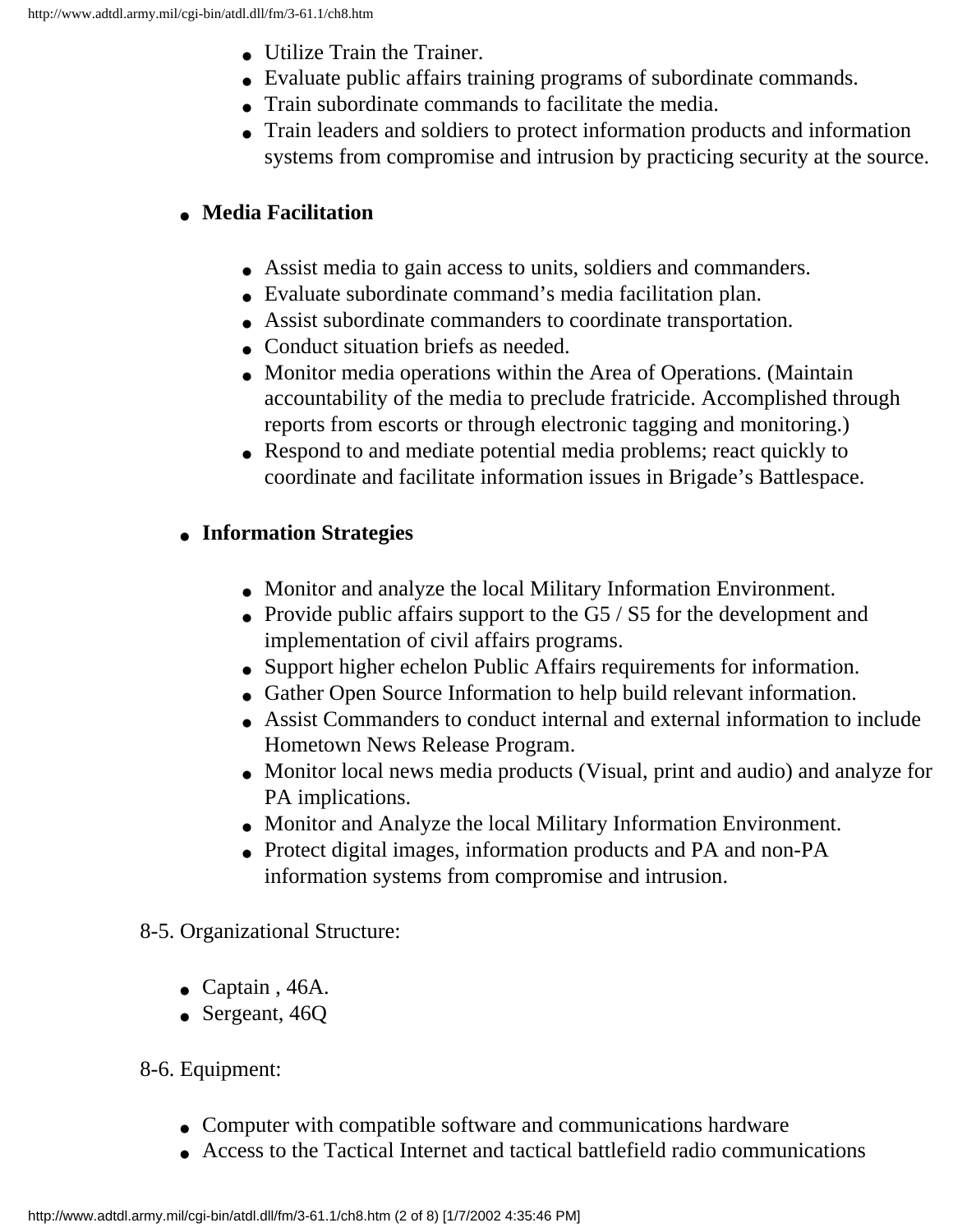- Access to FM, Satellite, and video and cellular communications
- Access to Army Battle Command System, (MCS\P or CSS\CS)

8-7. Transportation:

• HMMWV

8-8. Addititional Support Requirements. PAO requires linguistic support from the Civil Affairs soldiers or contract civilians attached to the Brigade.

#### **SAMPLE PA EXECUTION MATRIX BRIGADE PUBLIC AFFAIRS OFFICER**

|                | <b>PHASE I</b>                                | <b>PHASE II</b><br><b>CROSS LD</b>                                             | <b>PHASE</b><br>III<br><b>DEFEAT</b> | <b>PHASE</b><br>IV<br><b>SEIZE</b><br>OBJ.<br><b>LION</b> | PHASE V<br>RECONSIT.                               |
|----------------|-----------------------------------------------|--------------------------------------------------------------------------------|--------------------------------------|-----------------------------------------------------------|----------------------------------------------------|
| <b>BRIGADE</b> | <b>PAD</b><br><b>CIVILIAN</b><br><b>MEDIA</b> |                                                                                |                                      |                                                           | PAD AND<br><b>CIVILIAN</b><br><b>MEDIA</b>         |
| $1-66 AR$      | <b>INTERNAL</b>                               | <b>EMBEDDED</b><br>MEDIA--<br><b>PRIORITY</b><br><b>OF</b><br><b>EFFORT</b>    |                                      |                                                           | <b>EXTRACT</b><br><b>MEDIA</b>                     |
| $1-4$ AV       | <b>AVIATION</b><br><b>WEEKLY</b>              | <b>SAME</b>                                                                    | <b>SAME</b>                          | <b>SAME</b>                                               | <b>AVIATION</b><br><b>WEEKLY</b><br><b>DEPARTS</b> |
| $1-5$ IN (L)   | <b>OWN THE</b><br><b>NIGHT</b><br>MAG.        |                                                                                |                                      |                                                           |                                                    |
| <b>SCOUTS</b>  |                                               | <b>MEDIA</b><br><b>REPS</b><br><b>LINK</b><br><b>PRIOR</b><br><b>TO DEPLOY</b> |                                      |                                                           |                                                    |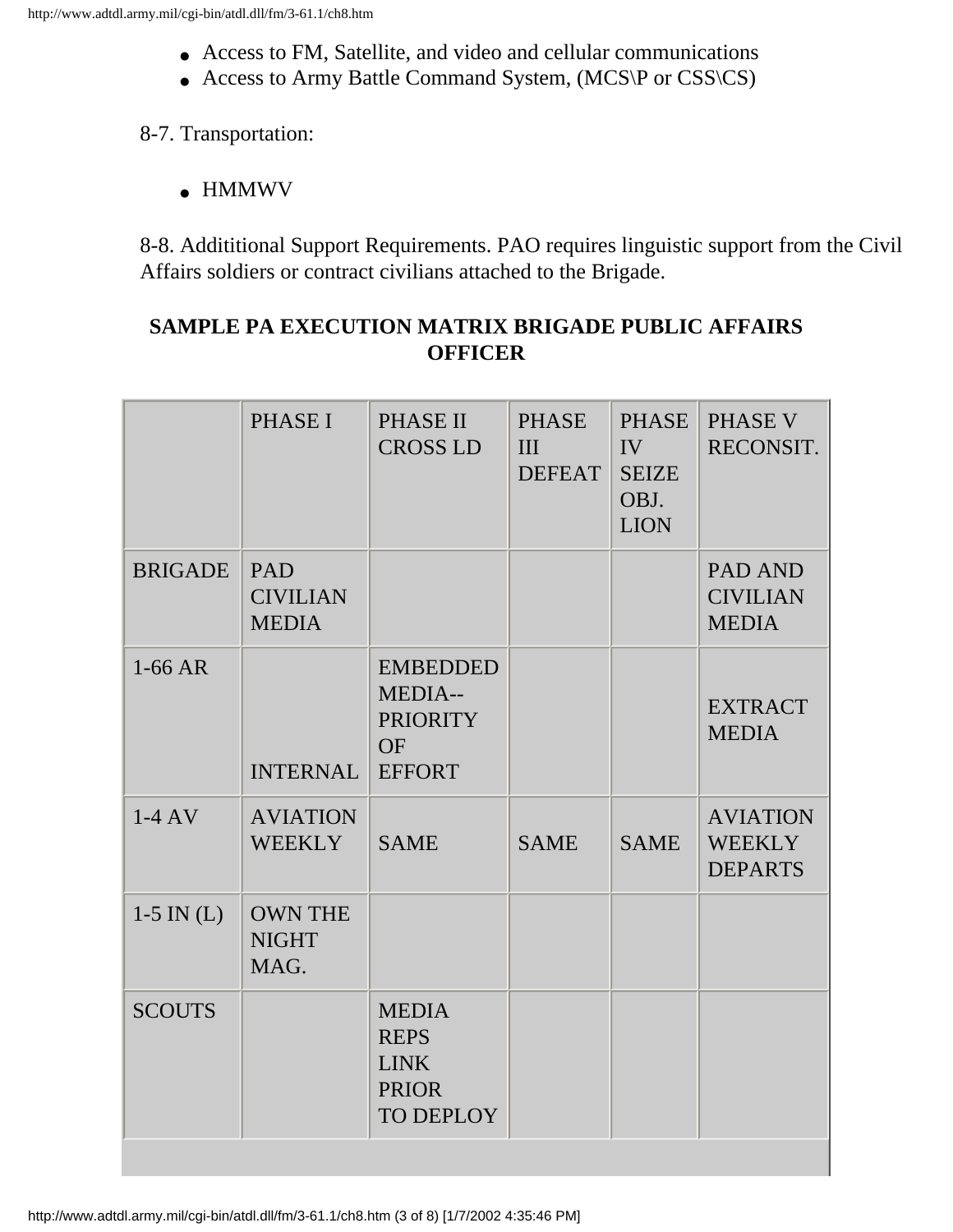| <b>BSA</b>              | <b>FOOD</b><br><b>PREP</b><br><b>QTRLY</b> | <b>SAME</b> | <b>SAME</b> | <b>SAME</b> | <b>SAME</b>                                         |
|-------------------------|--------------------------------------------|-------------|-------------|-------------|-----------------------------------------------------|
| <b>MEDICAL   SAFETY</b> | <b>STORIES</b>                             |             |             |             | <b>MEDIA -</b><br><b>INJURED</b><br><b>SOLDIERS</b> |

### **THE DIVISION**

8-9. The Division PAO is the next level to which the Army has assigned organic Public Affairs assets. The division is largely self-sustaining and capable of independent operations. The division is a unit of maneuver, organized with varying numbers and types of combat, combat support (CS) and combat service support (CSS) units.

8-10. The division may be armored, mechanized, medium, light infantry, airborne or air assault; each can conduct operations over a wide range of environments.

8-11. Working as both a special staff officer and as a member of the division planning team, the DIV PAO acts as the spokesperson for the division, advisor to the Commander, and provides Public Affairs guidance and planning.

8-12. To support and conduct Public Affairs Operations within the division, the DIV PAO has the following functions, organization and equipment:

8-13. Functions: Assumption #1: DMAIN is not in country

- Gather, analyze and disseminate open source information, focusing on global media, to increase the situational awareness throuhout the command.
- Gather and disseminate multimedia products throughout the command, and to external and home station audiences.
- Conduct Public Affairs research and write the PA Estimate of the situation.
- Write the PA plan for OPORDERS, OPLANS, and TACSOPS.
- Monitor and analyze American and foreign public sentiment of current operations from available media sources for PA implications and advice.
- Monitor and analyze battlespace communications (visual, audio, FM, satellite) for PA implications.
- Monitor news media products (Visual, print and audio) and analyze for PA implications.
- Facilitate Media Operations.
- Subfunctions: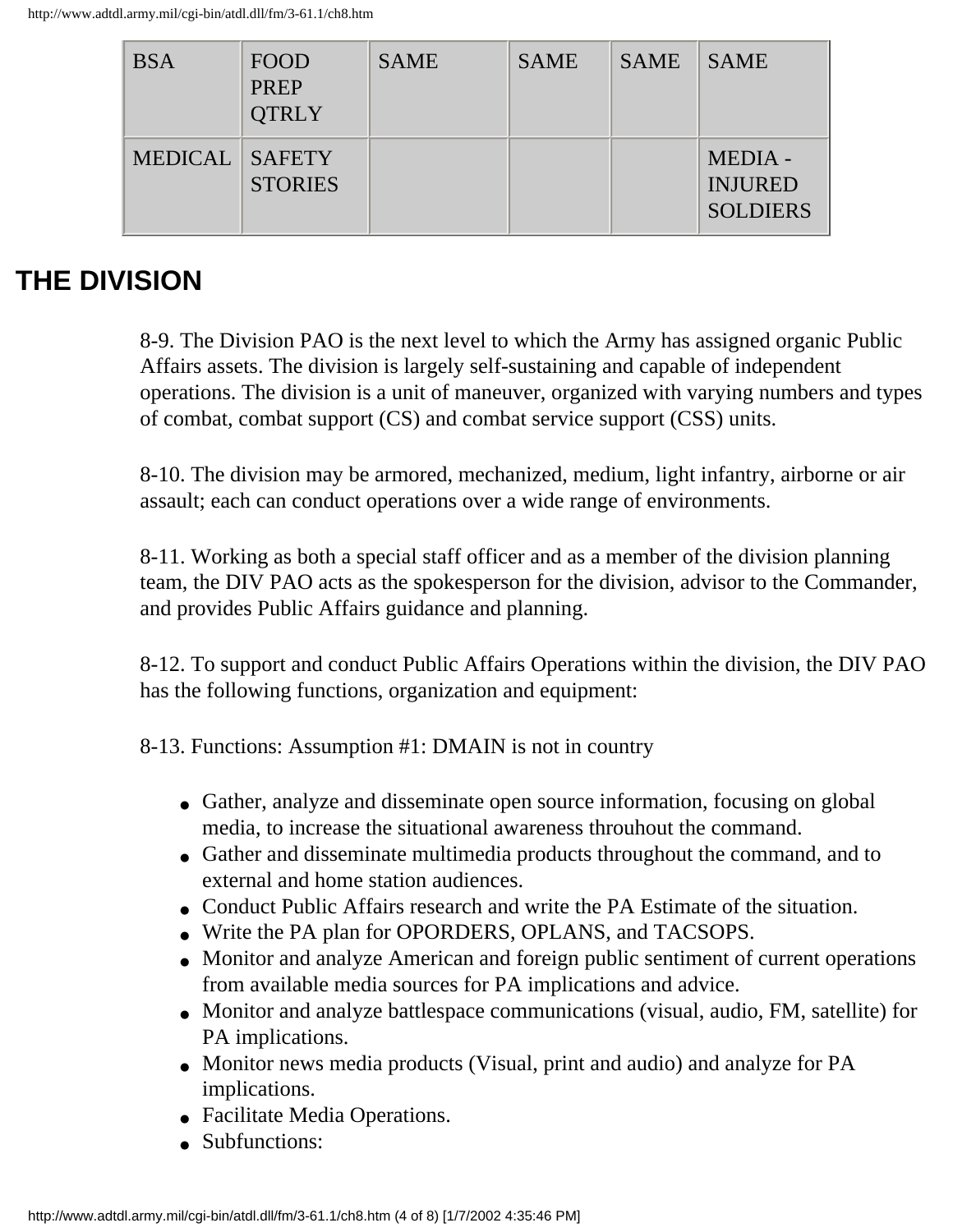- Assist media to gain access to units, soldiers and commanders.
- Coordinate air and ground transportation on a non-interference basis.
- Conduct daily situation briefs as needed.
- Respond to media queries.
- Validate media's credibility, expertise, knowledge, purpose and legitimacy.
- Train and supervise unit-level PA representatives (Command Information NCOs) to assist their commanders command information programs.
- Train soldiers, family members, DACs and everyone habitually associated with the unit to comfortably and successfully communicate with the media.
- Survey soldiers, family members, DACs and other members of the internal audiences to measure effectiveness of the command information program.
- 8-14. Assumption #2: DMAIN is in country
	- Advise the commander and staff on PA implications of plans and actions
	- Gather, analyze, and disseminate Open Source Information, focusing on global media to increase the commander's situational awareness.
	- Gather and disseminate multimedia products throughout the command, and to external and home station audiences.
	- Conduct Public Affairs research and write the PA Estimate of the situation.
	- Write the PA plan for OPORDERS, OPLANS and TACSOPS
	- Monitor and analyze American and foreign public sentiment of current operations from available media sources for PA implications and advise
	- Monitor and analyze battlespace communications (visual, audio, FM, satellite) for PA implications
	- Monitor news media products (Visual, print and audio) and analyze for PA implications
	- Coordinate and integrate all information-related functions (PSYOPS, CA, VI, Joint, Combined and Interagency PA) into the PA plan
	- Conduct Information Operations
	- Act as a conduit for CI products from the field, sanctuary and commercial sources for input into the commander's information program. Provide command information to soldiers, family members and Department of the Army Civilians.
	- Facilitate Media Operations
	- Subfunctions:
		- Coordinate air and ground transportation on a non-interference basis
		- Assist filing stories, video and photographs on a non-interference, reimbursable basis
		- Conduct daily situation briefs as needed
		- Respond to media queries
		- Validate media's credibility, expertise, knowledge, purpose and legitimacy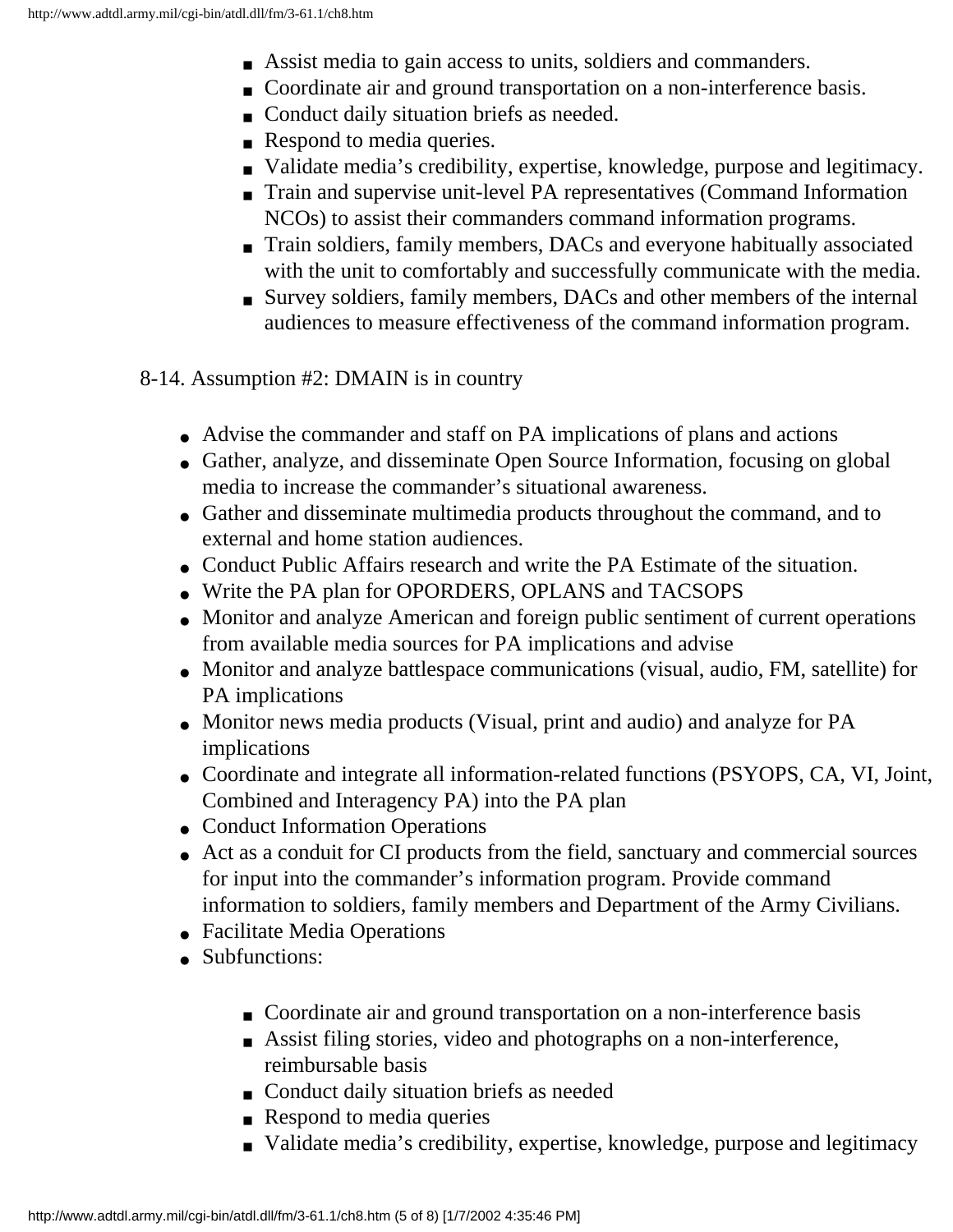- Conduct Primary and Secondary accreditation
- Primary--Full accreditation of non-accredited media
- Secondary--Process media previously accredited at Corps and higher
- Survey soldiers, DACs and other members of the internal audiences to measure effectiveness of the command information program

8-15. Organizational Structure:

- At a minimum an embedded PA division section has:
	- Major 46A and two Captains 46A
	- Master Sergeant 46Z
	- Specialist 46Q
	- Specialist, 46R
	- PFC 460

8-16. Equipment:

- Computer with compatible software and communications hardware and tactical fax machine.
- Access to the Tactical Internet and tactical battlefield radio communications (SINGARS, MSRT etc.)
- Access to FM, Satellite, video and cellular communications
- Access to Army Battle Command System, (MCS\P)

8-17. Transportation:

- Light Division--HMMWV
- Armor and Mech Division-- HMMWV and Trailer

8-18. TAC 1 AND 2 Missions and Functions

# **TACTICAL COMMAND POST PA SECTION**

8-19. The TAC CP, Public Affairs Section is task-organized based on METT-TC. It is the center of gravity for immediate internal and external communication, resolution of Public Affairs issues and violations of ground rules by media representatives. It acts as a conduit to the Information Operations Cell in the DMAIN adding immediacy to the Open Source Information process.

8-20. Public Affairs personnel deploy with the lead elements during any contingency and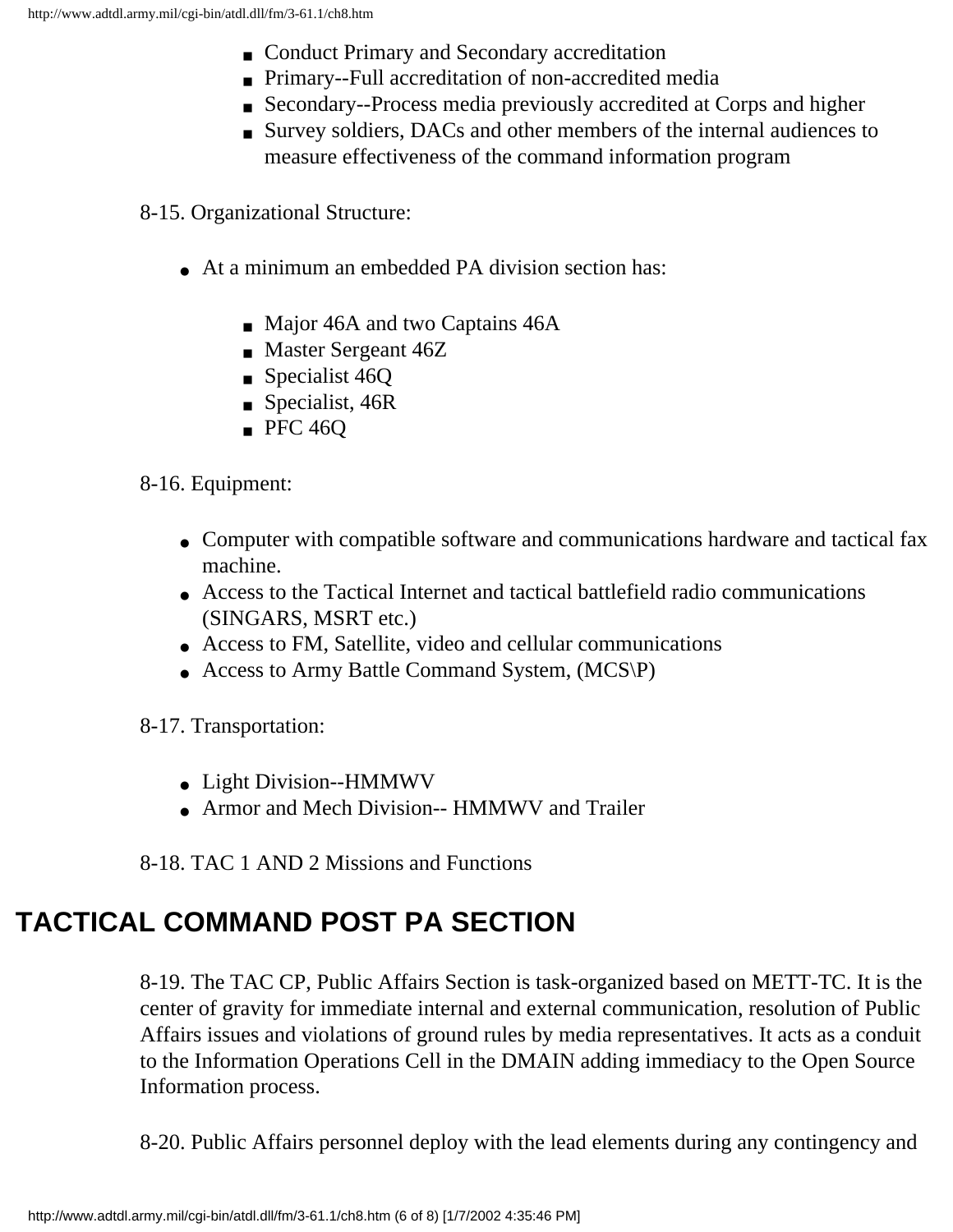remain with the TAC CP to assist the commander, provide internal command information to deployed soldiers and limited external information to home station. They conduct media facilitation to expedite the flow of information to the America public while freeing the commander and his soldiers to conduct their mission.

8-21. The TAC CP, Public Affairs Section maintains connectivity with commanders and global information sources. It contributes to and monitors the common relevant picture, and synchronizes collection and dissemination efforts of soldiers far forward to internal and external audiences.

8-22. Particularly during split-based operations, the PAO task organizes his section to best serve the commander, his soldiers and the American public's need for information.

8-23. Assumption #1: DMAIN is not in country

- Act as the division spokesman.
- Advise the commander and staff on PA implications of plans and actions.
- Execute the plan.
- Assist DMAIN to gather Open Source Information to build the common relevant picture.
- Conduct Information Operations.
- Gather and disseminate multimedia products throughout the command and to external and home station audiences. Act as a conduit for CI products from the field, sanctuary and commercial sources for input into the commander's information program.
- Monitor and analyze battlespace communications (visual, audio, FM and satellite) for PA implications.
- Monitor local news media products (Visual, print and audio) and analyze for PA implications.
- Coordinate, integrate, and synchronize all information-related functions (PSYOPS, CA, VI, Joint, Combined, and Interagency PA).
- Synchronize Public Affairs assets (internal and external) within AO.
- Facilitate Media Operations:
	- Assist media to gain access to units, soldiers and commanders.
	- Coordinate transportation on a non-interference basis.
	- Assist filing stories, video and photographs on a non-interference, reimbursable basis.
	- Conduct daily situation briefs as needed.
	- Respond to media queries.
	- Monitor media operations within the AO.
	- Respond to and mediate potential media problems; react quickly to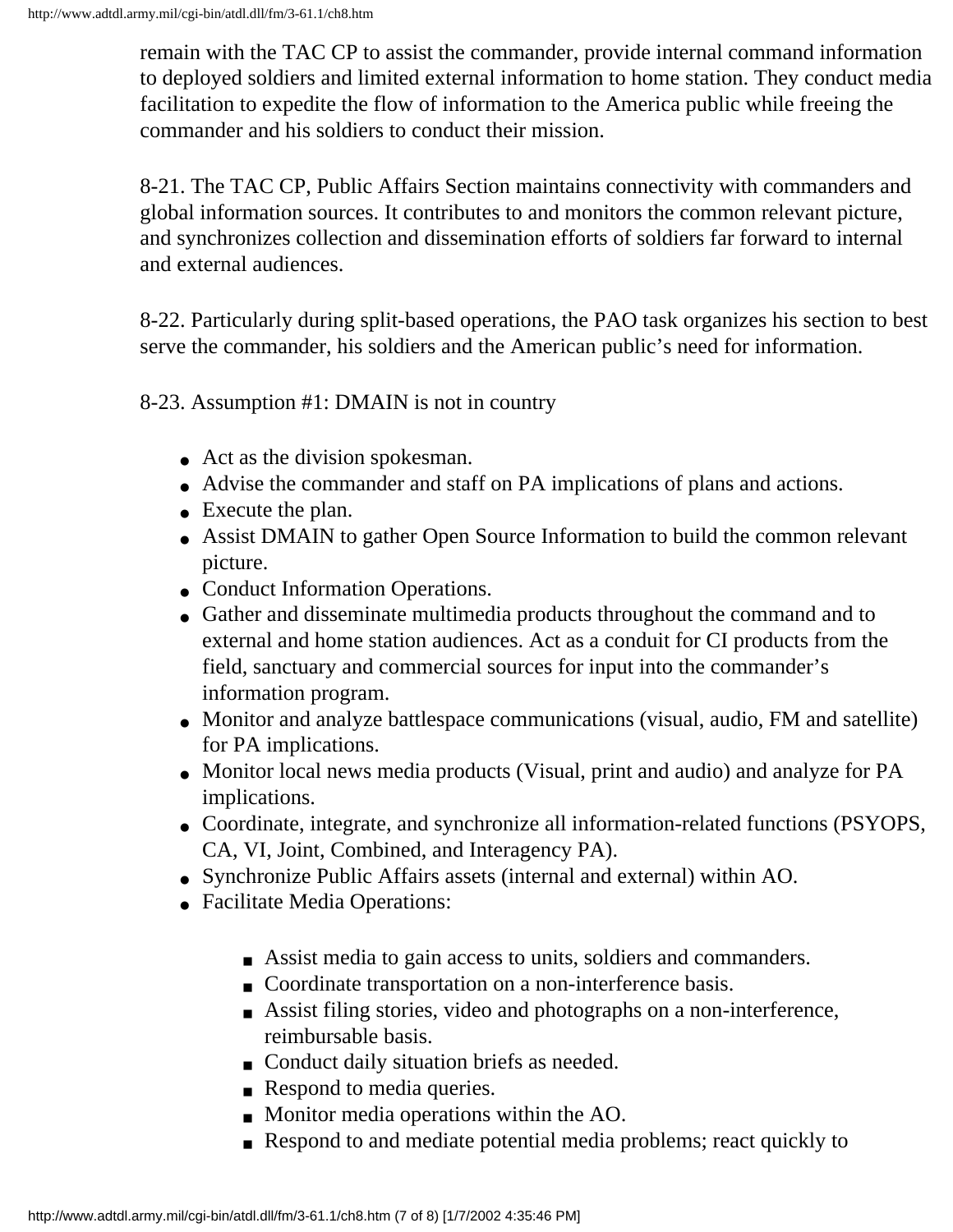coordinate and facilitate information issues throughout the AO.

- Validate media's credibility, expertise, knowledge, purpose and legitimacy.
- Provide seamless connectivity for media accountability throughout the AO.
- Conduct Primary and Secondary accreditation.
- Primary--Full accreditation of non-accredited media.
- Secondary--Process media previously accredited at Corps and higher.

#### 8-24. Assumption #2: DMAIN is in country

- Act as the division spokesman.
- Advise the commander and staff on PA implications of plans and actions.
- Execute the plan.
- Assist DMAIN to gather Open Source Information to build the common relevant picture.
- Monitor battlespace communications (visual, audio, FM and satellite) for PA implications.
- Facilitate Media Operations:
	- Assist media to gain access to units, soldiers and commanders.
	- Conduct daily situation briefs as needed.
	- Monitor media operations within the AO.
	- Respond to and mediate potential media problems; react quickly to coordinate and facilitate information issues throughout the AO.
	- Provide seamless connectivity for media accountability throughout the AO.
	- Conduct Secondary accreditation.
	- Secondary--Process media previously accredited at Corps and higher.

8-25. The division public affairs section provides public affairs support to the division commander and to divisional units deployed in support of combined or joint operations. The division PAO has operational and tactical control over all PA TOE organizations assigned or attached to the division and coordinates closely with embedded PA sections within brigades or divisions to carry out PA operations.

8-26. The division PA staff, when deployed, is augmented by one PAD and one MPAD per three combat brigades. The division public affairs section, if augmented only by a Public Affairs Detachment, operates the division media operations center.

8-27. Traditionally, divisions have operated as part of a corps. In corps operations, divisions normally comprise 9 to 12 maneuver battalions, organic artillery battalions and supporting CS and CSS units. Divisions perform a wide range of tactical missions and for limited periods are self-sustaining. Corps augment divisions as the mission requires.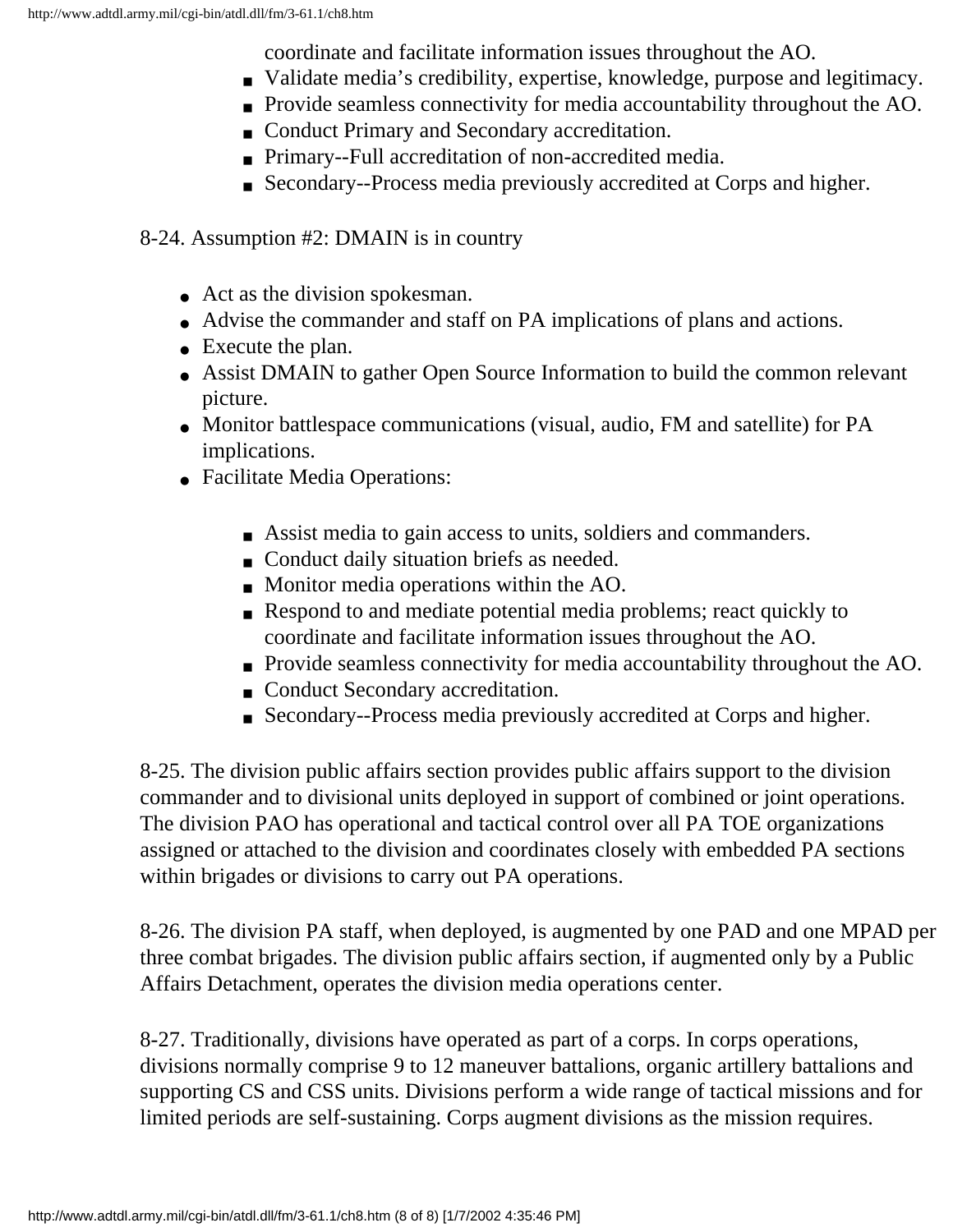

# **Chapter 9**

# **Information Operations**

### **INTEGRATING PUBLIC AFFAIRS**

9-1. Information Operations involve a variety of disciplines and activities that range from electronic warfare and physical destruction through cyberwar and information campaigns. Public affairs is a related activity of IO, and contributes to overall operational success, both real and perceived.

9-2. Successful integrated IO requires coordination of themes, messages and activities in order to leverage the massing of information effects. When synchronized with other military operations, IO is a combat multiplier.

9-3. Information campaign objectives cannot be neatly divided by discipline, such as PA, CA and PSYOP. The responsible organization cannot be easily determined solely by looking at the medium, the message or the audience. For example, information about weapons turn-in policy and collection sites may be disseminated through a variety of means. This could include direct contact by Civil Affairs personnel with local populations and their leaders; PSYOP print and broadcast products; news releases, press conferences and other media facilitation coordinated by PA.

9-4. In accordance with joint doctrine (*Joint Pub 3-61*, Doctrine for Public Affairs in Joint Operations), public affairs are an operational function designed to contribute to the overall success of joint operations. For Public Affairs, the audience may be internal or external, but the objective is constant: Soldiers, participants and the public must understand objectives, motives and the nature, scope and duration of friendly actions. The relevant audiences important to the commander are not limited to soldiers and the American public, but are also international as well as local to the operation.

9-5. Synchronized information operations contribute to military campaigns in a variety of ways. These contributions may:

• Gain or sustain support for the U.S. or coalition position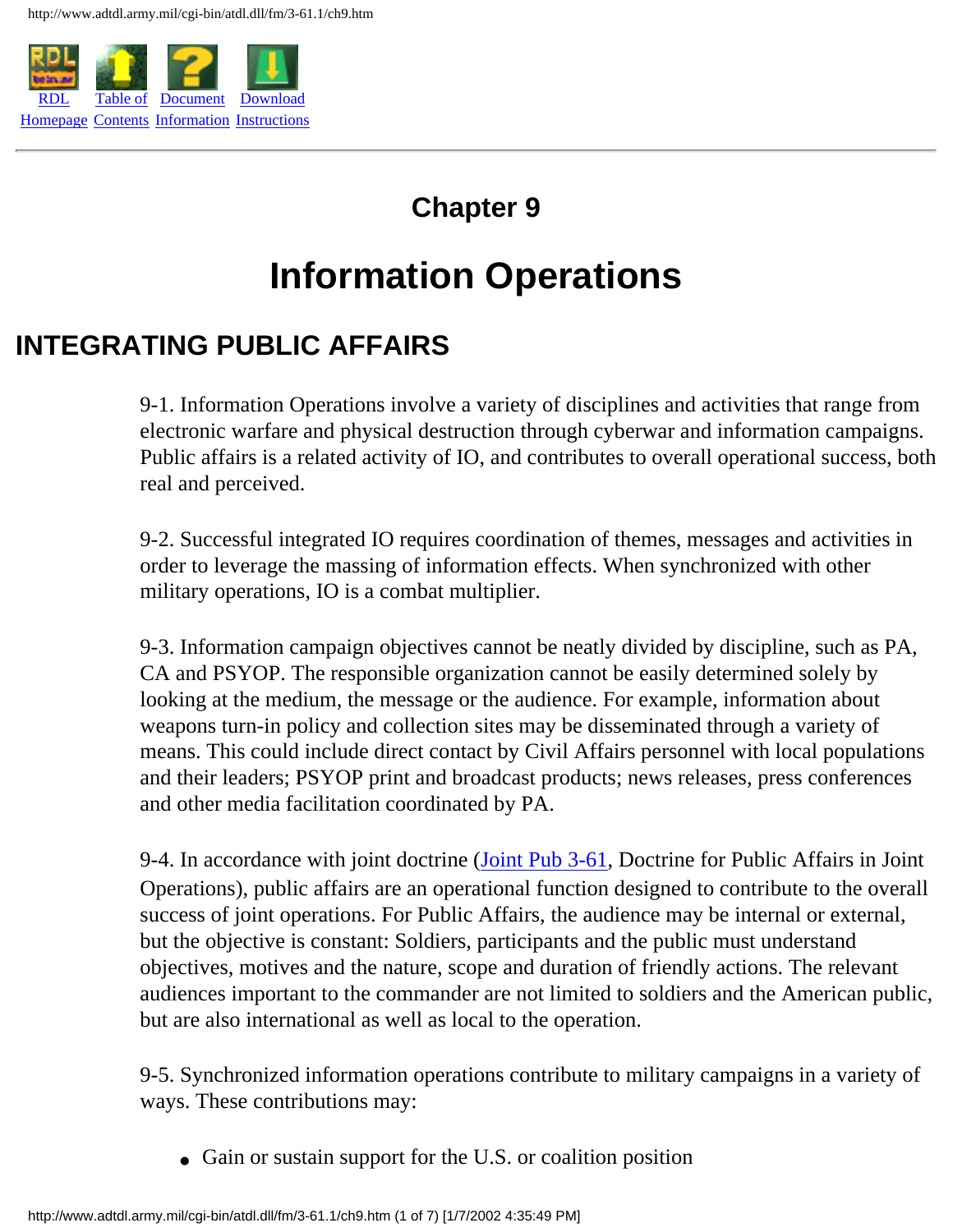- Reduce the need for combat forces
- Influence events with non-lethal means
- Counter propaganda and disinformatio
- Discourage adversary offensive operations
- Deter hostile actions
- Undermine illegitimate regimes
- Support the maintenance of coalitions

9-6. Information Operations during peacekeeping operations:

- Promote peaceful cooperation
- Lower friendly force requirements
- Counter propaganda and disinformation
- Reduce friction leading to hostilities
- Gain and maintain the initiative
- Shape opponent plans and operations

9-7. These goals may not be achieved solely by tactical level information operations, but rather, may be theater and national-level issues that are reinforced by tactical-level message dissemination. This requires horizontal and vertical integration of themes and messages to achieve a massing of information effects.

# **IO STAFF ORGANIZATION**

9-8. Composition of the Information Operations battle staff/coordination council or other such element is flexible and tailored to the operation and desires of the commander. (See figure 9-1). Notional IO staff structures are included in FM 3-13 (100-6), Information Operations.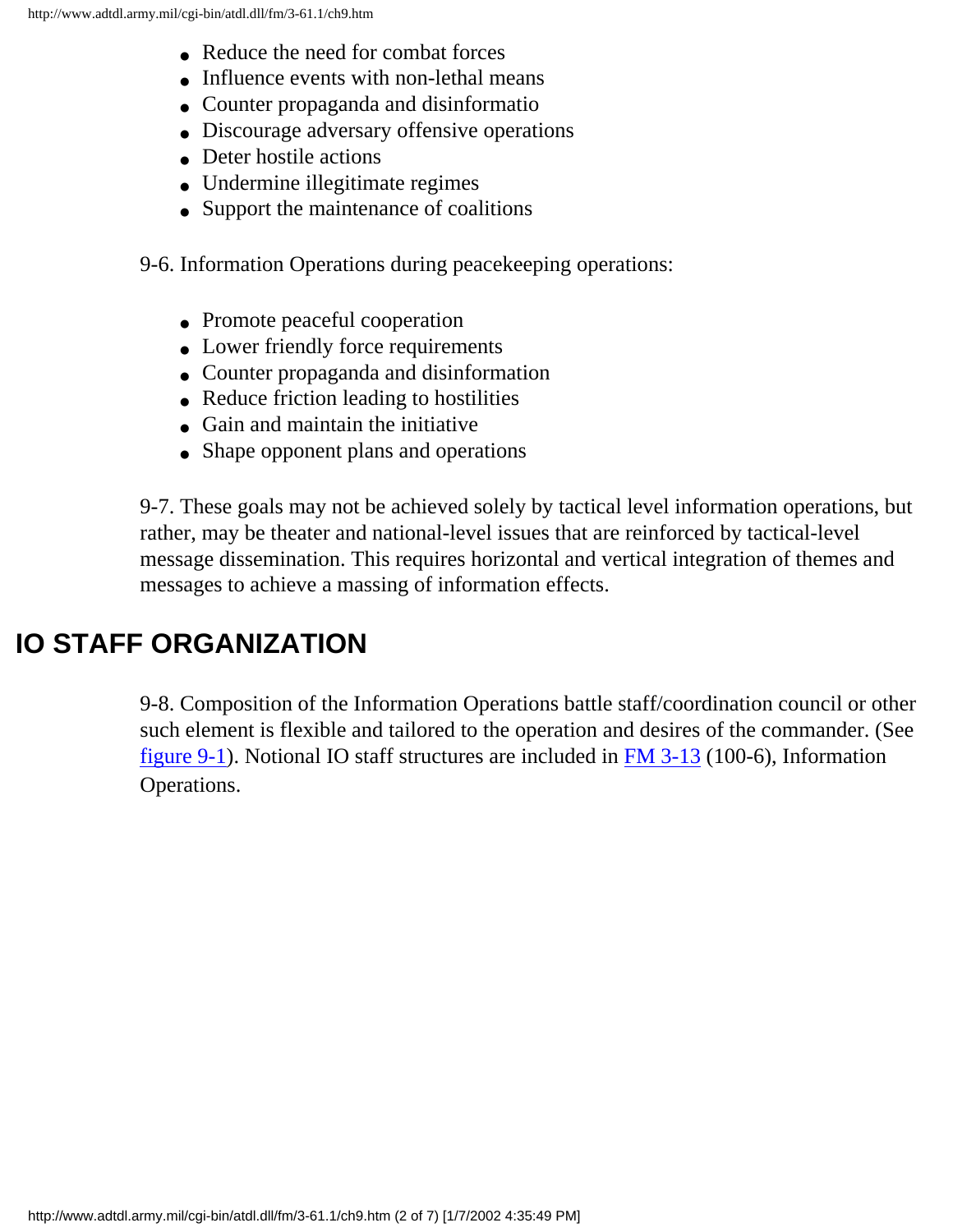```
http://www.adtdl.army.mil/cgi-bin/atdl.dll/fm/3-61.1/ch9.htm
```


#### **Fig 9-1 Notional IO Battlestaff**

9-9. The IO cell is often headed by the G-3 or his designated representative, and includes representatives of a variety of organizations. The staff may include, but not necessarily be limited to the G2, G3, G5, G6, PAO, PMO, JAG, PSYOP, Electronic Warfare Officer, Political Advisor, Joint Military Commission representative, Fire Support Coordinator and Targeting Board representative.

9-10. The successful accomplishment of a specific mission may require the close coordination and synchronization of the range of information activities as well as maneuver elements. While the IO cell is lead by the G3 or his designate, IO coordination is the responsibility of the Land Information Warfare Activity field support team. While providing a public affairs representative to the IO Cell, PAOs must maintain a clear and direct link with the commander.

#### **LIWA**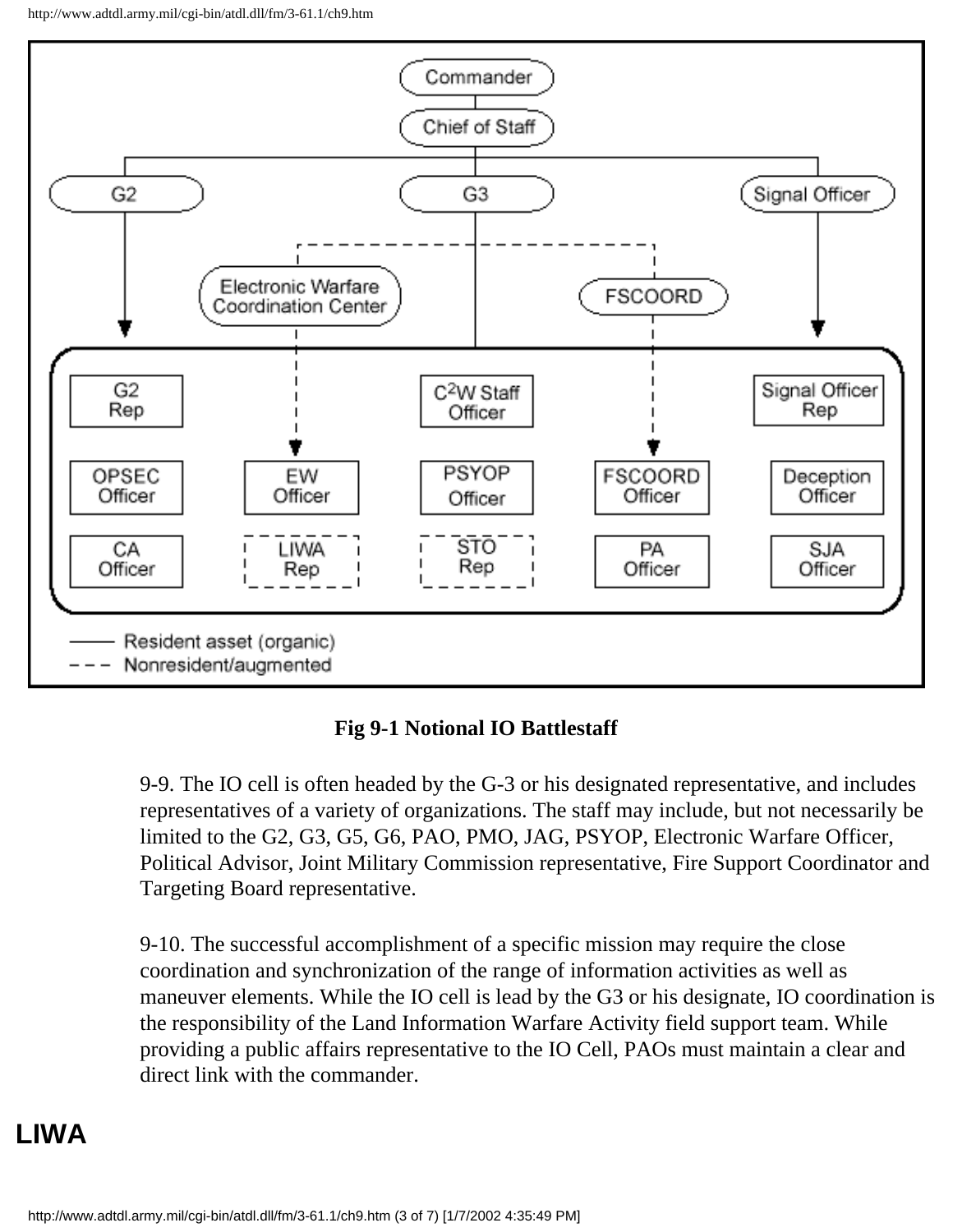9-11. The Land Information Warfare Activity, an INSCOM element, provides commanders with field support teams (FST) that serve as IO advisors in addition to effecting the synchronization and coordination of the range of activities that support IO. LIWA field support teams do not serve as functional area specialists, but rather, coordinate the activities of those elements. For example, the LIWA FST members may be from the military intelligence and PSYOP branches, but do not serve as the commander's intelligence analyst or PSYOP planner, or for that matter, Public Affairs advisor. They do, however, coordinate the actions and products of these and other activities in support of the IO plan.

### **PA SUPPORT TO INFORMATION OPERATIONS**

9-12. PA participation in IO involves no completely new tasks but does require a broadened scope of operations. PA support to IO requires analysis of the Global Information Environment (GIE) and the operational environment, as well as synchronization of efforts with other organizations and agencies to ensure themes and messages are consistent and deconflicted.

9-13. PA in IO requires PA staffs to be fundamentally proactive rather than reactive. Often, actions may be taken and products developed to assist command achievement of a desired end state. This is more than merely reacting to events with a press release or conference

9-14. PA actions and events that support IO include print and electronic products, news releases, press conferences and media facilitation. PA advises the commander on how the operation is being perceived and portrayed and also provides guidance to unit commanders and soldiers. This includes regular talking points and themes for commanders and preparing soldiers to interact with the press. It's a means of emphasizing selected issues and positions--speaking with one voice.

# **PA ESTIMATE AND IO PLANNING**

9-15. The starting point for PA contributions to Information Operations is the Public Affairs Estimate. (See [Appendix C\)](#page-112-0). The PA estimate consolidates information on the audiences, media presence, public opinion, personnel available and PA guidance.

9-16. This is not a static document created at the beginning of an operation, but must be continually updated to reflect changes in the operational situation and environment. Issues to consider include:

9-17. **Audience analysis**. Who are the audiences, both internal and external? What are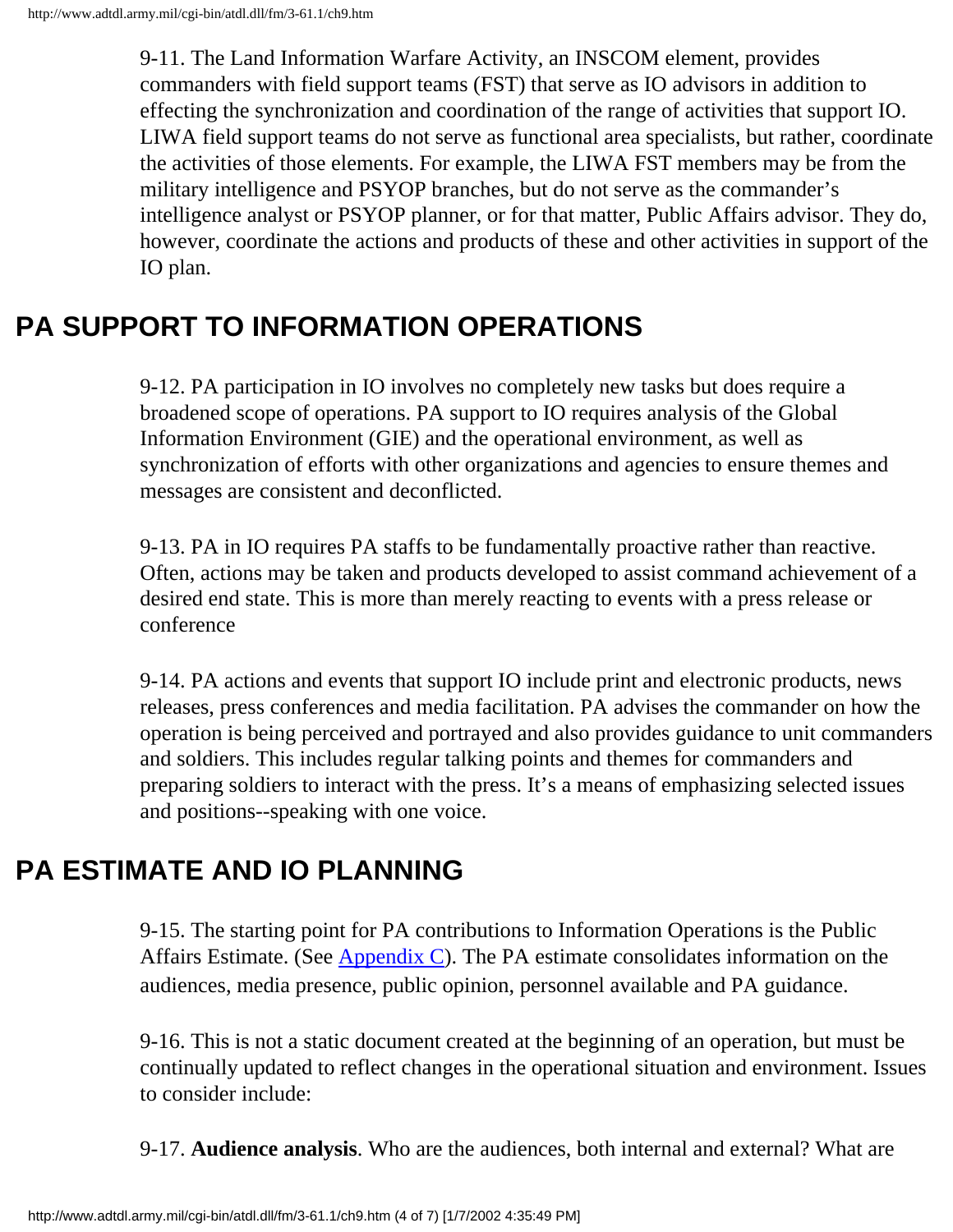their information needs? How do they get their information: television, radio, newspapers or word of mouth? Is the media state-run or independent? Does the audience population have telephones, cell phones, fax machines or Internet connections? These devices are frequently found even in developing countries and must be considered during the analysis of information channels.

9-18. **Media presence**. What media representatives and organizations are in the area of operation? Are they radio, television or print? Are they state-run or independent? What is their political slant? Are they pro- or anti-coalition? Are they receptive to coalition information products such as news releases or other print or electronic products? Is the local media interested in live interviews with U.S. commanders and soldiers?

9-19. **Public Opinion**. What are the opinions/beliefs of the local populations; of the international community; of the U.S. national population?

9-20. **Personnel available**. What is the available Public Affairs force structure (PADs, MPADs, BODs, CPIC/JIB staff, unit organic PA staff and individual additions), translators, Combat Camera and administrative staff.

9-21. **PA guidance**. What guidance has been received from higher levels? Official positions on theater issues are naturally not developed at the tactical level. What is the theater strategic/national command authority position? This is often coordinated and deconflicted at all levels via conference calls and other communication means.

# **IO CAMPAIGN CYCLE**

9-22. There are four stages to an IO campaign cycle: capability development, assessment, planning and execution. The execution stage is accompanied by evaluation-- during and after the mission -- in order to adjust operations as needed and after the operation to gather lessons learned.

#### 9-23. **Capability development**:

- Identify local resources and available external support. Theme and message delivery can take many forms, including radio/television, handbills, leaflets, loudspeakers, soldiers, displays, the Internet, internal information products, USIA, Voice of America, print and electronic news releases, press conferences, direct contact with parties, leaders, officials and citizens. Direct contact may include military liaisons, Civil Affairs personnel, diplomatic contact, or any form of personal interaction.
- Establish processes and procedures
- Collect, organize and store relevant information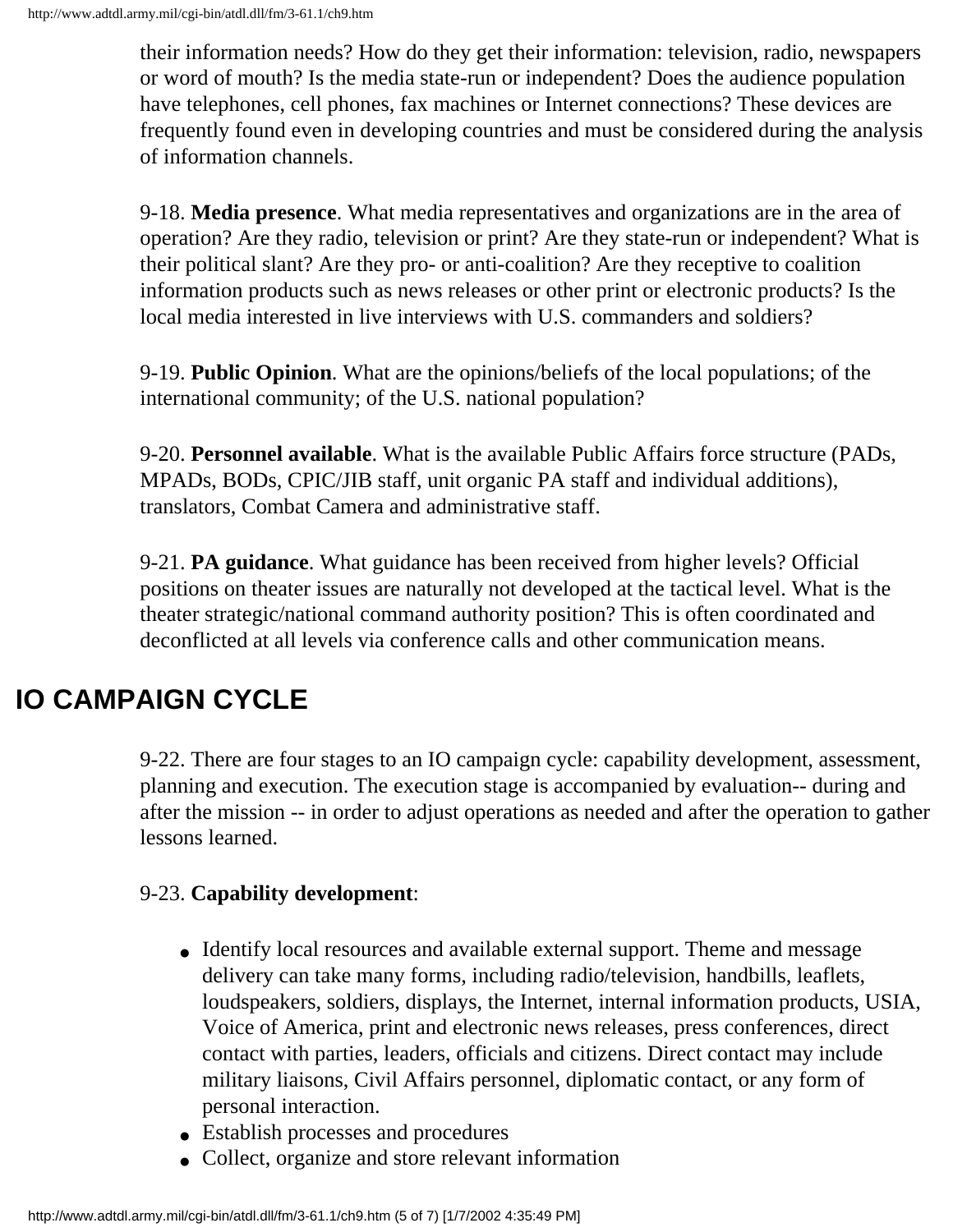#### 9-24. **Assessment**

- Perform mission analysis
- Obtain commander's guidance
- Define IO goals and objectives
- Conduct risk assessment
- The assessment phase includes a mission analysis, clarification of the commander's guidance, initial identification of IO goals and objectives and a risk assessment. Goals and objectives include a determination of the desired end state and what must be done to achieve it. This may mean inducing others to take or not take certain actions, or have the information to make certain decisions that will support the goals of the operation. Public Affairs is not in the business of shaping beliefs and attitudes of populations, but can provide factual information that enables people to make informed decisions.
- Risk Assessment
	- Consequences for command if information operation fails?
	- Potential unintended effects?
	- Operational success too reliant on IO?
	- Can IO campaign be used against U.S. or coalition?
	- Force protection issues?
	- Compromise or loss of impartiality?

#### 9-25. **Planning**

- Develop and coordinate themes
- Determine the best implementation means
- Delineate tasks and responsibilities
- Identify feedback and measures of effectiveness channels
- Prepare implementation order
- During the planning phase, specific themes are developed and coordinated with all members of the IO cell. Message/theme delivery methods are determined and specific tasks and responsibilities are assigned. The IO cell may use a synchronization matrix to effectively manage IO events. For example, this matrix will indicate specific actions, events or products each member organization of the IO cell will execute or produce to support the plan. For example, a specific event may require PSYOP leaflets and broadcasts, PA press releases, news conferences and interviews with soldiers and Civil Affairs meetings with local officials and community leaders. These activities are coordinated on the matrix, ensuring deconfliction of resources, messages and products.
- Measures of effectiveness and feedback indicators vary widely and should be identified in the planning process. They may include questions raised by the media,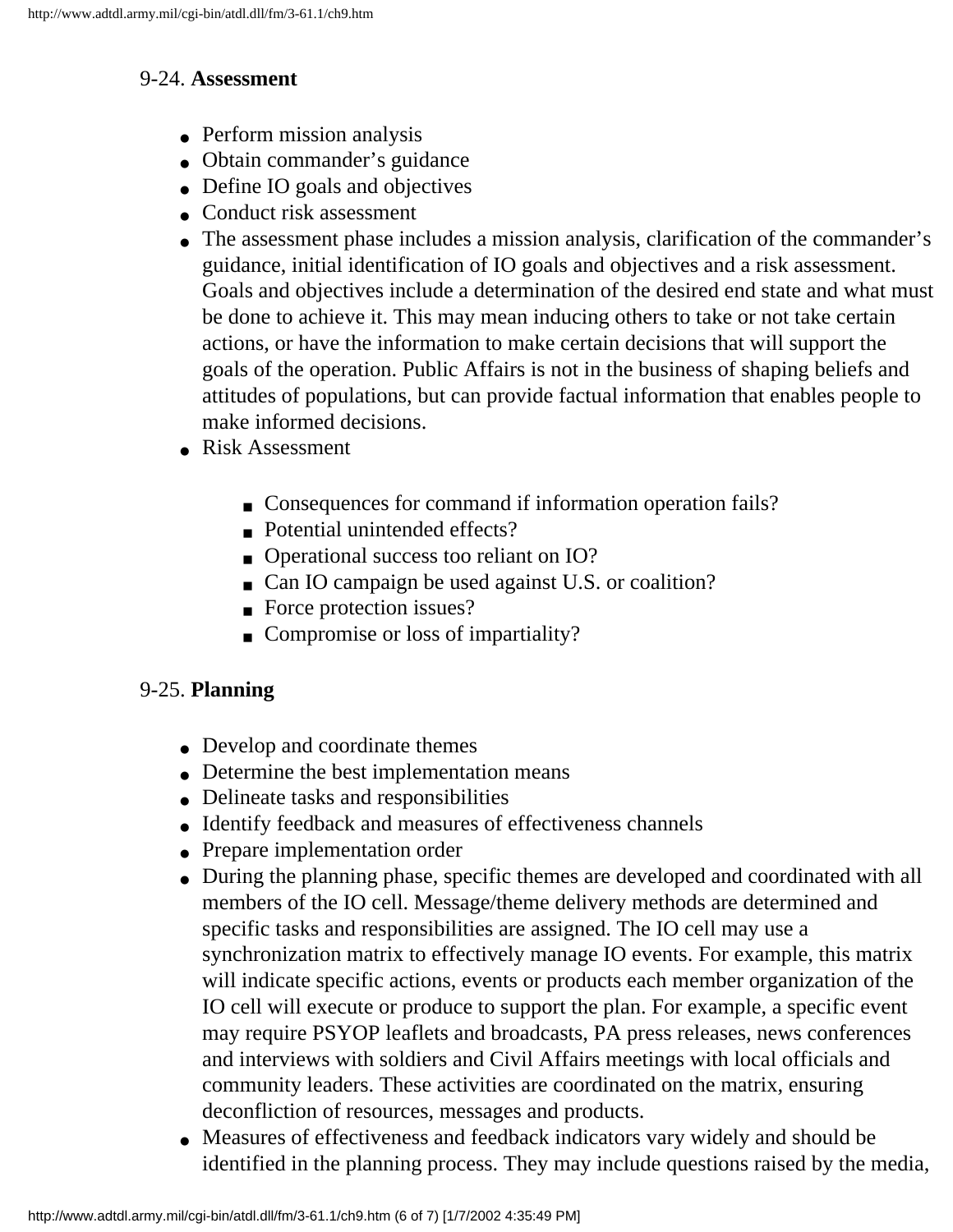editorials and commentaries, statements by public officials, postings to internet newsgroups and forums, demonstrations and protests, statements during meetings, responses given to public opinion surveys, behaviors during specific events, as well as other SIGINT and HUMINT collection and analysis.

• The product of the planning phase is a synchronization matrix and execution schedule. The matrix is then coordinated with the overall synchronization matrix, ensuring that IO is coordinated across the BOSs.

#### 9-26. **Execution**

- Conduct the mission.
- IO monitoring must be conducted throughout the execution of the event and during follow-up review, feedback and evaluation.
- If necessary or possible, alter mission if evaluation determines it is not successful or unexpected responses occur.

#### 9-27. **Evaluate**

- Assess the effectiveness of the operation
- Determine preventive methods, document lessons learned and apply to next operation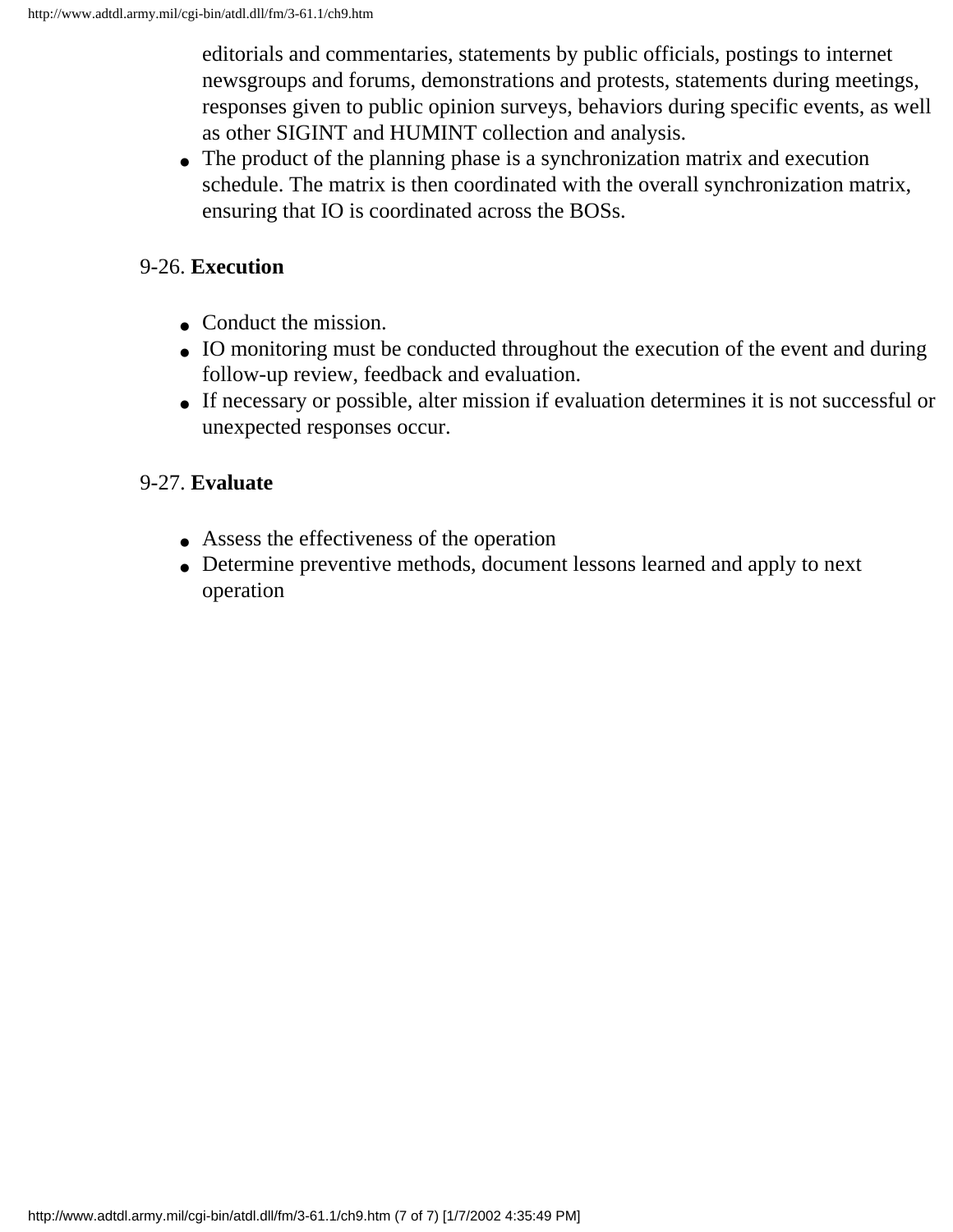

# **Appendix A**

# **DOD PRINCIPLES OF INFORMATION**

The DOD Principles of Information are contained in DOD Directive 5122.5, Change 1. They chart the course for all DOD Public Affairs activities, and apply to the full continuum of day-to-day activities and operations. It is the commander's responsibility to ensure that all planning for military activities and operations efficiently and effectively achieve the goals set by these principles.

# **DOD PRINCIPLES OF INFORMATION**

- A. Timely and accurate information will be made available so that the public, Congress, and the news media may assess and understand the facts about national security, defense strategy, and on-going joint and unilateral operations.
- B. Requests for information from organizations and private citizens will be answered in a timely manner. In carrying out this policy, the following principles of information apply:
	- (1) Information will be made fully available, consistent with statutory requirements, unless its release is precluded by current and valid security classification. The provisions of the Freedom of Information Act and the Privacy Act will be complied with in both letter and spirit.
	- (2) A free flow of general and military information will be made available, without censorship or propaganda, to the men and women of the Armed Forces and their family members.
	- (3) Information will not be classified or otherwise withheld to protect the government from criticism or embarrassment.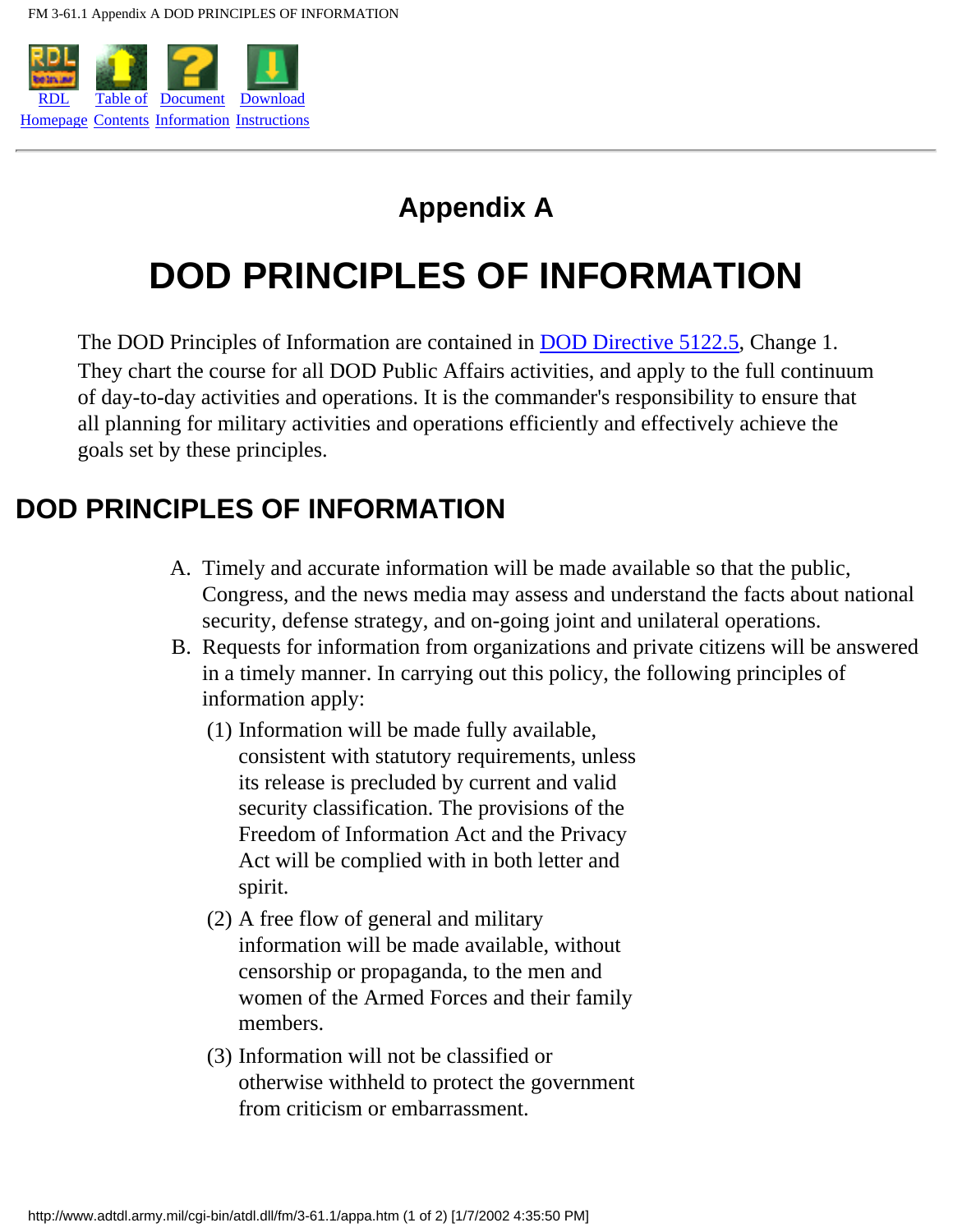- (4) Information will be withheld only when disclosure would adversely affect national and operations security or threaten the safety or privacy of the men and women of the Armed Forces.
- (5) The Department's obligation to provide the public with information on its major programs and operations may require detailed public affairs planning and coordination within the Department and with other government agencies. The sole purpose of such activity is to expedite the flow of information to the public; propaganda or publicity designed to sway or direct public opinion will not be included in Department of Defense public affairs programs.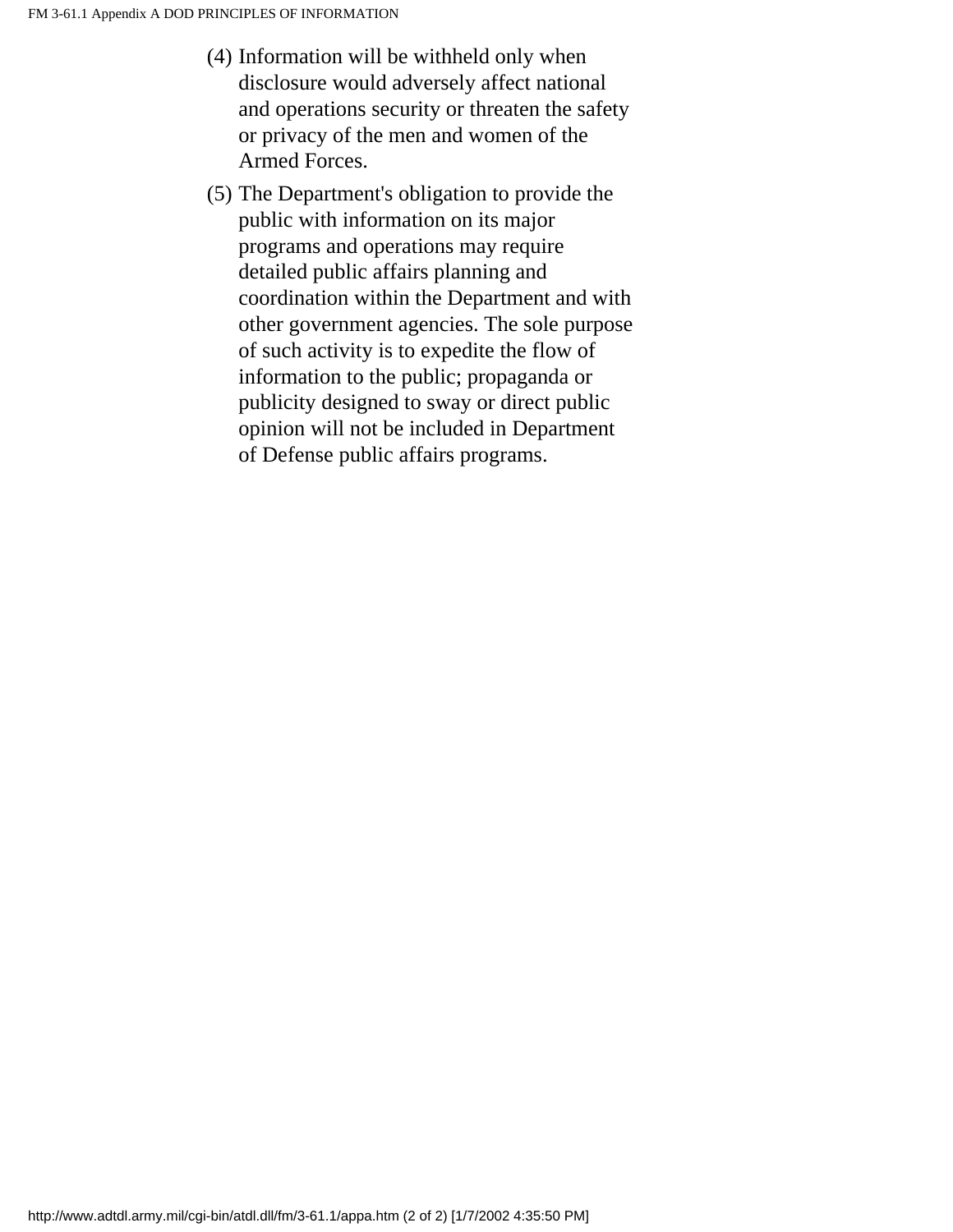

## **Appendix B**

# **THE GUIDELINES FOR COVERAGE OF DOD COMBAT OPERATIONS**

### **DOD MEDIA GUIDELINES**

The DoD Media Guidelines, issued as Change 3 to DoD Directive 5122.5, provide the following guidelines for coverage of DoD combat operations:

- A. Open and independent reporting will be the principal means of coverage of U.S. military operations.
- B. Pools are not to serve as the standard means of covering U.S. military operations. But pools may sometimes provide the only feasible means of early access to a military operation. Pools should be as large as possible and disbanded at the earliest opportunity--within 24 to 36 hours when possible. The arrival of early access pools will not cancel the principle of independent coverage for journalists already in the area.
- C. Even under conditions of open coverage, pools may be appropriate for specific events, such as those at extremely remote locations or where space is limited.
- D. Journalists in a combat zone will be credentialed by the U.S. military and will be required to abide by a clear set of military security ground rules that protect U.S. forces and their operations. Violation of the ground rules can result in suspension of credentials and expulsion from the combat zone of the journalists involved. News organizations will make their best efforts to assign experienced journalists to combat operations and then make them familiar with U.S. military operations.
- E. Journalists will be provided access to all major military units. Special operations restriction may limit access in some cases.
- F. Military public affairs officers should act as liaisons but should not interfere with the reporting process.
- G. Under conditions of open coverage, field commanders will permit journalists to ride on military vehicles and aircraft whenever feasible. The military will be responsible for the transportation of pools.
- H. Consistent with its capabilities, the military will supply PAOs with facilities to enable timely, secure compatible transmission of pool material and will make these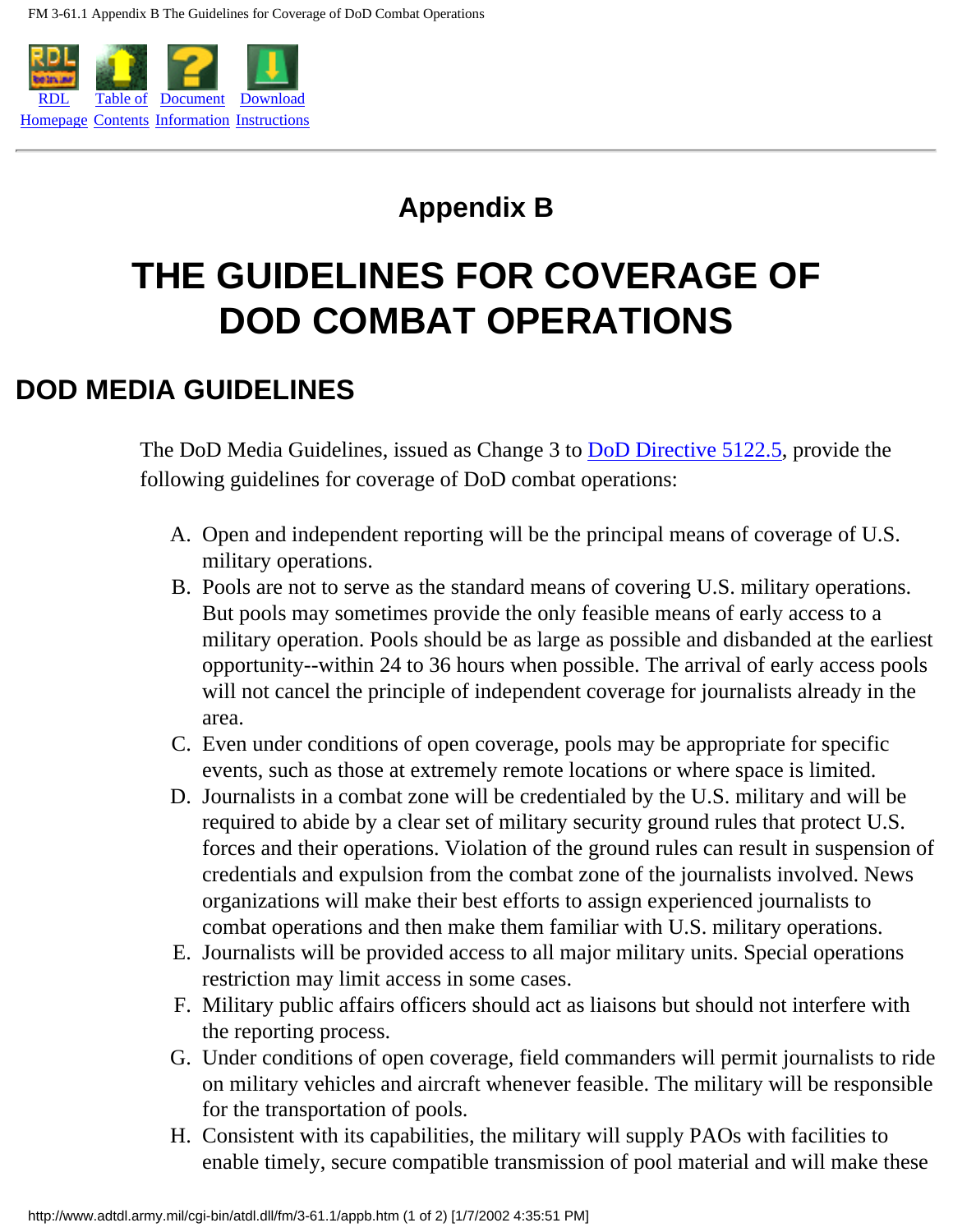facilities available whenever possible for filing independent coverage. In cases when government facilities are unavailable, journalists will, as always, file by any other means available. The military will not ban communications systems operated by news media organizations, but electromagnetic operational security in battlefield situations may require limited restrictions on the use of such systems.

I. These principles will apply as well to the operations of the standing DoD National Media Pool system.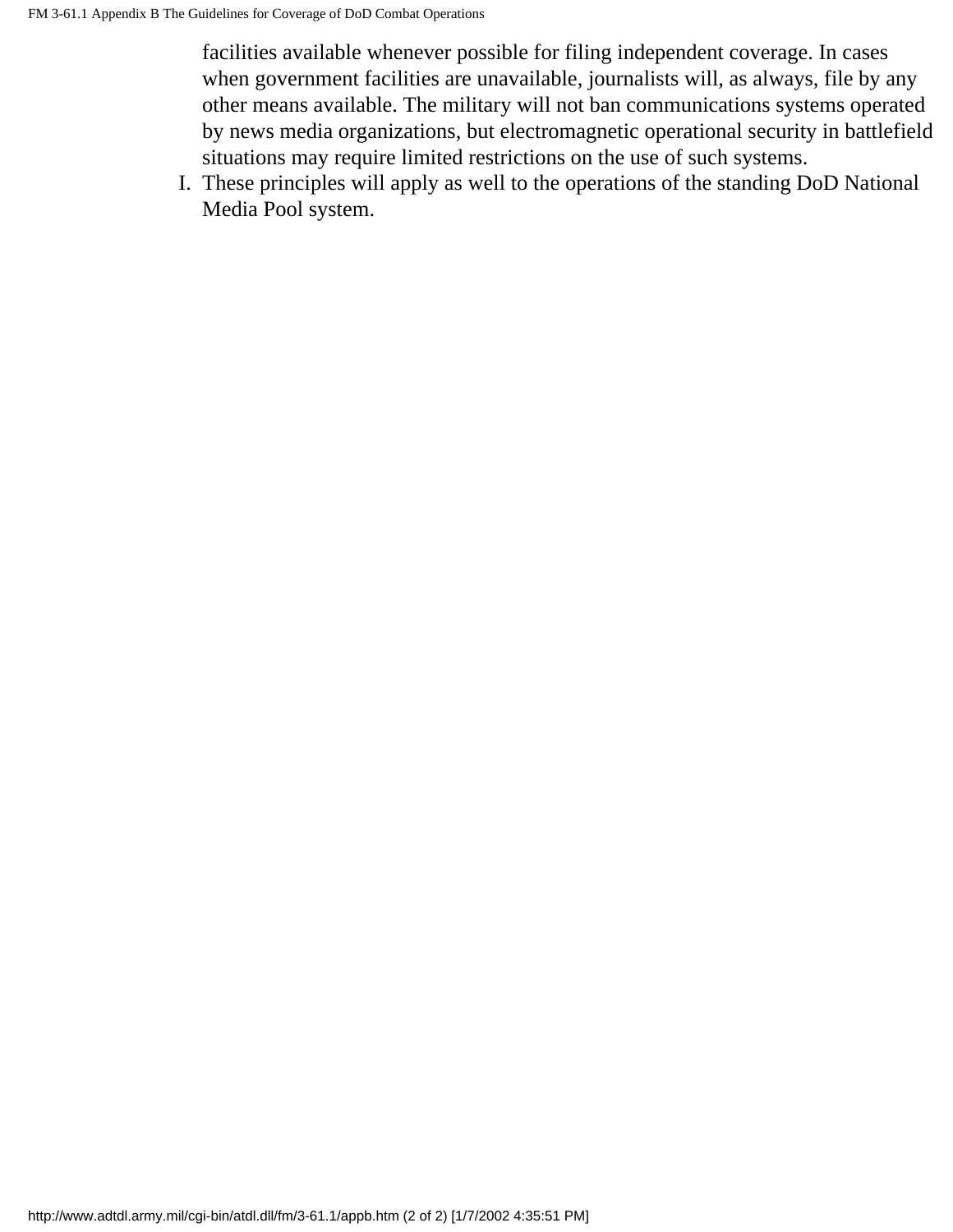

# **Appendix C**

# **PUBLIC AFFAIRS ESTIMATE**

## **SAMPLE PA ESTIMATE**

FM 6-99 (101-5)

\_\_\_\_\_\_\_\_\_\_\_\_\_\_

Classification

**Headquarters** Place of issue Date, time, and time zone Message Ref. no.

PUBLIC AFFAIRS OPERATIONS ESTIMATE NO. \_\_\_\_\_\_\_\_\_\_\_\_

References: Maps, charts, or other documents.

Time zone used throughout the estimate:

#### **1. MISSION**

This paragraph lists the command's restated mission from a public affairs perspective.

#### **2. THE SITUATION AND CONSIDERATIONS**

The paragraph describes the strategic and operational media environment in which the operation is being conducted and identifies the critical factors that might impact on the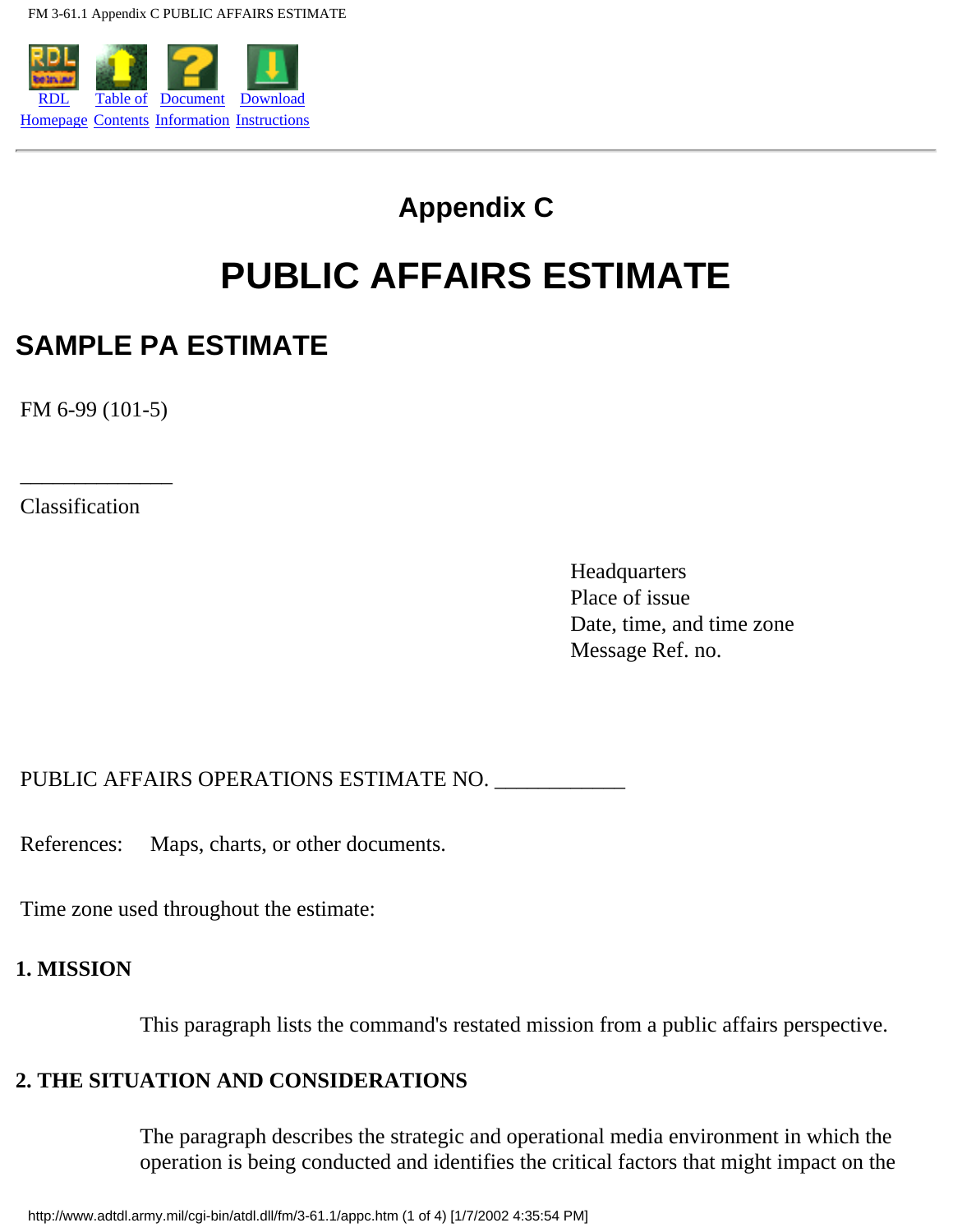command's mission -- the "action and reaction" within global media channels. It identifies the media environment across the operational continuum, describing it from "austere" for low media interest and capability in a limited AOR communication infrastructure to "dynamic" for high media interest and capability in a high-tech AOR infrastructure. At a minimum, this paragraph must include:

- a. Information environment. This paragraph describes the characteristics of the operation and the information environment in the area of operations. It identifies any activities or issues affecting the over-all mission and the command's public affairs objectives.
- b. Media presence. An assessment of the news media presence in the theater of operations prior to deployment and the likely presence of additional news media during the conduct of operations. This assessment should address the authority under which media representatives are operating and the degree of control that can be imposed on their efforts.
- c. Media capabilities. An assessment of the media's information collection and communication technology, specifically identifying their level of visual information acquisition and satellite communication capabilities. It includes an analysis of the logistics support, transportation assets, and host-nation communications infrastructure available to them.
- d. Media content. An assessment of the global media's presentation of information and their agendas, and an analysis and prioritization of the potential strategic and operational issues confronting the command in the news media. This media content analysis will provide an evaluation of the quantity of coverage and the nature of that coverage.
- e. Public opinion. Assessment of national and international attitude about the operation and command, leaders, and soldiers conducting it. This paragraph should include both the perceptions held by major audience groups and the relative solidity or strength of those attitudes. A public opinion analysis should include as a minimum an analysis of the following groups:
	- American public
	- Civilian political leaders
	- Coalition and allied forces and their publics
	- International audience
	- Internal command audience
	- Home station public
- f. Information channel availability. An assessment of the information channels available for the communication of information in and out of the AOR. It identifies the means available to the commander for receipt, transmission, and dissemination of voice, data, text, graphics, and digital visual imaging. It describes command, coalition, and local national facilities and equipment available, to include an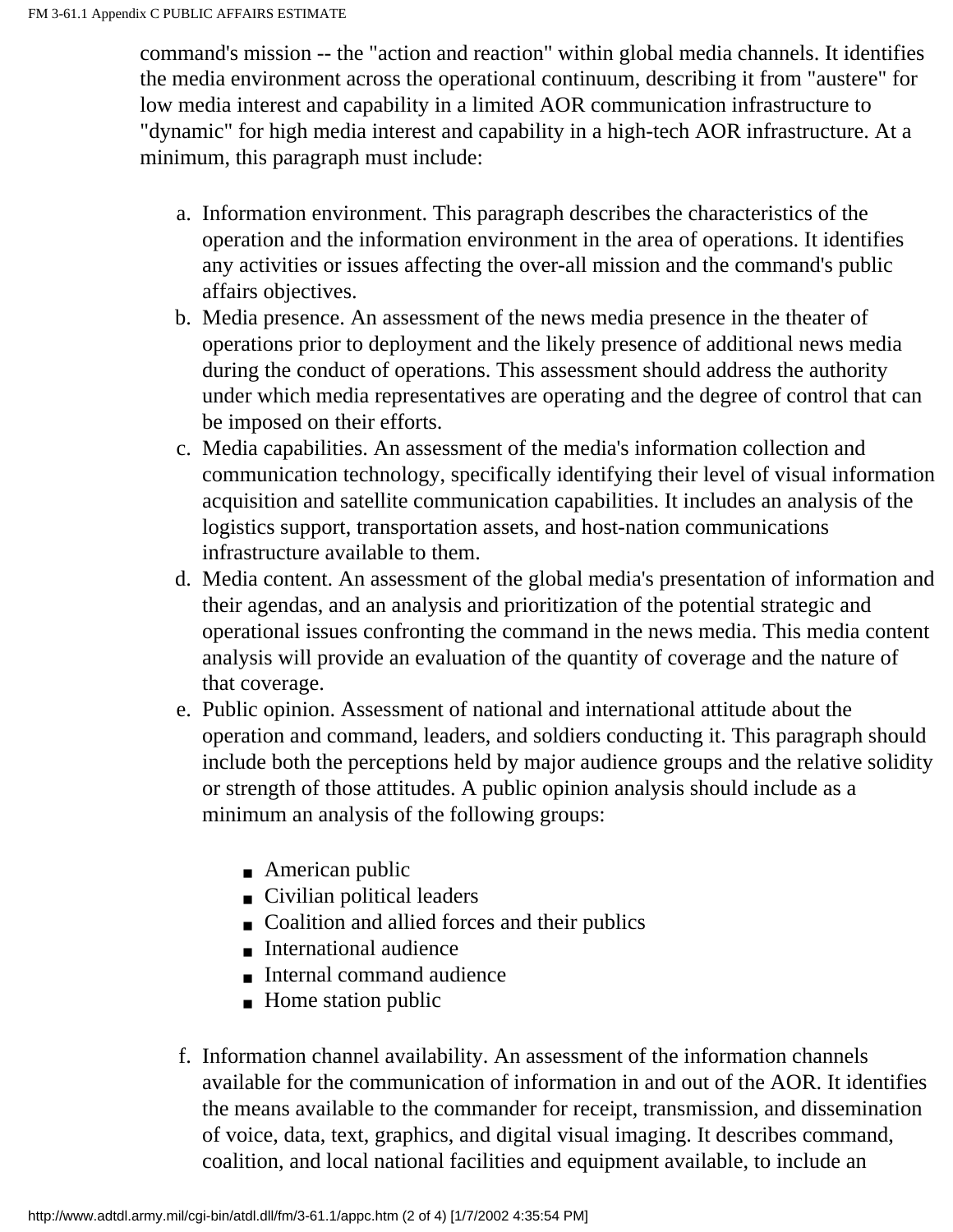analysis of available telephone lines for voice and data transmission, the accessibility of audio and video channels, the prevalence of private communications devices such as soldier-owned cellular telephones, facsimile machines, computers, portable radios and televisions, still and video cameras, and the nature and flow of the information possible through these channels.

- g. Information needs. This is an assessment of the information needs of the previously identified key publics. It analyzes key internal and external audiences and assesses theirs news and information expectations. It identifies the types of information made available to these key audiences.
- h. Personnel situation. Describes the present dispositions of public affairs personnel and units that affect the PA mission, and the assets needed and available. State known personnel problems, if any, that may affect the PA situation. Consult the personnel estimate for details. (Examples of personnel include shortages of PA NCOs and skilled operators for equipment.)
- i. Public Affairs situation. This summarizes current PA objectives and identifies specific courses of action for each objective. At high levels of command, detail information in a summary with a reference to an annex to the estimate. Subparagraphs will include all current (PAG) from OSD (PA).
- j. Logistical situation. State known logistic problems, if any that may affect the PA situation. See logistic estimate for details. (Examples of logistic problems include the lack of transportation and adequate facilities.)
- k. Assumptions. Until specific planning guidance from the commander becomes available, you may need assumptions for initiating planning or preparing the estimate. Modify these assumptions as factual data or planning guidance becomes available.

#### **3. ANALYSIS OF COURSES OF ACTION**

Analyze each course of action based on the public affairs objectives in paragraph 2i. Indicate problems and deficiencies. At a minimum, subparagraphs should include media facilitation and support, news and information provision, and force training and support.

Analyze each COA from a PA point of view to determine its advantages and disadvantages for conducting PA. The detail in which the analysis is made is determined by the level of command, scope of operations, and of urgency of need.

#### **4. COMPARISON OF COURSES OF ACTION**

Compare each course of action. List advantages and disadvantages of each course of action under consideration. Include methods of overcoming deficiencies or modification required for each course of action.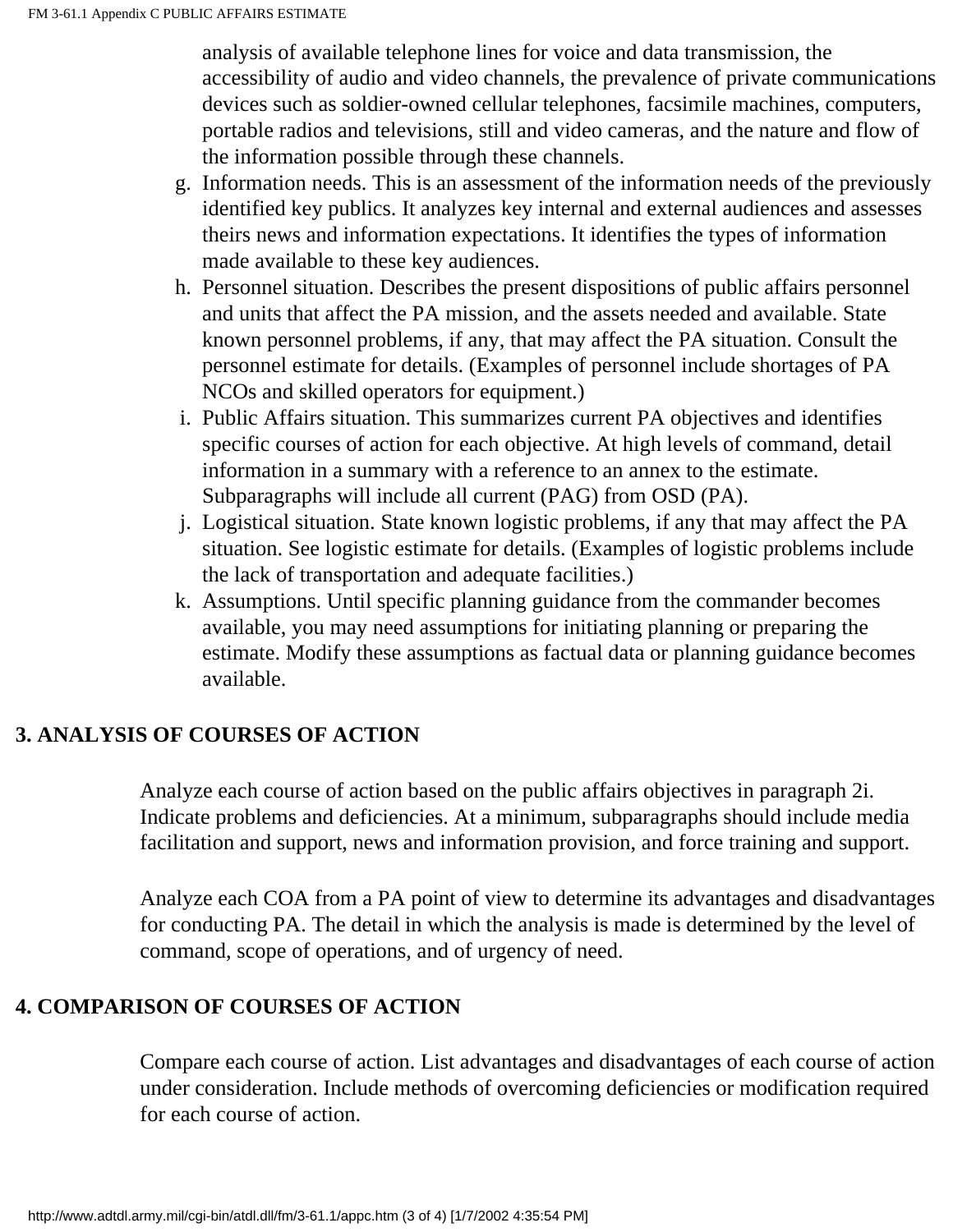### **5. CONCLUSIONS**

- a. Indicate whether you can support the command mission (restated in paragraph from the public affairs viewpoint.
- b. Indicate which COAs you can best support.
- c. List major public affairs deficiencies, which commander must consider. Include specific recommendations about methods of eliminating or reducing their effects.

(Public Affairs Officer) ANNEXES: (As required)

\_\_\_\_\_\_\_\_\_\_\_\_\_\_\_\_\_\_\_\_\_\_\_\_\_\_\_\_\_\_\_\_\_\_\_\_\_\_

DISTRIBUTION:

(NOTE: The headings listed in this assessment are for example only. Use headings appropriate to your command's operations.)

Classification

\_\_\_\_\_\_\_\_\_\_\_\_\_\_\_

PA Operations Estimate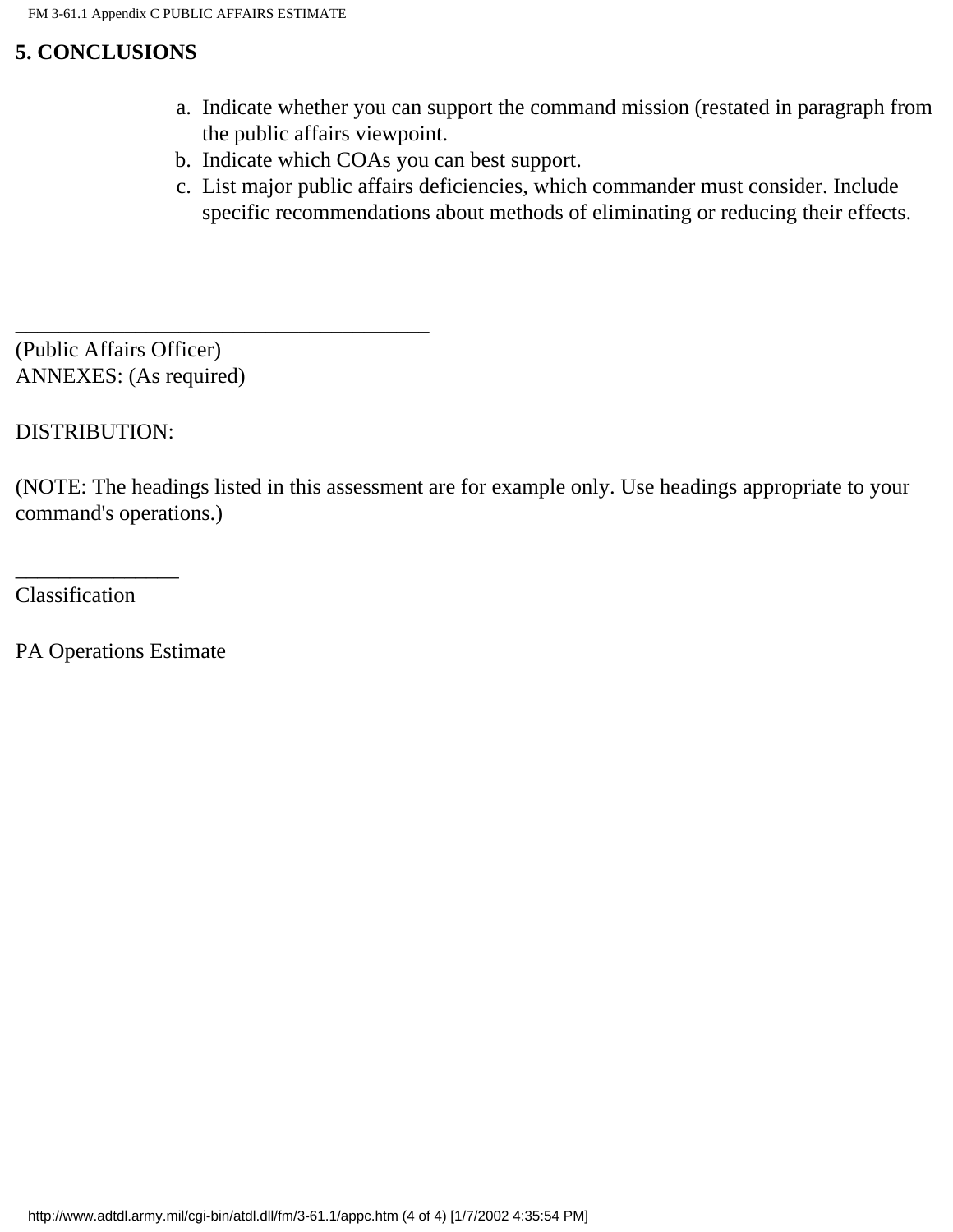

# **Appendix D**

# **PUBLIC AFFAIRS ANNEX**

# **SAMPLE PA ANNEX**

FM 6-99 (101-5)

\_\_\_\_\_\_\_\_\_\_\_\_\_ **(Classification)**

(Change from oral orders, if any)

Copy \_\_\_ of \_\_\_ copies Issuing headquarters Place of issue (may be in code) Date-time group of signature Message reference no. \_\_\_\_\_

#### ANNEX\_\_ (PUBLIC AFFAIRS) TO OPERATIONAL ORDER \_\_\_\_\_\_\_

References: Maps, charts, and other relevant documents

Time zone used throughout order:

#### **1. SITUATION**

A brief general description of the situation, information affecting public affairs support, which paragraph 1 of the OPORD does not cover, and intended purpose of this annex.

a. Friendly forces. Outline the higher headquarters' plan (and PA annex) and adjacent unit PA plans. Provide information on friendly coalition forces, which may impact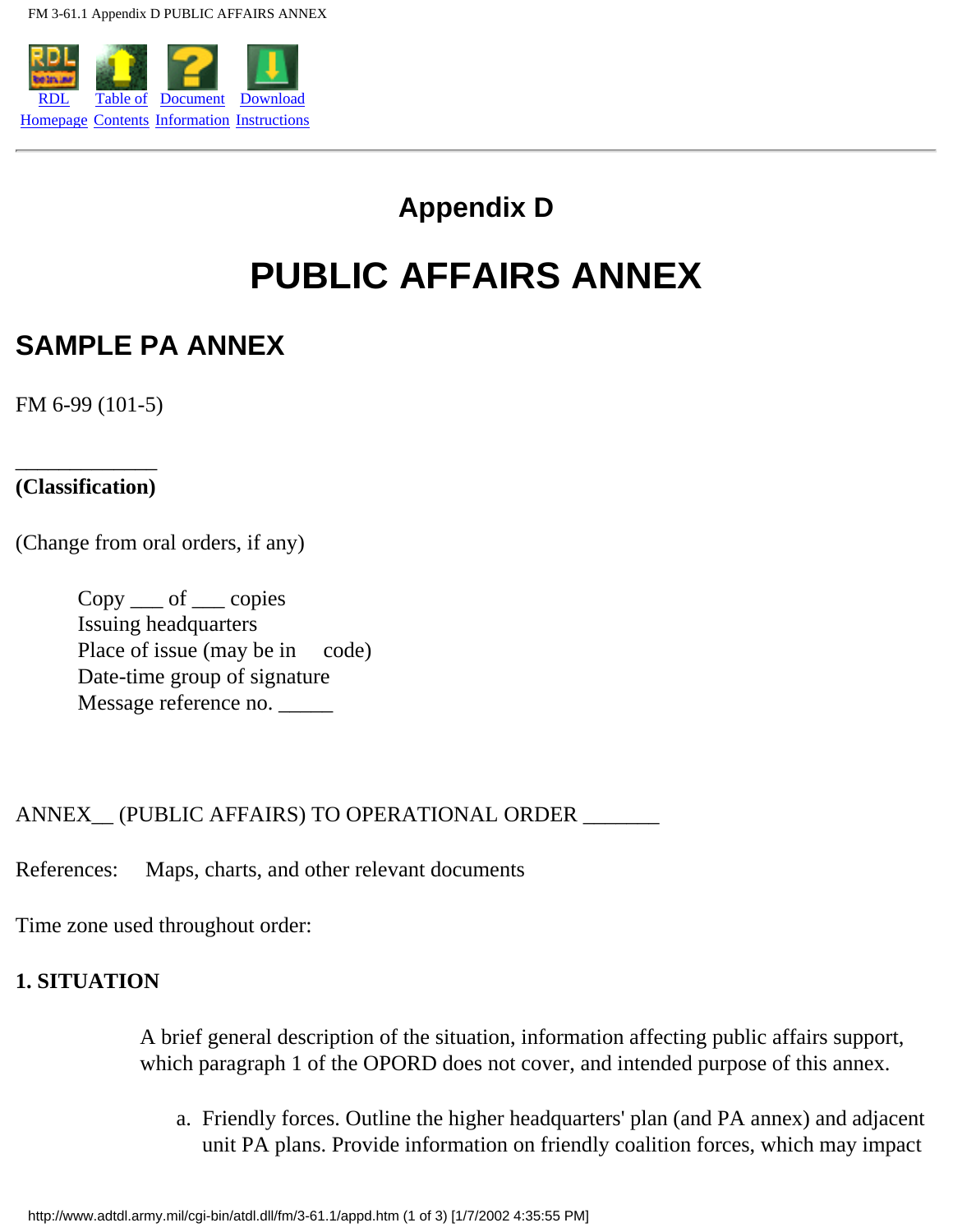the PA mission. Note PA resources supporting the unit. (Who, where, when), (higher, allied and adjacent headquarters).

- b. Attachments and detachments. Identify all augmenting PA units supporting this command and all attached/assigned subordinate units. Include effective dates, if applicable.
- c. Enemy forces. List information not included in the OPLAN/OPORD, which may impact the PA mission. (Who, where, when, disinformation, rumors, propaganda and OPSEC).
- d. Media. Identify media in the area. (who, where, pools, US. international, local-host country).
- e. Assumptions. List any additional assumptions or information not included in the general situation, which will impact the PA mission.

#### **2. MISSION**

Clearly, concisely state the public affairs mission. (Internal information for deployed and non-deployed forces, media facilitation and staff operations).

#### **3. EXECUTION**

- a. Concept of operation. Briefly summarize the public affairs operation plan. Include PA priorities. (Intent --access, information, welfare, morale, will to win) (Concept- who, where, what, why, when) (Specifics--task to a subordinate; who is to do what, where, when, covers non-PAs too, actions with media: credential, train, transport)
- b. Outline of PA tasks. Identify and assign supporting PA tasks to each element of subordinate and supporting units. Assign specific tasks to elements of the command charged with public affairs tasks, such as requirements for PA augmentation.
- c. Coordinating instructions. Give details on coordination, task organization and groupings. List instructions, which apply to two or more subordinate elements or units. Refer to supporting appendixes (PA assessment) not referenced elsewhere. (Public Affairs Guidance, media in country, media enroute with US forces, media contact report, handover checklist, and task organization).

#### **4. SERVICE SUPPORT**

- a. A statement of the administrative arrangements applicable to this operation. If they are lengthy or are not ready for inclusion in the OPORD, these arrangements may be issued separately and referenced here.
- b. A statement of the logistical arrangements applicable to this operation. Specific coordination should be included if possible, but arrangements may be issued separately and referenced here, if they are too lengthy. (Class I-IX and water), (Services: billets, medical, laundry and mortuary), (Transport: ground, air, TOE,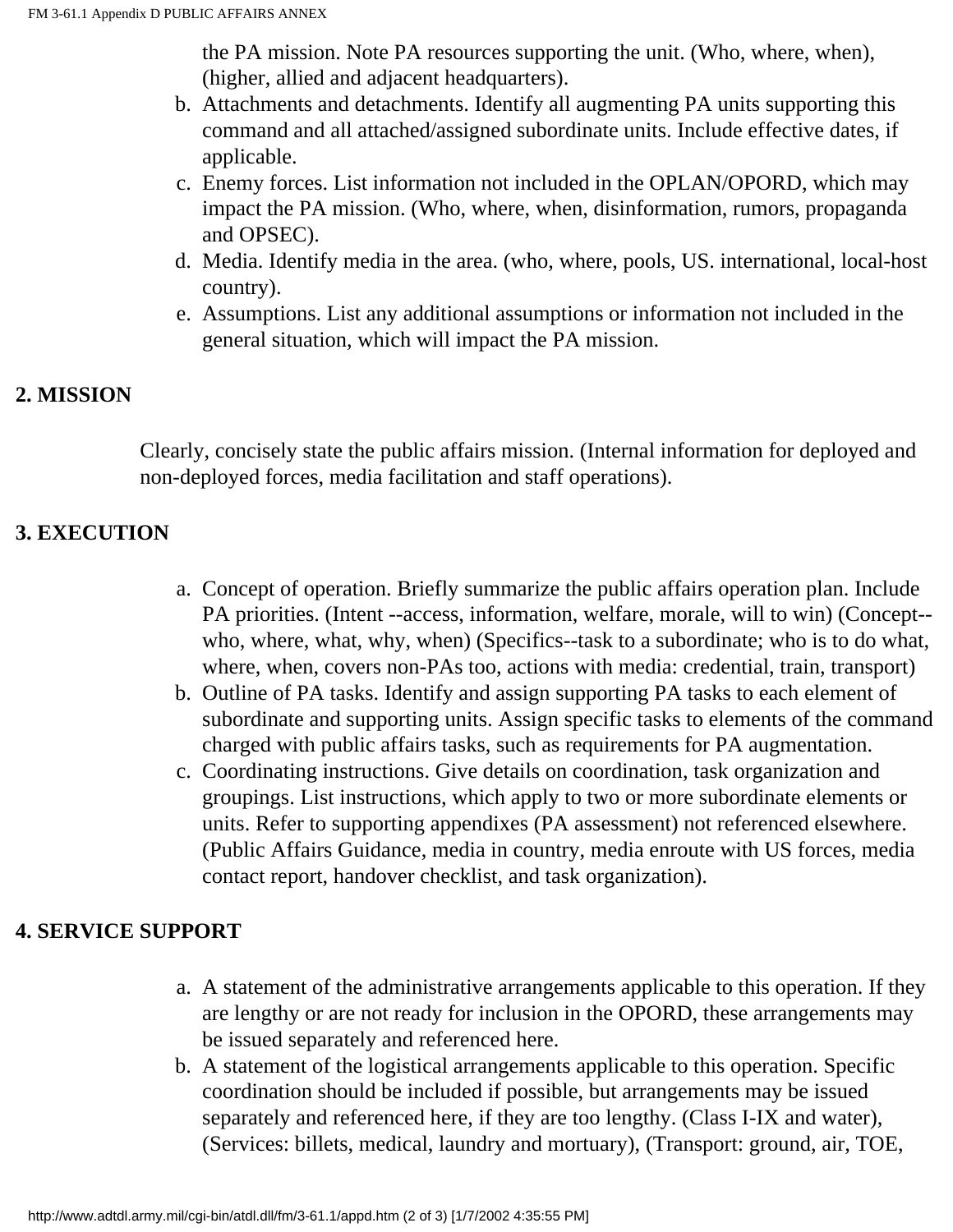FM 3-61.1 Appendix D PUBLIC AFFAIRS ANNEX

tasked rented/leased, contracted).

\_\_\_\_\_\_\_\_\_\_\_\_

#### **5. COMMAND AND SIGNAL**

List signal, visual imaging and satellite communications policies, headquarters and media center locations or movements, code words, code names, and liaison elements. (PAO location, media center, JIBs, sub-JIBs, phones, faxes, e-mail and web page).

ACKNOWLEDGE:

NAME (Commander's last name) RANK (Commander's rank)

OFFICIAL: APPENDIXES: (List PA assessment appendix) DISTRIBUTION:

**Classification**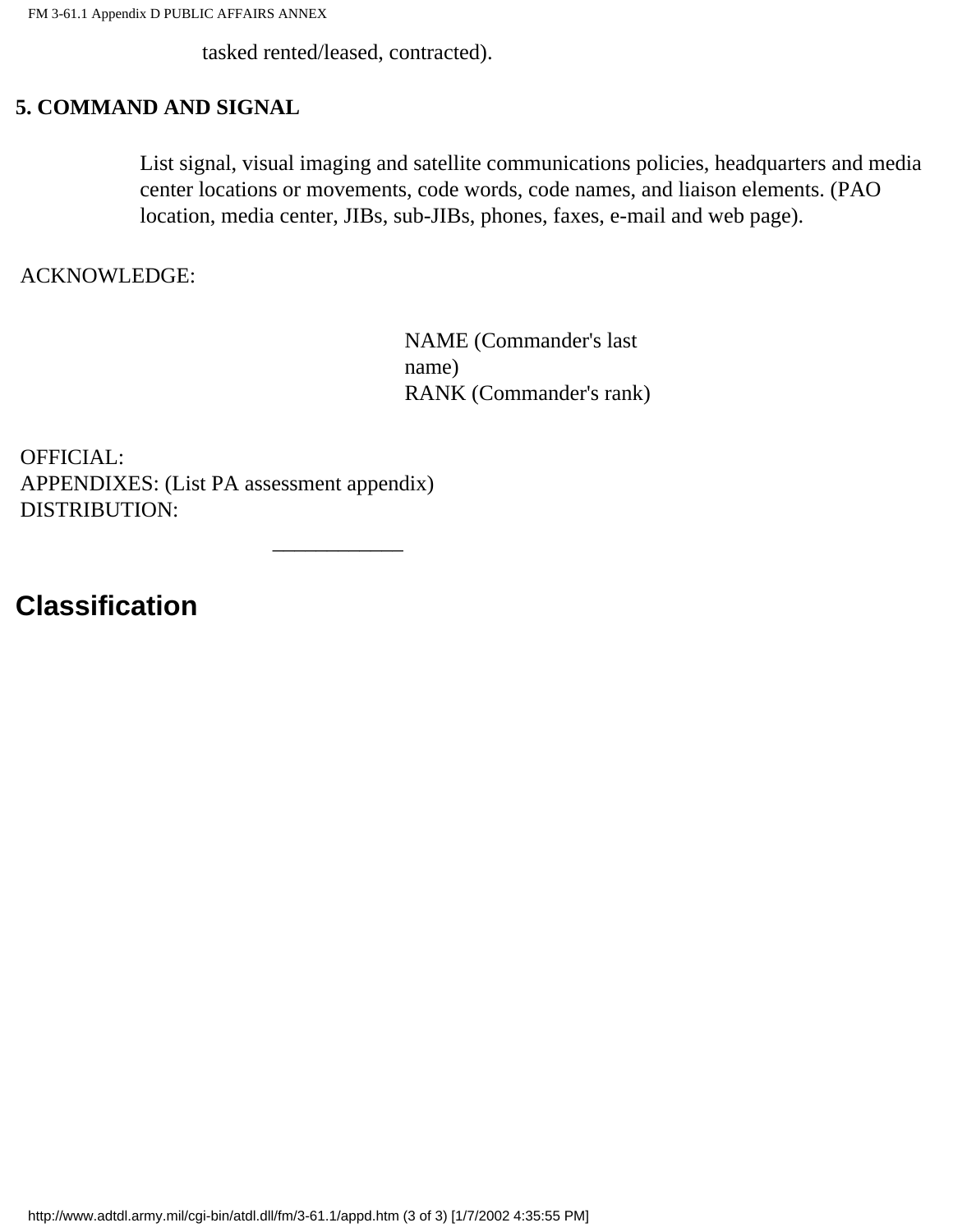

# **Appendix E**

# **PUBLIC AFFAIRS GUIDANCE**

### **SAMPLE PA GUIDANCE**

Public Affairs Guidance (PAG) is the operational tool that guides commanders and their public affairs officers in the application of doctrine and policy during major military operations, exercises, and contingencies. The information below is tended to assist local commanders in preparing and obtaining approved guidance.

DoD policy requires that PPAG be provided to the Assistant Secretary of Defense-Public Affairs (ASD-PA) by the Unified and Specified commands and others, as required for all major operations.

This requirement includes major training exercises that could attract national and/or international attention. PPAG may not be used without ASD-PA approval.

Upon receipt of the warning order, the commander, through his PAO, should request PAG from high headquarters. PAG may be included in alert notification or operational orders (see Part Three: Operational Planning). Commanders of major units/commands will direct their PAOs to prepare PPAG to forward the proposal through MACOM and Unified/Specified command PA channels to ASD-PA.

Commanders of Unified/Specified commands should ensure that the PPAG has been coordinated with appropriate organizations within the theater of operations whenever possible (e.g., embassies, country teams, host governments, subordinate commands).

Upon receipt of the PPAG, the ASD-PA coordinates and staffs the PPAG within the DoD and Department of State.

The ASD-PA then issues a message either approving, modifying, or disapproving the PPAG. PPAG is broken down into subject, references and then eight paragraphs (Information/explanation, Purpose and coordination for PPAG, PA Approach, Public Statement, Q&As, Contingency Statement, Miscellaneous Information, Point of Contact).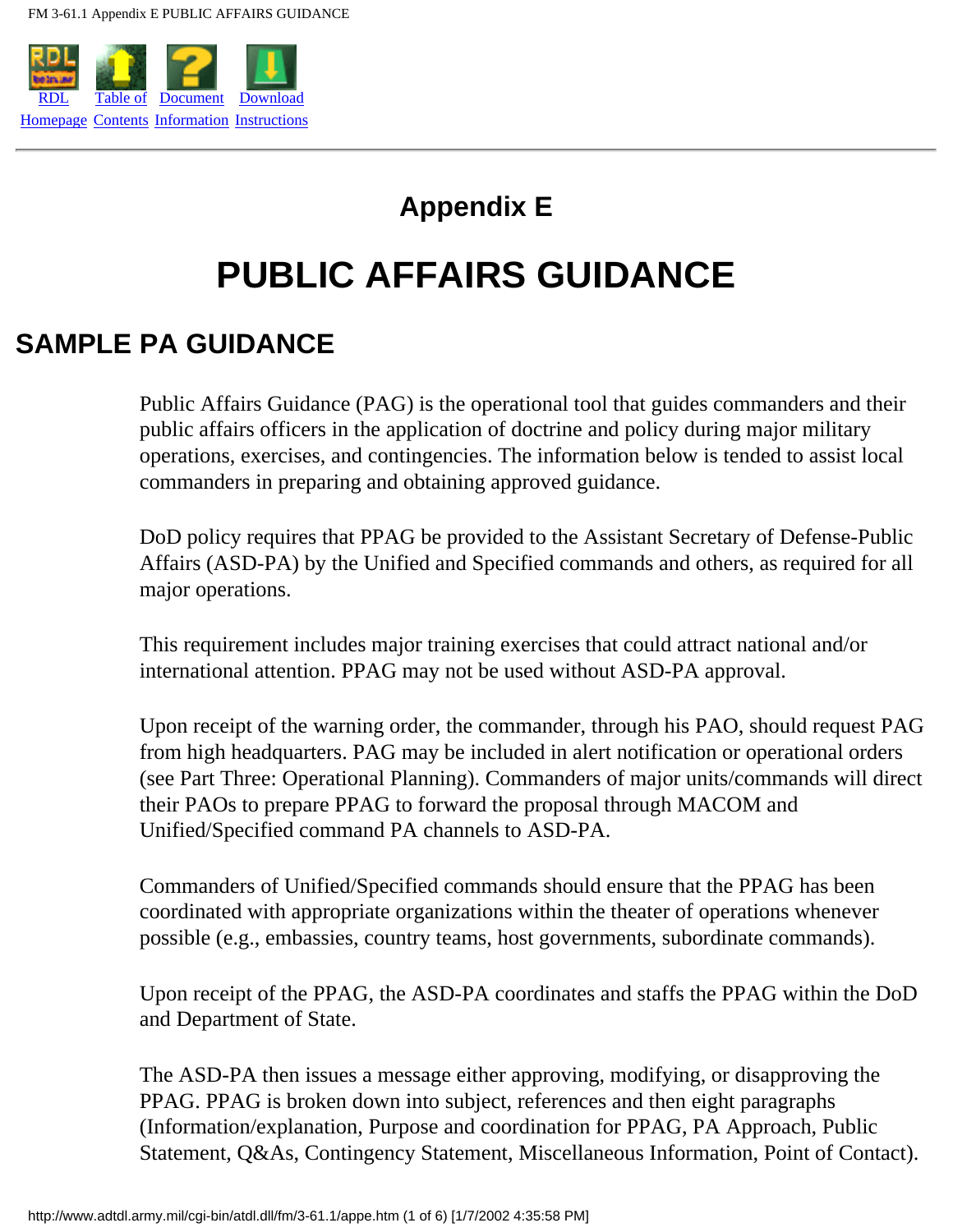The format for PPAG follows:

## **SUBJECT**

The subject line of the PPAG should state "PROPOSED PUBLIC AFFAIRS GUIDANCE followed by the exercise and/or event name (U)." For coordination, it is best if the subject is unclassified.

If an exercise or event is so sensitive that the actual name cannot be used, an unclassified short title should be used; e.g., "PROPOSED PUBLIC AFFAIRS GUIDANCE - CC-(U)."

### **REFERENCES**

Pertinent messages or other documents shall be cited in the reference section. If the PPAG is based on PA policy in the Significant Military Exercise Brief, then the SMEB message Date-Time-Group (DTG) shall be listed.

### **EXERCISE INFORMATION**

The **first paragraph** of the PPAG shall explain the references, the exercise, and any significant existing or anticipated problems associated with the exercise. The information in this paragraph is not for release so may remain classified after the PAG is approved for release. This paragraph may restate some PA information from the SMEB.

## **COORDINATION INFORMATION**

The **second paragraph** shall explain the purpose of the message; identify it as being fully coordinated and theater-approved; request ASD-PA approval and specify the date it is required for use. If the PAG is transmitted to the ASD-PA before it is fully coordinated, it is the responsibility of the submitting command to ensure that the ASD-PA is promptly informed of the results of the remaining coordination. The submitting command should always follow-up a PPAG message with a phone call to ensure that the primary addressee(s) is aware that the message is en route. When the submitting command is a supporting CINC from outside the supported CINC's AOR, the supported CINC is responsible for theater coordination.

## **PA APPROACH**

The **third paragraph** shall discuss the public affairs approach for the exercise; i.e., active or passive. This may be a restatement of the PA policy indicated in the SMEB.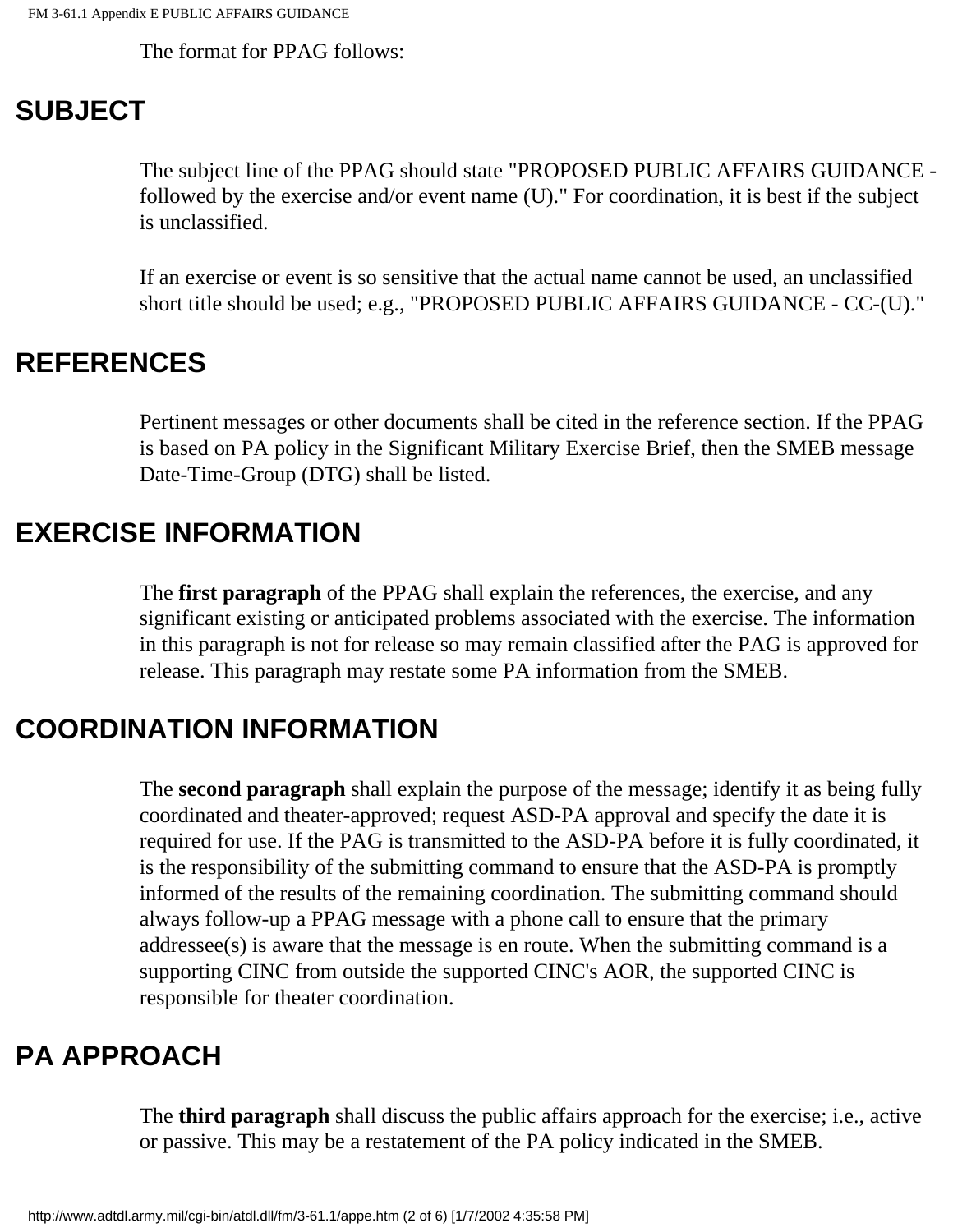- Active Approach
	- For this discussion, an "active approach" involves efforts made to stimulate public or press interest such as distributing press releases and inviting the press to observe the exercise. If an exercise or event is to be publicly announced, this paragraph shall state who will make the announcement, the method of announcement, and preferred time, and date for the announcement. If unusual circumstances prevail, the rationale for the recommendation should also be included. Part I and II exercises shall normally be announced by the ASD(PA) by issuing a news release (blue top). Other lesser exercises or training deployments, if announced by the ASD(PA), normally shall be made by release of a memorandum for correspondents (MFC). The preferred release time and/or date of exercise announcements is 1200 Eastern Standard Time (E.S.T.) on either Tuesdays or Thursdays in conjunction with the normally scheduled DoD press briefing. If a combined announcement is desired with a host country, complete details of the methods, time, and procedure shall be included in this paragraph. The active approach is recommended whenever possible to ensure appropriate media coverage of specific commands and/or units.
- Passive Approach
	- A "passive approach" is where no action is taken to generate media and/or public interest in an issue or activity beyond answering specific inquiries. If a passive approach is desired, the PPAG shall so indicate and specify that the PAG is for response to query (RTQ) only. It shall also specify who is authorized to respond; e.g., "Only OASD(PA) may RTQ," or "All of the following addressees may use this PAG for RTQ only." To de-emphasize an event, it is best to authorize release or RTQ at the lowest possible level.

### **PUBLIC STATEMENT**

The **fourth paragraph** shall contain a statement that explains the exercise and/or event. The statement shall be for public release in an active PA approach or for RTQ in a passive PA approach. For ease of coordination, each paragraph of the statement shall be identified as a sub-paragraph of the message; for example: The following statement is for initial public release: (TEXT FOLLOWS): QUOTE.

#### EXERCISE (NAME).....

THE EXERCISE WILL.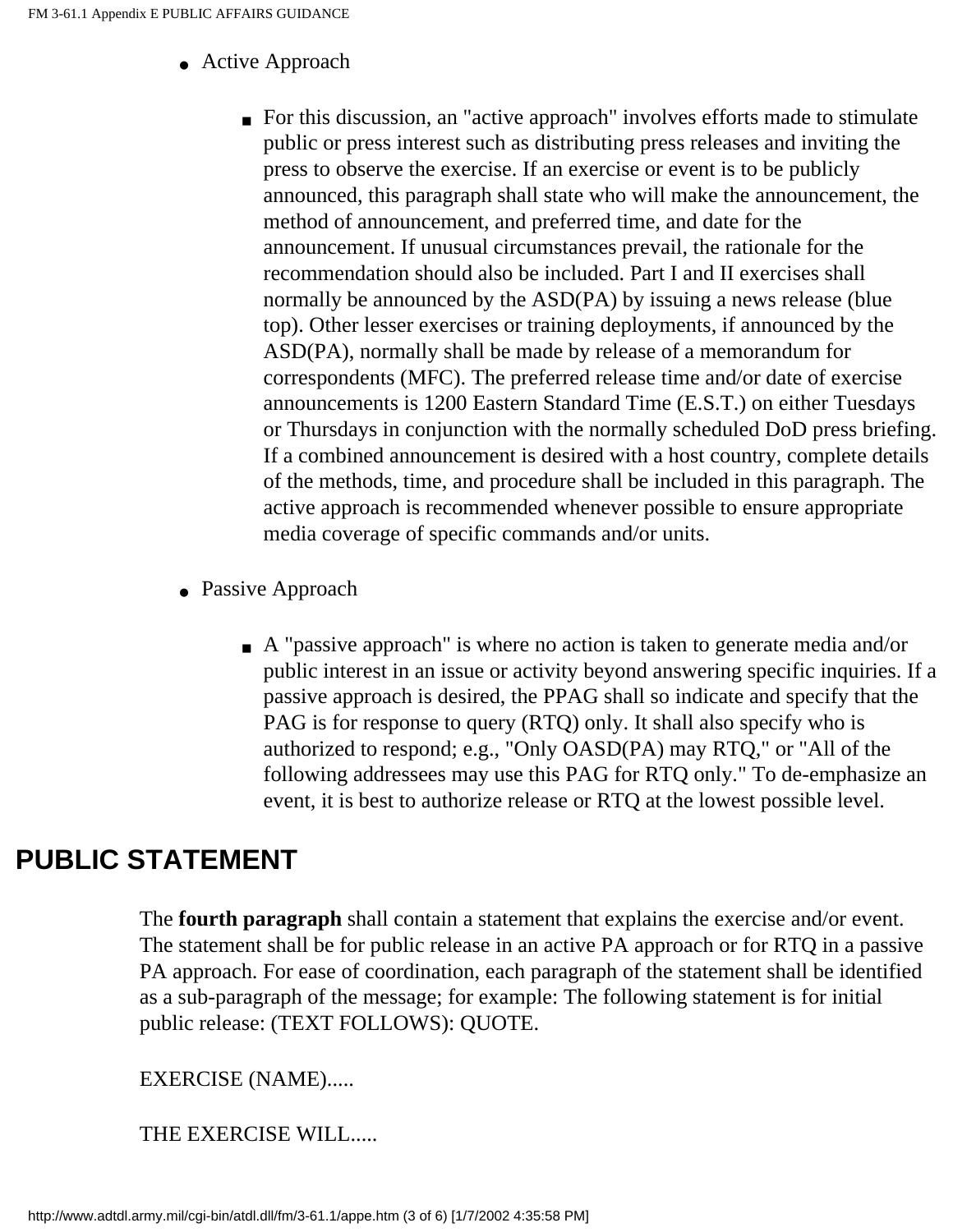PREVIOUS MILITARY.....

FOR ADDITIONAL INFORMATION,

CONTACT.....(UNQUOTE).

As indicated above, the last paragraph of the statement shall identify points of contact where additional information may be obtained.

# **QUESTIONS AND ANSWERS (Q&AS)**

The **fifth paragraph** shall contain a list of proposed Q&As to enable the user to respond to the majority of anticipated questions. They should all be contained in one paragraph and should be numbered sequentially; e.g., Q1, A1; Q2, A2; Q3, A3, etc. Q&As are for use in both active and passive PA approaches, but are strictly for RTQ only and shall not be given to media as handouts.

## **CONTINGENCY STATEMENT**

The **sixth paragraph** of the PPAG shall contain a contingency statement to be used efore release of the final PAG. Usually, the contingency statement should be that we don't discuss exercises before they have been formally announced. However, this approach can be modified, as appropriate, depending on the circumstances of the exercise. If a contingency statement is not required, so state in Paragraph 6 of the PAG.

## **MISCELLANEOUS INFORMATION**

The **seventh paragraph** shall contain other pertinent information to include the following items (when a certain sub-paragraph is not applicable, so state):Media Information Centers (e.g., Joint Information Bureaus (JIBs), Press Information Centers (PICs), exercise PA elements, etc.) Discuss whether centers are joint or combined; delineate who is responsible for the establishment; give generic description of its composition (e.g., U.S. Army desk (O-4 and E-6/E-7), U.S. Navy/Marine desk (USN O-4/O-5, and USMC E-5/ E-6), etc.); establish the center's functions (coordination of all exercise media and/or PA activities, clearance of U.S. military-generated news material before release, production of news material for release, escort of accredited news media representatives); etc.

- Command Relationships
	- Designation of sole approving authority for all exercise-related news materials; procedures for the release and/or clearance of information (to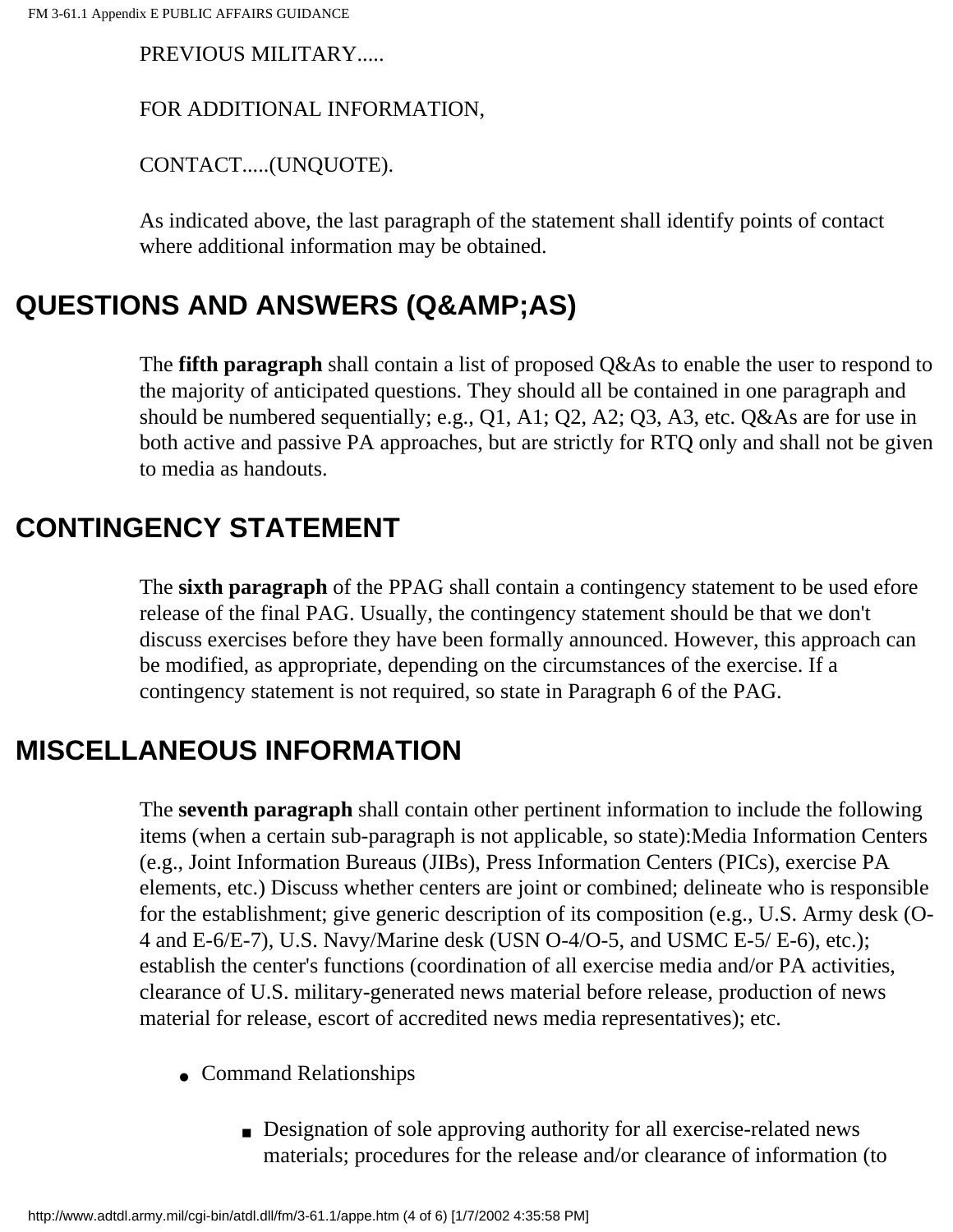include list of addressees for notification in case of accident and/or incident); request for participating commands and/or units to ensure that the media center is action and/or information addressee on all messages with potential PA impact (to include incident and/or accident reports); hometown news release requirements and/or instructions (passive PA approach may make hometown releases inappropriate); etc.

- Media Coverage
	- State whether media coverage is encouraged or solicited, giving rationale; news media transportation instructions; point of contact (POC) and procedures for handling such requests; requirements for news media representatives (valid passport, working media visa, local accreditation requirements, funds for food, lodging, return travel (if military air is not available), etc.); instructions regarding assistance to continental United States (CONUS)-based units for handling request from news media for accompanying travel before and following public announcement of the exercise; etc.
- DoD National Media Pool
	- Each exercise is a potential opportunity for activation and deployment of the DoD National Media Pool to cover exercise activities. As a minimum, planning should include arrangements for local ground and/or air transportation, special clothing or equipment to be provided, messing, billeting, protection of media equipment and gear, local escort requirements, and communications support for filing of pool products. Sponsoring commands shall indicate whether the exercise should be considered for a pool deployment. Identify the primary POC should the pool be activated.
- Internal Media and Audiovisual Coverage
	- Provide instructions on assistance that will be provided to this effort; degree of freedom of movement (to include whether escorts are necessary); screening of visual information (VI) materials upon completion of exercise; sponsoring command POC for handling internal information matters; etc. Also include guidelines for Armed Forces audiovisual teams documenting the exercise.
- Media Opportunities
	- If known well enough in advance, provide chronology of potential exercise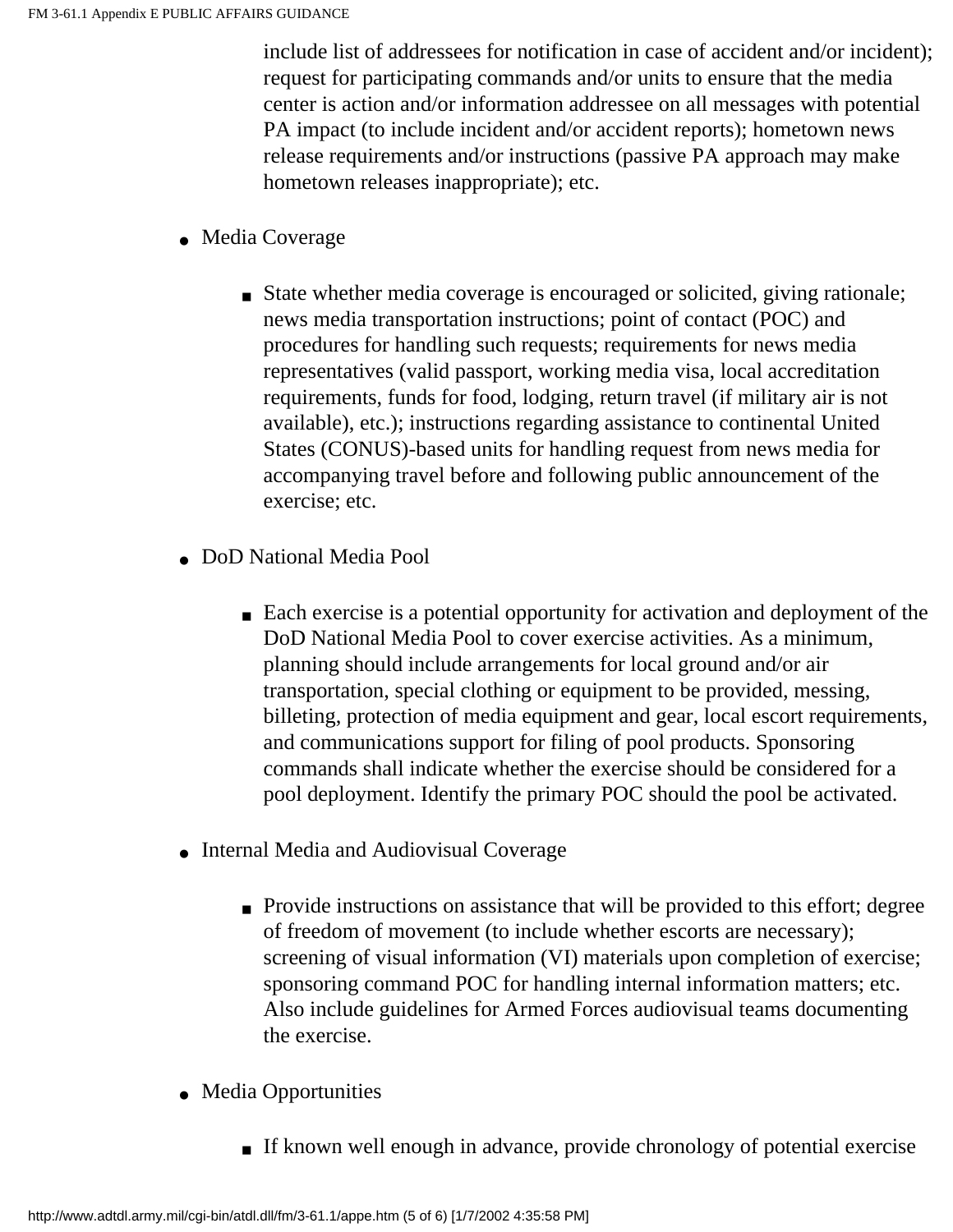events that would be of interest to media.

- Miscellaneous PA Considerations
	- Indicate any other proposed PA activities or considerations; if there are none, then so state.

### **POINTS OF CONTACT**

The **eighth paragraph** shall state the originating POC's name and phone number.

### **DECLASSIFICATION INSTRUCTIONS**

Declassification instructions shall be the last part of the message and in accordance with subsection 4-207 of DoD 5200.1-R (reference (d)).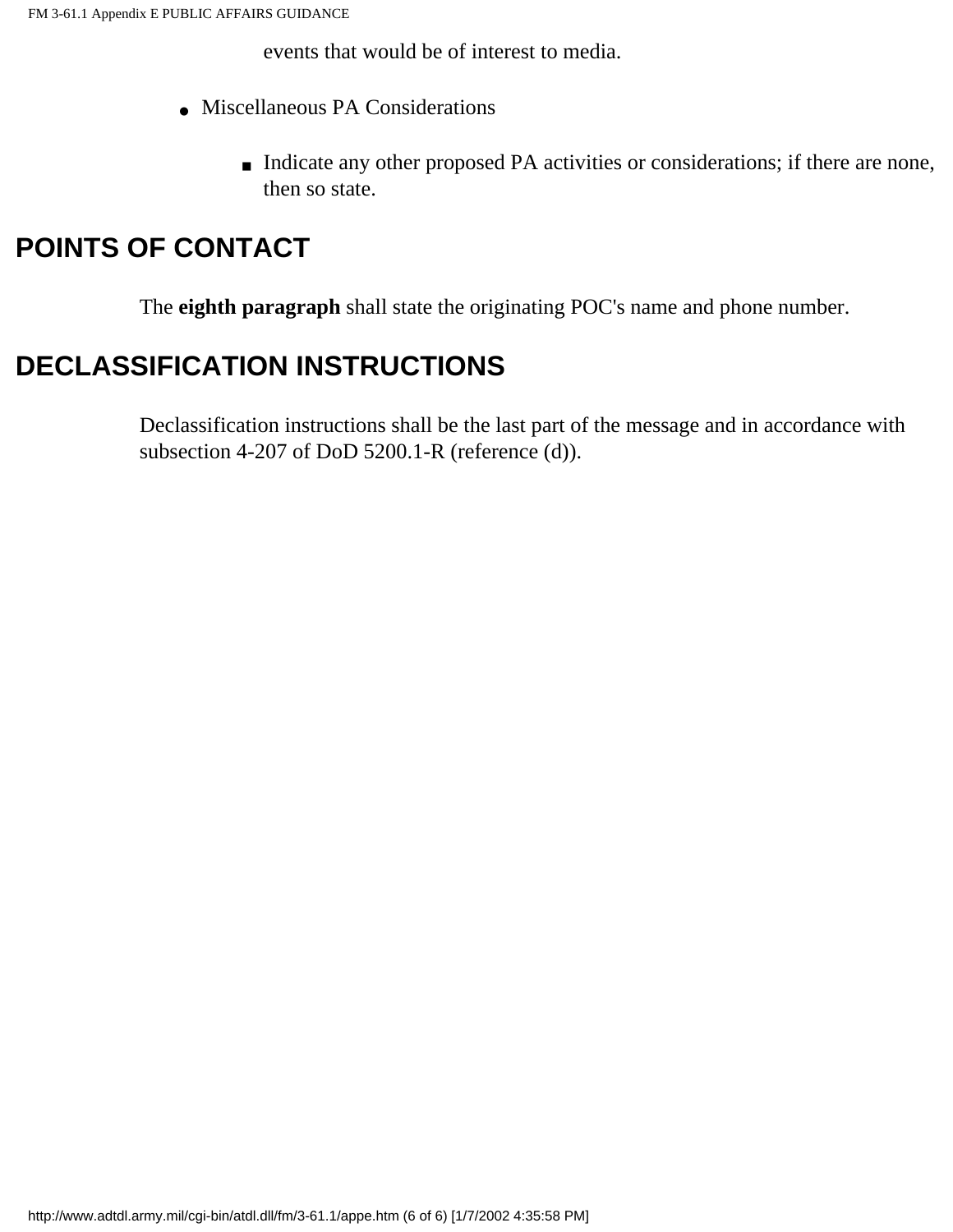

# **Appendix F**

# **PUBLIC AFFAIRS OPERATIONS BRIEFINGS**

### **BRIEFINGS**

The purpose of a briefing and the desired response or result determines the briefing technique. Basically, there are four briefing types: the information briefing, the decision briefing, the mission briefing, and the staff briefing.

**The Information Briefing**. The information briefing informs the listener and deals primarily with facts and background information. The Information Briefing contains an introduction to the subject and the scope of the subject area. It then presents the highpriority information requiring immediate attention and complex information involving complicated plans, systems, statistics, or charts. It may also explain controversial situations or information, which require elaboration.

**The Decision Briefing**. The Decision Briefing includes many of the elements of the information, but goes further by seeking a decision from the decision-maker. At the beginning, the briefer clearly states that he is seeking a decision; at the end, he requests the decision.

**The Mission Briefing**. The Mission Briefing gives special instructions, amplifies the mission, elaborates on new orders, or assigns taskings to subordinate elements. This briefing usually follows the five-paragraph operations order format. But the briefer may also choose the information briefing format.

**The Staff Briefing**. The Staff Briefing informs the commander and staff of the current operational situation. Its purpose is to generate a coordinated or unified effort and in a tactical environment. It serves to keep the entire staff aware of each section's activities, thus aiding coordinated action. While there is no specific briefing format, commanders usually tailor this type of briefing to fit their information needs. PAOs address the major PA activities and the PA implications of the operational situation and other staff sections activities.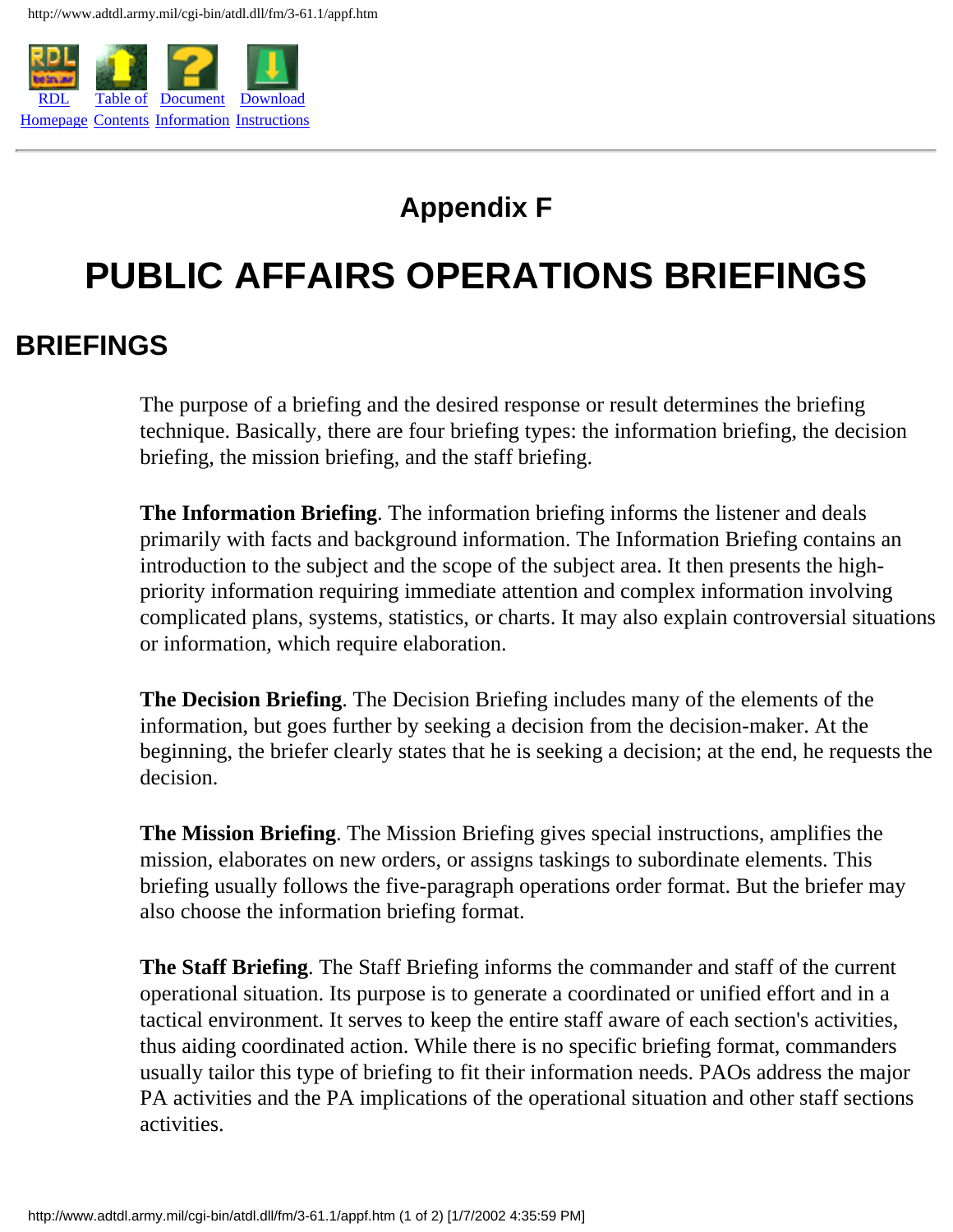In a commander's staff briefing, the PAO is responsible for providing a summary of the "global information environment (GIE)." The PAO should present this information at the beginning of the briefing, following the intelligence summary. The PAO's GIE summary, combined with the G2/S2's intelligence preparation of the battlefield (IPB) briefing, helps to complete the picture of the operational situation, which the other elements of the command must react.

**Preparation.** After conducting the initial analysis of the situation, the briefer gathers and organizes information, prepares visual aids, and then rehearses, briefing only what is essential. Before developing the briefing, the briefing officer or NCO must know and understand:

- the higher headquarters mission
- the higher commander's intent
- the commander's personal guidance and intent
- all aspects of the PA estimate of the situation
- the command's objectives

While much of the information required for a GIE presentation can be found in previously published PA Area Studies, a significant amount of situational information should pulled directly from the PA Estimate of the Situation and updated to present the latest information available.

## **BRIEFING FORMAT**

The PA briefing format should follow an outline similar to the PA Estimate of the Situation:

- Mission Command mission including PA objectives
- Situation and Conditions
- Information environment
- PA situation
- Media presence
- Media capabilities
- Media content
- Public opinion
- Information channel availability
- Information needs
- Current Operations/Actions
- Future Operations/Actions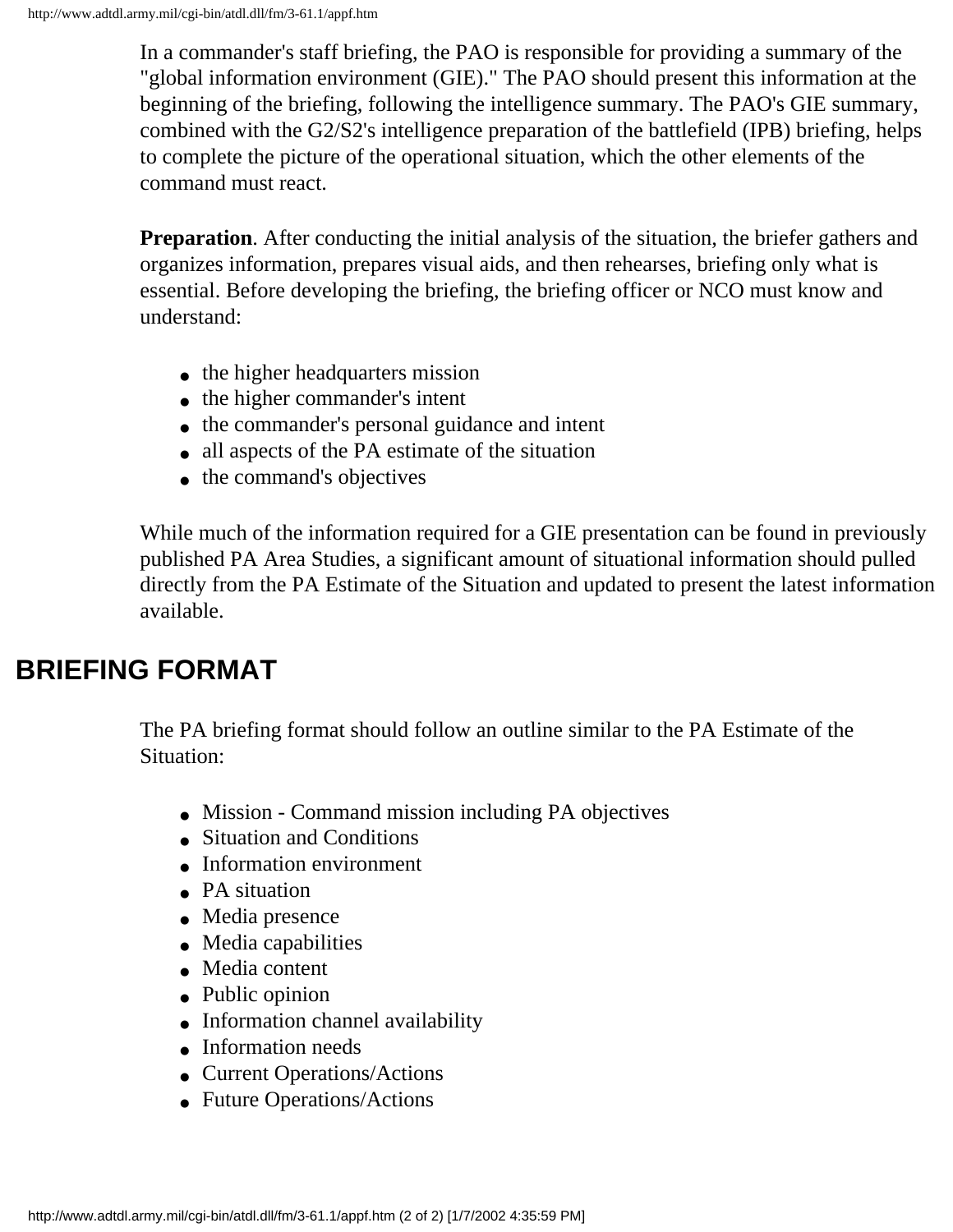

## **Appendix G**

# **PUBLIC AFFAIRS AREA STUDIES**

### **FORMAT FOR PA AREA STUDIES**

Public Affairs area studies provide the PA specialist and the PA planner a starting point to begin their campaign planning process. These studies are produced either to address longterm general background information or to address immediate short-term needs.

#### **BASIC STUDY**

A PA study is a document that succinctly describes the most PA-pertinent characteristics of a country, geographical area, or region. It serves as an immediate reference for the planning and conduct of PA operations.

----------------------------------------------------------------

#### **TITLE PAGE**

The title page of a Media Environment Study (MES) must show the country, area, group, or other subject of the study. It should also show the classification, the copy number, the date-time group, and command post location. (The originating unit should keep a record of the names, grades, and duty assignments of the authors.)

----------------------------------------------------------------

#### **EXECUTIVE SUMMARY**

The executive summary should address the strategic significance of the area under study. (The authors should write the executive summary last, in a clear, brief, accurate, and coherent form.)

NOTE: The commander reading the summary should us its information to decide how to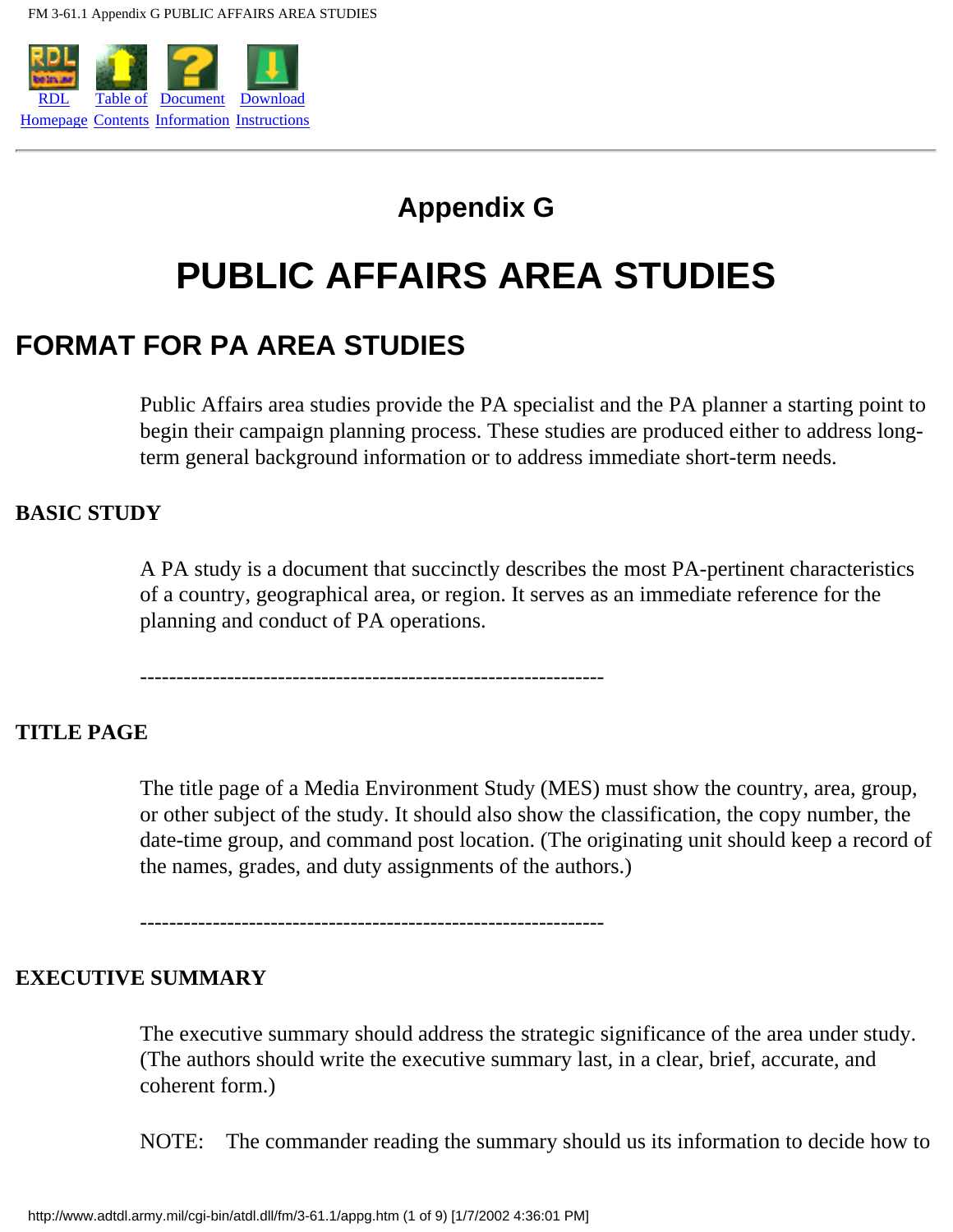employ Public Affairs in that area.

----------------------------------------------------------------

#### **TABLE OF CONTENTS**

#### **Executive Summary**

#### **Introduction**

#### **Chapters**

- 1. History and Ideology
- 2. Government and Politics
- 3. Foreign Relations and Policy
- 4. Society and Culture
- 5. Economy
- 6. Military Establishment
- 7. Communication Process and Effects

#### Endnotes

#### **APPENDIX**

- A. Country Summary
- B. Government Structure
- C. Communications Facilities
- D. Glossary

Bibliography

**Distribution** 

---------------------------------------------------------------

#### **INTRODUCTION**

The introduction outlines the study's intent, cites the directive requiring the study, and explains the study's format.

The study's intent is to provide a summary of aspects of subject country significant to GIE.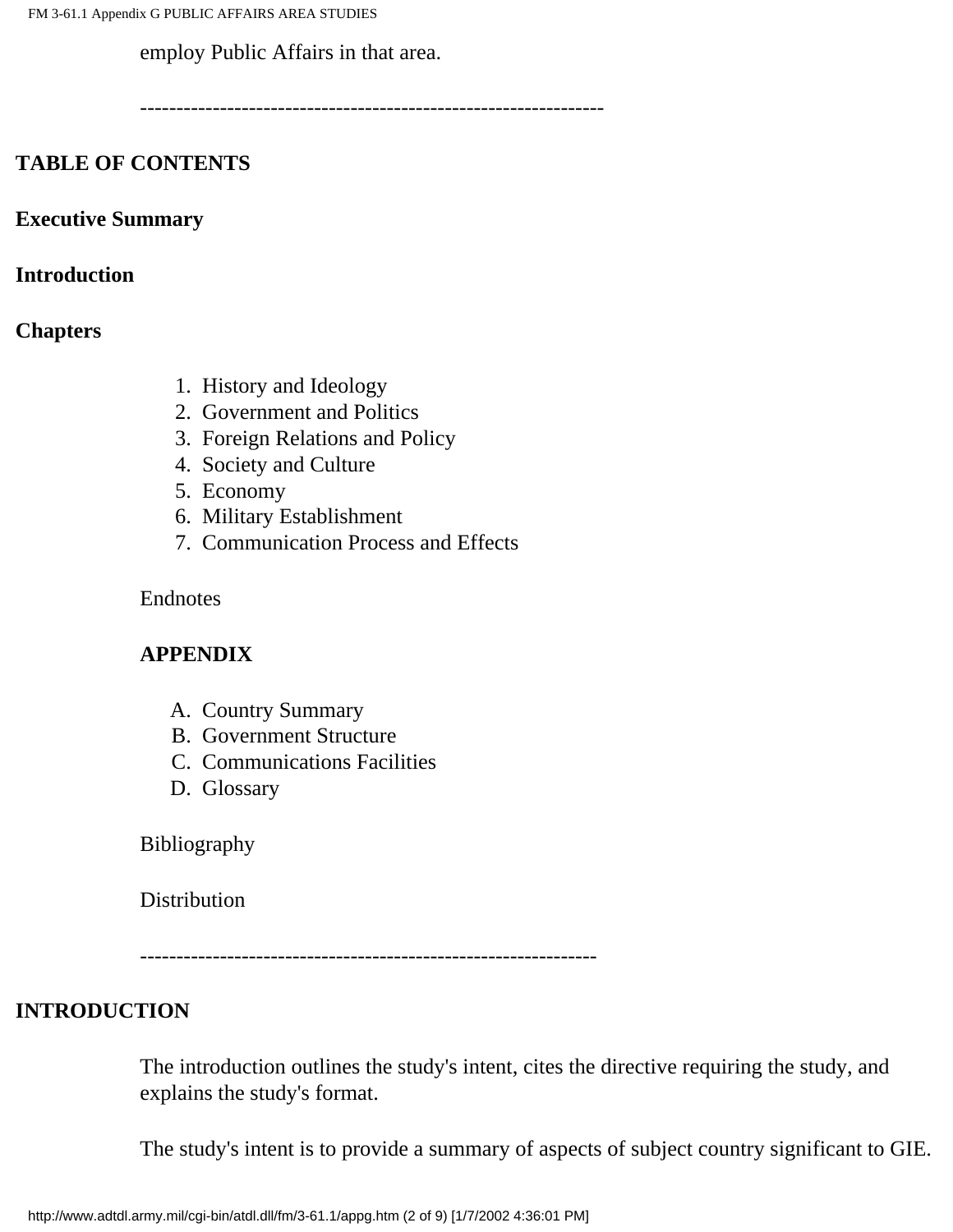The study should identify psychological vulnerabilities, characteristics, insights, and opportunities that exist in subject country.

It is prepared as a basic source document for further development of estimates, plans, and annexes.

Although this study can help develop contingency plans, it is not tailored to any particular plan. Rather, its neutral data and insights can be used to analyze possible political and military developments in the region.

Insert here a paragraph referencing the authority directing the study and stating the research cutoff date and provisions for updating the study.

Focus the PA study on the GIE aspects of the many topics addressed. Do not view this document as a comprehensive and self-contained area study.

Instead, use it as a complement to such other standard references as the Department of the Army Area Handbook Series. In addition, the PA study should include:

Results from standard open source products.

Tries to be more analytical than descriptive in nature, making it subject to varying individual perspectives.

Works well when PA specialists compare it with studies on other countries in the region or area.

Is not a U.S. foreign policy statement or comprehensive analysis of subject country, except in areas with direct GIE relevance.

Insert here a statement of U.S. policy goals toward the country in question. This information comes from the proper USA Country Plan, Department of State Policy Memorandum, or similar document, in the priority order.

Because certain gaps exist in getting PA study material (classification level, availability of complete and timely information, or time limits on research), listing these gaps here to aid future research and guide PA study users to further inquiries.

Insert here issues or GIE-relevant material (such as an area map) not included, addressed, or completely answered elsewhere.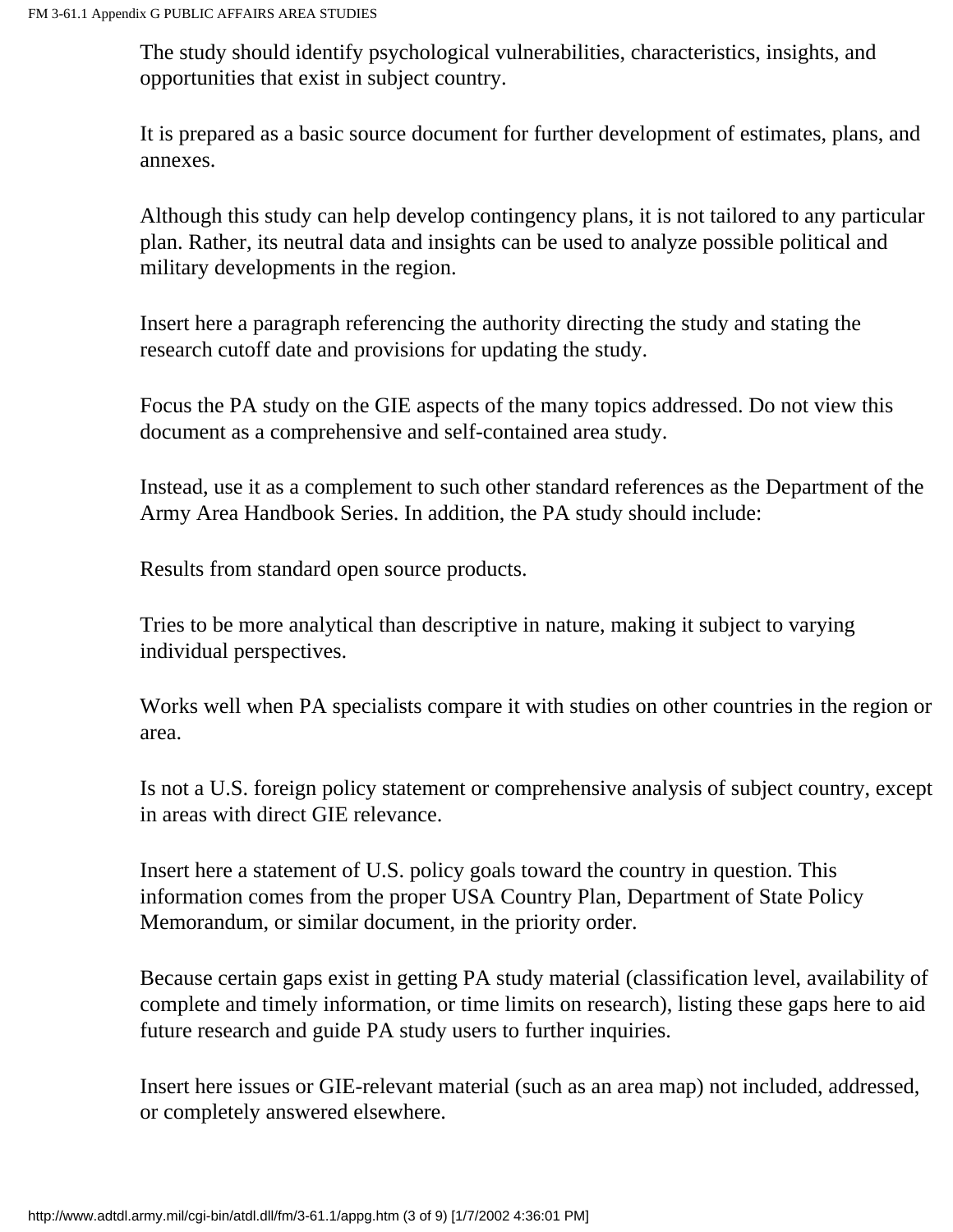#### **CHAPTER 1**

#### **HISTORY AND IDEOLOGY**

In this chapter, review the evolution of the state and its people, focusing on aspects having GIE and Public Affairs significance. Do not detail chronology of the country's development. Keep in mind, however, the country's history has an important relationship to the country's historical perspective, attitudes, and current world position.

Because of its special importance to PA, in this chapter, cover historical issues thoroughly. An historical analysis of current political, economic, and military policies gives PA personnel a solid base for the study.

#### **CHAPTER 2**

#### **GOVERNMENT AND POLITICS**

In this chapter, summarize the country's political system. Give a description of its political power sources, policy making process, and the political complexities of the government.

When discussing the political system, pay close attention to the role of individuals, special interest groups, and political parties. Include the population's political attitudes, values, and view of the political system. Also discuss the government's function in society.

#### **CHAPTER 3**

#### **FOREIGN RELATIONS AND POLICY**

In this chapter, summarize the country's foreign relations. Describe its political alignment in world affairs and its relationship with the United States. Describe the foreign policy of the country. Also analyze and interpret why the country acts as it does in international affairs.

#### **CHAPTER 4**

#### **SOCIETY AND CULTURE**

In this chapter, analyze the subject country's social setting. Provide the PA personnel with the knowledge needed to understand potential audiences.

Cover the country's social organization and cultural and behavioral patterns and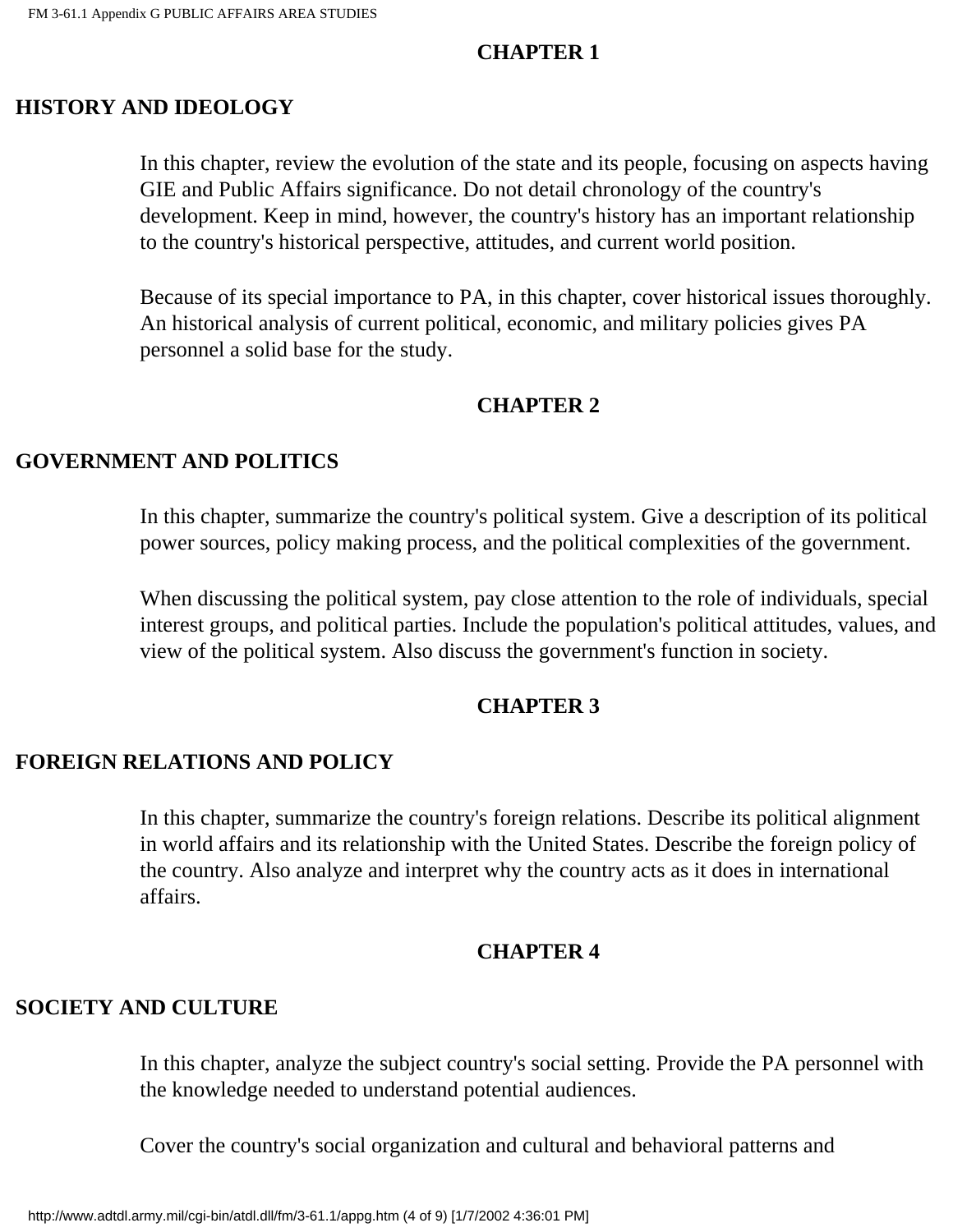characteristics. Place special emphasis on the society's social values and the role of the family.

Address culture, social organization, education, customs, ethnic composition, and the interrelated effects of religion, language, and history.

#### **CHAPTER 5**

#### **ECONOMY**

In this chapter, present a brief description of the characteristics, structure, and dynamics of the national economy. Cover the subject country's economic strengths and weaknesses, current economic and labor problems, and economic potential

Describe the country's economic base and the importance of agriculture, industry, and trade. This information helps determine if the present economic structure meets the people's needs.

These economic considerations explain many of the sociological conditions that impact public opinion. Address society's perceptions of the wisdom of government economic policies.

Also describe individual or group perceptions of how members of society stand to gain or lose from those policies.

#### **CHAPTER 6**

#### **MILITARY ESTABLISHMENT**

In most countries, the military establishment involves itself in internal politics as well as external defense. Even when the military establishment does not directly compete for political power, its actions influence social and political development. Analyze the following topic areas:

- Emergency of the modern military establishment.
- Military roles in the political, economic, and social spheres, and the effects of those rules.
- Issues creating cohesion or conflict within the armed forces.

Leadership.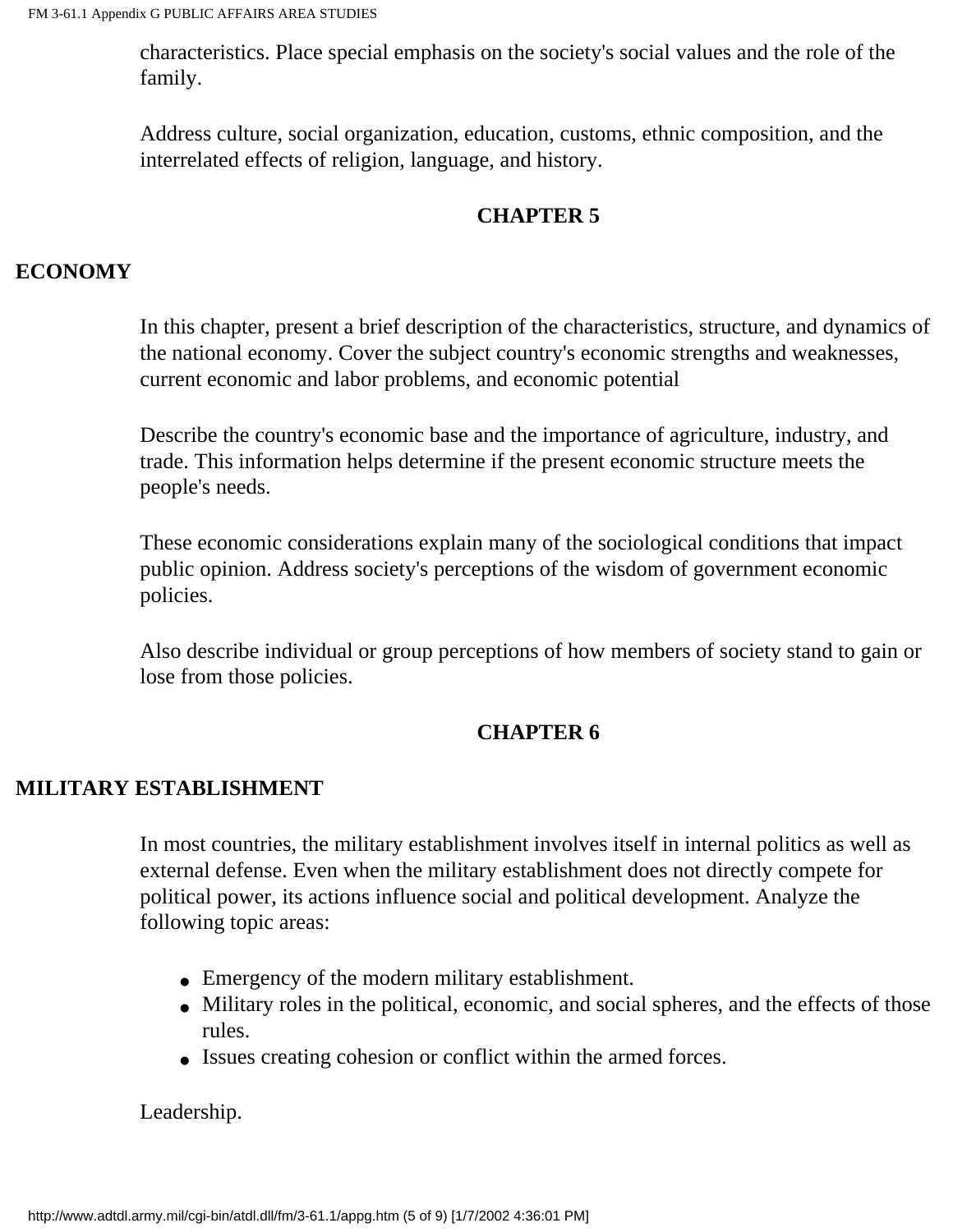Conflicts within the military establishment.

Extent, quality, and influence of foreign military aid.

#### **CHAPTER 7**

#### **COMMUNICATION PROCESS AND EFFECTS**

List essential information about communication patterns for the implementation of a PA program. Include the following information:

Manner and social means of communication (not technical data on communications facilities).

Languages and language groups, nonverbal communication, and nonverbal symbols specific to the country's culture or cultures.

Distinctive styles in rhetoric or visual arts, including dramatic, poetic, and musical forms. All these forms are significant to PA.

Data on the society's formal and informal leadership positions where the incumbents are key communicators and opinion leaders.

Analysis of the reading and listening habits of the society.

Analysis of printed formats.

Analysis of media effectiveness. Also address freedom of the press issues, if any.

#### **ENDNOTES**

#### LIST PUBLICATIONS, DOCUMENTS, AND OTHER SOURCES USED IN PRODUCING THIS BPS. NUMBER TEXT REFERENCES SEQUENTIALLY WITHIN THE STUDY.

#### **APPENDIX A**

#### **COUNTRY SUMMARY**

Give the reader a brief overview of the subject country, its geography, and its people. These background data and statistics should include the following items: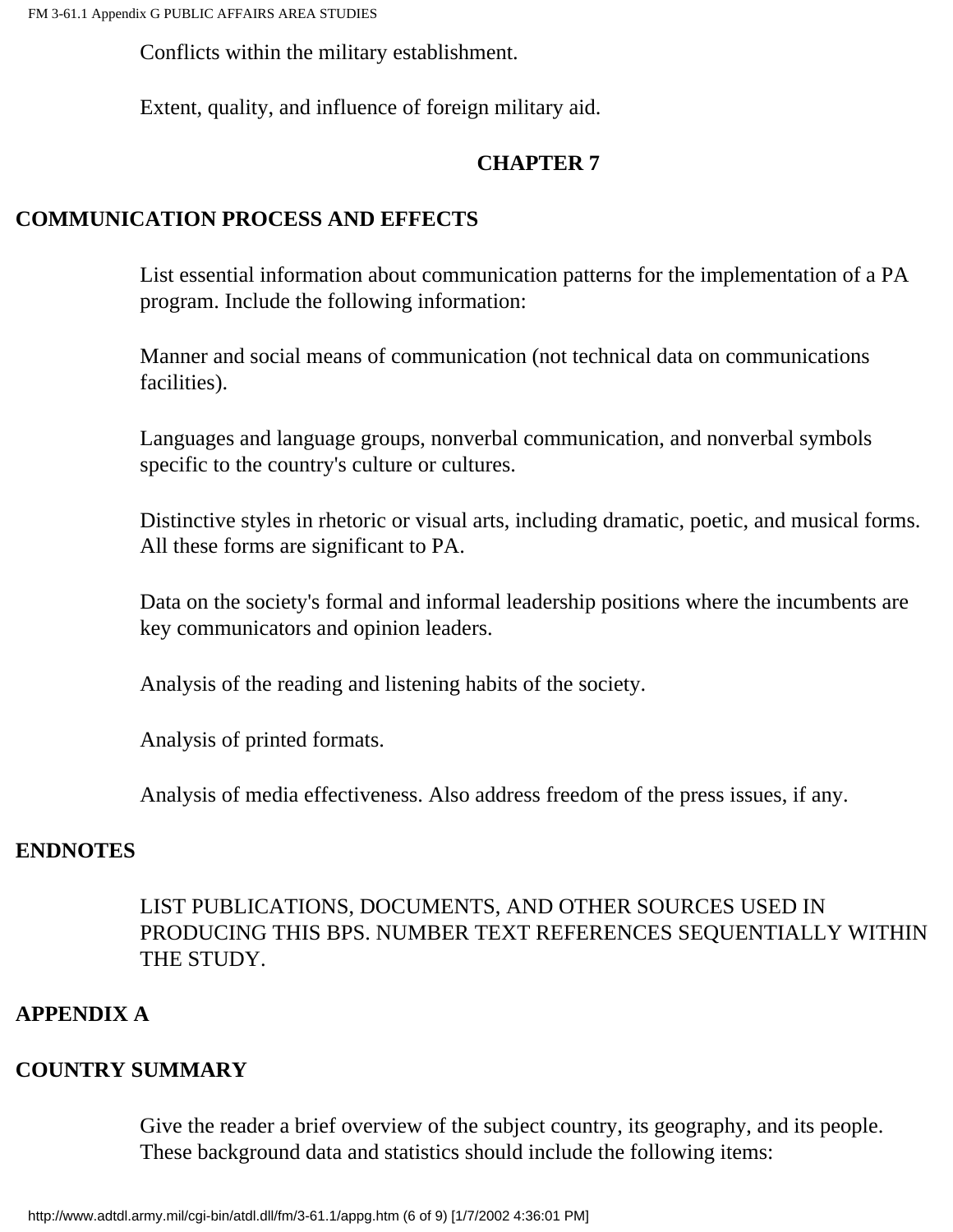Country. Identify the country, tell when formed, and show previous control.

Government. State briefly the type of government, method of appointing or electing leaders, and length of terms. List current leader or leaders and political power in country.

Size, location, and geographical subdivision. List the size of the area in square miles or kilometers, and give the general location. Show any geographical subdivision, such as coasts, mountains, and flatlands.

Population. State the number of people and the area density. Show the heavily populated areas.

Languages and dialects. List the official language, languages spoken by the population, percentage of population speaking each language, and areas of the concentrations.

Labor. Outline the total work force, the area of endeavor, and the percentages.

Religions and sects. List the religions of the area and the percentage of the population that practices each.

Education. List the types of systems and the primary emphasis of each.

Literacy rates. Latest statistics.

Health. List the general conditions of the populace. Describe the medical care system.

Justice. Describe the justice and court systems.

Administration. Outline the breakdown of the governmental and judicial districts, counties, or precincts.

Transportation. List the methods of transportation available and include the total capabilities. This information may include the number of airlines, airfields, kilometers and kinds of highways, and kilometers of waterways and depth.

Armed forces. List organization and strengths.

Police. List the types and areas of responsibilities.

#### **APPENDIX B**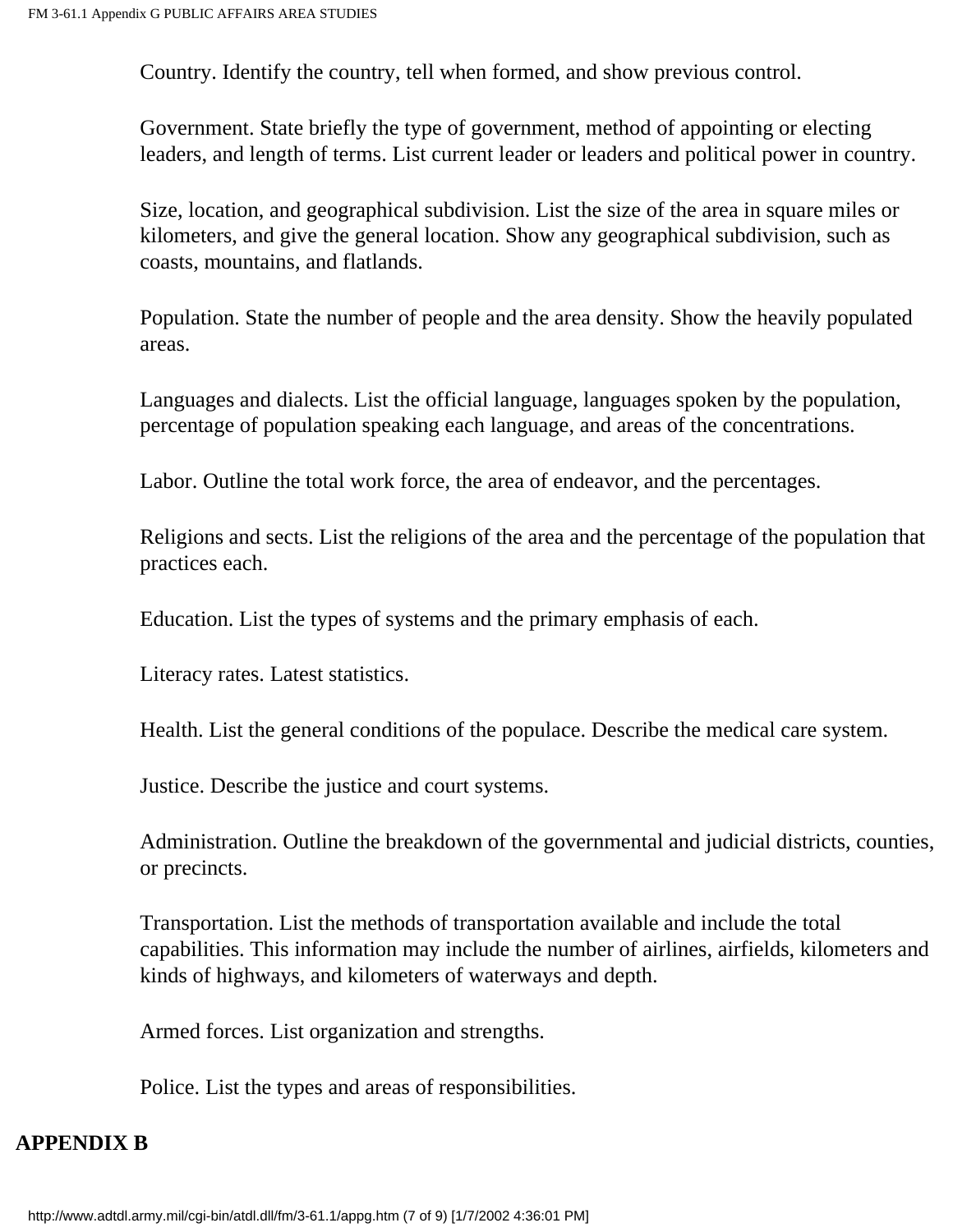#### **GOVERNMENT STRUCTURE**

List the formal government structure, key positions, and organizations of the country. Outline the chain of government control, including political parties, if applicable. A schematic diagram may be helpful.

Include only branches of government and their key positions, not names.

#### **APPENDIX C**

#### **COMMUNICATION FACILITIES**

Give a brief overview of the subject country's media facilities. Include the facilities' locations and levels of technical sophistication. Cover printing, publishing, and the distribution of radio and television receivers, studios, transmitters, and relay facilities. Include news service facilities. Write this appendix as if the U.S. PA units will use this equipment or contract for its services. Since PA personnel may get operating supplies or repair parts from in-country sources, provide the following information:

- $\bullet$  Make.
- Model.
- Type.
- Series.
- Name of manufacturer.

Any other technical information on the repair or operation of this equipment.

#### **GLOSSARY**

Prepare a glossary that lists in alphabetical order all acronyms and foreign words used in the study. List also all words and terms that have special meaning and need to be defined.

#### **BIBLIOGRAPHY**

List the source material used. Include the name of the author, the title of the publication, the publisher, and the date of publication.

#### **DISTRIBUTION**

Dissemination is accomplished by the originating agency for the recipients within PA. Include in the distribution list the identification of recipient agency (by code), the number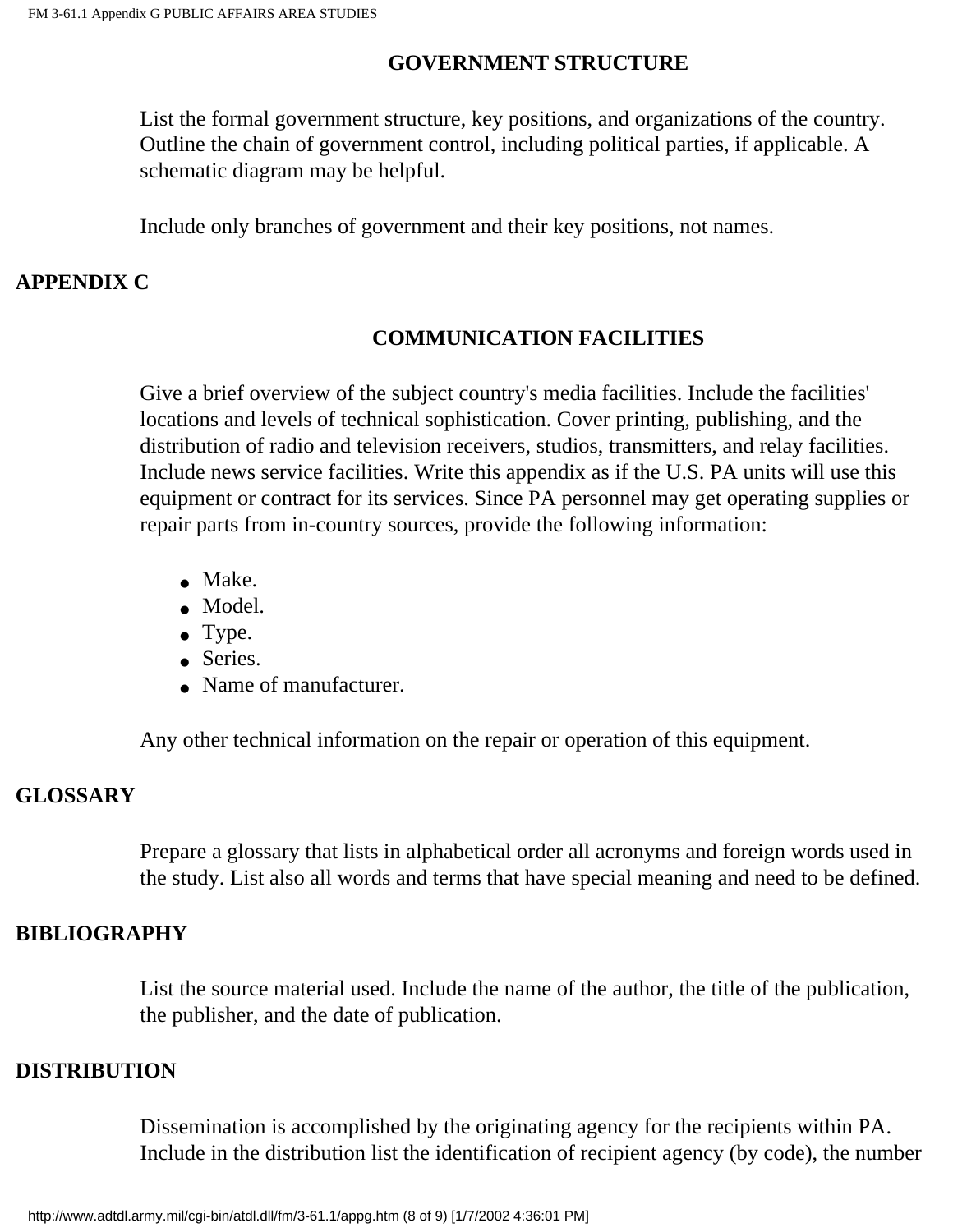of copies furnished, and the office symbol of the recipient.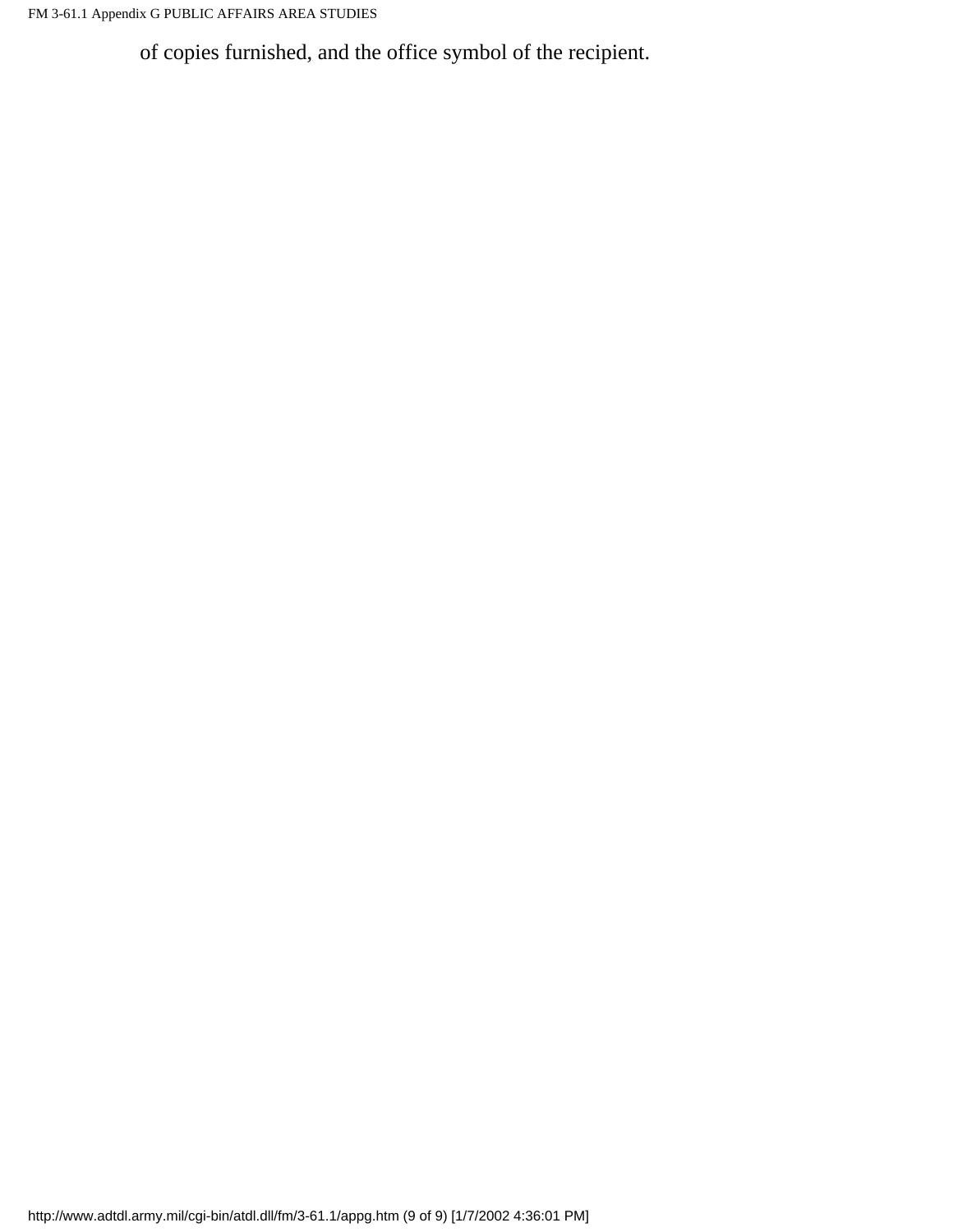

# **Appendix H**

# **BRIEFINGS AND PRESS CONFERENCE FORMATS**

## **NEWS BRIEFING AND PRESS CONFERENCE FORMAT**

Before the Presentation

Know your publics Anticipate interests, concerns and questions Consider the latter in preparation

Prepare your presentation Develop a strong introduction Develop a maximum of three key messages Assemble your supporting data Prepare audiovisual aids Practice

Prepare for answering questions Anticipate what questions will arise Prepare answers to those questions Practice questioning and responding

#### **The Opening Statement**

A strong opening statement sets the tone for the press conference or news briefing and is crucial in attempting to establish trust and build credibility. The elements of a strong opening are:

Introduction A statement of personal concern A statement of organizational commitment and intent A statement of purpose and plan for the meeting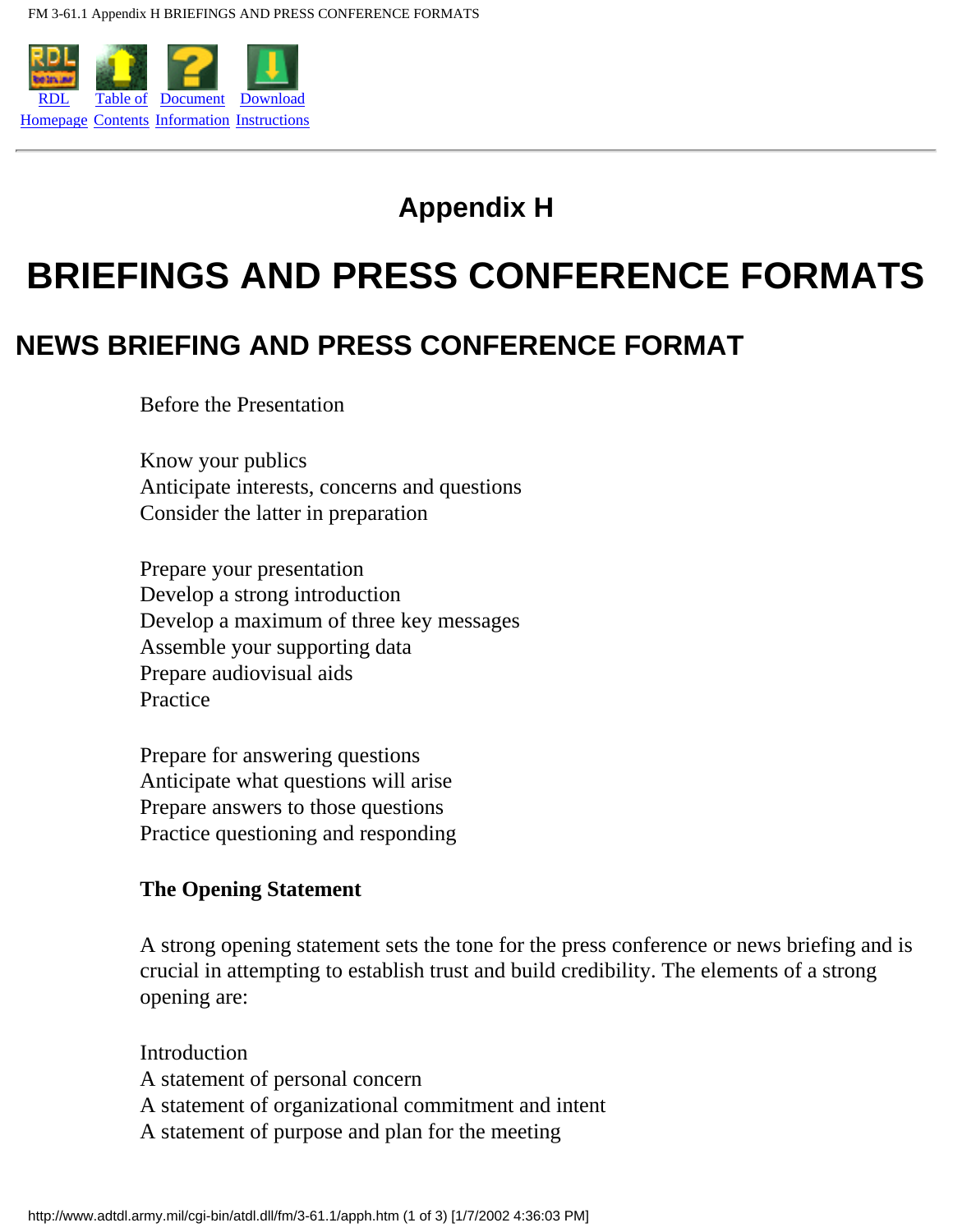Key messages and supporting data A maximum of three "take-home points" Information to support the key messages

**Conclusion** A summarizing statement

Total time for all presenters should be 15 minutes or less. Do not have too many presenters. Three is usually sufficient.

#### **Introduction**

Remember that perceived empathy is a vital factor in establishing trust and building credibility and your publics assess it in the first 30 seconds.

Examples are:

Statement of personal concern: "As a resident of this community I'm interested in the safety and well-being of our families and neighborhoods."

Statement of organizational commitment and intent: " I'm here to share with you the knowledge and confidence I have in the military's ability to assist the citizens of our community. They have been trained in their occupational skill to assist with the task at hand."

Statement of purpose and plan for the presentation: Today I would like to share with you the most current information regarding the (incident.) I will also be available to answer additional questions or to continue the discussion.

#### **Key messages and supporting data**

The key messages are points you want your publics to have in their minds after the presentation. They should:

Address central issues.

Be short and concise.

Examples are:

"We have trained personnel and emergency response plans in place to aid in protecting the health, safety and welfare of the public. We are working with local and state officials to handle the incident."

"We are actively responding to the emergency...."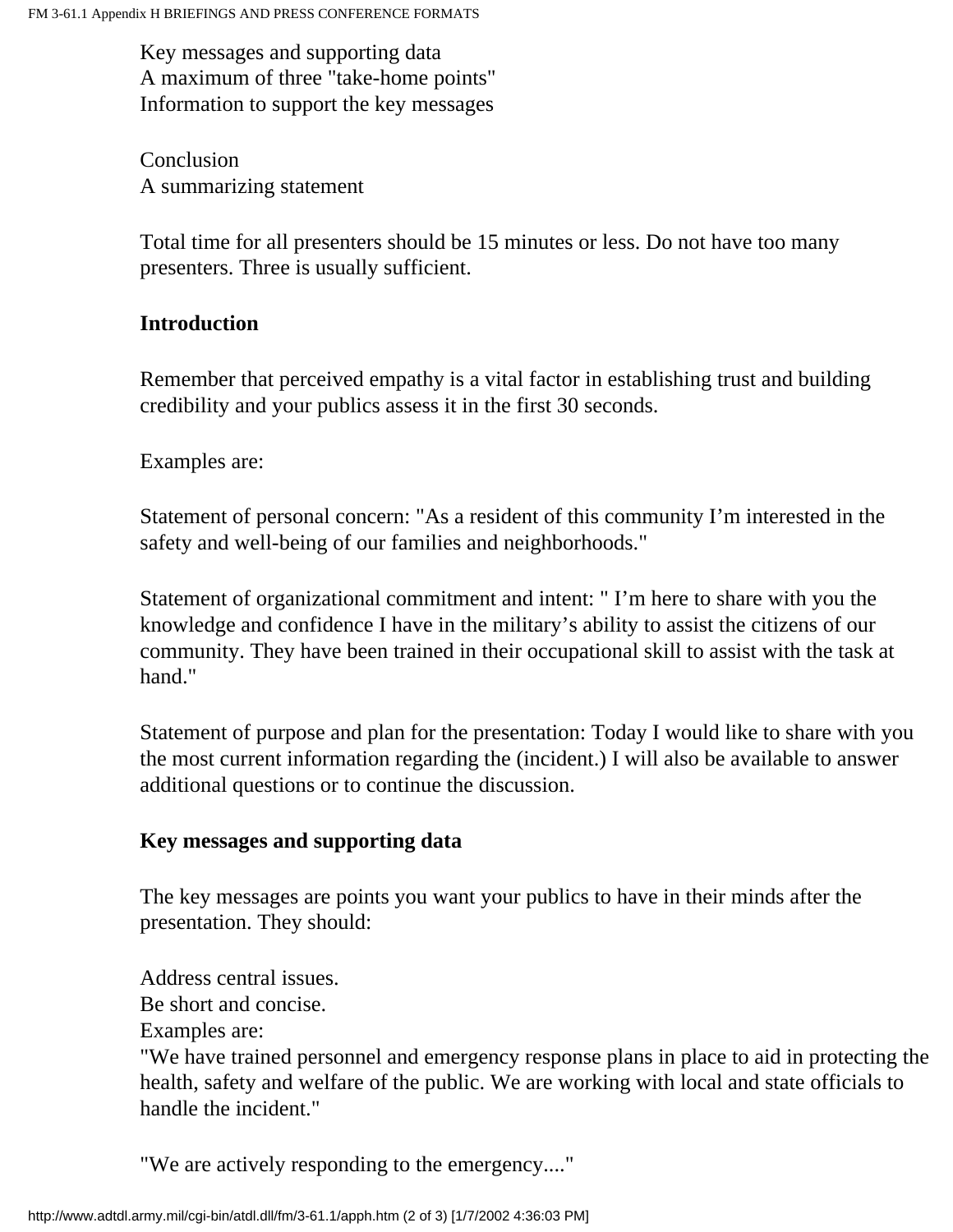#### **To develop your key messages:**

Brainstorm Think freely and jot down all pieces of information you wish to communicate.

Select key messages Identify the most important ideas. Repeat the process until you list is down to three items.

Identify supporting data Other information you listed probably provides support to your key messages. Organize it to reflect this.

#### **Conclusion**

Restate verbatim your key messages.

Add a future action statement --- What is your organization going to do about this problem in the short and long term?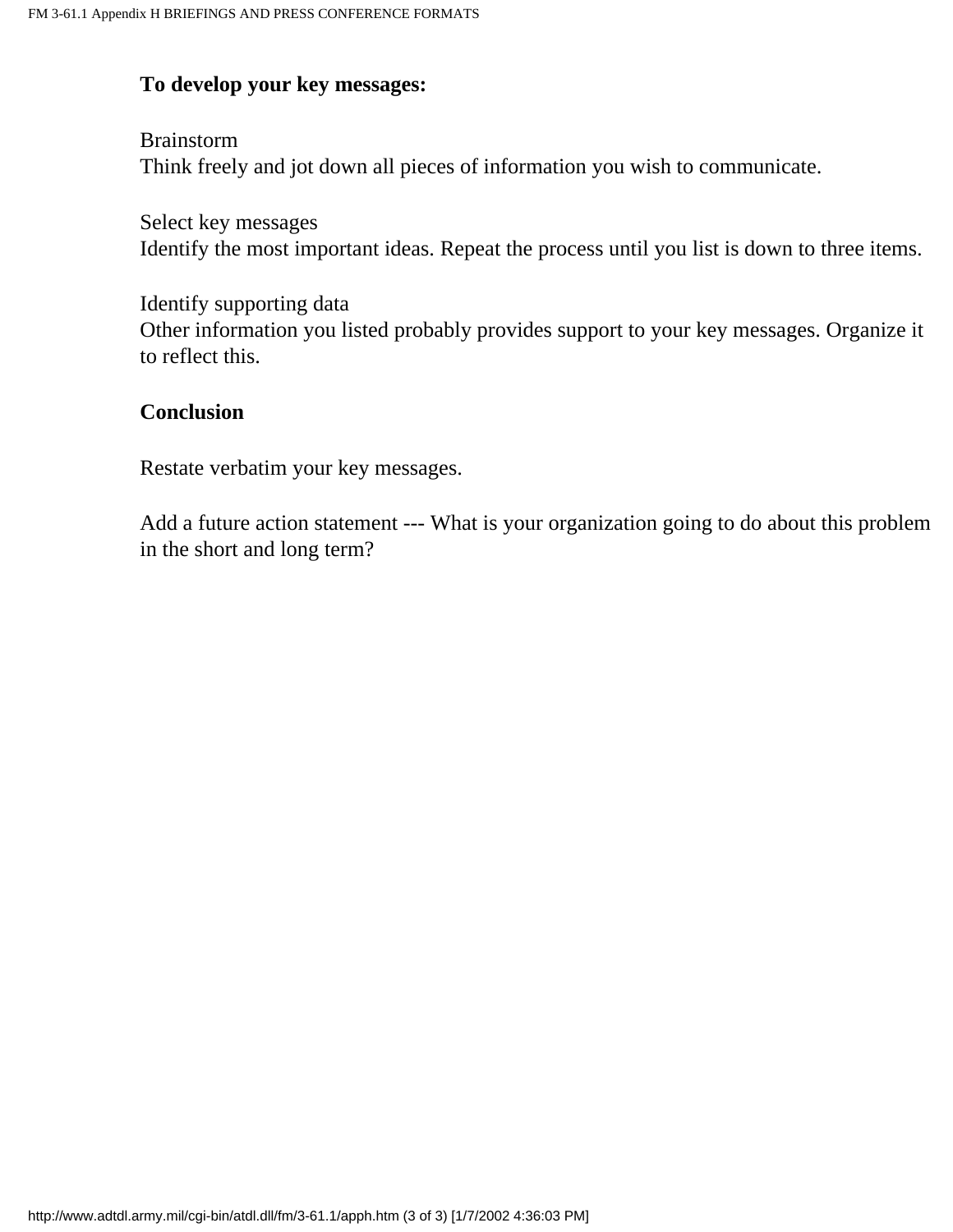

# **Appendix I**

# **WAIVER OF LIABILITY STATEMENT**

Whereby, I **NAME NAME passport no: not** am about to travel with \_\_\_\_\_\_\_\_\_\_forces, and whereas I am doing so entirely upon my own initiative, risk and responsibility; now, therefore, in consideration of the permission extended to me; I do hereby for myself, my heirs, executors and administrators, remiss, release and forever discharge \_\_\_\_\_\_\_\_ and its member officers, agents and employees acting officially or otherwise, from any and all claims, demands actions or causes of action, on account of my death or on account of any injury to me or my property which may occur from any cause during my stay, travel as well as all ground, flight or sea operations incidents thereto.

I also agree to withhold any classified information, which may be accidentally disclosed to me, and to respect embargo restrictions, which may be imposed on information which, if disclosed, may jeopardize operational security. During my stay with \_\_\_\_\_\_\_ forces, I will not interfere with operations. I understand that failure to comply with these security restrictions will result in the loss of authorization to accompany \_\_\_\_\_\_\_ and may result in cancellation of my press registration.

| <b>Signature</b>    | <b>Witness</b>     |  |
|---------------------|--------------------|--|
| <b>Printed Name</b> | <b>Nationality</b> |  |
|                     |                    |  |

Please provide the following information for a person to be notified in an emergency (preferably next immediate relative):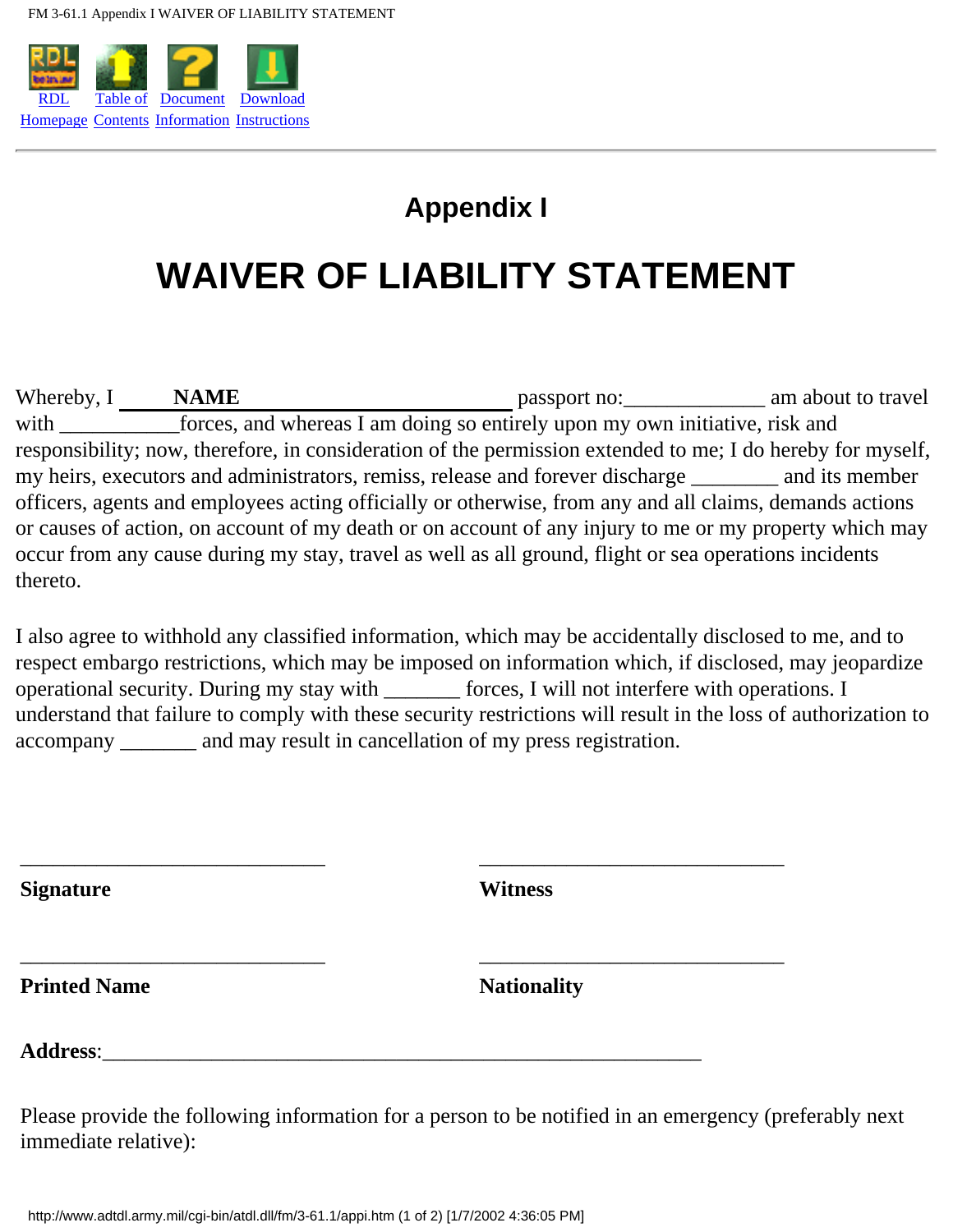\_\_\_\_\_\_\_\_\_\_\_\_\_\_\_\_\_\_\_\_\_\_\_\_\_\_\_\_\_\_\_\_\_\_\_\_\_\_\_\_\_\_\_\_\_\_\_\_\_\_\_\_\_\_\_\_\_\_\_

\_\_\_\_\_\_\_\_\_\_\_\_\_\_\_\_\_\_\_\_\_\_\_\_\_\_\_\_\_\_\_\_\_\_\_\_\_\_\_\_\_\_\_\_\_\_\_\_\_\_\_\_\_\_\_\_\_\_\_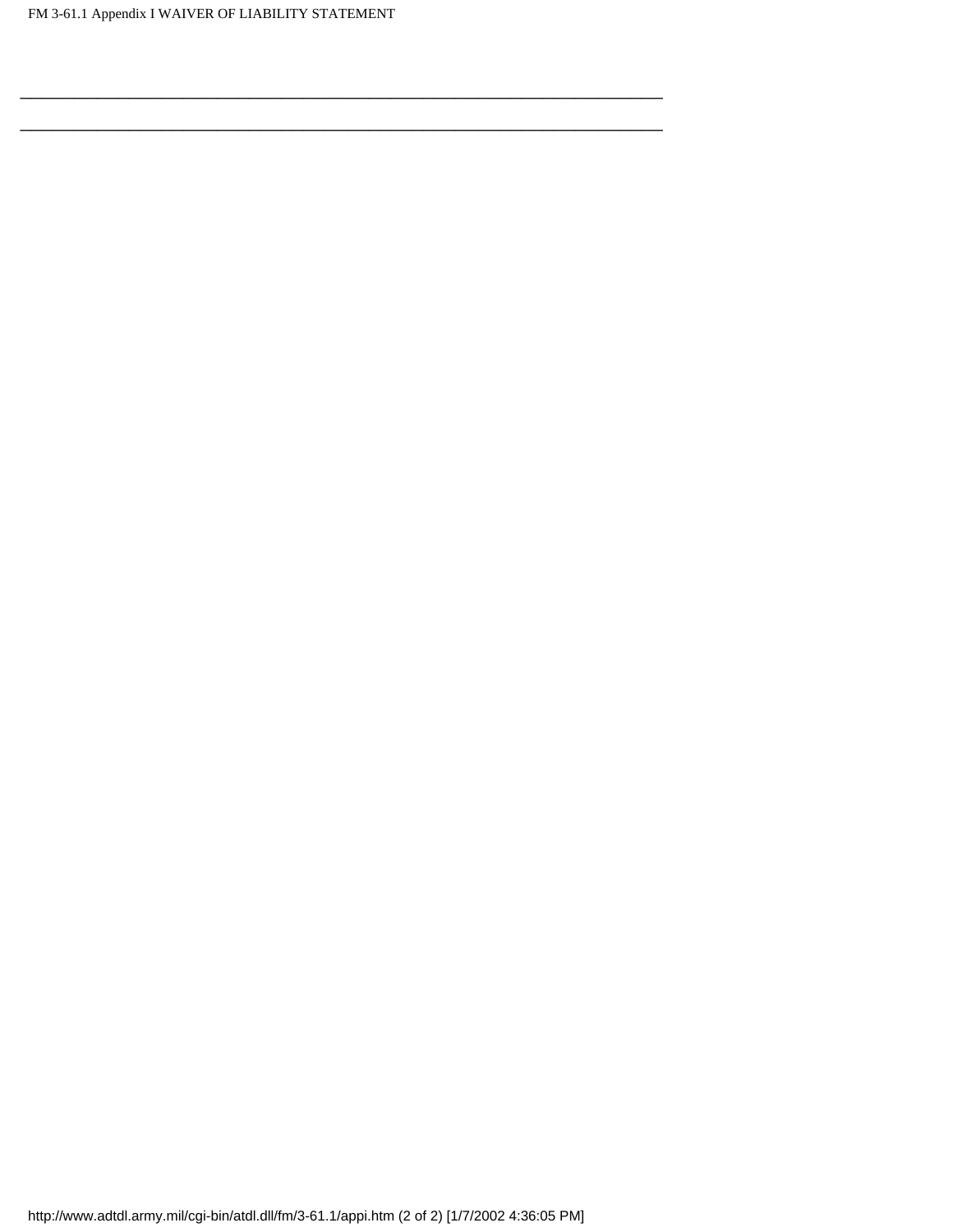

# **Appendix J**

# **SAMPLE PRE-DEPLOYMENT CHECKLIST**

### **INTRODUCTION**

A multitude of factors make each deployment uniquely different from other deployments. Each factor must be carefully examined to determine its impact on the mission, actions before deployment and what equipment is taken.

**(Unit Basic Load)**. In all other instances the chances of drawing the UBL are remote. Certainly if the unit is deploying for war it would draw the unit's basic load of ammunition Exercise or deployment duration will affect the quantity of expendable supplies.

This checklist, like all others, is based on what has occurred before and what we have come to expect in the future. As equipment and missions change, so too must the checklist. Bottom line, expect the unexpected and react accordingly; use the checklist as a guide to help you through deployment preparation. Add to it whenever the need arises.

### **CHECKLIST ITEMS**

- 1. Each HQ element and unit should have a 45-day supply of expendables identified and set aside for contingency operations. This supply should be inventoried quarterly and stockage rotated accordingly.
- 2. Maintain and update a master list of all areas and topics that can affect individual readiness. This includes all shots, dental status, family support plan, check to bank, etc.
- 3. The PAO or detachment commander (or deploying team leader) should:
	- a. Review and update PA estimates annexes and plans.
	- b. Obtain and comply with applicable published Public Affairs Guidance.
	- c. Inventory and inspect TOE equipment for accountability and serviceability before deployment.
	- d. Figure total weight and cube of equipment before moving to assembly area.
	- e. Check dependency clause in TOE document or OPLAN to determine who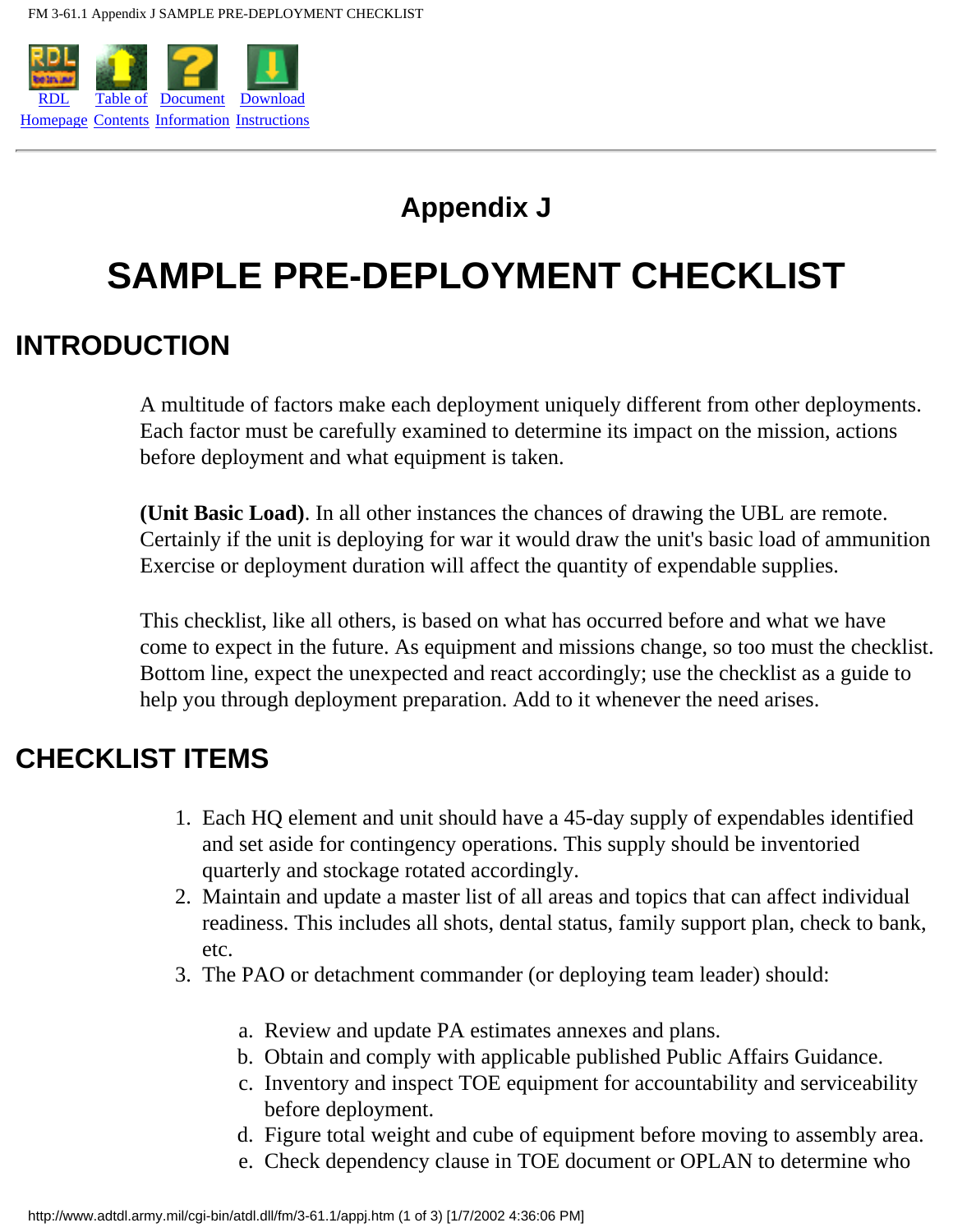will be supporting and who is supporting us. Ensure responsible parties know the relationship. Establish liaison with units OPCON; attached or any new parent organization.

- f. Ensure accompanying equipment not on TOE is listed on interim authorization document (such as facsimile machines or cellular phones).
- g. Prepare an internal OPORD for your element detachment or team.
- h. Review the essential elements of friendly information (EEFI) contained in the base OPLAN/OPORD and ensure each soldier understands them.
- 4. All leaders must consider the need for the following:
	- a. Will flak vests be required?
	- b. Should each soldier take a footlocker instead of a dufflebag?
	- c. Will weapons' carrying/security cases be needed/available? (Will weapons and protective masks be required?)
	- d. Will desert or jungle uniforms be required, and if so, what fund can be used to pay for alterations, sewing and patches?
	- e. Is there an opportunity for a service contract to be initiated at the deployed location? Cameras, video, computers, etc.? if not, and cameras go down and must be swapped out, what is the plan?
	- f. Will the deployment be considered TDY? If so, who prepares orders? What fund cite will be used? Are rental vehicles available? (Are we TDY under field conditions and required to carry meal card?)
	- g. Will a fund cite be made available after redeployment to pay for repairs? (Make this request soon after being tasked - don't wait until redeployment to find out you've got to use unit funds to repair equipment.)
	- h. If departing from location other than current station, what type of transportation to that location is to be used for personnel and equipment?
	- i. Will personnel and equipment travel together at all times? (Insist that they do whenever possible!)
	- j. Does each team have a credit card holder for authorized payments or purchases?
	- k. Has an express mail system been established to ensure timely transit of products to home station? With what frequency? (If you are the ARFOR or sub-JIB, have the division PAO's/PAD's establish a plan to get products to you for review, release or use).
	- l. Under what conditions will the MPAD or team(s) work? Fixed site, field conditions, etc. Will we need to deploy our own tents for sleep and work?
	- m. Is the heat a condition that will affect computers, cameras, batteries, etc? If so, is air conditioning available? Refrigerators for film? What about humidity problems? Air conditioning may help but can dehumidifiers do better...consider charcoal bags placed in shipping cases.
	- n. From what unit(s) do we draw support...rations, billets, fuel, etc.?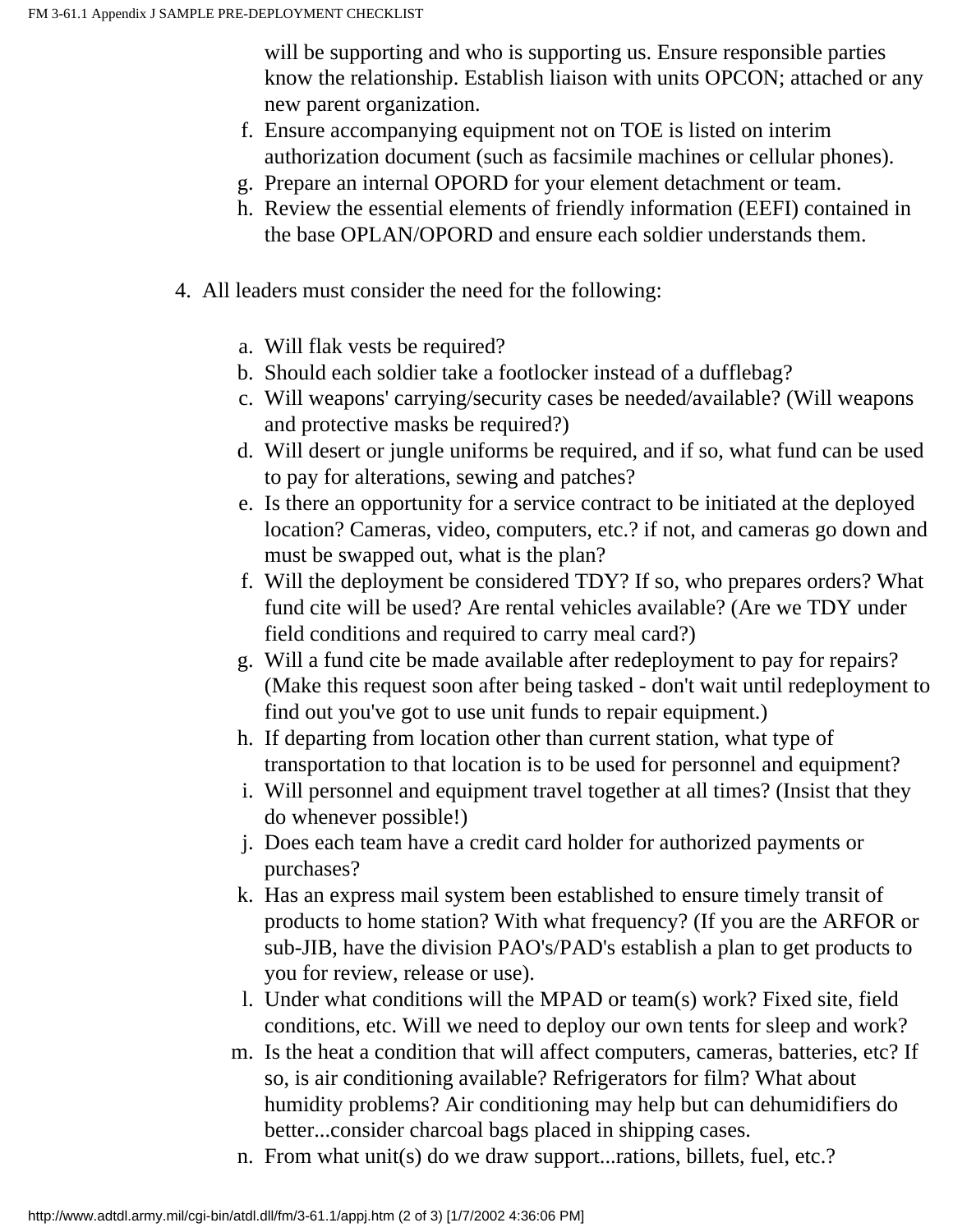- o. If one team is deployed for a lengthy duration, is there an opportunity for the teams to be rotated?
- p. If deploying a risograph or other commercial printing machine, what quantity of copies and frequency (daily, weekly) is desired? What is the plan for distribution of copies? What is the plan for paper replenishment?
- q. Has every effort been made to ensure deployed asset has commercial phones available to assist transmitting digital photographs, responding to query, accidents and incidents, fax capability, etc.
- r. Has unit/team packing list been carefully checked to ensure the easy-toforget yet must- have items are not forgotten. Glue sticks, chalk, scotch tape, blank overheads, etc.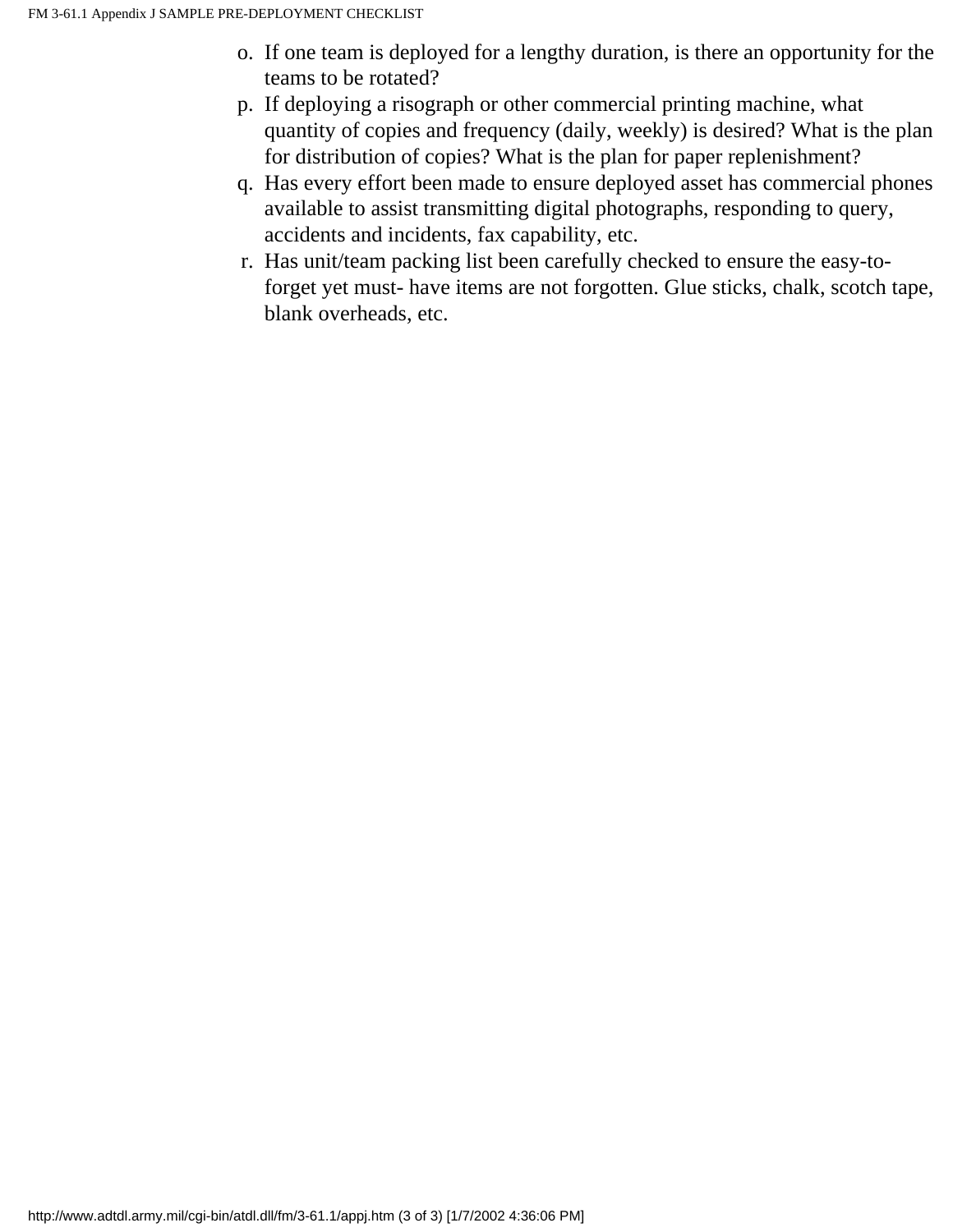

## **Appendix K**

# **PAO SOP OUTLINE**

#### **Chapter 1, Alert Notification Procedures**

Annex A, Notification Procedures Annex B, Section Telephone Contact Roster

#### **Chapter 2, Individual Preparation**

Annex A, Individual Admin Checklist Annex B, POV Storage Plan, Procedures for Completing Post POV Storage Forms. Annex C, Personal Property Storage Plan

Section 1, Power of Attorney Section 2, State of Obligations Section 3, DD Form 1299, Application for Shipment/Storage of Personal Property. Section 4, DD Form 1701, Household Goods Inventory

Annex D, Recommended Personal Readiness Equipment Annex E, Family Member Pre-deployment Checklist

#### **Chapter 3, Unit Preparation**

Annex A, Unit Equipment List

#### **Chapter 4, Tactical Vehicle Preparation**

Annex A, Vehicle Preparation Standards Annex B, Vehicle Load Card Annex C, Vehicle Inspection Checklist Annex D, Joint Airlift Inspection Record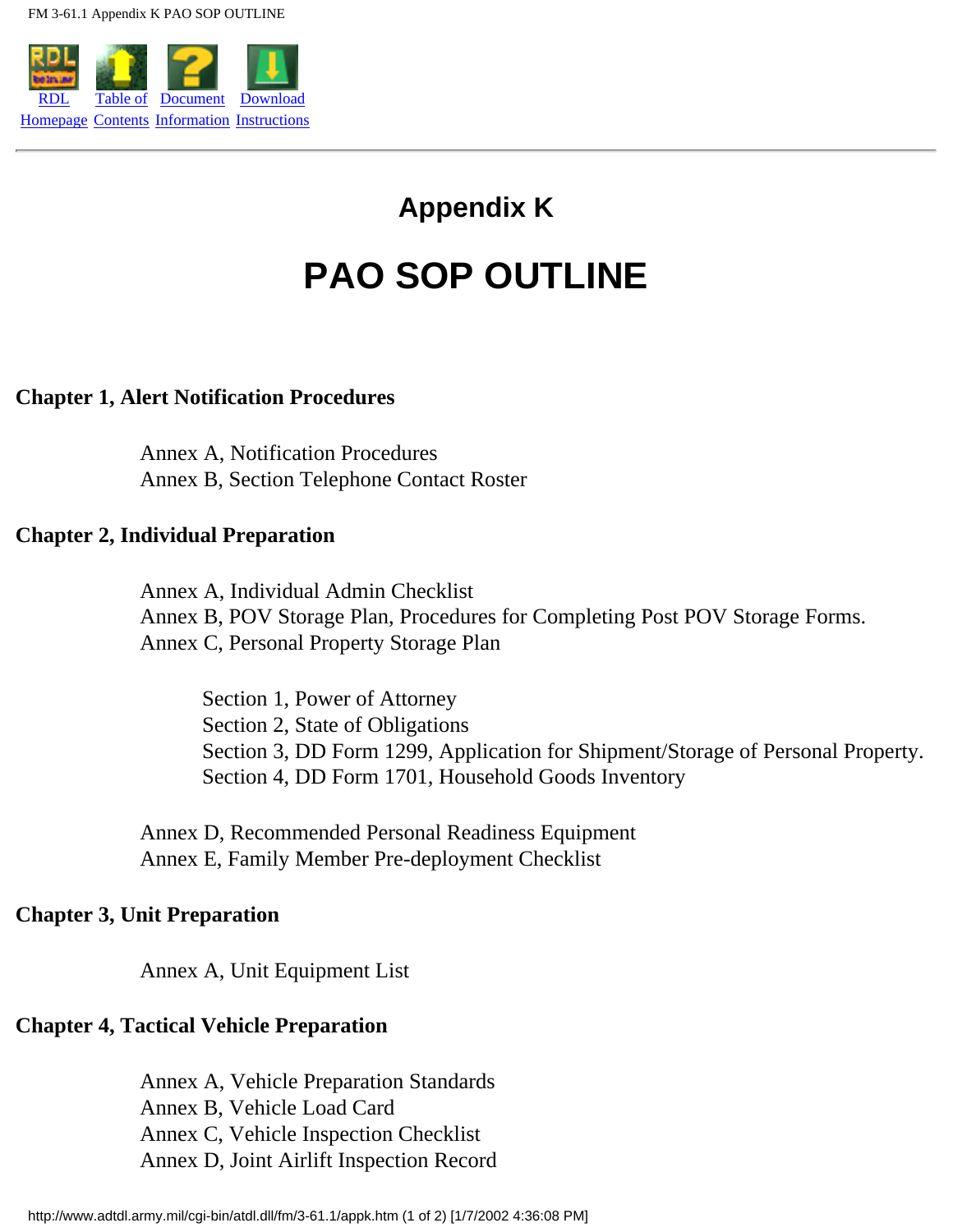Annex E, HMMWV Configuration and Load Plan

#### **Chapter 5, Rear Detachment Operations**

Annex A, Communications Annex B, Logistics Coordination

#### **Chapter 6, Public Affairs Checklists**

Annex A, Pre-Deployment Checklists Annex B, Guide for Media Interviews Annex C, METL and Tasks, Conditions, Standards Annex D, DoD Principles of Information Annex E, Policy on the News Coverage of U.S. Military in Combat Annex F, PA Guidance on Terrorism Counteraction Annex G, PA Guidance on Counter-Drug Operations Annex H, Standard PA Ground Rules Annex I, Spokesperson Guidelines Annex J, Command Unique Media Operations Center Guidelines

#### **Chapter 7, Field Operations**

Annex A, Tactical Uniform Annex B, Installation Security Annex C, Tactical communication Annex D, Personal Hygiene Annex E, Morale, Welfare and Recreation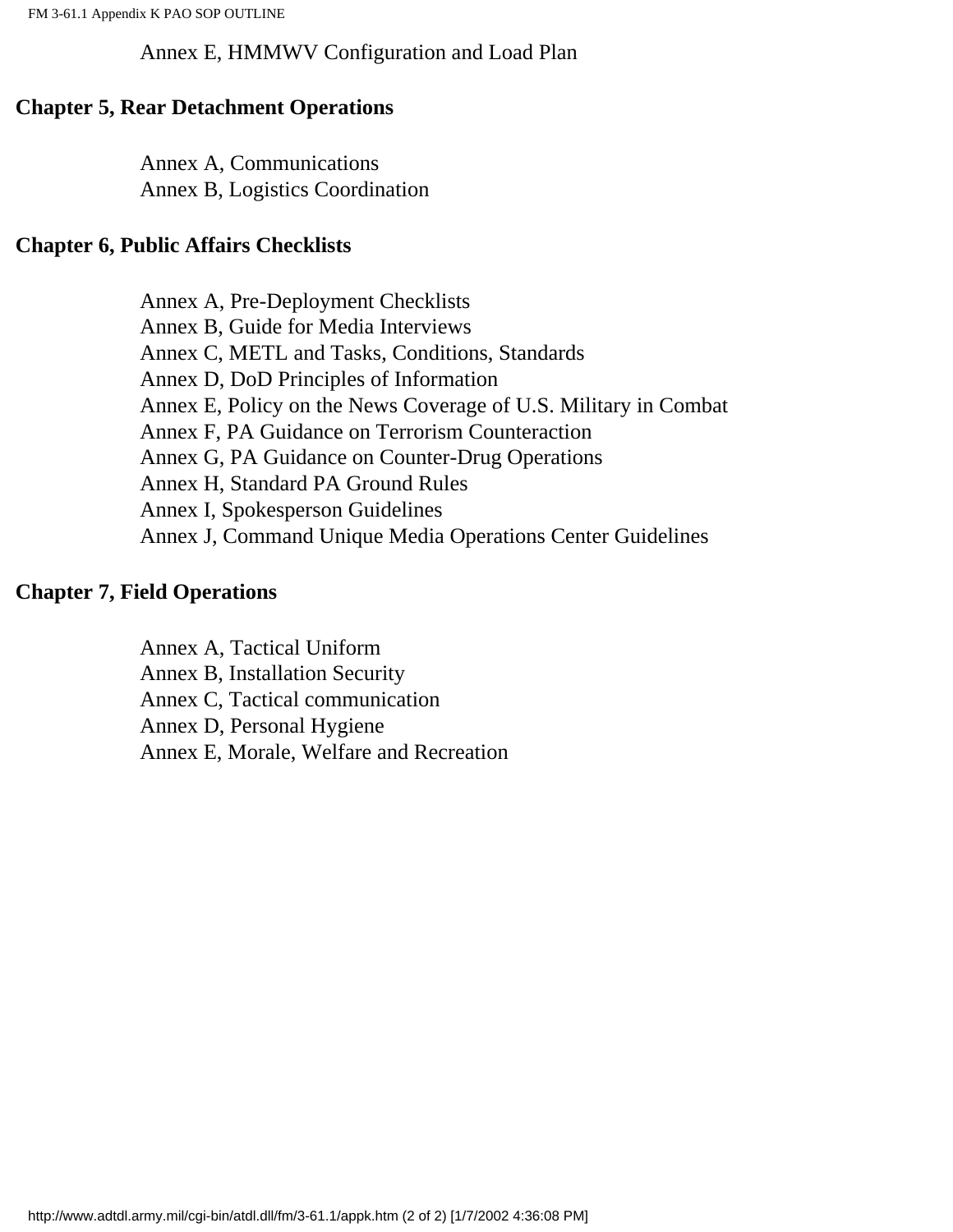

## **Appendix L**

# **EXAMPLE OF MEDIA OPERATIONS CENTER**

Operations of a media center will need the following support:

- Communications
- Vehicle support (day-to-day operations and media transport -- tactical or nontactical as needed)
- Billeting and rations for media center personnel
- Admin support personnel for 24-hour operations
- Office space (hard site if possible) and power as needed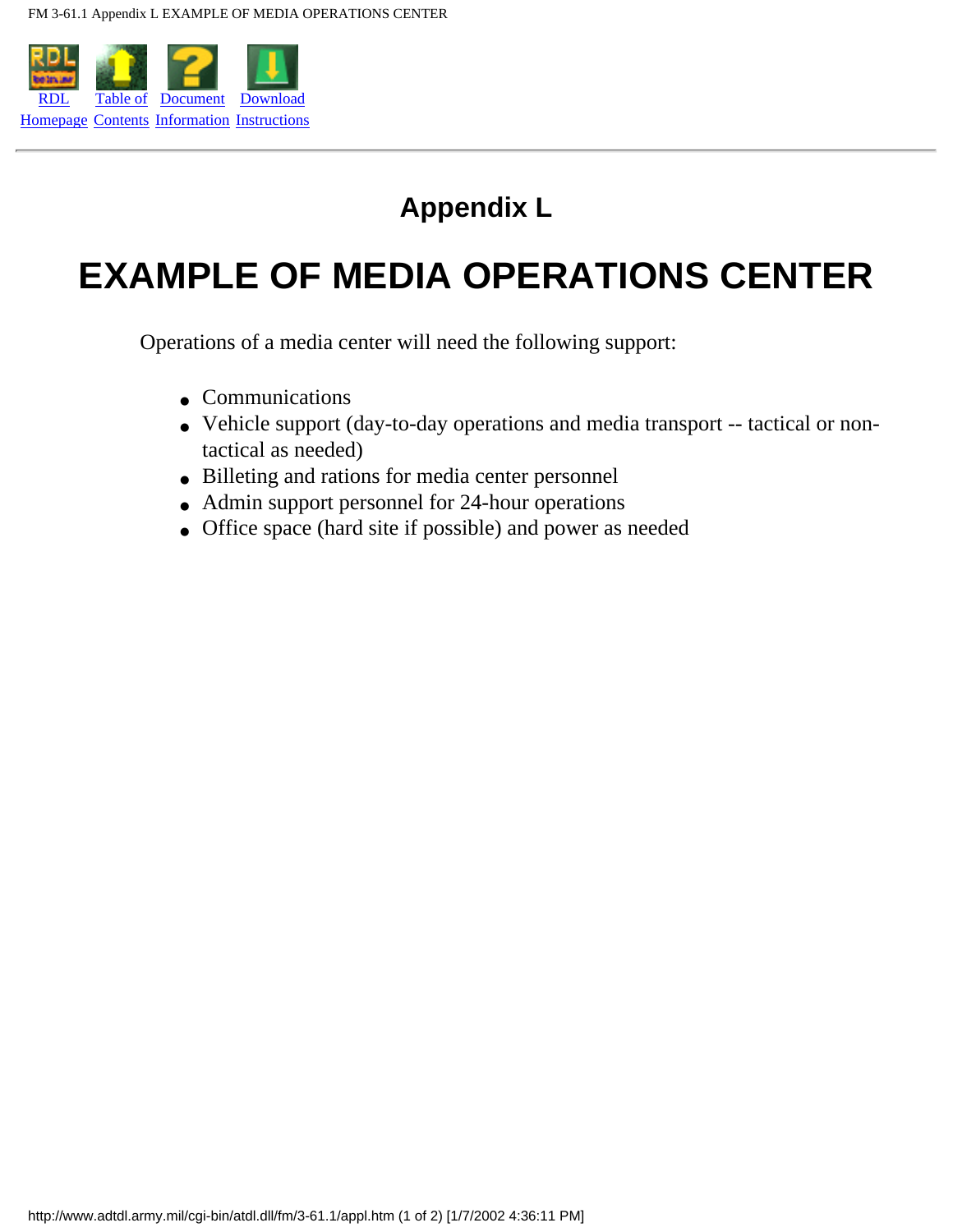

**Figure L-1. Media Operations Center**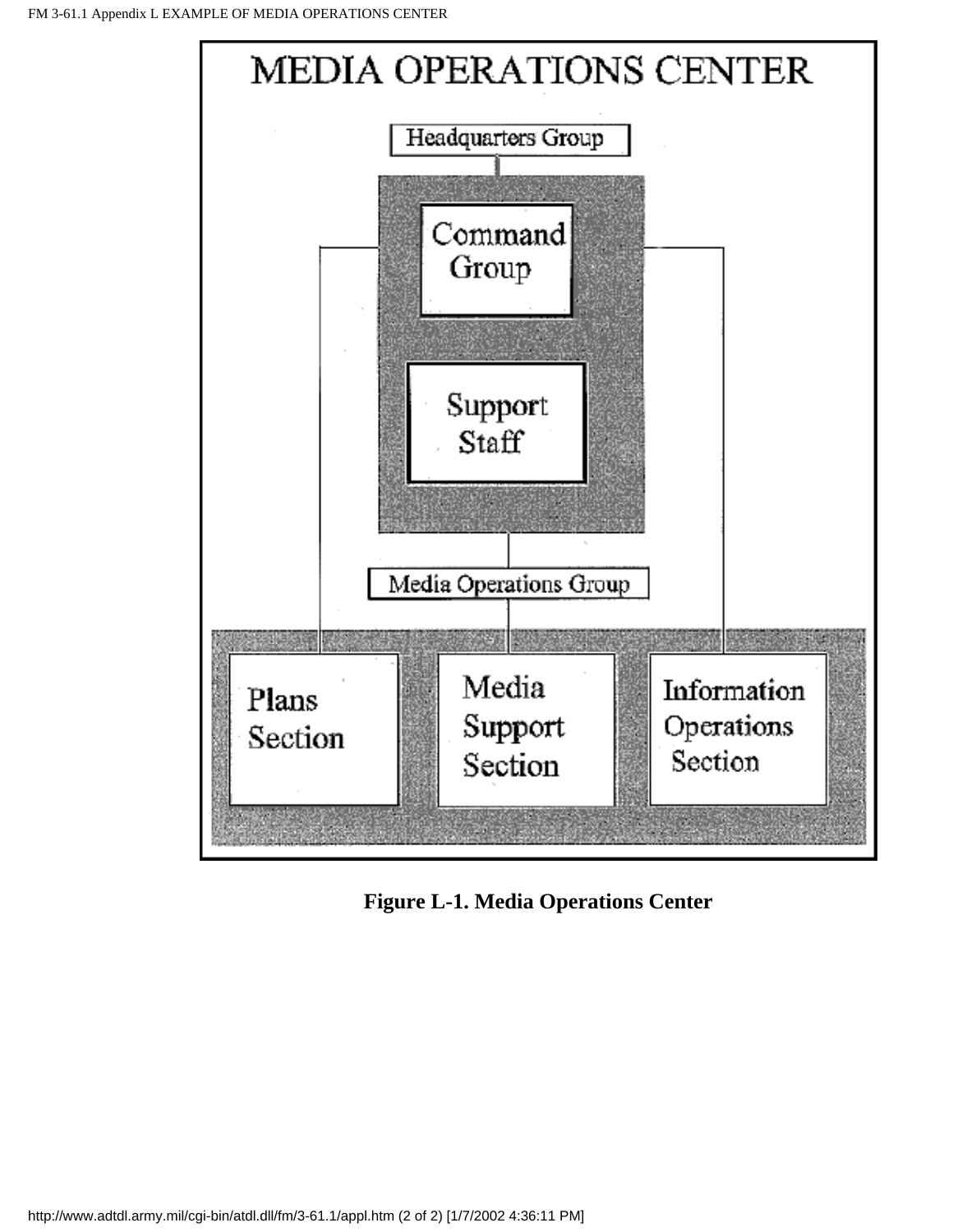

## **Appendix M**

# **NEW MEDIA INQUIRY FORMAT (SAMPLE)**

This format is intended as an example only and should be adapted to local needs and SOPs. In addition to query forms, PAOs should maintain a separate log of all inquiries.

|                                                                                                                       | <b>MEDIA QUERY SHEET</b> |                                                                                                                                                                                                                               |
|-----------------------------------------------------------------------------------------------------------------------|--------------------------|-------------------------------------------------------------------------------------------------------------------------------------------------------------------------------------------------------------------------------|
|                                                                                                                       |                          | Query Number:                                                                                                                                                                                                                 |
|                                                                                                                       |                          |                                                                                                                                                                                                                               |
|                                                                                                                       |                          |                                                                                                                                                                                                                               |
|                                                                                                                       |                          | CALLER'S NEWS ORGANIZATION: University of the set of the set of the set of the set of the set of the set of the set of the set of the set of the set of the set of the set of the set of the set of the set of the set of the |
|                                                                                                                       |                          | CALL TAKEN BY:__________________TIME:___________________DATE:____________________                                                                                                                                             |
|                                                                                                                       |                          | <u> 1989 - Johann Stoff, deutscher Stoff, der Stoff, der Stoff, der Stoff, der Stoff, der Stoff, der Stoff, der S</u>                                                                                                         |
|                                                                                                                       |                          |                                                                                                                                                                                                                               |
| RESPONSE (if written release is made, attach a copy): __________________________                                      |                          | <u> 1989 - Johann Barn, mars an t-Amerikaansk politiker (* 1989)</u>                                                                                                                                                          |
| <u> 1989 - Johann Stein, marwolaethau a bhann an t-Amhain ann an t-Amhain an t-Amhain an t-Amhain an t-Amhain an </u> |                          |                                                                                                                                                                                                                               |
|                                                                                                                       |                          | SOURCE OF INFORMATION/COORDINATION (e.g., G-3, surgeon):                                                                                                                                                                      |
|                                                                                                                       |                          |                                                                                                                                                                                                                               |

http://www.adtdl.army.mil/cgi-bin/atdl.dll/fm/3-61.1/appm.htm (1 of 2) [1/7/2002 4:36:12 PM]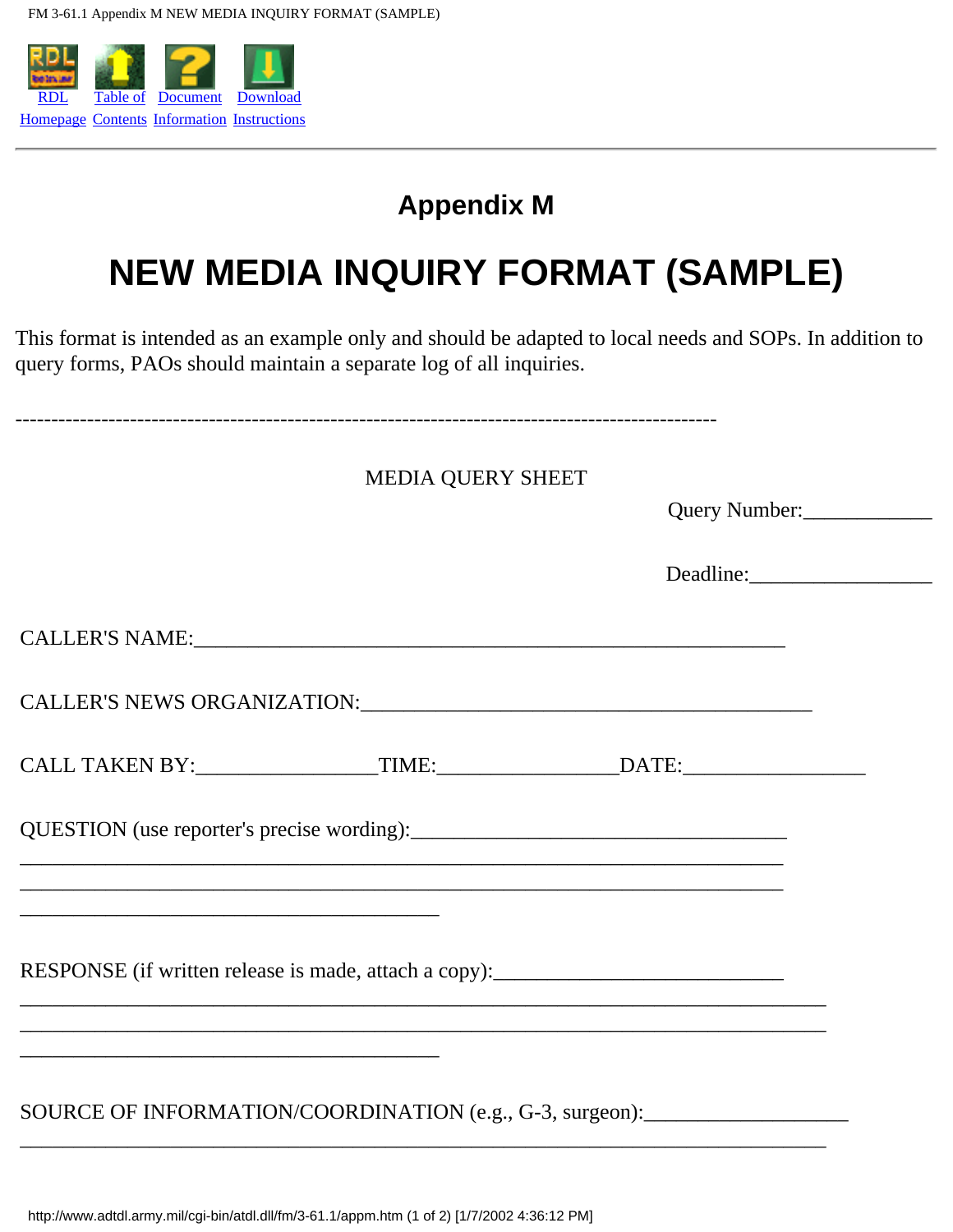FM 3-61.1 Appendix M NEW MEDIA INQUIRY FORMAT (SAMPLE)

| RELEASED TO:              |                        |                     |
|---------------------------|------------------------|---------------------|
| TIME/DATE:                |                        |                     |
| RELEASE METHOD: In Person |                        | <b>News Release</b> |
| <b>RELEASED BY:</b>       | <b>RELEASE NUMBER:</b> |                     |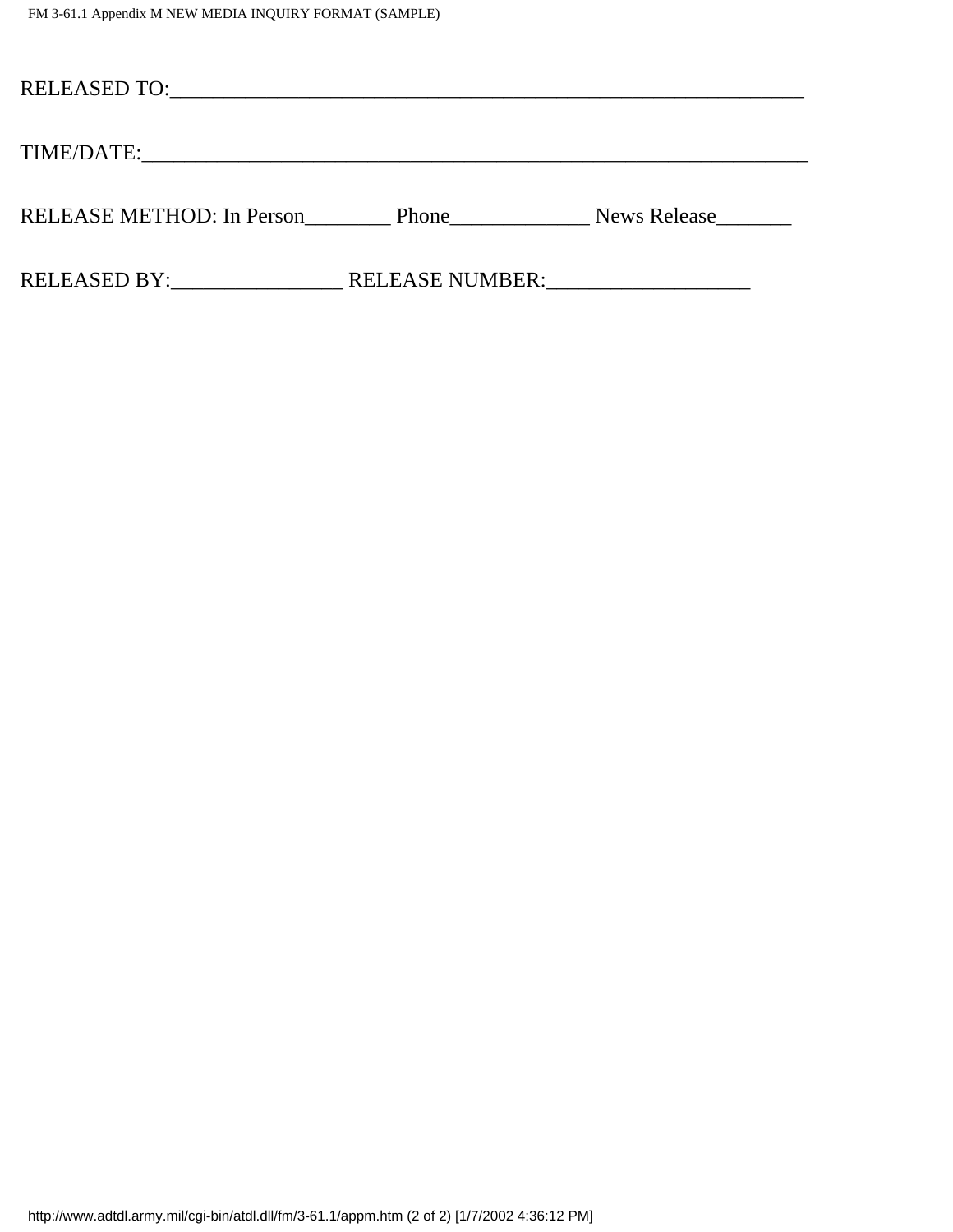

## **Appendix N**

# **GUIDE FOR MEDIA INTERVIEWS**

### **GUIDELINES**

#### **1. Considerations**

- a. When human safety or other serious concerns are involved, deal with those considerations first.
- b. Communicate only information that is approved for external distribution. Always tell the truth.
- c. Know to whom you are speaking. Get the person's name and telephone number, if necessary.
- d. Do not be intimidated. You may tell a reporter that you need to clarify an important matter before you can answer questions.
- e. Talk from the public's viewpoint. Avoid jargon. Speak within the audience's frame or reference.
- f. If the questions do not lie within the framework of approved statements or within your area of expertise, find the appropriate technical advisor or spokesperson.
- g. State the most important fact at the beginning. Place your own headline on the answer.
- h. Attack problems in your answers, not people.
- i. Do not repeat offensive or negative language. Do not let other people put words in your mouth.
- j. Direct questions deserve equally direct and forthright answers.
- k. Do not exaggerate the facts. Listen to how your answer "sounds" when spoken.
- l. Ignore cameras and microphones. Talk to the reporter.
- m. During videotaped interviews, it is all right to stop your statement and start over.
- n. Do not say "no comment." Explain why you do not have an immediate answer.
- o. Keep your composure, even if a news reporter gets snappy.
- p. Be prepared to provide sufficient evidence for statements you make.
- q. Be especially alert about photos. You have little control over photos taken off military reservation property, but you have every right to control photos taken on the military reservation.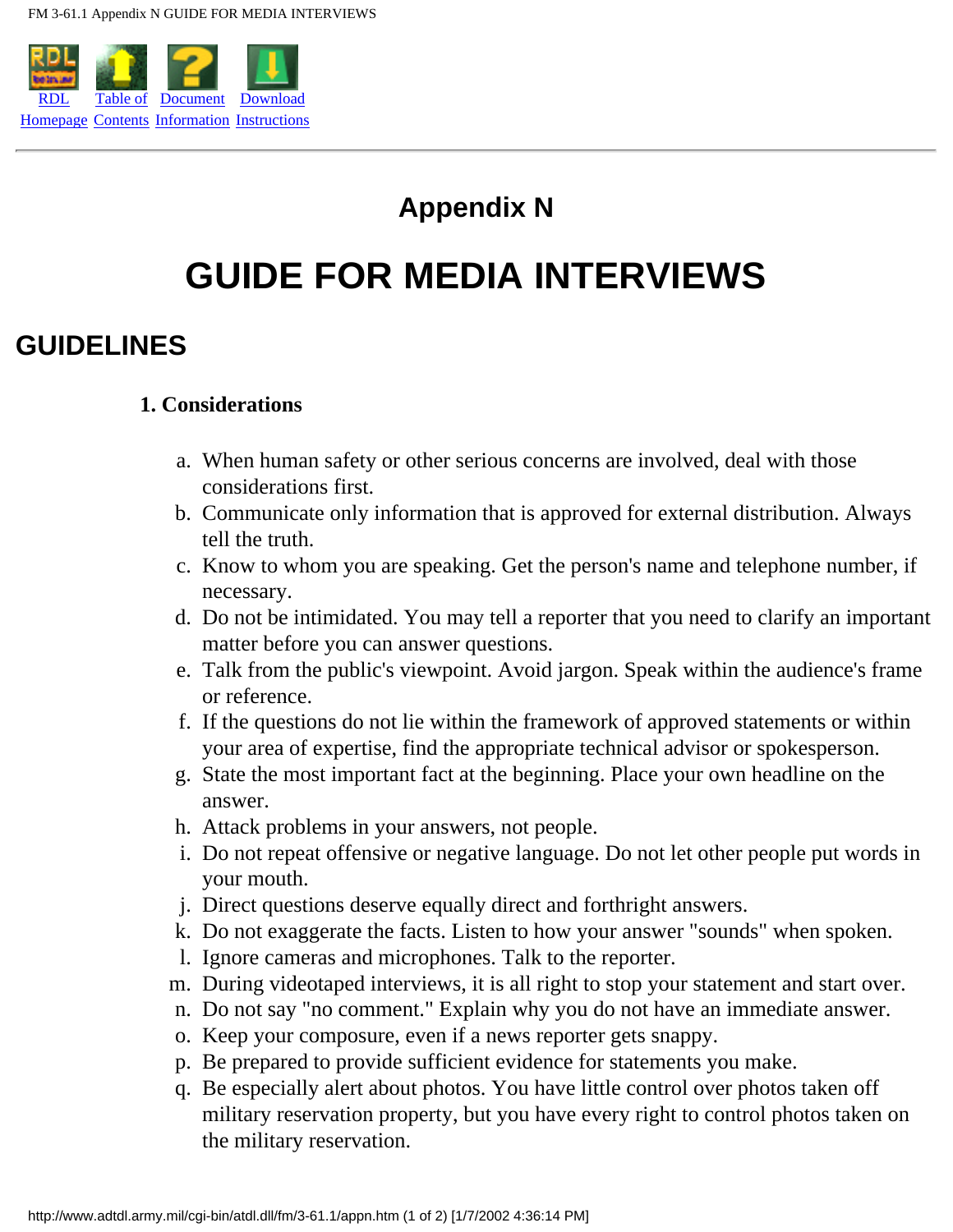r. Be aware of your surroundings and follow local OPSEC rules when determining interview location

#### **2. What will be asked?**

- a. What happened and where? When did this occur
- b. Are there injuries or deaths as a result? How many and to whom?
- c. What actions is the unit taking to control the situation?
- d. Have chemicals or other hazardous substances been released into the environment? What kinds? How much?
- e. What types of hazards are presented to people off-site?
- f. Have off-site emergency response personnel been notified? Which ones?
- g. Are unit operations shut down?
- h. Has the site or facility been evacuated?
- i. How many people are employed at this site?
- j. What do you do at this site?
- k. How old is the facility? Does it meet current regulations?
- l. Why did this situation occur? (DO NOT SPECULATE.)
- m. Are there safety rules covering the situation? Were they violated?
- n. Has a Site Emergency Response Plan been activated? What does that involve?
- o. Tell me about your organization?
- p. Will this situation have national ramifications, or will its effect likely be limited to a single site or region?
- q. How much money is this going to cost the taxpayers?
- r. Is there insurance coverage for the loss or damage? How much?
- s. Are commanders handling the situation locally or is a higher headquarters taking control?
- t. Has this occurred anywhere within the unit before? Why weren't you ready?
- u. What do your soldiers think about this situation?
- v. For accidents and incidents, don't speculate causes. Use "ongoing" investigation statements.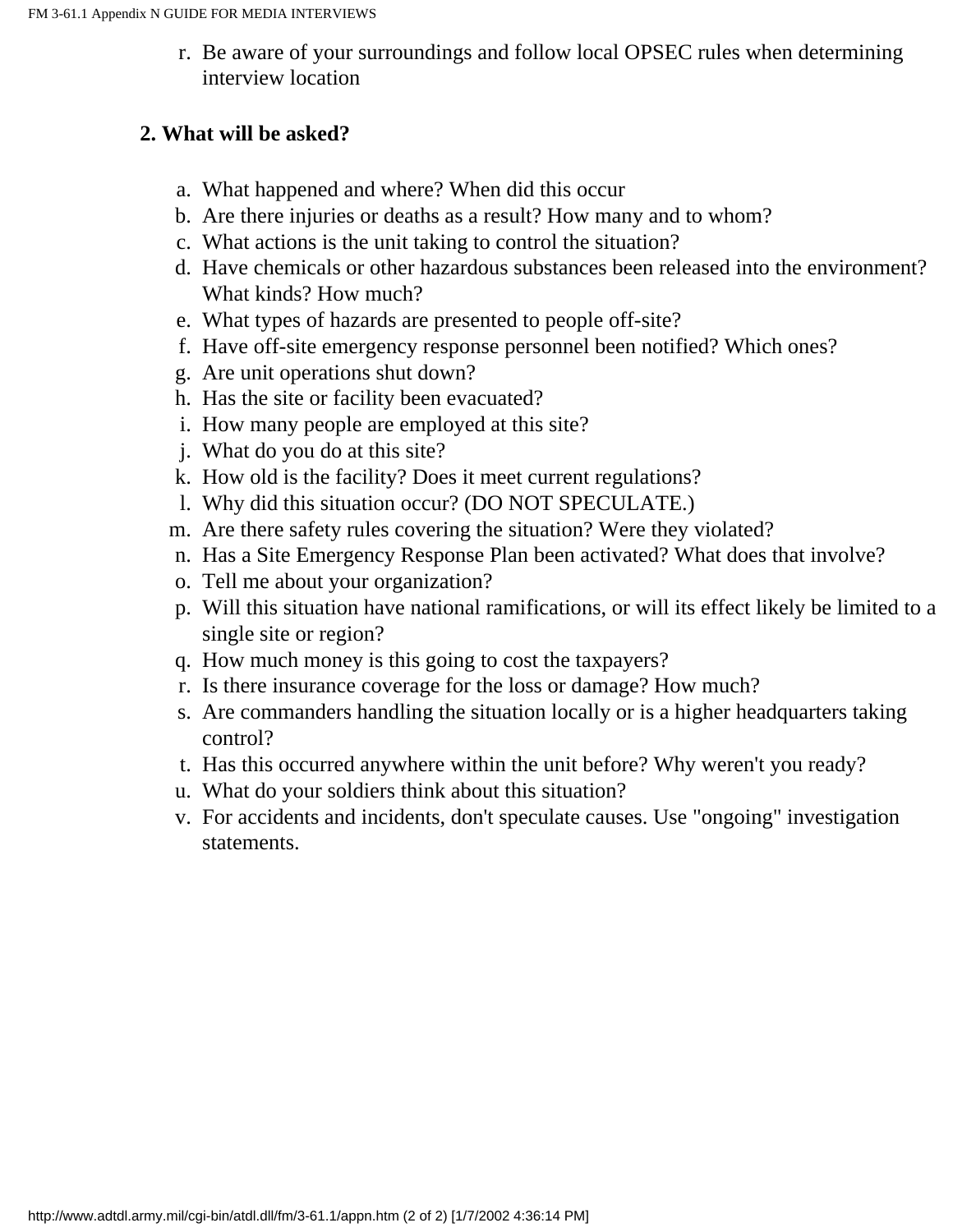

## **Appendix O**

# **MEDIA RESEARCH AND ANALYSIS**

## **AN INTRODUCTION**

Since the early part of the 20th century, when there was almost no interest in the size of audiences or in types of people that comprised various audiences, business leaders and their organizational communicators have increasingly come to rely on research for nearly every major decision they make. This expanded demand for information has created a particular demand for media communication research capabilities, specifically -- the development of a scientific basis for media analysis and media effects.

The importance of mass communications research and media analysis is partly due to the realization that gut feelings or reactions are not entirely reliable or credible bases for decisions. Although common sense is often accurate, Army commanders and other decision-makers need additional, more objective information to evaluate problems, especially when lives are at stake. Thus, the past 50 years have witnessed continuing evolution of media analysis, combining research and intuition to create a higher probability of success.

This evolution has resulted in a "scientific" approach to media research known as media content analysis.

## **SCIENTIFIC RESEARCH: A DEFINITION**

Scientific Research is defined as a **"systematic, controlled, empirical, and critical investigation of hypothetical propositions about the presumed relationships among observed phenomena."** This definition contains the basic terms that are necessary in defining the method of scientific research and describes a procedure that has been accepted for centuries. In the 16th century, for example, scientist Tycho Brahe conducted years of systematic and controlled observation to prove wrong many of Aristotle's theories of the universe. By gaining an understanding of the phenomena, he challenged the accepted beliefs and knowledge of the time with his own hypotheses. Thus, scientific research was begun.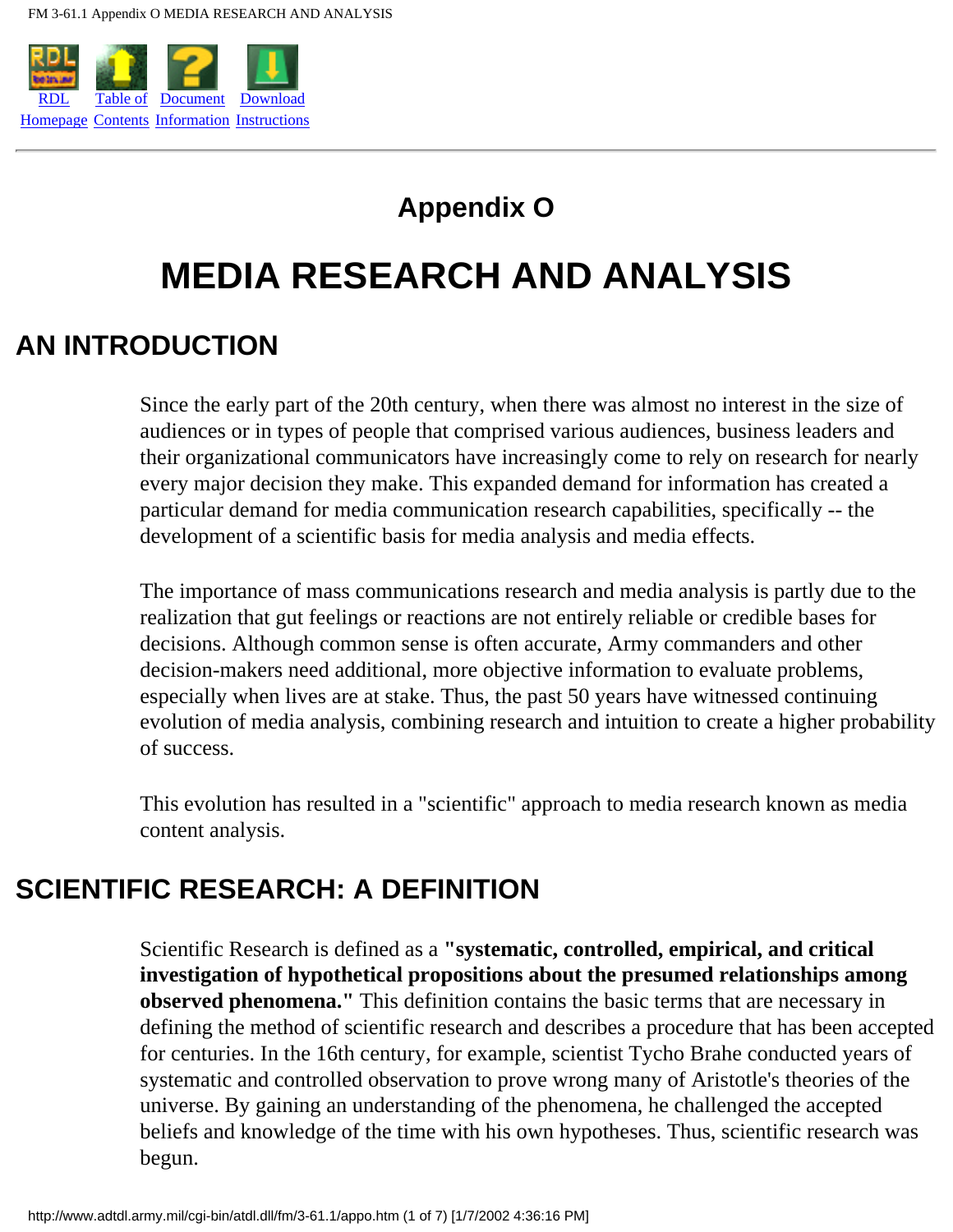Whether we realize it or not, we all conduct research as a matter of course in our day-today life whenever we speculate about the possibility of something -- we start with an idea or concept and test it.

All research begins with a basic question or proposition about a specific phenomenon -- for example, Why do Americans usually support the soldiers within the Army when they may not support the operation the soldiers are involved in? What factors determine why Americans will support the political justification for military involvement? What types of messages are most effective in garnering support for American forces?

The answers to these questions can be forecast to some degree with well-designed research studies. There are some difficulties, however. The Army media analyst faces the problems of determining which data collection methods can most accurately provide answers to the questions at issue, and in gaining adequate access to information prior to and during military operations. In the pages that follow, we will describe the methods and procedures PA professionals may use in overcoming these difficulties.

### **RESEARCH APPROACHES**

There are several research approaches or "methods of knowing" which have been used to conduct studies: intuition, authority, and science.

In the **intuition** approach, one assumes that something is true because it is "self-evident" or "stands to reason." An example of this type of thinking would be if some Public Affairs leaders resist efforts to perform area studies because they believe they already "know" their AO.

The **authority** method seeks to promote a belief in something because a trusted or credible source says it is true. Here, the emphasis is on the source, not the methods the source may have used to gather his information.

The **scientific method** approaches learning as a series of small steps, with each step identifying more specific information and leading to a more clearly identifiable conclusion.

For example, one study or source provides only an *indication* of what may or may not be true; the "truth" is found only through a series of objective analyses.

This means that the scientific method is self-correcting in that changes in thought or theory must be continually reviewed, that issues and situations require constant monitoring.

The scientific method has become a valuable tool to produce accurate and useful data in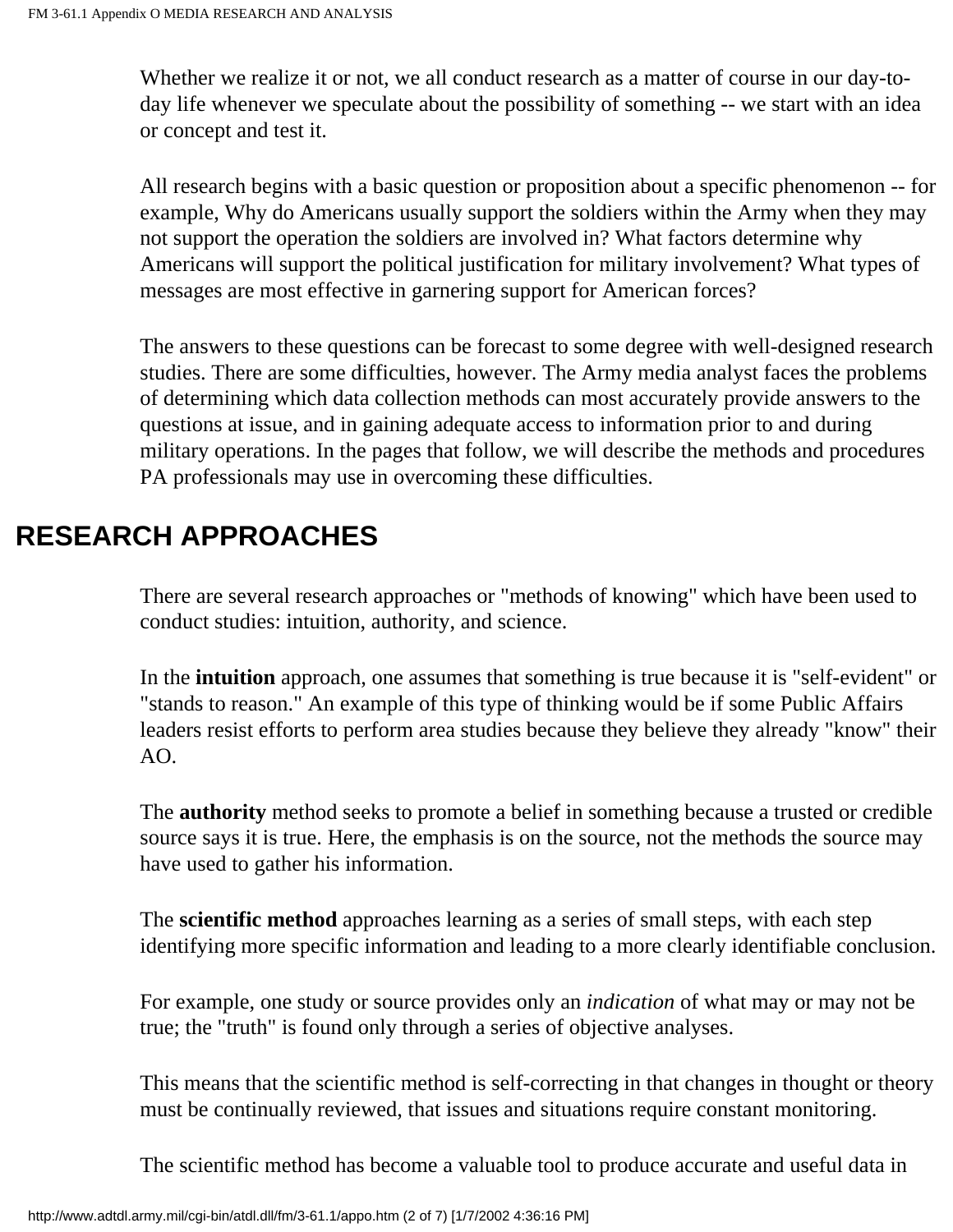mass media research. This annex focuses solely on the scientific approach and forms the fundamental basis for media content analysis in Army Public Affairs.

## **MEDIA RESEARCH: THE SCIENTIFIC METHOD**

The goal of Public Affairs media research is to provide the methodology to support situational assessment, planning and decision-making that is fast, inexpensive, reliable and valid. The application of scientific methodologies to media research by Public Affairs personnel accomplishes this goal.

Five basic characteristics, or tenets, distinguish the scientific method from the other methods of research. A research approach that does not follow these tenets cannot be considered a scientific approach:

- **Scientific research is objective.** Science tries to rule out eccentricities of judgment by researchers. When a study is undertaken, explicit rules and procedures are constructed and the researcher is bound by them, letting the chips fall where they may. Objectivity also requires that scientific research deal with facts rather than interpretations of facts.
- **Science is empirical.** Researchers are concerned with a world that is knowable and potentially measurable. (Empiricism derives from the Greek word for "experience.") Analysts must be able to perceive, understand, and classify what they study and reject nonsensical explanations of events. For example, a newspaper editor's claim that declining readership rates are "God's will" would be rejected by scientific researchers because such statements cannot be perceived, classified or measured. Experience shows that there are usually easily identifiable reasons for declining readership.
- Scientific research is systematic and cumulative. No single research study stands alone, nor does it rise or fall by itself. Astute research analysts always use previous studies as building blocks for their own work. One of the first steps taken in conducting research is the review of all available literature on the topic so that the current study will draw on the heritage of past research.
- **Scientist attempt to find order and consistency in their findings**. In its basic form, scientific research begins with a single, carefully observed event and progresses ultimately to the formulation of theories and laws. A theory is a set of related propositions that present a systematic view of phenomena by specifying relationships among concepts. Researchers develop theories by searching for patterns of uniformity to explain and describe the information collected.
- **Scientific research is predictive.** Science is concerned with relating the present to the future. In fact, scientific researchers strive to develop theories because they are useful in predicting behavior. The importance of theories lies in their ability to predict an outcome or an event successfully. If a theory generates predictions that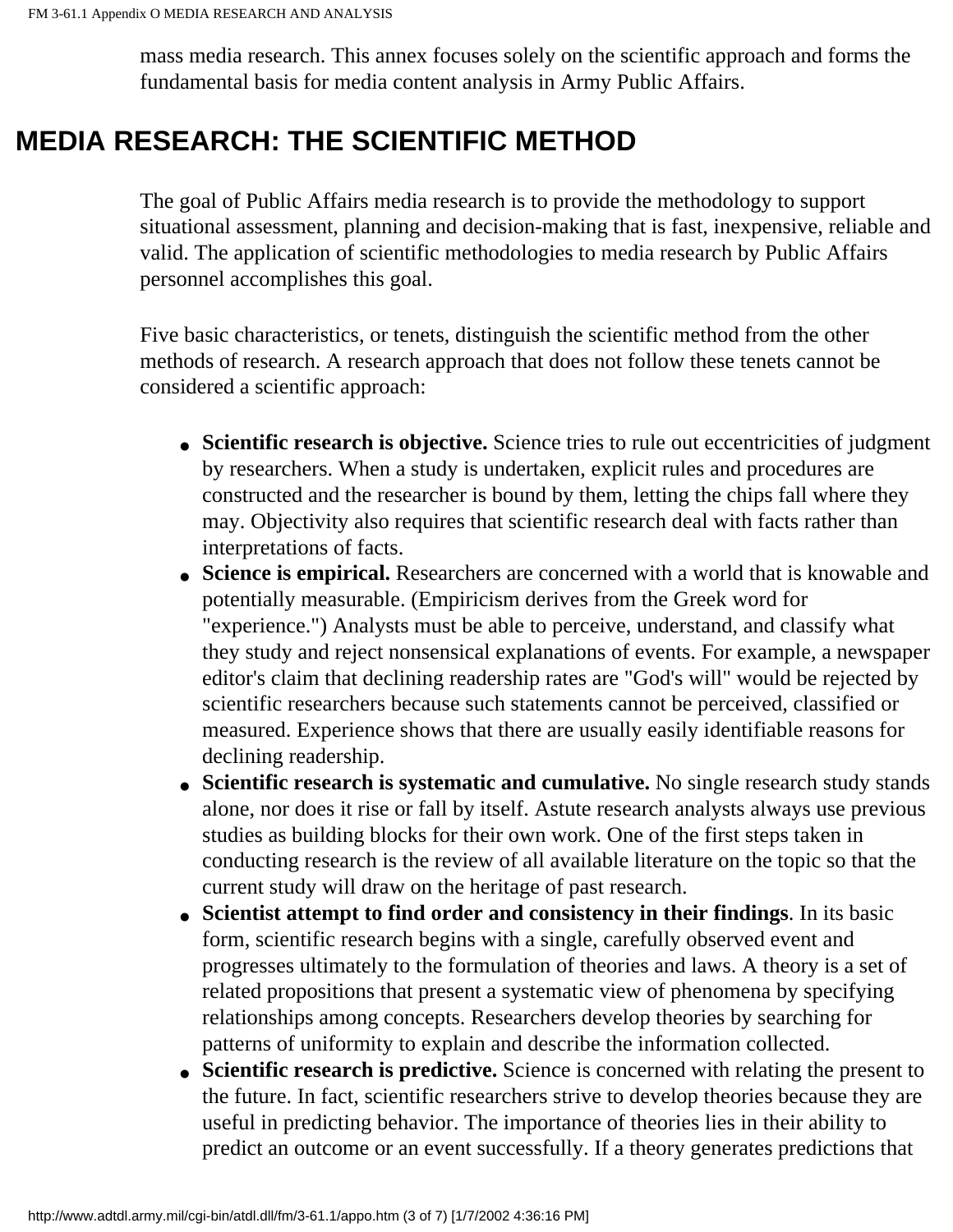are supported by data, and the results are always the same, the theory can be used to make predictions in other similar situations.

## **MEDIA ANALYSIS STEPS**

Evaluation of a problem must follow a standard sequence of steps to increase the chances of producing relevant data. Analysts who do not follow a prescribed set of steps increase the amount of error possible in the study.

These steps are:

- Select a topic (issue, situation, perception, or belief).
- Review existing research and other available information on the topic.
- Develop hypotheses and research questions.
- Determine an appropriate methodology, format or design.
- Collect relevant data.
- Analyze and interpret the results.
- Present the results in appropriate form (Information Paper, PA Study or PA Estimate)
- Validate and replicate the study when necessary.

The use of the scientific method of research is intended to provide an objective, unbiased evaluation of data pertaining to an issue or event. To investigate hypotheses systematically, media analysts must follow these steps. However, merely following the eight steps does guarantee that the research is good, valid, reliable or useful.

A countless number of intervening variables (influences) can destroy even the most wellplanned research effort. Unanticipated events occurring during the research period may impact the results and they must be accounted for during the process. However, PA analysts must remain focused on the purpose of the research effort and not lose sight of the original objectives.

## **STEP 1 -- SELECTING A TOPIC, DETERMINING RELEVANCE**

Selecting a research topic is usually not a concern for Public Affairs analysts -- planning guidance, current situations, and most importantly, the operational issues confronting our commands, will guide the application of media content analysis. In most instances, the Public Affairs analyst will receive planning guidance well in advance of an operation, which will help determine the issues to be addressed.

Once the basic subject has been chosen, the next step is to ensure that it is relevant to the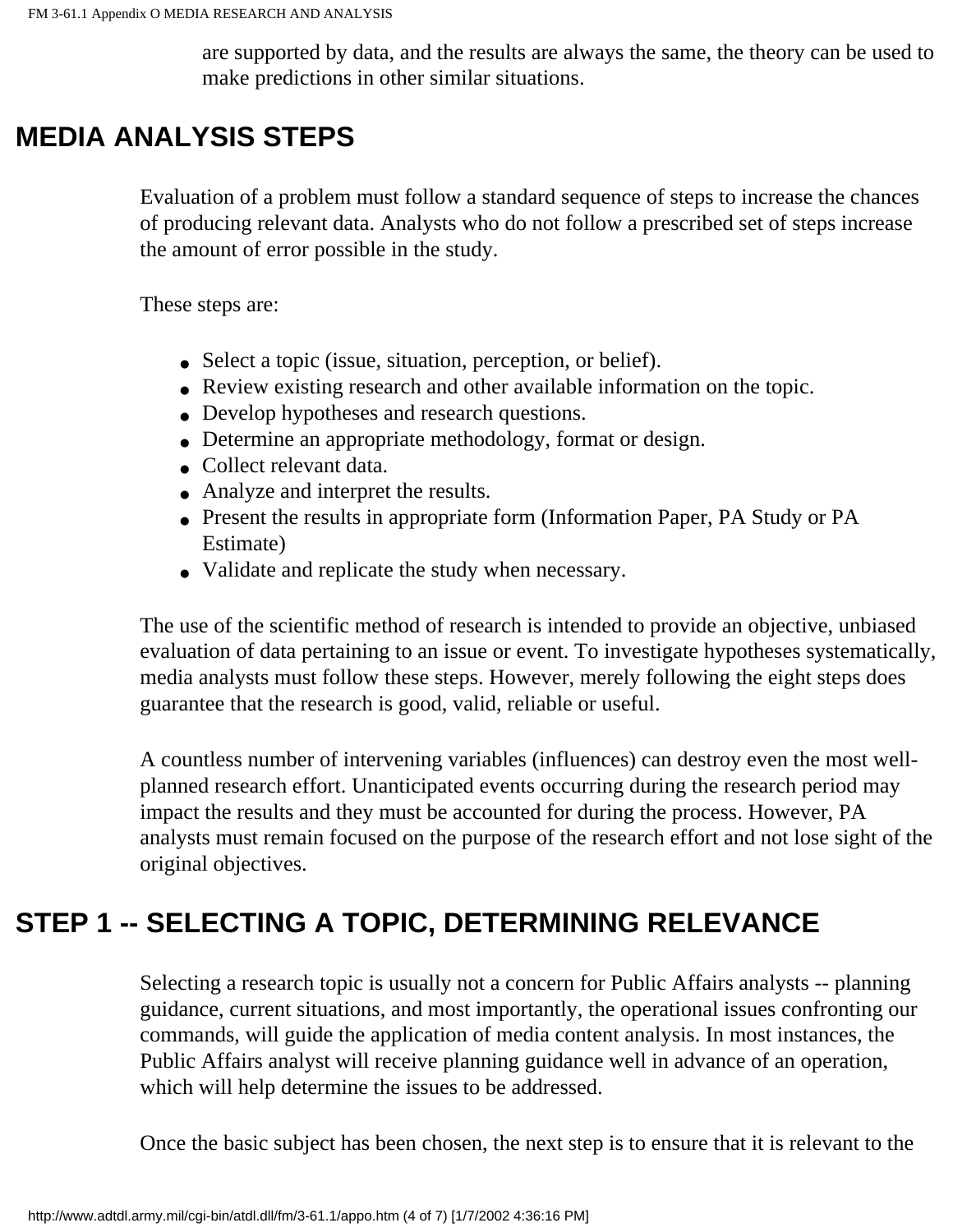operation or situation at hand. This can be accomplished by answering six basic questions.

- What is the goal of this research effort?
- Is the subject too broad?
- Can the subject really be studied?
- Is the subject significant?
- Can the results of the research be generalized, communicated and understood?
- Does the issue lend itself to analysis?

Underlying all eight steps of the Media Analysis process is the necessity for validity. In other words, are all eight steps (from topic selection to data analysis to presentation and interpretation) the correct ones to follow in trying to answer these questions?

The answers to these questions will help focus the research you must do, make information gathering easier, and ensure the results are valid.

## **STEP 2 -- REVIEW OTHER RESEARCH AND INFORMATION**

Media analysts should always begin studies by consulting all literature, research, and other information available on the topic. The review provides information about what work has been done, how it was done, and what the results were as they apply to a given subject. It not only allows analysts to learn from (and eventually add to) previous media research, but also saves time, effort and money.

The review also helps to identify the facts pertaining to the situation being studied.

Completed media content analysis also provides a starting point for PA leaders who will follow in your position after you move on.

## **STEP 3 -- DEVELOP HYPOTHESES AND RESEARCH QUESTIONS**

After the general research are has been identified and the existing information reviewed, the analysts must state the problem or issue as a workable **hypothesis** or **research question.**

(Example: "The American public is losing confidence in the Army's ability to protect its soldiers, resulting from the media's portrayal of Army leaders as negligent and soldiers as lacking competence in avoiding fratricide.")

A hypothesis is a formal statement regarding the relationship between variables and is tested directly. In the example cited above, those variables are the news media, the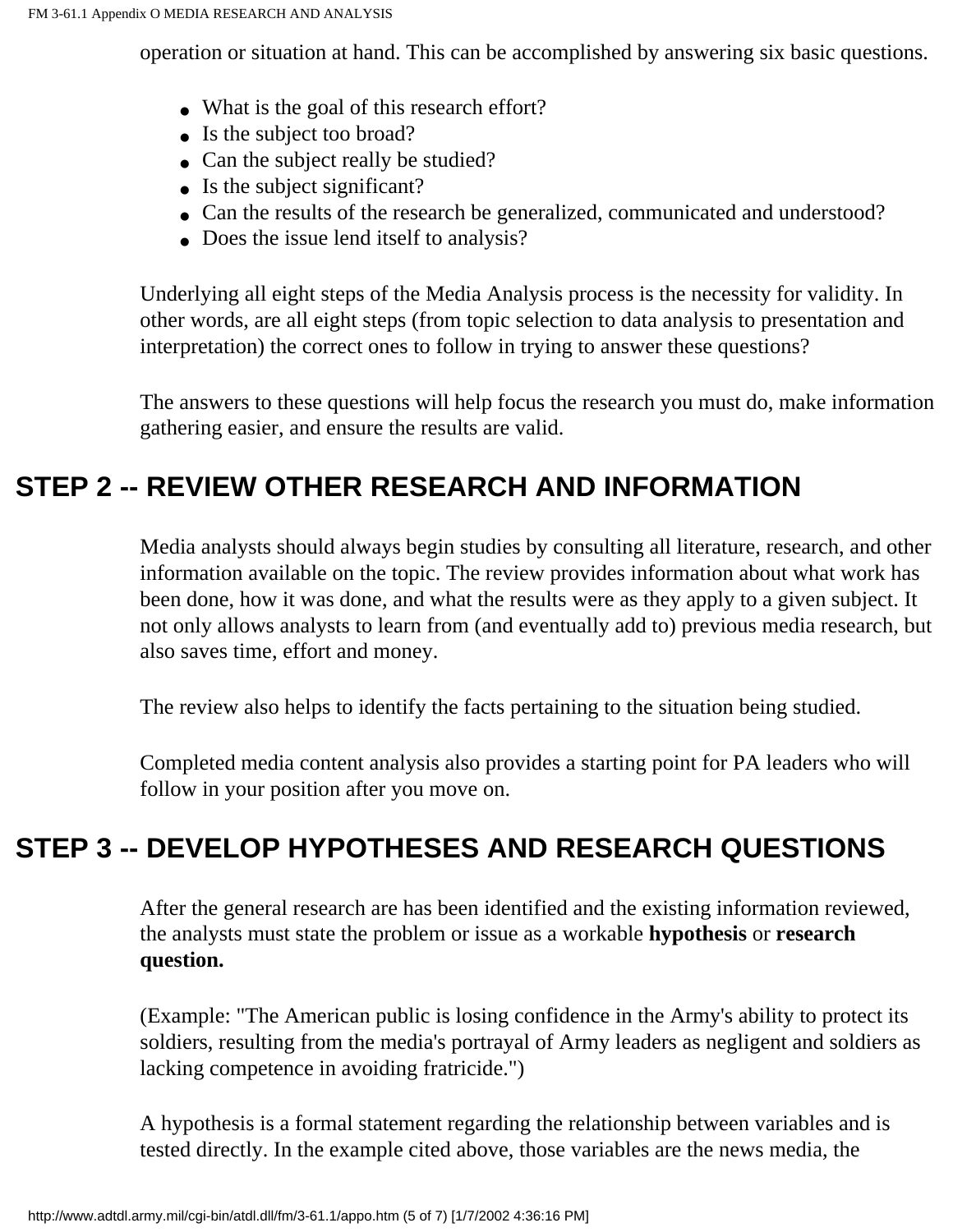messages they send, and the perception and understanding of those messages by the American public. With a hypothesis, the predicted relationship between the variables is either true or false. Identifying the degree of "trueness" or "falseness" and their implications is essential to the development of information campaign strategies.

On the other hand, a research question is a formally stated question intended to provide indications about something, and is not limited to the relationships between variables. Research questions are generally used in situations where an analyst is unsure about the nature of the problem under investigation. The intent is merely to gather preliminary information. Research questions are generally used to identify the focus and scope of a research project.

## **STEP 4 -- DETERMINE AN APPROPRIATE METHODOLOGY/RESEARCH PROGRAM DESIGN**

Given the variety of situations facing Public Affairs personnel, different approaches to media research are required. Some issues lend themselves more toward survey methodology via telephone, E-mail, or standard mail; others are best attacked through inperson interviews. Still other problems necessitate a controlled evaluation situation designed to eliminate extraneous variables by targeting analysis to specific media types. (An example of this approach would be a study of how a newspaper covered a specific story over a six-month period.)

The approach selected by the analyst depends on the goals and purpose of each particular study. Regardless of whether the problems or issue being addressed is a local one, affecting only a fraction of a community audience, or a national issue affecting us all, all research requires a design of some type. All procedures, including all variables, samples, and measurement instruments, must be pre-designed with hypothesis and research questions in mind.

There are four characteristics of research design that should be noted if a research study is to produce reliable and valid results:

- **Accurate setting**. For a study to have external validity, the study must be conducted as an historical account of the situation during the time frame studied. The analyst must have a clear understanding of the events unfolding around him and attempt to document as much related information as possible.
- **Clear cause-and-effect relationships**. The analyst must make every attempt to identify spurious dependent relationships and weed them out. The results of a study can be interpreted with confidence if and only if all confounding effects are identified.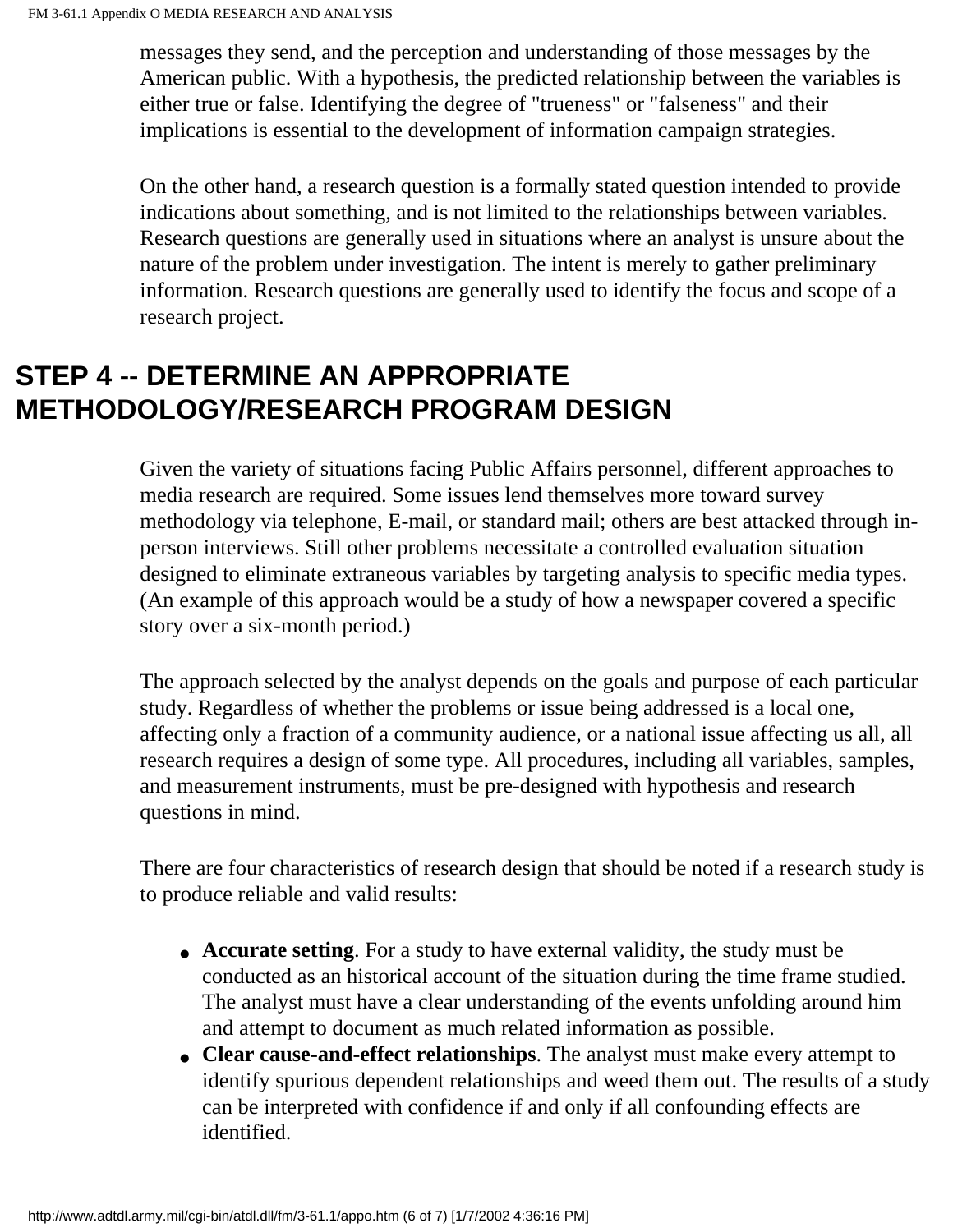## **STEP 5 -- COLLECT RELEVANT DATA**

## **STEP 6 -- ANALYZE AND INTERPRET THE RESULTS**

## **STEP 7 -- PRESENT THE RESULTS IN APPROPRIATE FORM (PA STUDY OR PA ESTIMATE)**

**STEP 8 -- VALIDATE AND REPLICATE THE STUDY WHEN NECESSARY**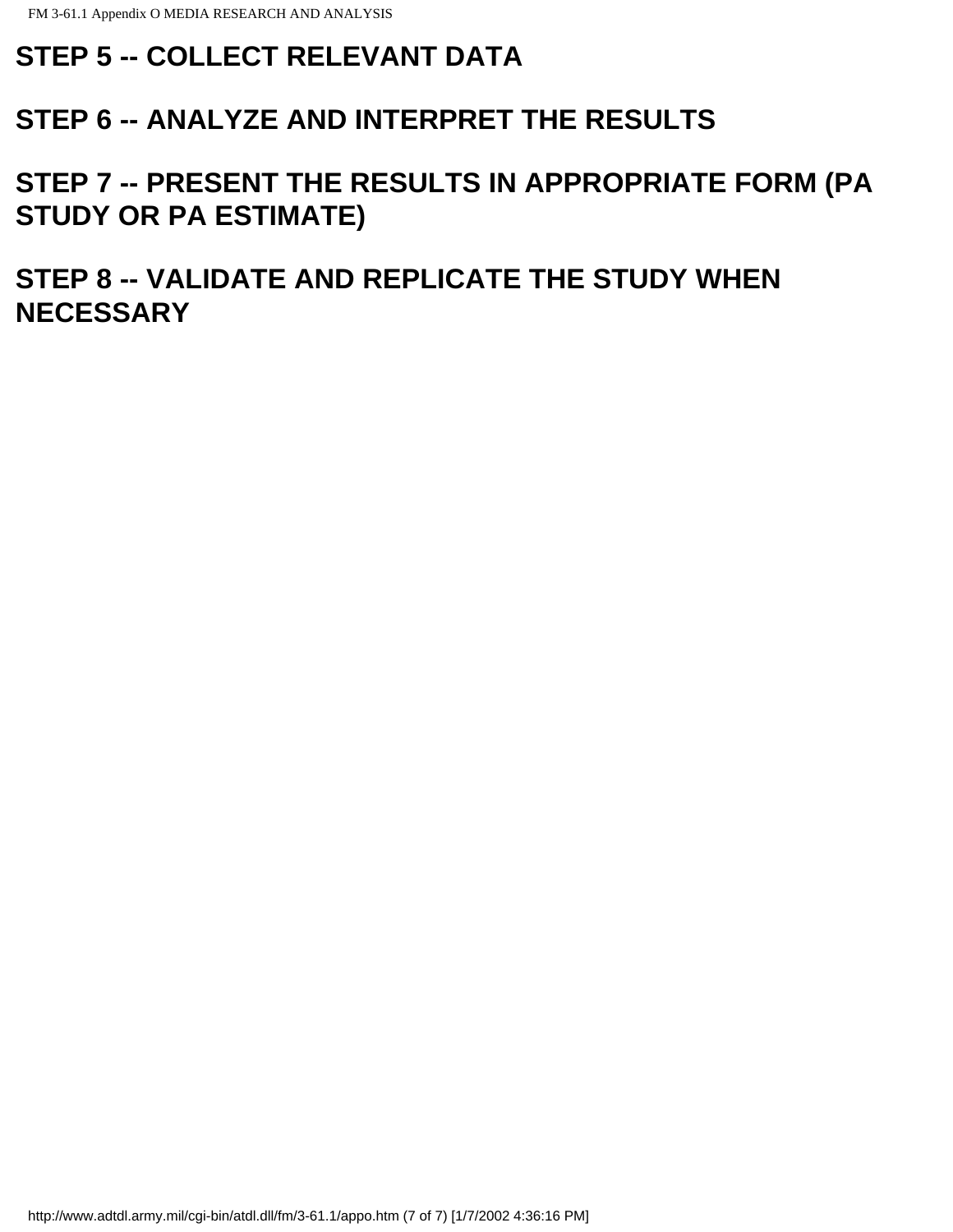

## **Appendix P**

# **INFORMATION PROGRAM EVALUATION**

#### **METHODS**

How our audiences perceive the Army is critical to the success of all operations we are involved in. Internally, the Army's people require certain information to function effectively. The more they know and understand, the better they perform. Information about the operation, the unit's particular mission, how the commander feels about the situation, and a host of other subjects are of interest to both soldiers and civilians. Externally, the general public has specific needs for information about what their Army is doing and how they are doing it. This appendix explains methods for measuring success in the conduct of PA information programs.

Command information is communication between the commanders and those commanded. Command Information is different from the Public Affairs function of Information Provision in that it is the commander's responsibility to inform his people. Commanders must communicate their intentions and the troops, community, indeed the general public, must know his concerns and intentions. It is especially important to note that PA Information Provision techniques and procedures are just one channel that the commander may use in communicating to his audiences.

A poorly recognized fact is that the communication links between the commander and his audiences occur on various levels and assorted channels. This type of communication no longer fits the "top-down" communications model of the cold war Army. The explosion of today's digital technology has provided individual soldiers, civilians, family members, and the general public the ability to bypass rigid, controlled, vertical communication systems in favor of the common user, multidirectional, reciprocal, simultaneous, real-time transactive communications systems. Americans have the power to bypass the gatekeepers and ignore canned, shoddily produced, dated industrial age information products, in favor of accessing on-line information services or the Internet directly. Information is passed in all directions, continually. These audiences will have access to many more sources of information, which makes evaluating the effects of Army PA Information Programs all the more difficult.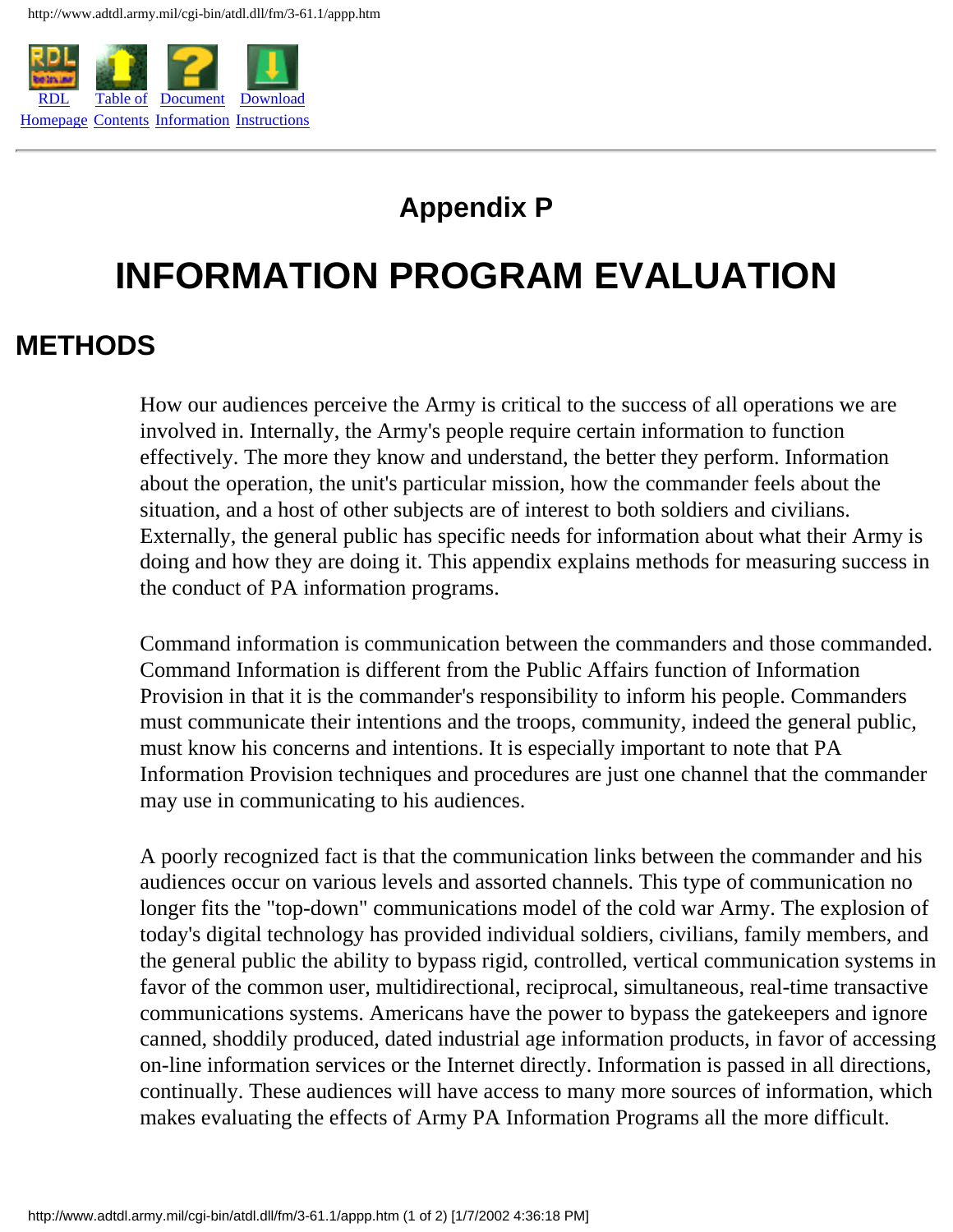This explosion of information technology has also highlighted how critical it is for PA elements to stay up to date on communications technologies, information services, and socio-economic trends of these forces at work.

Despite the rapid change in the information environment, the general steps for evaluating information program effects has remained the same:

- Determine the command's mission and the commander's method for accomplishing that mission.
- Identify all the various audiences interested in information related to the command, its members, and the mission.
- Identify a public opinion baseline -- the template against which new public opinion information will be compared.
- Gather identify all the messages communicated and identify which audiences' received such information.
- Gather information on the information program impacts. This is done reviewing unit newspapers, letters to editors, responses to information programs fact sheets, formations, surveys, and interviews. Check related bulletin boards on all on-line information services. Check related Newsgroups on world-wide-web nodes, which commonly carry related information. Monitor discussion groups on on-line services.
- Attend commander's calls, staff meetings, formations, briefings, and other gatherings where audience reaction, troop morale and like information will be discussed.
- Evaluate the knowledge of the targeted organizations. This is accomplished through in-person question/answer surveys and interviews, E-mail surveys, and electronic town hall meetings, etc.
- Coordinate with other staff elements addressing similar information issues (SJA, Chaplain, PMO, IG, etc.).
- Produce a summary of information gathered in an impact assessment.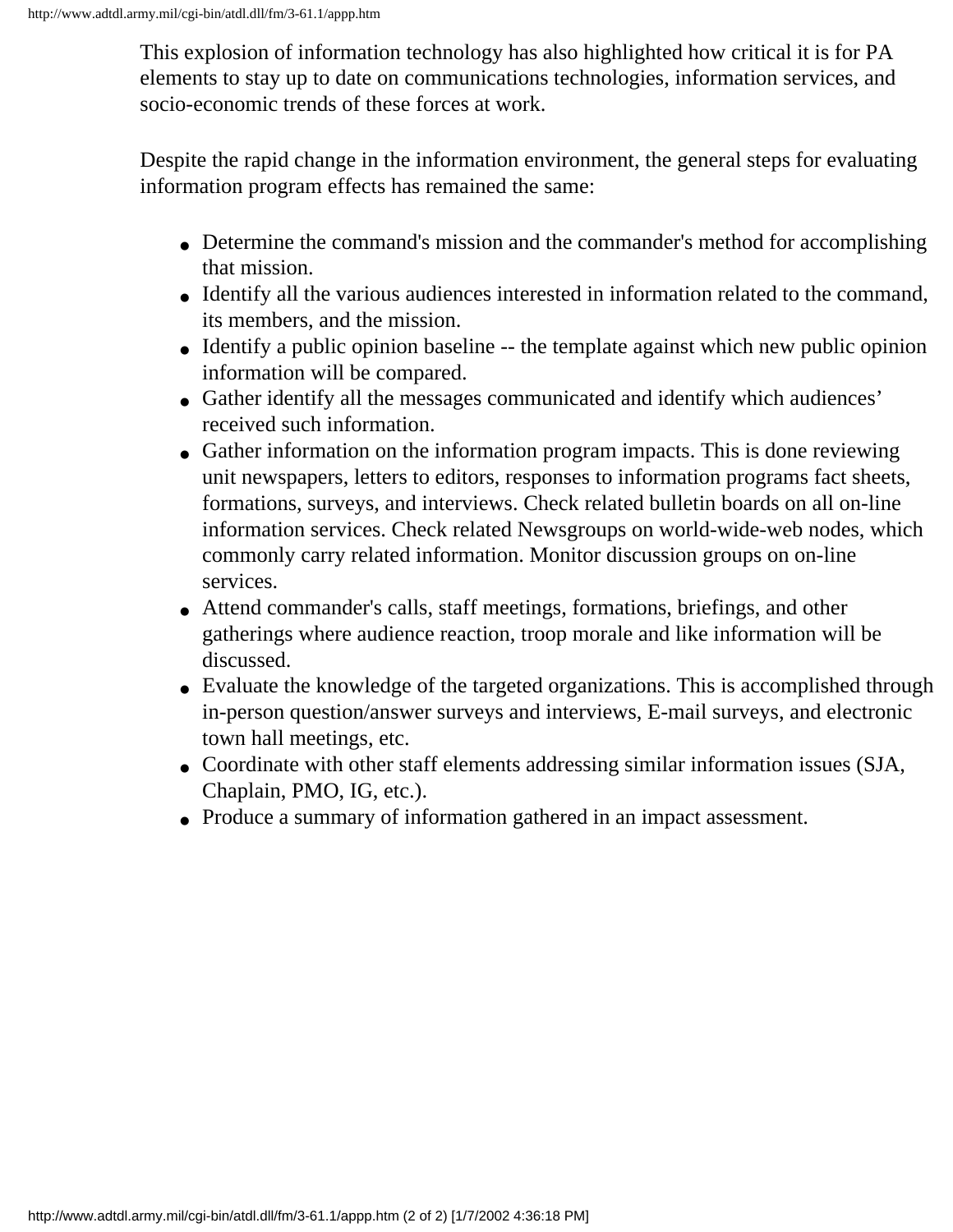

## **Appendix Q**

# **PRINCIPLES OF PA SERVICE AND STANDARDS**

#### **INTRODUCTION**

- 1. This checklist identifies the primary tasks associated with the functions of Public Affairs, and establishes standards for successful accomplishment of those tasks. Standards of service equate to minimum exceptions of an operational commander and will be used to judge unit readiness, leader effectiveness, and individual soldier performance.
- 2. The following definitions apply to this checklist:

**Austere:** No existing PA units, assets or Army signal information infrastructure available in area of operations upon deployment. Commercial communications infrastructure is not available. PA elements must perform all missions and provide all PA support using organic personnel and equipment.

**Existing:** PA units, assets and Army signal information infrastructure in place before deployment. Commercial communications infrastructure is available. Deploying PA element assumes duties of or augments organic PA elements. Existing personnel and equipment augmented by additional PA elements to accomplish PA mission and provide PA support.

| <b>FUNCTIONS/TASK</b> | <b>CONDITION</b> | <b>STANDARD</b> |  |
|-----------------------|------------------|-----------------|--|
|                       |                  |                 |  |
|                       |                  |                 |  |
| <b>Planning</b>       |                  |                 |  |
| 1. Perform Global     |                  |                 |  |
| Information           |                  |                 |  |
| Environment analysis  | Existing         | Austere         |  |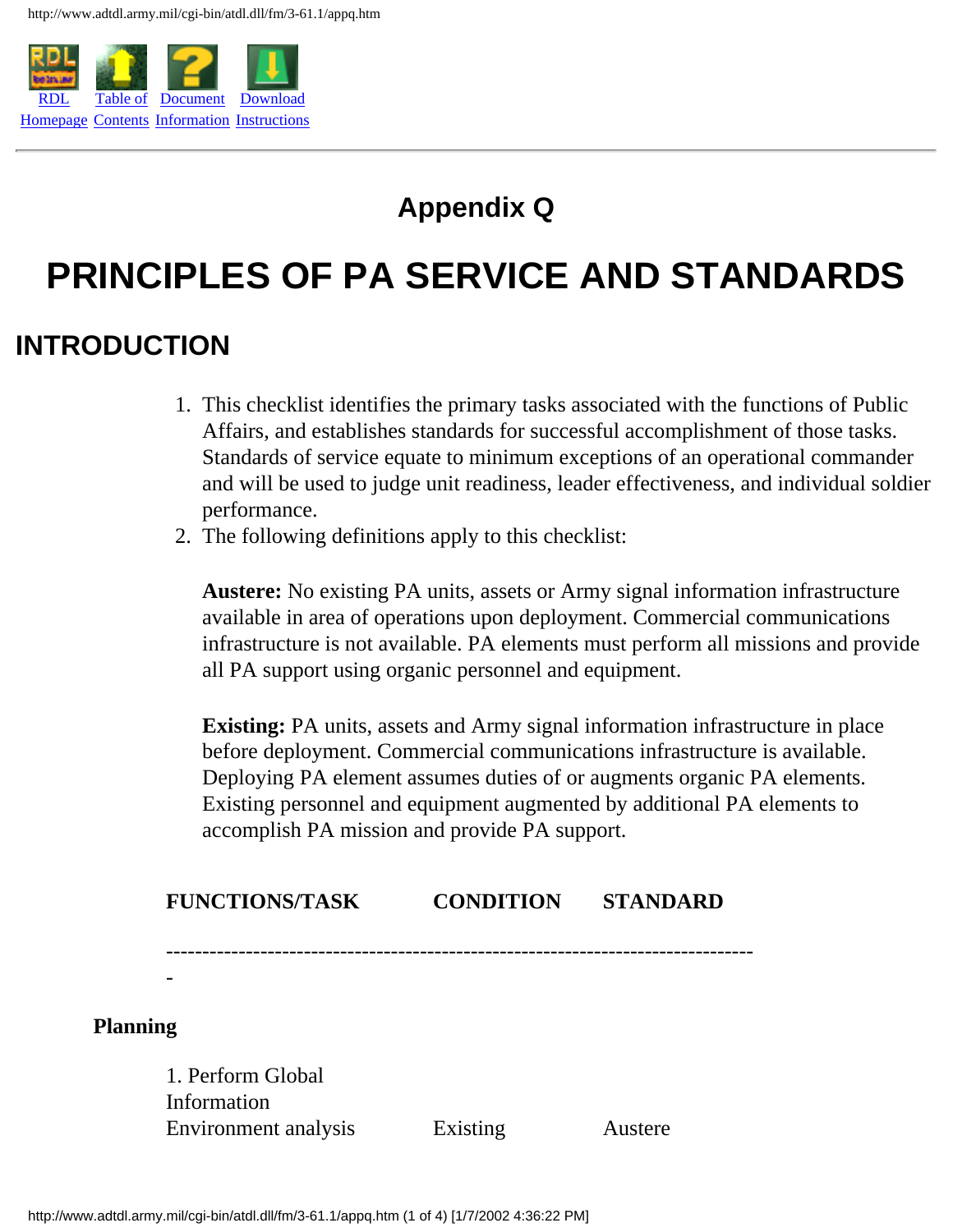| 2. Develop PA Estimate<br>(COAs)       | Existing | Austere |
|----------------------------------------|----------|---------|
| 3. Develop PA Strategy<br>(plan)       | Existing | Austere |
| 4. Develop PA Guidance                 | Existing | Austere |
| 5. Coordinate PA Annex                 | Existing | Austere |
| <b>Media Facilitation</b>              |          |         |
| 1. ID media support<br>requirements    | Existing | Austere |
| 2. Register news media                 | Existing | Austere |
| 3. Coordinate media<br>support         | Existing | Austere |
| 4. Provide media<br>orientation        | Existing | Austere |
| 5. Coordinate news media<br>interviews | Existing | Austere |
| 6. Plan/coordinate news<br>briefings   | Existing | Austere |
| 7. Establish Media OPS<br>Center       | Existing | Austere |
| 8. Operate MOC                         | Existing | Austere |
| 9. Provide media<br>assistance/escort  | Existing | Austere |
| <b>Information strategy</b>            |          |         |
| 1. Identify target audiences           | Existing | Austere |
| 2. Identify information<br>needs       | Existing | Austere |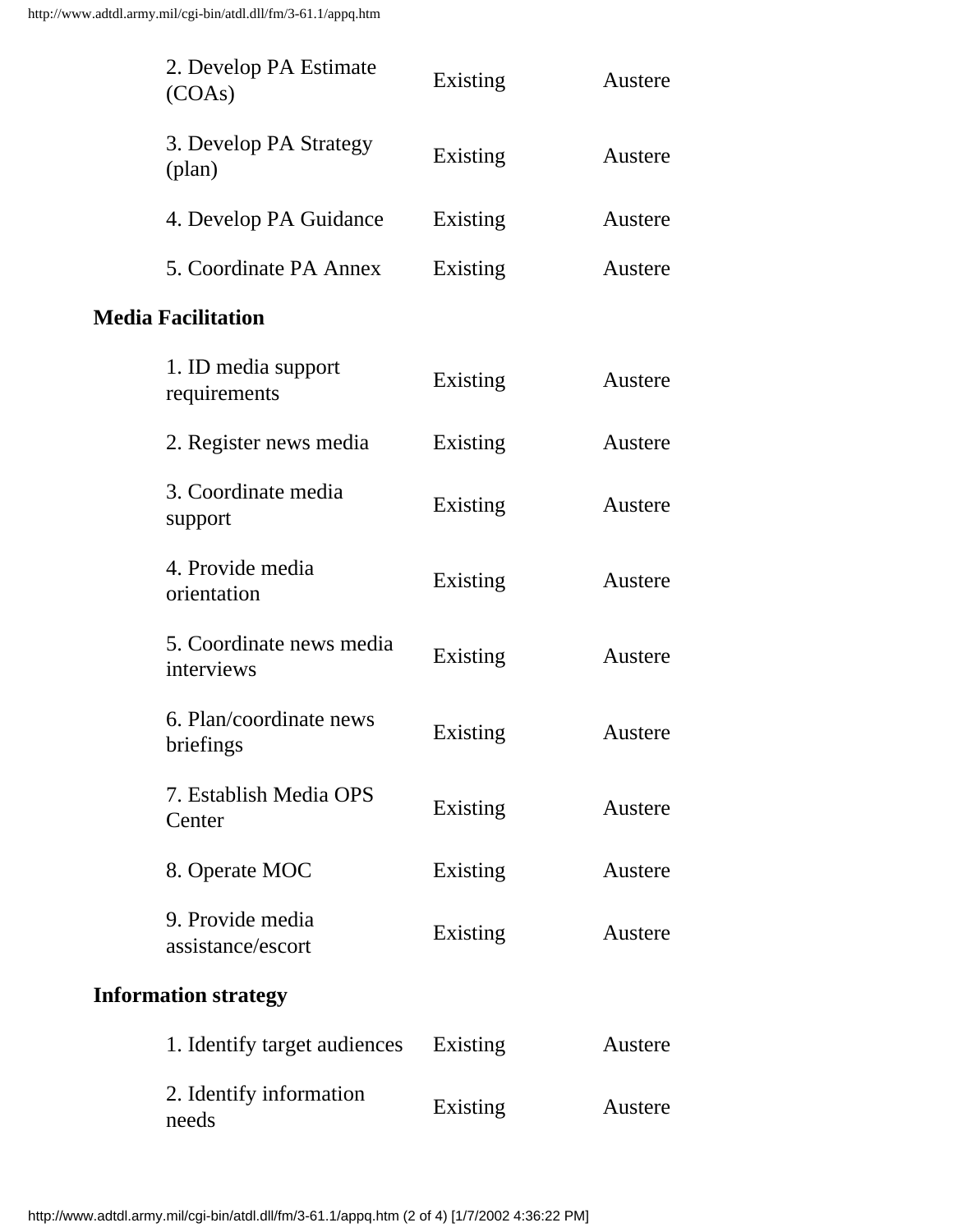| 3. Develop info<br>themes/CMD messages                                 | Existing | Austere |
|------------------------------------------------------------------------|----------|---------|
| 4. Gather info/develop<br>products                                     | Existing | Austere |
| 5. Disseminate information<br>to<br>deployed forces                    | Existing | Austere |
| 6. Disseminate information<br>to<br>families/home station<br>audiences | Existing | Austere |
| 7. Disseminate information<br>to<br>national/local news media          | Existing | Austere |
| 8. Disseminate information<br>to<br>general public                     | Existing | Austere |
| <b>Public Affairs Training</b>                                         |          |         |
| 1. Identify training needs                                             | Existing | Austere |
| 2. Develop unit PA<br>Training plan                                    | Existing | Austere |
| 3. Develop Family Spt<br><b>Training Plan</b>                          | Existing | Austere |
| 4. Develop Senior LDR<br><b>Training Plan</b>                          | Existing | Austere |
| 5. Conduct unit PA training                                            | Existing | Austere |
| 6. Conduct Family SPT<br>Training                                      | Existing | Austere |
| 7. Conduct Senior LDR<br>Training                                      | Existing | Austere |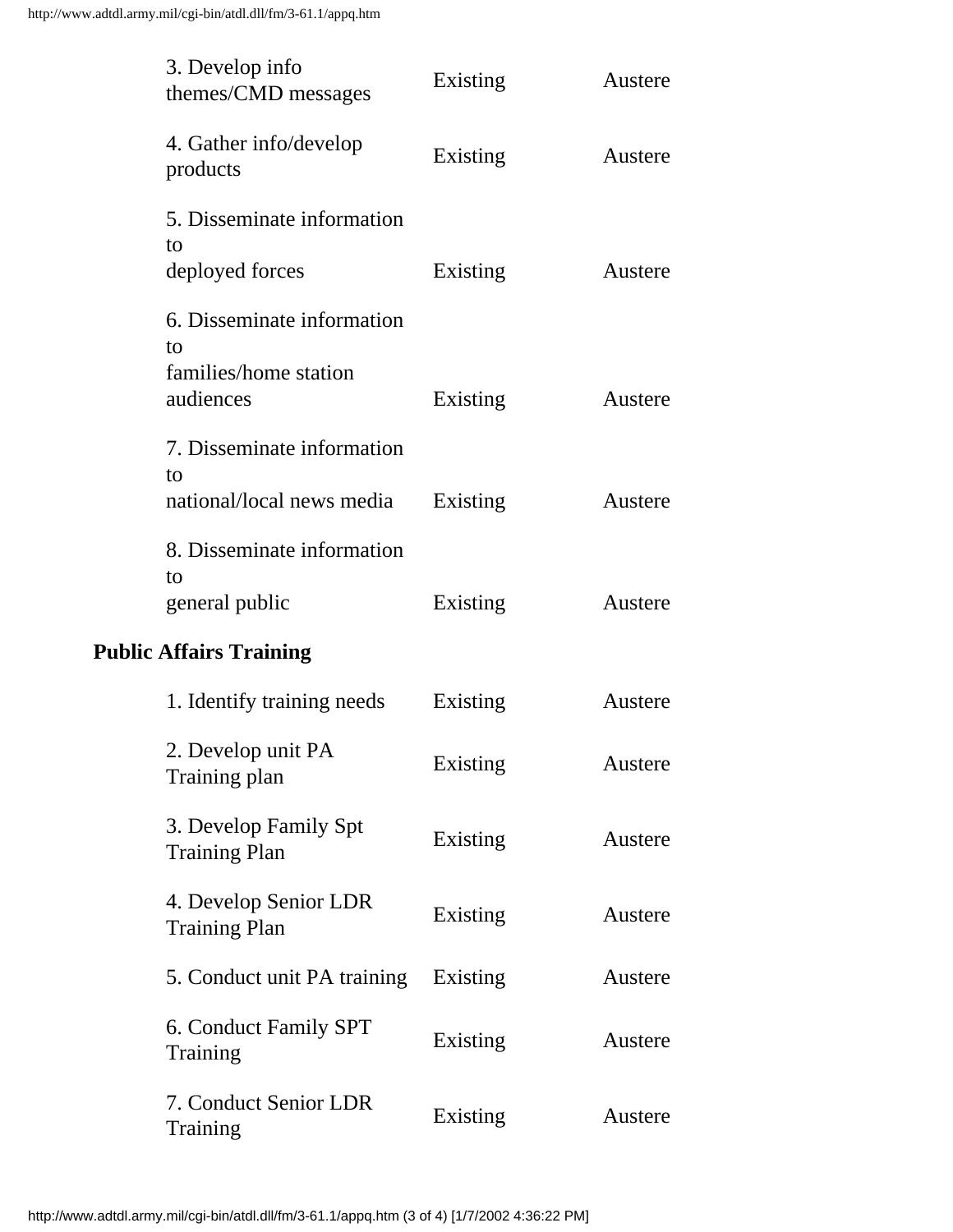| 8. Prepare SMEs for Media<br>interviews | Existing | Austere |
|-----------------------------------------|----------|---------|
| 9. Evaluate training efforts            | Existing | Austere |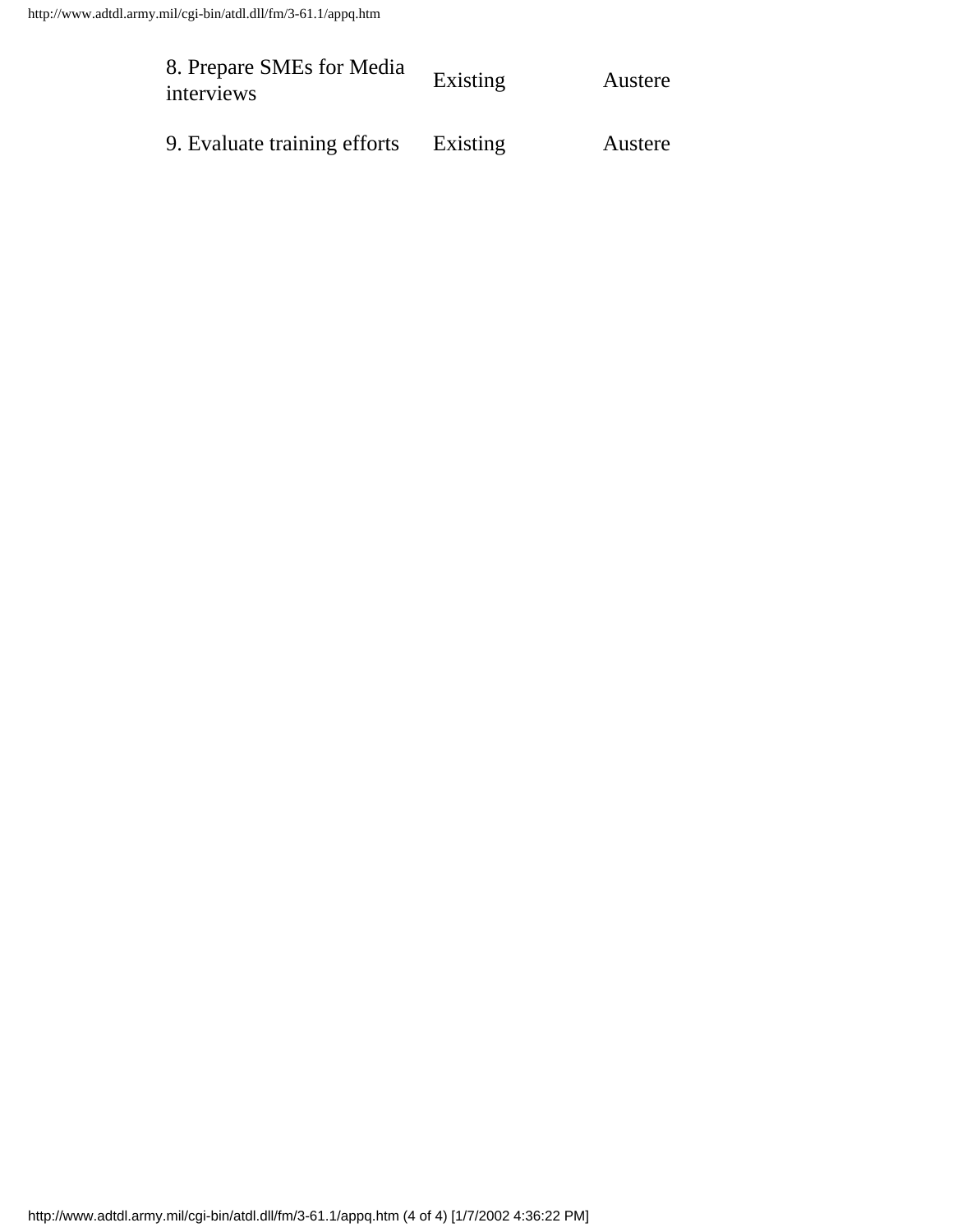

# **Appendix R**

# **PRIVACY ACT/FREEDOM OF INFORMATION ACT**

## **INTRODUCTION**

This checklist addresses personal information about soldiers and any living persons that can or cannot be released under the provisions of the privacy act.

### **CHECKLIST ITEMS**

- AGE (date of birth) = releasable. This information is public record.
- $\bullet$  HOME OF RECORD/PRESENT ADDRESS = In most cases, home of record can be released if no street address is given. There is no general rule for disclosure of this information. Widely different circumstances surround each incident, and judgment is made on a case-by-case basis. In most cases, the person's present geographical location may be provided (city, state), but not the street address. In each case, the desires of the actual person or next of kin should be considered.
- $\bullet$  MARITAL STATUS/DEPENDENTS = RELEASABLE. This information is public record, including names, ages and sex of dependents.
- AWARDS/DECORATIONS/CITATIONS = releasable.
- $\bullet$  EDUCATION/SCHOOLING/SPECIALTY = releasable. Major area of study, school, year of graduation, degree and specialty designator is releasable.
- $\bullet$  RACE = In most cases, NOT releasable. However, where the fact of an individual's race is relevant in providing essential facts to the Press, it may be released (such as in a racially oriented protest or altercation.)
- CHARACTER OF DISCHARGE:
- ADMINISTRATIVE = NOT releasable, unless the individual provides his written consent.
- $\bullet$  PUNITIVE = releasable. This includes discharges resulting from courts martial.
- $\bullet$  DUTY STATUS = releasable.
- PERSONNEL BOARDS:
- Results of promotion boards and augmentation boards are releasable.
- Results of administrative discharge boards and aviator flight boards are NOT releasable.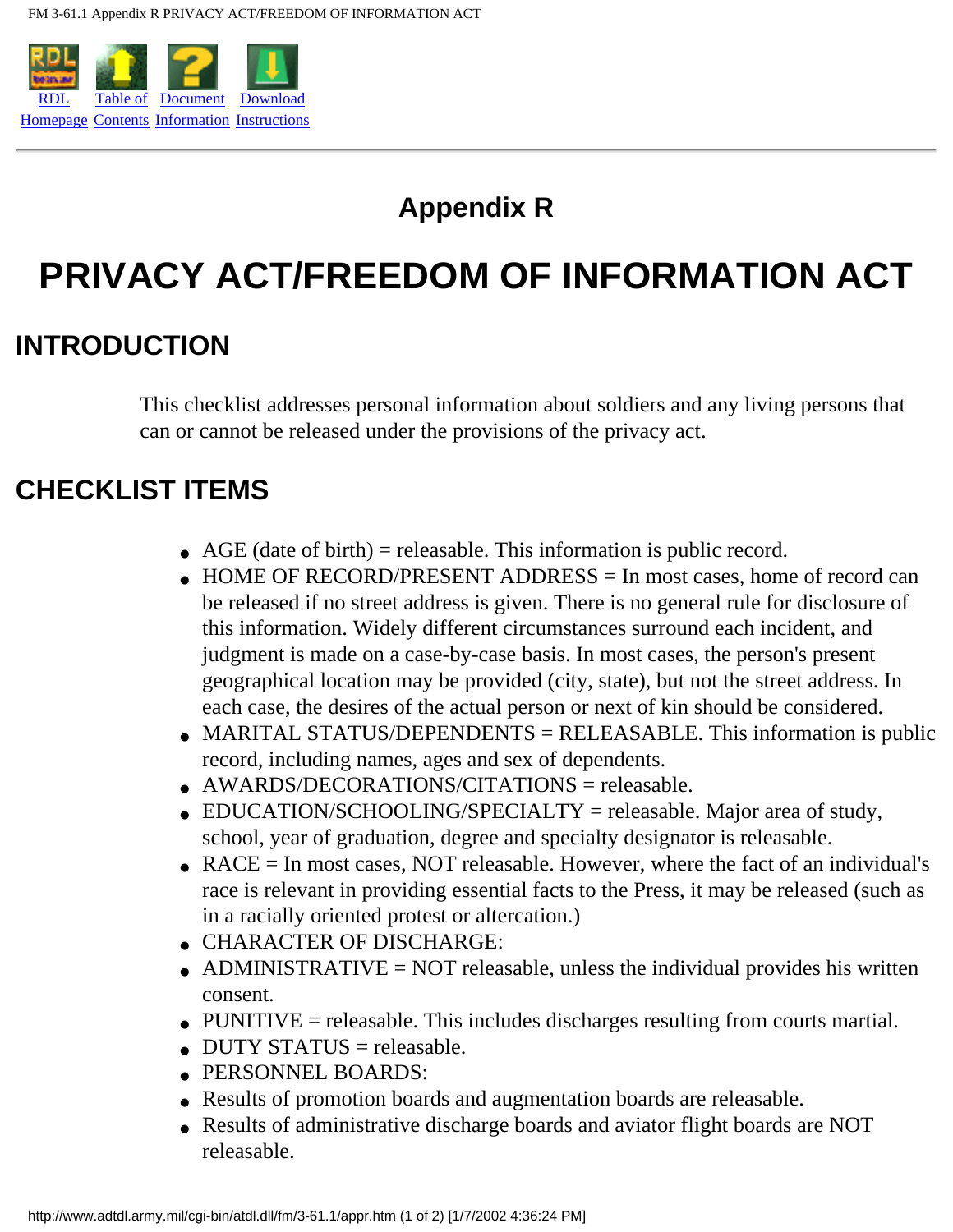$\bullet$  PHOTOGRAPHS IN THE CUSTODY OF THE DEPARTMENT OF DEFENSE = releasable, unless they warrant an invasion of anyone's personal privacy.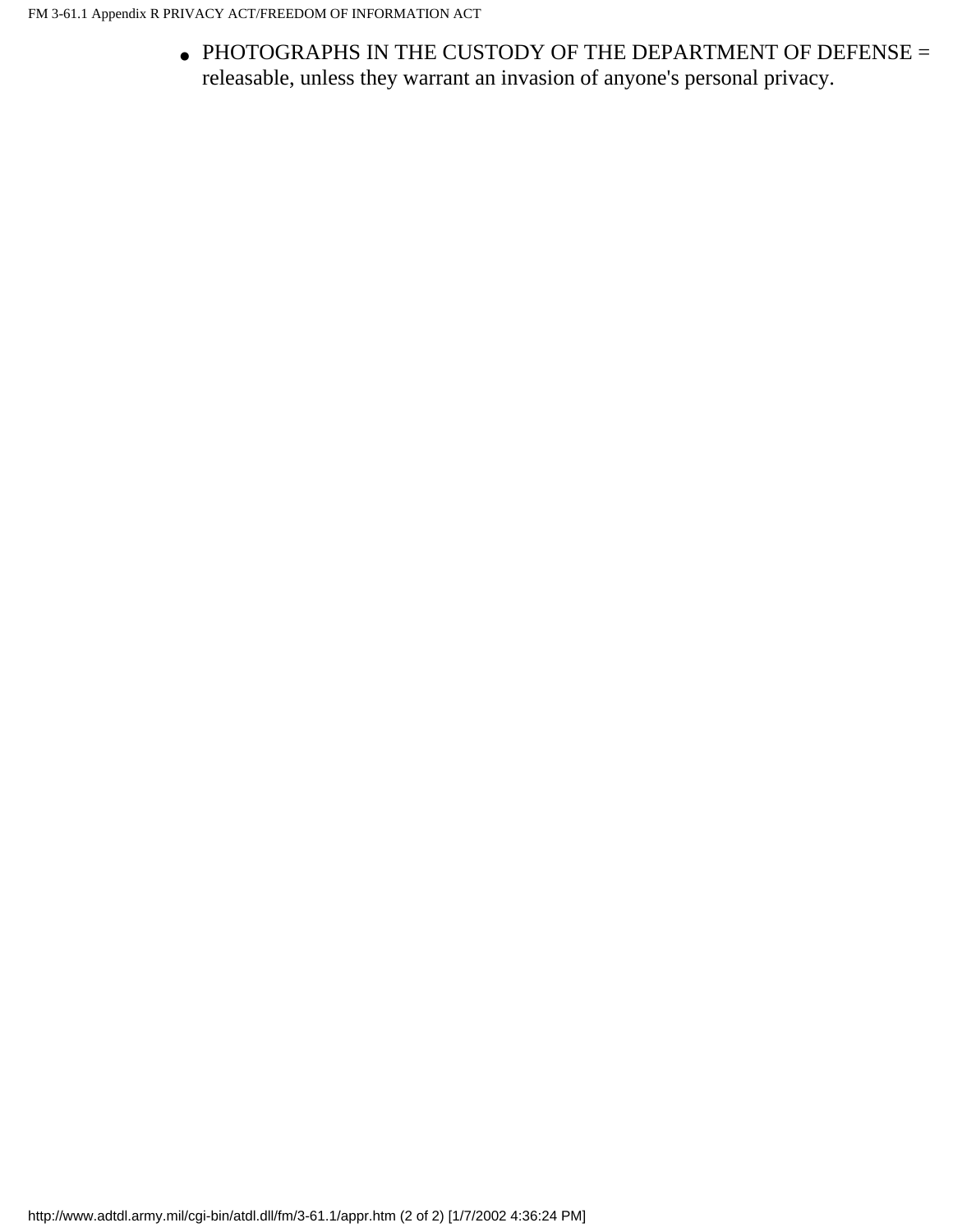

## **Appendix S**

# **PA GUIDANCE ON TERRORISM COUNTERACTION**

In view of the continuing media interest in the subject of terrorism, the public affairs guidance contained in this message is provided to assist PAOs in responding to media queries and in developing local contingency plans.

### **TERRORISM IN GENERAL**

- a. **U.S. POLICY**. All terrorist acts are criminal. The U.S. Government will make no concessions to terrorists. Ransom will not be paid and nations fostering terrorism will be identified and isolated.
- b. **RESPONSIBILITY**. Department of State is the lead agency for response to international terrorist incidents that involve U.S. military personnel and facilities outside the U.S. The administrator of the Federal Aviation Administration is responsible for terrorist incidents that affect the safety of DoD personnel or property aboard an aircraft in flight. When terrorist incidents occur at military installations within CONUS or its possessions (Puerto Rico, Guam, Virgin Islands, American Samoa, and trust territories), the FBI will be the lead agency. If the FBI declines to exercise its authority, military authorities may take appropriate action within the limits of their responsibility to resolve the incident.
- c. **NOTIFICATION**. All terrorist incidents should be reported immediately through channels, to OASD/PA. No public release of information regarding a terrorist incident should be made without OASD/PA approval except for cases involving public safety.

## **COMBATING TERRORISM**

Combating terrorism can be divided into two major areas: counter-terrorism (offensive measures) and anti-terrorism (defense measures).

- Counter-terrorism. The following statement may be used in response to queries regarding counter-terrorist forces:
- "The U.S. Government has trained forces and equipment from all four services to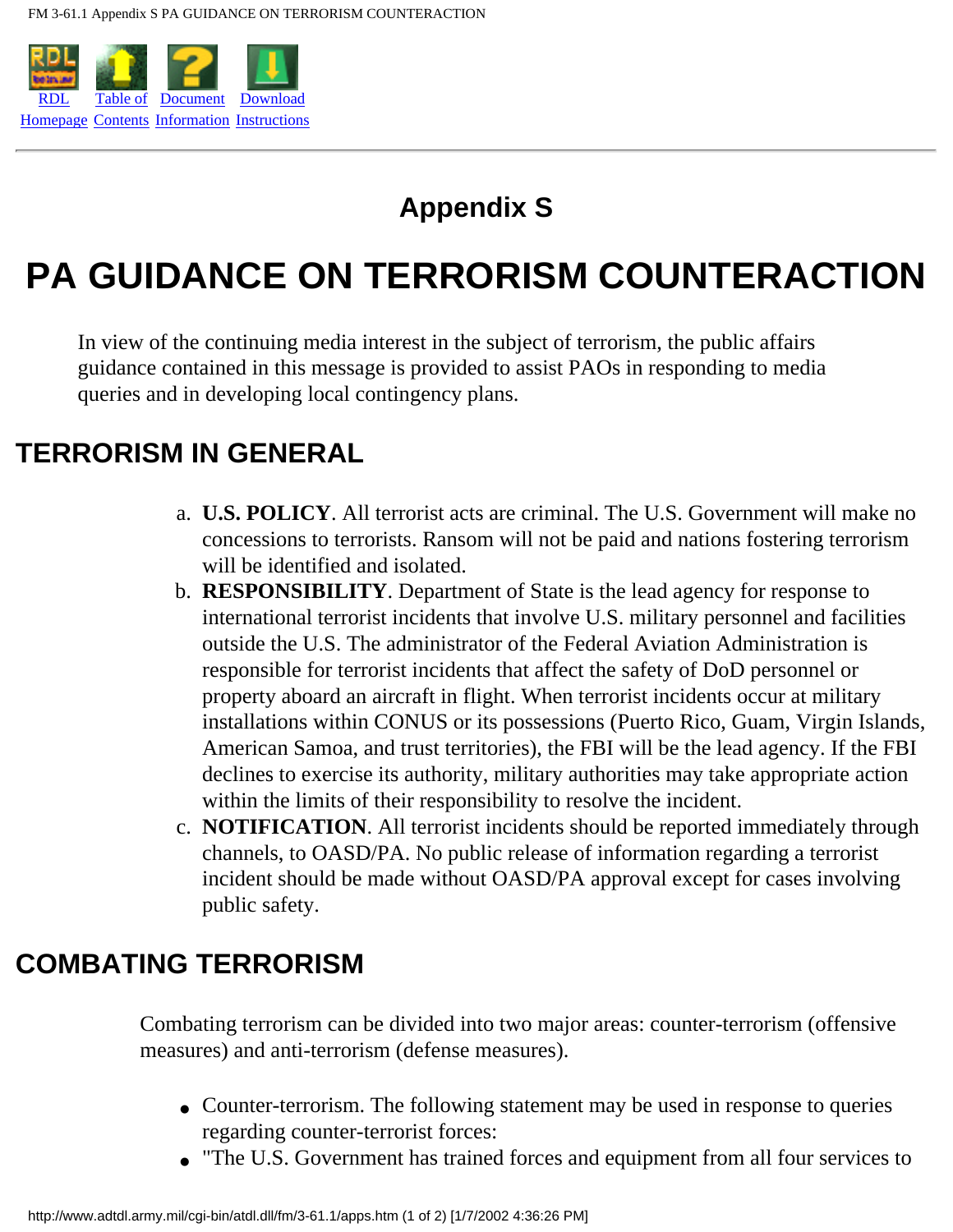cope with terrorist incidents. We have also said that command and control elements for these forces exist and have been exercised. These elements report to the Joint Chiefs of Staff, as do other command and control elements for military operations. We do not comment on any details concerning the circumstances under which these forces may be deployed, their identity, or tactics."

- Requests for interviews or filming of counter-terrorism training will not, repeat will not, be approved.
- Requests for photos of counter-terrorist forces personnel or their training will not be approved.
- Because of the clear association/confusion surrounding the relationship between special operations counter-terrorism forces, all requests for interviewing or filming special operations forces and or training will be approved by OASD/PA.
- Questions beyond the scope of the above guidance should be referred to OASD/PA..
- Anti-terrorism. The following guidance is applicable to media request for information pertaining to anti-terrorism.
- DoD officials, senior leaders, commands and knowledgeable individuals may discuss the subject of anti-terrorism as it pertains to those areas/installations for which they are responsible.(Anti-terrorism measures and procedures should be discussed in a general manner without going into a checklist of specific details.)
- Media requests to film anti-terrorist training will be approved on by OASD/PA.
- Photos of anti-terrorist training should be forwarded through channels for approval.

## **QUERIES**

In response to queries regarding a possible or real terrorist threat at a particular base/installation/activity the PAO may acknowledge, if appropriate, that increased security measures have been/will be taken without going into specific details of all the measures taken. PAOs may, when appropriate, acknowledge the obvious.

For example, increased security measures such as increased guards at the gate or additional patrols, if they are obvious to the public may, in some cases, be acknowledged. PAOs should, however, exercise care and prudent judgment in any discussion of these or other security measures, which have been/will be implemented.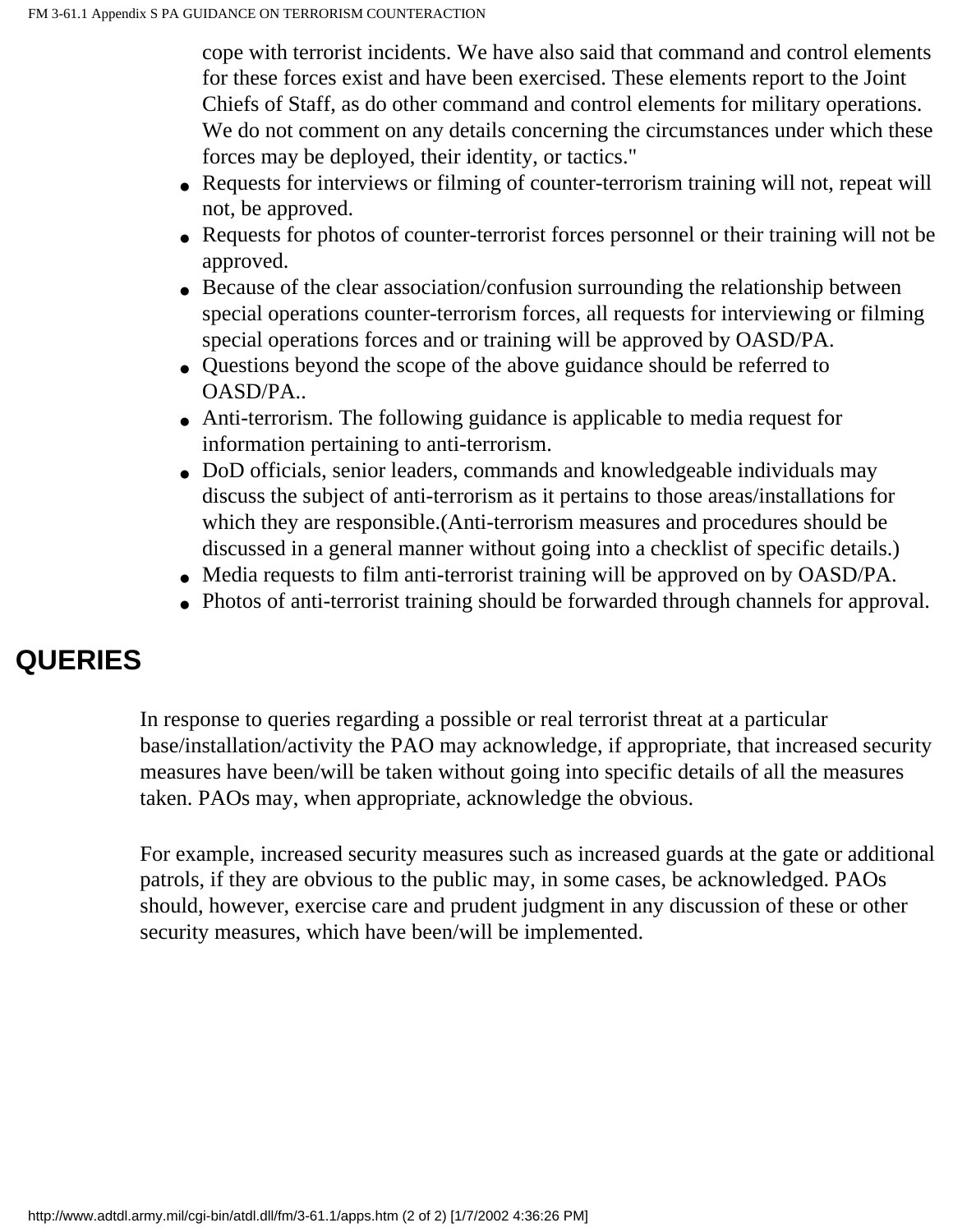

## **Appendix T**

# **BROADCAST OPERATIONS**

This section focuses on the radio and television services provided by Armed Forces Radio and Television Service at the unified command level and the coordination necessary by Army component commanders to ensure operational area support. It identifies and explains the AFRTS mission and its capabilities. It also discusses planning considerations and theater broadcast information requirements.

## **AFRTS CONTINGENCY BROADCAST OPERATIONS**

The scope of the ABS mission of providing AFRTS radio and television news, information and entertainment programming to DoD personnel stationed overseas greatly expands during wartime to include support of global contingency requirements. As new contingency plans are developed based on emerging joint and Army doctrine, ABS must consider how the additional broadcasting personnel and equipment resources needed to support a rapid deployment broadcasting mission can be obtained while simultaneously meeting increased requirements in existing unified command theaters. The immediate response necessary to meet contingency requires the development of AFRTS appendices to Unified Command Operations Plans (OPLAN).

Army Broadcasting Service (ABS) is the Unified Command AFRTS Planner (UCAP) for the U.S. Southern Command and the U.S. European Command. ABS also has Geographic Area Planner (GAP) responsibilities for U.S. Forces Korea (USFK). ABS and AFRTS networks within these unified commands are responsible for updating and maintaining appendix content under provisions of the American Forces Information Service (AFIS) Concept Plan for Peacetime and Wartime Operations for the Armed Forces Radio and Television Service (AFRTS CONPLAN 98-1) and DoD Directive 5120.20-R

Contingency and/or Wartime Plans define the Mobilization/Contingency mission. Force structure to support these plans may be packaged as blocks, deployable units or detachments for ease of planning.

According to CONPLAN 98-1 and DoD Directive 5120.20-R, Unified Commanders and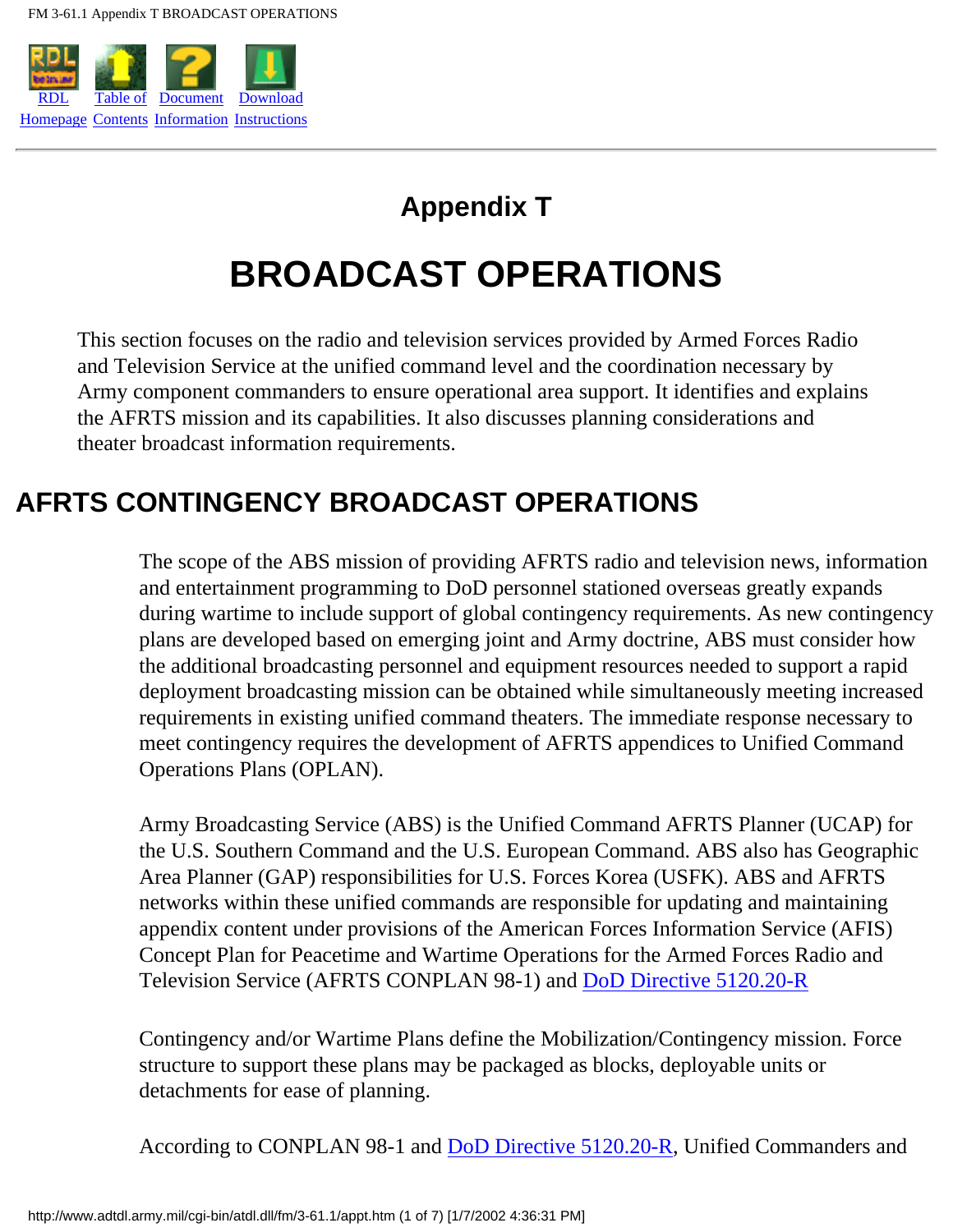Subordinate Commanders, with the advice of ABS, determine the type of AFRTS Flexible Response Option (FRO) necessary. Unified and Subordinate Command support is required for the current levels of support contract and for any mission changes which affect AFRTS service in the CINC's area of operation.

### **AFRTS Mission**

Provide live news, information and entertainment programming, free of censorship, to all DoD elements in place or deployed worldwide.

Provide U.S. military theater commanders with sufficient electronic media resources to effectively communicate DoD, Army, theater and AO command information.

### **Concept of Operations**

Existing facilities and services will be the first AFRTS assets used to respond to AFRTS taskings.

Upon implementation of a Contingency Plan or OPLAN, AFRTS assets in the AO come under the direct operational control of the Unified Command for the period of the operation. When the operation is terminated, normal command relationships will be resumed.

The AFRTS Commander reports directly to the Unified Commander responsible for the theater of operations.

The AFRTS Commander retains direct command authority over AFRTS personnel and equipment.

The AFRTS Commander is responsible for all AFRTS matters concerning the operation, accomplishing direct coordination for the Unified Command with AFIS/AFRTS for all AFRTS issues requiring AFIS/AFRTS action, and managing all AFRTS assets involved in the operation in accordance with the AFRTS CONPLAN 98-1.

The AFRTS Commander will be a designated member of all public affairs meetings as a member of the staff.

The AFRTS Commander is authorized direct coordination with other members of the unified command's staff to work specific AFRTS support requirements.

All requests for command internal information or emergency announcements from AO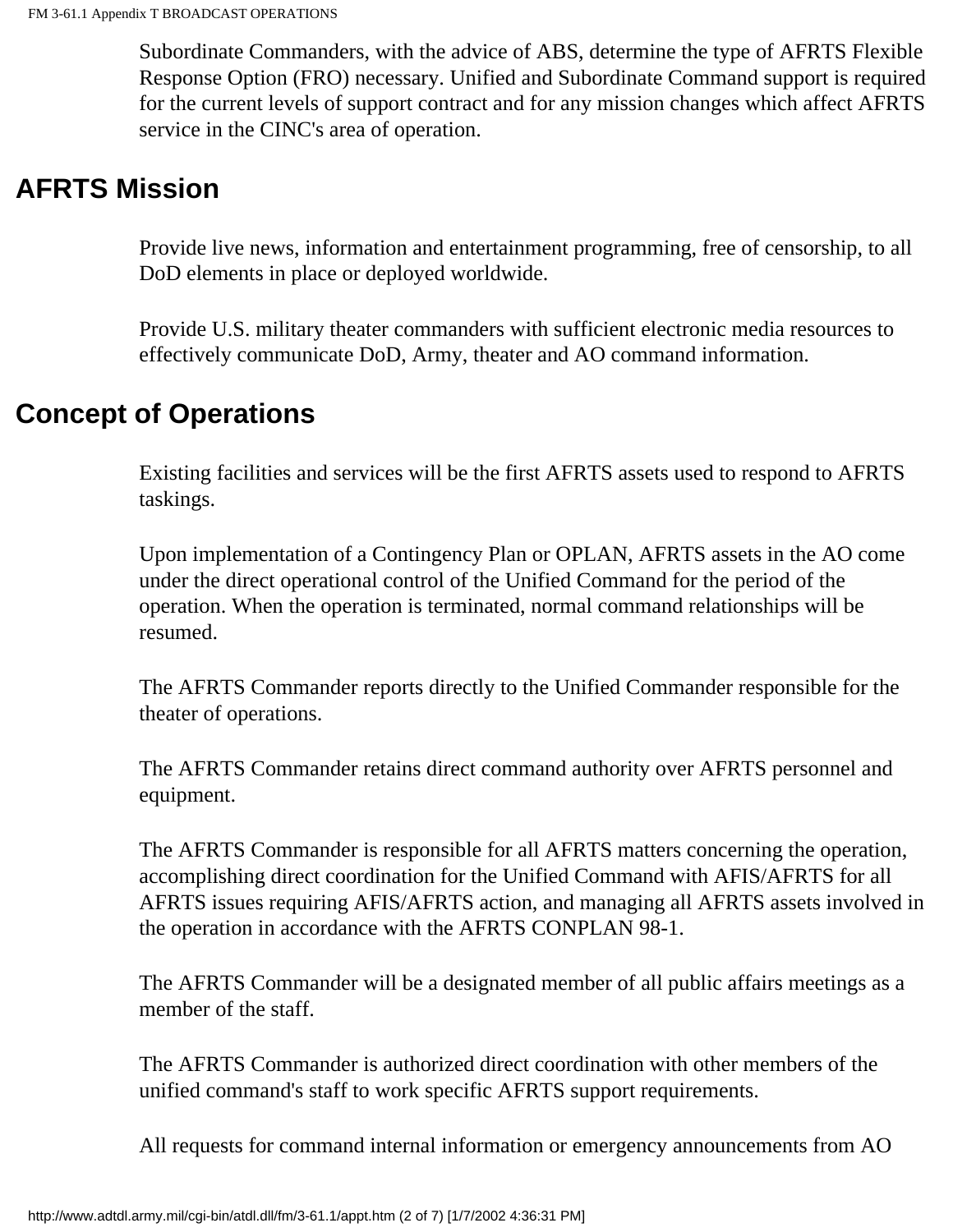organizations or personnel will be forwarded to the director of public affairs for approval.

All public information released by public affairs officials will be available for AFRTS use.

AFRTS radio and television electronic news gathering (ENG) will be dedicated for the AFRTS "on-air" mission and in direct support of the Unified Commander's internal information program.

AFRTS will provide full, factual and timely internal information and news to military audiences in the AO, consistent with national and operational security, and host country sensitivities.

AFRTS will follow Operations security (OPSEC) and communications security (COMSEC) rules.

### **AFRTS OPERATING PARAMETERS**

AFIS is responsible for all AFRTS satellite programming services and overall policy and guidance for their use.

The AFRTS Broadcast Center (AFRTS-BC) is responsible for providing non-local and nontheater radio and television programming material to AFRTS facilities in the AO, except as outlined in Flexible Response Options (FROs).

The Television-Audio Support Activity (T-ASA) in Sacramento, California, is responsible for providing technical and logistical support to AFRTS.

The AFRTS facility in the AO will provide service based upon initial Flexible Response Options (FROs) and continue operations until directed to modify its services by AFRTS, the Unified Command or as the mission requirement dictates.

AFRTS will provide AO-wide announcements as required on both radio and television in order to facilitate unified command needs.

At unmanned repeaters and cable distribution systems, local officials may have AFRTS personnel make local announcements, if possible, in coordination with the AFRTS commander or on-site command representative, if approved by the director of public affairs for the operation.

## **AFRTS NETWORK COMMANDER OR DESIGNATED REPRESENTATIVE IN THE AREA OF OPERATIONS**

http://www.adtdl.army.mil/cgi-bin/atdl.dll/fm/3-61.1/appt.htm (3 of 7) [1/7/2002 4:36:31 PM]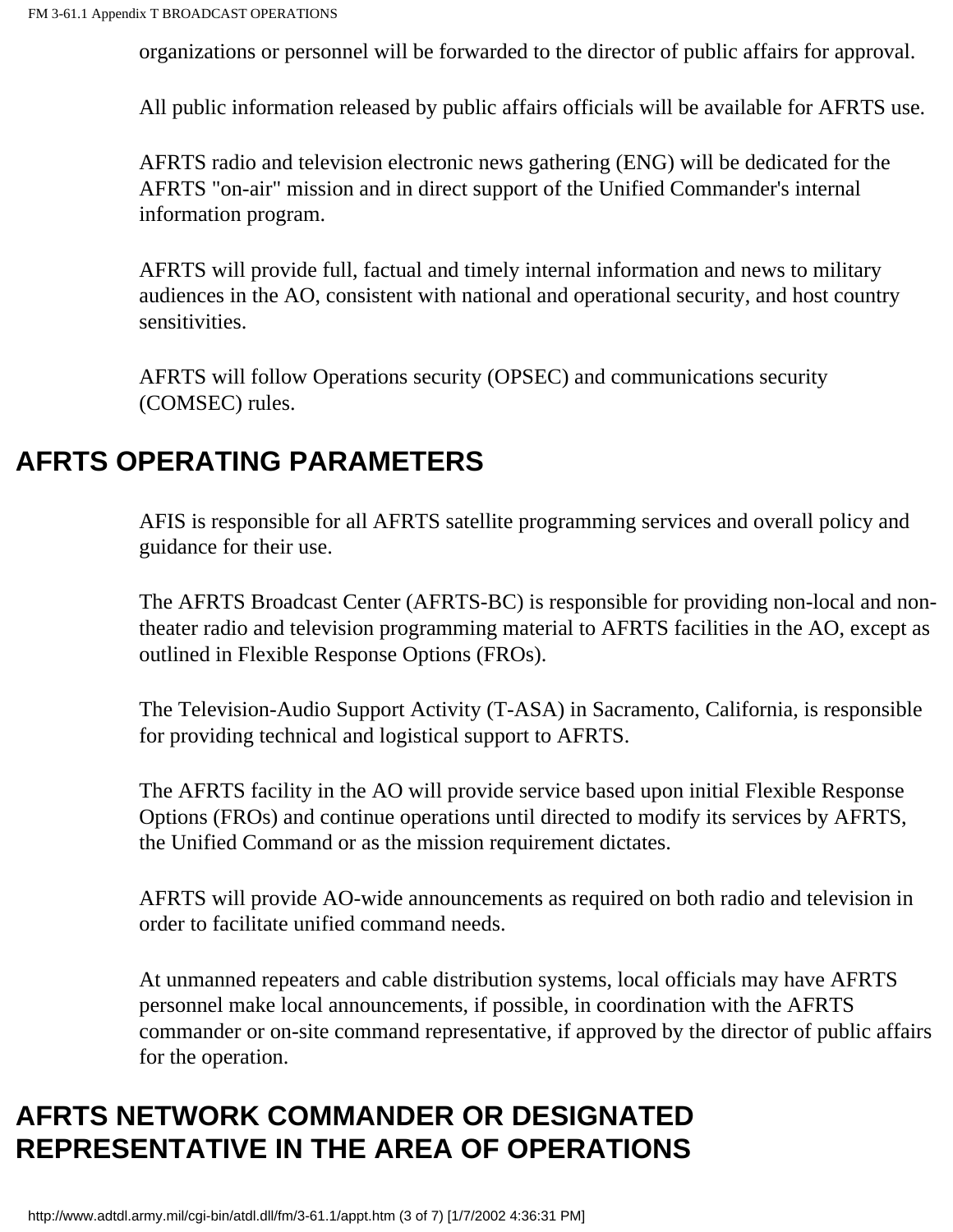The AFRTS network commander or designated representative will be co-located with the unified command director of public affairs.

The AFRTS network commander or designated representative will have a command function with direct operational command authority over all resources assigned to support the AFRTS mission in the AO.

The AFRTS commander or designated representative will ensure a logistics and engineering function responsible for providing advice and assistance to maintenance personnel assigned to AFRTS outlets, and maintaining unmanned equipment. This function will assist the AFRTS chief engineer in developing new equipment support requirements as changes occur in the AO.

The AFRTS network commander or designated representative will ensure internal information ENG coverage of unified command activities of interest to the members assigned in the AO. In joint service situations, Army AFRTS representatives may also be responsible for the production and duplication of radio and television internal information products for use at AFRTS outlets and television programming for DoD, or satellite cabled sites in the AO.

## **UNIFIED COMMAND RESPONSIBILITIES**

The unified command provides logistic support for AFRTS. This includes vehicles, POL, and supply requirements in the AO as noted in the OPLAN. Also included is vehicle maintenance and POL for all AFRTS contingency vehicles. If additional forces are deployed to support AFRTS, the unified command assigns additional vehicles to support the expanded maintenance and production requirements.

If security and/or intelligence forces determine that AFRTS facilities have been identified as a potential target by hostile forces, the unified command will notify the AFRTS facility and provide security to targeted facilities.

If contract communications support is terminated during the implementation of the OPLAN, the unified command provides communications support for AFRTS use in the AO.

This includes existing long-wire or microwave systems for distributing the AFRTS signal and support for telephones, facsimile transmission and computer equipment for AFRTS.

If support cannot be obtained from existing assets, the unified command should be prepared to augment the AFRTS mission as outlined in the OPLAN.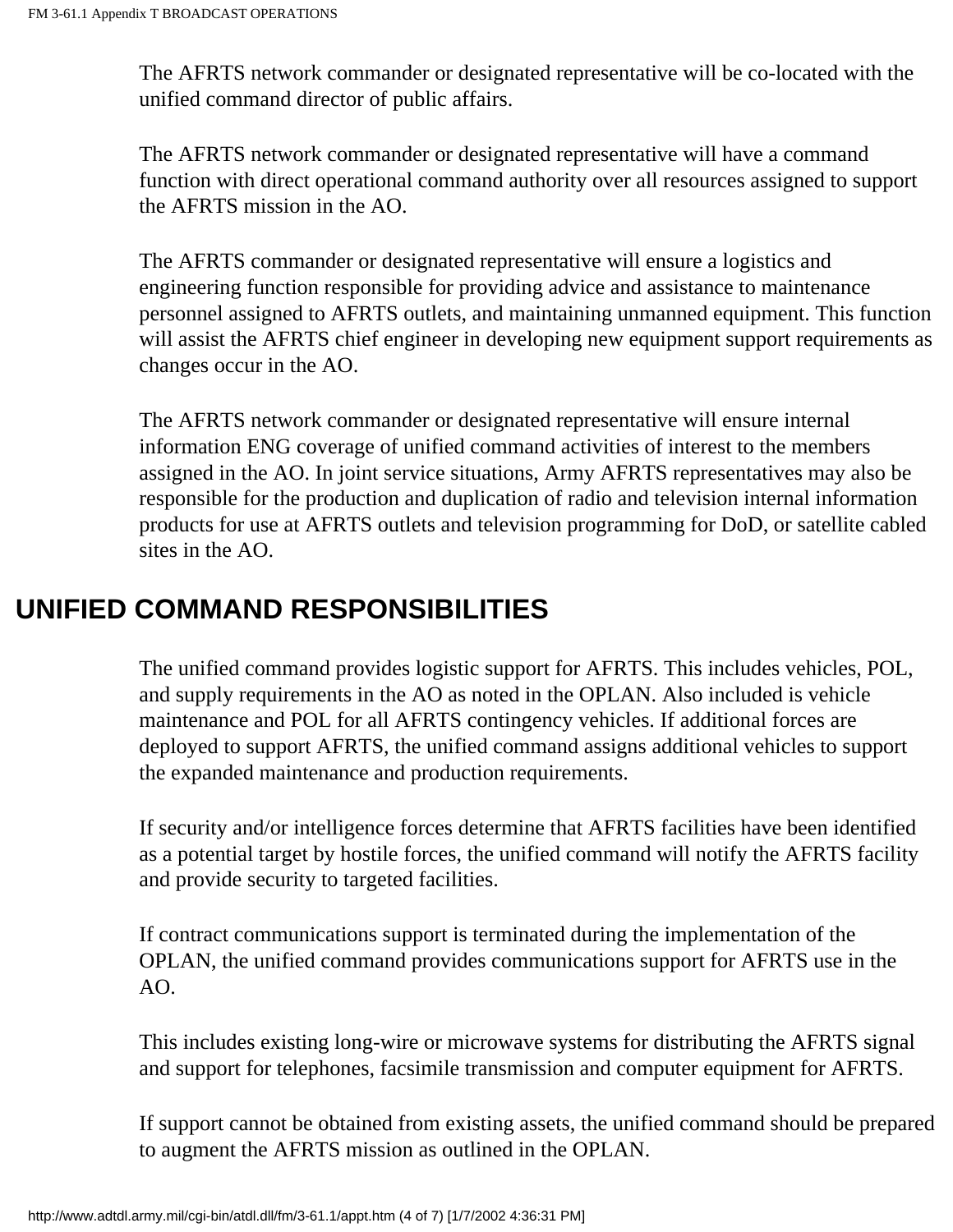The unified command provides personnel, administrative, vehicle and other logistic support for all AFRTS personnel assigned in the AO and those deployed to supplement that force. This includes unit line numbers and entry clearances required for all deployed personnel supporting the AFRTS mission.

The unified command obtains country clearance for construction of any temporary transmitter towers required due to expanded AFRTS service, which may occur as the operation unfolds.

The unified command provides electrical backup power for AFRTS facilities if contract services are terminated during the implementation of the OPLAN.

The unified command is responsible for obtaining necessary broadcast frequencies in consultation with the host-nation government to meet AFRTS broadcast requirements.

#### **Flexible Response Options**

Although each operation will differ, the following are general concepts of AFRTS Flexible Response Options (FROs) available for peacetime engagements, wartime operations and stability and support operations in an area where little or no AFRTS service exists or where crisis situations require a modification to existing AFRTS services. The unified command AFRTS planner (UCAP) is responsible for developing specific equipment, support and manning requirements to implement the AFRTS FROs that best support the specific operation.

The Unified Commander for the area of operations must request AFRTS radio and/or television services or for a change in present level of service before deployment. The Unified Commander requests AFRTS assistance through the unified command AFRTS planner responsible for the area of operations. The request will then be forwarded to ABS and AFIS for final approval.

**FRO One:** Direct to Ship (DTS) Service Support System. DTS is an U.S. Navy peacetime capability that provides news, sports, information and entertainment to audiences on ships at sea. A wartime adaptation of the service can provide immediate access to three radio and two television channels for land-based audiences including geographically separated units down to the lowest level. A deployable AFRTS kit containing an individual receiver decoder (IRD) provides service. This service provides a single-source 24-hour capability of receiving all services, but only one channel can be accessed at a time and no local or theater command information would be available.

**FRO Two:** Satellite Direct Radio and Television (SDRTV). SDRTV is an unmanned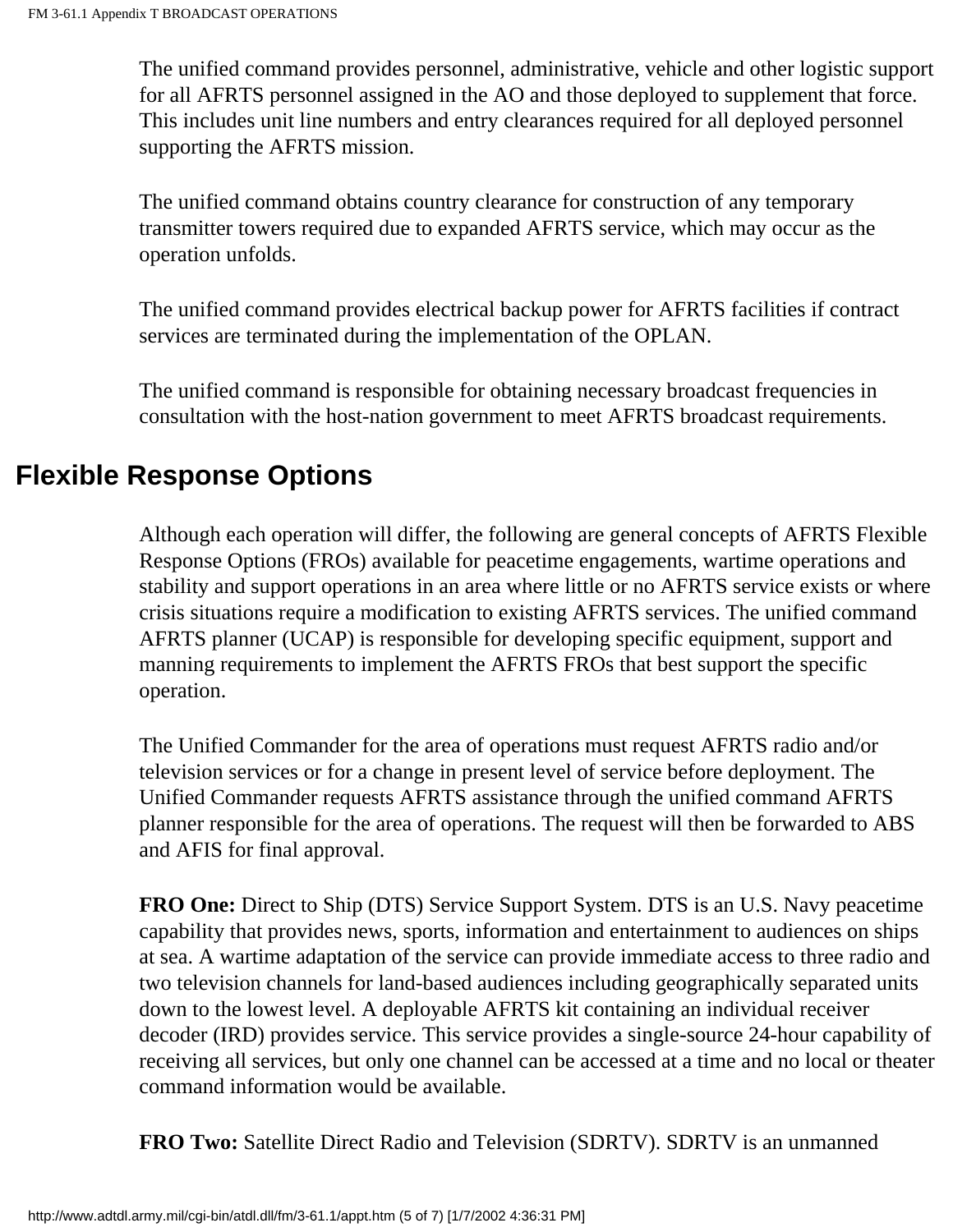AFRTS satellite service that can be provided to virtually any land based audience on the globe with up to 10 stereo radio channels and six television news, sports, information and entertainment channels. In the European theater it will include a regionally generated signal. Service is provided at a single location using a deployable AFRTS kit containing a simultaneous receiver decoder (SRD) that provides a capability of receiving all services and accessing up to six radio and television programming sources at a time. As a public affairs option, SDRTV provides an internal information data stream that can be accessed with the addition of a computer, printer and proprietary software to the SDRTV equipment package for use by public affairs activities in providing support to deployed populations. Unified command public affairs offices and the UCAP should consider coordinating the use of the additional capability whenever a manned public affairs activity is deployed.

**FRO Three:** Manned Radio Systems. Signal Distribution Systems. These deployable systems include audio and video transmission and cable systems that provide a capability to distribute, DTS, SDRTV or manned radio service to an expanded autonomous geographic area such as a base camp or Air Force base in an AO.

**FRO Four:** Manned Radio Systems. These deployable systems provide a capability for local, live internal information and radio news. Various types and sizes of local radio systems exist that can be used to establish a range of services from simple local break away "radio-in-a-box" to a full service facility with local production capability. Some of these systems will include radio transmitter that can provide limited signal distribution without deployment of FRO Three. This system can provide a limited single-source radio service to outlying populations that are not served by FRO One or Two, are not available or would not be appropriate programming sources.

**FRO Five:** MOOTW Management, Local TV and Network Live Radio. These deployable personnel and systems support the development of an AFRTS management function to oversee dispersed AFRTS operations and will add local television and network-wide live radio capability using organic distribution systems. The capability will establish a network to support operations in an AO comprising a large peacetime engagement of medium to long duration encompassing a large geographic area where the operations commander requires near real-time internal information capability. The system provides network administrative, computer, maintenance, engineering and operations support functions. These functions provide the unified command director of public affairs with AFRTS management expertise not normally available on the public affairs staff. The television service system is designed to produce AO information that can also be fed to the AFRTS Broadcast Center for rebroadcast to DTS/STRTV audiences worldwide.

**FRO Six:** Theater Satellite Radio and Television Operations (TSRTO). In a major regional conflict where large force deployments are planned the AFRTS Broadcast Center will dedicate one channel of radio and one television channel for use by the UCAP to broadcast directly to the theater of operations. Programming will include time shifting "prime time"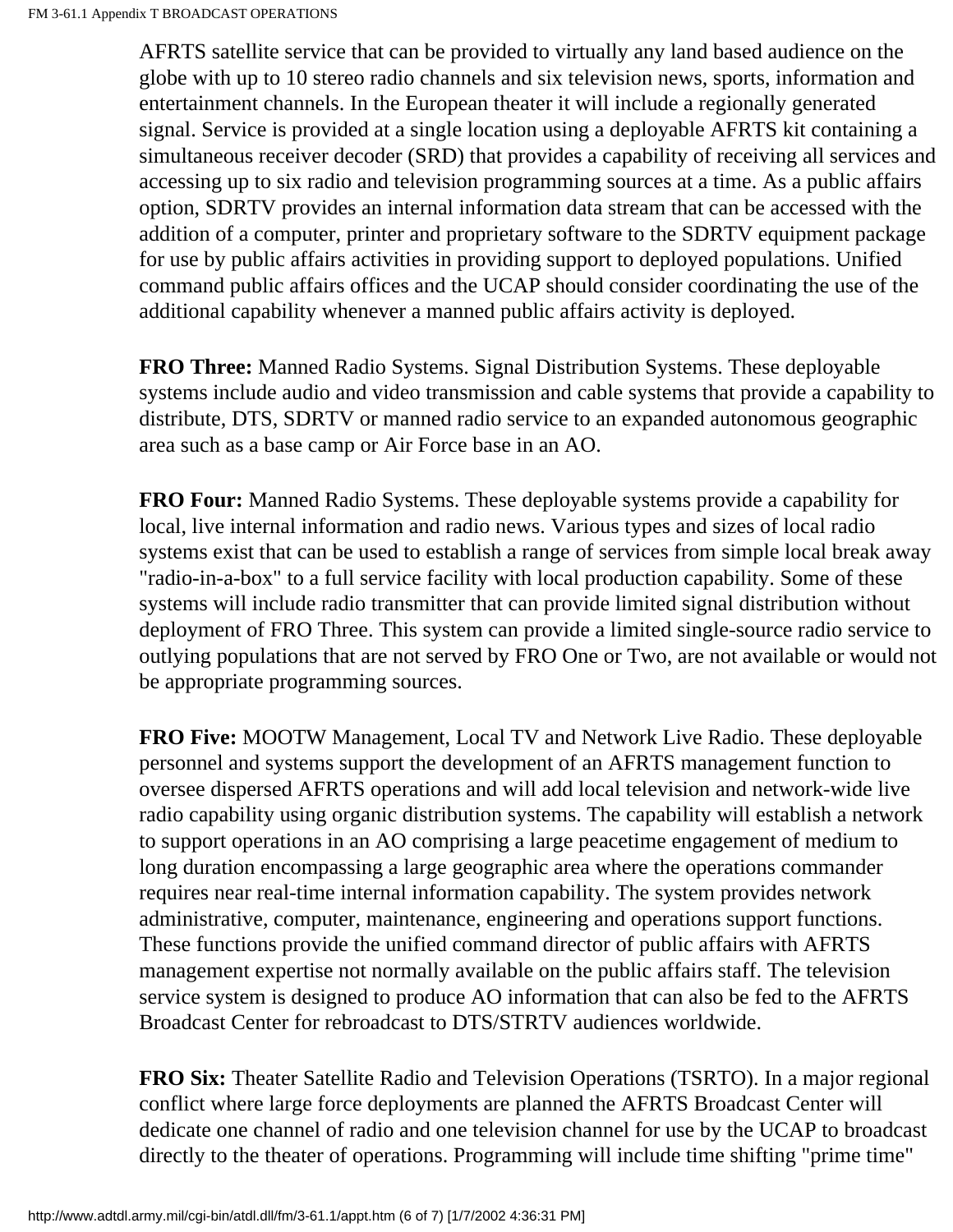so that each 12-hour shift receives prime time programming in the first four and-one-half hours of off time. In conjunction with FRO One or Two, this will provide a virtual network capability to the AO commander and the PAO. It will appear to the audience as if the broadcast was occurring in the AO when in fact it is originating from the Broadcast Center. Initial spots can be unsophisticated radio readers and character-generated (CG) messages on television. If there is a manned radio facility providing theater and operation-specific internal information in place, they will forward copies of all AO specific spots via computer to the Broadcast Center for use initially as television CG messages within the dedicated TV channel. As with all internal information, they will be developed in coordination with the PAO in the AO. If there is insufficient AFRTS manning in place which would be the case if there were numerous geographically-separated operating locations, the internal information will be supplied, via computer, by the AO public affairs office. Base and component command PAOs will be advised of the scheduling of theater programming and encouraged to provide service-unique spots for use in theater. Service will continue until a significant drawdown occurs, the operation stabilizes to the point where local TV spots are not needed and the presumption of pre-conflict programming will serve the majority of the deployed population or an AO based network begins serving the operation.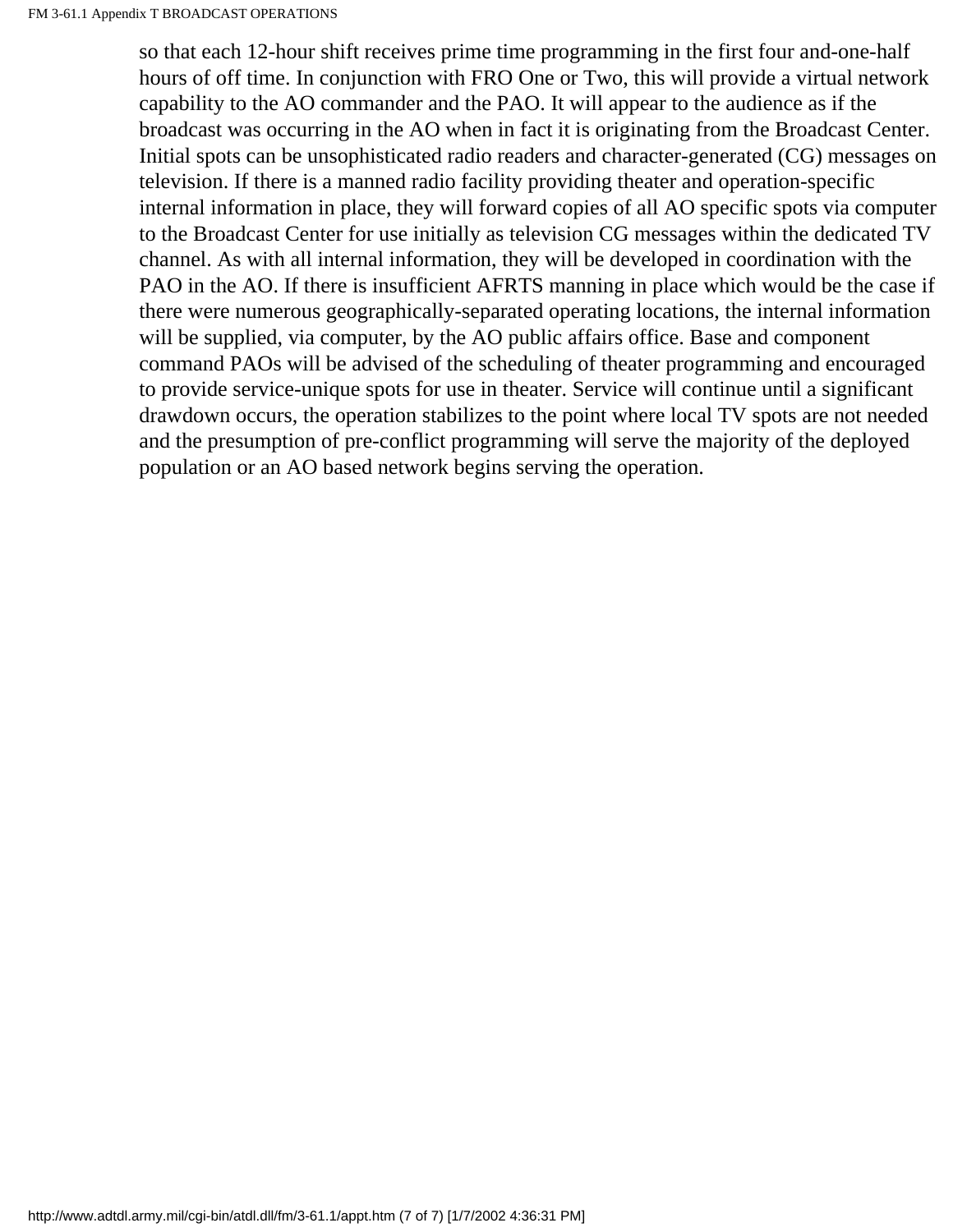

## **Appendix U**

# **COMMUNITY SURVEY**

## **COMMUNITY SURVEY EXAMPLE**

- I. The area
- A. Geographical description
	- 1. Of areas surveyed--size of cities, counties.
	- 2. Of surrounding area, if pertinent.
	- 3. Climate, topography, annual and seasonal temperatures, rainfall, etc. (one sentence will suffice for each.)
	- 4. Are the industries dispersed or centralized? Attach a map of the Area indicating the location of the principal plants. The map should show the names and numbers of principal streets and highways furnishing access to these plants.
- B. Population
	- 1. Of city
	- 2. Of area.
	- 3. Of labor market area, if different from above.
	- 4. Breakdown by sexes, color, native or foreign born, educational level, percentage of homeowners, etc.
- C. Industrial data
	- 1. Types of industries and number of each, labor force of each, key products of the area, and additional data as considered applicable.
	- 2. Does one type of industry dominate the area? If so, give pertinent information regarding the industry.

#### II. Manpower

- A. Labor market rating
	- 1. Is department of labor market classification, a,b,c, or d?
	- 2. Include supporting statistical data.
- B. Unemployment
	- 1. Totals and percentages of skilled, semiskilled, and unskilled.
	- 2. What types of skills are most commonly available?
- C. Source of labor supply
	- 1. Compared to the World War II years, what are the reserves of women,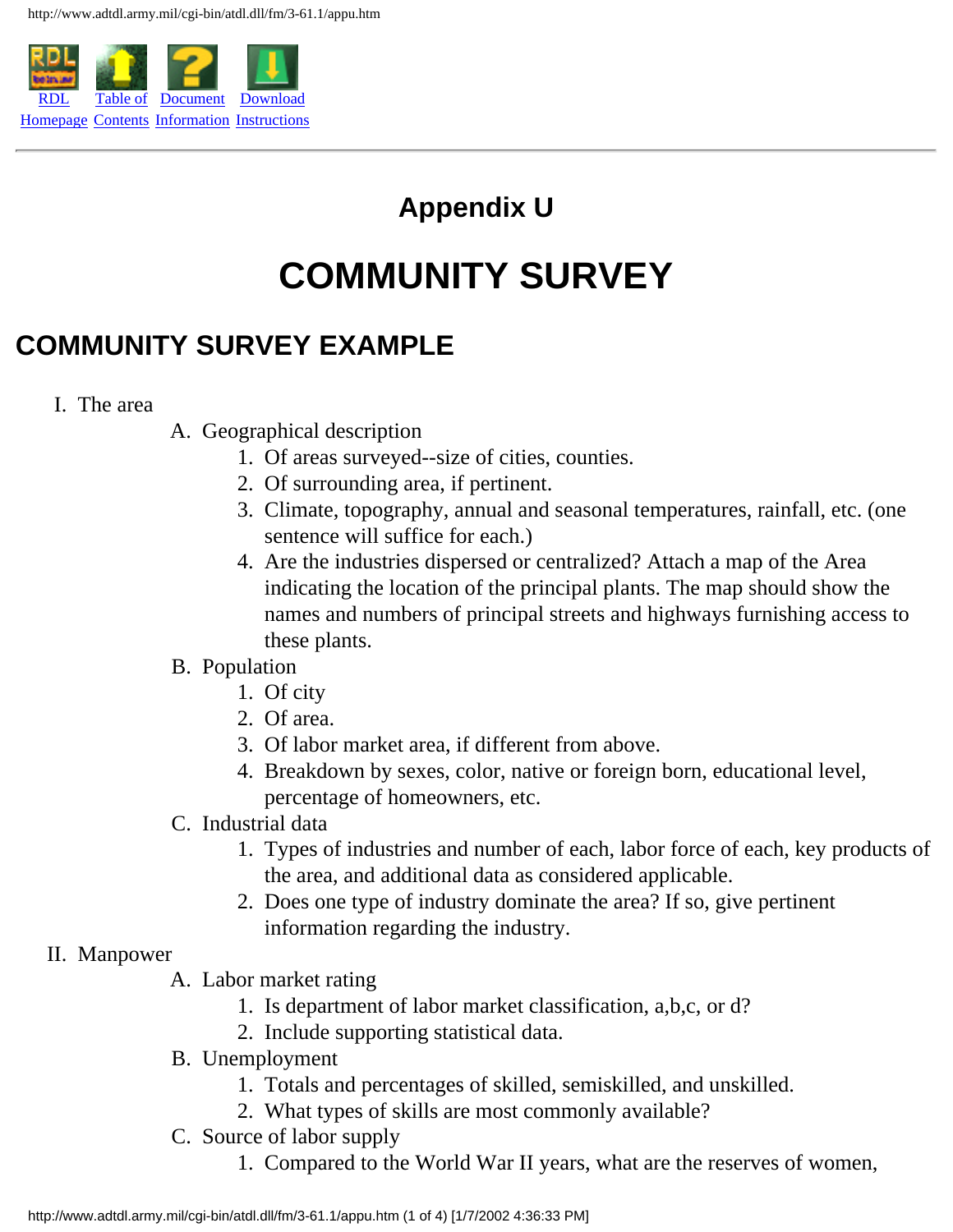handicapped, older-age groups, part-time workers, and school graduates?

- 2. Has there been much intermigration to total population?
- D. Occupational classification of area workers. What are the most common occupations of the area? The less common?
- E. Skills in shortage category. List, with numbers of each, if available. Make a comparison of this list with the national shortage list.
- F. Area wage schedules
	- 1. List the wage schedules of major occupations and industries.
	- 2. How do they compare with national averages?
	- 3. How do they compare with neighboring areas? With competing areas?
- G. Requirement of defense industry in area
	- 1. Is manpower available for present production schedules? Current planned production?
	- 2. What skills are lacking for production schedules, both present and future?
	- 3. Do employers ordinarily use training programs? If so, give some Examples.
- H. Other pertinent information
	- 1. Include current work stoppages, if any; record of work stoppages During last 10 years.
	- 2. Are workers highly organized? Principal unions?

#### III. Industrial facilities

- A. Facilities suited or adaptable for defense production.
- B. List facilities with current and World War II products.
- C. Give current and capacity employment.
- D. Give types of machinery.
- E. What defense contracts are held or sought?
- F. Vacant factory space. Describe space and indicate production potential.

#### IV. Housing

- A. Housing regulations.
	- 1. Is it a critical defense housing area under public law 96? P. L. 139?
	- 2. Local rent control?
- B. Housing units available.
	- 1. Number for sale, including 1, 2, and 3 bedrooms. Price ranges. Are the prices reasonable?
	- 2. Number for rent, including above information. Apartments available. Number, size, price ranges. Are the rents reasonable?
	- 3. Sleeping rooms available. Number, price ranges. Are the prices reasonable?
	- 4. Building permits issued (in past 12 months)
	- 5. Number for houses--1, 2, 3, or more bedrooms.
	- 6. Number for apartments.
	- 7. If houses, number for rent and contemplated rental prices.
	- 8. Housing units contemplated .
	- 9. Number and sizes. How many bedrooms?
	- 10. Number of these for rent.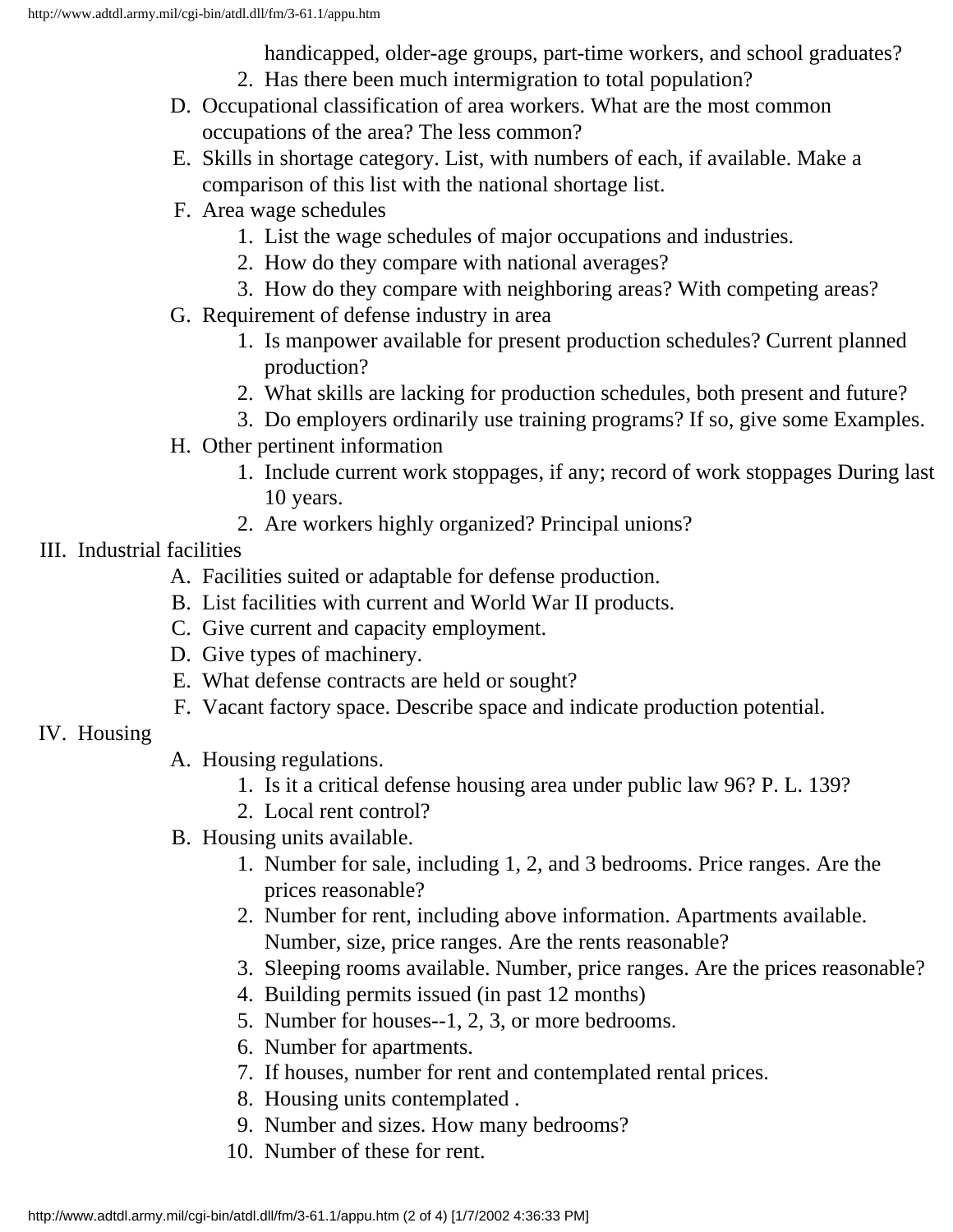- 11. Estimated rental rates.
- C. Builders
	- 1. Adequate number of experienced builders?
	- 2. Do they have trained skeleton force?
	- 3. Can other necessary housing construction workers be secured?
	- 4. Is land available? Under option?
	- 5. Can materials be obtained?
	- 6. What bottlenecks?
- D. Building capital.
	- 1. Is capital for the building of housing and rental units readily available? If so, on long- or short-term loans?
	- 2. What are the sources of this capital?
	- 3. Does the community object to construction of more housing units now?
- V. Adequacy of housing

For present work force? For expanded production? (quote a figure or percentage, such As peak load in world war ii or 50 percent above present.) This figure should be adequate to cover planned defense expansion known to you at time of Survey.

VI. Other community facilities and services

Discuss each of the following items as to adequacy for the present work force and for an expanded work force; give specific facts for each, as pertinent (yes and no answers are not adequate.)

- A. Water
- B. Electric power
- C. Gas
- D. Sewerage

\*Note: for items 1 through 4 above, describe sources of supply, capacity, reserve storage, current use, reserves on hand, plans for expansion--whether on hand or projected.

- E. Transportation: types and numbers
- F. Highway and road systems: are the roads serving the area adequate and in good? What is the present traffic load and the peak capacity of these roads? Describe any unsatisfactory factors. What action is contemplated or considered necessary to assure free traffic movement within the area? (survey requests will furnish, whenever possible, specified information on any industrial and defense manpower requirement changes under consideration for the area.) Contact with local, state, and federal highway authorities should be made, if necessary, to explore fully this phase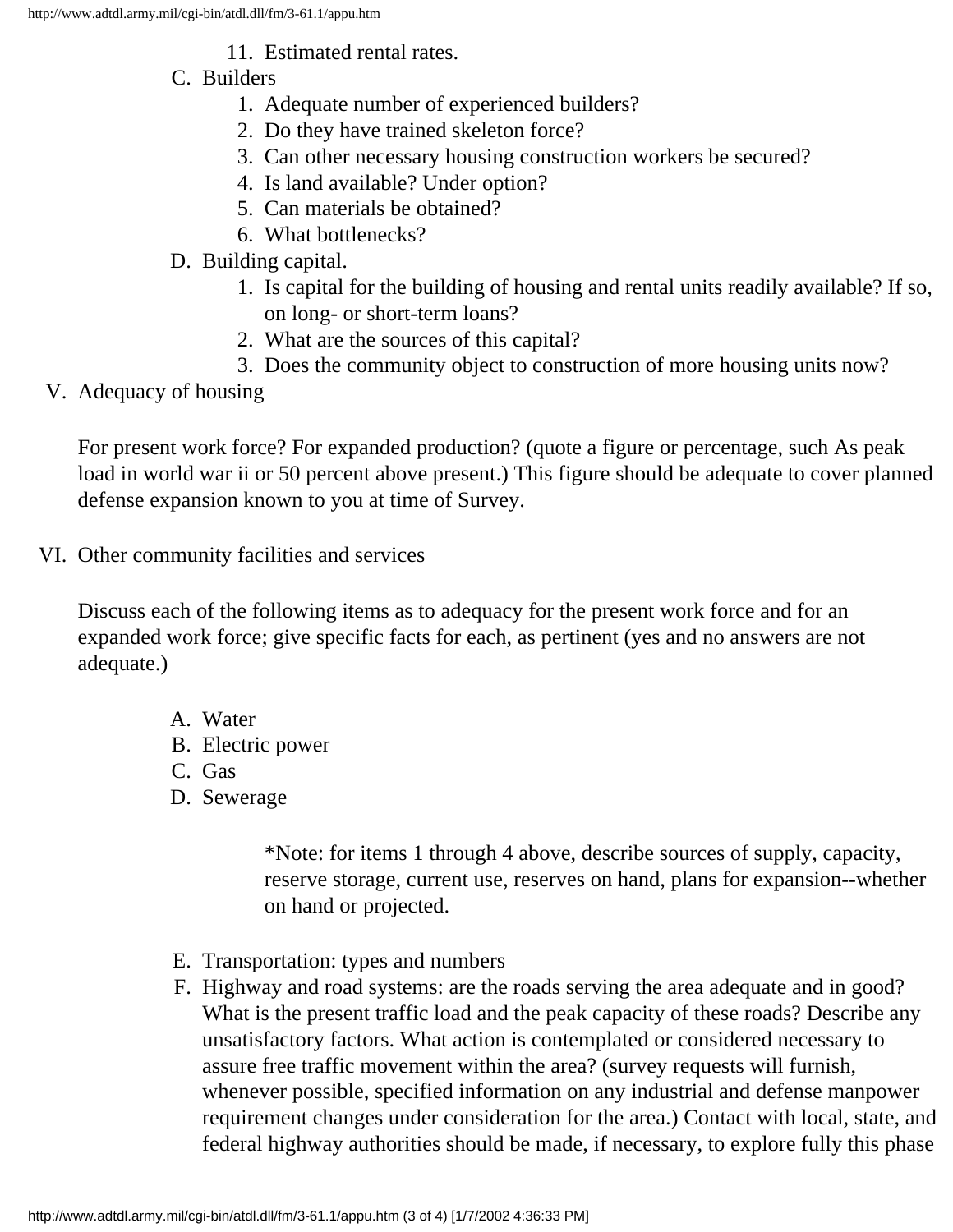of the survey.

- 1. Schools: number of each type of school, crowding, shifts, new construction, etc.
- 2. Hospitals: number, number of beds, population per bed.
- 3. Doctors: number, population per doctor and per dentist.
- 4. Fire protection: size, ratios, and ratings.
- 5. Police protection: size, ratios, and ratings.
- 6. Shopping centers and shopping hours.
- 7. Recreational facilities: number of each type.
- 8. Churches: all denominations.
- 9. Sanitation service (garbage collection).
- 10. Laundries, dry-cleaning businesses, barber shops, beauty shops, etc.
- 11. Banking facilities (include arrangements for shift workers).
- 12. Hotels: number and number of rooms, scale of rates, etc.
- 13. Restaurants and other eating places.
- 14. Newspapers: number (morning, evening).
- 15. Municipal government (form, etc.).
- 16. Tax rate: local, county, state.
- 17. Cost of living index: get whatever information is available Compare local figures to national index.

\*Note: include reference material, maps, booklets, etc., If possible.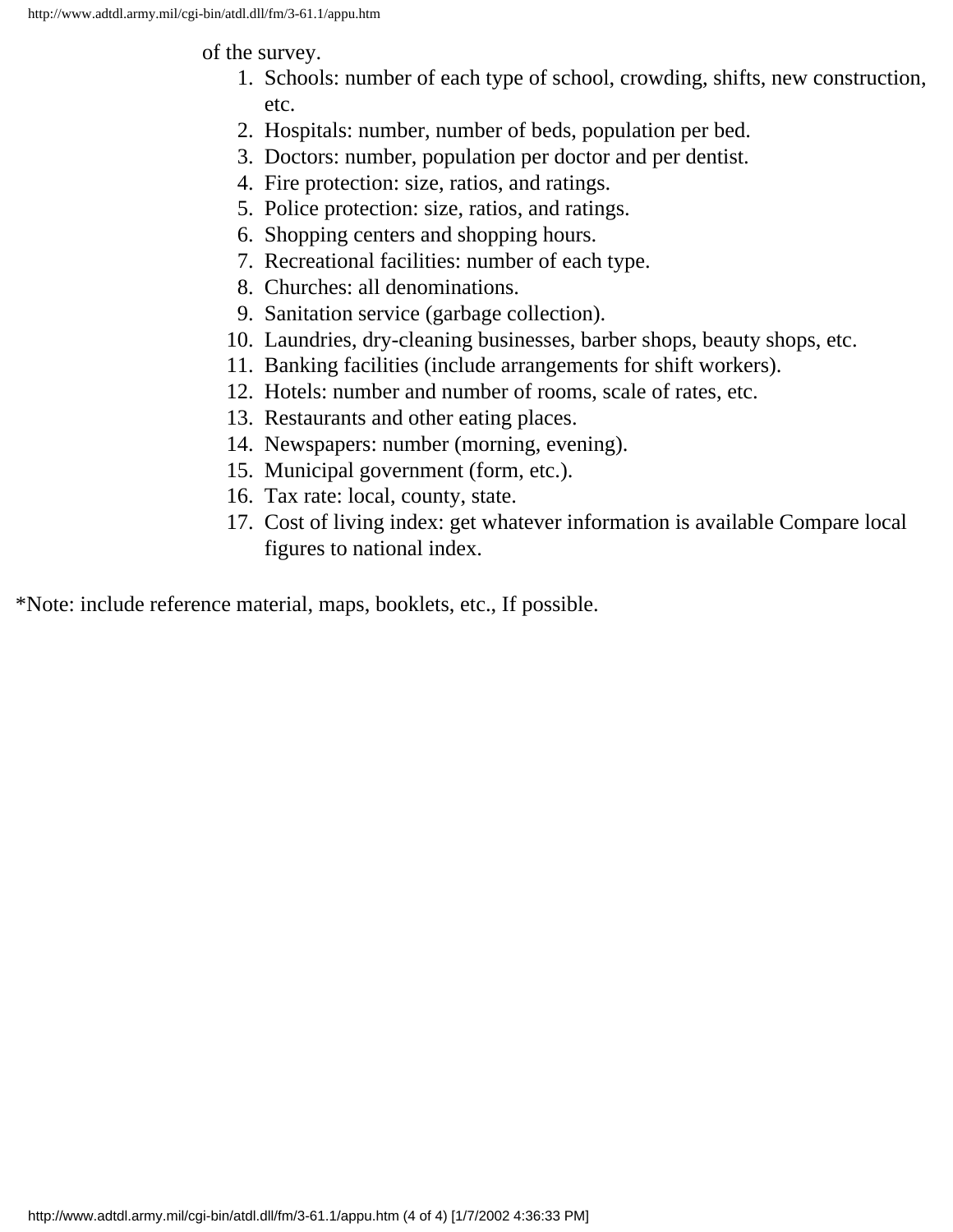

## **Appendix V**

# **AUDIENCE SURVEY**

Audience surveys systematically gather information about the effectiveness of CI programs and products as they relate to a particular group of people. The commander and the PAO to make decisions about management and direction of an internal information program or product use the results.

### **PUBLIC AFFAIRS REQUIREMENT**

The PAO will conduct a readership survey at least every two years (every three years for the Reserve Components). Coordination with the DOIM for possible computer and analysis support is recommended. Additionally, AR 600-46 can provide information on conducting surveys. The survey will provide data on distribution effectiveness, reader awareness and acceptance, readership and perceived usefulness of standing features and topics covered, and opinions of the value and effectiveness of the publication. Repeated surveys will provide trend data.

The survey may include any or all of the 20 questions listed in the Readership Survey (RCS: SAOSA-223) (app H) in  $AR$  360-81. However, surveys not using these tested questions must be pretested to ensure validity before being used in a survey. Survey respondents will be selected using probability-sampling techniques.

Informal surveys, such as those included in a newspaper or conducted randomly/haphazardly with a few people, are not substitutes for readership surveys. This does not preclude an editor from periodically publishing a coupon or set of questions to solicit informal feedback that is not statistically projectable.

Before administering the survey, the survey managers must coordinate with the agency that will provide response analysis to be sure questionnaires; answer sheets, data entry program, or any other materials are appropriate and usable. Survey conduct may be included in the command's CE publication contract and may also be contracted by the command for Army Funded newspapers, providing funds are available.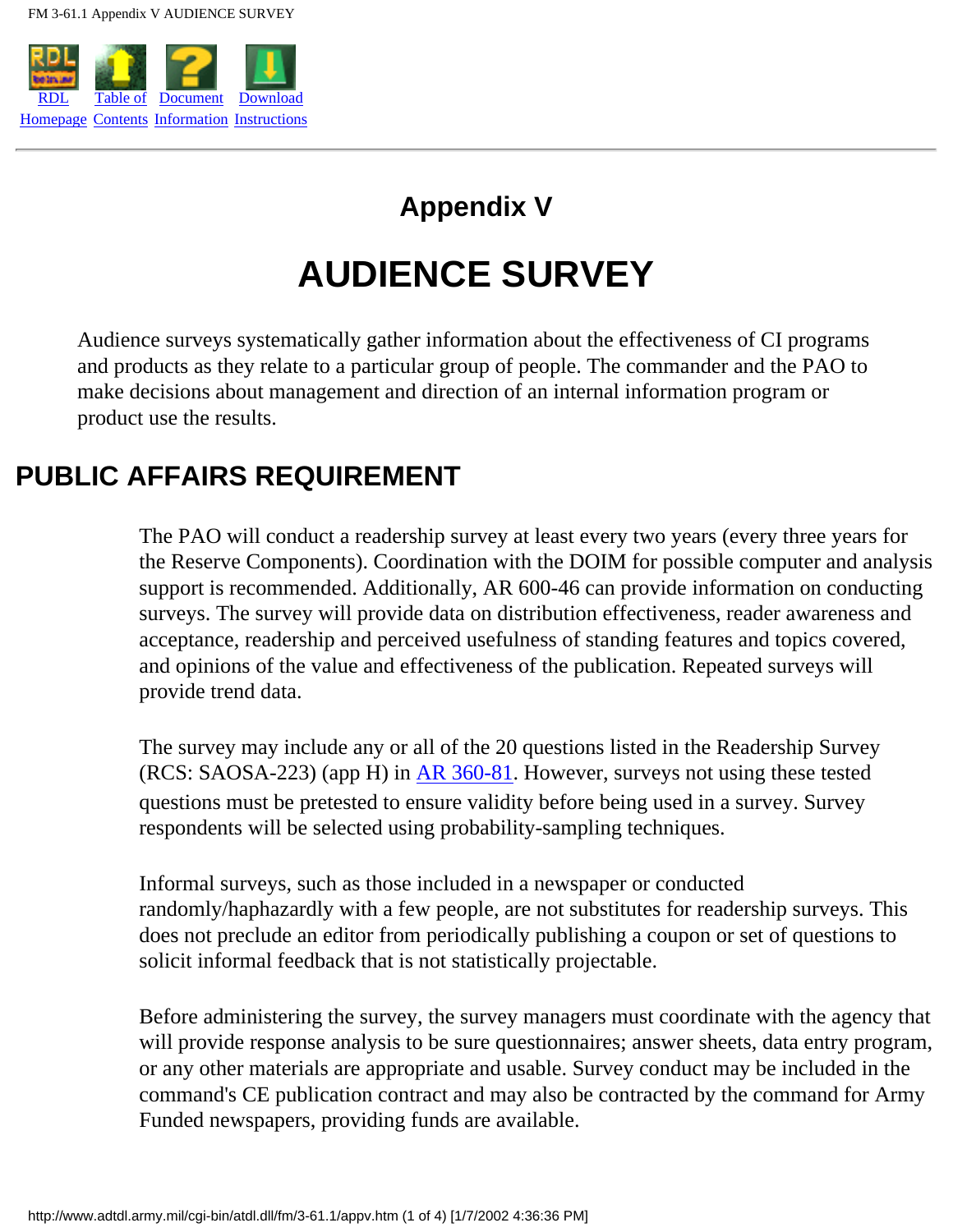When civilian employees are surveyed, PAOs should also coordinate with the civilian personnel officer for local union notification requirements. Completed questionnaires may be analyzed by the local Director of Information Management (DOIM) to provide percentages of responses to survey questions. Where computer support is available (from the local DOIM or DRM), responses will be analyzed using a program such as the Statistical Program for the Social Sciences package. Questionnaires must be constructed using the parameters of available software.

A written discussion of findings and conclusions drawn from the survey will be forwarded within 60 days after the survey is completed through the local commander, appropriate major command, to HQDA (SAPA-CI-PMN), Room 2E625, The Pentagon, WASH DC 20310-1510.

As a minimum, the report will contain the survey statistics, an analysis of the data, identification of strengths and problem areas (e.g., distribution, more sports, etc.), recommended improvements and changes to editorial policy, and an indication that the commander has reviewed the results.

Surveys may be conducted any time. However, no newspaper's survey report on file at HQDA should be older than 3 years (4 years for the Reserve Components). This allows for the time to conduct a survey.

A copy of the most recent survey will also be submitted with the annual CI Program Assessment Report (DA Form 510-R), unless the survey was previously submitted to the MACOM and OCPA-HQDA.

The PAO will conduct electronic media surveys at least every two years (every three years for the Reserve Components).

### **SURVEY ADMINISTRATION**

Among the more common methods of conducting surveys are the mail survey, face-to-face interview, and telephone interview. The mail survey is the preferred method for purposes of this requirement, although other methods, managed properly, may be used.

Survey respondents will be selected in a totally random manner (e.g., simple random, stratified, or systematic, using probability sampling procedures). Survey managers will select samples, which achieve at least a minimum of  $a +/2$  5 percent reliability (error margin) at the 95 percent confidence level.

Sample sizes shown for the various reliability levels (e.g.,  $+/-$  5 percent error margin) are the number of usable responses received, not the number of questionnaires to be sent out.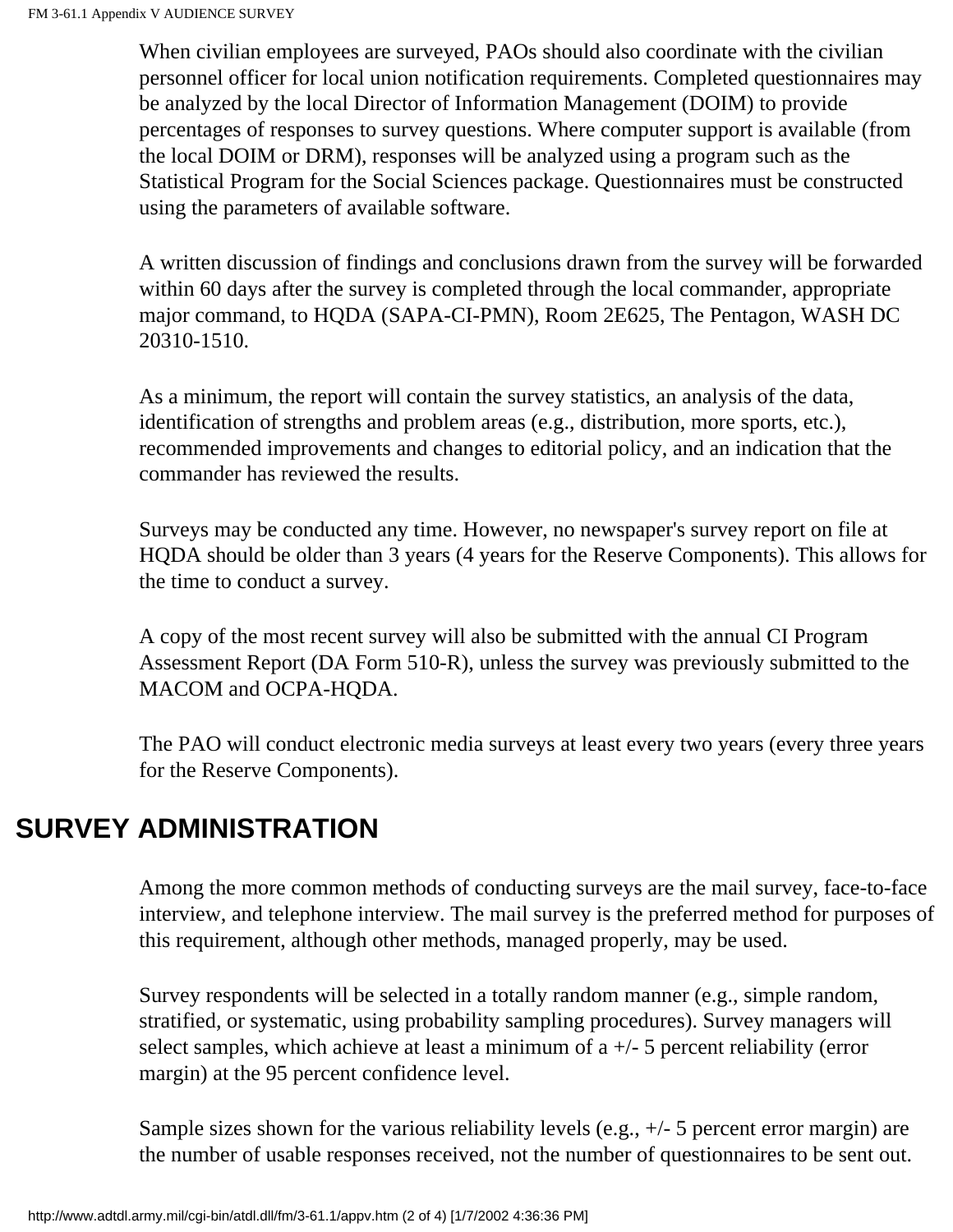For a population of 5,000, 357 usable responses will accurately reflect, to within +/- 5 percent, what the entire 5,000 member audience would have said, had it completed the survey.

Experience with mail audience surveys shows that they realize an approximate 30 to 35 percent response rate. Therefore, send out at least three times as many questionnaires as are needed for analysis. Remember that incentives encourage responses.

Maybe the local MWR office or similar staff agency could provide bumper stickers, discount coupons, or other incentive for completed responses.

#### **FOCUS GROUPS**

Focus groups. One of the most effective ways to learn how CI products are being received is to conduct focus group interviews. Focus group interviews are structured group discussions in which representative members of the audience are brought together to discuss one or more CI products or issues. These interviews or sessions can examine the effectiveness of products or programs, gain suggestions for improving existing products or programs, and determine the need for new products or programs.

The key to effective focus group interviews is proper planning. Focus group organizers must determine who will participate, and what are the specific objectives of the session (e.g., what topics or issues will be discussed, what specific questions will be asked, what is to be done with the results, etc.). The method of selecting participants should be determined and the location for the meeting secured. While there is no optimal size for focus groups, generally groups of six to 10 individuals are manageable. Group makeup (officer/NCO/enlisted, men/women, military/civilian, active/reserve, retired/family member) depends on the objectives of the session. Generally, homogeneous groups are preferable. Often it will be necessary to hold more than one focus group session to obtain information needed to evaluate a particular CI program or product.

The moderator or group leader should be someone skilled in interview techniques and knowledge about the product or program being evaluated. It is often best not to have a highranking individual as the moderator with a group of junior enlisted or young family members, as free flow of information and opinions may be inhibited. The group leader must facilitate the discussion, not serve as an interrogator.

Focus group sessions should be informal. Participants should be encouraged to speak whenever they wish; the moderator should focus the discussion on the topics without being overbearing. If participants agree, it will be useful to videotape their comments for use in evaluating the session.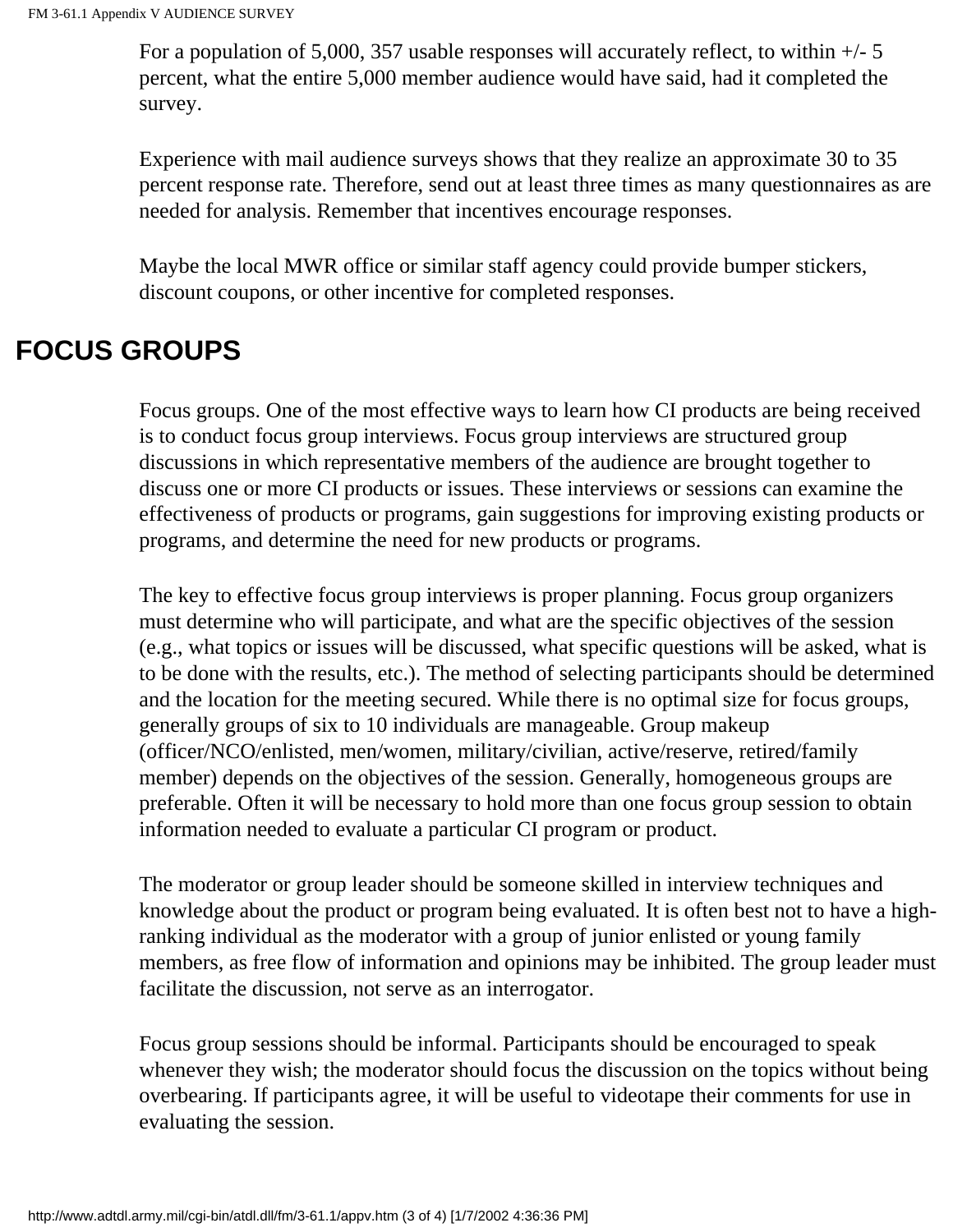It is important that all group members understand that their honest opinions are being sought, and that the session is intended as a positive method of improving CI within the organization. No punitive actions should occur as a result of these sessions.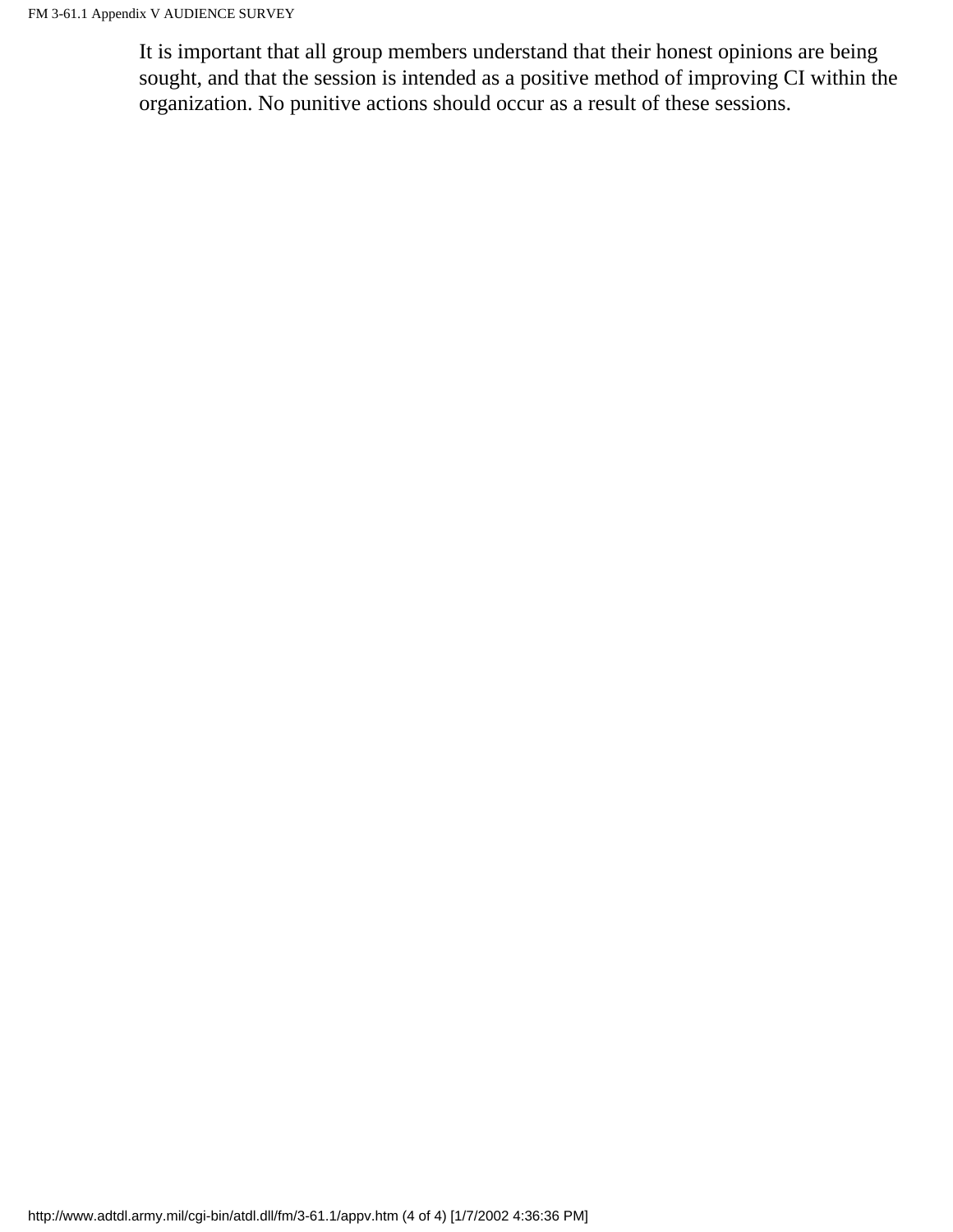

### **Appendix W**

# **PA Lessons Learned**

*"What this century's history teaches us is that the Army's real strength is its ability to change and adapt to the period's requirements. Our ability*  to change was the key to victory in two world wars and a cold war, and it *will be the foundation for our future success."*

--General Dennis J. Reimer

## **INTRODUCTION**

Explosive developments in information age technology have made the prospect of sharing lessons and ideas across a wide audience a reality today. With ready and easy access to Email and the Internet, soldiers can distribute documents, graphics, and photographs with lightning speed.

This appendix is based on an article published in the Center for Army Lessons Learned (CALL) *News from the Front!*

This section provides public affairs officers (PAOs) with a tool for capturing observations and an outlet for rapid analysis and dissemination of tactics, techniques and procedures (TTPs) to the force. The initial focus is on defining and narrowing the scope of TTPs. It is important for officers and soldiers in the field to clearly understand the process before proceeding to methodologies of collection. The next section provides a structure for developing a narrative product for publication by CALL. Such a product will provide a coherent article of information, which can be quickly used by the force. The final section describes the observation-gathering process. Understanding the process for collecting data will prove invaluable to the operational planner and for producing effective training tools for the future.

### **DEFINITION AND LIMITS**

Focusing the collection effort is central to capturing meaningful observations. Although CALL regularly sends combined arms assessment teams (CAATs) to major exercises and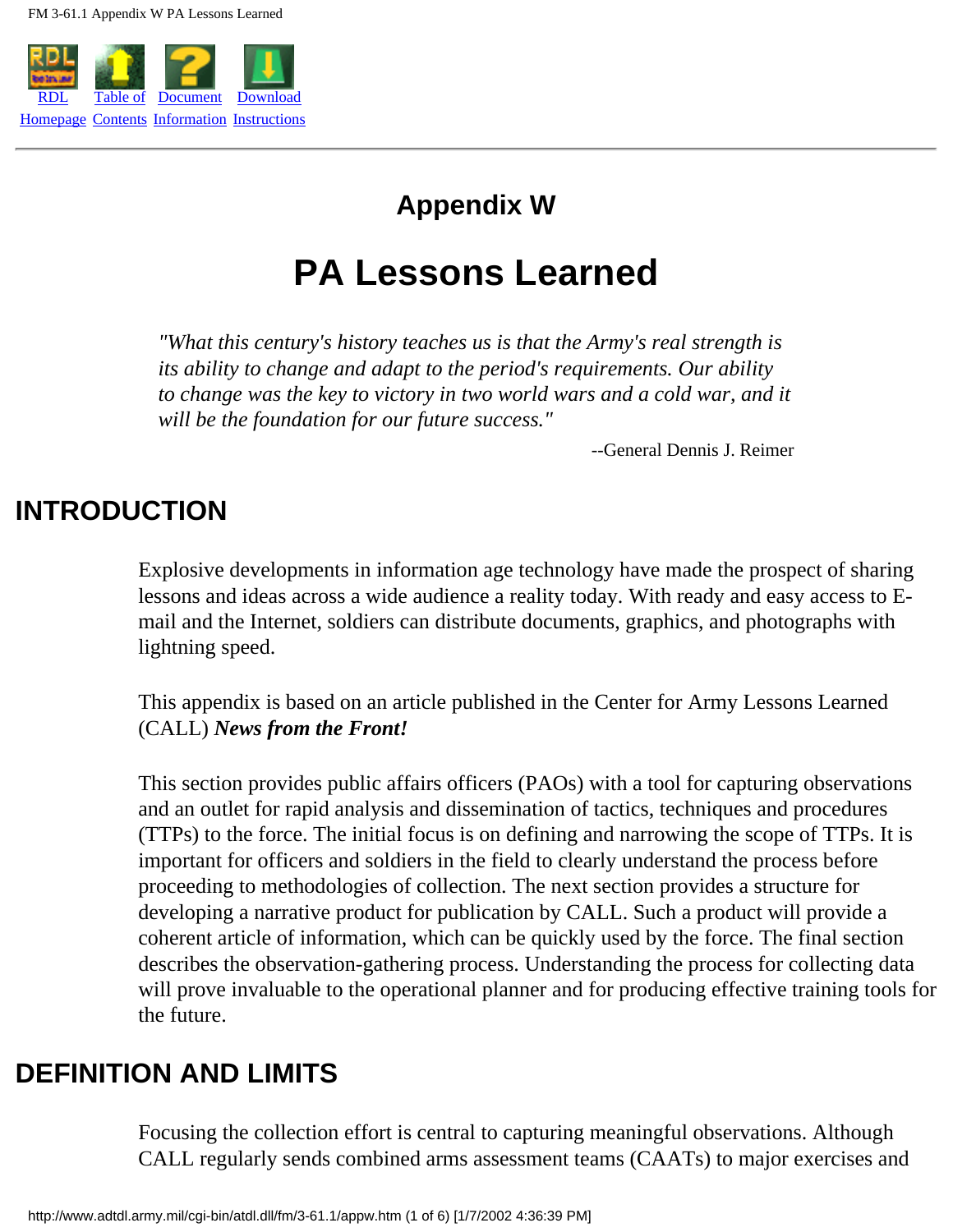actual operations to gather observations, units from the field, including any public affairs section or detachment, can provide great insight by planning for the collection of information. In fact, only the Army as a whole can make CALL a continuing conduit of information for use by soldiers.

By using the structure and tools described below, units can provide useful TTP by establishing a collection effort as part of the originating operation order (OPORD), with almost no interference with normal operations. Indeed, the tools will enhance planning for future (and remedial) training by incorporating the capturing of TTP into the plan.

TTP are often limited to the specific operation or exercise. The function and use of TTPs are analogous to legal precedents. In law, if given circumstances of a case are generally similar to a prior case, it is assumed that a judgmental decision for the present case should be the same. However, circumstances in law often have aspects that are unique and must be considered before rendering a new decision. When applying TTP, study prior situations in context and use the lessons prudently.

## **STRUCTURING THE PAPER FOR USE BY CALL**

PAOs at all levels can build upon the after-action review (AAR) process in the plan by producing a publishable document. In almost all exercises, units learn and consequently implement improvement measures. By employing the structure below, units can effectively share information throughout the force -- not only from Combat Training Center (CTC) rotations but also from home-station training and exercises away from the training centers.

Do not view the structure below as a rigid construct. Rather, it should serve as a point of departure for unit writers. Although quantitative material is useful for commanders and researchers, make this document narrative in format. Use graphics to support the narrative, if possible. Bring together data into a cohesive product that other units can readily use without resorting to sifting through large amounts of charts, lists, and disjointed bullets.

- Type of unit. Describe the type of unit the PAO supported (mechanized infantry division, separate brigade).
- Context of event. Summarize the general setting for the exercise or operation. (See Exercises and Actual Operations below. More operational context information is provided in this section.)
- Commander's comments. If possible, the commander can provide a brief (one or more paragraphs) commentary on public affairs operations. Work closely with the unit's executive officer or chief of staff for such input.
- Interaction with PSYOP, Civil Affairs, Signal. As information operations continues to grow and doctrine is further developed, interaction between various agencies will also continue to expand. While ensuring coordination with PSYOP and civil affairs operations, PAOs will continue to recognize the separation in functions of the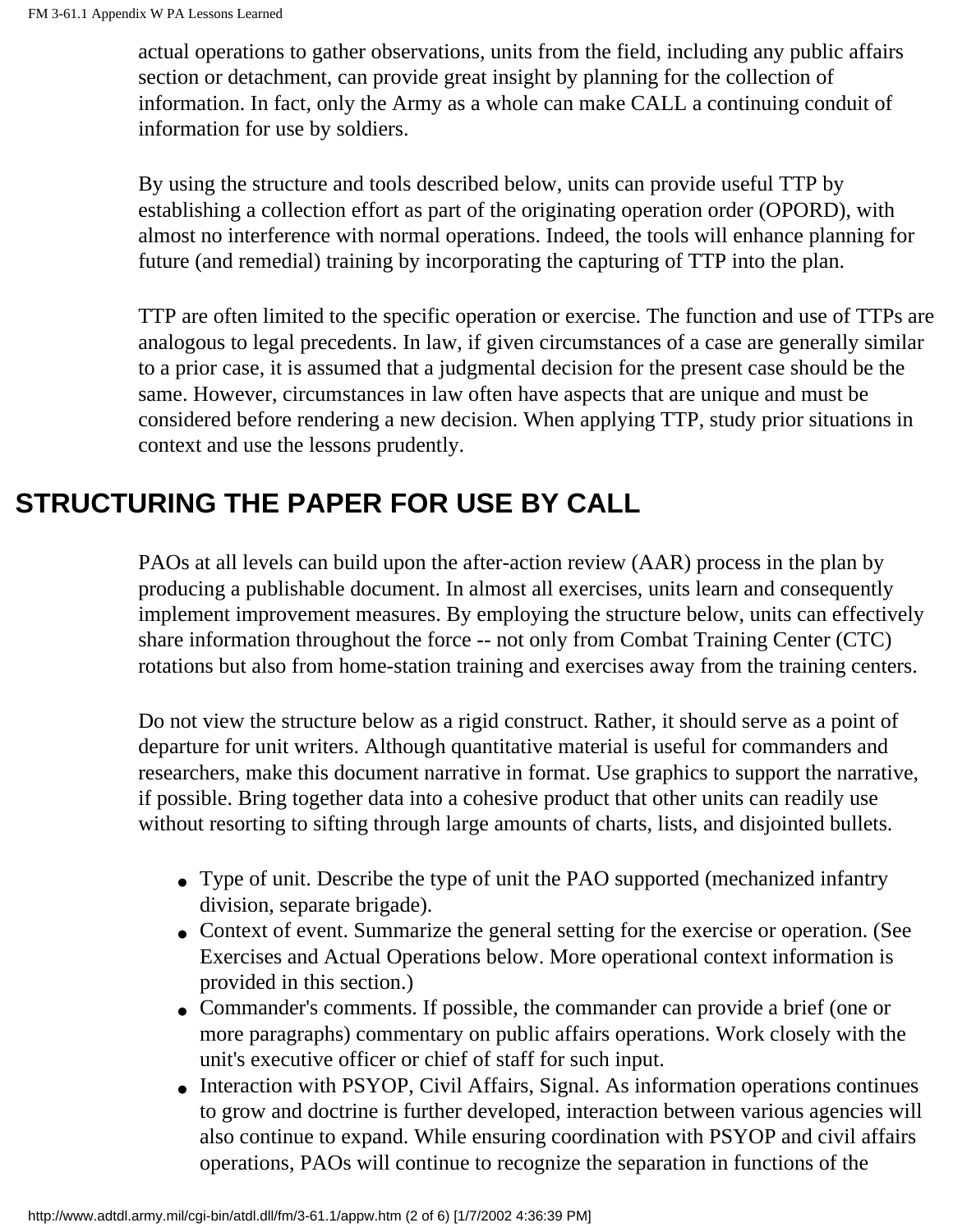organizations required by law. Discuss the coordination measures used.

- Media Relations.
- Summary of events. Provide a summary of events. Were press conferences and interviews scheduled and executed? What was the pace of daily operations? What was the routine daily schedule?
- Command messages. In developing this section, answer the following questions in detail: What were the command messages? More importantly, did the command messages come through to print or broadcast? Were any command messages distorted or misinterpreted? How can clarity be improved for the next operation?
- Summary of higher headquarters' public affairs guidance (PAG). Write a one or two paragraph summary of the initial and follow-up PAG received from higher headquarters. (Provide a complete copy as an appendix.) Provide answers to the following questions following the summary: How did PAG influence operations? Was the PAG clear and meaningful? Were excerpts used to create lower level command messages?
- Media contacts. Describe the types and numbers of media contacts. Did the unit encounter numerous print-journalist requests? Electronic requests? Were there patterns in the requests? What could a future media preparation package contain to answer some questions in advance? How did the PAO prioritize media access? Were major outlets afforded more opportunities?
- Summary of Media Releases. Summarize media releases in one or two paragraphs. What were the major themes? What media received the releases? Were releases used in stories? Were there any comments from members of the media about the releases?
- Media Content Analysis. During and following an event, gather press clippings and, if possible, record electronic media stories about the event. What was the nature of the coverage? What was the tenor of editorial comments? Did command messages get exposure? Was the content of articles generally accurate? What could PAOs do in the future to improve the accuracy of content?
- Command Information Products. The command information program in the field is fundamental in the minds of American soldiers. And, this phenomenon is nothing new to this culture.

#### **CIVIL WAR**

"When the (Civil) war entered Pennsylvania, the Philadelphia Inquirer often sold up to 25,000 copies of a single issue to the men in the field. During a lull in the Battle of Cedar Creek in October 1864, observers later remarked that the first thing the men did along the line was to sit down, boil coffee, and pull out their newspapers."

> • Because of this intense internal interest in events surrounding the operation and events back home, it is imperative that PAOs adequately address methods and practices used to inform the soldiers. Answer the following questions in the narrative: Did soldiers in the field receive consistent and timely information about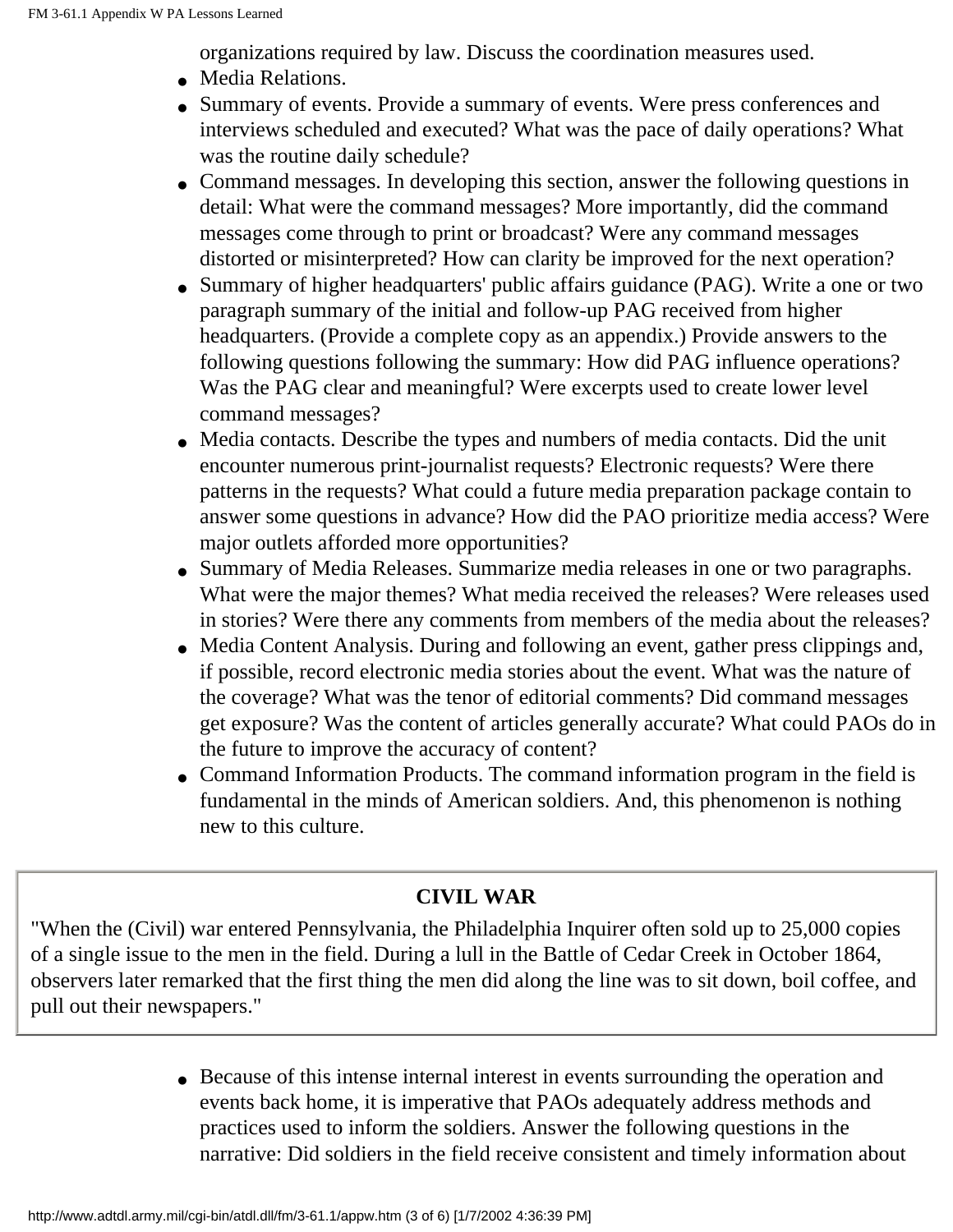operations and world events? What was the distribution method? How was it evaluated for effectiveness? Were reproduction resources available and used adequately?

• Changes Incorporated in the Tactical Standing Operating Procedures (SOPs). From the TTPs gathered, what changes will the unit make to the SOP? Briefly describe why the unit is making the change and what mechanisms to put in place to test the effectiveness of the change.

## **EXERCISES AND ACTUAL OPERATIONS**

Operational information is important for the reader to understand the context in which the PAO operated. Provide the following information for the CALL document to contribute to the reader's full understanding of the event(s):

- Mission Summarize the unit's mission. (The focus here is not on the PAO's mission, but on the mission of combat headquarters.)
- Commander's Intent This information is available on the OPORD. By incorporating this information, the reader will have an appreciation of the context in which the PAO operated. Emphasize the components of the intent:
	- Purpose
	- Method
	- Endstate
- New Equipment Used Was new equipment available and used in the operation? Describe the equipment. Was it useful? What were the additional training requirements for using the equipment?
- New Techniques Used Did the PAO incorporate techniques which are not described in doctrinal manuals? Describe the techniques employed.
- Structure What was the structure of the PAO unit or shop? What manning -required versus on-hand? (Note: Do not provide information that is classified under provisions of unit strength reporting (USR) regulations. Seek to provide a document that is free of classified material.)
- Operational Developments How did the headquarters change its plan during the operation? How did the change(s) affect PAO operations? The descriptions here will bridge the gap between the original plan and its actual implementation.
- TTPs applied during the mission and for future operations In bullet narrative, describe TTPs gathered in the operation. The bullets must contain sufficient detail for the reader to understand the situation and application possibilities for future operations. Support the bullets by providing individual observations (see TTP-Gathering Process below) as a combined appendix. The narrative in the base document must stand alone, with the appendix of individual observations providing additional detail.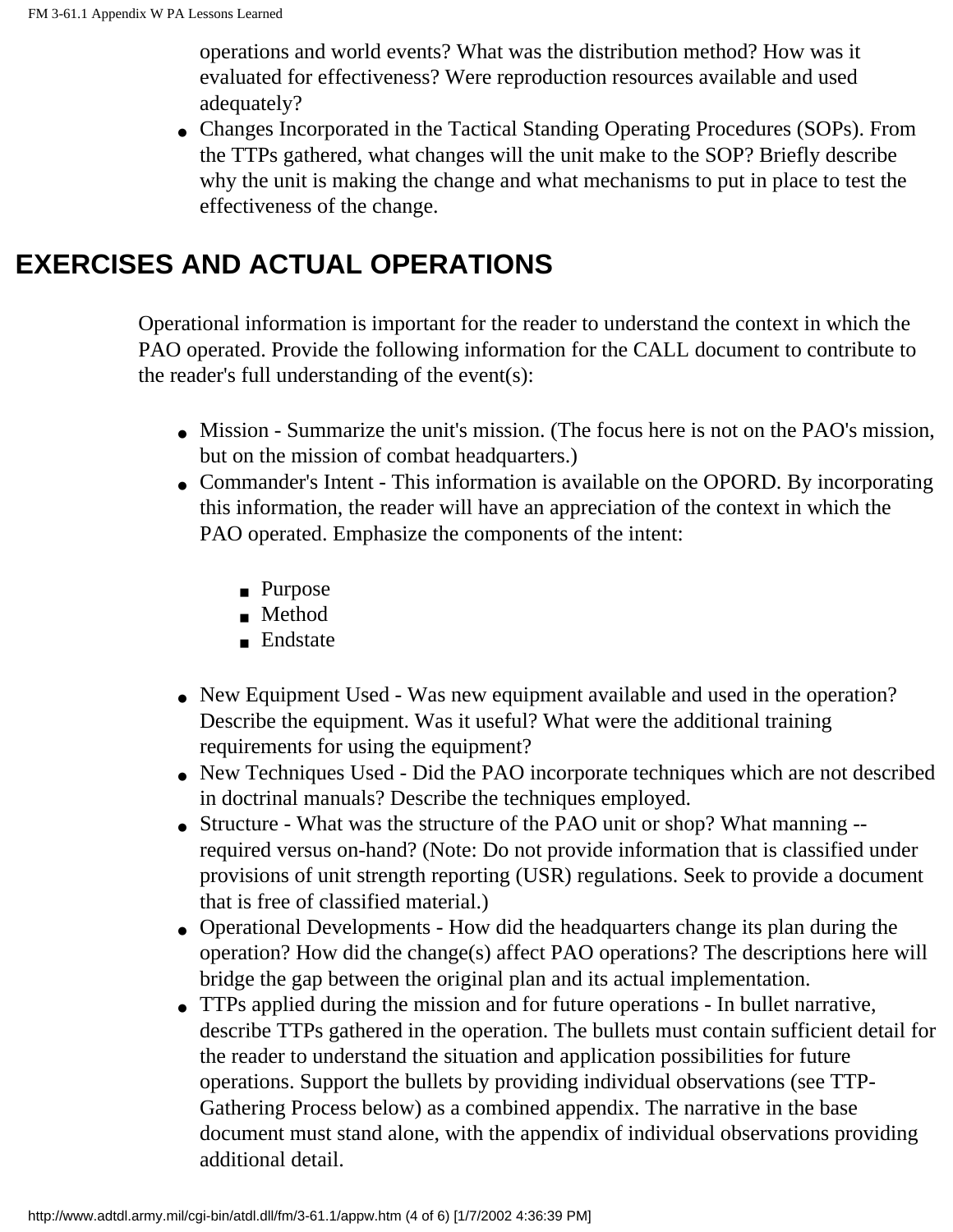## **TTP-GATHERING PROCESS**

Units can contact CALL when developing plans for collecting TTP. CALL analysts can provide observer guidance, assist in delineating responsibilities of observers, identify documents or reference for use in developing a collection plan, and describe collection methodology.

- Observations. Individual observations assist in providing the basis for the narrative document described above. Use the form below to capture observations and develop a database for use in narrative development. Provide a copy of each observation to CALL as an appendix to the narrative. (Note: Any document published by CALL will not list units nor individuals by name. Refer to units by level ("the division" instead of "the 101st Airborne Division") and personnel by position ("a brigade chaplain" instead of "Chaplain Jones"). The purpose of CALL publications is to share ideas - not to point fingers.
- Observation Forms. The observation form [\(Appendix A](#page-108-0)) can be used for individual observations. A Microsoft Word version is available. Contact CALL via E-mail at call@leavenworth.army.mil or DSN 552-9571 (commercial 913-684-571) to receive a copy of the document. The document contains key components which aid the researcher in preparing analyses:
- Observer Name The observer's name is used administratively only. No observer's name will appear in a CALL product.
- Administrative Information Like the observer's name, unit information is used administratively only. Unit names do not appear in CALL products.
- Observation Indicators Check all the appropriate blocks.
- Interoperability Indicators Check all the appropriate blocks.
- Environmental Indicators Check the appropriate block.
- File Name Employ a system that differentiates each observation. One method is for observers to use name initials combined with sequence number and date (John Smith's first observation of May 5th would read, jsmay0105). Other systems are acceptable if plainly explained.
- Observation Title Give the observation a brief, distinct title.
- Observation In one sentence, summarize the observation.
- Discussion Provide as much detail as necessary to provide a clear picture to the analyst or future reader. The length of the discussion will vary.
- Lesson Learned In the context of your observation, provide a TTP.
- DTLOMS Implications Describe how the observation impacts one or more areas in DTLOMS:
	- Doctrine
	- Training
	- Leadership Development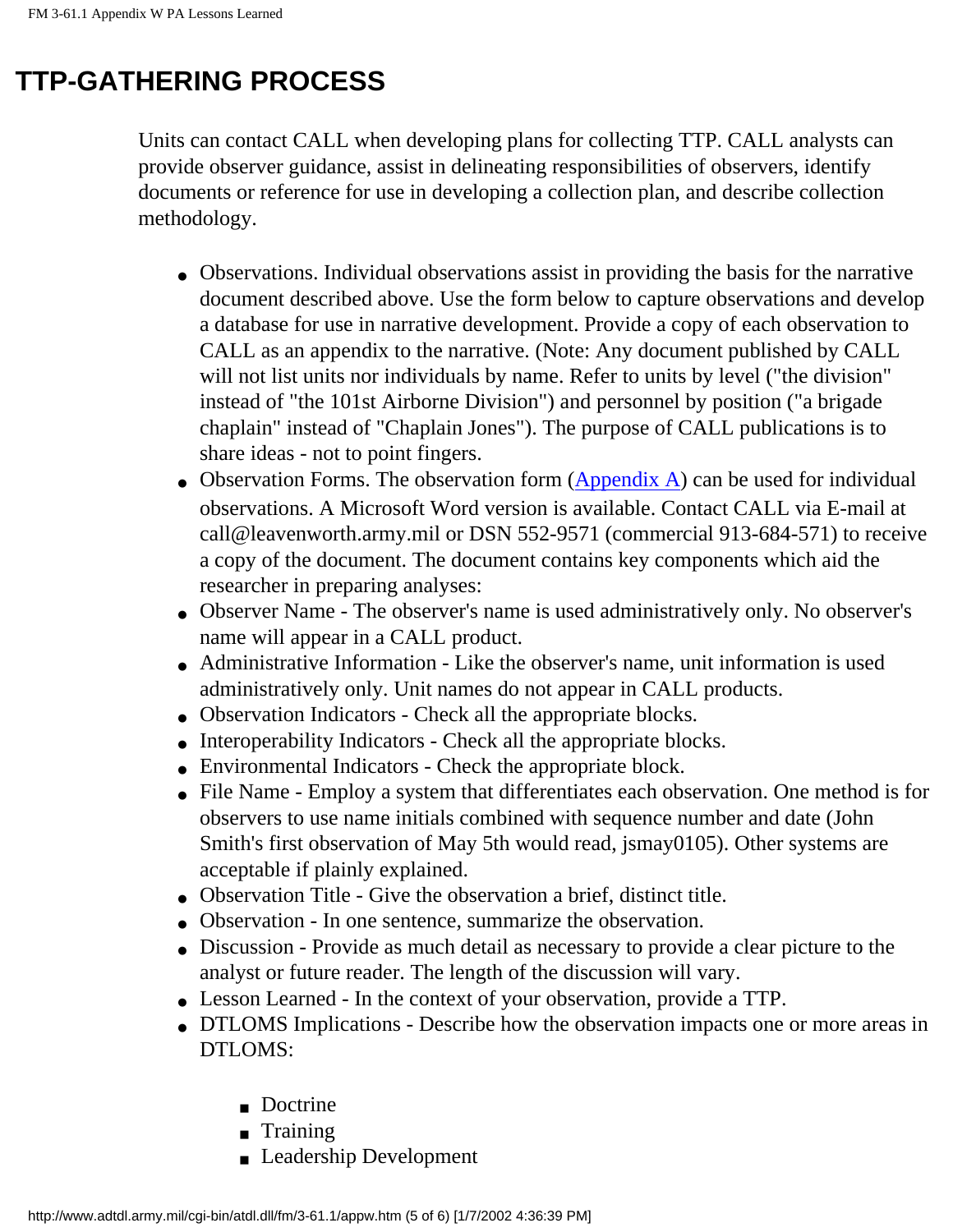- Organization
- Materiel
- Soldier Support

Include other media support, such as photos, sketches, or slide presentations in support of the narrative text.

Provide the narrative text, appendices and other material to CALL at the following locations: call@leavenworth.army.mil, or Department of the Army, Center for Army Lessons Learned, 10 Meade Avenue, Fort Leavenworth, Kansas 66027-1350.

In addition to maintaining and expanding a database of information, CALL publishes *News From the Front!*, and a host of other publications for easy use by the force. Importantly, much of what is available has originated from the field -- from soldiers just like you. *News From the Front!* is published six times per year and provides a forum for a wide variety of topics of interest to the field. Other publications, including newsletters, CTC Bulletins, special editions, Handbooks, and more, focus on specific topics. Much of the published holdings of CALL can be found on the CALL website, http://call.army.mil, post libraries, or by contacting CALL at the E-mail address listed above. Various search engines are available on the website to assist researchers.

#### **CONCLUSION**

Sharing information is possible with rapid and potentially colossal results. Leaders and soldiers who understand the TTP-gathering process can build plans for the future into every OPORD. By incorporating a plan to collect data and produce a clean narrative product for use by the force, soldiers throughout the Army gain maximum benefit from existing and future advancements in information technology. PAOs can focus on critical elements for successful media relations operations and command information programs in the field. Planners can easily adapt collection plans to exercises or actual operations -- anywhere in the world.

Learning is crucial for continued success on the battlefield. PAO planners must inculcate a practice of gaining a full understanding of the process and incorporating it into future exercises and actual operations.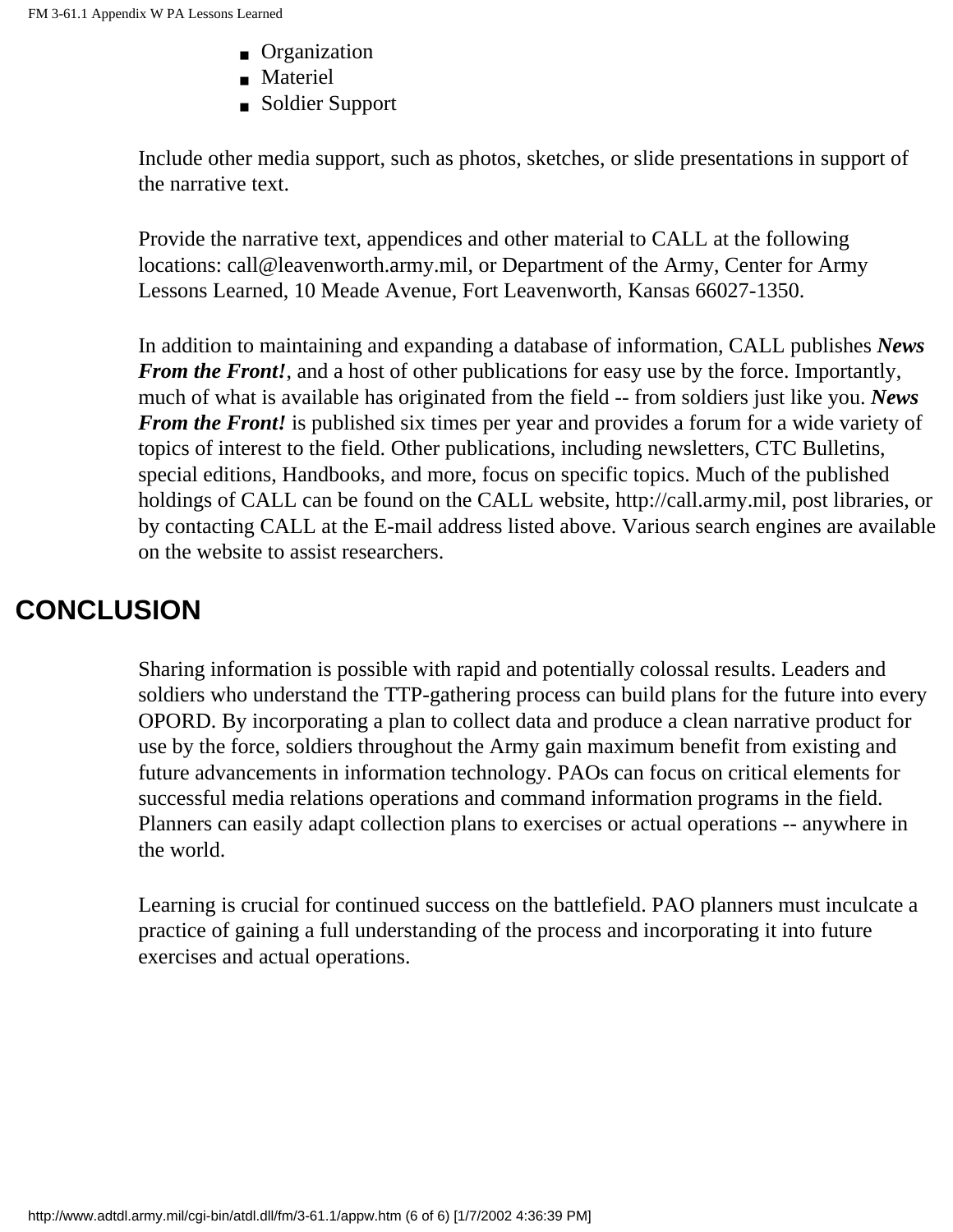

## **Appendix X**

# **MEDIA GROUND RULES**

### **OPERATION DESERT STORM GROUND RULES**

The following information should not be reported because its publication or broadcast could jeopardize operations and endanger lives:

(1) For U.S. or coalition units, specific numerical information on troop strength, aircraft, weapons systems, on-hand equipment or supplies (e.g. artillery, tanks, radars, missiles, trucks, water), including amounts of ammunition or fuel moved by support units or on hand in combat units. Unit size may be described in general terms such as "company-size, multi-battalion, multi-division, naval task force and carrier battle group." Number and amount of equipment and supplies may be described in general terms such as "large, small, or many."

(2) Any information that reveals details of future plans, operations or strikes, including postponed or cancelled operations.

(3) Information, photography and imagery that would reveal the specific location of military forces or show the level of security at military installations or encampments. Locations may be described as follows: all Navy embark stories can identify the ship upon which embarked as a dateline and will state that this report is coming "from the Persian Gulf, Red Sea or North Arabian Sea." Stories written in Saudi Arabia may be datelined "Eastern Saudi Arabia, near the Kuwaiti border, " etc. For specific countries outside Saudi Arabia, stories will state that the report is coming from the Persian Gulf region unless that country has acknowledged its participation.

(4) Rules of engagement details.

(5) Information on intelligence collection activities, including targets, methods and results.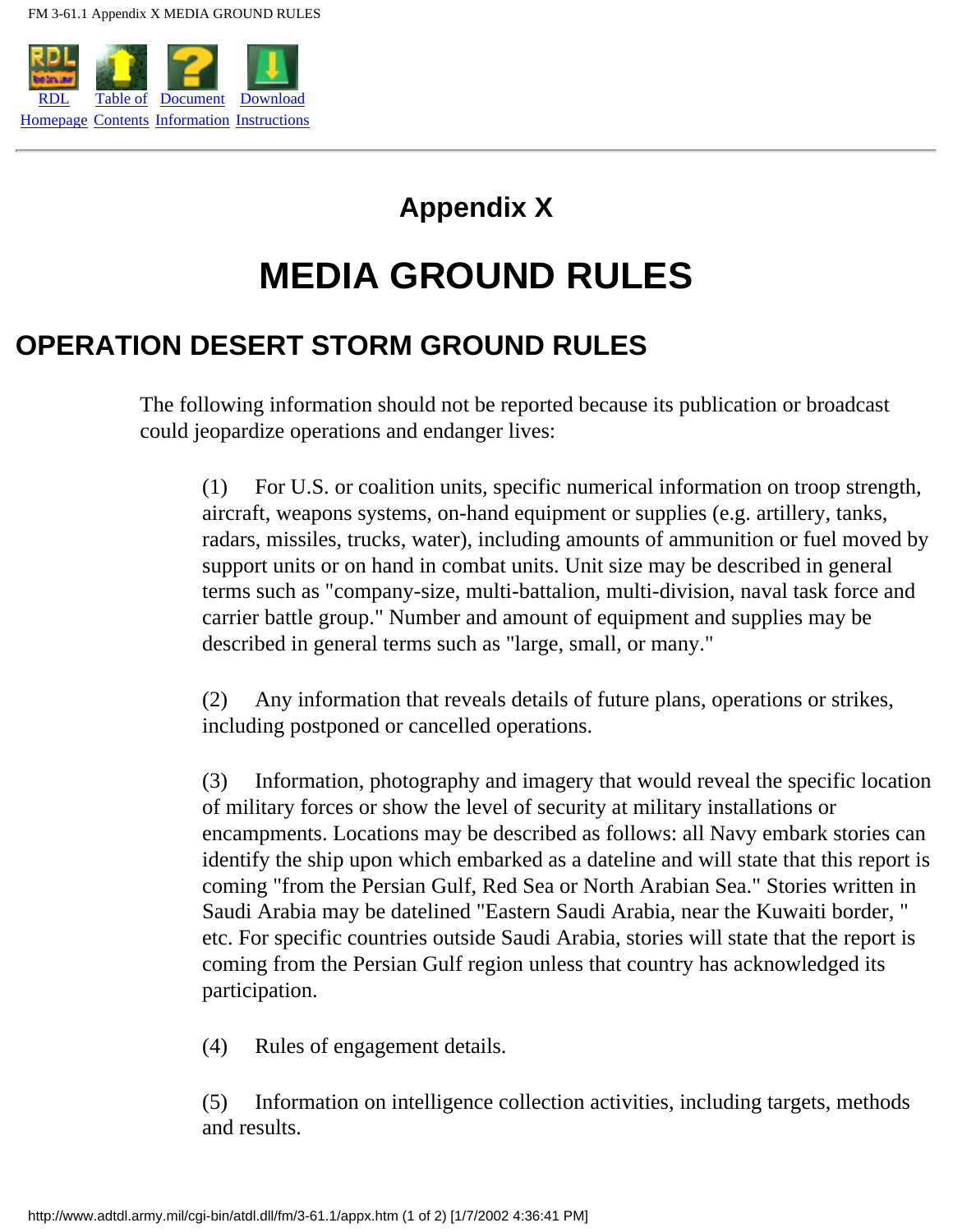(6) During an operation, specific information on friendly force troop movements, tactical deployments and dispositions that would jeopardize operational security and lives. This would include unit designations, names or operations and size of friendly forces involved until released by CENTCOM.

(7) Identification of mission aircraft points of origin, other than as land or carrier based.

(8) Information on the effectiveness or ineffectiveness of enemy camouflage, cover, deception, targeting, direct and indirect fire, intelligence collection or security measures.

(9) Specific identifying information on missing or downed aircraft or ships while search and rescue operations are planned or underway.

(10) Special operations forces methods, unique equipment or tactics.

(11) Specific operating methods and tactics, (e.g. air ops angles of attack or speeds, naval tactics and evasive maneuvers). General terms such as "low" or "fast" may be used.

(12) Information on operational or support vulnerabilities that could be used against U.S. forces, such as details of major battle damage or major personnel losses of specific U.S. or coalition units, until that information no longer provides tactical advantage to the enemy and is, therefore, released by CENTCOM.

#### **\* Damage and casualties may be described as "light," "moderate," or "heavy."**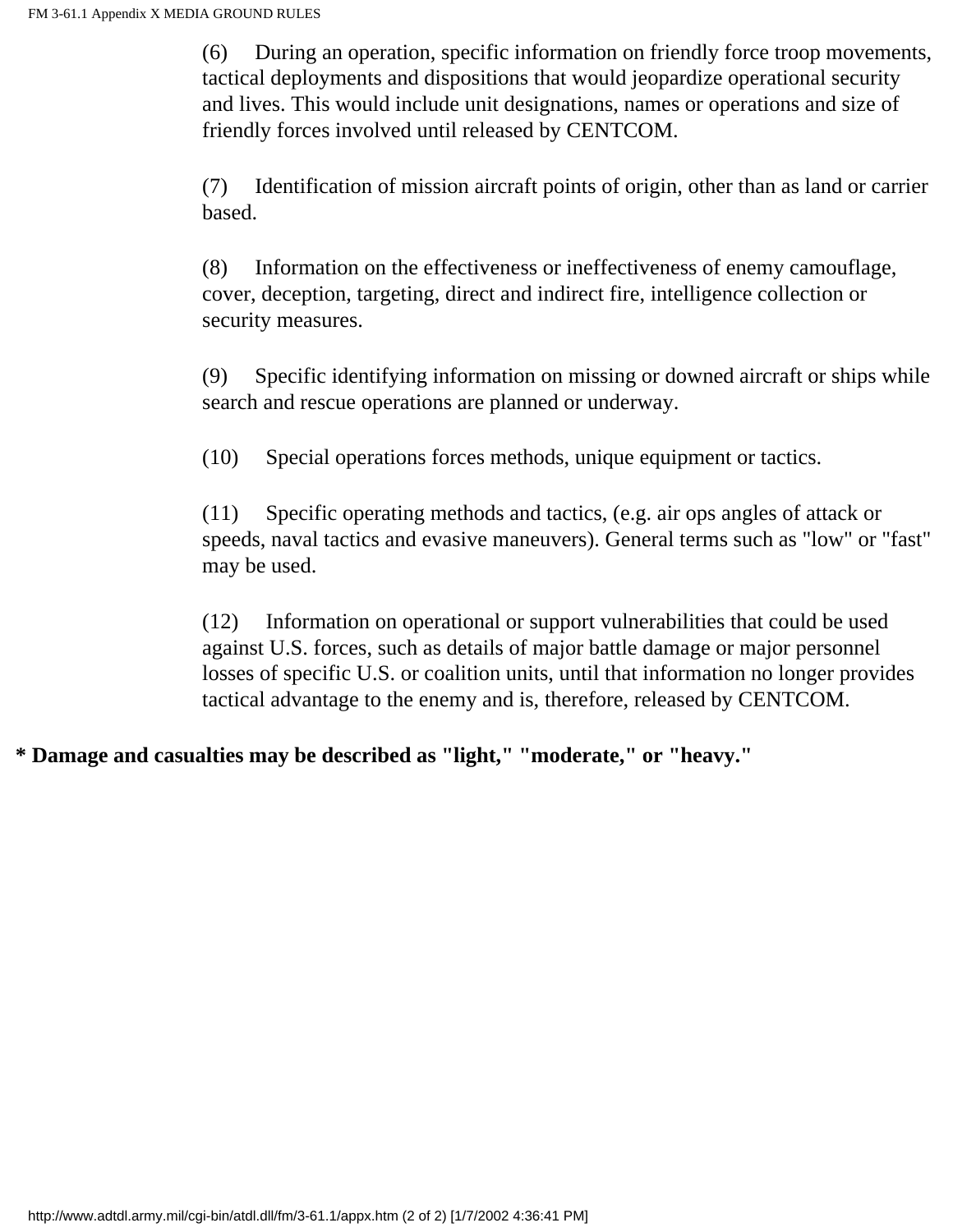

# **GLOSSARY**

| <b>AFRTS</b>                   | <b>Armed Forces Radio and Television Services</b>                                                                                                                                                                                                                                                                                                                                                                                                                                                                                                                  |
|--------------------------------|--------------------------------------------------------------------------------------------------------------------------------------------------------------------------------------------------------------------------------------------------------------------------------------------------------------------------------------------------------------------------------------------------------------------------------------------------------------------------------------------------------------------------------------------------------------------|
| <b>BOD</b>                     | <b>Broadcast Operations Detachment</b>                                                                                                                                                                                                                                                                                                                                                                                                                                                                                                                             |
| C <sub>2</sub> protect         | command and control-protect—see command and control warfare                                                                                                                                                                                                                                                                                                                                                                                                                                                                                                        |
| C2W                            | command and control warfare                                                                                                                                                                                                                                                                                                                                                                                                                                                                                                                                        |
| command and control<br>warfare | The integrated use of operations security (OPSEC), military<br>deception, psychological operations (PSYOP), electronic warfare<br>(EW), and physical destruction, mutually supported by intelligence,<br>to deny information to, influence, degrade, or destroy adversary<br>command and control capabilities, while protecting friendly<br>command and control capabilities against such actions. Command<br>and control warfare applies across the operational continuum and all<br>levels of conflict. Also called C2W. C2W is both offensive and<br>defensive: |
| <b>C2-protection</b>           | To maintain effective command and control of own forces by turning<br>to friendly advantage or negating adversary efforts to deny<br>information to, influence, degrade, or destroy the friendly C2 system.                                                                                                                                                                                                                                                                                                                                                        |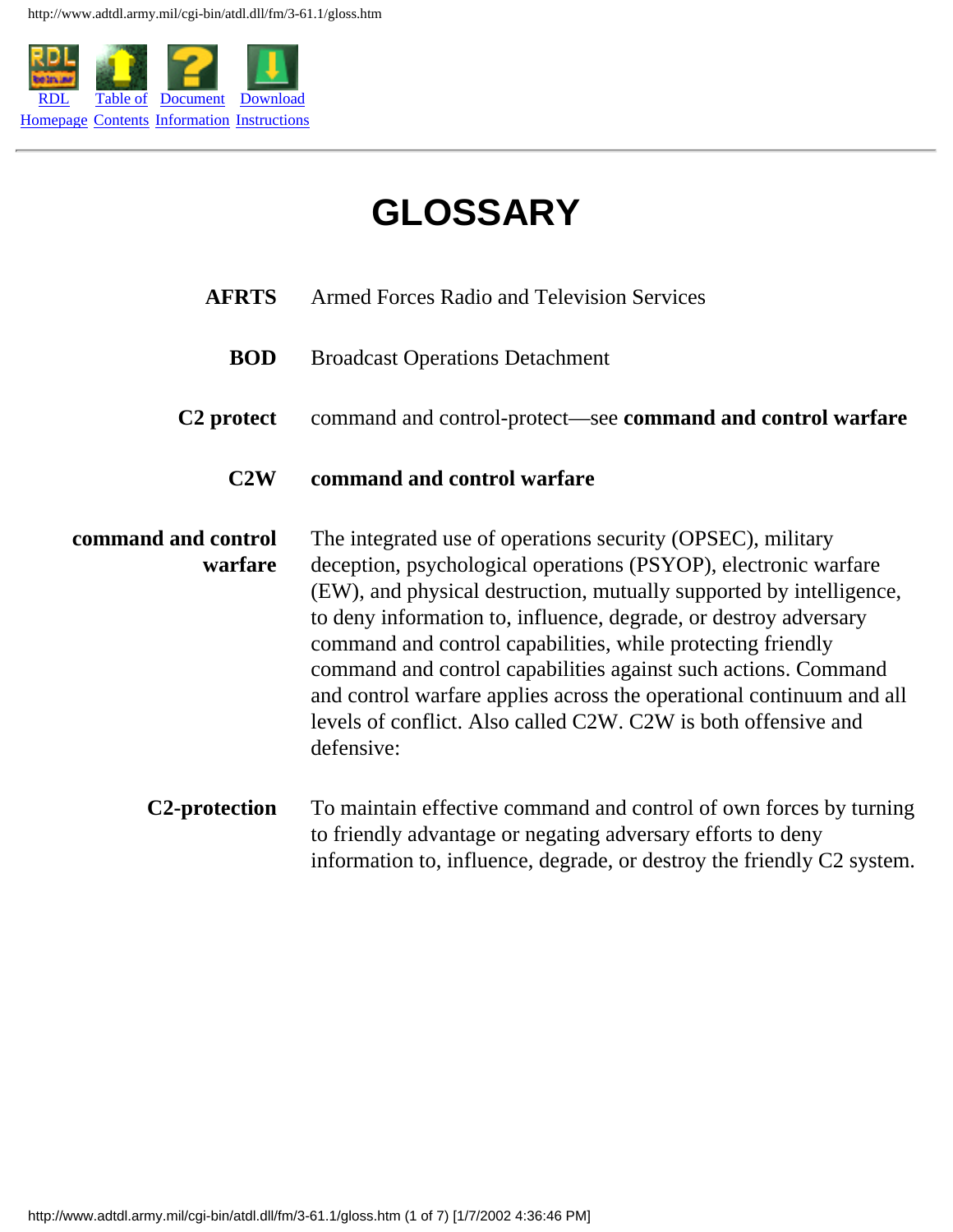| civil affairs                  | the activities of a commander that establish, maintain, influence, or<br>exploit relations between military forces and civil authorities, both<br>governmental and nongovernmental, and the civilian populace in a<br>friendly, neutral, or hostile area of operations in order to facilitate<br>military operations and consolidate operational objectives. Civil<br>affairs activities (1) embrace the relationship between military forces<br>and civil authorities and population in areas where military forces are<br>present; and (2) involve application of civil affairs functional<br>specialty skills, in areas normally the responsibility of civilian<br>government, which enhance conduct of civil-military operations.<br>These activities may occur prior to, during, or subsequent to other<br>military actions. They may also occur, if directed, in the absence of<br>other military operations.                                                                                                                                                                                                                                                                                                                                                                                    |
|--------------------------------|--------------------------------------------------------------------------------------------------------------------------------------------------------------------------------------------------------------------------------------------------------------------------------------------------------------------------------------------------------------------------------------------------------------------------------------------------------------------------------------------------------------------------------------------------------------------------------------------------------------------------------------------------------------------------------------------------------------------------------------------------------------------------------------------------------------------------------------------------------------------------------------------------------------------------------------------------------------------------------------------------------------------------------------------------------------------------------------------------------------------------------------------------------------------------------------------------------------------------------------------------------------------------------------------------------|
| combined operation             | an operation conducted by forces of two or more allied nations acting<br>together for the accomplishment of a single mission.                                                                                                                                                                                                                                                                                                                                                                                                                                                                                                                                                                                                                                                                                                                                                                                                                                                                                                                                                                                                                                                                                                                                                                          |
| command information            | see internal information                                                                                                                                                                                                                                                                                                                                                                                                                                                                                                                                                                                                                                                                                                                                                                                                                                                                                                                                                                                                                                                                                                                                                                                                                                                                               |
| community relations            | establishing and maintaining effective relationships between military<br>and civilian communities through planning and active participation<br>in events and processes which provide benefits to both communities.                                                                                                                                                                                                                                                                                                                                                                                                                                                                                                                                                                                                                                                                                                                                                                                                                                                                                                                                                                                                                                                                                     |
| community relations<br>program | that command function which evaluates public attitudes, identifies<br>the mission of a military organization with the public interest, and<br>executes a program of action to earn public understanding and<br>acceptance. Community relations programs are conducted at all<br>levels of command, both in the United States and overseas, by<br>military organizations having a community relations area of<br>responsibility. Community relations programs include, but are not<br>limited to, such activities as liaison and cooperation with associations<br>and organizations and their local affiliates at all levels; armed forces<br>participation in international, national, regional, state, and local<br>public events; installation open houses and tours; embarkation in<br>naval ships; orientation tours for distinguished civilians; people-to-<br>people and humanitarian acts; cooperation with government officials<br>and community leaders; and encouragement of armed forces<br>personnel and their dependents to participate in activities of local<br>schools, churches, fraternal, social, and civic organizations, sports,<br>and recreation programs, and other aspects of community life to the<br>extent feasible and appropriate, regardless of where they are located. |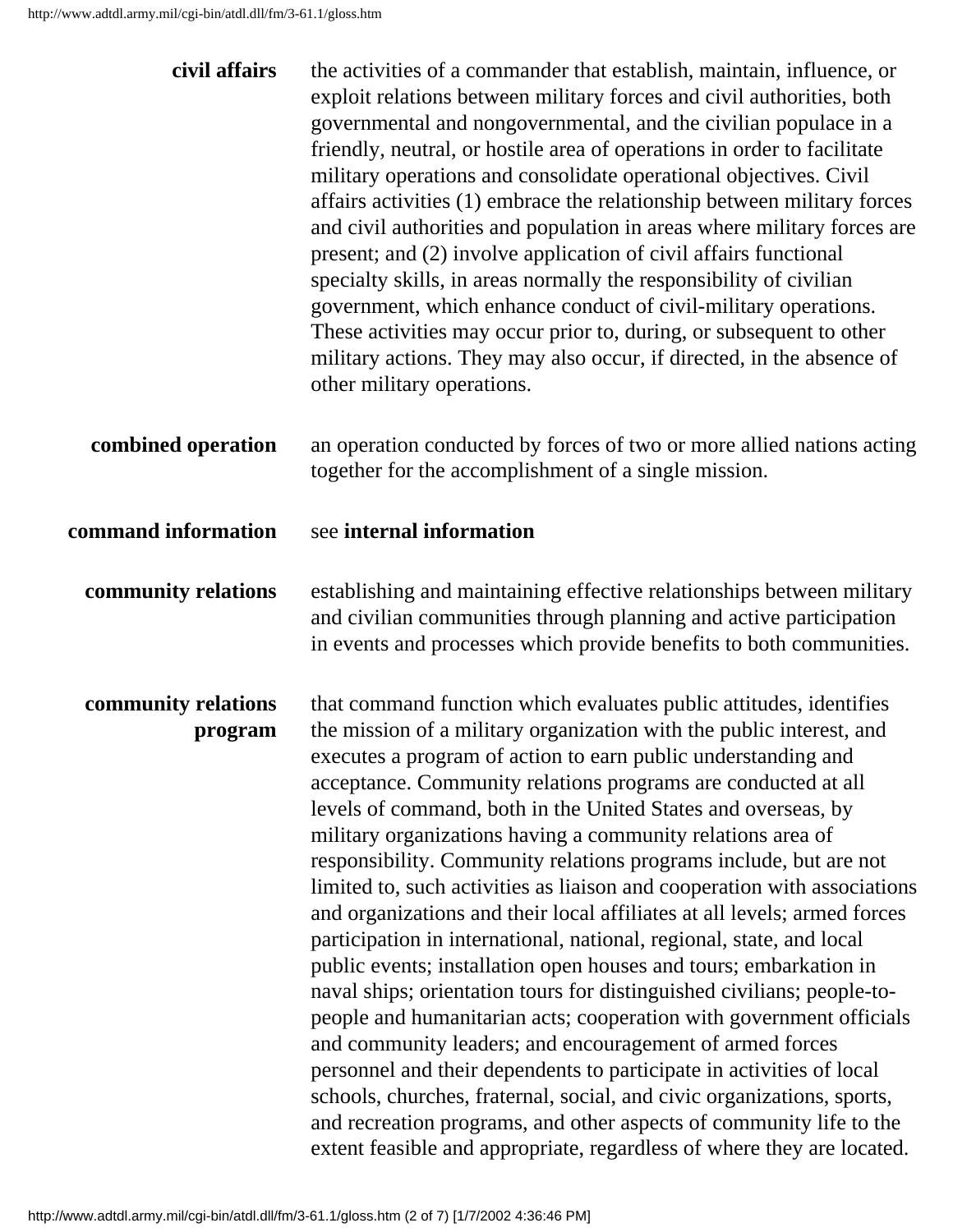#### **GIE global information environment**

| global information<br>environment | all individuals, organizations, or systems, most of which are outside<br>the control of the military or National Command Authorities, that<br>collect, process, and disseminate information to national and<br>international audiences.                                                                                                                                                                                                                                                           |
|-----------------------------------|---------------------------------------------------------------------------------------------------------------------------------------------------------------------------------------------------------------------------------------------------------------------------------------------------------------------------------------------------------------------------------------------------------------------------------------------------------------------------------------------------|
| ground rules                      | conditions established by a military command to govern the conduct<br>of news gathering and the release and/or use of specified information<br>during an operation or during a specific period of time.                                                                                                                                                                                                                                                                                           |
| information age                   | the future time period when social, cultural, and economic patterns<br>will reflect the decentralized, nonhierarchical flow of information.                                                                                                                                                                                                                                                                                                                                                       |
| information architecture          | Description and specifications of information systems to include<br>identification of communicators, information transmitted, equipment<br>specifications and network designs. Includes operational, system and<br>technical architectures.                                                                                                                                                                                                                                                       |
| information operations            | continuous military operations within the military information<br>environment that enable, enhance, and protect the friendly force's<br>ability to collect, process, and act on information to achieve an<br>advantage across the full range of military operations; information<br>operations include interacting with the global information<br>environment and exploiting or denying an adversary's information<br>and decision capabilities.                                                  |
| information strategy              | a synchronized plan for using all available and appropriate methods<br>of communication to achieve specific goals of informing target<br>audiences.                                                                                                                                                                                                                                                                                                                                               |
| internal information              | communication by a military organization with service members,<br>civilian employees and family members of the organization that<br>creates an awareness of the organization's goals, informs them of<br>significant developments affecting them and the organization,<br>increases their effectiveness as ambassadors of the organization, and<br>satisfies their desire to be kept informed about what is going on in<br>the organization and operation (also known as command<br>information). |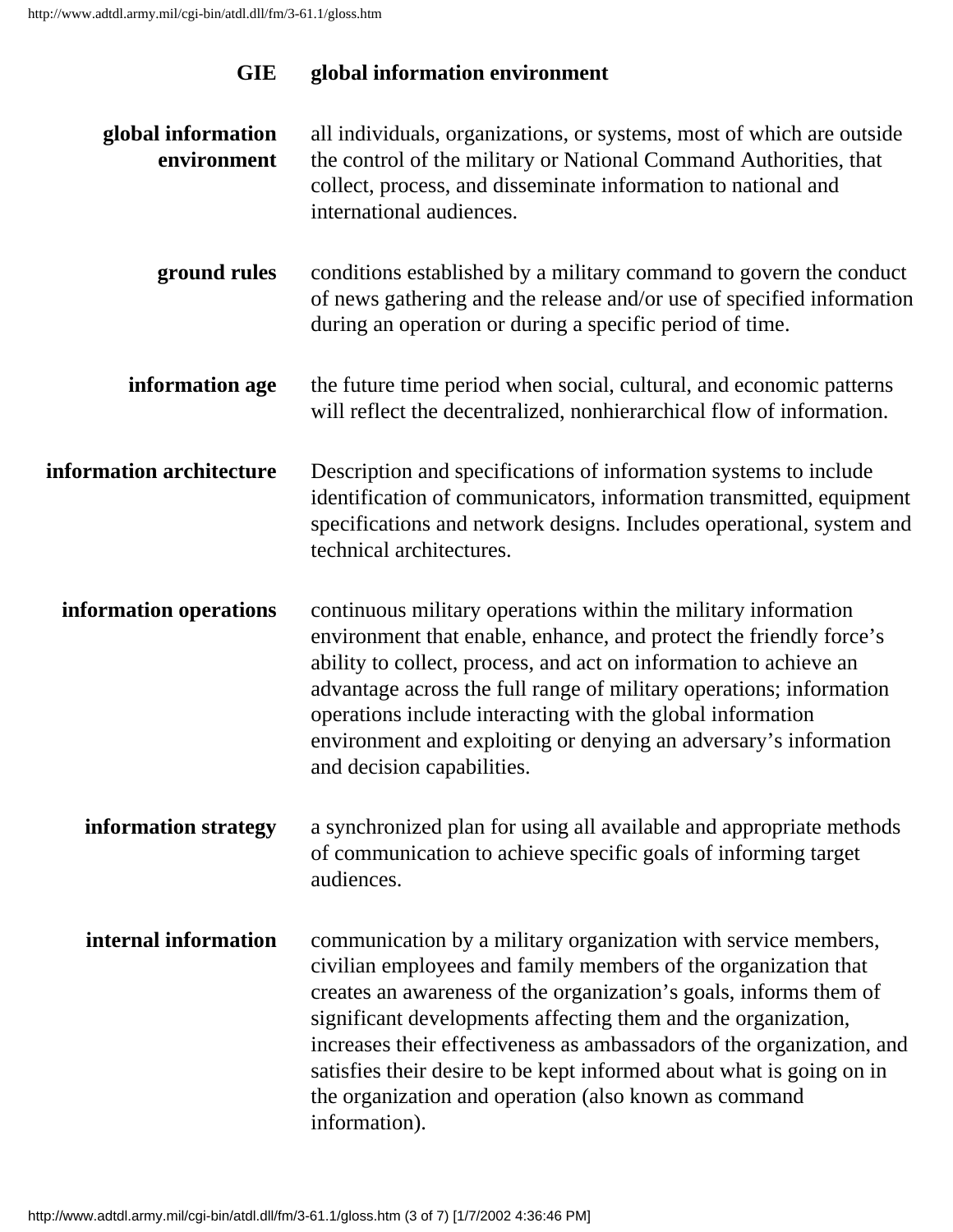#### **JIB** joint information bureau

| joint information bureau | facilities established by the joint force commander to serve as the<br>focal point for the interface between the military and the media<br>during the conduct of joint operations. When operated in support of<br>multinational operations, a joint information bureau is called a<br>Combined Information Bureau or an Allied Press Information<br>Center.                                                                                                                                                                      |
|--------------------------|----------------------------------------------------------------------------------------------------------------------------------------------------------------------------------------------------------------------------------------------------------------------------------------------------------------------------------------------------------------------------------------------------------------------------------------------------------------------------------------------------------------------------------|
| joint force              | a general term applied to a force composed of significant elements,<br>assigned or attached, of two or more Military Departments, operating<br>under a single joint force commander.                                                                                                                                                                                                                                                                                                                                             |
| joint operations         | a general term to describe military actions conducted by joint forces,<br>or by Service forces in relationships (e.g., support, coordinating<br>authority), which, of themselves, do not create joint forces.                                                                                                                                                                                                                                                                                                                    |
| <b>JOPES</b>             | Joint Operations Planning and Execution System                                                                                                                                                                                                                                                                                                                                                                                                                                                                                   |
| joint task force         | a joint force that is constituted and so designated by the Secretary of<br>Defense, a combatant commander, a subunified commander, or an<br>existing joint task force commander. Also called JTF.                                                                                                                                                                                                                                                                                                                                |
| media facilitation       | the range of activities such as providing access and interviews that<br>assist news media representatives covering military operations.                                                                                                                                                                                                                                                                                                                                                                                          |
| media operations center  | facility that serves as the focal point for the interface between the<br>military and the media covering an event or operation.                                                                                                                                                                                                                                                                                                                                                                                                  |
| media pool               | a limited number of news media who represent a larger number of<br>news media organizations for news gathering and sharing of material<br>during a specified activity. Pooling is typically used when news<br>media support resources cannot accommodate a large number of<br>journalists. The DoD National Media Pool is available for coverage<br>of the earliest stages of a contingency. Additionally, the combatant<br>commanders may also find it necessary to form limited local pools to<br>report on specific missions. |

**METT-TC** mission, enemy, terrain, troops, time available and civilians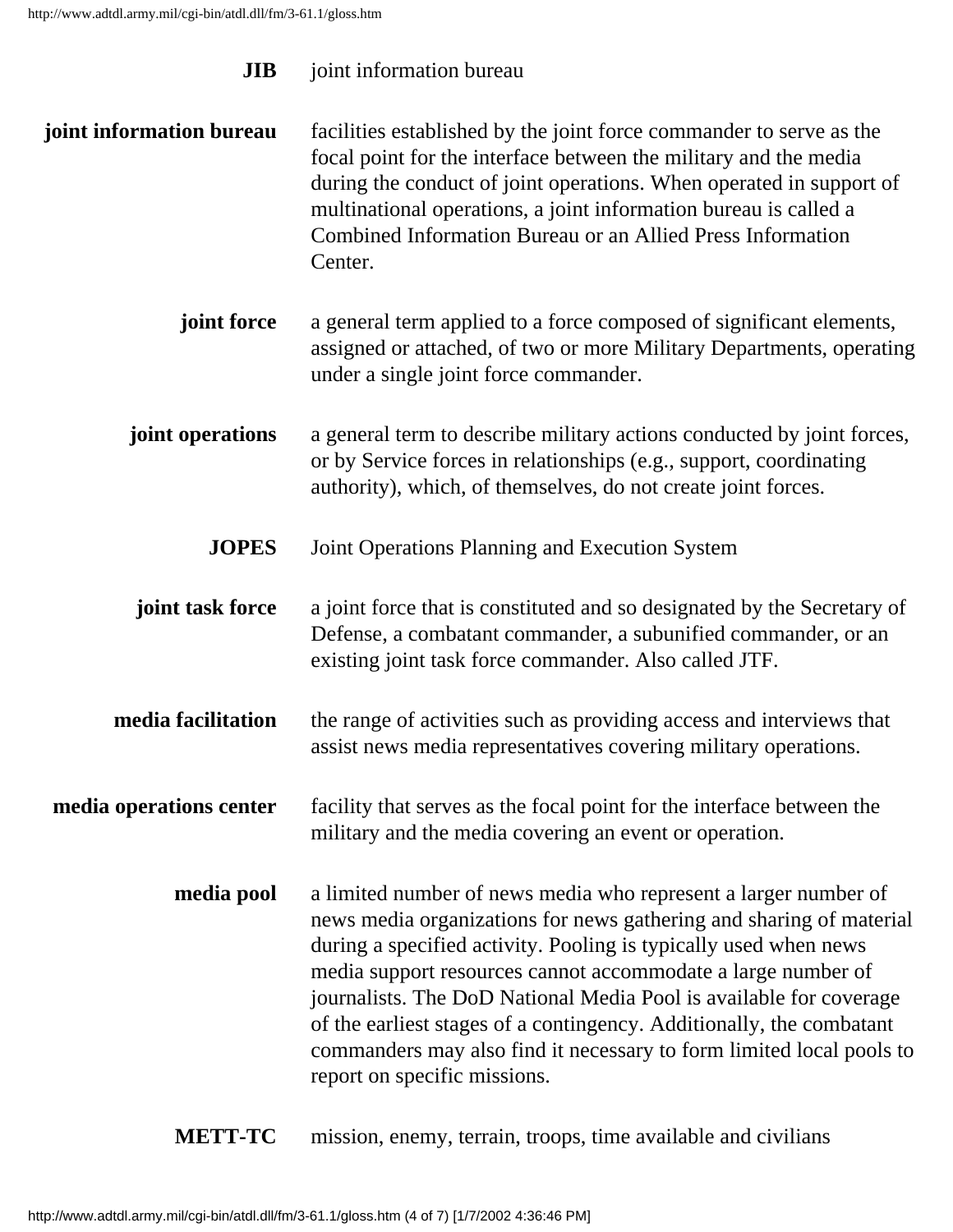| <b>MIE</b>                          | military information environment                                                                                                                                                                                                                                                                                                                                                                                                                                                                                                           |
|-------------------------------------|--------------------------------------------------------------------------------------------------------------------------------------------------------------------------------------------------------------------------------------------------------------------------------------------------------------------------------------------------------------------------------------------------------------------------------------------------------------------------------------------------------------------------------------------|
| military information<br>environment | the environment contained within the global information<br>environment, consisting of the information systems and<br>organizationsfriendly and adversary, military and nonmilitary that<br>support, enable, or significantly influence a specific military<br>operation.                                                                                                                                                                                                                                                                   |
| <b>MPAD</b>                         | <b>Mobile Public Affairs Detachment</b>                                                                                                                                                                                                                                                                                                                                                                                                                                                                                                    |
| multinational operations            | a collective term to describe military actions conducted by forces of<br>two or more nations, typically organized within the structure of a<br>coalition or alliance.                                                                                                                                                                                                                                                                                                                                                                      |
| news media<br>representative        | an individual employed by a civilian radio or television station,<br>newspaper, newsmagazine, periodical, or news agency to gather<br>information and report on a newsworthy event.                                                                                                                                                                                                                                                                                                                                                        |
| <b>NGO</b>                          | nongovernmental organization                                                                                                                                                                                                                                                                                                                                                                                                                                                                                                               |
| nongovernmental<br>organizations    | transnational organizations of private citizens that maintain a<br>consultative status with the Economic and Social Council of the<br>United Nations. Nongovernmental organizations may be professional<br>associations, foundations, multinational businesses, or simply groups<br>with a common interest in humanitarian assistance activities<br>(development and relief). "Nongovernmental organizations" is a term<br>normally used by non-United States organizations. Also called NGO.<br>See also private voluntary organizations. |
| <b>PAD</b>                          | Public Affairs Detachment. The smallest of the PA units.                                                                                                                                                                                                                                                                                                                                                                                                                                                                                   |
| <b>PAG</b>                          | public affairs guidance                                                                                                                                                                                                                                                                                                                                                                                                                                                                                                                    |
| <b>PAOC</b>                         | <b>Public Affairs Operations Center.</b>                                                                                                                                                                                                                                                                                                                                                                                                                                                                                                   |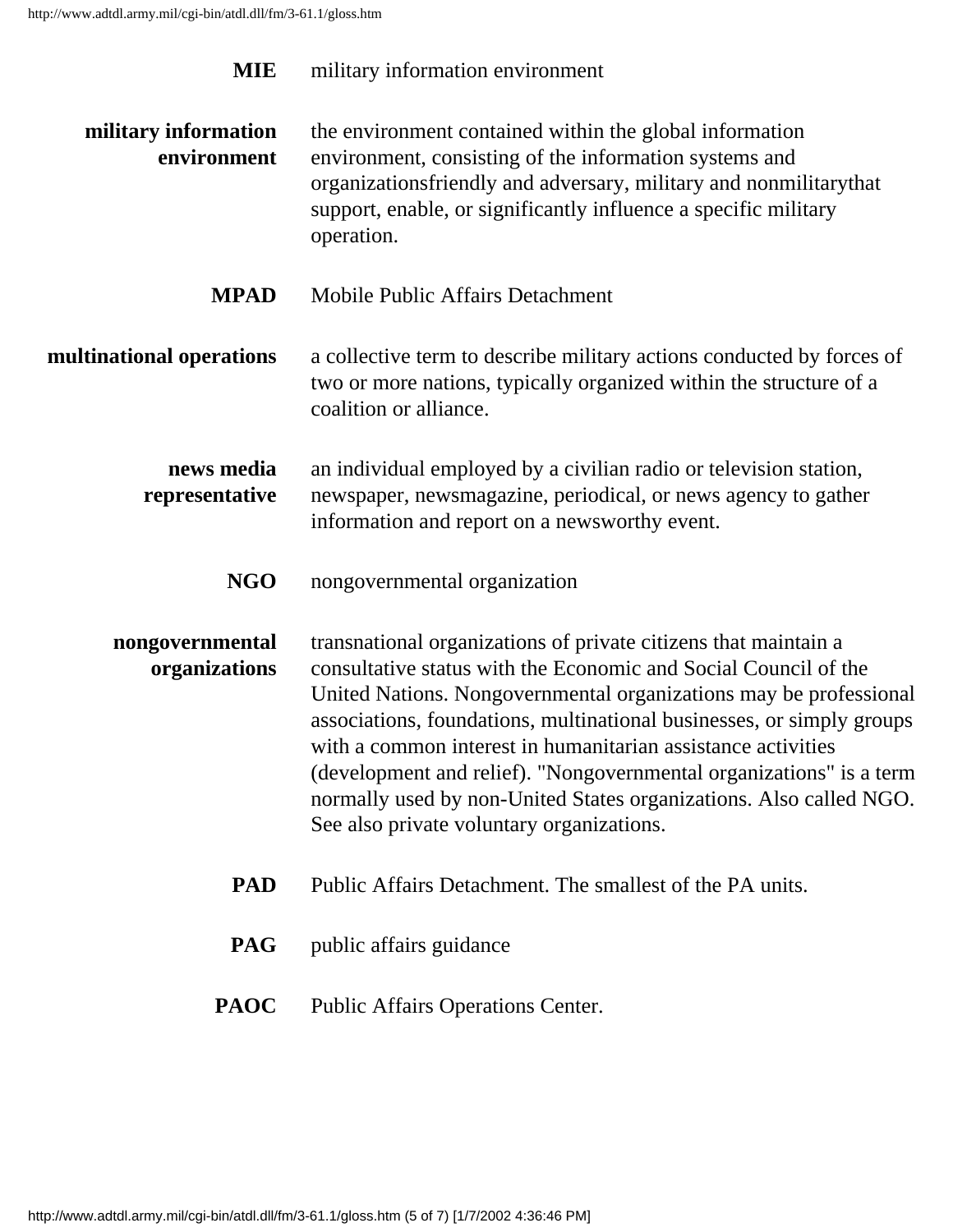| private voluntary<br>organizations | private, nonprofit humanitarian assistance organizations involved in<br>development and relief activities. Private voluntary organizations are<br>normally United States-based. "Private voluntary organization" is<br>often used synonymously with the term "nongovernmental<br>organization." Also called PVO. See also nongovernmental<br>organizations.                                                                                                                                                                        |
|------------------------------------|------------------------------------------------------------------------------------------------------------------------------------------------------------------------------------------------------------------------------------------------------------------------------------------------------------------------------------------------------------------------------------------------------------------------------------------------------------------------------------------------------------------------------------|
| psychological operations           | operations to convey selected information and indicators to foreign<br>audiences to influence their emotions, motives, objective reasoning,<br>and ultimately the behavior of foreign governments, organizations,<br>groups, and individuals. The purpose of psychological operations is<br>to induce or reinforce foreign attitudes and behavior favorable to the<br>originator's objectives. Also called PSYOP.                                                                                                                  |
| <b>PSYOP</b>                       | psychological operations                                                                                                                                                                                                                                                                                                                                                                                                                                                                                                           |
| public affairs assessment          | an analysis of the news media and public environments to evaluate<br>the degree of understanding about strategic and operations objectives<br>and military activities and to identify levels of public support.<br>Includes judgments about the public affairs impact of pending<br>decisions and recommendations about the structure of public affairs<br>support for the assigned mission.                                                                                                                                       |
| public affairs estimate            | as assessment of a specific mission from a public affairs perspective.                                                                                                                                                                                                                                                                                                                                                                                                                                                             |
| public affairs guidance            | normally, a package of information to support the public discussion<br>of defense issues and operations. Such guidance can range from a<br>telephonic response to a specific question to a more comprehensive<br>package. Included could be an approved public affairs policy, news<br>statements, answers to anticipated media questions, and community<br>relations guidance. Public affairs guidance also addresses the<br>method(s), timing, location and other details governing the release of<br>information to the public. |
| public information                 | A general term describing processes used to provide information to<br>external audiences through public media.                                                                                                                                                                                                                                                                                                                                                                                                                     |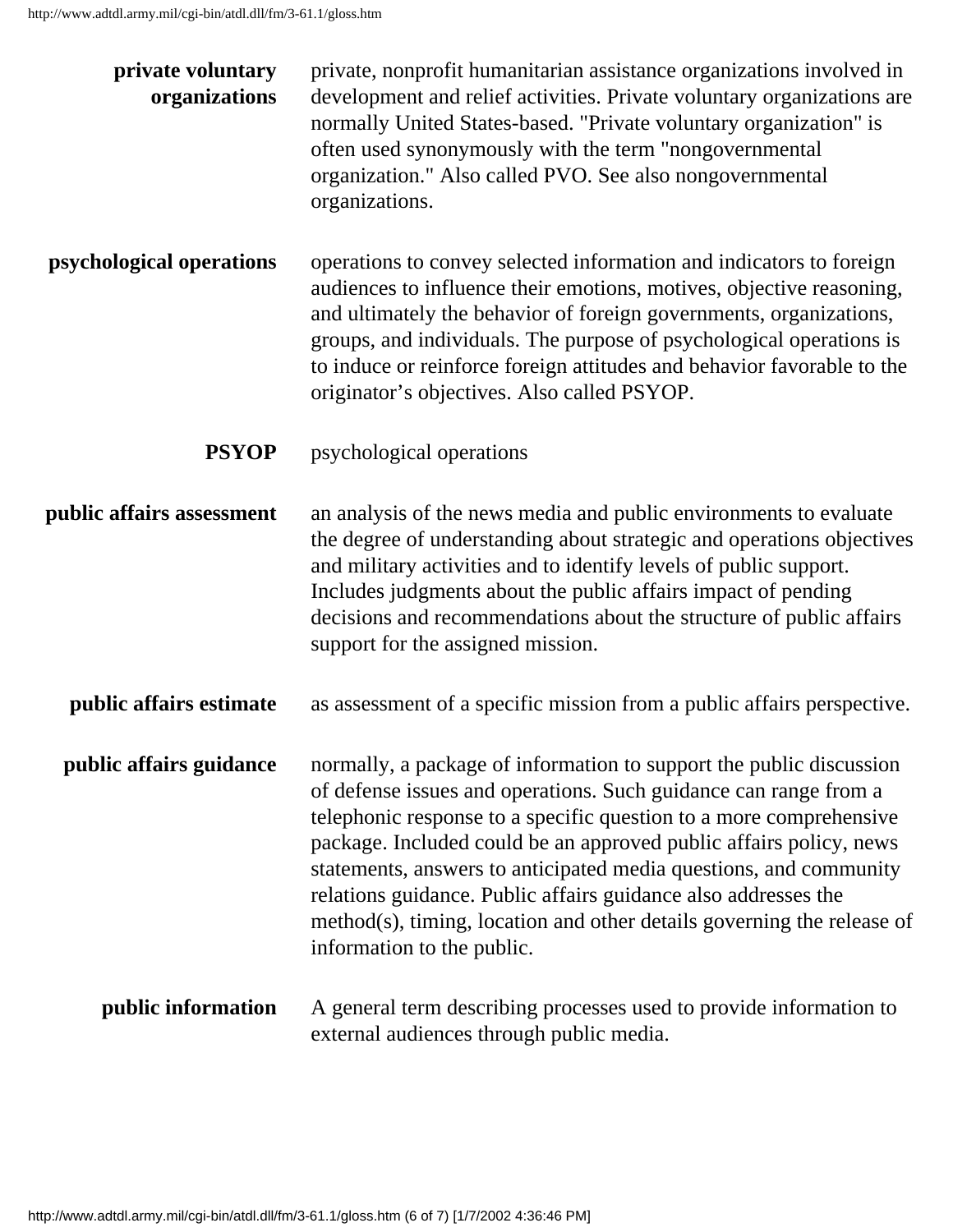sustaining base the home station or permanent location of active duty units and Reserve Component units (e.g., location of armory or reserve center) that provides personnel, logistic and other support required to maintain and prolong operations or combat.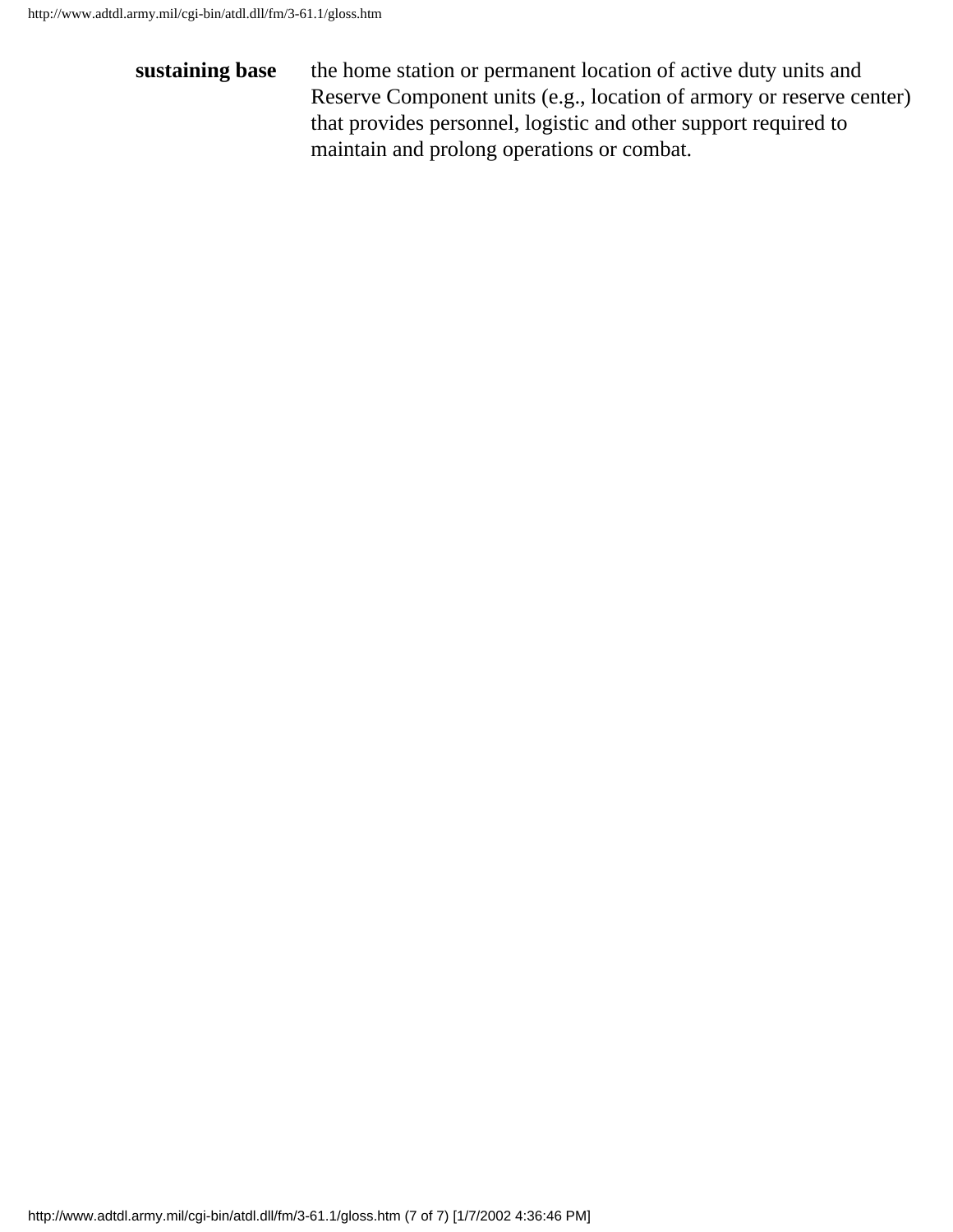

# **Bibliography**

[Joint Pub 3-13.](http://www.adtdl.army.mil/cgi-bin/atdl.dll/jt/3-13/default.htm) Joint Doctrine for Information Operations. 9 October 1998.

- Joint Pub 3-61. Doctrine for Public Affairs in Joint Operations.
- Joint Pub 1-02. DOD Dictionary of Military and Associated Terms. 24 March 1994.

DOD Directive 5122.5. Public Affairs Program. 12 February 1993.

DOD Directive 5120.20-R. Management and Operation of Armed Forces Radio and Television Service. 9 November 1998.

FM 3-61 (46-1). Public Affairs Operations. 10 March 1997.

FM 3-100.71 (71-100). Division Operations. 28 August 1996.

FM 3-07.29 (90-29). Noncombatant Evacuation Operations. 17 October 1994.

[FM 3-0](http://www.adtdl.army.mil/cgi-bin/atdl.dll/fm/3-0/toc.htm) (100-5). Operations. 14 June 1993.

FM 3-13 (100-6). Information Operations. 27 August 1996.

FM 3-100.1 (100-15). Corps Operations. 29 October 1996.

FM 3-07.7 (100-19). Domestic Support Operations. 1 July 1993.

FM 3-07.6 (100-23). Peace Operations. 30 December 1994.

[TRADOC PAM 525-5.](http://www.adtdl.army.mil/cgi-bin/atdl.dll/pam/525-5/toc.htm) Force XXI Operations. 1 August 1994.

AR 200-1. Environmental Protection and Enhancement. 23 April 1990.

AR 360-5. Public Information. 31 May 1989.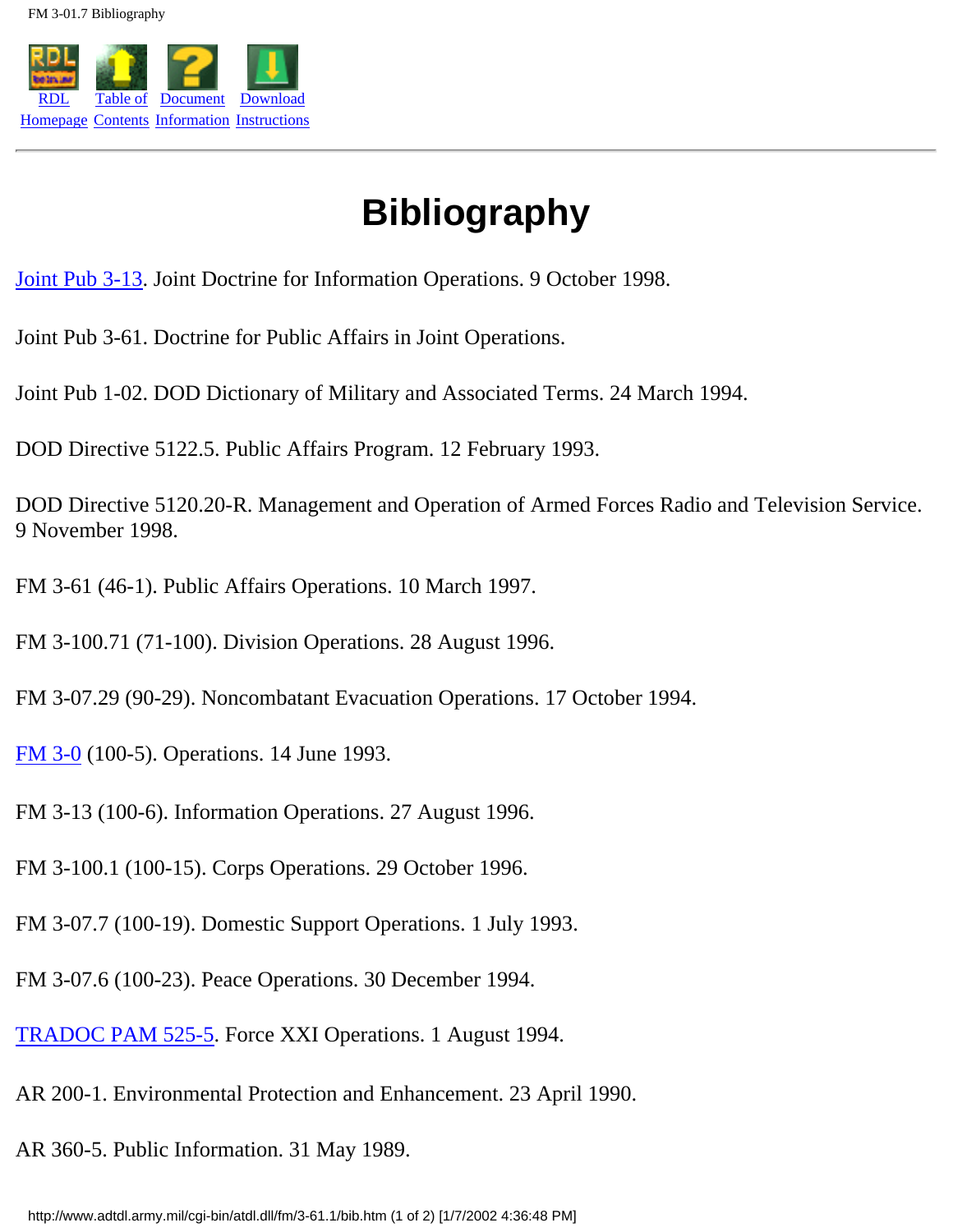AR 360-61. Community Relations. 15 January 1987.

AR 360-81. Command Information Program. 20 October 1989.

Public Affairs Guidance on National Guard Bureau Environmental Programs, National Guard Bureau Office of Public Affairs, 1994.

Commander's Guide to Environmental Management, U.S. Army Environmental Center, 1995.